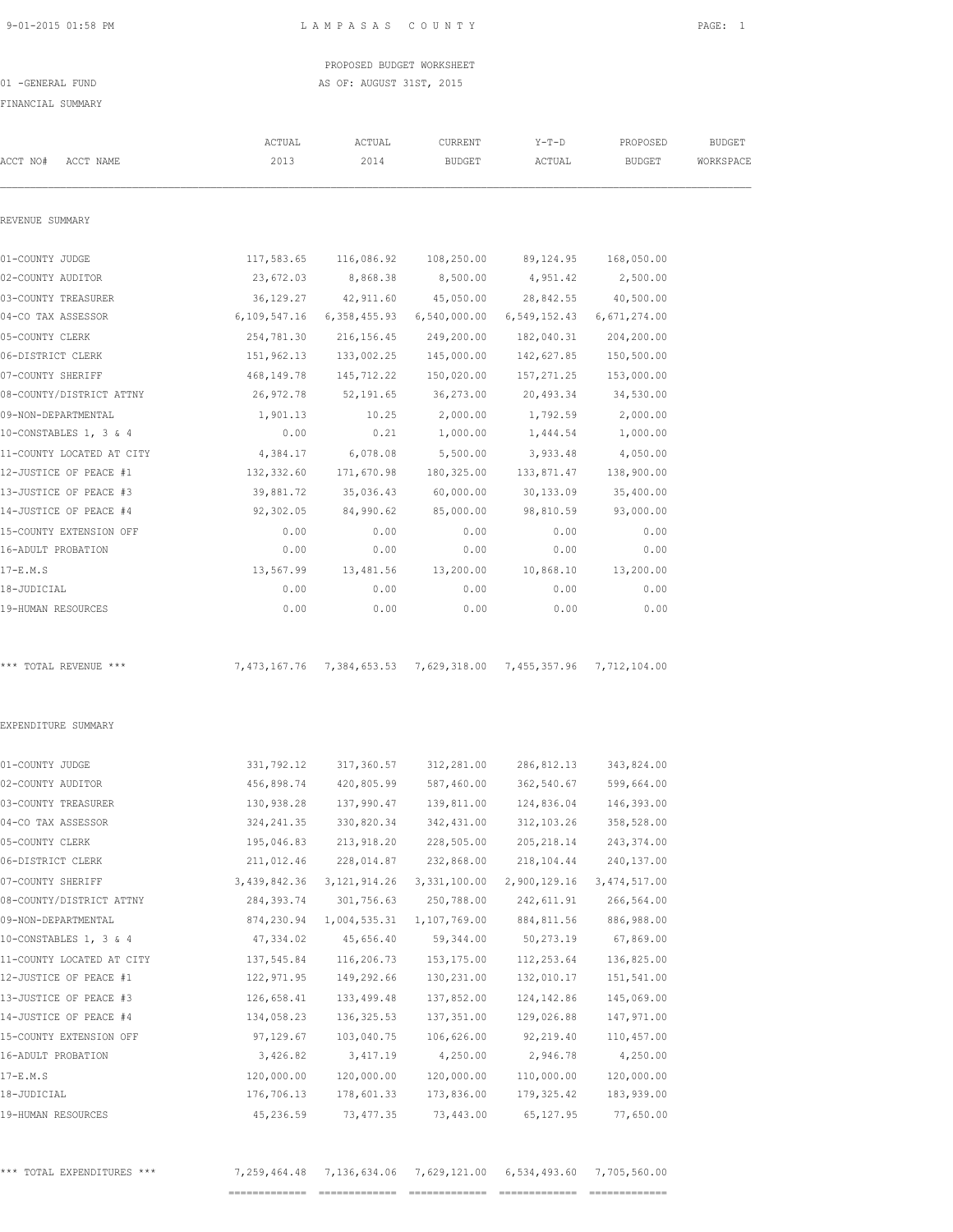PROPOSED BUDGET WORKSHEET 01 -GENERAL FUND **AS OF: AUGUST 31ST, 2015** 

DEPARTMENT - 01-COUNTY JUDGE

| DEPARTMENT REVENUES |           |                |                |                          |                   |                           |                     |
|---------------------|-----------|----------------|----------------|--------------------------|-------------------|---------------------------|---------------------|
| ACCT NO#            | ACCT NAME | ACTUAL<br>2013 | ACTUAL<br>2014 | CURRENT<br><b>BUDGET</b> | $Y-T-D$<br>ACTUAL | PROPOSED<br><b>BUDGET</b> | BUDGET<br>WORKSPACE |
|                     |           |                |                |                          |                   |                           |                     |
|                     |           |                |                |                          |                   |                           |                     |

|                      | 101-00-001 BEGINNING FUND BALANCE      | 0.00         | 0.00       | 0.00         | 0.00       | 0.00       |  |
|----------------------|----------------------------------------|--------------|------------|--------------|------------|------------|--|
|                      | 101-00-002 A GAIN ON SALE OF ASSET     | 0.00         | 0.00       | 0.00         | 0.00       | 0.00       |  |
|                      | 101-00-006 REIMBURSEMENT OF JUROR PMT  | 0.00         | 0.00       | 0.00         | 0.00       | 0.00       |  |
|                      | 101-00-031 CRIME STOPPER<br>$\left($   | $921.31$ ) ( | 1,480.00   | 0.00         | 921.31     | 0.00       |  |
|                      | 101-00-062 HOMELAND SECURITY           | 0.00         | 0.00       | 0.00         | 0.00       | 0.00       |  |
|                      | 101-00-085 SUBDIVISION FEES            | 0.00         | 0.00       | 0.00         | 0.00       | 0.00       |  |
|                      | 101-00-098 SANITATION FEES             | 27,950.00    | 30,640.00  | 25,000.00    | 33,460.00  | 30,000.00  |  |
|                      | 101-00-099 INTEREST REVENUE            | 2,759.72     | 5,990.19   | 3,000.00     | 1,377.15   | 2,000.00   |  |
|                      | 101-00-100 SALE OF SURPLUS EQUIP/PROPE | 700.00       | 202.00     | 0.00         | 160.00     | 0.00       |  |
|                      | 101-00-101 INC(DEC) FV OF INVESTMENTS  | 0.00         | 0.00       | 0.00         | 0.00       | 0.00       |  |
|                      | 101-00-103 STATE SUPPLEMENT-JUDGE      | 15,000.00    | 16,839.94  | 15,000.00    | 10,651.99  | 25,200.00  |  |
|                      | 101-00-109 SERVICE FEES (ADMIN)        | 2,700.00     | 3,325.00   | 2,000.00     | 4,185.00   | 2,000.00   |  |
|                      | 101-00-112 MIXED BEVERAGE TAX          | 12,166.04    | 12,474.64  | 12,000.00    | 10,835.85  | 12,000.00  |  |
|                      | 101-00-113 LIOUOR LICENSE & PERMITS    | 0.00         | 0.00       | 0.00         | 0.00       | 0.00       |  |
|                      | 101-00-114 PROBATE COURT FEE           | 480.00       | 385.00     | 350.00       | 330.00     | 350.00     |  |
|                      | 101-00-116 GRANT REVENUE               | 0.00         | 0.00       | 0.00         | 0.00       | 0.00       |  |
| 101-00-117 LCAD COST |                                        | 0.00         | 0.00       | 0.00         | 0.00       | 0.00       |  |
|                      | 101-00-118 TOBACCO SETTLEMENT          | 9,645.51     | 9,752.52   | 8,500.00     | 7,026.27   | 8,500.00   |  |
|                      | 101-00-130 911-ADDRESSING SIGNS        | 640.00       | 1,145.00   | 1,000.00     | 583.00     | 1,000.00   |  |
|                      | 101-00-140 GENERAL PROGRAM INCOME NTF  | 0.00         | 0.00       | 0.00         | 0.00       | 0.00       |  |
|                      | 101-00-150 ELECTRONIC E-FILING         | 0.00         | 0.00       | 0.00         | 0.00       | 0.00       |  |
|                      | 101-00-166 TX TASK FORCE/INDIGENT DEFE | 17,119.00    | 30,008.50  | 30,000.00    | 14,530.25  | 30,000.00  |  |
|                      | 101-00-190 MISCELLANEOUS RECEIPTS      | 13,455.55    | 2,577.97   | 10,000.00    | 5,058.13   | 10,000.00  |  |
|                      | 101-00-194 REIMBURSEMENT-INSURANCE     | 0.00         | 4,250.00   | 0.00         | 1,000.00   | 0.00       |  |
|                      | 101-00-207 COBRA INSURANCE PREMIUM     | 791.14 (     | 23.84)     | $1,400.00$ ( | 994.00)    | 1,000.00   |  |
|                      | 201-00-000 OTHER RESOURCE - TAX NOTE   | 0.00         | 0.00       | 0.00         | 0.00       | 0.00       |  |
|                      | 201-00-001 CONTRIBUTIONS-OTHERGOV-CITY | 0.00         | 0.00       | 0.00         | 0.00       | 0.00       |  |
|                      | 201-00-010 OPERATING TRANSFERS-IN      | 15,098.00    | 0.00       | 0.00         | 0.00       | 46,000.00  |  |
|                      | ** SUB-DEPARTMENT REVENUE TOTAL **     | 117,583.65   | 116,086.92 | 108,250.00   | 89, 124.95 | 168,050.00 |  |
|                      | ** DEPARTMENT REVENUE TOTAL **         | 117,583.65   | 116,086.92 | 108,250.00   | 89, 124.95 | 168,050.00 |  |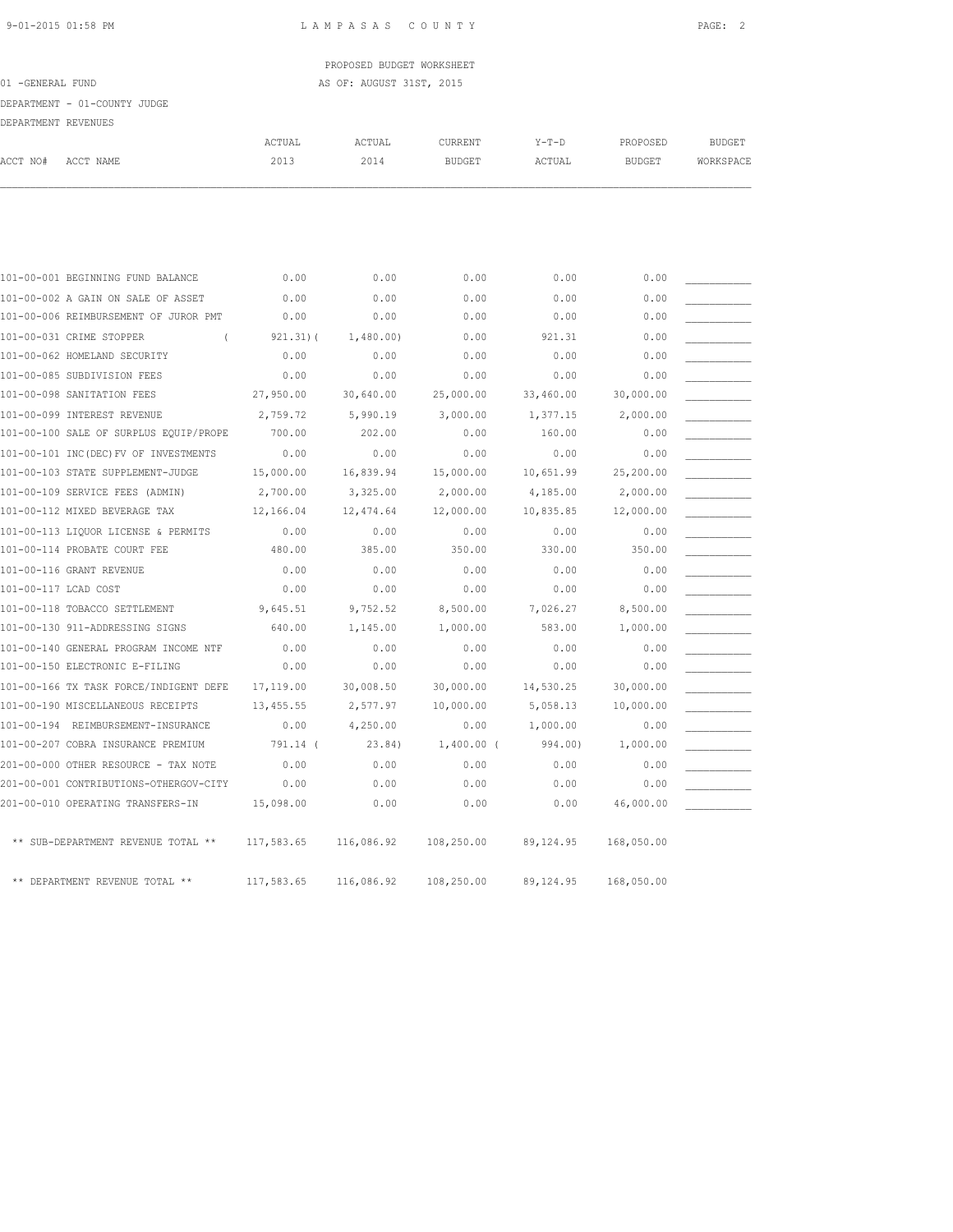PROPOSED BUDGET WORKSHEET 01 -GENERAL FUND AS OF: AUGUST 31ST, 2015

DEPARTMENT - 02-COUNTY AUDITOR

| DEPARTMENT REVENUES                          |           |          |                   |          |          |               |
|----------------------------------------------|-----------|----------|-------------------|----------|----------|---------------|
|                                              | ACTUAL    | ACTUAL   | CURRENT           | $Y-T-D$  | PROPOSED | <b>BUDGET</b> |
| ACCT NO#<br>ACCT NAME                        | 2013      | 2014     | <b>BUDGET</b>     | ACTUAL   | BUDGET   | WORKSPACE     |
|                                              |           |          |                   |          |          |               |
| 102-00-087 UNEMPLOYMENT REFUND               | 0.00      | 4,408.65 | 0.00              | 2,446.82 | 0.00     |               |
| 102-00-102 INSURANCE REFUND                  | 8,341.29  | 0.00     | 0.00              | 114.00   | 0.00     |               |
| 102-00-143 COLLECTION DEPT                   | 0.00      | 320.00   | 1,500.00          | 0.00     | 0.00     |               |
| 102-00-190 MISCELLANEOUS RECEIPTS 14,175.74  |           | 851.99   | 7,000.00          | 254.23   | 1,500.00 |               |
| 102-00-193 COUNTY COLLECTIN-OMNI BASE        | 990.00    | 1,590.00 | 0.00              | 990.00   | 1,000.00 |               |
| 202-00-000 OTHER RESOURSE - TAX NOTE         | 0.00      | 0.00     | 0.00              | 0.00     | 0.00     |               |
| ** SUB-DEPARTMENT REVENUE TOTAL ** 23,507.03 |           |          | 7,170.64 8,500.00 | 3,805.05 | 2,500.00 |               |
| 102-01-194 REIMBURSEMENT - IHC               | 0.00      | 485.25   | 0.00              | 0.00     | 0.00     |               |
| ** SUB-DEPARTMENT REVENUE TOTAL **           | 0.00      | 485.25   | 0.00              | 0.00     | 0.00     |               |
| 102-02-018 COURT APPOINTED ATTORNEY          | 165.00    | 1,212.49 | 0.00              | 1,146.37 | 0.00     |               |
| 102-02-116 GRANT REVENUE                     | 0.00      | 0.00     | 0.00              | 0.00     | 0.00     |               |
| ** SUB-DEPARTMENT REVENUE TOTAL **           | 165.00    | 1,212.49 | 0.00              | 1,146.37 | 0.00     |               |
| ** DEPARTMENT REVENUE TOTAL **               | 23,672.03 | 8,868.38 | 8,500.00          | 4,951.42 | 2,500.00 |               |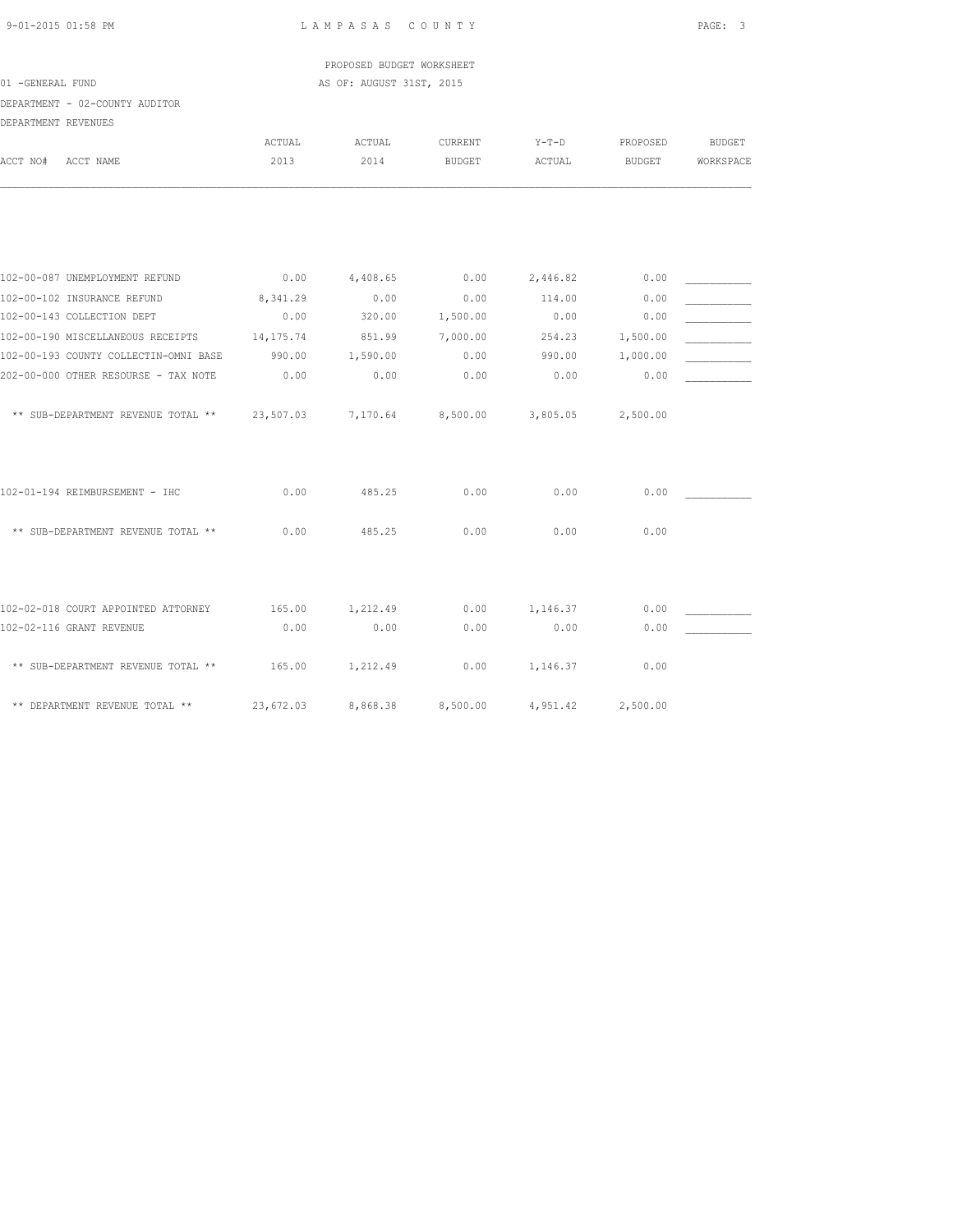| 9-01-2015 01:58 PM                           |                                    |                     | LAMPASAS COUNTY           |                     |                                         |           | PAGE: 4       |  |
|----------------------------------------------|------------------------------------|---------------------|---------------------------|---------------------|-----------------------------------------|-----------|---------------|--|
|                                              |                                    |                     | PROPOSED BUDGET WORKSHEET |                     |                                         |           |               |  |
| 01 -GENERAL FUND<br>AS OF: AUGUST 31ST, 2015 |                                    |                     |                           |                     |                                         |           |               |  |
|                                              | DEPARTMENT - 03-COUNTY TREASURER   |                     |                           |                     |                                         |           |               |  |
| DEPARTMENT REVENUES                          |                                    |                     |                           |                     |                                         |           |               |  |
|                                              |                                    | ACTUAL              | ACTUAL                    | CURRENT             | $Y-T-D$                                 | PROPOSED  | <b>BUDGET</b> |  |
| ACCT NO#                                     | ACCT NAME                          | 2013                | 2014                      | <b>BUDGET</b>       | ACTUAL                                  | BUDGET    | WORKSPACE     |  |
|                                              |                                    |                     |                           |                     |                                         |           |               |  |
|                                              | 103-00-109 SERVICE FEES            | 35,959.58 41,928.71 |                           | 45,000.00 28,182.59 |                                         | 40,000.00 |               |  |
| 103-00-117 BINGO TAX                         |                                    | 0.00                | 0.00                      | 0.00                | 0.00                                    | 0.00      |               |  |
|                                              | 103-00-143 COLLECTION DEPT         | 0.00                | 26.39                     | 0.00                | 17.00                                   | 0.00      |               |  |
|                                              | 103-00-190 MISCELLANEOUS RECEIPTS  | 169.69              | 956.50                    | 50.00               | 642.96                                  | 500.00    |               |  |
|                                              | ** SUB-DEPARTMENT REVENUE TOTAL ** |                     |                           |                     | 36,129.27 42,911.60 45,050.00 28,842.55 | 40,500.00 |               |  |

\*\* DEPARTMENT REVENUE TOTAL \*\* 36,129.27 42,911.60 45,050.00 28,842.55 40,500.00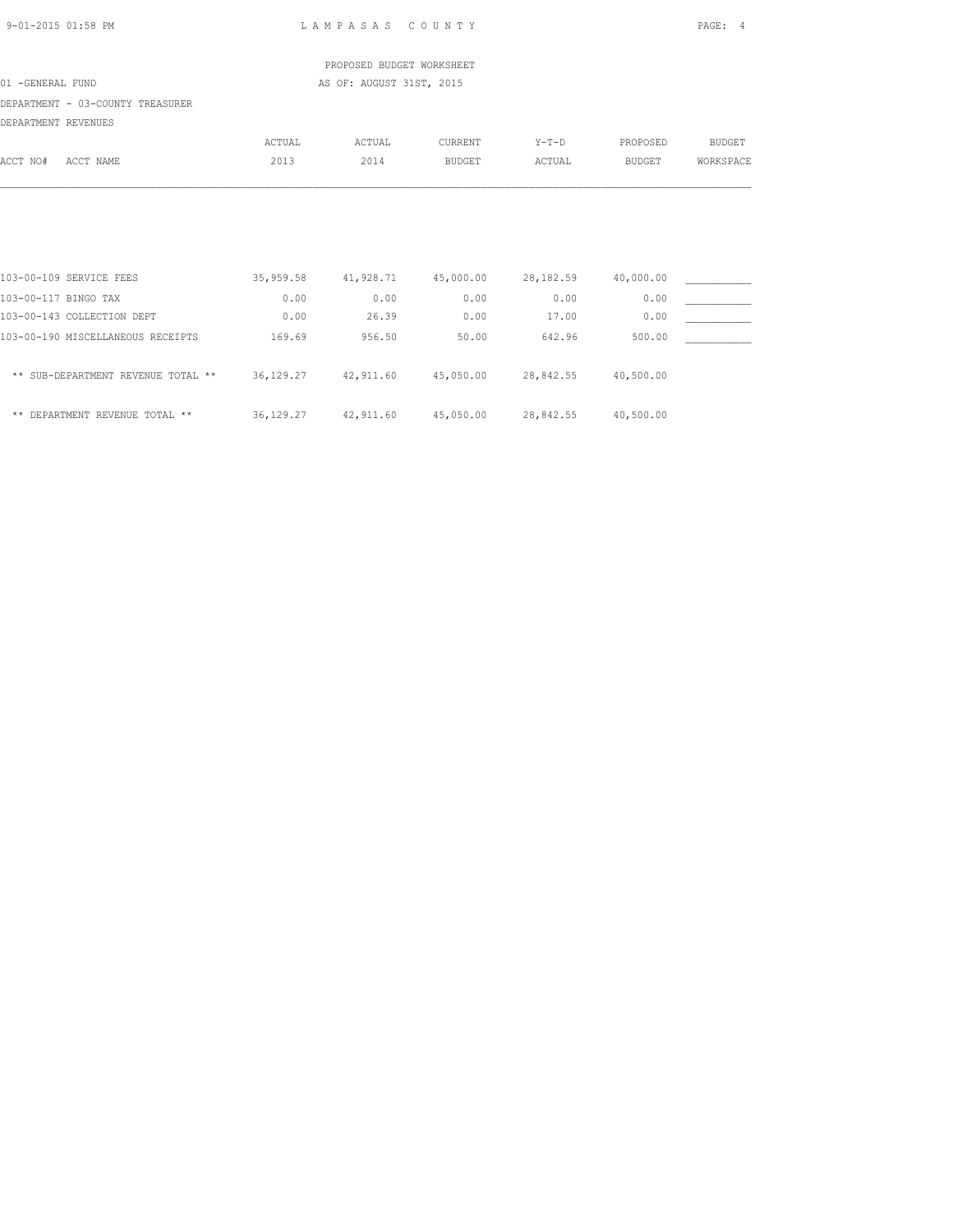PROPOSED BUDGET WORKSHEET 01 -GENERAL FUND AS OF: AUGUST 31ST, 2015

DEPARTMENT - 04-CO TAX ASSESSOR

| DEPARTMENT REVENUES |           |        |        |                |         |               |           |
|---------------------|-----------|--------|--------|----------------|---------|---------------|-----------|
|                     |           | ACTUAL | ACTUAL | <b>CURRENT</b> | $Y-T-D$ | PROPOSED      | BUDGET    |
| ACCT NO#            | ACCT NAME | 2013   | 2014   | BUDGET         | ACTUAL  | <b>BUDGET</b> | WORKSPACE |

| 104-00-010 CURRENT AD VALOREM TAXES    | 5,068,900.96 | 5, 249, 727.52 | 5,520,000.00 | 5, 431, 554.91 | 5,520,774.00 |  |
|----------------------------------------|--------------|----------------|--------------|----------------|--------------|--|
| 104-00-015 LOCAL OPTION 1/2% SALES TAX | 694,388.49   | 687,188.91     | 650,000.00   | 639,801.25     | 700,000.00   |  |
| 104-00-020 DELINQUENT AD VALORM TAXES  | 40, 211.25   | 93, 141.78     | 50,000.00    | 133,670.80     | 100,000.00   |  |
| 104-00-030 PENALTIES & INT. AD VALOREM | 0.00         | 674.50         | 0.00         | 702.60         | 0.00         |  |
| 104-00-031 CHILD WELFARE BOARD         | 0.00         | 0.00           | 0.00         | 0.00           | 0.00         |  |
| 104-00-035 LCAD REFUND                 | 0.00         | 0.00           | 0.00         | 0.00           | 0.00         |  |
| 104-00-036 POSTAGE REIMBURSEMENT       | 3,656.00     | 3,981.00       | 3,000.00     | 3,081.00       | 3,000.00     |  |
| 104-00-043 COURT COST CHILD SAFETY FUN | 33,820.50    | 33,713.75      | 30,000.00    | 30,742.50      | 32,000.00    |  |
| 104-00-089 MOTOR VEHICLE VERIFICATION  | 2,584.00     | 2,644.50       | 3,000.00     | 409.00         | 500.00       |  |
| 104-00-090 MOTOR VEHICLE REGISTRATION  | 61, 182. 25  | 62,199.60      | 55,000.00    | 56, 122. 25    | 60,000.00    |  |
| 104-00-091 STATE SALES TAX REBATE      | 163,034.56   | 185,629.67     | 195,000.00   | 220,804.37     | 220,000.00   |  |
| 104-00-104 T/AC-AUTO TITLES            | 30,735.00    | 31,000.00      | 30,000.00    | 31,080.00      | 31,000.00    |  |
| 104-00-113 LIQUOR LICENSE & PERMITS    | 10,449.50    | 7,692.00       | 3,000.00     | 702.50         | 3,000.00     |  |
| 104-00-190 MISCELLANEOUS RECEIPTS      | 584.65       | 862.70         | 1,000.00     | 481.25         | 1,000.00     |  |
|                                        |              |                |              |                |              |  |
| ** SUB-DEPARTMENT REVENUE TOTAL **     | 6,109,547.16 | 6,358,455.93   | 6,540,000.00 | 6,549,152.43   | 6,671,274.00 |  |

| 104-01-011 VOTER REGISTRATION      | 0.00 | 0.00 | 0.00 | 0.00                                                                       | 0.00 |  |
|------------------------------------|------|------|------|----------------------------------------------------------------------------|------|--|
| ** SUB-DEPARTMENT REVENUE TOTAL ** | 0.00 | 0.00 | 0.00 | 0.00                                                                       | 0.00 |  |
| ** DEPARTMENT REVENUE TOTAL **     |      |      |      | 6, 109, 547.16 6, 358, 455.93 6, 540, 000.00 6, 549, 152.43 6, 671, 274.00 |      |  |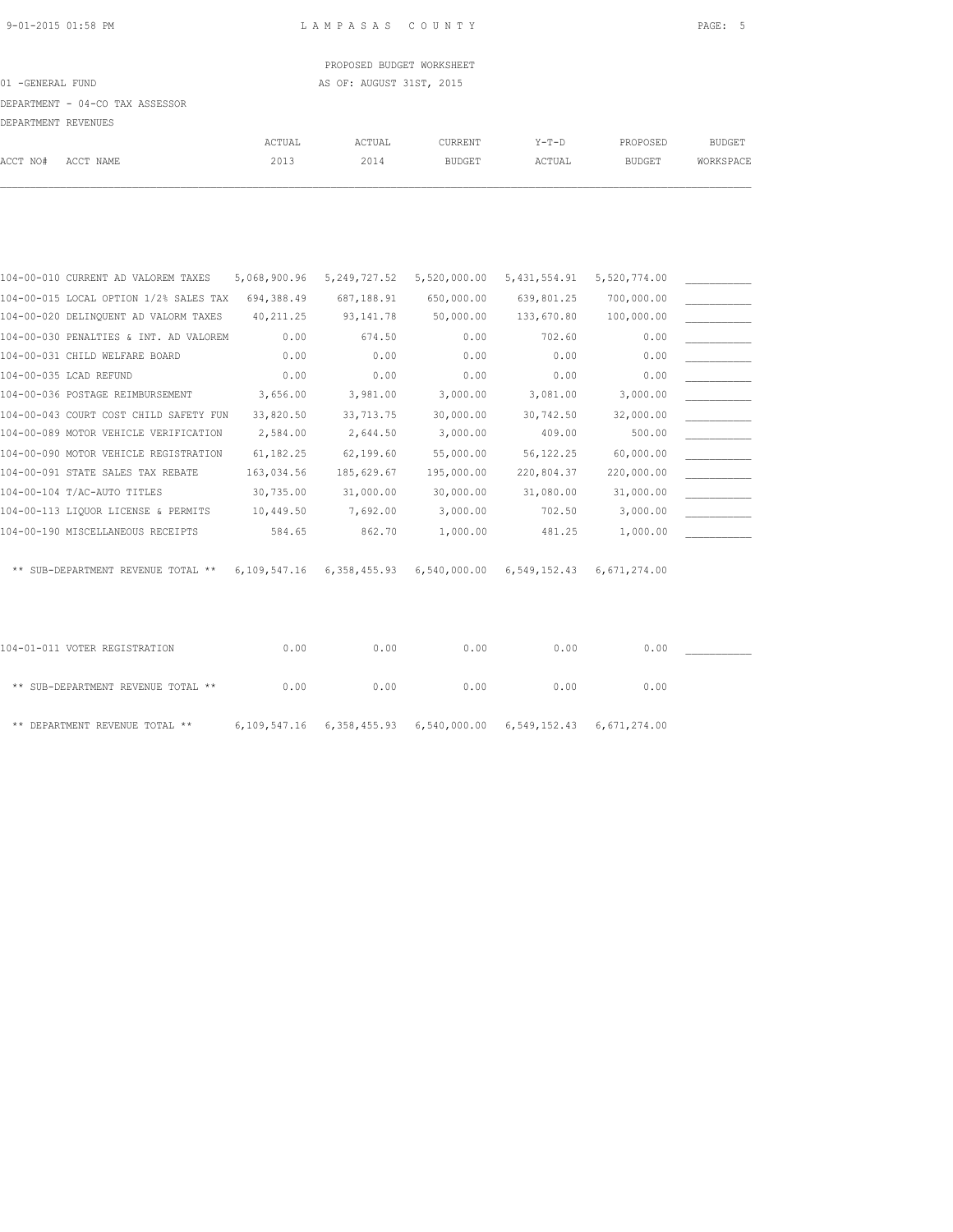PROPOSED BUDGET WORKSHEET 01 -GENERAL FUND AS OF: AUGUST 31ST, 2015

DEPARTMENT - 05-COUNTY CLERK

DEPARTMENT REVENUES

|          |                                        | <b>ACTUAL</b> | ACTUAL      | <b>CURRENT</b> | $Y-T-D$    | PROPOSED      | <b>BUDGET</b> |
|----------|----------------------------------------|---------------|-------------|----------------|------------|---------------|---------------|
| ACCT NO# | ACCT NAME                              | 2013          | 2014        | <b>BUDGET</b>  | ACTUAL     | <b>BUDGET</b> | WORKSPACE     |
|          |                                        |               |             |                |            |               |               |
|          |                                        |               |             |                |            |               |               |
|          |                                        |               |             |                |            |               |               |
|          |                                        |               |             |                |            |               |               |
|          | 105-00-009 3rd DISTRICT FEES           | 0.00          | 0.00        | 0.00           | 0.00       | 0.00          |               |
|          | 105-00-012 SUPPLE CRT GUARDIANSHIP FEE | 3,220.00      | 2,780.00    | 3,000.00       | 2,300.00   | 3,000.00      |               |
|          | 105-00-033 PRESERVATION CLERK ACCOUNT  | 1,610.00      | 1,390.00    | 1,200.00       | 1,140.00   | 1,200.00      |               |
|          | 105-00-106 COUNTY CLERK                | 212,733.60    | 179,860.45  | 200,000.00     | 156,004.31 | 170,000.00    |               |
|          | 105-00-107 COUNTY CLERK-PROBATION      | 37, 217.70    | 32,126.00   | 45,000.00      | 22,596.00  | 30,000.00     |               |
|          | 105-00-120 CO.CLERK DELINOUENT COLLECT | 0.00          | 0.00        | 0.00           | 0.00       | 0.00          |               |
|          | 105-00-190 MISCELLANEOUS RECEIPTS      | 0.00          | 0.00        | 0.00           | 0.00       | 0.00          |               |
|          | ** SUB-DEPARTMENT REVENUE TOTAL **     | 254,781.30    | 216, 156.45 | 249,200.00     | 182,040.31 | 204,200.00    |               |
|          |                                        |               |             |                |            |               |               |

\*\* DEPARTMENT REVENUE TOTAL \*\* 254,781.30 216,156.45 249,200.00 182,040.31 204,200.00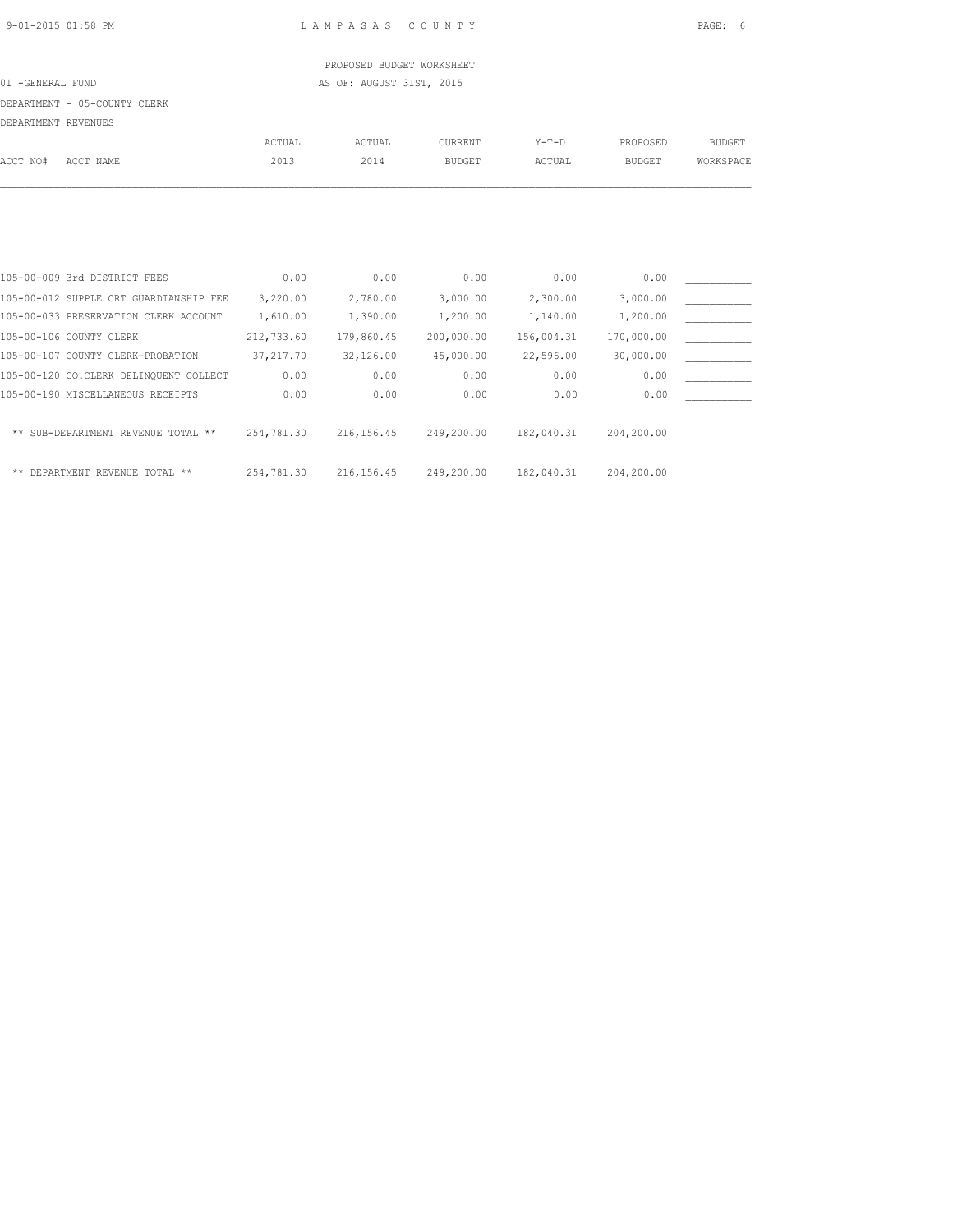# PROPOSED BUDGET WORKSHEET 01 -GENERAL FUND AS OF: AUGUST 31ST, 2015

### DEPARTMENT - 06-DISTRICT CLERK

|          | DELANITENI IVEVENUED |        |        |               |         |          |           |
|----------|----------------------|--------|--------|---------------|---------|----------|-----------|
|          |                      | ACTUAL | ACTUAL | CURRENT       | $Y-T-D$ | PROPOSED | BUDGET    |
| ACCT NO# | ACCT NAME            | 2013   | 2014   | <b>BUDGET</b> | ACTUAL  | BUDGET   | WORKSPACE |
|          |                      |        |        |               |         |          |           |

| 106-00-006 REIMBURSMENT OF JUROR PMT   | 3,914.00   | 8,262.00   | 5,000.00   | 5,372.00   | 6,000.00   |  |
|----------------------------------------|------------|------------|------------|------------|------------|--|
| 106-00-008 JUVENILE DELINQUENCY PREVEN | 0.00       | 0.00       | 0.00       | 0.00       | 0.00       |  |
| 106-00-009 3rd DISTRICT FEES           | 0.00       | 0.00       | 0.00       | 0.00       | 0.00       |  |
| 106-00-036 POSTAGE REIMBURSEMENT       | 0.00       | 0.00       | 0.00       | 0.00       | 0.00       |  |
| 106-00-037 DIST CLERK RECORD MGMT      | 1,734.00   | 0.00       | 2,000.00   | 0.00       | 2,000.00   |  |
| 106-00-038 INDIGENT FEE                | 0.00       | 0.00       | 0.00       | 0.00       | 0.00       |  |
| 106-00-094 DISTRICT CLERK              | 76,779.28  | 70,861.51  | 75,000.00  | 65,595.66  | 80,000.00  |  |
| 106-00-105 DISTRICT CLK AG CHILD SUPPO | 3.00       | 0.00       | 0.00       | 0.00       | 0.00       |  |
| 106-00-108 DISTRICT CLERK-PROBATION    | 63,944.85  | 49, 473.10 | 55,000.00  | 51,930.05  | 55,000.00  |  |
| 106-00-116 GRANT REVENUE - VINE        | 0.00       | 0.00       | 0.00       | 0.00       | 0.00       |  |
| 106-00-120 CHILD ABUSE PREVENTION FEE  | 0.00       | 0.00       | 0.00       | 0.00       | 0.00       |  |
| 106-00-150 ELECTRONIC E-FILING         | 0.00       | 0.00       | 3,000.00   | 0.00       | 0.00       |  |
| 106-00-190 MISCELLANEOUS RECEIPTS      | 5,587.00   | 4,405.64   | 5,000.00   | 10,999.14  | 7,500.00   |  |
| 206-00-010 OPERATING TRANSFERS - IN    | 0.00       | 0.00       | 0.00       | 0.00       | 0.00       |  |
|                                        |            |            |            |            |            |  |
| ** SUB-DEPARTMENT REVENUE TOTAL **     | 151,962.13 | 133,002.25 | 145,000.00 | 133,896.85 | 150,500.00 |  |
|                                        |            |            |            |            |            |  |
|                                        |            |            |            |            |            |  |

| 106-01-190 MISCELLANEOUS (PASSPORT) | 0.00       | 0.00       | 0.00       | 8,731.00   | 0.00       |  |
|-------------------------------------|------------|------------|------------|------------|------------|--|
| ** SUB-DEPARTMENT REVENUE TOTAL **  | 0.00       | 0.00       | 0.00       | 8,731.00   | 0.00       |  |
| ** DEPARTMENT REVENUE TOTAL **      | 151,962.13 | 133,002.25 | 145,000.00 | 142,627.85 | 150,500.00 |  |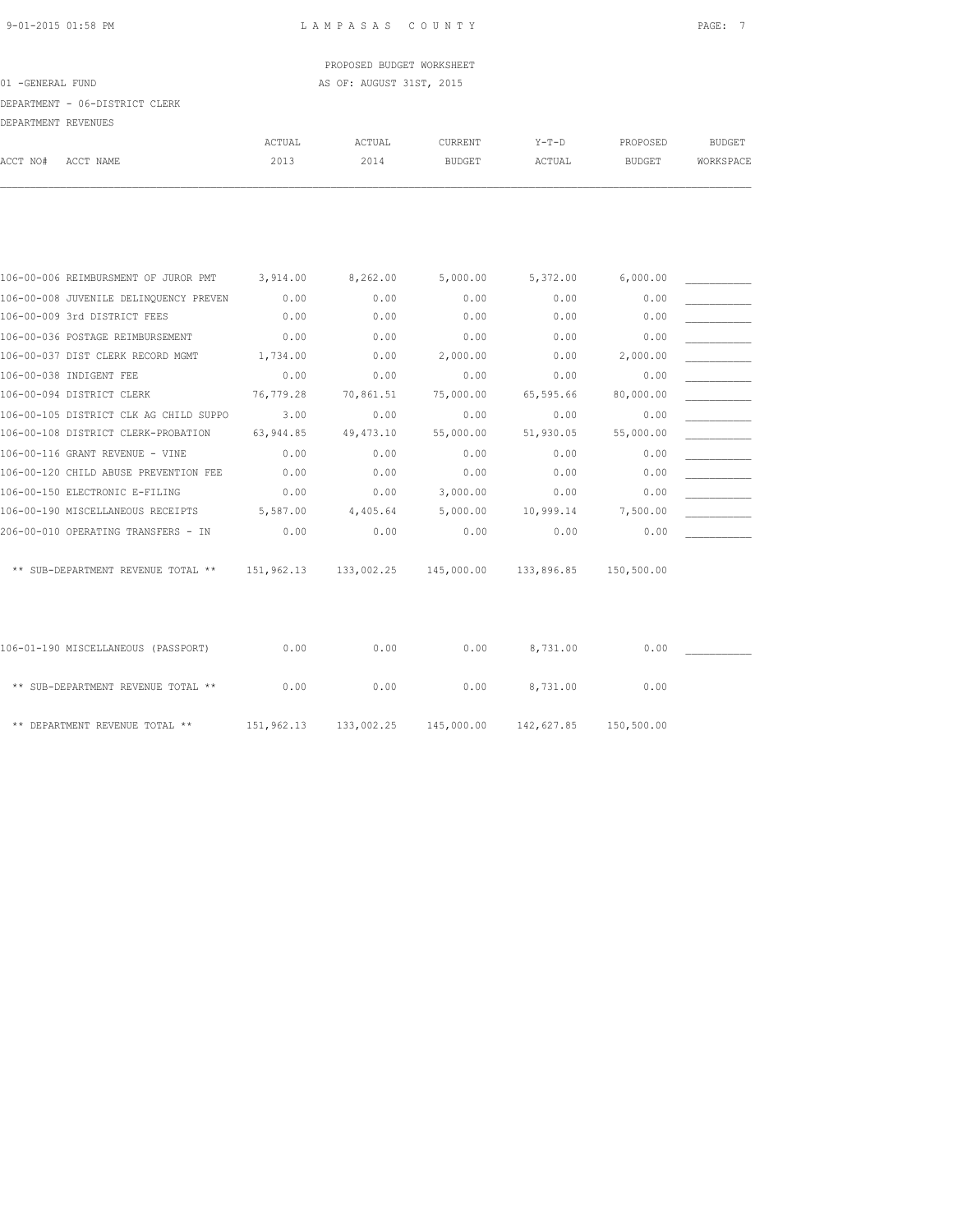PROPOSED BUDGET WORKSHEET 01 -GENERAL FUND AS OF: AUGUST 31ST, 2015

### DEPARTMENT - 07-COUNTY SHERIFF

| ACCT NO# | ACCT NAME                              | ACTUAL<br>2013 | ACTUAL<br>2014 | CURRENT<br><b>BUDGET</b> | Y-T-D<br>ACTUAL | PROPOSED<br><b>BUDGET</b> | <b>BUDGET</b><br>WORKSPACE |
|----------|----------------------------------------|----------------|----------------|--------------------------|-----------------|---------------------------|----------------------------|
|          |                                        |                |                |                          |                 |                           |                            |
|          |                                        |                |                |                          |                 |                           |                            |
|          | 107-00-050 TELEPHONE COMMISSION        | 3,766.28       | 6,792.08       | 4,500.00                 | 6,071.07        | 5,500.00                  |                            |
|          | 107-00-062 HOMELAND SECURITY           | 0.00           | 0.00           | 0.00                     | 0.00            | 0.00                      |                            |
|          | 107-00-092 COUNTY SHERIFF SERVING CITA | 4,848.55       | 4,600.00       | 5,000.00                 | 4,455.00        | 5,000.00                  |                            |
|          | 107-00-100 SALE OF SURPLUS PROPERTY    | 15, 357.33     | 3,120.00       | 5,000.00                 | 7,251.00        | 5,000.00                  |                            |
|          | 107-00-102 INSURANCE REFUND            | 0.00           | 7,540.32       | 0.00                     | 0.00            | 0.00                      |                            |
|          | 107-00-116 GRANT REVENUE               | 0.00           | 3,237.28       | 14,000.00                | 18, 313.51      | 14,000.00                 |                            |
|          | 107-00-119 CITY PAYMENT FOR PRISONERS  | 3,552.22       | 5,096.52       | 3,000.00                 | 3,861.00        | 3,500.00                  |                            |
|          | 107-00-122 PRISONER TRANSPORTATION     | 4,699.35       | 3,218.76       | 2,500.00                 | 5,245.50        | 3,000.00                  |                            |
|          | 107-00-125 LOMETA INTERLOCAL           | 0.00           | 0.00           | 0.00                     | 0.00            | 0.00                      |                            |
|          | 107-00-188 FORFEITED PROPERTY          | 953.55         | 374.60         | 0.00                     | 0.00            | 0.00                      |                            |
|          | 107-00-190 MISCELLANEOUS RECEIPTS      | 3,710.44       | 1,732.66       | 4,000.00                 | 797.41          | 4,000.00                  |                            |
|          | 107-00-191 CITIZENS DONATIONS          | 1,621.81       | 0.00           | 1,000.00                 | 0.00            | 0.00                      |                            |
|          | 107-00-194 REIMBURSEMENT-INSURANCE     | 0.00           | 0.00           | 0.00                     | 0.00            | 0.00                      |                            |
|          | 207-00-000 OTHER RESOURCE-LEASE        | 428,028.50     | 110,000.00     | 110,020.00               | 110,000.00      | 112,000.00                |                            |
|          | ** SUB-DEPARTMENT REVENUE TOTAL **     | 466,538.03     | 145,712.22     | 149,020.00               | 155,994.49      | 152,000.00                |                            |
|          | 107-01-116 GRANT REVENUE - VINE        | 0.00           | 0.00           | 0.00                     | 0.00            | 0.00                      |                            |
|          |                                        |                |                |                          |                 |                           |                            |
|          | ** SUB-DEPARTMENT REVENUE TOTAL **     | 0.00           | 0.00           | 0.00                     | 0.00            | 0.00                      |                            |
|          | 107-02-190 MISCELLANEOUS RECEIPTS      | 1,611.75       | 0.00           | 1,000.00                 | 1,276.76        | 1,000.00                  |                            |
|          | 107-02-191 CITIZENS DONATIONS          | 0.00           | 0.00           | 0.00                     | 0.00            | 0.00                      |                            |
|          |                                        |                |                |                          |                 |                           |                            |
|          | ** SUB-DEPARTMENT REVENUE TOTAL **     | 1,611.75       | 0.00           | 1,000.00                 | 1,276.76        | 1,000.00                  |                            |
|          | 107-03-190 MISCELLANEOUS RECEIPTS      | 0.00           | 0.00           | 0.00                     | 0.00            | 0.00                      |                            |
|          | ** SUB-DEPARTMENT REVENUE TOTAL **     | 0.00           | 0.00           | 0.00                     | 0.00            | 0.00                      |                            |
|          |                                        |                |                |                          |                 |                           |                            |
|          | 107-04-116 GRANT REVENUE               | 0.00           | 0.00           | 0.00                     | 0.00            | 0.00                      |                            |
|          | 107-04-190 MISCELLANEOUS RECEIPTS      | 0.00           | 0.00           | 0.00                     | 0.00            | 0.00                      |                            |
|          | ** SUB-DEPARTMENT REVENUE TOTAL **     | 0.00           | 0.00           | 0.00                     | 0.00            | 0.00                      |                            |
|          | ** DEPARTMENT REVENUE TOTAL **         | 468,149.78     | 145,712.22     | 150,020.00               | 157, 271.25     | 153,000.00                |                            |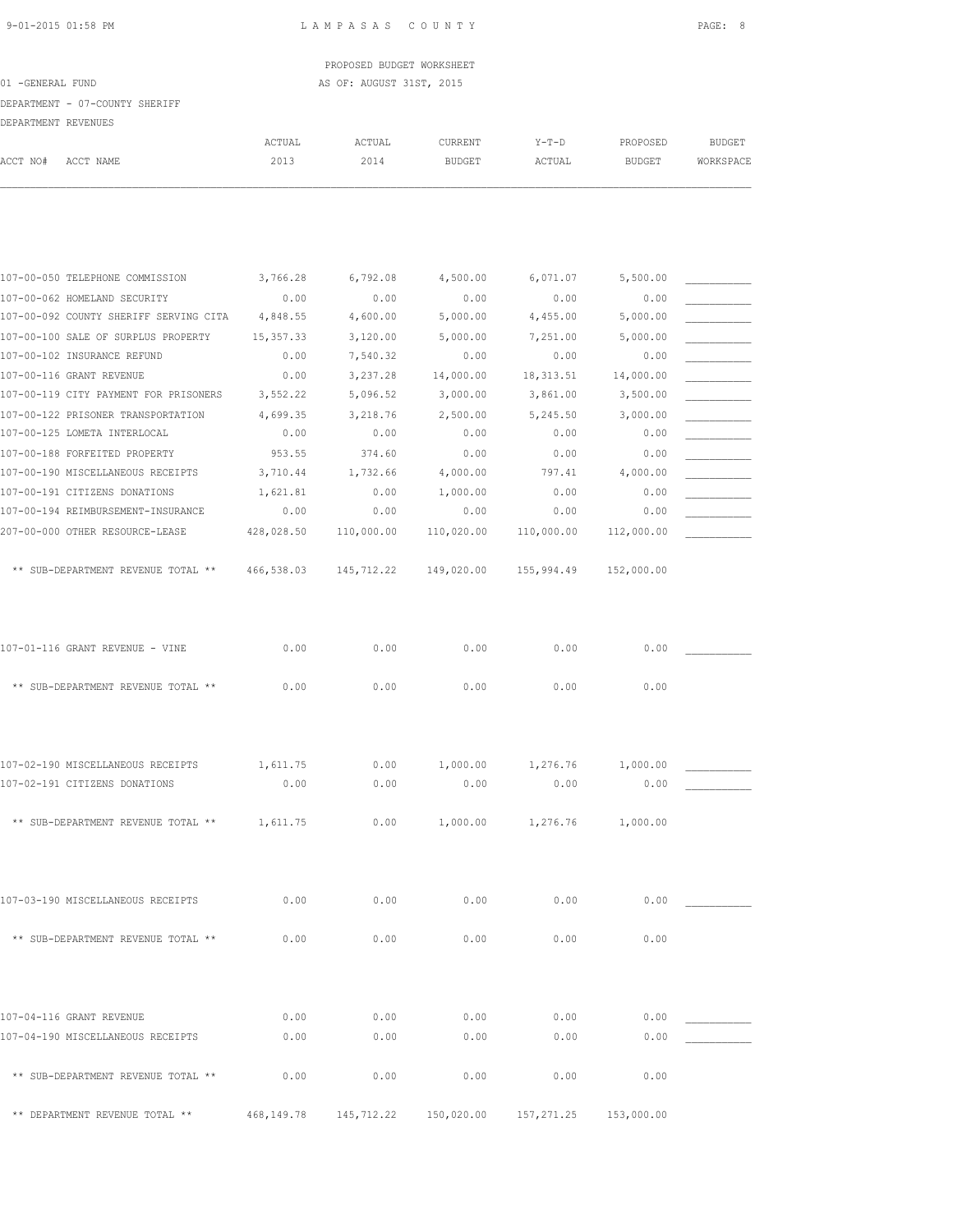| 9-01-2015 01:58 PM                                                                   |        | LAMPASAS COUNTY           |                                                   |          |               | PAGE: 9       |
|--------------------------------------------------------------------------------------|--------|---------------------------|---------------------------------------------------|----------|---------------|---------------|
|                                                                                      |        | PROPOSED BUDGET WORKSHEET |                                                   |          |               |               |
| 01 -GENERAL FUND                                                                     |        | AS OF: AUGUST 31ST, 2015  |                                                   |          |               |               |
| DEPARTMENT - 08-COUNTY/DISTRICT ATTNY                                                |        |                           |                                                   |          |               |               |
| DEPARTMENT REVENUES                                                                  |        |                           |                                                   |          |               |               |
|                                                                                      | ACTUAL | ACTUAL                    | CURRENT                                           | Y-T-D    | PROPOSED      | <b>BUDGET</b> |
| ACCT NO#<br>ACCT NAME                                                                | 2013   | 2014                      | <b>BUDGET</b>                                     | ACTUAL   | <b>BUDGET</b> | WORKSPACE     |
|                                                                                      |        |                           |                                                   |          |               |               |
|                                                                                      |        |                           |                                                   |          |               |               |
|                                                                                      |        |                           |                                                   |          |               |               |
| 108-00-103 STATE SUPPLEMENT ASST. D.A. 7,080.00 8,040.00                             |        |                           | 0.00                                              | 2,160.00 | 0.00          |               |
| 108-00-116 GRANT REVENUE JUVENILE PROS 0.00                                          |        | 0.00                      | 0.00                                              | 0.00     | 0.00          |               |
| 108-00-123 STATE REIMBURSEMENT 19,789.43 36,666.66 34,530.00 18,333.34               |        |                           |                                                   |          | 34,530.00     |               |
| 108-00-190 MISCELLANEOUS RECEIPTS                                                    | 103.35 |                           | 7,484.99 1,743.00                                 | 0.00     | 0.00          |               |
| ** SUB-DEPARTMENT REVENUE TOTAL ** 26,972.78 52,191.65 36,273.00 20,493.34 34,530.00 |        |                           |                                                   |          |               |               |
|                                                                                      |        |                           |                                                   |          |               |               |
| ** DEPARTMENT REVENUE TOTAL **                                                       |        |                           | 26,972.78 52,191.65 36,273.00 20,493.34 34,530.00 |          |               |               |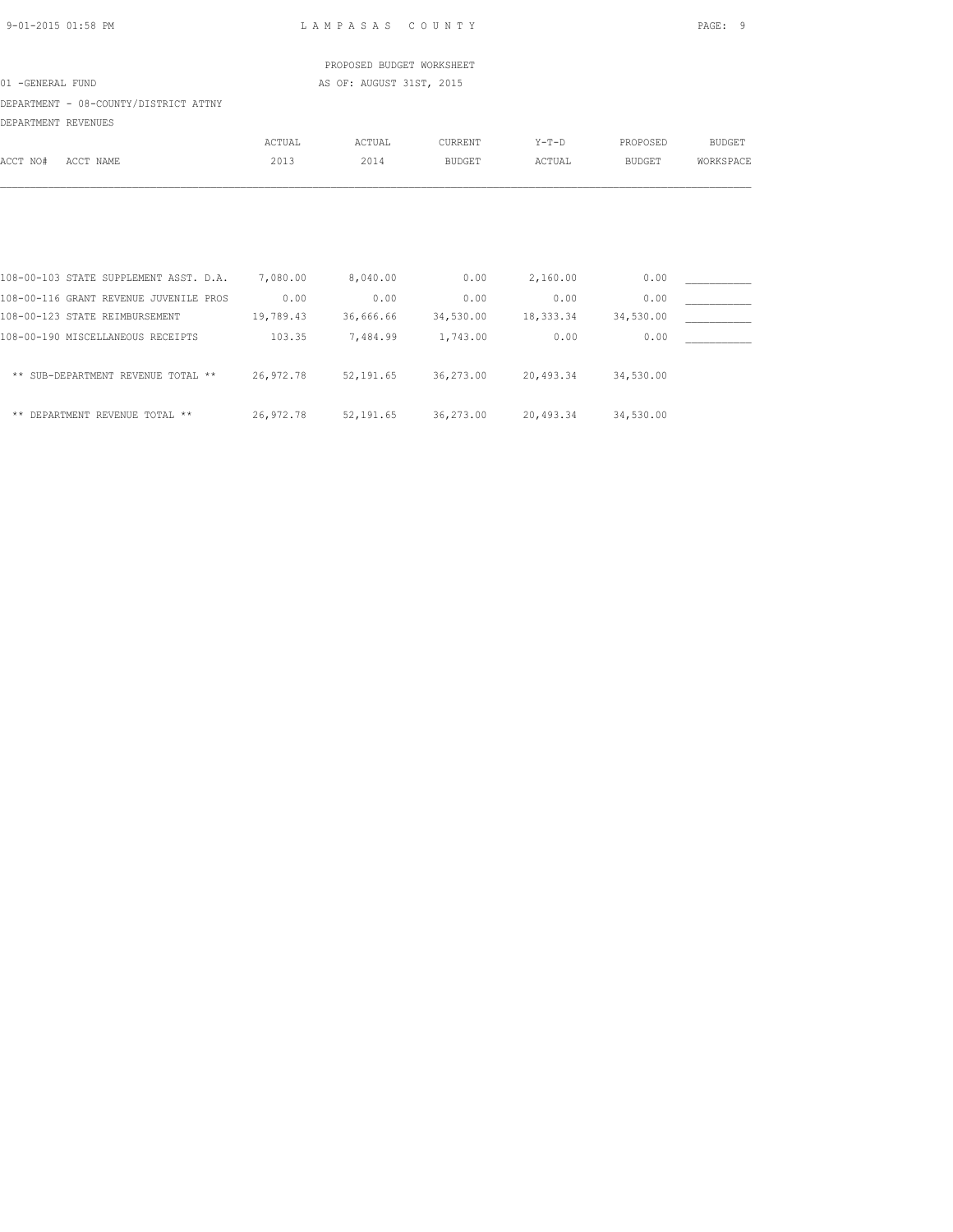| 9-01-2015 01:58 PM                                      |                | LAMPASAS COUNTY           |                               |                   |                           | PAGE: 10            |
|---------------------------------------------------------|----------------|---------------------------|-------------------------------|-------------------|---------------------------|---------------------|
|                                                         |                | PROPOSED BUDGET WORKSHEET |                               |                   |                           |                     |
| 01 -GENERAL FUND                                        |                | AS OF: AUGUST 31ST, 2015  |                               |                   |                           |                     |
| DEPARTMENT - 09-NON-DEPARTMENTAL<br>DEPARTMENT REVENUES |                |                           |                               |                   |                           |                     |
| ACCT NO#<br>ACCT NAME                                   | ACTUAL<br>2013 | ACTUAL<br>2014            | CURRENT<br><b>BUDGET</b>      | $Y-T-D$<br>ACTUAL | PROPOSED<br><b>BUDGET</b> | BUDGET<br>WORKSPACE |
|                                                         |                |                           |                               |                   |                           |                     |
|                                                         |                |                           |                               |                   |                           |                     |
| 109-00-190 MISCELLANEOUS RECEIPTS                       | 1,901.13       |                           | $10.25$ $2,000.00$ $1,792.59$ |                   | 2,000.00                  |                     |
| ** SUB-DEPARTMENT REVENUE TOTAL **                      | 1,901.13       | 10.25                     |                               | 2,000.00 1,792.59 | 2,000.00                  |                     |
| ** DEPARTMENT REVENUE TOTAL **                          | 1,901.13       | 10.25                     | 2,000.00 1,792.59             |                   | 2,000.00                  |                     |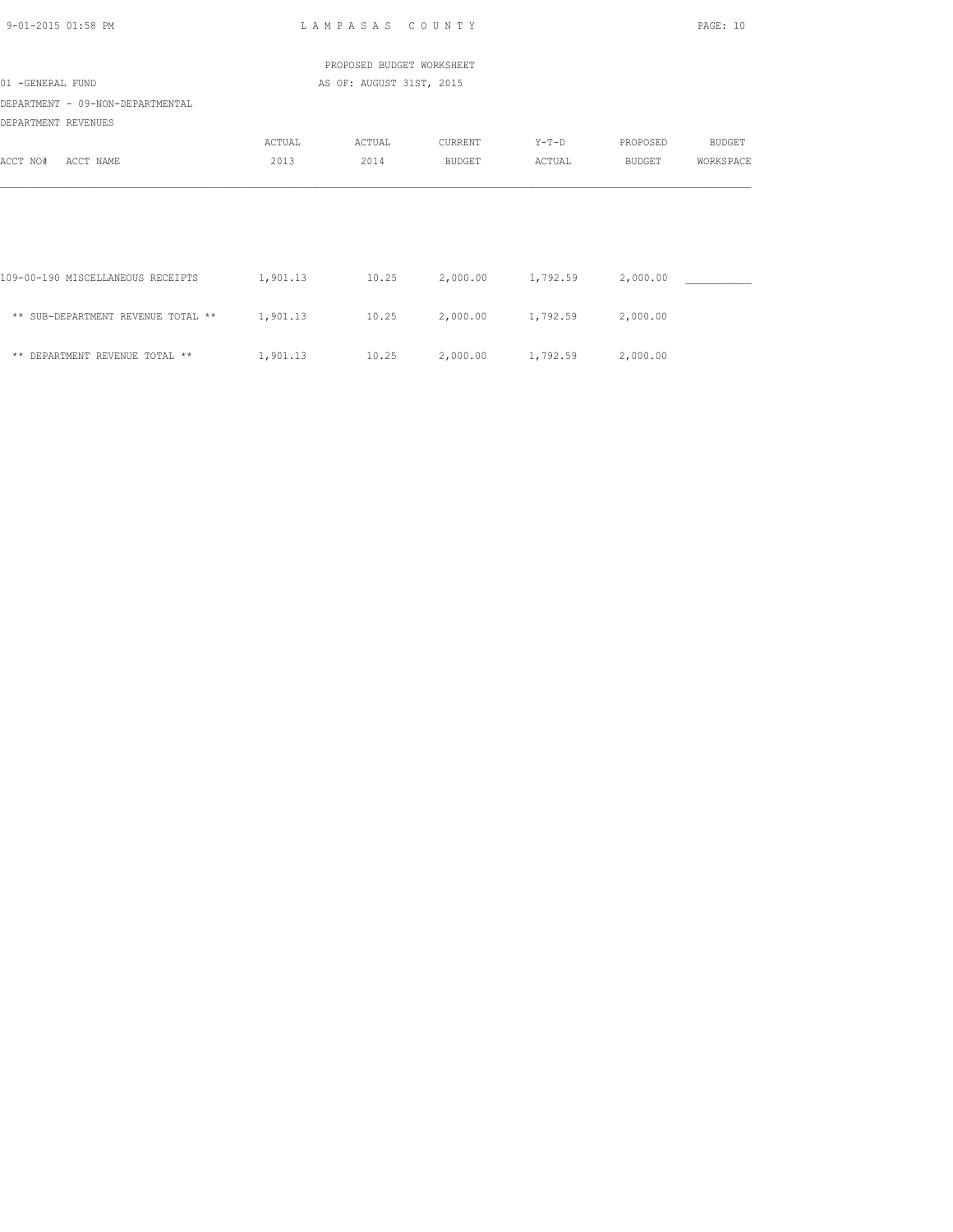| 9-01-2015 01:58 PM                                         |        | LAMPASAS COUNTY           |                            |                   |          | PAGE: 11      |
|------------------------------------------------------------|--------|---------------------------|----------------------------|-------------------|----------|---------------|
|                                                            |        | PROPOSED BUDGET WORKSHEET |                            |                   |          |               |
| 01 -GENERAL FUND                                           |        | AS OF: AUGUST 31ST, 2015  |                            |                   |          |               |
| DEPARTMENT - 10-CONSTABLES 1, 3 & 4<br>DEPARTMENT REVENUES |        |                           |                            |                   |          |               |
|                                                            | ACTUAL | ACTUAL                    | CURRENT                    | $Y-T-D$           | PROPOSED | <b>BUDGET</b> |
| ACCT NO#<br>ACCT NAME                                      | 2013   | 2014                      | <b>BUDGET</b>              | ACTUAL            | BUDGET   | WORKSPACE     |
|                                                            |        |                           |                            |                   |          |               |
| 110-00-190 MISCELLANEOUS RECEIPTS                          | 0.00   | 0.21                      | 1,000.00 1,444.54          |                   | 1,000.00 |               |
| ** SUB-DEPARTMENT REVENUE TOTAL **                         | 0.00   | 0.21                      |                            | 1,000.00 1,444.54 | 1,000.00 |               |
| ** DEPARTMENT REVENUE TOTAL **                             | 0.00   | 0.21                      | 1,000.00 1,444.54 1,000.00 |                   |          |               |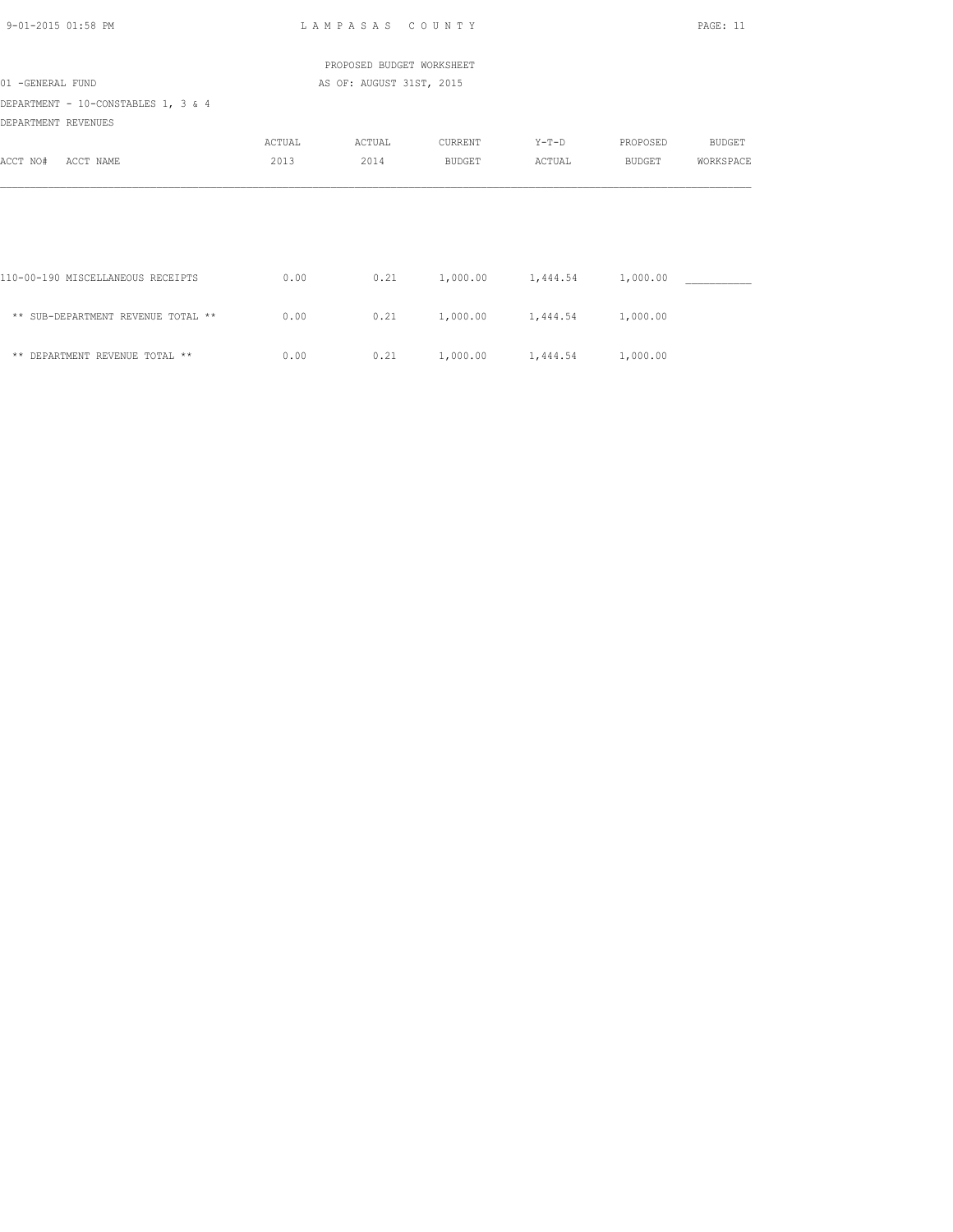| 9-01-2015 01:58 PM |  |
|--------------------|--|

L A M P A S A S C O U N T Y PAGE: 12

 PROPOSED BUDGET WORKSHEET 01 -GENERAL FUND AS OF: AUGUST 31ST, 2015

DEPARTMENT - 11-COUNTY LOCATED AT CITY DEPARTMENT REVENUES

| DEPARTMENT REVENUES                         |                |                |                   |                            |                           |                            |
|---------------------------------------------|----------------|----------------|-------------------|----------------------------|---------------------------|----------------------------|
| ACCT NO#<br>ACCT NAME                       | ACTUAL<br>2013 | ACTUAL<br>2014 | CURRENT<br>BUDGET | $Y-T-D$<br>ACTUAL          | PROPOSED<br><b>BUDGET</b> | <b>BUDGET</b><br>WORKSPACE |
|                                             |                |                |                   |                            |                           |                            |
|                                             |                |                |                   |                            |                           |                            |
| 111-00-116 GRANT REVENUE                    | 0.00           | 0.00           | 0.00              | 0.00                       | 0.00                      |                            |
| 111-00-190 MISCELLANEOUS                    | 1,027.50       | 111.50         | 0.00              | 111.00                     | 0.00                      |                            |
| ** SUB-DEPARTMENT REVENUE TOTAL ** 1,027.50 |                | 111.50         | 0.00              | 111.00                     | 0.00                      |                            |
|                                             |                |                |                   |                            |                           |                            |
| 111-01-190 MISCELLANEOUS RECEIPTS           | 3,040.67       | 5,916.58       | 4,000.00          | 3,772.48                   | 4,000.00                  |                            |
| ** SUB-DEPARTMENT REVENUE TOTAL ** 3,040.67 |                | 5,916.58       | 4,000.00          | 3,772.48                   | 4,000.00                  |                            |
|                                             |                |                |                   |                            |                           |                            |
| 111-02-190 MISCELLANEOUS RECEIPTS           | 50.00          | 50.00          | 1,500.00          | 50.00                      | 50.00                     |                            |
| ** SUB-DEPARTMENT REVENUE TOTAL **          | 50.00          | 50.00          | 1,500.00          | 50.00                      | 50.00                     |                            |
|                                             |                |                |                   |                            |                           |                            |
| 111-03-190 MISCELLANOUS                     | 266.00         | 0.00           | 0.00              | 0.00                       | 0.00                      |                            |
| ** SUB-DEPARTMENT REVENUE TOTAL **          | 266.00         | 0.00           | 0.00              | 0.00                       | 0.00                      |                            |
| ** DEPARTMENT REVENUE TOTAL ** 4,384.17     |                | 6,078.08       |                   | 5,500.00 3,933.48 4,050.00 |                           |                            |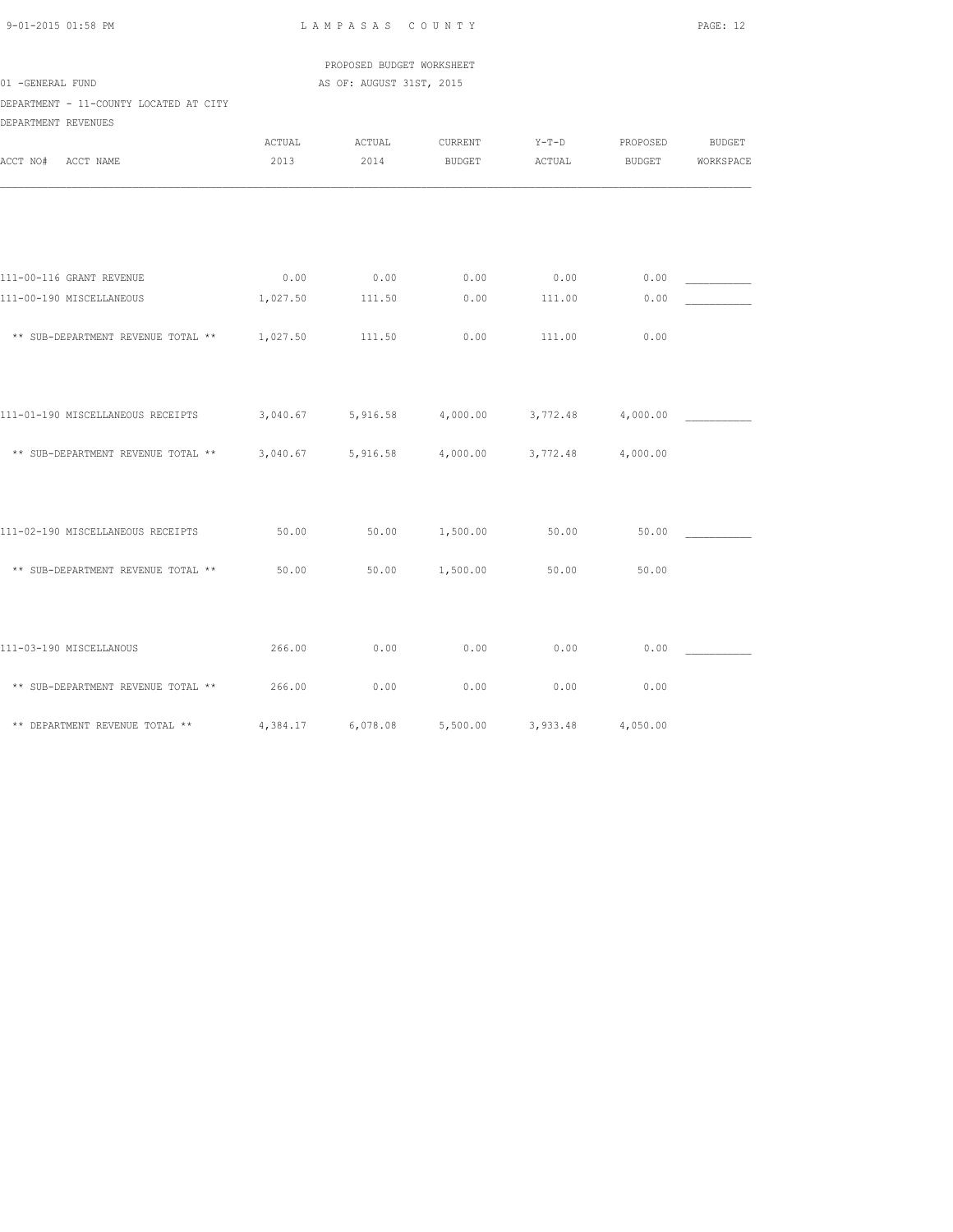PROPOSED BUDGET WORKSHEET 01 -GENERAL FUND AS OF: AUGUST 31ST, 2015

| DEPARTMENT - 12-JUSTICE OF PEACE #1           |            |            |               |                         |               |               |
|-----------------------------------------------|------------|------------|---------------|-------------------------|---------------|---------------|
| DEPARTMENT REVENUES                           | ACTUAL     | ACTUAL     | CURRENT       | $Y-T-D$                 | PROPOSED      | <b>BUDGET</b> |
| ACCT NO#<br>ACCT NAME                         | 2013       | 2014       | <b>BUDGET</b> | ACTUAL                  | <b>BUDGET</b> | WORKSPACE     |
|                                               |            |            |               |                         |               |               |
| 112-00-003 SCHOOL EDUCATION FUND              | 0.00       | 4,322.30   | 4,000.00      | 0.00                    | 4,000.00      |               |
| 112-00-006 REIMBURSEMENT OF JUROR PMT         | 0.00       | 0.00       | 0.00          | 0.00                    | 0.00          |               |
| 112-00-034 JP#1 SECURITY FEES                 | 805.31     | 883.35     | 800.00        | 716.57                  | 800.00        |               |
| 112-00-080 JUSTICE COURT TECHNOLOGY           | 0.00       | 0.00       | 0.00          | 0.00                    | 0.00          |               |
| 112-00-095 JP #1                              | 125,995.41 | 159,342.38 | 169,425.00    | 121,399.75              | 125,000.00    |               |
| 112-00-116 GRANT REVENUE (DPS)                | 0.00       | 0.00       | 0.00          | 0.00                    | 0.00          |               |
| 112-00-150 ELECTRONIC E-FILING                | 0.00       | 0.00       | 0.00          | 0.00                    | 0.00          |               |
| 112-00-190 MISCELLANEOUS RECEIPTS             | 0.00       | 30.00      | 100.00        | 0.00                    | 100.00        |               |
| 112-00-193 JP # 1 OMNI-BASE FEES              | 5,531.88   | 7,092.95   | 6,000.00      | 5,272.99                | 6,000.00      |               |
| ** SUB-DEPARTMENT REVENUE TOTAL ** 132,332.60 |            | 171,670.98 |               | 180, 325.00 127, 389.31 | 135,900.00    |               |
| 112-01-095 JP #1 (COLAGY)                     | 0.00       | 0.00       | 0.00          | 6,482.16                | 3,000.00      |               |
| ** SUB-DEPARTMENT REVENUE TOTAL **            | 0.00       | 0.00       | 0.00          | 6,482.16                | 3,000.00      |               |
| ** DEPARTMENT REVENUE TOTAL **                | 132,332.60 | 171,670.98 | 180,325.00    | 133,871.47              | 138,900.00    |               |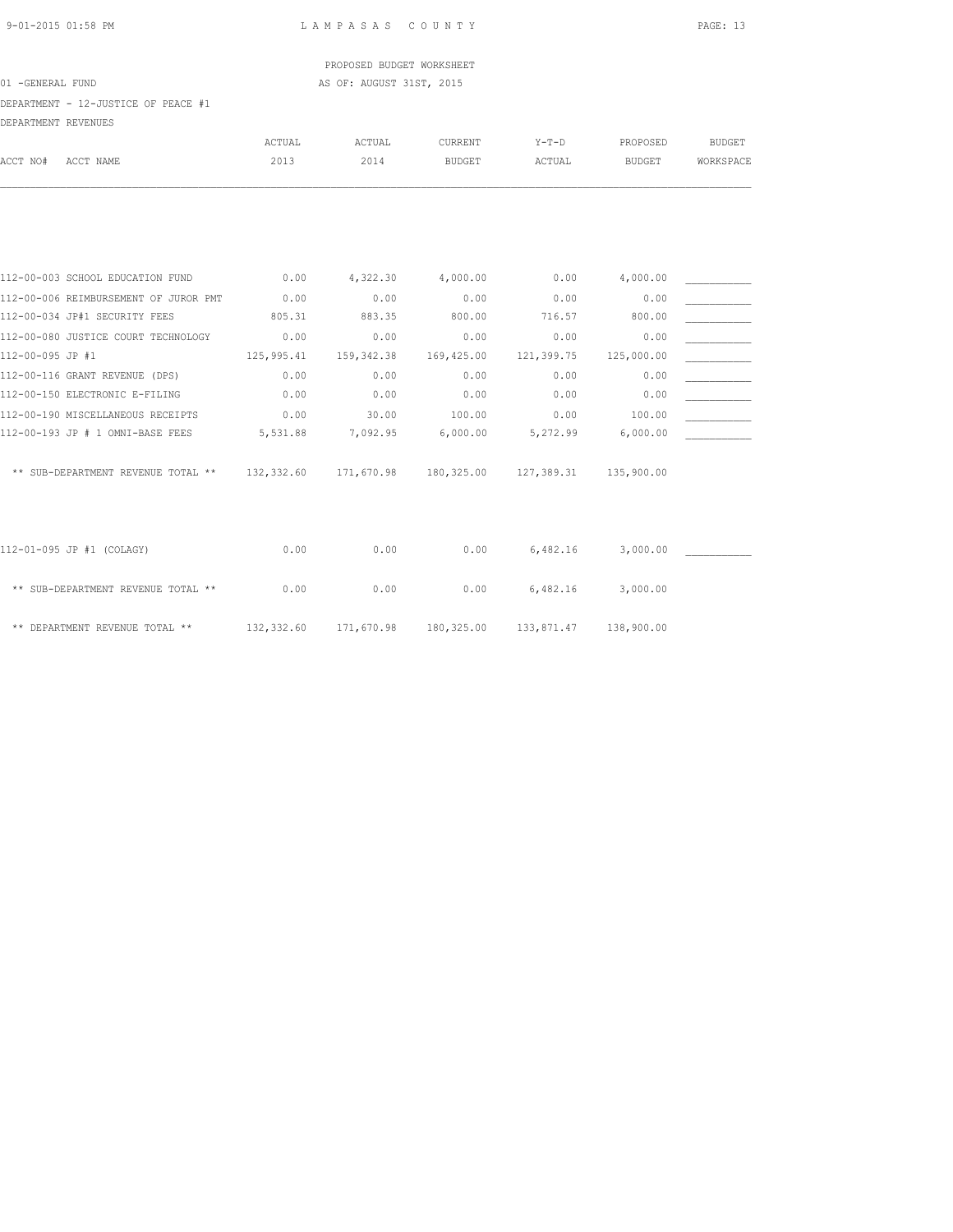PROPOSED BUDGET WORKSHEET 01 -GENERAL FUND AS OF: AUGUST 31ST, 2015

DEPARTMENT - 13-JUSTICE OF PEACE #3

| DEPARTMENT REVENUES                          |            |                     |               |           |               |               |
|----------------------------------------------|------------|---------------------|---------------|-----------|---------------|---------------|
|                                              | ACTUAL     | ACTUAL              | CURRENT       | $Y-T-D$   | PROPOSED      | <b>BUDGET</b> |
| ACCT NO#<br>ACCT NAME                        | 2013       | 2014                | <b>BUDGET</b> | ACTUAL    | <b>BUDGET</b> | WORKSPACE     |
|                                              |            |                     |               |           |               |               |
|                                              |            |                     |               |           |               |               |
| 113-00-003 SCHOOL EDUCATION FUND             | 0.00       | 0.00                | 0.00          | 0.00      | 0.00          |               |
| 113-00-034 JP#3 SECURITY FEES                | 307.47     | 260.21              | 400.00        | 245.16    | 400.00        |               |
| 113-00-080 JUSTICE COURT TECHNOLOGY FU       | 0.00       | 0.00                | 0.00          | 0.00      | 0.00          |               |
| 113-00-096 JUSTICE OF PEACE 3                | 37, 474.25 | 33,220.34           | 57,600.00     | 24,530.40 | 30,000.00     |               |
| 113-00-116 GRANT REVEUE (DPS)                | 0.00       | 0.00                | 0.00          | 0.00      | 0.00          |               |
| 113-00-150 ELECTRONIC E-FILING               | 0.00       | 0.00                | 0.00          | 0.00      | 0.00          |               |
| 113-00-190 MISCELLANEOUS RECEIPTS            | 0.00       | 25.88               | 0.00          | 0.00      | 0.00          |               |
| 113-00-193 JP # 3 OMNI-BASE FEES             | 2,100.00   | 1,530.00            | 2,000.00      | 1,800.49  | 2,000.00      |               |
| ** SUB-DEPARTMENT REVENUE TOTAL ** 39,881.72 |            | 35,036.43 60,000.00 |               | 26,576.05 | 32,400.00     |               |
|                                              |            |                     |               |           |               |               |
| 113-01-096 JP #3 (COLAGY)                    | 0.00       | 0.00                | 0.00          | 3,557.04  | 3,000.00      |               |
| ** SUB-DEPARTMENT REVENUE TOTAL **           | 0.00       | 0.00                | 0.00          | 3,557.04  | 3,000.00      |               |
| ** DEPARTMENT REVENUE TOTAL **               | 39,881.72  | 35,036.43           | 60,000.00     | 30,133.09 | 35,400.00     |               |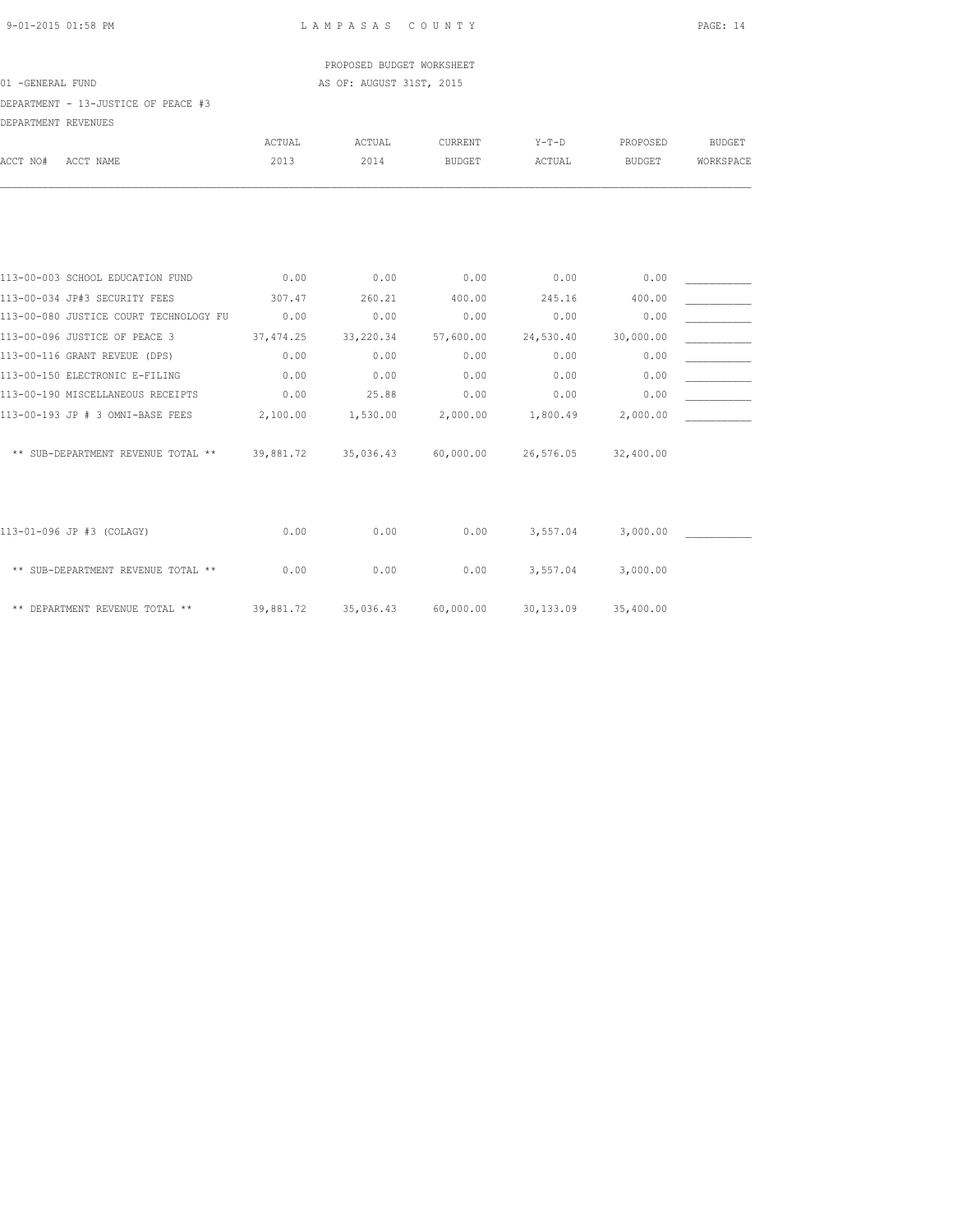PROPOSED BUDGET WORKSHEET 01 -GENERAL FUND AS OF: AUGUST 31ST, 2015

DEPARTMENT - 14-JUSTICE OF PEACE #4 DEPARTMENT REVENUES

| DEFARIMENI KEVENUES |                                               |               |               |                |           |               |               |
|---------------------|-----------------------------------------------|---------------|---------------|----------------|-----------|---------------|---------------|
|                     |                                               | <b>ACTUAL</b> | <b>ACTUAL</b> | <b>CURRENT</b> | $Y-T-D$   | PROPOSED      | <b>BUDGET</b> |
| ACCT NO#            | ACCT NAME                                     | 2013          | 2014          | <b>BUDGET</b>  | ACTUAL    | <b>BUDGET</b> | WORKSPACE     |
|                     |                                               |               |               |                |           |               |               |
|                     |                                               |               |               |                |           |               |               |
|                     |                                               |               |               |                |           |               |               |
|                     | 114-00-003 SCHOOL EDUCATION FUND              | 0.00          | 0.00          | 0.00           | 0.00      | 0.00          |               |
|                     | 114-00-006 REIMBURSEMENT OF JUROR PMT         | 0.00          | 0.00          | 0.00           | 0.00      | 0.00          |               |
|                     | 114-00-034 JP#4 SECURITY FEES                 | 621.27        | 500.03        | 800.00         | 518.19    | 800.00        |               |
|                     | 114-00-080 JUSTICE COURT TECHNOLOGY FU        | 0.00          | 0.00          | 0.00           | 0.00      | 0.00          |               |
|                     | 114-00-097 JUSTICE OF PEACE 4                 | 89,653.04     | 82,024.40     | 83,000.00      | 92,764.49 | 87,000.00     |               |
| 114-00-099 INTEREST |                                               | 0.00          | 0.00          | 0.00           | 0.00      | 0.00          |               |
|                     | 114-00-109 SERVICE FEES                       | 0.00          | 0.00          | 0.00           | 0.00      | 0.00          |               |
|                     | 114-00-116 GRANT REVENUE (DPS)                | 0.00          | 0.00          | 0.00           | 0.00      | 0.00          |               |
|                     | 114-00-150 ELECTRONIC E-FILING                | 0.00          | 0.00          | 0.00           | 0.00      | 0.00          |               |
|                     | 114-00-190 MISCELLANEOUS RECEIPTS<br>$\left($ | 348.09)       | 0.00          | 200.00         | 38.56     | 200.00        |               |
|                     | 114-00-193 JP # 4 OMNI-BASE FEES              | 2,375.83      | 2,466.19      | 1,000.00       | 2,228.77  | 2,000.00      |               |
|                     | ** SUB-DEPARTMENT REVENUE TOTAL ** 92,302.05  |               | 84,990.62     | 85,000.00      | 95,550.01 | 90,000.00     |               |
|                     |                                               |               |               |                |           |               |               |
|                     | 114-01-097 JP #4 (COLAGY)                     | 0.00          | 0.00          | 0.00           | 3,260.58  | 3,000.00      |               |
|                     | ** SUB-DEPARTMENT REVENUE TOTAL **            | 0.00          | 0.00          | 0.00           | 3,260.58  | 3,000.00      |               |
|                     | ** DEPARTMENT REVENUE TOTAL **                | 92,302.05     | 84,990.62     | 85,000.00      | 98,810.59 | 93,000.00     |               |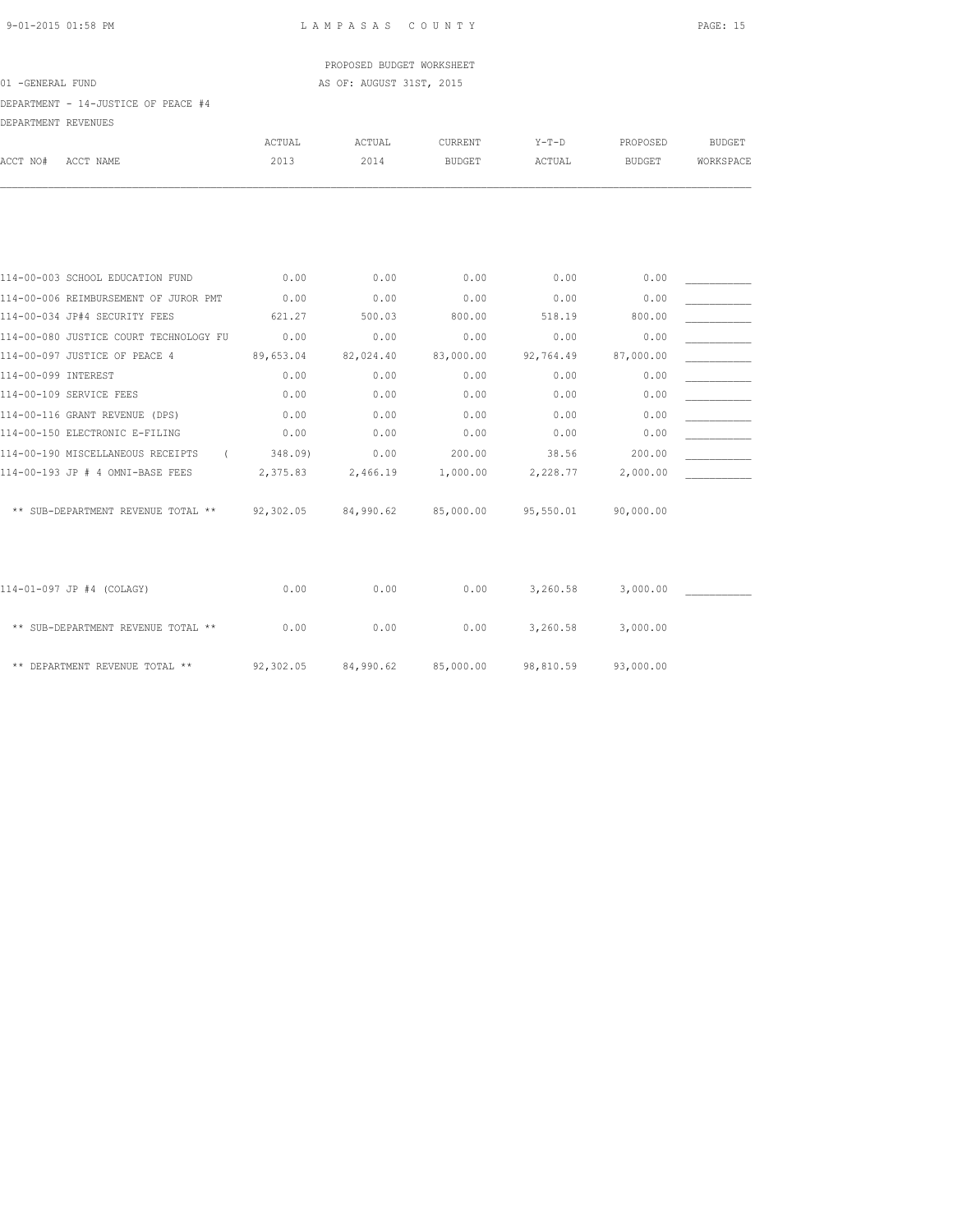| $9 - 01 - 2015$ 01:58 PM                                    |        | LAMPASAS COUNTY           |         |        |               | PAGE: 16      |
|-------------------------------------------------------------|--------|---------------------------|---------|--------|---------------|---------------|
|                                                             |        | PROPOSED BUDGET WORKSHEET |         |        |               |               |
| 01 -GENERAL FUND                                            |        | AS OF: AUGUST 31ST, 2015  |         |        |               |               |
| DEPARTMENT - 15-COUNTY EXTENSION OFF<br>DEPARTMENT REVENUES |        |                           |         |        |               |               |
|                                                             | ACTUAL | ACTUAL                    | CURRENT | Y-T-D  | PROPOSED      | <b>BUDGET</b> |
| ACCT NO#<br>ACCT NAME                                       | 2013   | 2014                      | BUDGET  | ACTUAL | <b>BUDGET</b> | WORKSPACE     |
|                                                             |        |                           |         |        |               |               |
|                                                             |        |                           |         |        |               |               |
|                                                             |        |                           |         |        |               |               |
| 115-00-190 MISCELLANEOUS RECEIPTS                           | 0.00   | 0.00                      | 0.00    | 0.00   | 0.00          |               |
| ** SUB-DEPARTMENT REVENUE TOTAL **                          | 0.00   | 0.00                      | 0.00    | 0.00   | 0.00          |               |
| ** DEPARTMENT REVENUE TOTAL **                              | 0.00   | 0.00                      | 0.00    | 0.00   | 0.00          |               |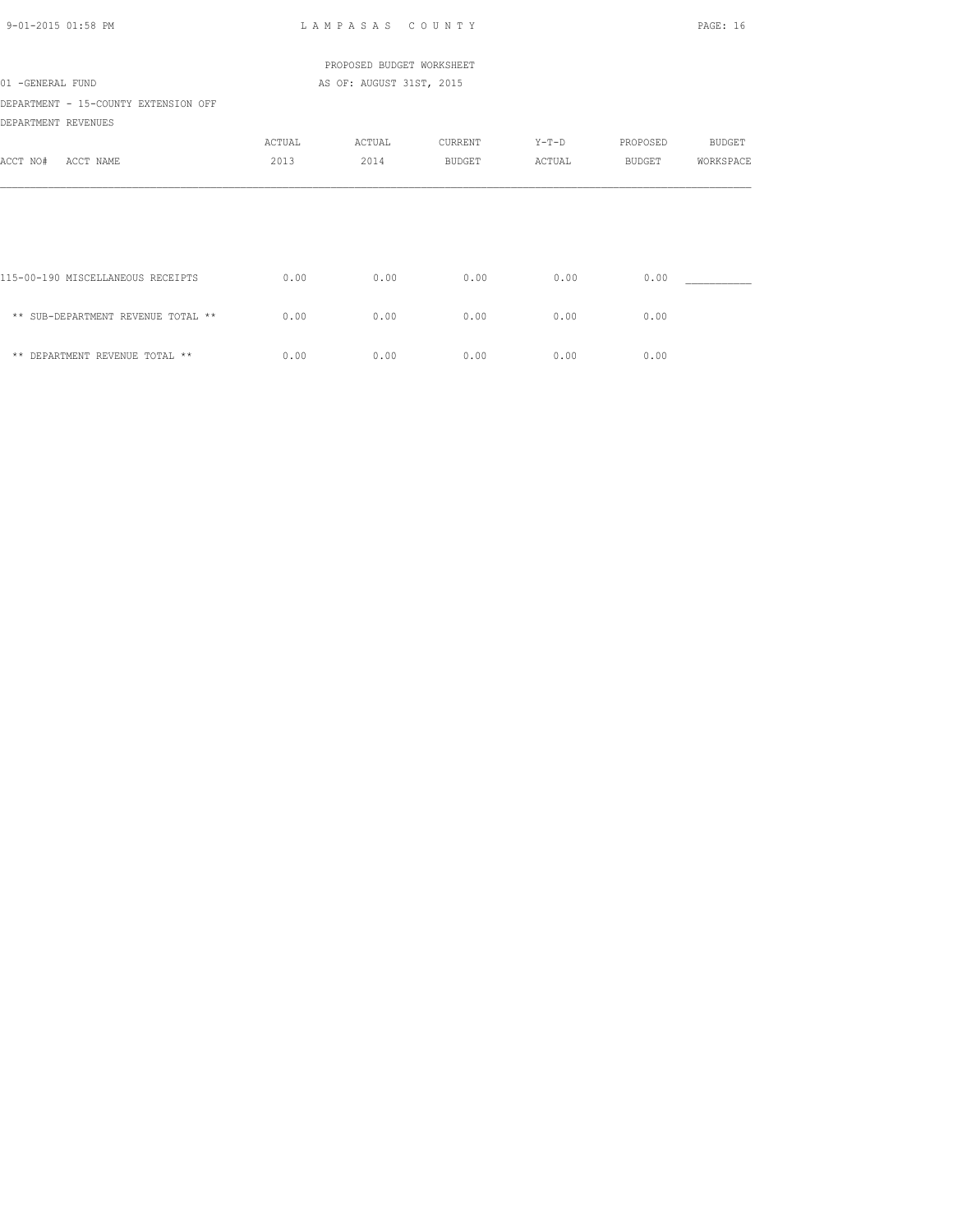| $9 - 01 - 2015$ 01:58 PM           |        | LAMPASAS COUNTY           |         |        |               | PAGE: 17      |
|------------------------------------|--------|---------------------------|---------|--------|---------------|---------------|
|                                    |        | PROPOSED BUDGET WORKSHEET |         |        |               |               |
| 01 -GENERAL FUND                   |        | AS OF: AUGUST 31ST, 2015  |         |        |               |               |
| DEPARTMENT - 16-ADULT PROBATION    |        |                           |         |        |               |               |
| DEPARTMENT REVENUES                |        |                           |         |        |               |               |
|                                    | ACTUAL | ACTUAL                    | CURRENT | Y-T-D  | PROPOSED      | <b>BUDGET</b> |
| ACCT NO#<br>ACCT NAME              | 2013   | 2014                      | BUDGET  | ACTUAL | <b>BUDGET</b> | WORKSPACE     |
|                                    |        |                           |         |        |               |               |
| 116-00-190 MISCELLANEOUS RECEIPTS  | 0.00   | 0.00                      | 0.00    | 0.00   | 0.00          |               |
| ** SUB-DEPARTMENT REVENUE TOTAL ** | 0.00   | 0.00                      | 0.00    | 0.00   | 0.00          |               |
| ** DEPARTMENT REVENUE TOTAL **     | 0.00   | 0.00                      | 0.00    | 0.00   | 0.00          |               |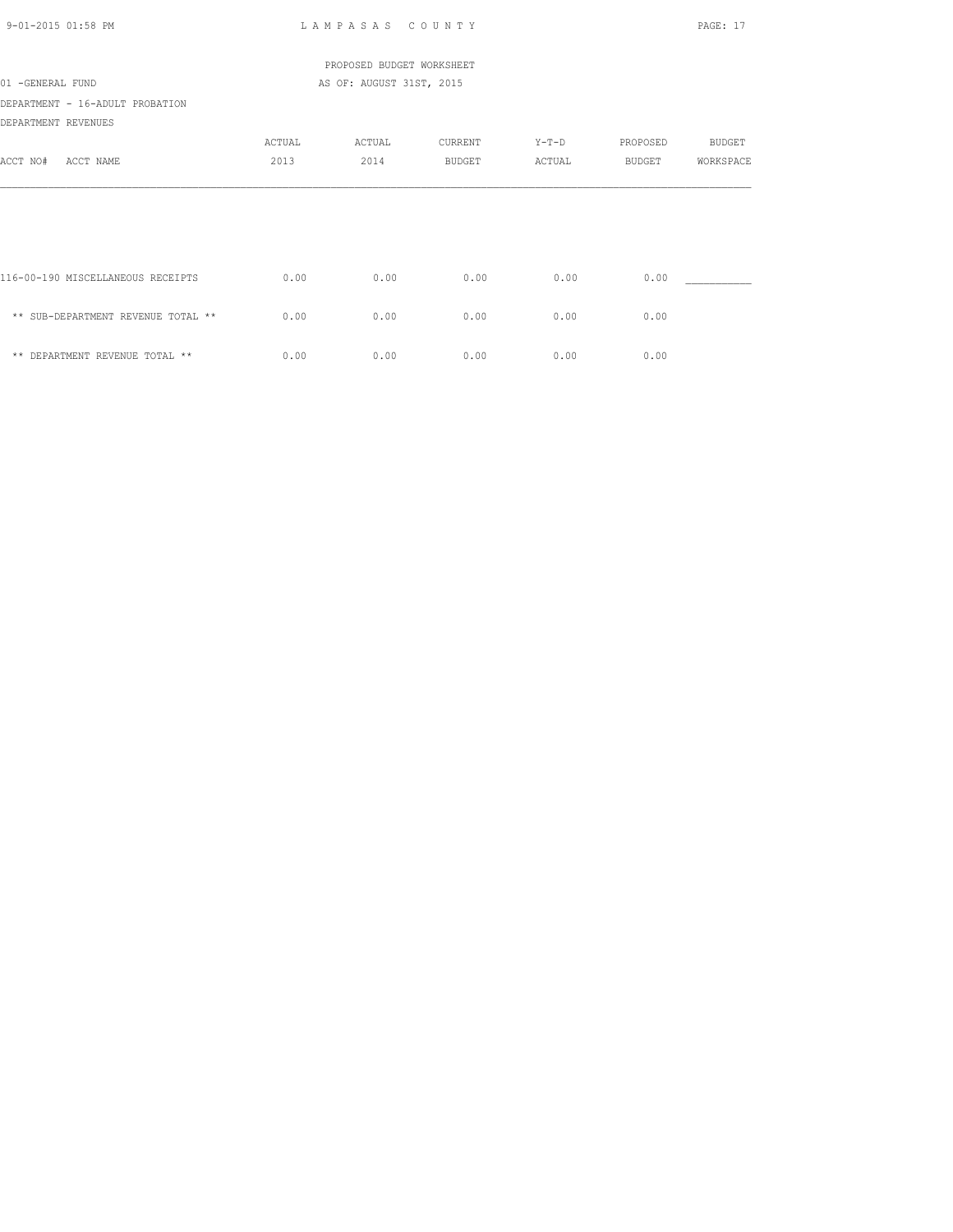| 9-01-2015 01:58 PM |  |
|--------------------|--|
|                    |  |

L A M P A S A S C O U N T Y PAGE: 18

 PROPOSED BUDGET WORKSHEET 01 -GENERAL FUND AS OF: AUGUST 31ST, 2015

DEPARTMENT - 17-E.M.S

|                     | ULFARIMENI - I/-L.M.J |        |        |               |         |               |           |
|---------------------|-----------------------|--------|--------|---------------|---------|---------------|-----------|
| DEPARTMENT REVENUES |                       |        |        |               |         |               |           |
|                     |                       | ACTUAL | ACTUAL | CURRENT       | $Y-T-D$ | PROPOSED      | BUDGET    |
| ACCT NO#            | ACCT NAME             | 2013   | 2014   | <b>BUDGET</b> | ACTUAL  | <b>BUDGET</b> | WORKSPACE |
|                     |                       |        |        |               |         |               |           |
|                     |                       |        |        |               |         |               |           |
|                     |                       |        |        |               |         |               |           |
|                     |                       |        |        |               |         |               |           |
|                     |                       |        |        |               |         |               |           |

| 117-00-109 SERVICE FEE             | 0.00      | 0.00      | 0.00      | 0.00      | 0.00      |  |
|------------------------------------|-----------|-----------|-----------|-----------|-----------|--|
| 117-00-190 MISCELLANEOUS RECEIPTS  | 0.00      | 0.00      | 200.00    | 0.00      | 200.00    |  |
| 117-00-191 CITIZENS DONATIONS      | 13,567.99 | 13,481.56 | 13,000.00 | 10,868.10 | 13,000.00 |  |
| 117-00-192 EMS COLLECTIONS         | 0.00      | 0.00      | 0.00      | 0.00      | 0.00      |  |
| ** SUB-DEPARTMENT REVENUE TOTAL ** | 13,567.99 | 13,481.56 | 13,200.00 | 10,868.10 | 13,200.00 |  |
| ** DEPARTMENT REVENUE TOTAL **     | 13,567.99 | 13,481.56 | 13,200.00 | 10,868.10 | 13,200.00 |  |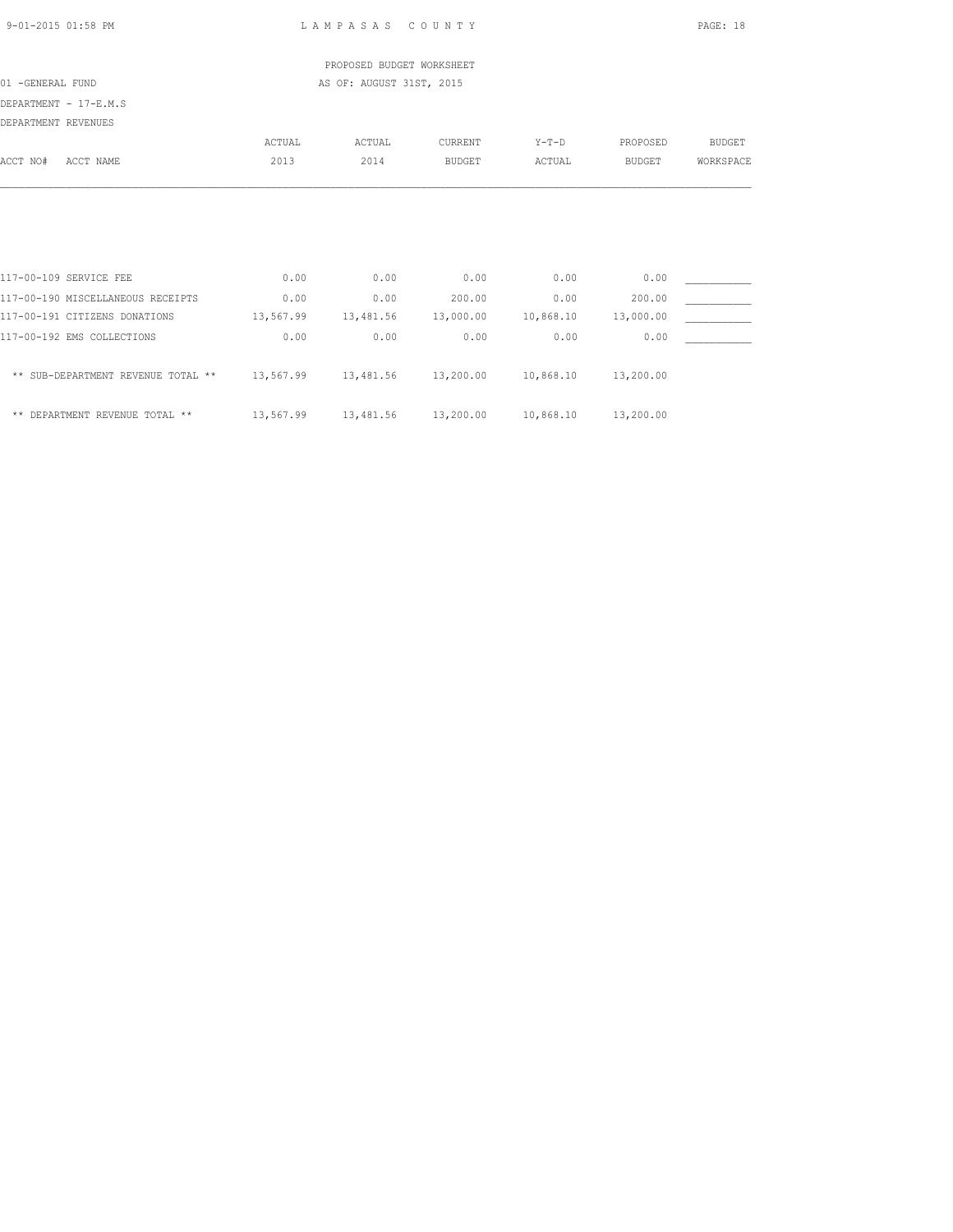| $9 - 01 - 2015$ 01:58 PM           |        | LAMPASAS COUNTY           |               |         |          | PAGE: 19      |
|------------------------------------|--------|---------------------------|---------------|---------|----------|---------------|
|                                    |        | PROPOSED BUDGET WORKSHEET |               |         |          |               |
| 01 -GENERAL FUND                   |        | AS OF: AUGUST 31ST, 2015  |               |         |          |               |
| DEPARTMENT - 18-JUDICIAL           |        |                           |               |         |          |               |
| DEPARTMENT REVENUES                |        |                           |               |         |          |               |
|                                    | ACTUAL | ACTUAL                    | CURRENT       | $Y-T-D$ | PROPOSED | <b>BUDGET</b> |
| ACCT NO#<br>ACCT NAME              | 2013   | 2014                      | <b>BUDGET</b> | ACTUAL  | BUDGET   | WORKSPACE     |
|                                    |        |                           |               |         |          |               |
|                                    |        |                           |               |         |          |               |
| 118-00-190 MISCELLANEOUS RECEIPTS  | 0.00   | 0.00                      | 0.00          | 0.00    | 0.00     |               |
| ** SUB-DEPARTMENT REVENUE TOTAL ** | 0.00   | 0.00                      | 0.00          | 0.00    | 0.00     |               |
| ** DEPARTMENT REVENUE TOTAL **     | 0.00   | 0.00                      | 0.00          | 0.00    | 0.00     |               |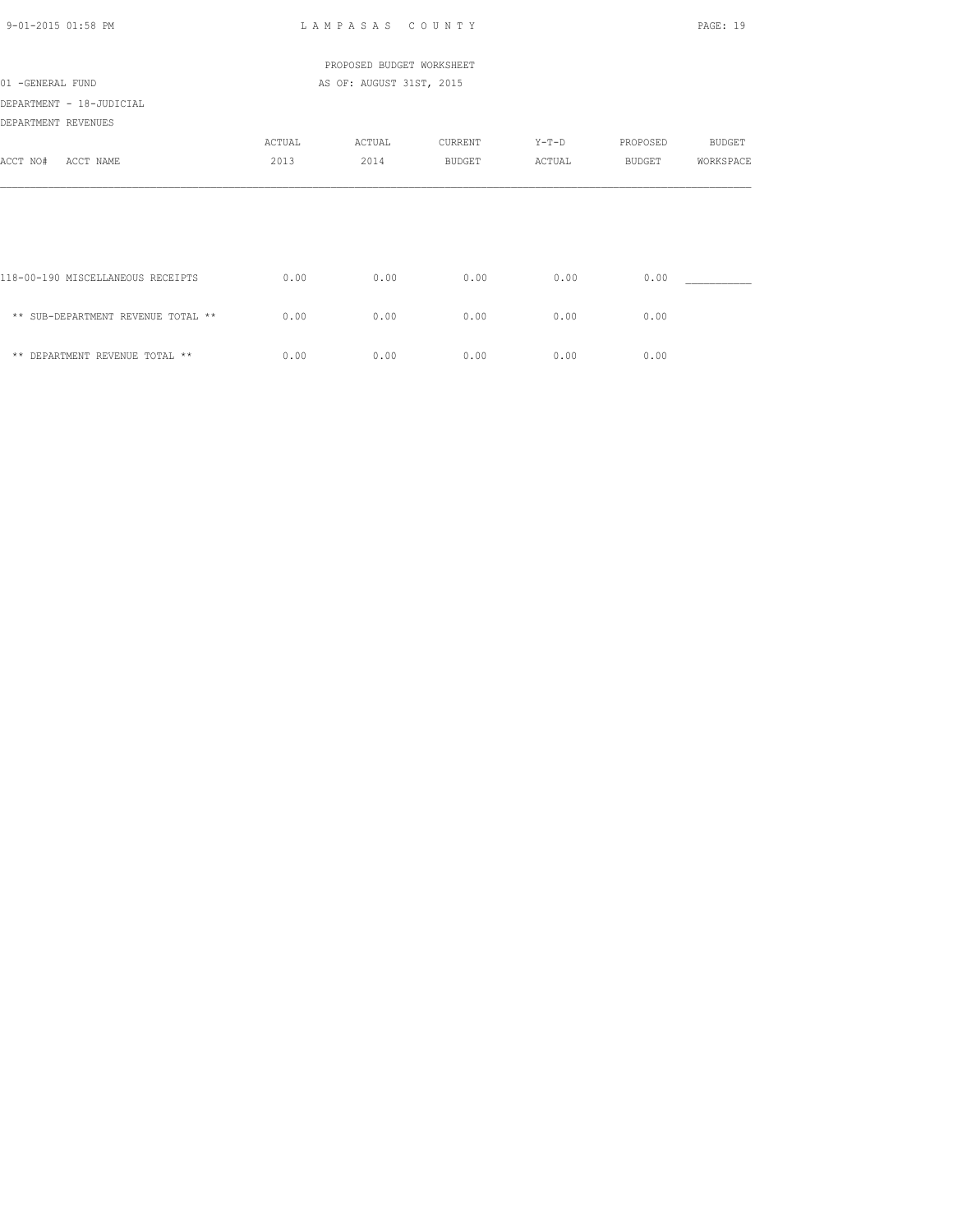PROPOSED BUDGET WORKSHEET 01 -GENERAL FUND AS OF: AUGUST 31ST, 2015

DEPARTMENT - 19-HUMAN RESOURCES

| DEPARTMENT REVENUES                |        |        |               |                                                                            |               |               |
|------------------------------------|--------|--------|---------------|----------------------------------------------------------------------------|---------------|---------------|
|                                    | ACTUAL | ACTUAL | CURRENT       | $Y-T-D$                                                                    | PROPOSED      | <b>BUDGET</b> |
| ACCT NO#<br>ACCT NAME              | 2013   | 2014   | <b>BUDGET</b> | ACTUAL                                                                     | <b>BUDGET</b> | WORKSPACE     |
|                                    |        |        |               |                                                                            |               |               |
|                                    |        |        |               |                                                                            |               |               |
| 119-00-116 GRANT REVENUE           | 0.00   | 0.00   | 0.00          | 0.00                                                                       | 0.00          |               |
| 119-00-152 CONTRACTS               | 0.00   | 0.00   | 0.00          | 0.00                                                                       | 0.00          |               |
| 119-00-190 MISCELLANEOUS RECEIPTS  | 0.00   | 0.00   | 0.00          | 0.00                                                                       | 0.00          |               |
| 219-00-010 OPERATING TRANSFERS IN  | 0.00   | 0.00   | 0.00          | 0.00                                                                       | 0.00          |               |
| ** SUB-DEPARTMENT REVENUE TOTAL ** | 0.00   | 0.00   | 0.00          | 0.00                                                                       | 0.00          |               |
|                                    |        |        |               |                                                                            |               |               |
| 119-01-190 MISCELLANEOUS RECEIPTS  | 0.00   | 0.00   | 0.00          | 0.00                                                                       | 0.00          |               |
| ** SUB-DEPARTMENT REVENUE TOTAL ** | 0.00   | 0.00   | 0.00          | 0.00                                                                       | 0.00          |               |
| ** DEPARTMENT REVENUE TOTAL **     | 0.00   | 0.00   | 0.00          | 0.00                                                                       | 0.00          |               |
|                                    |        |        |               |                                                                            |               |               |
| *** FUND TOTAL REVENUES ***        |        |        |               | 7, 473, 167.76 7, 384, 653.53 7, 629, 318.00 7, 455, 357.96 7, 712, 104.00 |               |               |

============= ============= ============= ============= =============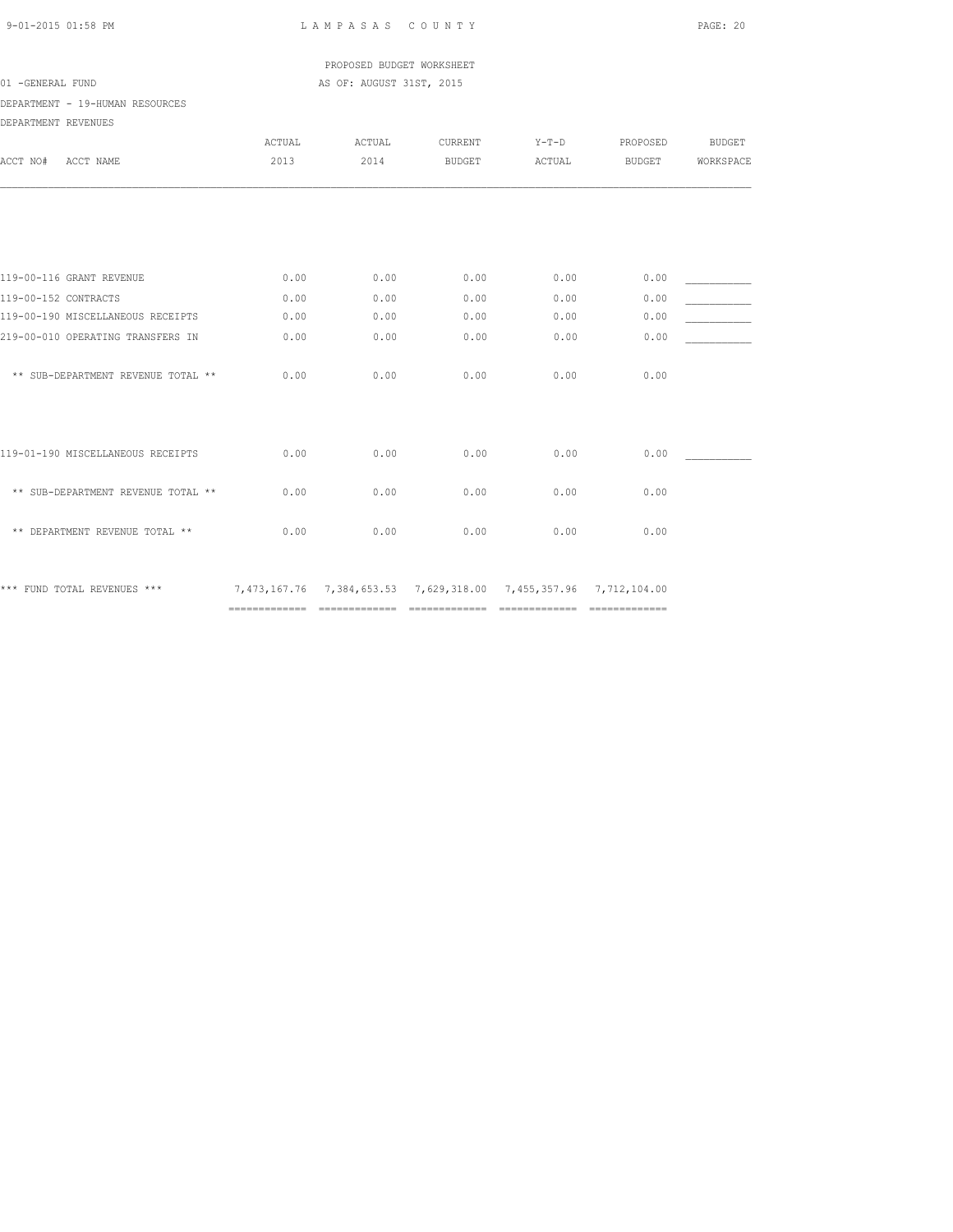|  | 9-01-2015 01:58 PM |  |
|--|--------------------|--|
|  |                    |  |

L A M P A S A S C O U N T Y PAGE: 21

|                  |                              |        | PROPOSED BUDGET WORKSHEET |                |        |               |           |
|------------------|------------------------------|--------|---------------------------|----------------|--------|---------------|-----------|
| 01 -GENERAL FUND |                              |        | AS OF: AUGUST 31ST, 2015  |                |        |               |           |
|                  | DEPARTMENT - 01-COUNTY JUDGE |        |                           |                |        |               |           |
|                  | DEPARTMENT EXPENDITURES      |        |                           |                |        |               |           |
|                  |                              | ACTUAL | ACTUAL                    | <b>CURRENT</b> | Y-T-D  | PROPOSED      | BUDGET    |
| ACCT NO#         | ACCT NAME                    | 2013   | 2014                      | BUDGET         | ACTUAL | <b>BUDGET</b> | WORKSPACE |
|                  |                              |        |                           |                |        |               |           |

### WAGES -----

| 401-00-101 SALARIES & WAGES ELECTED OF  | 63,909.78  | 89,240.81              | 67,960.00  | 58,653.62  | 68,704.00  |  |
|-----------------------------------------|------------|------------------------|------------|------------|------------|--|
| 401-00-107 SALARIES & WAGES ADM #3058   | 31,005.60  | 33,294.50              | 34,048.00  | 31,420.73  | 34,792.00  |  |
| 401-00-108 SALARIES & WAGES VA<br>#2882 | 6,714.56   | 7,209.64               | 7,985.00   | 7,353.20   | 8,729.00   |  |
| 401-00-113 SALARIES & WAGES ASST #2280  | 23,440.17  | 20,993.41              | 21,730.00  | 20,315.98  | 21,900.00  |  |
| 401-00-133 SALARY/SUPPLEMENT            | 19,230.75  | 72.13                  | 15,000.00  | 15,969.93  | 25,200.00  |  |
| 401-00-199 LONGEVITY PAYMENT            | 1,920.00   | 720.00                 | 2,760.00   | 840.00     | 960.00     |  |
|                                         |            |                        |            |            |            |  |
| ** CATEGORY TOTAL **                    | 146,220.86 | 151,530.49             | 149,483.00 | 134,553.46 | 160,285.00 |  |
|                                         |            |                        |            |            |            |  |
| EMPLOYEE BENEFITS                       |            |                        |            |            |            |  |
| -----------------                       |            |                        |            |            |            |  |
| 401-00-203 FICA BENEFITS                | 10,783.50  | 11,283.70              | 11,671.00  | 10,409.68  | 12,262.00  |  |
| 401-00-204 GROUP MEDICAL INSURANCE      | 18,752.56  | 19,212.28              | 17,016.00  | 17,986.56  | 26,058.00  |  |
| 401-00-205 RETIREMENT                   | 22,290.16  | 22,748.13              | 24,410.00  | 21,020.28  | 25,646.00  |  |
| 401-00-207 WORKMAN'S COMP               | 1,554.00   | 416.00                 | 462.00     | 462.00     | 530.00     |  |
| 401-00-208 UNEMPLOYMENT INSURANCE       |            | 3, 148.00 ( 3, 105.00) | 41.00      | 0.00       | 41.00      |  |
|                                         |            |                        |            |            |            |  |
| ** CATEGORY TOTAL **                    | 56,528.22  | 50,555.11              | 53,600.00  | 49,878.52  | 64,537.00  |  |
|                                         |            |                        |            |            |            |  |
| GENERAL EXPENSES                        |            |                        |            |            |            |  |
|                                         |            |                        |            |            |            |  |
| 401-00-300 COURT INTERPRETER/MEDIATOR   | 243.59     | 0.00                   | 200.00     | 0.00       | 200.00     |  |
| 401-00-301 COMMUNICATIONS               | 1,556.38   | 0.00                   | 0.00       | 30.00      | 0.00       |  |
| 401-00-302 UTILITIES                    | 0.00       | 0.00                   | 0.00       | 0.00       | 0.00       |  |
| 401-00-303 OFFICE SUPPLIES              | 0.00       | 0.00                   | 0.00       | 0.00       | 1,000.00   |  |
| 401-00-304 OPERATING SUPPLIES           | 1,518.62   | 901.95                 | 2,000.00   | 1,044.71   | 2,000.00   |  |
| 401-00-305 TRAVEL & INSERVICE TRAINING  | 8,849.49   | 7,035.18               | 7,000.00   | 4,034.28   | 7,500.00   |  |
| 401-00-309 COURT APPOINTED ATTORNEY     | 24,846.20  | 22,509.00              | 18,000.00  | 16,967.50  | 20,000.00  |  |
| 401-00-310 JURY FEES                    | 1,690.00   | 790.00                 | 2,000.00   | 1,090.00   | 2,000.00   |  |
| 401-00-311 REPAIRS & MAINTENANCE-COURT  | 0.00       | 0.00                   | 0.00       | 0.00       | 0.00       |  |
| 401-00-312 EQUIPMENT MAINTENANCE CONTR  | 1,638.00   | 2,457.00               | 100.00     | 1,638.00   | 0.00       |  |
| 401-00-315 DUES                         | 4,103.33   | 4,540.00               | 5,000.00   | 4,940.00   | 5,500.00   |  |
| 401-00-333 CONTRACTED SERVICES          | 0.00       | 209.00                 | 0.00       | 0.00       | 0.00       |  |
| 401-00-341 COURT REPORTER               | 1,470.00   | 1,230.00               | 2,000.00   | 1,210.00   | 1,500.00   |  |
| 401-00-358 CONSULTING FEES              | 0.00       | 0.00                   | 0.00       | 0.00       | 0.00       |  |
| 401-00-361 POSTAGE                      | 0.00       | 0.00                   | 0.00       | 177.02     | 0.00       |  |
| 401-00-364 PUBLICATIONS, BOOKS, MANUAL  | 100.00     | 51.00                  | 200.00     | 52.94      | 200.00     |  |
| 401-00-370 EQUIPMENT RENTAL - COPIER    | 2,578.88   | 2,379.40               | 2,000.00   | 1,834.99   | 2,000.00   |  |
| 401-00-371 EXPERT WITNESS               | 0.00       | 0.00                   | 0.00       | 0.00       | 0.00       |  |
| 401-00-378 RENTAL SPACE                 | 0.00       | 0.00                   | 0.00       | 0.00       | 0.00       |  |
| 401-00-381 911-ADDRESSING SIGNS         | 0.00       | 1,251.60               | 1,000.00   | 6,042.19   | 3,000.00   |  |
| 401-00-383 SEPTIC TANK INSPECTION       | 437.88     | 400.00                 | 0.00       | 400.00     | 0.00       |  |
| 401-00-387 VETERANS SERVICES            | 491.23     | 58.82                  | 1,000.00   | 546.35     | 1,000.00   |  |
|                                         |            |                        |            |            |            |  |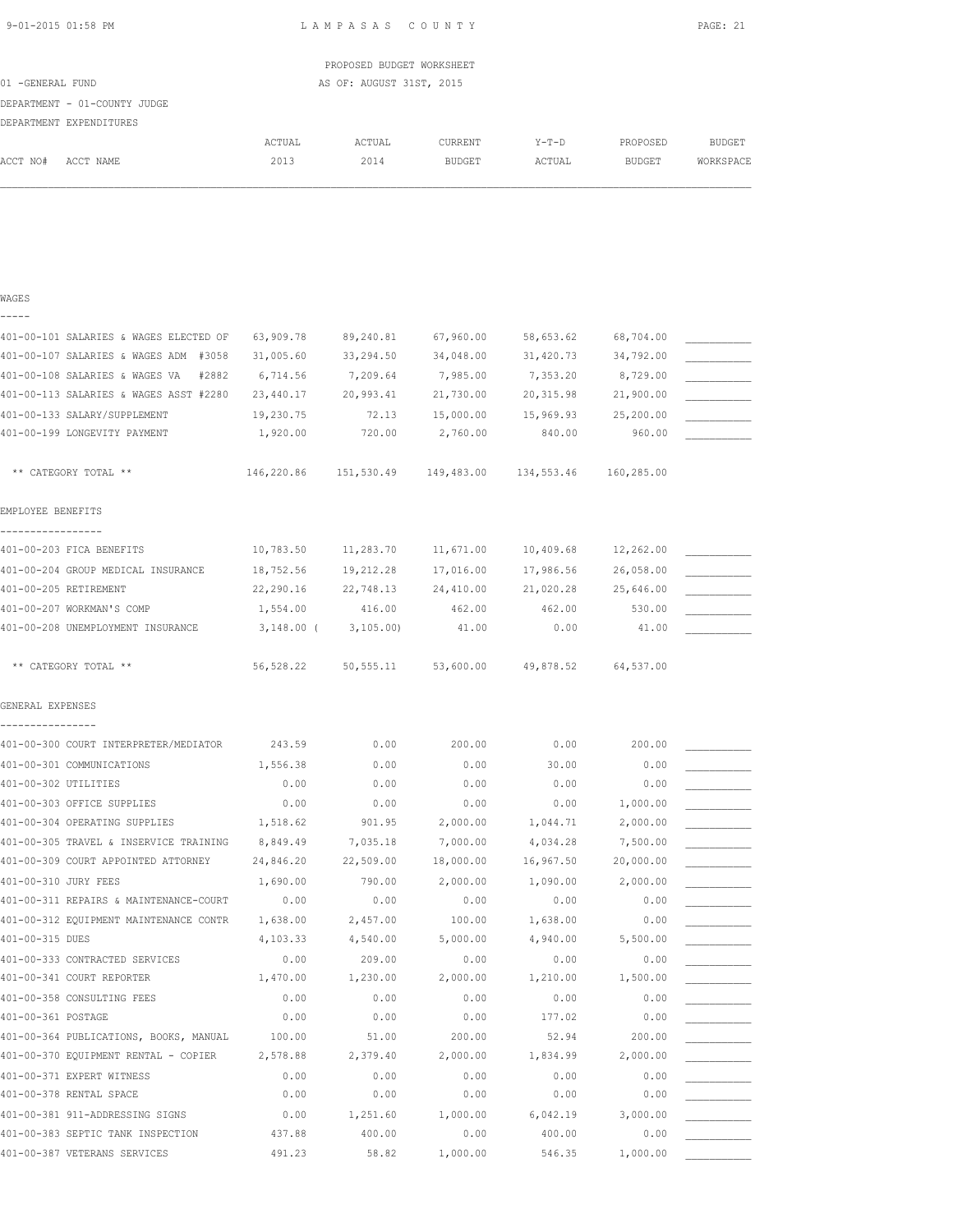PROPOSED BUDGET WORKSHEET 01 -GENERAL FUND AS OF: AUGUST 31ST, 2015

DEPARTMENT - 01-COUNTY JUDGE

|                                         | ACTUAL | ACTUAL | CURRENT                                     | $Y-T-D$ | PROPOSED      | <b>BUDGET</b> |
|-----------------------------------------|--------|--------|---------------------------------------------|---------|---------------|---------------|
| ACCT NO#<br>ACCT NAME                   | 2013   | 2014   | <b>BUDGET</b>                               | ACTUAL  | <b>BUDGET</b> | WORKSPACE     |
| 401-00-389 MISCELLANEOUS EXPENSE        | 189.47 | 0.00   | 0.00                                        | 0.00    | 0.00          |               |
| ** CATEGORY TOTAL **                    |        |        | 49,713.07 43,812.95 40,500.00 40,007.98     |         | 45,900.00     |               |
| CAPITAL OUTLAY                          |        |        |                                             |         |               |               |
| 401-00-401 OFFICE MACHINES & EQUIPMEN ( | 79.79) | 798.66 | 2,000.00                                    | 0.00    | 0.00          |               |
| 401-00-402 OPERATING EQUIPMENT          | 0.00   | 0.00   | 0.00                                        | 0.00    | 0.00          |               |
| 401-00-418 ANNEX BUILDING               | 0.00   | 0.00   | 0.00                                        | 0.00    | 0.00          |               |
| ** CATEGORY TOTAL **<br>$\left($        | 79.79) | 798.66 | 2,000.00                                    | 0.00    | 0.00          |               |
| 401-00-500 OPERATING TRANSFERS OUT      | 0.00   | 0.00   | 0.00                                        | 0.00    | 0.00          |               |
| ** CATEGORY TOTAL **                    | 0.00   | 0.00   | 0.00                                        | 0.00    | 0.00          |               |
| ** SUB-DEPARTMENT TOTAL **              |        |        | 252,382.36 246,697.21 245,583.00 224,439.96 |         | 270,722.00    |               |

WAGES -----

| 401-01-104 SALARY & WAGES DEP #2840 39,448.42 42,359.28 43,172.00 |          |                                                        |                                   |                   | 39,834.01 43,916.00 |  |
|-------------------------------------------------------------------|----------|--------------------------------------------------------|-----------------------------------|-------------------|---------------------|--|
| 401-01-199 LONGEVITY                                              | 0.00     | 5,040.00                                               | 0.00                              | 1,920.00 2,040.00 |                     |  |
| ** CATEGORY TOTAL **                                              |          | 39,448.42 47,399.28 43,172.00 41,754.01 45,956.00      |                                   |                   |                     |  |
| EMPLOYEE BENEFITS                                                 |          |                                                        |                                   |                   |                     |  |
| 401-01-203 FICA BENEFITS                                          |          | 3,056.48 3,626.00 3,303.00 3,194.25                    |                                   |                   | 3,516.00            |  |
| 401-01-204 GROUP MEDICAL INSURANCE                                | 6,406.08 | 5,652.00                                               | 5,634.00                          | 4,704.50          | 8,010.00            |  |
| 401-01-205 RETIREMENT                                             |          | $6,392.61$ $7,583.89$ $6,907.00$ $6,680.71$ $7,372.00$ |                                   |                   |                     |  |
| 401-01-207 WORKMEN'S COMP                                         | 1,018.00 | 131.00                                                 | 131.00                            | 131.00            | 153.00              |  |
| 401-01-208 UNEMPLOYEMENT INSURANCE                                | 0.00     | 0.00                                                   | 0.00                              | 0.00              | 0.00                |  |
| ** CATEGORY TOTAL **<br>GENERAL EXPENSES                          |          | 16,873.17  16,992.89  15,975.00  14,710.46  19,051.00  |                                   |                   |                     |  |
| 401-01-301 COMMUNICATION                                          |          | 558.21   1,320.41   1,331.00   1,155.71   1,425.00     |                                   |                   |                     |  |
| 401-01-304 OPERATING SUPPLIES                                     | 627.07   | 1,098.60                                               | 900.00                            | 667.21            | 950.00              |  |
| 401-01-305 TRAVEL & INSERVICE TRAINING                            | 175.43   |                                                        | 541.41 1,550.00 1,630.48 1,950.00 |                   |                     |  |
| 401-01-308 REPAIR & MAINTENCE                                     | 149.35   | 274.99                                                 | 250.00                            | 54.20             | 250.00              |  |
| 401-01-342 GAS & OIL                                              | 1,685.67 | 1,363.98 1,600.00                                      |                                   | 849.72 1,600.00   |                     |  |
| 401-01-343 REPAIRS & MAINTENANCE VEHIC                            | 203.84   | 0.00                                                   | 200.00                            | 14.38             | 200.00              |  |
| 401-01-361 POSTAGE                                                | 53.00    | 56.00                                                  | 100.00                            | 56.00             | 100.00              |  |
| 401-01-370 EQUIPMENT RENTAL - COPIER 1,211.85 1,615.80 1,620.00   |          |                                                        |                                   | 1,480.00 1,620.00 |                     |  |
| ** CATEGORY TOTAL **                                              | 4,664.42 | 6,271.19 7,551.00                                      |                                   | 5,907.70          | 8,095.00            |  |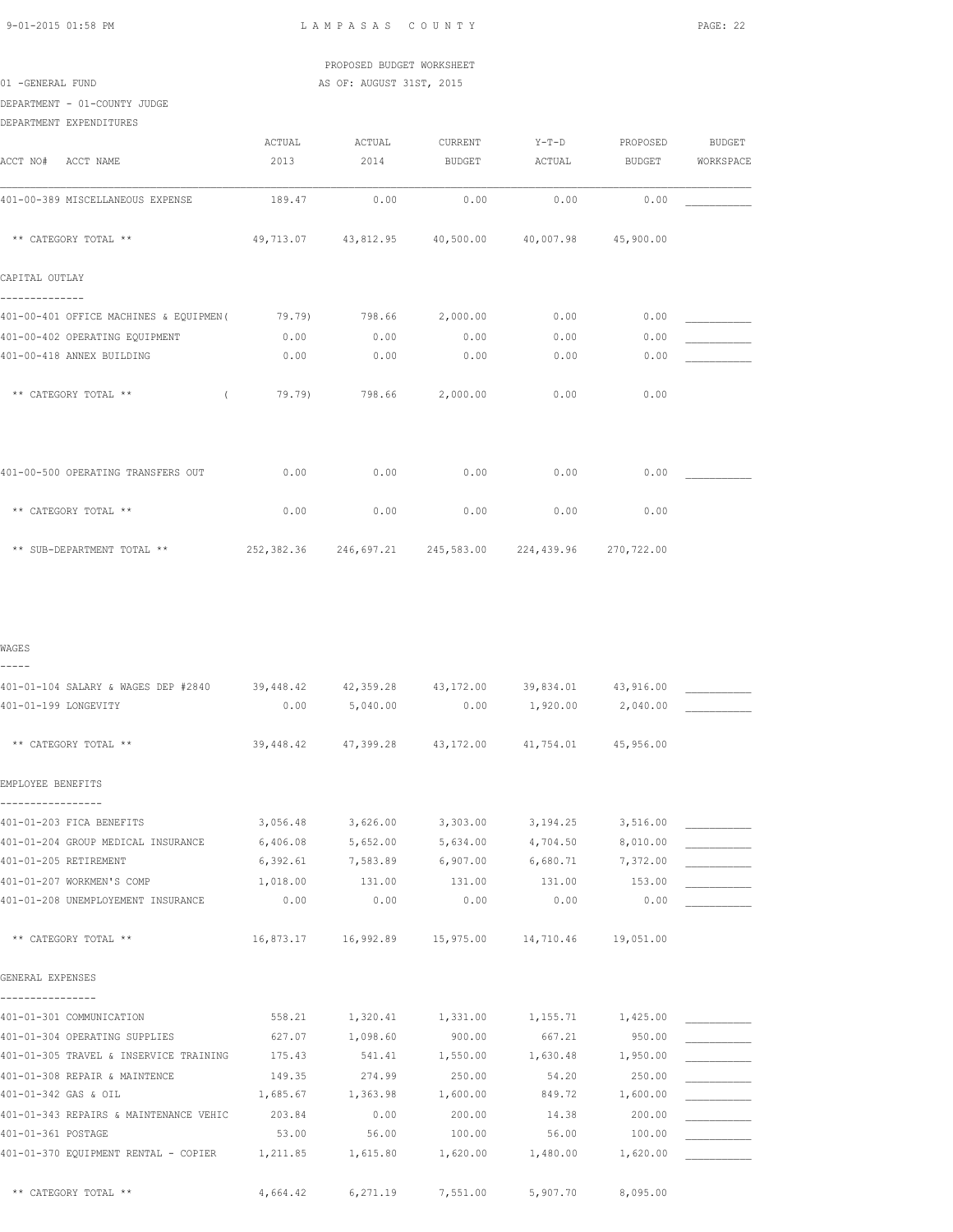| 9-01-2015 01:58 PM             |                       | LAMPASAS COUNTY                                                               |                |         |          | PAGE: 23  |
|--------------------------------|-----------------------|-------------------------------------------------------------------------------|----------------|---------|----------|-----------|
|                                |                       | PROPOSED BUDGET WORKSHEET                                                     |                |         |          |           |
| 01 -GENERAL FUND               |                       | AS OF: AUGUST 31ST, 2015                                                      |                |         |          |           |
| DEPARTMENT - 01-COUNTY JUDGE   |                       |                                                                               |                |         |          |           |
| DEPARTMENT EXPENDITURES        |                       |                                                                               |                |         |          |           |
|                                | ACTUAL                | ACTUAL                                                                        | <b>CURRENT</b> | $Y-T-D$ | PROPOSED | BUDGET    |
| ACCT NO# ACCT NAME             | 2013                  | 2014                                                                          | <b>BUDGET</b>  | ACTUAL  | BUDGET   | WORKSPACE |
| CAPITAL OUTLAY                 |                       |                                                                               |                |         |          |           |
| 401-01-402 OPERATING EQUIPMENT | $18,423,75$ 0.00 0.00 |                                                                               |                | 0.00    | 0.00     |           |
| ** CATEGORY TOTAL **           |                       | 18,423.75 0.00                                                                | 0.00           | 0.00    | 0.00     |           |
| ** SUB-DEPARTMENT TOTAL **     |                       | 79,409.76 70,663.36 66,698.00 62,372.17 73,102.00                             |                |         |          |           |
| *** DEPARTMENT TOTAL ***       | ==============        | 331, 792.12 317, 360.57 312, 281.00 286, 812.13 343, 824.00<br>============== |                |         |          |           |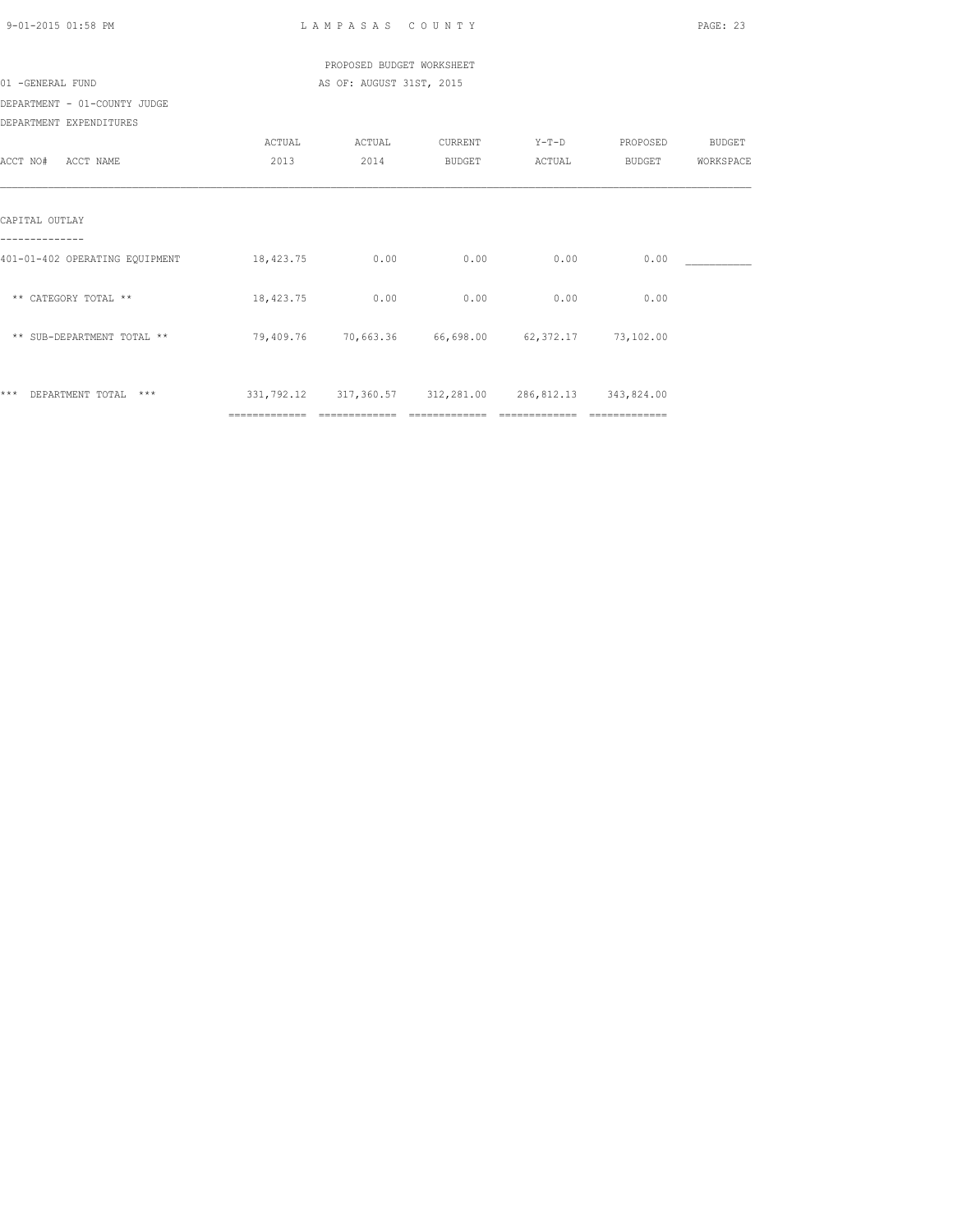| 9-01-2015 01:58 PM |  |
|--------------------|--|
|                    |  |

L A M P A S A S C O U N T Y PAGE: 24

|                  |                                |        | PROPOSED BUDGET WORKSHEET |         |         |          |           |
|------------------|--------------------------------|--------|---------------------------|---------|---------|----------|-----------|
| 01 -GENERAL FUND |                                |        | AS OF: AUGUST 31ST, 2015  |         |         |          |           |
|                  | DEPARTMENT - 02-COUNTY AUDITOR |        |                           |         |         |          |           |
|                  | DEPARTMENT EXPENDITURES        |        |                           |         |         |          |           |
|                  |                                | ACTUAL | ACTUAL                    | CURRENT | $Y-T-D$ | PROPOSED | BUDGET    |
| ACCT NO#         | ACCT NAME                      | 2013   | 2014                      | BUDGET  | ACTUAL  | BUDGET   | WORKSPACE |
|                  |                                |        |                           |         |         |          |           |
|                  |                                |        |                           |         |         |          |           |
|                  |                                |        |                           |         |         |          |           |

| WAGES                                       |            |                         |           |                                                        |            |  |
|---------------------------------------------|------------|-------------------------|-----------|--------------------------------------------------------|------------|--|
| 402-00-102 SALARIES & WAGES APPOINTED       | 54,966.43  | 59,033.40               | 57,571.00 | 48,755.25                                              | 58, 315.00 |  |
| 402-00-103 SALARIES & WAGES DEP #2878       | 25,431.68  | 27,408.58               | 28,119.00 | 25,951.95                                              | 28,863.00  |  |
| 402-00-104 SALARY & WAGES DEP<br>#0131      | 30,380.89  | 32,624.42               | 33,425.00 | 26,778.96                                              | 25, 151.00 |  |
| 402-00-110 PART-TIME EMPLOYEES              | 0.00       | 0.00                    | 0.00      | 0.00                                                   | 0.00       |  |
| 402-00-111 INFO TECHNOLOGY                  | 1,451.25)  | 0.00                    | 0.00      | 0.00                                                   | 0.00       |  |
| 402-00-120 SALARY & WAGES OVERTIME          | 0.00       | 0.00                    | 0.00      | 0.00                                                   | 0.00       |  |
| 402-00-199 LONGEVITY PAYMENT                | 2,520.00   | 2,760.00                | 3,000.00  | 3,000.00                                               | 1,680.00   |  |
| ** CATEGORY TOTAL **                        |            |                         |           | 111,847.75 121,826.40 122,115.00 104,486.16 114,009.00 |            |  |
| EMPLOYEE BENEFITS                           |            |                         |           |                                                        |            |  |
| 402-00-203 FICA BENEFITS                    | 8,426.10   | 9,032.16                | 9,345.00  | 8,251.20                                               | 8,713.00   |  |
| 402-00-204 GROUP MEDICAL INSURANCE          | 19,926.24  | 17,903.40               | 17,016.00 | 19,850.72                                              | 32,089.00  |  |
| 402-00-205 RETIREMENT                       | 18,035.87  | 19,132.20               | 19,544.00 | 17,436.30                                              | 18,217.00  |  |
| 402-00-207 WORKMEN'S COMP                   | 1,165.00   | 333.00                  | 371.00    | 371.00                                                 | 378.00     |  |
| 402-00-208 UNEMPLOYMENT INSURANCE           | 0.00       | 48.00                   | 45.00     | 0.00                                                   | 45.00      |  |
| 402-00-212 PHONE ALLOWANCE                  | 573.00     | 520.00                  | 480.00    | 440.00                                                 | 480.00     |  |
| ** CATEGORY TOTAL **                        |            | 48, 126, 21 46, 968, 76 |           | 46,801.00 46,349.22                                    | 59,922.00  |  |
| GENERAL EXPENSES                            |            |                         |           |                                                        |            |  |
| 402-00-301 COMMUNICATIONS                   | 3,042.34   | 3,131.57                | 3,000.00  | 2,743.01                                               | 3,000.00   |  |
| 402-00-304 OPERATING SUPPLIES               | 1,314.24   | 1,949.50                | 2,000.00  | 2,677.40                                               | 2,500.00   |  |
| 402-00-305 TRAVEL & INSERVICE TRAINING      | 2,904.70   | 475.03                  | 2,500.00  | 1,789.25                                               | 2,500.00   |  |
| 402-00-308 REPAIRS & MAINTENANCE EQUIP      | 0.00       | 0.00                    | 0.00      | 0.00                                                   | 0.00       |  |
| 402-00-312 EQUIPMENT MAINTENANCE CONTR      | 5,572.24   | 6,524.72                | 6,800.00  | 6, 273.46                                              | 6,800.00   |  |
| 402-00-315 DUES                             | 501.00     | 520.00                  | 600.00    | 0.00                                                   | 600.00     |  |
| 402-00-333 CONTRACTED SERVICES              | 16,972.75  | 0.00                    | 0.00      | 0.00                                                   | 0.00       |  |
| 402-00-361 POSTAGE                          | 47.11      | 0.00                    | 0.00      | 0.00                                                   | 0.00       |  |
| 402-00-364 PUBLICATIONS, BOOKS, MANUAL      | 470.93     | 659.05                  | 350.00    | 462.23                                                 | 500.00     |  |
| 402-00-370 EQUIPMENT RENTAL-COPIER 1,164.11 |            | 1,043.40                | 1,200.00  | 783.90                                                 | 1,200.00   |  |
| 402-00-375 BANK CHARGES                     | 50.00      | 1.00                    | 0.00      | 0.00                                                   | 0.00       |  |
| 402-00-389 MISCELLANOUS EXPENSE             | 372.60 (   | 19.56)                  | 0.00      | 0.00                                                   | 0.00       |  |
| ** CATEGORY TOTAL **                        | 32, 412.02 | 14,284.71               | 16,450.00 | 14,729.25                                              | 17,100.00  |  |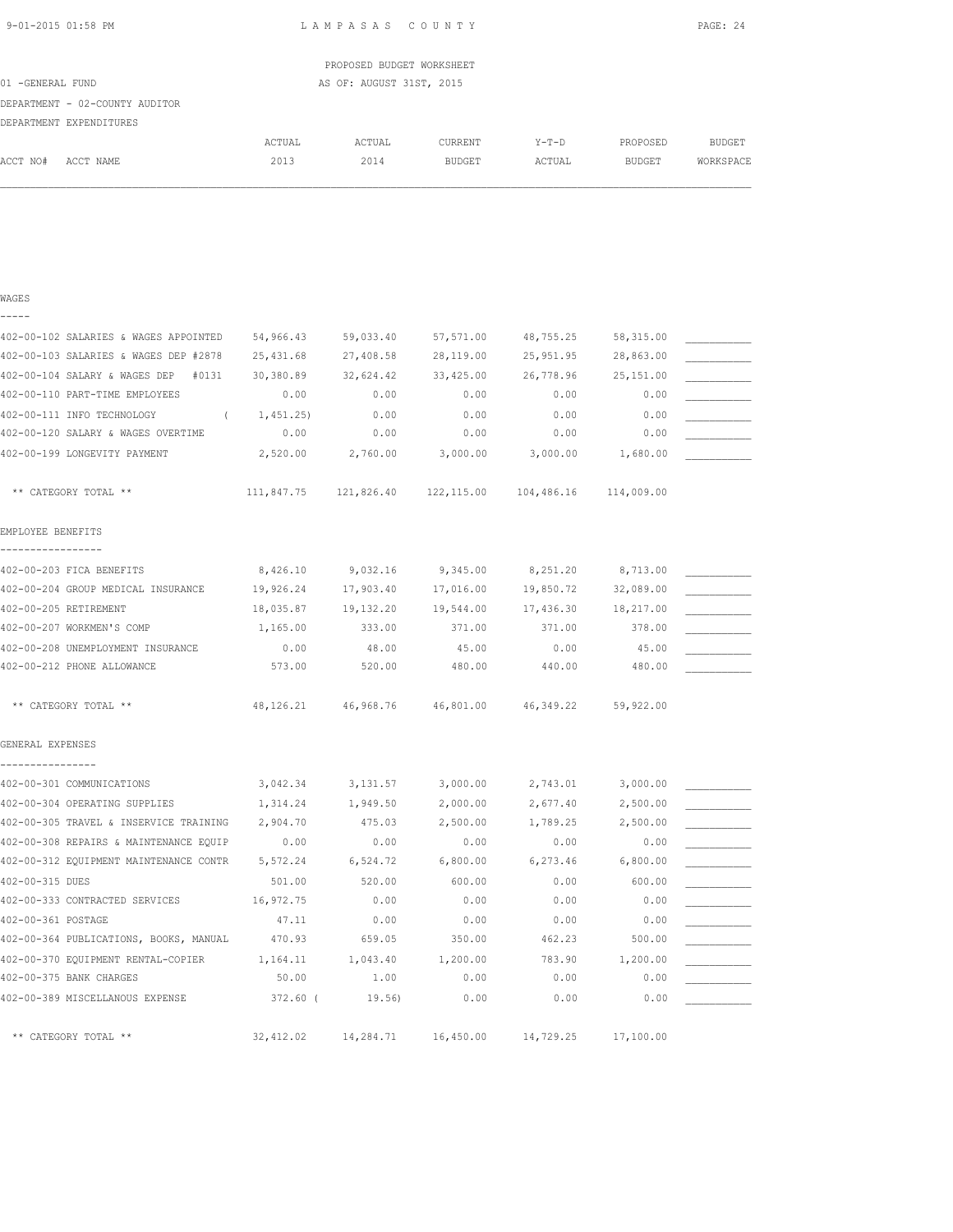# PROPOSED BUDGET WORKSHEET 01 -GENERAL FUND **AS OF: AUGUST 31ST, 2015**

# DEPARTMENT - 02-COUNTY AUDITOR

DEPARTMENT EXPENDITURES

| ACCT NO#<br>ACCT NAME                  | ACTUAL<br>2013 | ACTUAL<br>2014 | CURRENT<br>BUDGET | $Y-T-D$<br>ACTUAL                | PROPOSED<br><b>BUDGET</b> | <b>BUDGET</b><br>WORKSPACE |
|----------------------------------------|----------------|----------------|-------------------|----------------------------------|---------------------------|----------------------------|
| CAPITAL OUTLAY                         |                |                |                   |                                  |                           |                            |
| 402-00-401 OFFICE MACHINES & EQUIPMENT | 0.00           | 0.00           | 0.00              | 0.00                             | 0.00                      |                            |
| ** CATEGORY TOTAL **                   | 0.00           | 0.00           | 0.00              | 0.00                             | 0.00                      |                            |
|                                        |                |                |                   |                                  |                           |                            |
| 402-00-501 DEPRECIATION                | 0.00           | 0.00           | 0.00              | 0.00                             | 0.00                      |                            |
| ** CATEGORY TOTAL **                   | 0.00           | 0.00           | 0.00              | 0.00                             | 0.00                      |                            |
| ** SUB-DEPARTMENT TOTAL **             | 192,385.98     | 183,079.87     |                   | 185,366.00 165,564.63 191,031.00 |                           |                            |

### WAGES

| -----                                                                                 |           |                                                                   |               |                   |                  |  |
|---------------------------------------------------------------------------------------|-----------|-------------------------------------------------------------------|---------------|-------------------|------------------|--|
| 402-01-104 SALARY & WAGES DEP #1635 41,612.73 44,683.12 45,498.00 41,982.19 46,242.00 |           |                                                                   |               |                   |                  |  |
| 402-01-199 LONGEVITY PAYMENT                                                          |           | $2,400.00$ $2,400.00$ $2,400.00$ $2,400.00$ $2,400.00$ $2,400.00$ |               |                   |                  |  |
| ** CATEGORY TOTAL **                                                                  |           | 44,012.73 47,083.12 47,898.00 44,382.19                           |               |                   | 48,642.00        |  |
| EMPLOYEE BENEFITS<br>-----------------                                                |           |                                                                   |               |                   |                  |  |
| 402-01-203 FICA BENEFITS                                                              |           | 3,352.61 3,537.08                                                 |               | 3,664.00 3,333.74 | 3,721.00         |  |
| 402-01-204 GROUP MEDICAL INSURANCE                                                    | 6,406.08  | 5,652.00 5,634.00                                                 |               | 5,615.95 7,783.00 |                  |  |
| 402-01-205 RETIREMENT                                                                 | 7,127.19  | 7,533.37 7,664.00 7,101.14 7,783.00                               |               |                   |                  |  |
| 402-01-207 WORKMEN'S COMP                                                             | 388.00    | 131.00                                                            | 146.00        | 146.00            | 162.00           |  |
| 402-01-208 UNEMPLOYMENT INSURANCE                                                     | 0.00      | 37.00                                                             | 34.00         | 0.00              | 34.00            |  |
| ** CATEGORY TOTAL **                                                                  |           | 17,273.88  16,890.45  17,142.00  16,196.83  19,483.00             |               |                   |                  |  |
| GENERAL EXPENSES                                                                      |           |                                                                   |               |                   |                  |  |
| ----------------                                                                      |           |                                                                   |               |                   |                  |  |
| 402-01-301 COMMUNICATION                                                              | 0.00      | 0.00                                                              | 0.00          | 0.00              | 0.00             |  |
| 402-01-303 COMPUTER SUPPLIES                                                          | 0.00      | 0.00                                                              | 0.00          | 0.00              | 0.00             |  |
| 402-01-304 OPERATING SUPPLIES                                                         | 0.00      | 0.00                                                              | 0.00          | 0.00              | 0.00             |  |
| 402-01-305 TRAVEL & INSERVICE TRAINING 248.40                                         |           | 123.17                                                            | 400.00        | 0.00              | 400.00           |  |
| 402-01-361 POSTAGE                                                                    | 0.00      | 0.00                                                              | 0.00          | 0.00              | 0.00             |  |
| 402-01-364 PUBLICATIONS, BOOKS, MANUAL 0.00                                           |           | 99.60                                                             | 100.00        | 0.00              | 100.00           |  |
| 402-01-365 IHC HOSPITAL                                                               |           | 87,273.41 95,536.60 148,485.00                                    |               | 51,930.09         | 148,485.00       |  |
| 402-01-366 IHC DOCTORS                                                                | 19,223.02 | 2,319.92 93,000.00                                                |               | 12,030.71         | 93,000.00        |  |
| 402-01-367 IHC LABORATORY                                                             | 3,967.77  | 334.86                                                            | 150.00        | 0.00              | 150.00           |  |
| 402-01-368 IHC X-RAYS                                                                 | 0.00      |                                                                   | $0.00$ 150.00 |                   | 19,278.64 150.00 |  |
| 402-01-369 IHC DRUGS                                                                  |           | 37,526.44 18,512.77 38,000.00                                     |               | 0.00              | 38,000.00        |  |
| ** CATEGORY TOTAL **                                                                  |           | 148,239.04 116,926.92 280,285.00 83,239.44 280,285.00             |               |                   |                  |  |
| ** SUB-DEPARTMENT TOTAL **                                                            |           | 209,525.65 180,900.49 345,325.00 143,818.46                       |               |                   | 348,410.00       |  |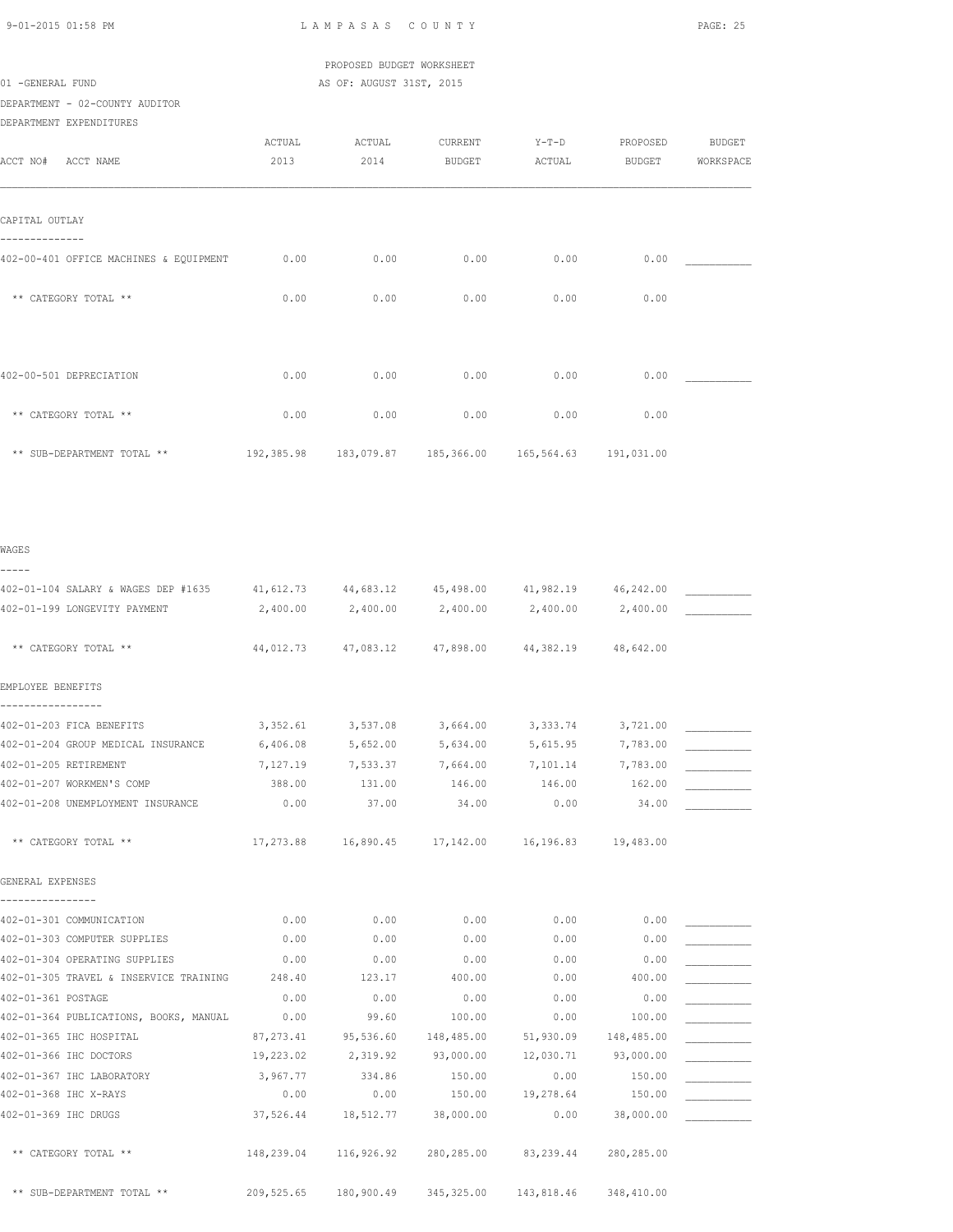| 9-01-2015 01:58 PM                                                                               |            | LAMPASAS COUNTY           |            |                                                       |            | PAGE: 26  |
|--------------------------------------------------------------------------------------------------|------------|---------------------------|------------|-------------------------------------------------------|------------|-----------|
|                                                                                                  |            | PROPOSED BUDGET WORKSHEET |            |                                                       |            |           |
| 01 -GENERAL FUND                                                                                 |            | AS OF: AUGUST 31ST, 2015  |            |                                                       |            |           |
| DEPARTMENT - 02-COUNTY AUDITOR                                                                   |            |                           |            |                                                       |            |           |
| DEPARTMENT EXPENDITURES                                                                          |            |                           |            |                                                       |            |           |
|                                                                                                  | ACTUAL     | ACTUAL                    | CURRENT    | $Y-T-D$                                               | PROPOSED   | BUDGET    |
| ACCT NO# ACCT NAME                                                                               | 2013       | 2014                      | BUDGET     | ACTUAL                                                | BUDGET     | WORKSPACE |
|                                                                                                  |            |                           |            |                                                       |            |           |
|                                                                                                  |            |                           |            |                                                       |            |           |
| WAGES                                                                                            |            |                           |            |                                                       |            |           |
| -----<br>402-02-103 SALARIES & WAGES DEP #3070 32,773.32 35,204.41 35,996.00 33,211.83 36,740.00 |            |                           |            |                                                       |            |           |
| 402-02-199 LONGEVITY PAYMENT                                                                     |            | 600.00 720.00             | 840.00     | 840.00                                                | 960.00     |           |
|                                                                                                  |            |                           |            |                                                       |            |           |
| ** CATEGORY TOTAL **                                                                             |            |                           |            | 33, 373.32 35, 924.41 36, 836.00 34, 051.83           | 37,700.00  |           |
| EMPLOYEE BENEFITS                                                                                |            |                           |            |                                                       |            |           |
| 402-02-203 FICA BENEFITS                                                                         | 2,542.73   | 2,704.92                  | 2,813.00   | 2,550.52                                              | 2,884.00   |           |
| 402-02-204 GROUP MEDICAL INSURANCE                                                               | 6,406.08   | 5,652.00                  | 5,634.00   | 5,634.00                                              | 8,010.00   |           |
| 402-02-205 RETIREMENT                                                                            | 5,406.71   | 5,747.99                  | 5,749.00   | 5,448.30                                              | 5,878.00   |           |
| 402-02-207 WORKMEN'S COMP                                                                        | 388.00     | 100.00                    | 112.00     | 112.00                                                | 126.00     |           |
| 402-02-208 UNEMPLOYMENT INSURANCE                                                                | 0.00       | 27.00                     | 27.00      | 0.00                                                  | 27.00      |           |
| ** CATEGORY TOTAL **                                                                             |            |                           |            | 14,743.52  14,231.91  14,335.00  13,744.82  16,925.00 |            |           |
| GENERAL EXPENSES                                                                                 |            |                           |            |                                                       |            |           |
| 402-02-301 COMMUNICATIONS                                                                        | 0.00       | 0.00                      | 0.00       | 0.00                                                  | 0.00       |           |
| 402-02-303 COMPUTER SUPPLIES                                                                     | 2,587.00   | 2,388.00                  | 2,388.00   | 2,189.00                                              | 2,388.00   |           |
| 402-02-304 OPERATING SUPPLIES                                                                    |            | 2,038.55 2,050.32         |            | 2,210.00 1,933.72                                     | 2,210.00   |           |
| 402-02-305 TRAVEL & INSERVICE TRAINING                                                           | 1,022.72   | 852.99                    | 1,000.00   | 562.21                                                | 1,000.00   |           |
| 402-02-315 DUES                                                                                  | 0.00       | 0.00                      | 0.00       | 0.00                                                  | 0.00       |           |
| 402-02-352 OMNI-BASE FEES                                                                        | 1,222.00   | 1,378.00                  | 0.00       | 676.00                                                | 0.00       |           |
| 402-02-370 EQUIPMENT RENTAL-COPIER                                                               | 0.00       | 0.00                      | 0.00       | 0.00                                                  | 0.00       |           |
| ** CATEGORY TOTAL **                                                                             | 6,870.27   | 6,669.31                  | 5,598.00   | 5,360.93                                              | 5,598.00   |           |
| ** SUB-DEPARTMENT TOTAL **                                                                       | 54,987.11  | 56,825.63                 | 56,769.00  | 53, 157.58                                            | 60,223.00  |           |
| *** DEPARTMENT TOTAL ***                                                                         | 456,898.74 | 420,805.99                | 587,460.00 | 362,540.67                                            | 599,664.00 |           |
|                                                                                                  |            |                           |            |                                                       |            |           |

============= ============= ============= ============= =============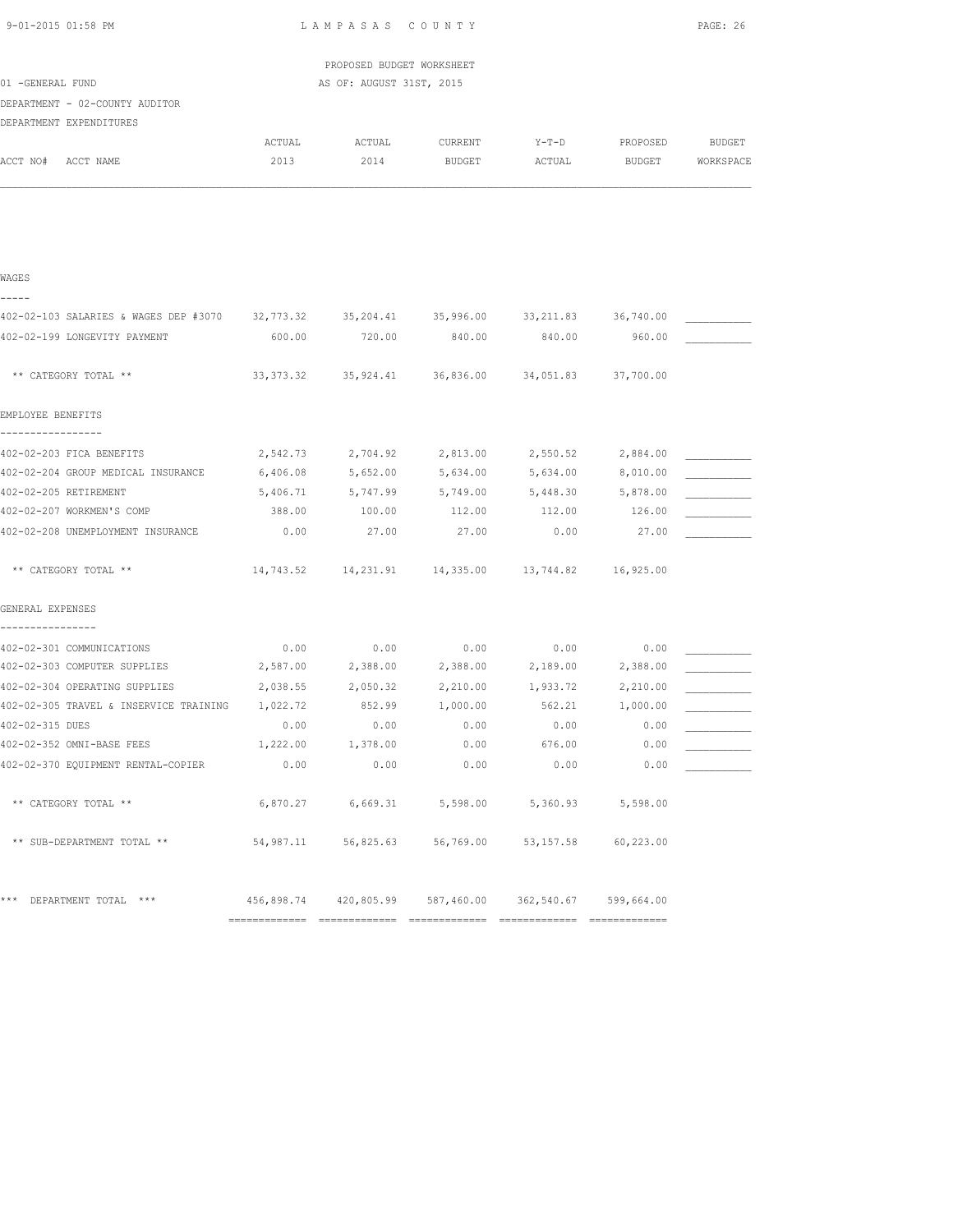| 9-01-2015 01:58 PM | LAMPASAS COUNTY           | PAGE: 27 |
|--------------------|---------------------------|----------|
|                    | PROPOSED BUDGET WORKSHEET |          |
| 01 -GENERAL FUND   | AS OF: AUGUST 31ST, 2015  |          |

| 01 -GENERAL FUND |                                  |        | AS OF: AUGUST 31ST, 2015 |         |        |          |           |
|------------------|----------------------------------|--------|--------------------------|---------|--------|----------|-----------|
|                  | DEPARTMENT - 03-COUNTY TREASURER |        |                          |         |        |          |           |
|                  | DEPARTMENT EXPENDITURES          |        |                          |         |        |          |           |
|                  |                                  | ACTUAL | ACTUAL                   | CURRENT | Y-T-D  | PROPOSED | BUDGET    |
| ACCT NO#         | ACCT NAME                        | 2013   | 2014                     | BUDGET  | ACTUAL | BUDGET   | WORKSPACE |

| WAGES                                                                                                |           |                                                             |                     |                     |            |  |
|------------------------------------------------------------------------------------------------------|-----------|-------------------------------------------------------------|---------------------|---------------------|------------|--|
| 403-00-101 SALARIES & WAGES ELECTED OF 53,773.40                                                     |           |                                                             | 57,803.32 57,570.00 | 51,132.79 58,314.00 |            |  |
| 403-00-103 SALARIES & WAGES DEPUTY                                                                   | 0.00      | 0.00                                                        | 0.00                | 0.00                | 0.00       |  |
| 403-00-104 SALARY & WAGES DEP #3474 29,482.53                                                        |           | 31,657.98                                                   | 32,459.00           | 29,980.25           | 33,203.00  |  |
| 403-00-110 PART-TIME EMPLOYEES                                                                       | 0.00      | 0.00                                                        | 0.00                | 0.00                | 0.00       |  |
| 403-00-199 LONGEVITY PAYMENT                                                                         | 0.00      | 0.00                                                        | 600.00              | 0.00                | 600.00     |  |
| ** CATEGORY TOTAL **                                                                                 |           | $83,255.93$ $89,461.30$ $90,629.00$ $81,113.04$ $92,117.00$ |                     |                     |            |  |
| EMPLOYEE BENEFITS<br>-----------------                                                               |           |                                                             |                     |                     |            |  |
| 403-00-203 FICA BENEFITS                                                                             |           | $6,233.63$ $6,601.60$ $6,933.00$ $6,159.16$ $7,047.00$      |                     |                     |            |  |
| 403-00-204 GROUP MEDICAL INSURANCE     12,812.16    12,251.40    11,268.00    10,738.92    15,980.00 |           |                                                             |                     |                     |            |  |
| 403-00-205 RETIREMENT                                                                                |           | $13,340.61$ $14,149.94$ $14,501.00$ $13,316.00$ $14,739.00$ |                     |                     |            |  |
| 403-00-207 WORKMEN'S COMP                                                                            | 777.00    | 246.00                                                      | 276.00              | 276.00              | 306.00     |  |
| 403-00-208 UNEMPLOYMENT INSURANCE                                                                    | 0.00      | 24.00                                                       | 24.00               | 0.00                | 24.00      |  |
| 403-00-212 PHONE ALLOWANCE                                                                           | 467.00    | 520.00                                                      | 480.00              | 440.00              | 480.00     |  |
| ** CATEGORY TOTAL **                                                                                 | 33,630.40 |                                                             | 33,792.94 33,482.00 | 30,930.08 38,576.00 |            |  |
| GENERAL EXPENSES                                                                                     |           |                                                             |                     |                     |            |  |
| 403-00-301 COMMUNICATIONS                                                                            | 0.00      | 0.00                                                        | 0.00                | 0.00                | 0.00       |  |
| 403-00-303 COMPUTER SUPPLIES                                                                         | 0.00      | 0.00                                                        | 0.00                | 0.00                | 0.00       |  |
| 403-00-304 OPERATING SUPPLIES                                                                        | 3,878.78  | 3,206.48 4,000.00                                           |                     | 2,905.95 4,000.00   |            |  |
| 403-00-305 TRAVEL & INSERVICE TRAINING 2,343.54 3,200.59 2,500.00 1,849.61 2,500.00                  |           |                                                             |                     |                     |            |  |
| 403-00-312 EQUIPMENT MAINTENANCE CONTR 5,572.24                                                      |           | 5,850.85 6,300.00                                           |                     | 6,143.40 6,300.00   |            |  |
| 403-00-315 DUES                                                                                      | 185.00    | 230.00                                                      | 300.00              | 185.00              | 300.00     |  |
| 403-00-318 LEGAL NOTICES                                                                             | 0.00      | 0.00                                                        | 0.00                | 0.00                | 0.00       |  |
| 403-00-361 POSTAGE                                                                                   | 58.00     | 60.00                                                       | 100.00              | 68.00               | 100.00     |  |
| 403-00-370 EQUIPMENT RENTAL-COPIER                                                                   | 2,014.39  | 2,188.31                                                    | 2,500.00            | 1,640.96            | 2,500.00   |  |
| 403-00-389 MISCELLANEOUS EXPENSE                                                                     | 0.00      | 0.00                                                        | 0.00                | 0.00                | 0.00       |  |
| ** CATEGORY TOTAL **                                                                                 |           | $14,051.95$ $14,736.23$ $15,700.00$ $12,792.92$ $15,700.00$ |                     |                     |            |  |
| CAPITAL OUTLAY                                                                                       |           |                                                             |                     |                     |            |  |
| 403-00-401 OFFICE MACHINES & EQUIPMENT                                                               | 0.00      | 0.00                                                        | 0.00                | 0.00                | 0.00       |  |
| 403-00-407 OFFICE FURNITURE & FIXTURES                                                               | 0.00      | 0.00                                                        | 0.00                | 0.00                | 0.00       |  |
| ** CATEGORY TOTAL **                                                                                 | 0.00      | 0.00                                                        | 0.00                | 0.00                | 0.00       |  |
| ** SUB-DEPARTMENT TOTAL **                                                                           |           | 130,938.28  137,990.47  139,811.00  124,836.04              |                     |                     | 146,393.00 |  |
|                                                                                                      |           |                                                             |                     |                     |            |  |

\*\*\* DEPARTMENT TOTAL \*\*\* 130,938.28 137,990.47 139,811.00 124,836.04 146,393.00

============= ============= ============= ============= =============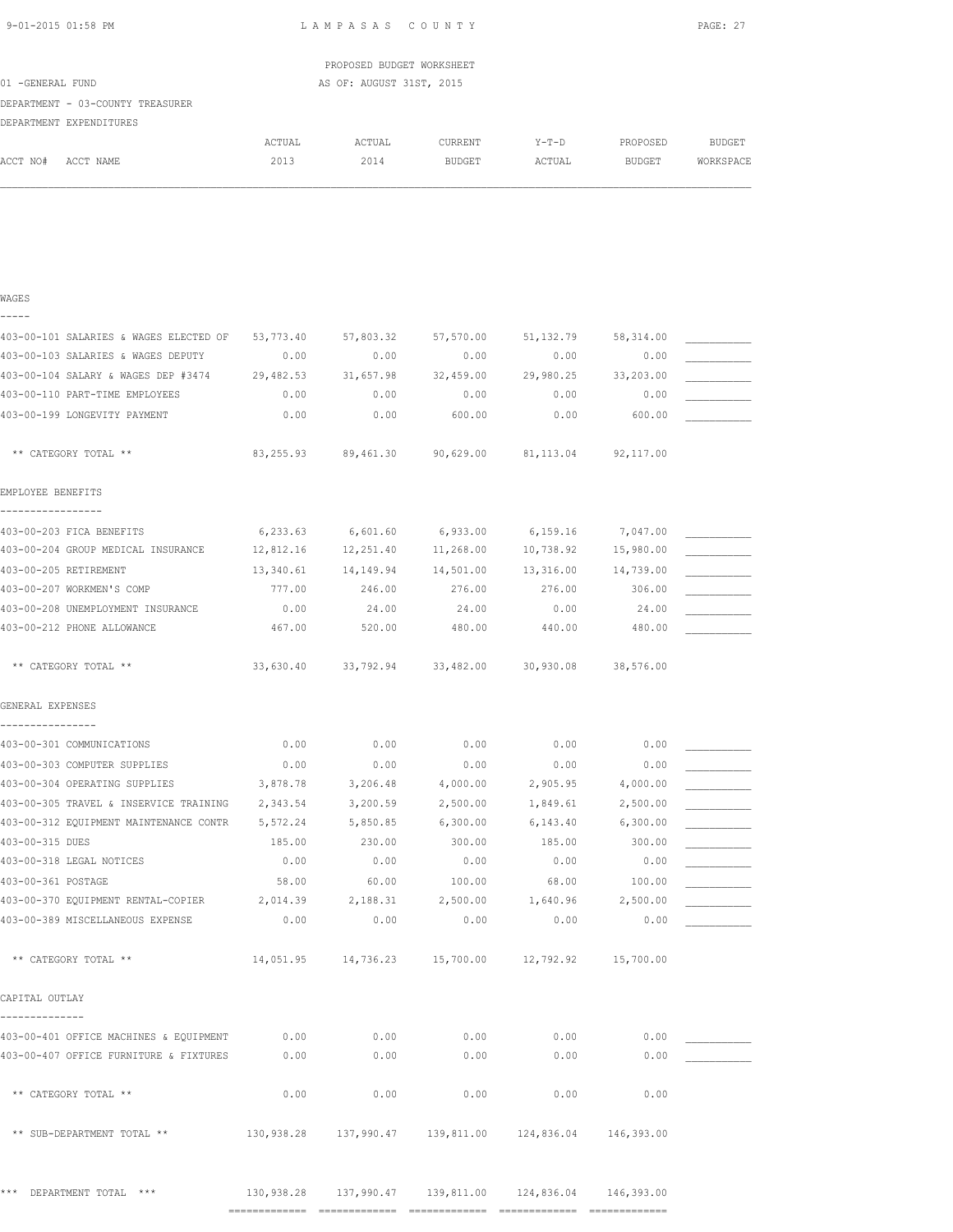| 9-01-2015 01:58 PM |  |
|--------------------|--|
|                    |  |

WAGES

LAMPASAS COUNTY PAGE: 28

|                                 |        | PROPOSED BUDGET WORKSHEET |               |         |          |           |
|---------------------------------|--------|---------------------------|---------------|---------|----------|-----------|
| 01 -GENERAL FUND                |        | AS OF: AUGUST 31ST, 2015  |               |         |          |           |
| DEPARTMENT - 04-CO TAX ASSESSOR |        |                           |               |         |          |           |
| DEPARTMENT EXPENDITURES         |        |                           |               |         |          |           |
|                                 | ACTUAL | ACTUAL                    | CURRENT       | $Y-T-D$ | PROPOSED | BUDGET    |
| ACCT NO#<br>ACCT NAME           | 2013   | 2014                      | <b>BUDGET</b> | ACTUAL  | BUDGET   | WORKSPACE |
|                                 |        |                           |               |         |          |           |
|                                 |        |                           |               |         |          |           |

| 404-00-101 SALARIES & WAGES ELECTED OF        | 54,382.40  | 58,286.32                                         | 57,570.00  | 50,040.79           | 58,314.00  |  |
|-----------------------------------------------|------------|---------------------------------------------------|------------|---------------------|------------|--|
| 404-00-103 SALARIES & WAGES DEPUTY            | 0.00       | 0.00                                              | 0.00       | 0.00                | 0.00       |  |
| 404-00-104 SALARY & WAGES DEP #1555           | 28,374.53  | 26,846.65                                         | 22,792.00  | 21,002.53           | 23,536.00  |  |
| 404-00-110 PART-TIME EMPLOYEES                | 0.00       | 0.00                                              | 0.00       | 0.00                | 0.00       |  |
| 404-00-120 SALARIES & WAGES OVERTIME          | 0.00       | 405.25                                            | 0.00       | 0.00                | 0.00       |  |
| 404-00-199 LONGEVITY PAYMENT                  | 1,320.00   | 1,440.00                                          | 0.00       | 0.00                | 0.00       |  |
| ** CATEGORY TOTAL **                          | 84,076.93  | 86,978.22                                         |            | 80,362.00 71,043.32 | 81,850.00  |  |
| EMPLOYEE BENEFITS                             |            |                                                   |            |                     |            |  |
| -----------------<br>404-00-203 FICA BENEFITS | 5,070.56   | 5,808.45                                          | 6,148.00   | 5,557.11            | 6, 262.00  |  |
| 404-00-204 GROUP MEDICAL INSURANCE            | 15,704.16  | 11,439.40                                         | 11,268.00  | 11,791.45           | 16,094.00  |  |
| 404-00-205 RETIREMENT                         | 13,372.43  | 13,669.17                                         | 12,858.00  | 11,860.25           | 13,096.00  |  |
| 404-00-207 WORKMEN'S COMP                     | 777.00     | 246.00                                            | 244.00     | 244.00              | 272.00     |  |
| 404-00-208 UNEMPLOYMENT INSURANCE             | 0.00       | 23.00                                             | 23.00      | 0.00                | 23.00      |  |
| ** CATEGORY TOTAL **                          |            | 34,924.15 31,186.02 30,541.00 29,452.81 35,747.00 |            |                     |            |  |
| GENERAL EXPENSES                              |            |                                                   |            |                     |            |  |
| 404-00-301 COMMUNICATIONS                     | 0.00       | 0.00                                              | 0.00       | 0.00                | 0.00       |  |
| 404-00-303 COMPUTER SUPPLIES                  | 306.14     | 131.95                                            | 600.00     | 0.00                | 600.00     |  |
| 404-00-304 OPERATING SUPPLIES                 | 2,504.38   | 1,323.20                                          | 1,500.00   | 977.44              | 1,500.00   |  |
| 404-00-305 TRAVEL & INSERVICE TRAINING        | 569.58     | 1,629.73                                          | 2,000.00   | 1,789.38            | 2,000.00   |  |
| 404-00-307 INSURANCE AND BONDS                | 0.00       | 0.00                                              | 0.00       | 0.00                | 0.00       |  |
| 404-00-312 EQUIPMENT MAINTENANCE CONTR        | 94.00      | 96.00                                             | 180.00     | 0.00                | 180.00     |  |
| 404-00-315 DUES                               | 85.00      | 85.00                                             | 100.00     | 85.00               | 100.00     |  |
| 404-00-332 DISTRICT TAX ASSESSOR COLLE        | 108,869.07 | 111,391.13                                        | 130,000.00 | 120,248.47          | 132,751.00 |  |
| 404-00-361 POSTAGE                            | 106.00     | 112.00                                            | 112.00     | 114.00              | 114.00     |  |
| 404-00-364 PUBLICATIONS, BOOKS, MANUAL        | 300.00     | 300.00                                            | 300.00     | 0.00                | 300.00     |  |
| 404-00-370 EQUIPMENT RENTAL - COPIER          | 1,286.87   | 1,187.88                                          | 1,200.00   | 989.90              | 1,200.00   |  |
| 404-00-389 MISCELLANEOUS EXPENSE              | 5,106.50   | 6,221.50                                          | 3,000.00   | 0.00                | 3,000.00   |  |
| ** CATEGORY TOTAL **                          | 119,227.54 | 122,478.39                                        | 138,992.00 | 124,204.19          | 141,745.00 |  |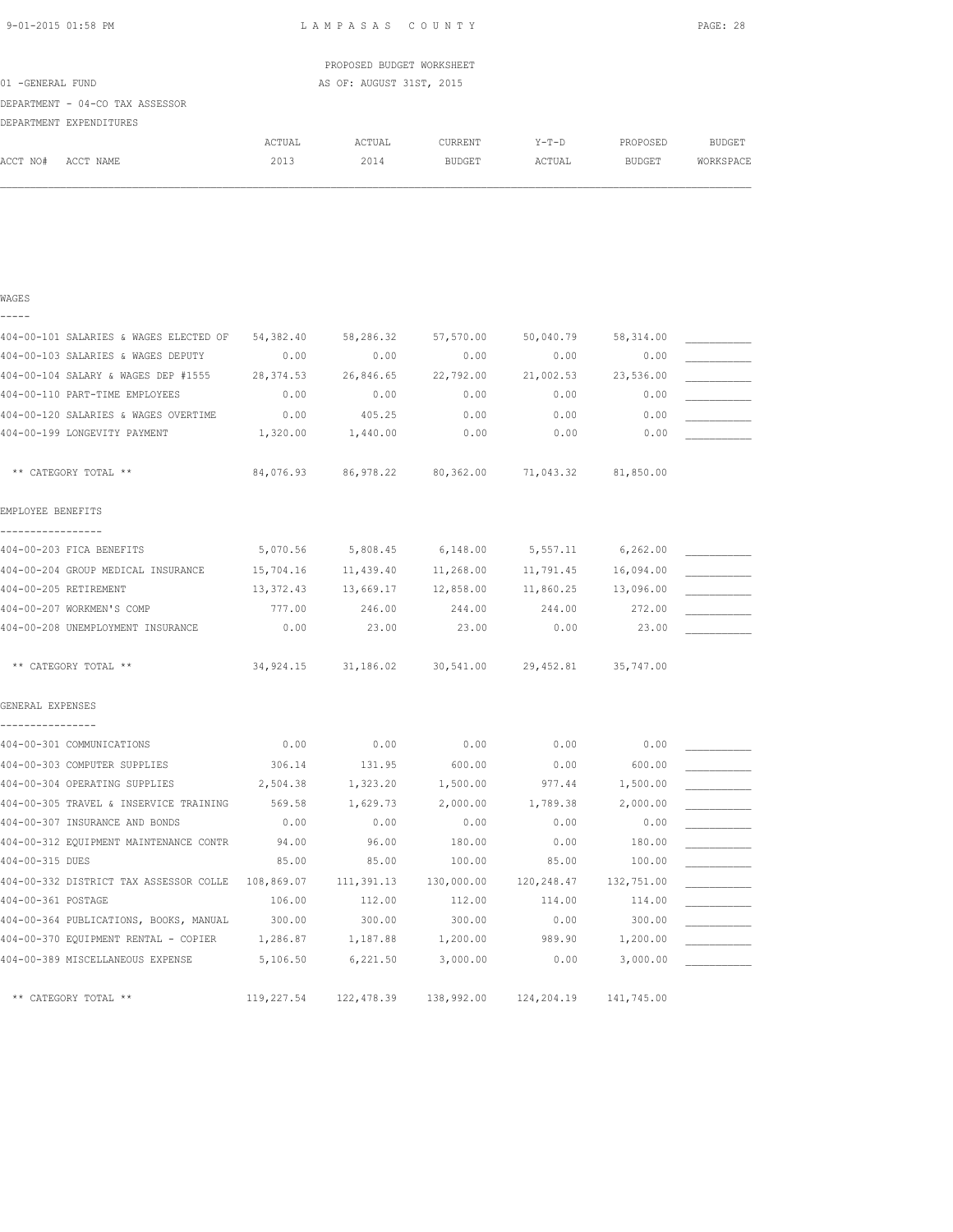| 9-01-2015 01:58 PM |  |
|--------------------|--|

LAMPASAS COUNTY PAGE: 29

 PROPOSED BUDGET WORKSHEET 01 -GENERAL FUND AS OF: AUGUST 31ST, 2015

DEPARTMENT - 04-CO TAX ASSESSOR DEPARTMENT EXPENDITURES

| DEFARTMENT EXFENDITUKES                |            |            |               |            |               |               |
|----------------------------------------|------------|------------|---------------|------------|---------------|---------------|
|                                        | ACTUAL     | ACTUAL     | CURRENT       | $Y-T-D$    | PROPOSED      | <b>BUDGET</b> |
| ACCT NO#<br>ACCT NAME                  | 2013       | 2014       | <b>BUDGET</b> | ACTUAL     | <b>BUDGET</b> | WORKSPACE     |
|                                        |            |            |               |            |               |               |
|                                        |            |            |               |            |               |               |
| CAPITAL OUTLAY                         |            |            |               |            |               |               |
|                                        |            |            |               |            |               |               |
| 404-00-401 OFFICE MACHINES & EQUIPMENT | 0.00       | 0.00       | 0.00          | 0.00       | 0.00          |               |
|                                        |            |            |               |            |               |               |
| ** CATEGORY TOTAL **                   | 0.00       | 0.00       | 0.00          | 0.00       | 0.00          |               |
|                                        |            |            |               |            |               |               |
| ** SUB-DEPARTMENT TOTAL **             | 238,228.62 | 240,642.63 | 249,895.00    | 224,700.32 | 259,342.00    |               |
|                                        |            |            |               |            |               |               |

| ۰,<br>. .<br>٠ |
|----------------|

| -----                                 |           |                                                   |                                         |                     |           |  |
|---------------------------------------|-----------|---------------------------------------------------|-----------------------------------------|---------------------|-----------|--|
| 404-01-103 SALARIES & WAGES DEP #2415 | 32,866.89 | 35,758.98                                         | 36,098.00                               | 33,305.98           | 36,842.00 |  |
| 404-01-104 SALARY & WAGES DEP #3000   | 22,855.39 | 25,514.20                                         | 26,309.00                               | 24, 249.68          | 27,053.00 |  |
| 404-01-120 SALARY/OVERTIME            | 0.00      | 490.51                                            | 0.00                                    | 0.00                | 0.00      |  |
| 404-01-199 LONGEVITY PAYMENT          | 2,280.00  | $3,000.00$ $3,120.00$ $3,145.44$                  |                                         |                     | 3,240.00  |  |
| ** CATEGORY TOTAL **                  |           | 58,002.28 64,763.69 65,527.00 60,701.10 67,135.00 |                                         |                     |           |  |
| EMPLOYEE BENEFITS                     |           |                                                   |                                         |                     |           |  |
| 404-01-203 FICA BENEFITS              |           | 3,812.96 4,293.95 5,013.00 4,070.04 5,136.00      |                                         |                     |           |  |
| 404-01-204 GROUP MEDICAL INSURANCE    | 14,024.16 | 10,534.00 11,268.00                               |                                         | 12,721.50 15,906.00 |           |  |
| 404-01-205 RETIREMENT                 | 9,396.33  | 10,362.07    10,484.00                            |                                         | 9,712.30 10,741.00  |           |  |
| 404-01-207 WORKMAN'S COMP             | 777.00    | 178.00                                            | 198.00                                  | 198.00              | 222.00    |  |
| 404-01-208 UNEMPLOYMENT INSURANCE     | 0.00      | 46.00                                             | 46.00                                   | 0.00                | 46.00     |  |
| ** CATEGORY TOTAL **                  |           | 28,010.45 25,414.02 27,009.00 26,701.84 32,051.00 |                                         |                     |           |  |
| GENERAL EXPENSES                      |           |                                                   |                                         |                     |           |  |
| 404-01-303 COMPUTER SUPPLIES          | 0.00      | 0.00                                              | 0.00                                    | 0.00                | 0.00      |  |
| ** CATEGORY TOTAL **                  | 0.00      | 0.00                                              | 0.00                                    | 0.00                | 0.00      |  |
| ** SUB-DEPARTMENT TOTAL **            | 86,012.73 |                                                   | 90,177.71 92,536.00 87,402.94 99,186.00 |                     |           |  |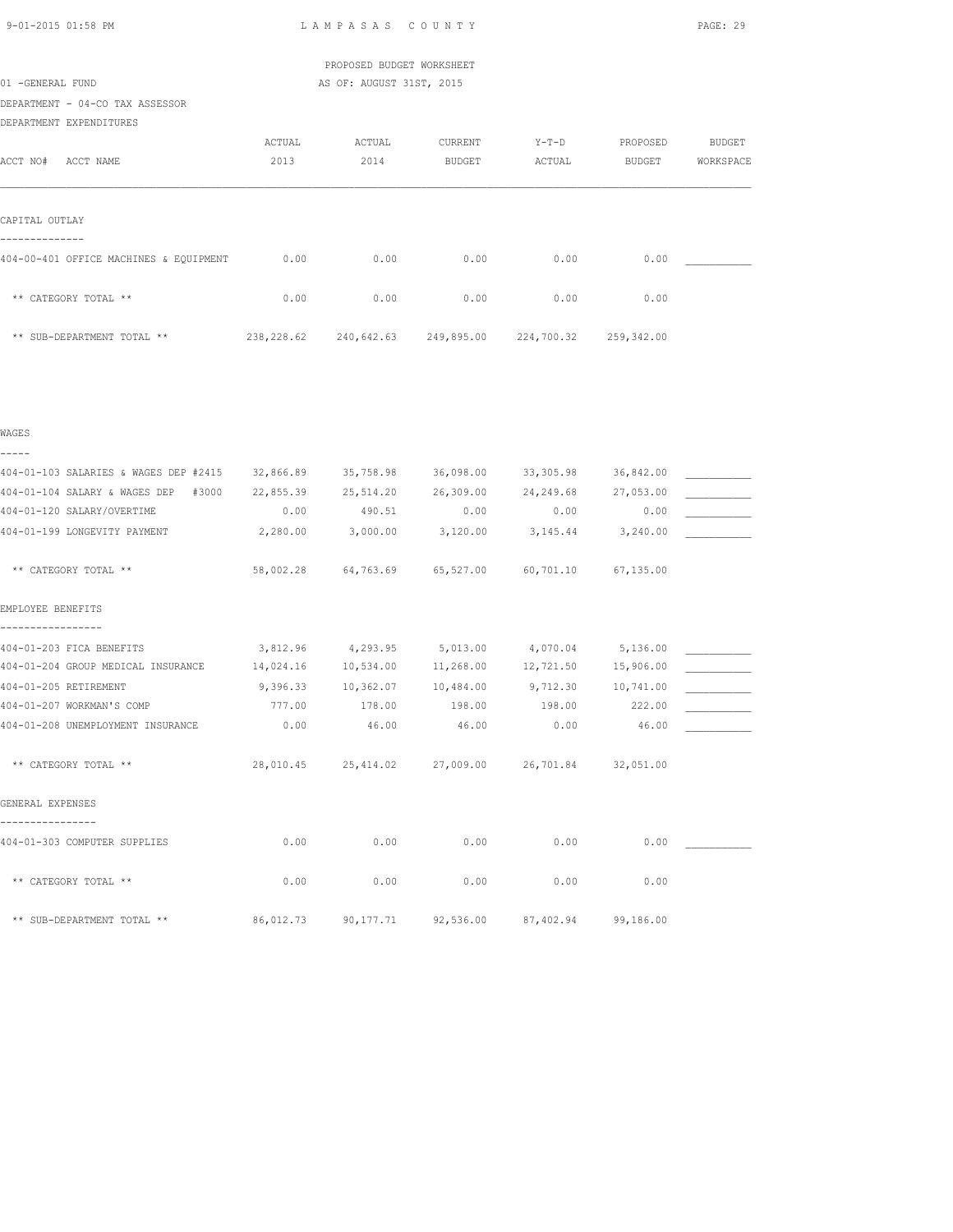| 9-01-2015 01:58 PM                     |        | LAMPASAS COUNTY                                             |               |                             |                | PAGE: 30      |
|----------------------------------------|--------|-------------------------------------------------------------|---------------|-----------------------------|----------------|---------------|
|                                        |        | PROPOSED BUDGET WORKSHEET                                   |               |                             |                |               |
| 01 -GENERAL FUND                       |        | AS OF: AUGUST 31ST, 2015                                    |               |                             |                |               |
| DEPARTMENT - 04-CO TAX ASSESSOR        |        |                                                             |               |                             |                |               |
| DEPARTMENT EXPENDITURES                |        |                                                             |               |                             |                |               |
|                                        | ACTUAL | ACTUAL                                                      | CURRENT       | $Y-T-D$                     | PROPOSED       | <b>BUDGET</b> |
| ACCT NO# ACCT NAME                     | 2013   | 2014                                                        | <b>BUDGET</b> | ACTUAL                      | BUDGET         | WORKSPACE     |
|                                        |        |                                                             |               |                             |                |               |
| GENERAL EXPENSES                       |        |                                                             |               |                             |                |               |
|                                        |        |                                                             |               |                             |                |               |
| 404-02-301 COMMUNICATIONS              | 0.00   | 0.00                                                        | 0.00          | 0.00                        | 0.00           |               |
| 404-02-354 VOTER REGISTRATION SUPPLIES | 0.00   | 0.00                                                        | 0.00          | 0.00                        | 0.00           |               |
|                                        |        |                                                             |               |                             |                |               |
| ** CATEGORY TOTAL **                   | 0.00   | 0.00                                                        | 0.00          | 0.00                        | 0.00           |               |
|                                        |        |                                                             |               |                             |                |               |
| ** SUB-DEPARTMENT TOTAL **             | 0.00   | 0.00                                                        | 0.00          | 0.00                        | 0.00           |               |
|                                        |        |                                                             |               |                             |                |               |
|                                        |        |                                                             |               |                             |                |               |
| *** DEPARTMENT TOTAL ***               |        | 324, 241.35 330, 820.34 342, 431.00 312, 103.26 358, 528.00 |               |                             |                |               |
|                                        |        | ============= =============                                 |               | ============= ============= | ============== |               |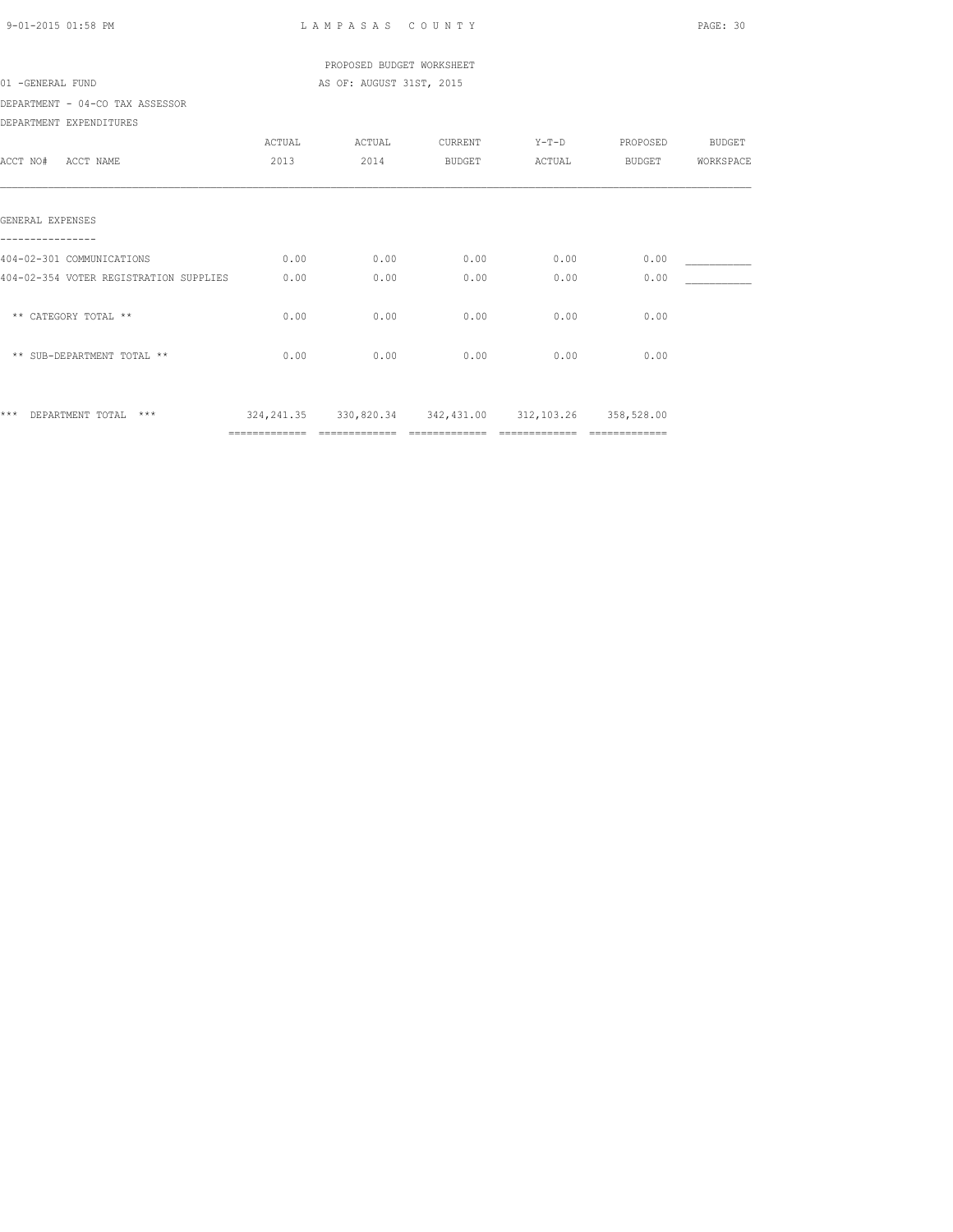L A M P A S A S C O U N T Y PAGE: 31

|                  |                              |        | PROPOSED BUDGET WORKSHEET |         |         |          |           |
|------------------|------------------------------|--------|---------------------------|---------|---------|----------|-----------|
| 01 -GENERAL FUND |                              |        | AS OF: AUGUST 31ST, 2015  |         |         |          |           |
|                  | DEPARTMENT - 05-COUNTY CLERK |        |                           |         |         |          |           |
|                  | DEPARTMENT EXPENDITURES      |        |                           |         |         |          |           |
|                  |                              | ACTUAL | ACTUAL                    | CURRENT | $Y-T-D$ | PROPOSED | BUDGET    |
| ACCT NO#         | ACCT NAME                    | 2013   | 2014                      | BUDGET  | ACTUAL  | BUDGET   | WORKSPACE |
|                  |                              |        |                           |         |         |          |           |

| WAGES                                  |           |                                                                  |           |           |           |  |
|----------------------------------------|-----------|------------------------------------------------------------------|-----------|-----------|-----------|--|
|                                        |           |                                                                  |           |           |           |  |
| 405-00-101 SALARIES & WAGES ELECTED OF | 54,149.40 | 58,683.32                                                        | 57,570.00 | 49,876.79 | 58,314.00 |  |
| 405-00-103 SALARIES & WAGES DEP #3600  | 31,357.46 | 43,234.04                                                        | 44,215.00 | 40,457.53 | 44,959.00 |  |
| 405-00-104 SALARY AND WAGES DEP #2290  | 23,761.19 | 25,514.21                                                        | 26,309.00 | 24,034.41 | 27,053.00 |  |
| 405-00-106 TEMPORARY EMPLOYEE          | 0.00      | 0.00                                                             | 0.00      | 0.00      | 0.00      |  |
| 405-00-110 PART-TIME EMPLOYEES         | 0.00      | 0.00                                                             | 0.00      | 0.00      | 0.00      |  |
| 405-00-120 SALARY & WAGES OVERTIME     | 0.00      | 0.00                                                             | 0.00      | 0.00      | 0.00      |  |
| 405-00-199 LONGEVITY PAYMENT           | 2,400.00  | 600.00                                                           | 720.00    | 720.00    | 840.00    |  |
| ** CATEGORY TOTAL **                   |           | $111,668.05$ $128,031.57$ $128,814.00$ $115,088.73$ $131,166.00$ |           |           |           |  |
| EMPLOYEE BENEFITS                      |           |                                                                  |           |           |           |  |
| -----------------                      |           |                                                                  |           |           |           |  |
| 405-00-203 FICA BENEFITS               | 8,480.04  | 9,562.04                                                         | 9,854.00  | 8,924.80  | 10,034.00 |  |
| 405-00-204 GROUP MEDICAL INSURANCE     | 16,566.04 | 17,866.40                                                        | 17,016.00 | 17,299.58 | 23,950.00 |  |
| 405-00-205 RETIREMENT                  | 17,897.45 | 20,174.17                                                        | 20,610.00 | 18,933.81 | 20,986.00 |  |
| 405-00-207 WORKMEN'S COMP              | 1,165.00  | 352.00                                                           | 392.00    | 392.00    | 436.00    |  |
| 405-00-208 UNEMPLOYMENT INSURANCE      | 0.00      | 52.00                                                            | 52.00     | 0.00      | 52.00     |  |
| ** CATEGORY TOTAL **                   | 44,108.53 | 48,006.61                                                        | 47,924.00 | 45,550.19 | 55,458.00 |  |
| GENERAL EXPENSES                       |           |                                                                  |           |           |           |  |
| 405-00-301 COMMUNICATIONS              | 0.00      | 0.00                                                             | 0.00      | 0.00      | 0.00      |  |
| 405-00-302 UTILITIES                   | 0.00      | 0.00                                                             | 0.00      | 0.00      | 0.00      |  |
| 405-00-304 OPERATING SUPPLIES          | 12,905.89 | 12,615.22                                                        | 13,000.00 | 10,352.47 | 13,000.00 |  |
| 405-00-305 TRAVEL & INSERVICE TRAINING | 976.41    | 1,122.81                                                         | 1,500.00  | 716.86    | 1,500.00  |  |
| 405-00-308 REPAIRS - RESTORING BOOKS   | 0.00      | 0.00                                                             | 0.00      | 0.00      | 0.00      |  |
| 405-00-312 EQUIPMENT MAINTENANCE CONTR | 0.00      | 0.00                                                             | 200.00    | 0.00      | 200.00    |  |
| 405-00-315 DUES                        | 85.00     | 125.00                                                           | 85.00     | 0.00      | 85.00     |  |
| 405-00-335 RECORD STORAGE              | 0.00      | 0.00                                                             | 0.00      | 0.00      | 0.00      |  |
| 405-00-337 ELECTIONS, JUDGES & SUPPLIE | 0.00      | 0.00                                                             | 0.00      | 0.00      | 0.00      |  |
| 405-00-361 POSTAGE                     | 58.00     | 60.00                                                            | 125.00    | 68.00     | 125.00    |  |
| 405-00-364 PUBLICATIONS, BOOKS, MANUAL | 0.00      | 51.00                                                            | 150.00    | 0.00      | 150.00    |  |
| 405-00-370 EQUIPMENT RENTAL-COPIER     | 3,720.04  | 3,951.10                                                         | 3,600.00  | 3,260.40  | 3,600.00  |  |
| 405-00-372 EQUIPMENT LEASE - VEHICLE   | 0.00      | 0.00                                                             | 0.00      | 0.00      | 0.00      |  |
| 405-00-389 MISCELLANEOUS EXPENSE       | 0.00      | 0.00                                                             | 0.00      | 0.00      | 0.00      |  |
| ** CATEGORY TOTAL **                   | 17,745.34 | 17,925.13                                                        | 18,660.00 | 14,397.73 | 18,660.00 |  |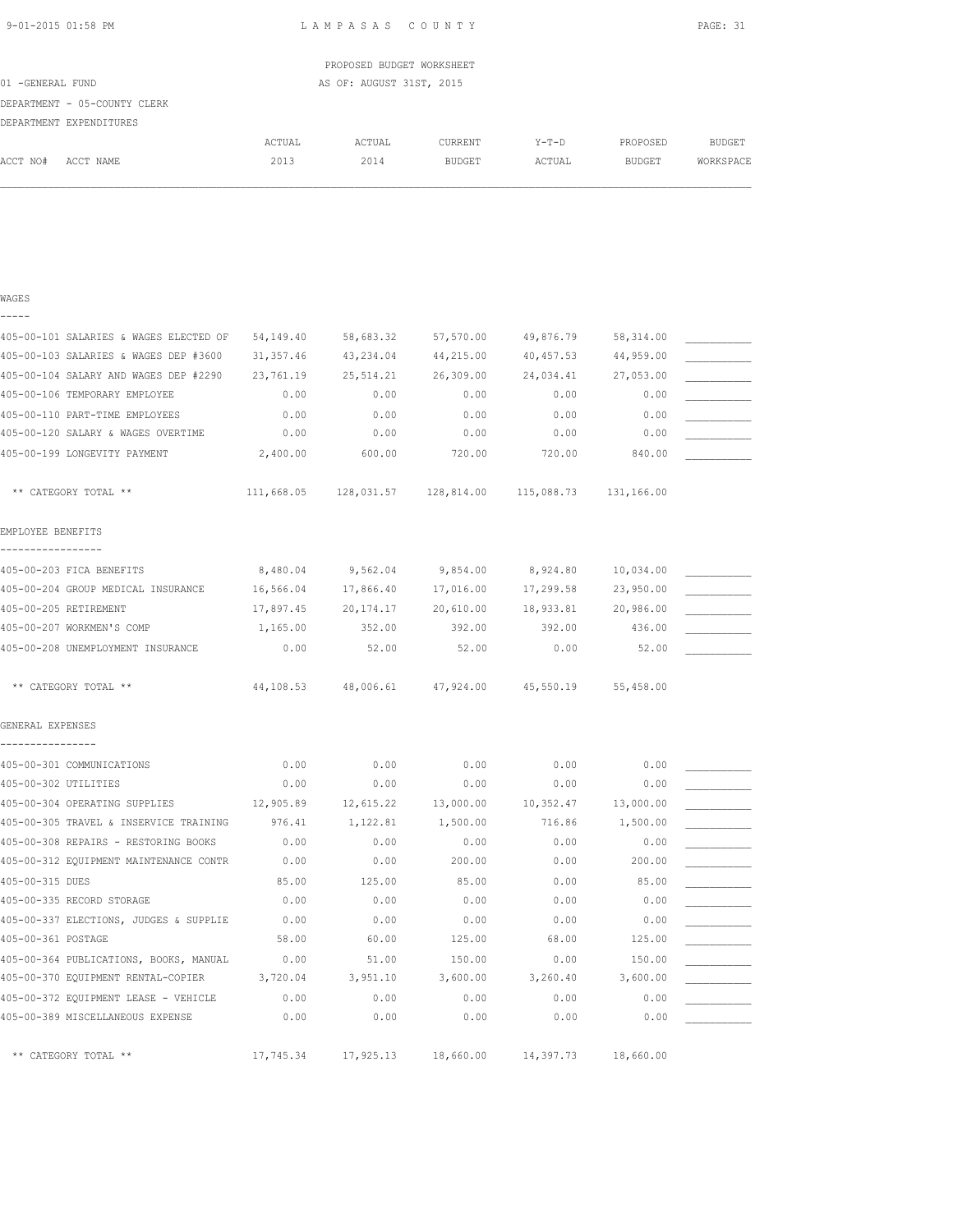| 9-01-2015 01:58 PM |  |  |
|--------------------|--|--|
|                    |  |  |

LAMPASAS COUNTY PAGE: 32

# PROPOSED BUDGET WORKSHEET 01 -GENERAL FUND AS OF: AUGUST 31ST, 2015

DEPARTMENT - 05-COUNTY CLERK

DEPARTMENT EXPENDITURES

|                                        | ACTUAL     | ACTUAL     | CURRENT    | $Y-T-D$    | PROPOSED   | BUDGET    |
|----------------------------------------|------------|------------|------------|------------|------------|-----------|
| ACCT NO#<br>ACCT NAME                  | 2013       | 2014       | BUDGET     | ACTUAL     | BUDGET     | WORKSPACE |
|                                        |            |            |            |            |            |           |
|                                        |            |            |            |            |            |           |
| CAPITAL OUTLAY                         |            |            |            |            |            |           |
|                                        |            |            |            |            |            |           |
| 405-00-401 OFFICE MACHINES & EQUIPMENT | 0.00       | 0.00       | 0.00       | 0.00       | 0.00       |           |
|                                        |            |            |            |            |            |           |
| ** CATEGORY TOTAL **                   | 0.00       | 0.00       | 0.00       | 0.00       | 0.00       |           |
|                                        |            |            |            |            |            |           |
| ** SUB-DEPARTMENT TOTAL **             | 173,521.92 | 193,963.31 | 195,398.00 | 175,036.65 | 205,284.00 |           |

| 405-01-103 SALARIES & WAGES DEP #1081 12,773.73 13,075.15 22,148.00 20,176.21 24,248.00 |          |                                                             |          |          |            |  |
|-----------------------------------------------------------------------------------------|----------|-------------------------------------------------------------|----------|----------|------------|--|
| 405-01-104 SALARIES & WAGES DEPUTY                                                      | 0.00     | 0.00                                                        | 0.00     | 0.00     | 0.00       |  |
| 405-01-199 LONGEVITY PAYMENT                                                            | 0.00     | 0.00                                                        | 0.00     | 0.00     | 0.00       |  |
|                                                                                         |          |                                                             |          |          |            |  |
| ** CATEGORY TOTAL **                                                                    |          | $12,773.73$ $13,075.15$ $22,148.00$ $20,176.21$ $24,248.00$ |          |          |            |  |
|                                                                                         |          |                                                             |          |          |            |  |
| EMPLOYEE BENEFITS                                                                       |          |                                                             |          |          |            |  |
|                                                                                         |          |                                                             |          |          |            |  |
| 405-01-203 FICA BENEFITS                                                                | 975.15   | 980.72                                                      | 1,694.00 | 1,515.04 | 1,855.00   |  |
| 405-01-204 GROUP MEDICAL INSURANCE                                                      | 5,340.40 | 3,727.00                                                    | 5,634.00 | 5,192.00 | 8,010.00   |  |
| 405-01-205 RETIREMENT                                                                   | 2,047.63 | 2,092.02                                                    | 3,544.00 | 3,228.24 | 3,880.00   |  |
| 405-01-207 WORKMAN'S COMP                                                               | 388.00   | 63.00                                                       | 70.00    | 70.00    | 80.00      |  |
| 405-01-208 UNEMPLOYMENT INSURANCE                                                       | 0.00     | 17.00                                                       | 17.00    | 0.00     | 17.00      |  |
|                                                                                         |          |                                                             |          |          |            |  |
| ** CATEGORY TOTAL **                                                                    |          | 8,751.18 6,879.74 10,959.00 10,005.28 13,842.00             |          |          |            |  |
|                                                                                         |          |                                                             |          |          |            |  |
| ** SUB-DEPARTMENT TOTAL **                                                              |          | 21,524.91  19,954.89  33,107.00  30,181.49  38,090.00       |          |          |            |  |
|                                                                                         |          |                                                             |          |          |            |  |
|                                                                                         |          |                                                             |          |          |            |  |
| ***<br>DEPARTMENT TOTAL<br>$***$                                                        |          | 195,046.83 213,918.20 228,505.00 205,218.14                 |          |          | 243,374.00 |  |
|                                                                                         |          |                                                             |          |          |            |  |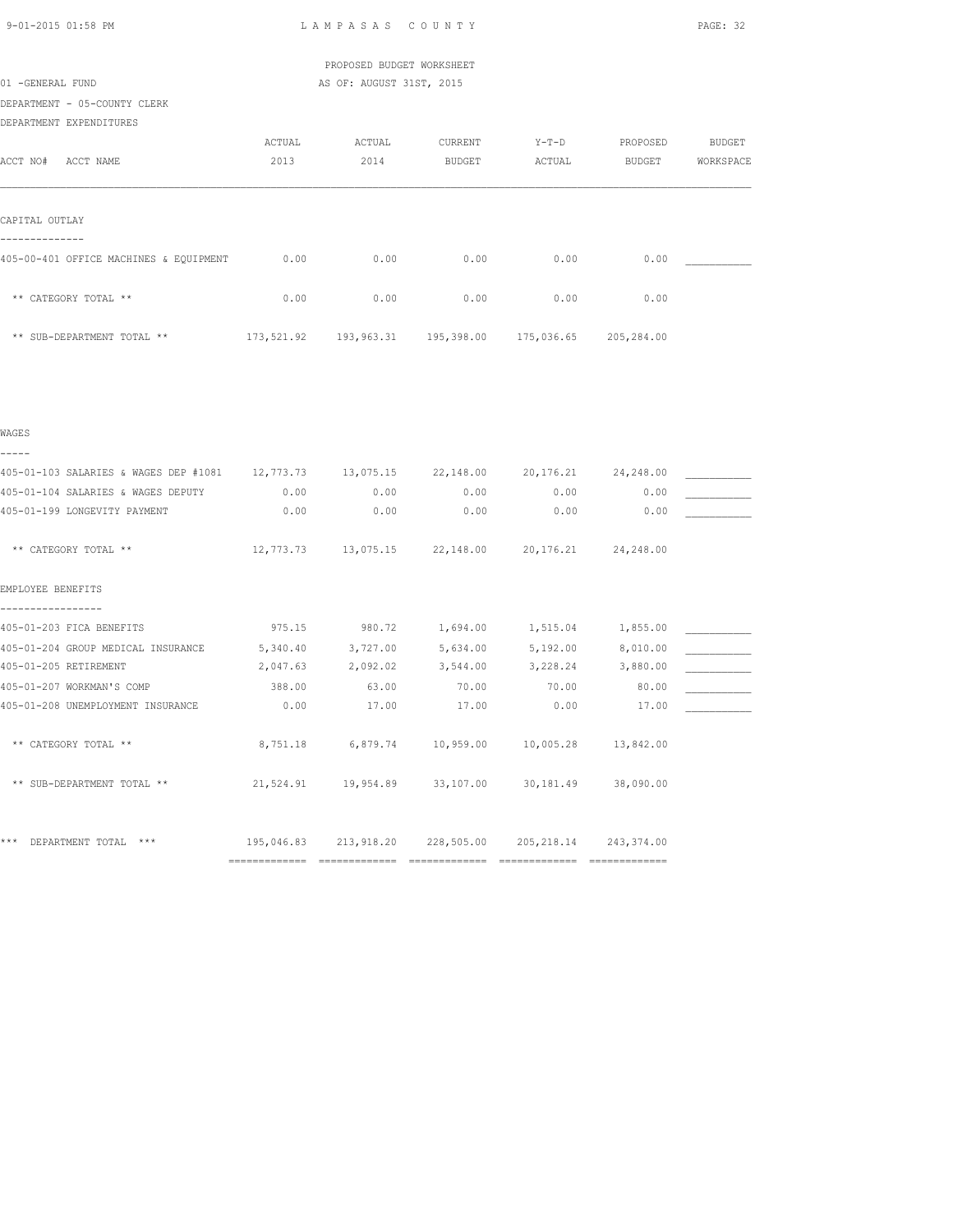| 9-01-2015 01:58 PM |  |
|--------------------|--|
|                    |  |

WAGES

L A M P A S A S C O U N T Y PAGE: 33

|                  |                                |        | PROPOSED BUDGET WORKSHEET |               |        |          |           |
|------------------|--------------------------------|--------|---------------------------|---------------|--------|----------|-----------|
| 01 -GENERAL FUND |                                |        | AS OF: AUGUST 31ST, 2015  |               |        |          |           |
|                  | DEPARTMENT - 06-DISTRICT CLERK |        |                           |               |        |          |           |
|                  | DEPARTMENT EXPENDITURES        |        |                           |               |        |          |           |
|                  |                                | ACTUAL | ACTUAL                    | CURRENT       | Y-T-D  | PROPOSED | BUDGET    |
| ACCT NO#         | ACCT NAME                      | 2013   | 2014                      | <b>BUDGET</b> | ACTUAL | BUDGET   | WORKSPACE |
|                  |                                |        |                           |               |        |          |           |
|                  |                                |        |                           |               |        |          |           |

| -----                                           |           |                                                                            |           |                   |            |  |
|-------------------------------------------------|-----------|----------------------------------------------------------------------------|-----------|-------------------|------------|--|
| 406-00-101 SALARIES & WAGES ELECTED OF          | 54,235.40 | 58,302.32                                                                  | 57,570.00 | 50,171.79         | 58, 314.00 |  |
| 406-00-103 SALARIES & WAGES DEP #1942           | 19,860.22 | 24,620.53                                                                  | 25,557.00 | 23,575.30         | 26,301.00  |  |
| 406-00-104 SALARY & WAGES DEP #0712 26,007.10   |           | 27,853.71                                                                  | 28,650.00 | 26,447.03         | 29,394.00  |  |
| 406-00-106 TEMPORARY EMPLOYEE                   | 0.00      | 0.00                                                                       | 0.00      | 0.00              | 0.00       |  |
| 406-00-110 PART-TIME EMPLOYEES                  | 0.00      | 0.00                                                                       | 0.00      | 0.00              | 0.00       |  |
| 406-00-120 SALARY & WAGES OVERTIME              | 0.00      | 8.94                                                                       | 0.00      | 0.00              | 0.00       |  |
| 406-00-199 LONGEVITY PAYMENT                    | 0.00      | 0.00                                                                       | 600.00    | 600.00            | 720.00     |  |
| ** CATEGORY TOTAL **                            |           | $100, 102, 72$ $110, 785, 50$ $112, 377, 00$ $100, 794, 12$ $114, 729, 00$ |           |                   |            |  |
| EMPLOYEE BENEFITS                               |           |                                                                            |           |                   |            |  |
| 406-00-203 FICA BENEFITS                        | 7,651.54  | 8,186.63 8,597.00                                                          |           | 7,772.97 8,777.00 |            |  |
| 406-00-204 GROUP MEDICAL INSURANCE              | 18,673.40 | 18,680.60                                                                  | 18,856.00 | 17,329.92         | 23,990.00  |  |
| 406-00-205 RETIREMENT                           | 16,003.61 | 17,475.86                                                                  | 17,980.00 | 16,599.53         | 18,357.00  |  |
| 406-00-207 WORKMEN'S COMP                       | 1,165.00  | 304.00                                                                     | 341.00    | 341.00            | 381.00     |  |
| 406-00-208 UNEMPLOYMENT INSURANCE               | 0.00      | 40.00                                                                      | 40.00     | 0.00              | 40.00      |  |
| ** CATEGORY TOTAL **                            |           | 43,493.55 44,687.09 45,814.00 42,043.42 51,545.00                          |           |                   |            |  |
| GENERAL EXPENSES                                |           |                                                                            |           |                   |            |  |
|                                                 |           |                                                                            |           |                   |            |  |
| 406-00-301 COMMUNICATIONS                       | 0.00      | 0.00                                                                       | 0.00      | 0.00              | 0.00       |  |
| 406-00-304 OPERATING SUPPLIES                   | 6, 254.85 | 4,755.44                                                                   | 5,495.00  | 5,487.05          | 6,000.00   |  |
| 406-00-305 TRAVEL & INSERVICE TRAINING          | 1,223.18  | 2,315.83                                                                   | 2,000.00  | 745.55            | 2,000.00   |  |
| 406-00-310 JURY FEES                            | 10,750.00 | 17,360.00                                                                  | 13,000.00 | 13,770.00         | 13,000.00  |  |
| 406-00-312 EQUIPMENT MAINTENANCE CONTR 8,170.00 |           | 8,170.00                                                                   | 8,670.00  | 17,974.00         | 9,000.00   |  |
| 406-00-315 DUES                                 | 160.00    | 125.00                                                                     | 100.00    | 50.00             | 100.00     |  |
| 406-00-333 CONTRACTED SERVICES                  | 0.00      | 0.00                                                                       | 0.00      | 0.00              | 0.00       |  |
| 406-00-361 POSTAGE                              | 58.00     | 60.00                                                                      | 72.00     | 68.00             | 72.00      |  |
| 406-00-363 JURY MEALS                           | 0.00      | 103.25                                                                     | 350.00    | 0.00              | 350.00     |  |
| 406-00-364 PUBLICATIONS, BOOKS, MANUAL          | 82.00     | 108.00                                                                     | 100.00    | 0.00              | 100.00     |  |
| 406-00-370 EQUIPMENT RENTAL-COPIER              | 3,450.96  | 3,451.02                                                                   | 3,500.00  | 3,163.49          | 3,500.00   |  |
| 406-00-378 ELECTRONIC E-FILING                  | 0.00      | 0.00                                                                       | 3,000.00  | 0.00              | 0.00       |  |
| 406-00-389 MISCELLANEOUS EXPENSE                | 0.00      | 0.00                                                                       | 0.00      | 0.00              | 0.00       |  |
| ** CATEGORY TOTAL **                            | 30,148.99 | 36,448.54                                                                  | 36,287.00 | 41,258.09         | 34,122.00  |  |
|                                                 |           |                                                                            |           |                   |            |  |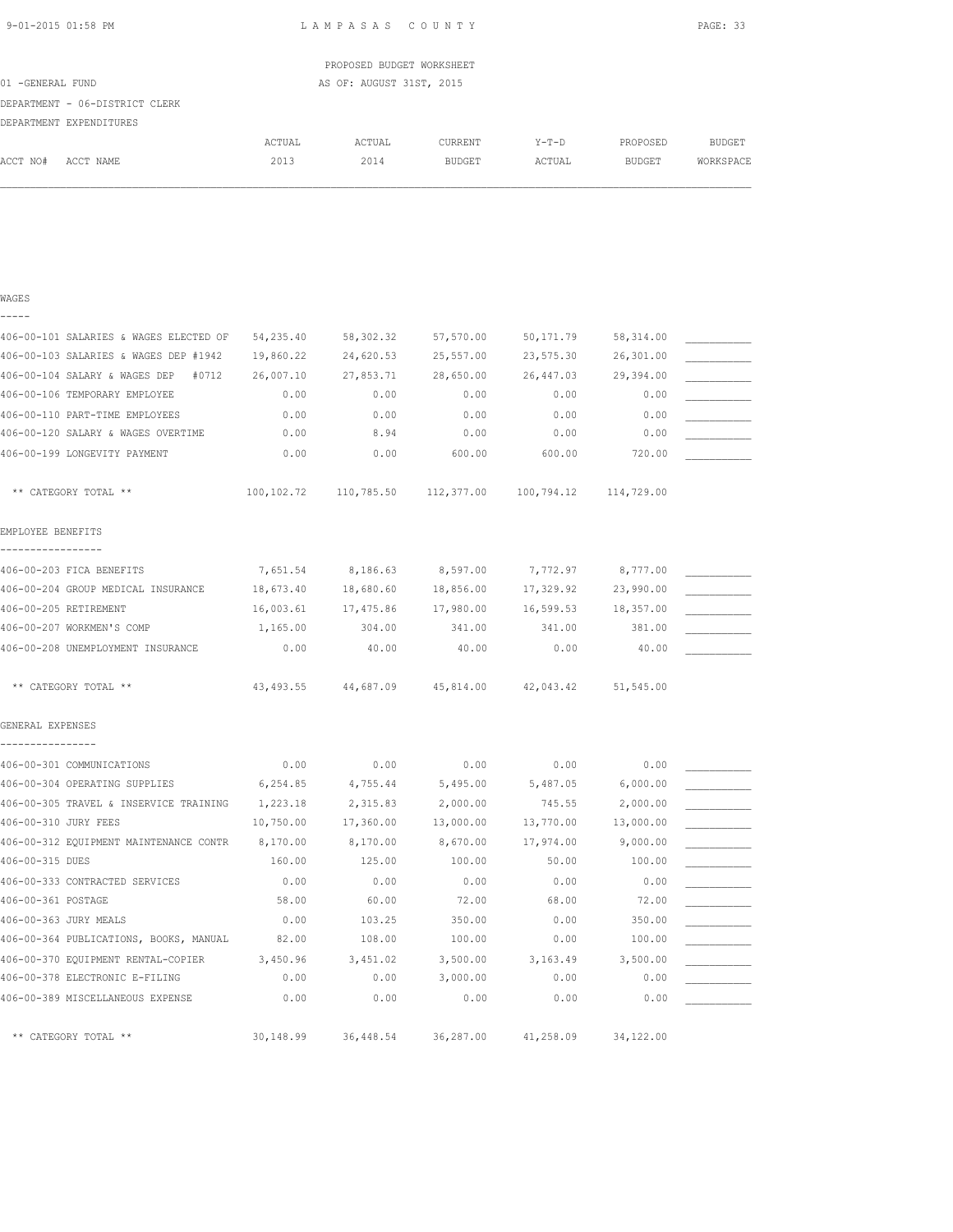|                                                                                       |        | PROPOSED BUDGET WORKSHEET |                                                            |         |               |               |
|---------------------------------------------------------------------------------------|--------|---------------------------|------------------------------------------------------------|---------|---------------|---------------|
| 01 -GENERAL FUND                                                                      |        | AS OF: AUGUST 31ST, 2015  |                                                            |         |               |               |
| DEPARTMENT - 06-DISTRICT CLERK                                                        |        |                           |                                                            |         |               |               |
| DEPARTMENT EXPENDITURES                                                               |        |                           |                                                            |         |               |               |
|                                                                                       | ACTUAL | ACTUAL                    | CURRENT                                                    | $Y-T-D$ | PROPOSED      | <b>BUDGET</b> |
| ACCT NO# ACCT NAME                                                                    | 2013   | 2014 BUDGET               |                                                            | ACTUAL  | <b>BUDGET</b> | WORKSPACE     |
|                                                                                       |        |                           |                                                            |         |               |               |
| CAPITAL OUTLAY                                                                        |        |                           |                                                            |         |               |               |
| 406-00-401 OFFICE MACHINES & EQUIPMENT                                                | 0.00   | 0.00                      | 0.00                                                       | 0.00    | 0.00          |               |
| 406-00-407 OFFICE FURNITURE & FIXTURES                                                | 0.00   | 0.00                      | 0.00                                                       | 0.00    | 0.00          |               |
| ** CATEGORY TOTAL **                                                                  | 0.00   | 0.00                      | 0.00                                                       | 0.00    | 0.00          |               |
| ** SUB-DEPARTMENT TOTAL **                                                            |        |                           | 173,745.26  191,921.13  194,478.00  184,095.63  200,396.00 |         |               |               |
|                                                                                       |        |                           |                                                            |         |               |               |
|                                                                                       |        |                           |                                                            |         |               |               |
| WAGES                                                                                 |        |                           |                                                            |         |               |               |
| -----                                                                                 |        |                           |                                                            |         |               |               |
| 406-01-103 SALARY & WAGES DEP #3501 24,727.06 24,051.36 24,835.00 22,908.99 25,579.00 |        |                           |                                                            |         |               |               |
| 406-01-199 LONGEVITY PAYMENT                                                          | 0.00   | 0.00                      | 0.00                                                       | 0.00    | 0.00          |               |
| ** CATEGORY TOTAL **                                                                  |        |                           | 24,727.06 24,051.36 24,835.00 22,908.99                    |         | 25,579.00     |               |

406-01-203 FICA BENEFITS  $1,900.95$   $1,680.01$   $1,900.00$   $1,688.48$   $1,957.00$   $\qquad \qquad$ 406-01-204 GROUP MEDICAL INSURANCE 6,406.08 6,429.20 7,588.00 5,671.00 8,010.00 \_\_\_\_\_\_\_\_\_\_\_ 406-01-205 RETIREMENT 4,002.11 3,848.17 3,974.00 3,665.34 4,093.00 \_\_\_\_\_\_\_\_\_\_\_ 406-01-207 WORKMEN'S COMP 231.00 67.00 75.00 75.00 84.00 \_\_\_\_\_\_\_\_\_\_\_ 406-01-208 UNEMPLOYMENT INSURANCE  $0.00$  18.00 18.00 0.00 18.00 18.00

\*\* CATEGORY TOTAL \*\*  $12,540.14$   $12,042.38$   $13,555.00$   $11,099.82$   $14,162.00$ 

\*\* SUB-DEPARTMENT TOTAL \*\* 37,267.20 36,093.74 38,390.00 34,008.81 39,741.00

\*\*\* DEPARTMENT TOTAL \*\*\* 211,012.46 228,014.87 232,868.00 218,104.44 240,137.00

============= ============= ============= ============= =============

EMPLOYEE BENEFITS -----------------

9-01-2015 01:58 PM L A M P A S A S C O U N T Y PAGE: 34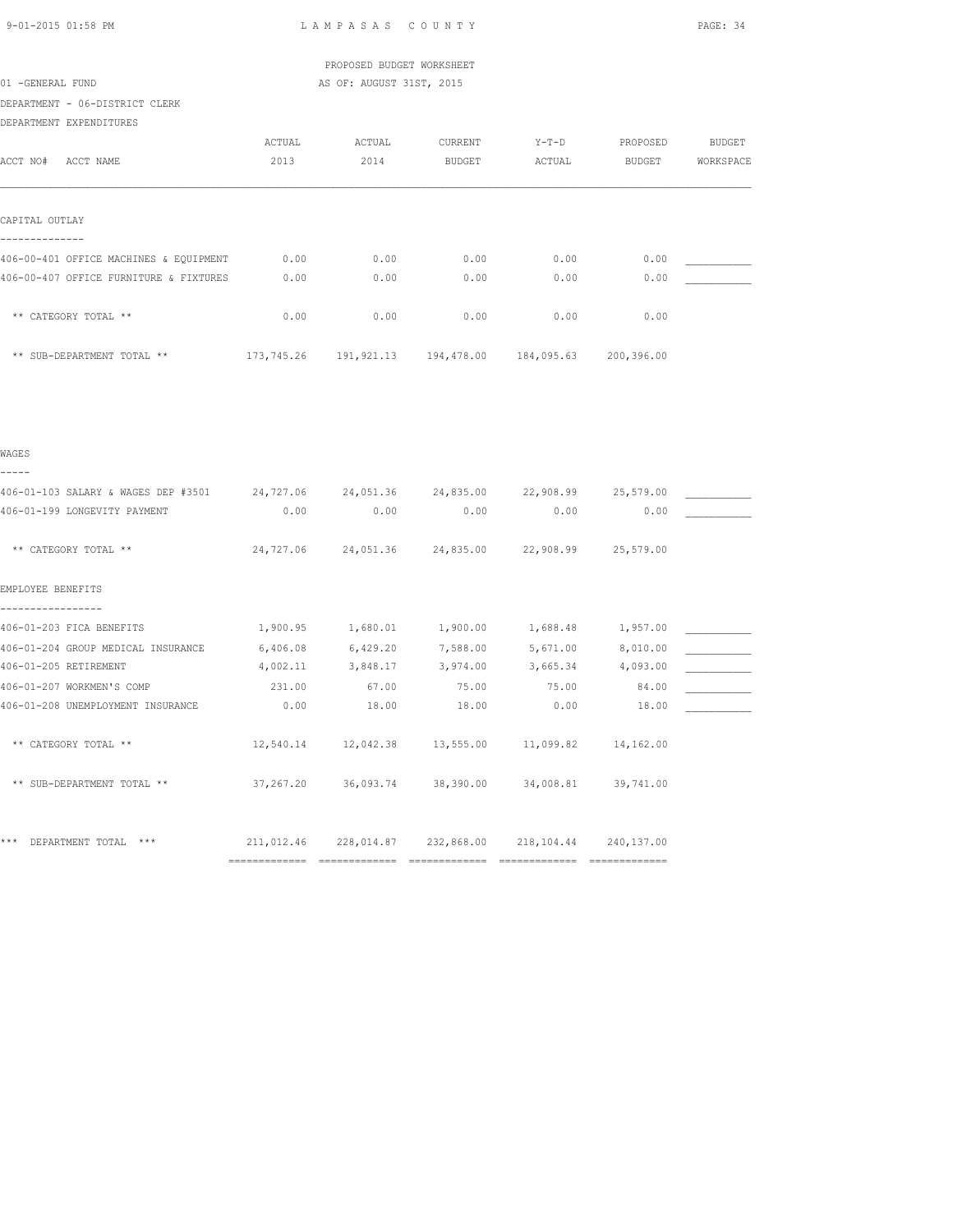|                  |                                |        | PROPOSED BUDGET WORKSHEET |         |         |          |           |
|------------------|--------------------------------|--------|---------------------------|---------|---------|----------|-----------|
| 01 -GENERAL FUND |                                |        | AS OF: AUGUST 31ST, 2015  |         |         |          |           |
|                  | DEPARTMENT - 07-COUNTY SHERIFF |        |                           |         |         |          |           |
|                  | DEPARTMENT EXPENDITURES        |        |                           |         |         |          |           |
|                  |                                | ACTUAL | ACTUAL                    | CURRENT | $Y-T-D$ | PROPOSED | BUDGET    |
| ACCT NO#         | ACCT NAME                      | 2013   | 2014                      | BUDGET  | ACTUAL  | BUDGET   | WORKSPACE |
|                  |                                |        |                           |         |         |          |           |
|                  |                                |        |                           |         |         |          |           |

### WAGES

-----

| 407-00-101 SALARY ELECTED OFF<br>#3499 | 87,284.03   | 93,994.63   | 78,150.00  | 40,128.82   | 78,894.00  |  |
|----------------------------------------|-------------|-------------|------------|-------------|------------|--|
| 407-00-103 SALARY DEPUTY SHERIFF #0130 | 35,402.60   | 38,489.40   | 38,267.00  | 35,624.60   | 39,011.00  |  |
| 407-00-114 SALARY OFFICE MANAGER #1641 | 35, 221.45  | 37,966.04   | 38,626.00  | 35,640.51   | 39,370.00  |  |
| 407-00-118 SALARY DEPUTY SHERIFF #3375 | 42,843.40   | 46,252.78   | 46,901.00  | 43,280.56   | 47,645.00  |  |
| 407-00-120 SALARY/OVERTIME             | 14,080.81   | 12,031.96   | 12,000.00  | 11, 452.73  | 15,000.00  |  |
| 407-00-121 SALARY DEPUTY SHERIFF       | 54,406.13   | 58,240.56   | 59,022.00  | 35,083.70   | 46,587.00  |  |
| 407-00-122 SALARY DEPUTY SHERIFF #3572 | 30, 378.16  | 42,573.17   | 41,742.00  | 39,288.23   | 42,486.00  |  |
| 407-00-123 SALARY DEPUTY SHERIFF #1055 | 38, 114.72  | 40,409.28   | 40,552.00  | 38,093.86   | 41,296.00  |  |
| 407-00-124 SALARY DEPUTY SHERIFF #3059 | 51,724.03   | 55, 115.32  | 55,795.00  | 51,593.42   | 56,539.00  |  |
| 407-00-125 SALARY DEPUTY SHERIFF #1972 | 55,815.78   | 59,937.54   | 60,768.00  | 56,079.78   | 61,515.00  |  |
| 407-00-132 SALARY DEPUTY SHERIFF #2870 | 42,970.99   | 46,205.87   | 46,889.00  | 43,266.07   | 47,633.00  |  |
| 407-00-133 SALARY SUPPLEMENT #3500     | 33,893.19   | 35,752.04   | 0.00       | 17,869.42   | 32,112.00  |  |
| 407-00-134 SALARY DEPUTY SHERIFF #3047 | 34, 911.96  | 36,948.94   | 37,176.00  | 35, 123. 19 | 37,920.00  |  |
| 407-00-148 SALARY DEPUTY SHERIFF #3301 | 45, 481.68  | 48,838.49   | 49,655.00  | 45,825.06   | 50,404.00  |  |
| 407-00-149 SALARY DEPUTY SHERIFF #0941 | 35,087.53   | 41,519.69   | 41,742.00  | 39,558.19   | 42,486.00  |  |
| 407-00-153 SALARY DEPUTY SHERIFF #0880 | 43,865.57   | 46,698.74   | 46,886.00  | 44,170.92   | 47,630.00  |  |
| 407-00-154 SALARY DEPUTY SHERIFF #3485 | 40,784.13   | 43, 433.60  | 44,238.00  | 39,486.64   | 44,982.00  |  |
| 407-00-156 SALARY DEPUTY SHERIFF #1877 | 37, 331.04  | 40,733.04   | 40,550.00  | 38,088.08   | 41,294.00  |  |
| 407-00-157 SALARY DEPUTY SHERIFF       | 37,139.05   | 39,663.33   | 40,553.00  | 30,847.38   | 33,858.00  |  |
| 407-00-159 SALARY DEPUTY SHERIFF #0602 | 37,661.96   | 40,691.40   | 40,554.00  | 38, 318.10  | 41,298.00  |  |
| 407-00-162 SALARY DEPUTY SHERIFF #0128 | 38,443.90   | 45,756.99   | 44,109.00  | 42,282.35   | 44,853.00  |  |
| 407-00-163 SALARY/DEPUTY SHERIFF #3500 | 0.00        | 0.00        | 36,114.00  | 34,220.35   | 36,858.00  |  |
| 407-00-199 LONGEVITY PAYMENT           | 14,189.25   | 15,385.18   | 17,280.00  | 17,280.09   | 15,000.00  |  |
| ** CATEGORY TOTAL **                   | 887,031.36  | 966,637.99  | 957,569.00 | 852,602.05  | 984,671.00 |  |
| EMPLOYEE BENEFITS                      |             |             |            |             |            |  |
| 407-00-203 FICA BENEFITS               | 65, 625.35  | 70, 311.04  | 73,020.00  | 64,591.13   | 72,871.00  |  |
| 407-00-204 GROUP MEDICAL INSURANCE     | 130, 164.40 | 125, 204.61 | 115,638.00 | 101,927.62  | 171,509.00 |  |
| 407-00-205 RETIREMENT                  | 141,564.30  | 152, 152.98 | 152,722.00 | 142,064.13  | 152,410.00 |  |
| 407-00-207 WORKMEN'S COMP              | 8,226.00    | 12,893.00   | 14,257.00  | 7,498.00    | 16,638.00  |  |
| 407-00-208 UNEMPLOYMENT INSURANCE      | 3,289.00    | 659.00      | 592.00     | 0.00        | 618.00     |  |
| 407-00-212 PHONE ALLOWANCE             | 8,668.00    | 8,680.00    | 8,920.00   | 8,520.00    | 9,880.00   |  |
| ** CATEGORY TOTAL **                   | 357,537.05  | 369,900.63  | 365,149.00 | 324,600.88  | 423,926.00 |  |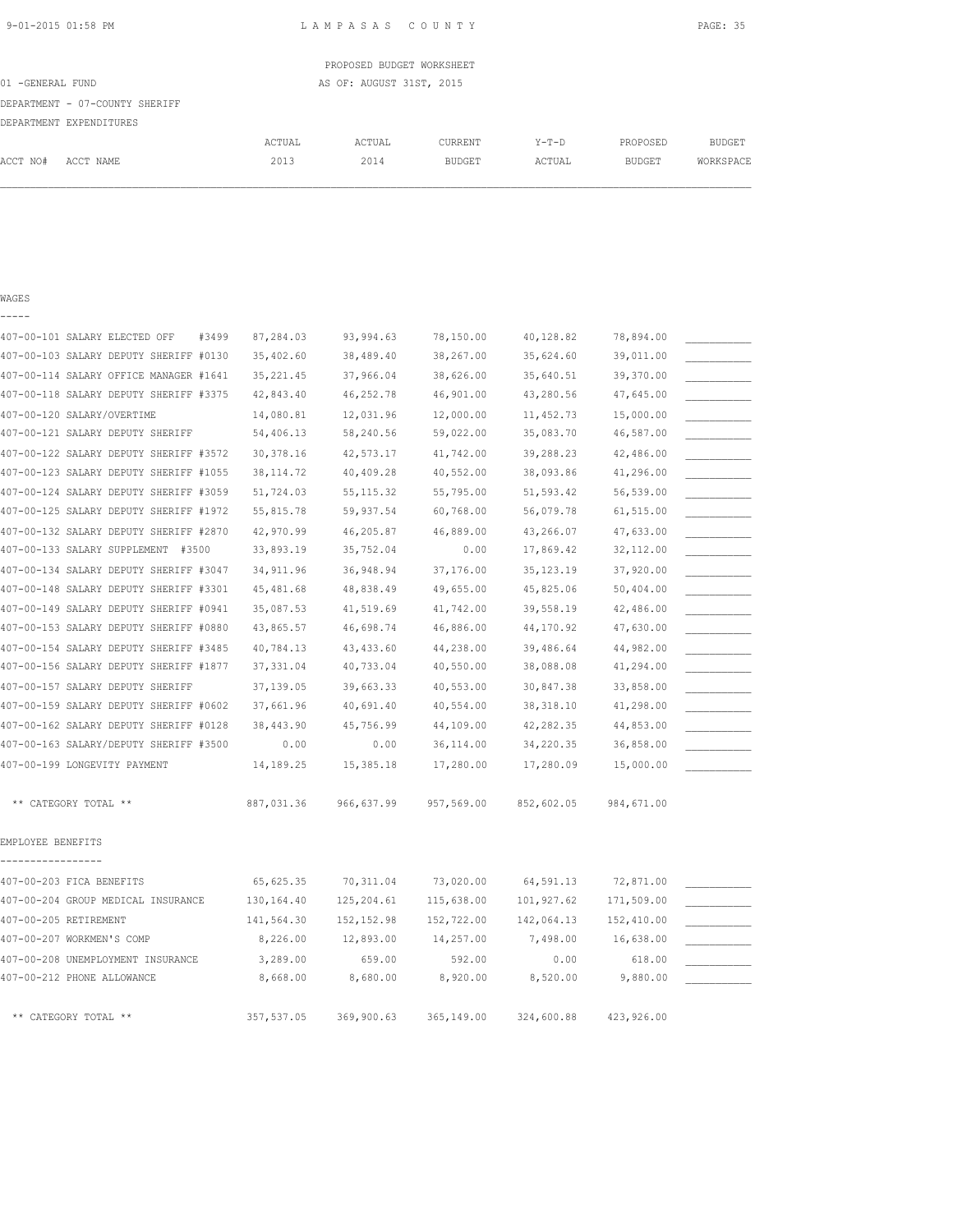# PROPOSED BUDGET WORKSHEET 01 -GENERAL FUND AS OF: AUGUST 31ST, 2015

DEPARTMENT - 07-COUNTY SHERIFF

DEPARTMENT EXPENDITURES

|                      | DELAKIMENI FYLEMDIIOKE2                                                                     |                |                |                          |                                                                  |                           |                            |
|----------------------|---------------------------------------------------------------------------------------------|----------------|----------------|--------------------------|------------------------------------------------------------------|---------------------------|----------------------------|
| ACCT NO#             | ACCT NAME                                                                                   | ACTUAL<br>2013 | ACTUAL<br>2014 | CURRENT<br><b>BUDGET</b> | $Y-T-D$<br>ACTUAL                                                | PROPOSED<br><b>BUDGET</b> | <b>BUDGET</b><br>WORKSPACE |
|                      |                                                                                             |                |                |                          |                                                                  |                           |                            |
| GENERAL EXPENSES     |                                                                                             |                |                |                          |                                                                  |                           |                            |
|                      | 407-00-301 COMMUNICATIONS                                                                   | 6,546.36       | 6,742.83       | 7,000.00                 | 6,769.52                                                         | 15,000.00                 |                            |
| 407-00-302 UTILITIES |                                                                                             | 19,315.73      | 17,975.39      | 17,500.00                | 16,223.96                                                        | 17,500.00                 |                            |
|                      | 407-00-303 COMPUTER SUPPLIES                                                                | 0.00           | 0.00           | 3,000.00                 | 11,457.20                                                        | 3,000.00                  |                            |
|                      | 407-00-304 OPERATING SUPPLIES                                                               | 7,523.88       | 5,766.05       | 7,500.00                 | 7,404.09                                                         | 7,500.00                  |                            |
|                      | 407-00-305 TRAVEL & INSERVICE TRAINING                                                      | 13,543.28      | 16,503.24      | 15,000.00                | 15,018.18                                                        | 15,000.00                 |                            |
|                      | 407-00-308 REPAIRS & MAINTENANCE EQUIP                                                      | 2,883.24       | 2,775.08       | 2,500.00                 | 2,872.26                                                         | 3,000.00                  |                            |
|                      | 407-00-312 EQUIPMENT MAINTENANCE CONTR                                                      | 771.48         | 771.48         | 800.00                   | 642.90                                                           | 800.00                    |                            |
| 407-00-315 DUES      |                                                                                             | 0.00           | 0.00           | 0.00                     | 0.00                                                             | 0.00                      |                            |
|                      | 407-00-318 LEGAL EXPENDITURES                                                               | 0.00           | 0.00           | 0.00                     | 0.00                                                             | 0.00                      |                            |
|                      | 407-00-320 INVESTIGATIVE EXPENSE                                                            | 4,795.45       | 8,965.77       | 7,000.00                 | 5,227.29                                                         | 7,000.00                  |                            |
|                      | 407-00-333 CONTRACTED SERVICES/ANIMAL                                                       | 0.00           | 0.00           | 0.00                     | 0.00                                                             | 0.00                      |                            |
|                      | 407-00-336 OUT OF CO PRISONER MAINTENA                                                      | 0.00           | 0.00           | 0.00                     | 0.00                                                             | 0.00                      |                            |
| 407-00-342 GAS & OIL |                                                                                             | 93,310.08      | 95, 973.16     | 105,000.00               | 50,505.51                                                        | 90,000.00                 |                            |
|                      | 407-00-343 REPAIRS & MAINTENANCE VEHIC                                                      | 21,208.96      | 24,467.98      | 25,000.00                | 10,616.09                                                        | 20,000.00                 |                            |
|                      | 407-00-345 MEDICAL SERVICES<br>$\left($                                                     | 395.44)        | 14.05          | 0.00                     | 128.00                                                           | 0.00                      |                            |
| 407-00-346 FOOD      |                                                                                             | 0.00           | 0.00           | 0.00                     | 0.00                                                             | 0.00                      |                            |
| 407-00-347 UNIFORMS  |                                                                                             | 2,825.01       | 1,940.60       | 5,000.00                 | 4,915.30                                                         | 5,000.00                  |                            |
| 407-00-361 POSTAGE   |                                                                                             | 44.00          | 0.00           | 0.00                     | 0.00                                                             | 0.00                      |                            |
|                      | 407-00-362 HOMELAND SECURITY                                                                | 0.00           | 0.00           | 0.00                     | 0.00                                                             | 0.00                      |                            |
|                      | 407-00-364 PUBLICATIONS, BOOKS, MANUAL                                                      | 1,002.65       | 676.95         | 1,000.00                 | 0.00                                                             | 1,000.00                  |                            |
|                      | 407-00-370 EQUIPMENT RENTAL-COPIER                                                          | 2,425.00       | 2,413.62       | 2,350.00                 | 1,777.29                                                         | 2,350.00                  |                            |
|                      | 407-00-372 EQUIPMENT LEASE - VEHICLES                                                       | 127.95         | 0.00           | 0.00                     | 0.00                                                             | 0.00                      |                            |
|                      | 407-00-373 EQUIPMENT SUPPLIES-SHERIFF                                                       | 18,640.63      | 36,488.72      | 40,000.00                | 7,761.92                                                         | 45,000.00                 |                            |
|                      | ** CATEGORY TOTAL **                                                                        | 194,568.26     | 221,474.92     | 238,650.00               | 141, 319.51                                                      | 232,150.00                |                            |
| CAPITAL OUTLAY       |                                                                                             |                |                |                          |                                                                  |                           |                            |
|                      |                                                                                             |                |                |                          |                                                                  |                           |                            |
|                      | 407-00-401 OFFICE MACHINES & EQUIPMENT                                                      | 0.00           | 0.00           | 0.00                     | 0.00                                                             | 0.00                      |                            |
|                      | 407-00-402 OPERATING EQUIPMENT 118,861.50 110,020.00 112,000.00 106,649.53                  |                |                |                          |                                                                  | 112,000.00                |                            |
|                      | 407-00-407 OFFICE FURNITURE & FIXTURES                                                      | 0.00           | 0.00           | 0.00                     | 0.00                                                             | 0.00                      |                            |
|                      | 407-00-419 RURAL AREA NARCOTIC TASK FO 0.00                                                 |                | 0.00           | 0.00                     | 0.00                                                             | 0.00                      |                            |
|                      | ** CATEGORY TOTAL **                                                                        |                |                |                          | $118,861.50$ $110,020.00$ $112,000.00$ $106,649.53$ $112,000.00$ |                           |                            |
| CAPITAL LEASE        |                                                                                             |                |                |                          |                                                                  |                           |                            |
| -------------        |                                                                                             |                |                |                          |                                                                  |                           |                            |
|                      | 407-00-903 CAPITAL PURCHASE PRINCIPAL 93,702.51 153,675.32 157,454.00 158,454.06 163,176.00 |                |                |                          |                                                                  |                           |                            |
|                      | 407-00-904 CAPITAL PURCHASES - INTERES 3,644.57 15,325.49 15,156.00 13,970.61               |                |                |                          |                                                                  | 13,623.00                 |                            |
|                      | ** CATEGORY TOTAL **                                                                        |                |                |                          | 97,347.08  169,000.81  172,610.00  172,424.67  176,799.00        |                           |                            |
|                      | ** SUB-DEPARTMENT TOTAL ** 1,655,345.25 1,837,034.35 1,845,978.00 1,597,596.64 1,929,546.00 |                |                |                          |                                                                  |                           |                            |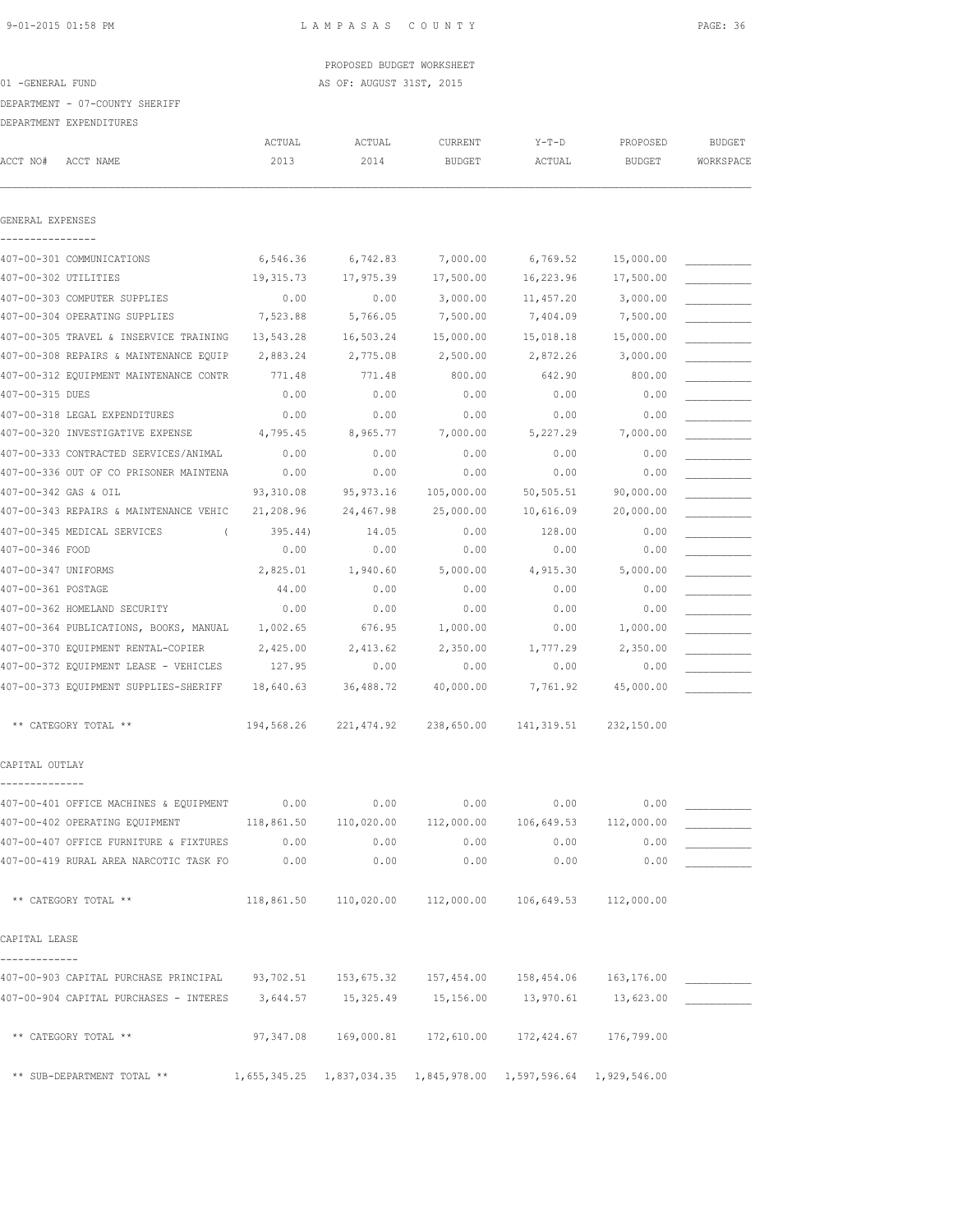|                                |        | PROPOSED BUDGET WORKSHEET |               |         |               |           |
|--------------------------------|--------|---------------------------|---------------|---------|---------------|-----------|
| 01 -GENERAL FUND               |        | AS OF: AUGUST 31ST, 2015  |               |         |               |           |
| DEPARTMENT - 07-COUNTY SHERIFF |        |                           |               |         |               |           |
| DEPARTMENT EXPENDITURES        |        |                           |               |         |               |           |
|                                | ACTUAL | ACTUAL                    | CURRENT       | $Y-T-D$ | PROPOSED      | BUDGET    |
| ACCT NO#<br>ACCT NAME          | 2013   | 2014                      | <b>BUDGET</b> | ACTUAL  | <b>BUDGET</b> | WORKSPACE |
|                                |        |                           |               |         |               |           |
|                                |        |                           |               |         |               |           |

| WAGES                                   |            |             |            |             |             |  |
|-----------------------------------------|------------|-------------|------------|-------------|-------------|--|
|                                         |            |             |            |             |             |  |
| 407-01-105 JAIL ADMINISTRATOR<br>#0886  | 48,869.94  | 51,669.56   | 52,497.00  | 48,443.27   | 53,241.00   |  |
| 407-01-117 SALARY DETENTION OFF #1195   | 27,905.19  | 30,472.56   | 30, 318.00 | 28,509.82   | 31,062.00   |  |
| 407-01-118 SALARY DETENTION OFF #2885   | 25,878.51  | 27,492.11   | 27,808.00  | 26,420.73   | 28,552.00   |  |
| 407-01-119 SALARY DETENTION OFF         | 25,532.06  | 15,223.97   | 27,807.00  | 20,284.80   | 28,551.00   |  |
| 407-01-120 SALARY/OVERTIME              | 37,647.93  | 37,015.90   | 32,000.00  | 32,532.01   | 35,000.00   |  |
| 407-01-135 SALARY DETENTION OFF #1357   | 28, 367.37 | 25, 179. 72 | 30,318.00  | 12, 157.74  | 27,021.00   |  |
| 407-01-136 ASSISTANT JAIL ADMIN #1982   | 38,973.16  | 41,226.81   | 42,019.00  | 38,771.59   | 42,763.00   |  |
| 407-01-141 SALARY DETENTION OFF #2879   | 29,620.92  | 32,239.05   | 32,124.00  | 30,103.89   | 32,861.00   |  |
| 407-01-147 JAIL OPS COORDINATOR #3300   | 28,657.73  | 32,624.59   | 33, 301.00 | 30,727.27   | 34,045.00   |  |
| 407-01-150 SALARY DETENTION OFF #1293   | 20,590.03  | 17,298.90   | 26, 254.00 | 24,974.37   | 26,998.00   |  |
| 407-01-151 SALARY DETENTION OFF #2552   | 26,989.84  | 25,088.14   | 32, 114.00 | 30, 333.58  | 32,858.00   |  |
| 407-01-152 SALARY DETENTION OFF #0453   | 25, 457.45 | 22,294.29   | 26, 255.00 | 25,050.23   | 26,999.00   |  |
| 407-01-155 SALARY DETENTION OFF #3020   | 30,085.40  | 31,711.28   | 32, 114.00 | 30,444.86   | 32,858.00   |  |
| 407-01-158 SALARY DETENTION OFF #3323   | 30,104.44  | 31,792.11   | 32,119.00  | 30,718.83   | 32,865.00   |  |
| 407-01-160 SALARY DETENTION OFF #3330   | 30,241.92  | 31,654.37   | 31,200.00  | 29,619.74   | 31,944.00   |  |
| 407-01-161 SALARY DETENTION OFF #3199   | 28,821.61  | 31,287.65   | 31,201.00  | 29, 337.50  | 31,944.00   |  |
| 407-01-199 LONGEVITY PAYMENT            | 4,724.69   | 5,810.60    | 6,360.00   | 5,713.82    | 6,360.00    |  |
| ** CATEGORY TOTAL **                    | 488,468.19 | 490,081.61  | 525,809.00 | 474,144.05  | 535, 922.00 |  |
| EMPLOYEE BENEFITS                       |            |             |            |             |             |  |
| 407-01-203 FICA BENEFITS                | 36,468.50  | 36,296.77   | 40,224.00  | 34,987.79   | 41,035.00   |  |
| 407-01-204 GROUP MEDICAL INSURANCE      | 92,896.48  | 65,079.66   | 82,784.00  | 90,653.76   | 116,162.00  |  |
| 407-01-205 RETIREMENT                   | 78,987.39  | 78,263.07   | 84,129.00  | 75,762.76   | 85,824.00   |  |
| 407-01-207 WORKMAN'S COMP               | 4,830.00   | 7,003.00    | 7,854.00   | 7,854.00    | 9,069.00    |  |
| 407-01-208 UNEMPLOYMENT INSURANCE       | 200.00     | 2,047.00    | 2,097.00   | 0.00        | 2,159.00    |  |
| ** CATEGORY TOTAL **                    | 213,382.37 | 188,689.50  | 217,088.00 | 209, 258.31 | 254,249.00  |  |
| GENERAL EXPENSES                        |            |             |            |             |             |  |
| 407-01-302 UTILITIES                    | 18,472.47  | 18,613.17   | 19,000.00  | 14,831.97   | 19,000.00   |  |
| 407-01-303 COMPUTER SUPPLIES            | 0.00       | 0.00        | 0.00       | 0.00        | 0.00        |  |
| 407-01-304 OPERATING SUPPLIES           | 26,429.20  | 29,391.16   | 28,000.00  | 21,615.37   | 28,000.00   |  |
| 407-01-305 TRAVEL & INSERVICE TRAINING  | 7,367.81   | 5,045.47    | 7,000.00   | 9,132.57    | 8,000.00    |  |
| 407-01-312 EQUIPMENT & MAINTENANCE CON  | 21,731.23  | 10,650.00   | 12,000.00  | 11,398.75   | 22,000.00   |  |
| 407-01-336 OUT OF CO PRISONER MAINTENA  | 232,997.01 | 119, 361.35 | 225,000.00 | 213, 416.50 | 250,000.00  |  |
| 407-01-344 REPAIRS & MAINTENANCE JAIL   | 39,821.60  | 48, 213. 23 | 35,000.00  | 34,714.90   | 35,000.00   |  |
| 407-01-345 MEDICAL SERVICES             | 163,892.66 | 102,525.05  | 125,000.00 | 74,620.68   | 100,000.00  |  |
| 407-01-346 FOOD                         | 61,281.83  | 68,874.66   | 65,000.00  | 68,465.42   | 70,000.00   |  |
| 407-01-347 UNIFORMS                     | 3,078.80   | 3,484.99    | 5,000.00   | 2,610.81    | 3,500.00    |  |
| 407-01-361 POSTAGE                      | 7.93       | 0.00        | 0.00       | 0.00        | 0.00        |  |
| 407-01-364 PUBLICATIONS, BOOKS, MANUALS | 763.80     | 271.95      | 400.00     | 0.00        | 500.00      |  |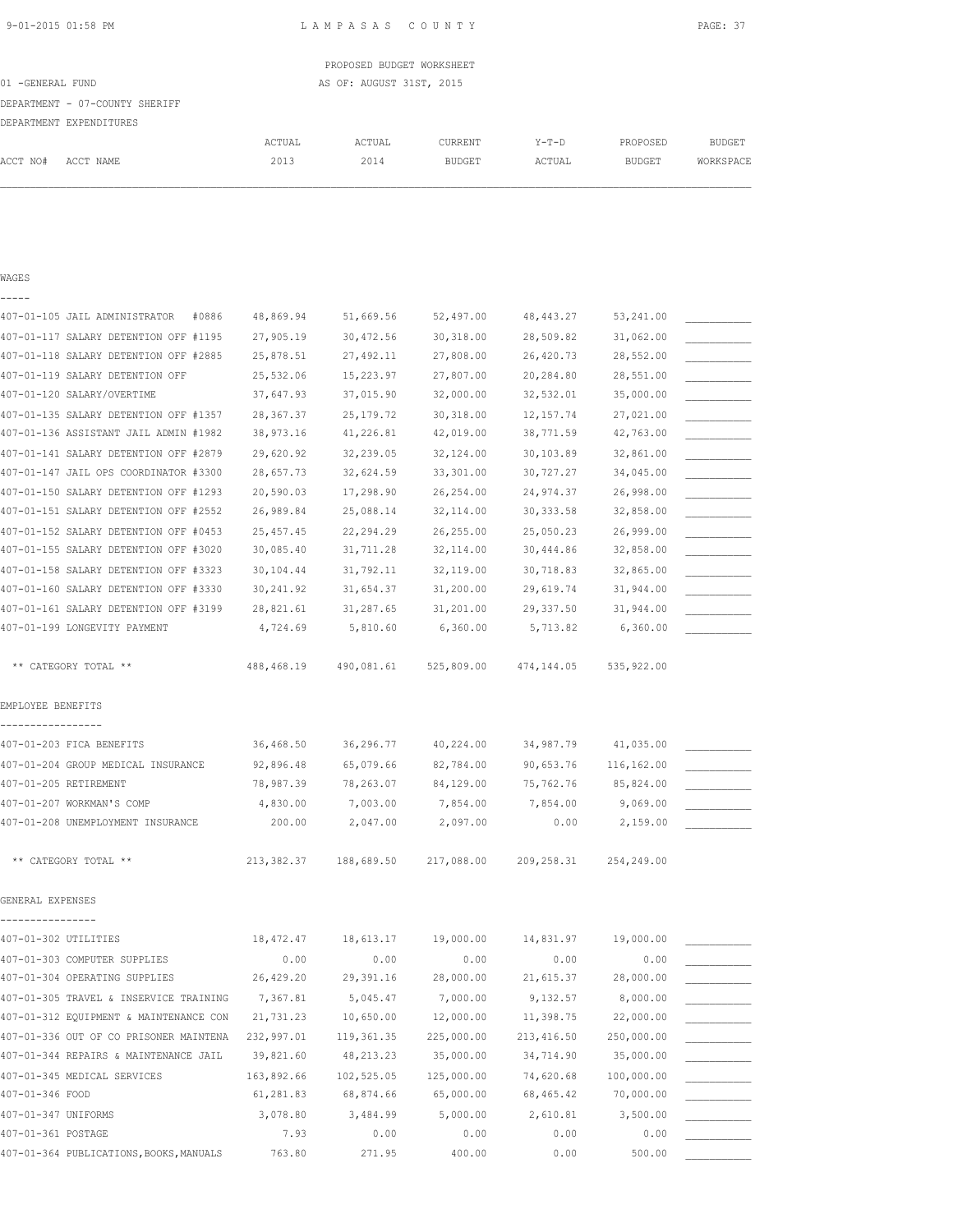## PROPOSED BUDGET WORKSHEET 01 -GENERAL FUND AS OF: AUGUST 31ST, 2015

DEPARTMENT - 07-COUNTY SHERIFF

|                                                | ACTUAL     | ACTUAL                                                               | CURRENT       | $Y-T-D$ | PROPOSED      | <b>BUDGET</b> |
|------------------------------------------------|------------|----------------------------------------------------------------------|---------------|---------|---------------|---------------|
| ACCT NAME<br>ACCT NO#                          | 2013       | 2014                                                                 | <b>BUDGET</b> | ACTUAL  | <b>BUDGET</b> | WORKSPACE     |
| 407-01-372 OPERATING SUPPLIES JAIL             |            | 13,051.46 8,509.89 15,000.00 15,797.99                               |               |         | 12,000.00     |               |
| 407-01-399 PRE-BOND-JAIL                       | 0.00       | 0.00                                                                 | 0.00          | 0.00    | 0.00          |               |
| ** CATEGORY TOTAL **                           |            | 588,895.80  414,940.92  536,400.00  466,604.96  548,000.00           |               |         |               |               |
| CAPITAL OUTLAY                                 |            |                                                                      |               |         |               |               |
| 407-01-401 OFFICE MACHINE & EQUIPMENT          | 0.00       | 0.00                                                                 | 0.00          | 0.00    | 0.00          |               |
| 407-01-402 OPERATING EQUIP-SOFTWARE 309,400.00 |            | 0.00                                                                 | 0.00          | 0.00    | 0.00          |               |
| 407-01-403 REAL ESTATE                         | 0.00       | 0.00                                                                 | 0.00          | 0.00    | 0.00          |               |
| 407-01-407 OFFICE FURNITURE & FIXTURES         | 0.00       | 0.00                                                                 | 0.00          | 0.00    | 0.00          |               |
| ** CATEGORY TOTAL **                           | 309,400.00 | 0.00                                                                 | 0.00          | 0.00    | 0.00          |               |
| CAPITAL LEASE                                  |            |                                                                      |               |         |               |               |
| 407-01-903 CAPITAL PURCHASE PRINCIPLE          | 0.00       | 0.00                                                                 | 0.00          | 0.00    | 0.00          |               |
| 407-01-904 CAPITAL PURCHASES INTEREST          | 0.00       | 0.00                                                                 | 0.00          | 0.00    | 0.00          |               |
| ** CATEGORY TOTAL **                           | 0.00       | 0.00                                                                 | 0.00          | 0.00    | 0.00          |               |
| ** SUB-DEPARTMENT TOTAL **                     |            | 1,600,146.36  1,093,712.03  1,279,297.00  1,150,007.32  1,338,171.00 |               |         |               |               |

### WAGES -----

407-02-103 SALARY ANIMAL CONTROL #3121 35,802.06 30,422.34 44,460.00 36,362.34 45,971.00 \_\_\_\_\_\_\_\_\_\_\_ 407-02-120 SALARY/OVERTIME 0.00 0.00 750.00 97.85 750.00 \_\_\_\_\_\_\_\_\_\_\_ 407-02-199 LONGEVITY PAYMENT  $0.00$   $0.00$   $600.00$   $604.33$   $720.00$  \*\* CATEGORY TOTAL \*\* 35,802.06 30,422.34 45,810.00 37,064.52 47,441.00 EMPLOYEE BENEFITS ----------------- 407-02-203 FICA BENEFITS  $2,659.01$   $2,236.00$   $3,447.00$   $2,749.50$   $3,572.00$   $\_$ 407-02-204 GROUP MEDICAL INSURANCE 6,406.08 5,615.00 5,634.00 5,671.00 8,010.00 \_\_\_\_\_\_\_\_\_\_\_ 407-02-205 RETIREMENT 5,810.62 4,867.57 7,210.00 5,930.26 7,471.00 \_\_\_\_\_\_\_\_\_\_\_ 407-02-207 WORKMAN'S COMP 388.00 432.00 673.00 673.00 794.00 \_\_\_\_\_\_\_\_\_\_\_\_\_\_<br>407-02-208 UNEMPLOYMENT INSURANCE 0.00 23.00 23.00 0.00 23.00 \_\_\_\_\_\_\_\_\_\_\_\_\_\_\_\_\_\_ 407-02-208 UNEMPLOYMENT INSURANCE  $0.00$  23.00 23.00 0.00 0.00 23.00 23.00 \*\* CATEGORY TOTAL \*\* 15,263.71 13,173.57 16,987.00 15,023.76 19,870.00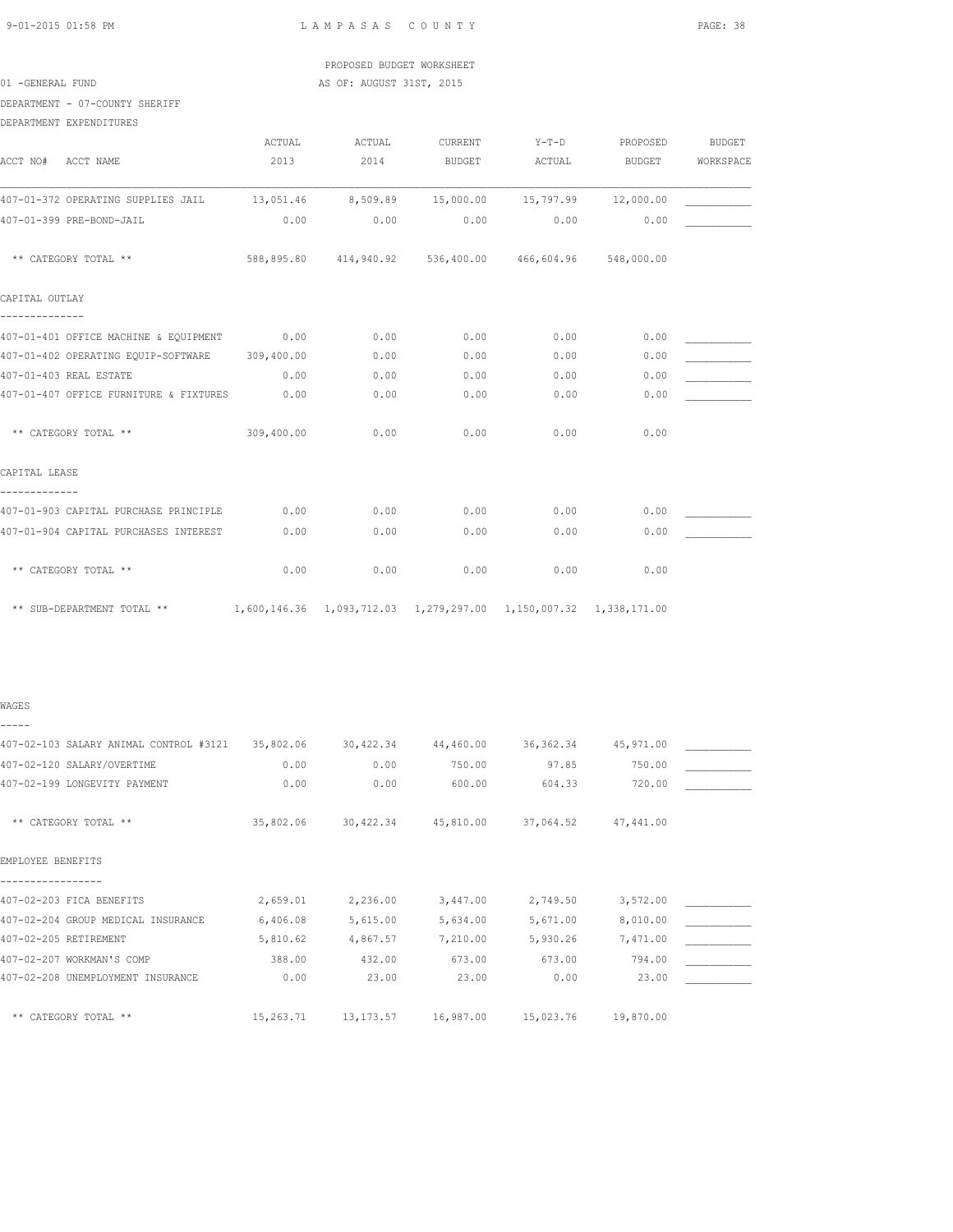# PROPOSED BUDGET WORKSHEET 01 -GENERAL FUND AS OF: AUGUST 31ST, 2015

DEPARTMENT - 07-COUNTY SHERIFF

DEPARTMENT EXPENDITURES

| ACCT NO#                         | ACCT NAME                                       | ACTUAL<br>2013 | ACTUAL<br>2014    | CURRENT<br><b>BUDGET</b>                                  | $Y-T-D$<br>ACTUAL | PROPOSED<br>BUDGET | <b>BUDGET</b><br>WORKSPACE |
|----------------------------------|-------------------------------------------------|----------------|-------------------|-----------------------------------------------------------|-------------------|--------------------|----------------------------|
| GENERAL EXPENSES                 |                                                 |                |                   |                                                           |                   |                    |                            |
|                                  | 407-02-304 OPERATING SUPPLIES                   |                | 1,731.33 1,403.14 | 2,000.00                                                  |                   | 184.07 1,200.00    |                            |
|                                  | 407-02-305 TRAVEL & INSERVICE TRAINING          | 528.26         | 562.46            | 750.00                                                    | 784.85            | 800.00             |                            |
|                                  | 407-02-308 REPAIRS & MAINTENANCE EQUIP          | 0.00           | 0.00              | 0.00                                                      | 0.00              | 0.00               |                            |
| 407-02-315 DUES                  |                                                 | 0.00           | 0.00              | 0.00                                                      | 0.00              | 0.00               |                            |
|                                  | 407-02-333 CONTRACTED SERVICES/ANIMAL           | 64,930.43      | 66,237.07         | 78,000.00                                                 | 40,338.78         | 78,000.00          |                            |
|                                  | 407-02-342 GAS & OIL                            | 8,951.77       | 8,663.40          | 8,000.00                                                  | 3,942.13          | 6,000.00           |                            |
|                                  | 407-02-343 REPAIRS & MAINTANCE VEHICLE 1,510.90 |                | 1,494.16          | 1,500.00                                                  | 877.18            | 1,750.00           |                            |
|                                  | 407-02-345 MEDICAL SERVICES                     | 0.00           | 0.00              | 0.00                                                      | 0.00              | 0.00               |                            |
| 407-02-347 UNIFORMS              |                                                 | 267.19         | 187.50            | 300.00                                                    | 0.00              | 300.00             |                            |
|                                  | 407-02-364 PUBLICATIONS, BOOKS, MANUALS         | 0.00           | 0.00              | 0.00                                                      | 0.00              | 0.00               |                            |
|                                  | 407-02-373 OPERATING SUPPLIES POLICE E          | 0.00           | 0.00              | 0.00                                                      | 0.00              | 0.00               |                            |
|                                  | ** CATEGORY TOTAL **                            | 77,919.88      |                   | 78,547.73 90,550.00 46,127.01 88,050.00                   |                   |                    |                            |
| CAPITAL OUTLAY<br>-------------- |                                                 |                |                   |                                                           |                   |                    |                            |
|                                  | 407-02-402 OPERATING EQUIPMENT                  | 0.00           | 0.00              | 0.00                                                      | 0.00              | 0.00               |                            |
|                                  | ** CATEGORY TOTAL **                            | 0.00           | 0.00              | 0.00                                                      | 0.00              | 0.00               |                            |
| CAPITAL LEASE                    |                                                 |                |                   |                                                           |                   |                    |                            |
|                                  | 407-02-903 CAPITAL PURCHASE PRINCIPAL           | 0.00           | 0.00              | 0.00                                                      | 0.00              | 0.00               |                            |
|                                  | ** CATEGORY TOTAL **                            | 0.00           | 0.00              | 0.00                                                      | 0.00              | 0.00               |                            |
|                                  | ** SUB-DEPARTMENT TOTAL **                      |                |                   | 128,985.65  122,143.64  153,347.00  98,215.29  155,361.00 |                   |                    |                            |

| WAGES                              |            |           |           |           |           |  |
|------------------------------------|------------|-----------|-----------|-----------|-----------|--|
| 407-03-113 SALARY/ASSISTANT #1082  | 30, 387.31 | 32,630.37 | 33,432.00 | 34,553.37 | 32,589.00 |  |
| 407-03-199 LONGEVITY PAYMENT       | 1,680.00   | 1,800.00  | 1,920.00  | 1,920.00  | 0.00      |  |
|                                    |            |           |           |           |           |  |
| ** CATEGORY TOTAL **               | 32,067.31  | 34,430.37 | 35,352.00 | 36,473.37 | 32,589.00 |  |
| EMPLOYEE BENEFITS                  |            |           |           |           |           |  |
|                                    |            |           |           |           |           |  |
| 407-03-203 FICA BENEFITS           | 2,482.80   | 2,634.05  | 2,704.00  | 2,713.93  | 2,493.00  |  |
| 407-03-204 GROUP MEDICAL INSURANCE | 6,406.08   | 5,652.00  | 5,634.00  | 5,634.00  | 8,010.00  |  |
| 407-03-205 RETIREMENT              | 5,193.06   | 5,508.79  | 5,656.00  | 5,835.80  | 5,214.00  |  |
| 407-03-207 WORKMEN'S COMP          | 388.00     | 100.00    | 107.00    | 107.00    | 108.00    |  |
| 407-03-208 UNEMPLOYMENT INSURANCE  | 0.00       | 26.00     | 25.00     | 0.00      | 25.00     |  |
| ** CATEGORY TOTAL **               | 14,469.94  | 13,920.84 | 14,126.00 | 14,290.73 | 15,850.00 |  |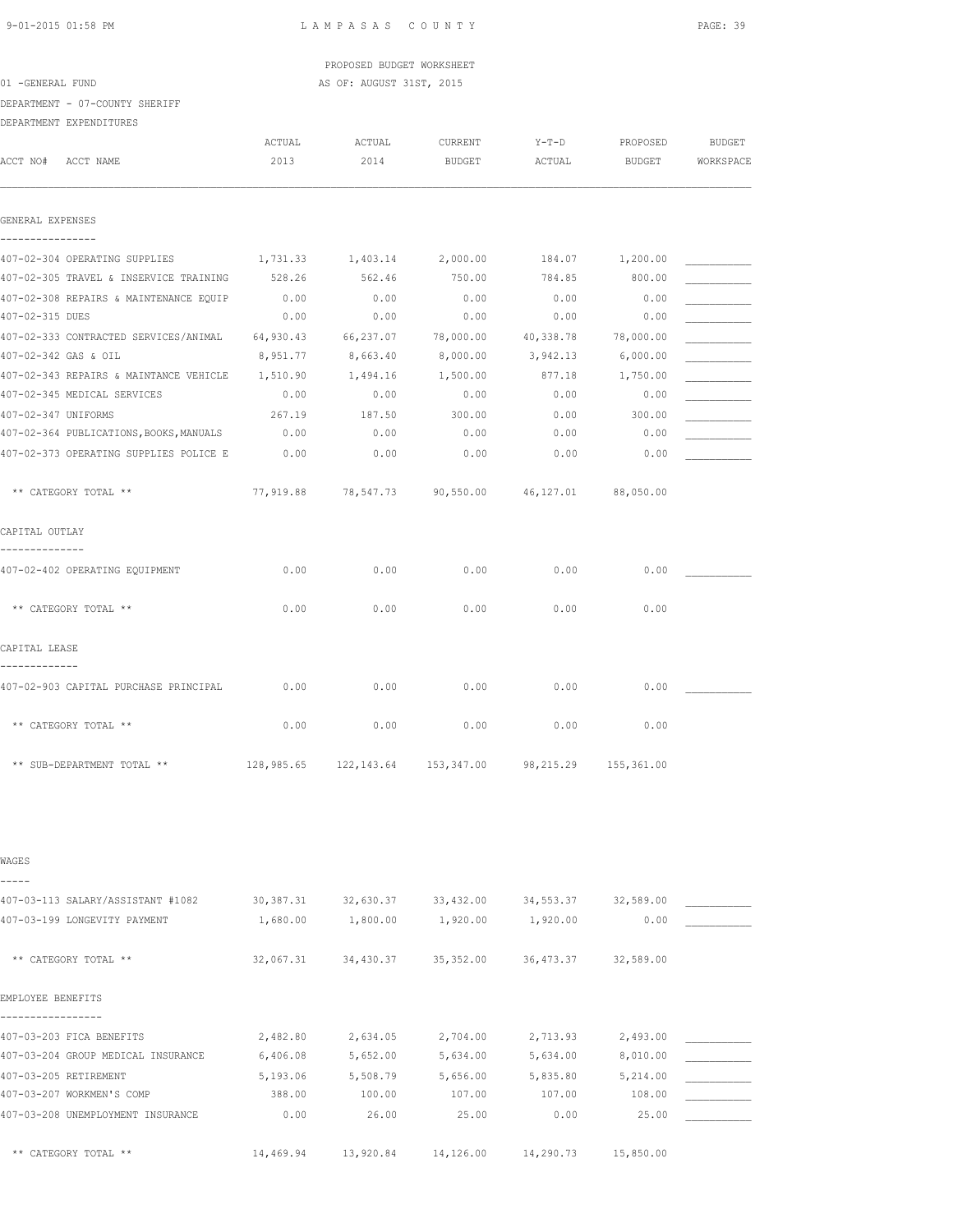PROPOSED BUDGET WORKSHEET 01 -GENERAL FUND AS OF: AUGUST 31ST, 2015

DEPARTMENT - 07-COUNTY SHERIFF

| DEPARTMENT EXPENDITURES |
|-------------------------|

| ACCT NO#<br>ACCT NAME                                                             | <b>ACTUAL</b><br>2013      | ACTUAL<br>2014             | <b>CURRENT</b><br><b>BUDGET</b> | $Y-T-D$<br>ACTUAL          | PROPOSED<br><b>BUDGET</b>    | <b>BUDGET</b><br>WORKSPACE |
|-----------------------------------------------------------------------------------|----------------------------|----------------------------|---------------------------------|----------------------------|------------------------------|----------------------------|
| GENERAL EXPENSES                                                                  |                            |                            |                                 |                            |                              |                            |
| 407-03-301 COMMUNICATIONS<br>407-03-304 OPERATING SUPPLIES<br>407-03-347 UNIFORMS | 1,866.75<br>986.65<br>0.00 | 1,892.68<br>765.80<br>0.00 | 2,000.00<br>1,000.00<br>0.00    | 1,710.27<br>884.88<br>0.00 | 2,000.00<br>1,000.00<br>0.00 |                            |
| ** CATEGORY TOTAL **                                                              | 2,853.40                   | 2,658.48                   | 3,000.00                        | 2,595.15                   | 3,000.00                     |                            |
| CAPITAL OUTLAY                                                                    |                            |                            |                                 |                            |                              |                            |
| 407-03-402 OPERATING EQUIPMENT                                                    | 0.00                       | 0.00                       | 0.00                            | 0.00                       | 0.00                         |                            |
| ** CATEGORY TOTAL **                                                              | 0.00                       | 0.00                       | 0.00                            | 0.00                       | 0.00                         |                            |
| ** SUB-DEPARTMENT TOTAL **                                                        | 49,390.65                  | 51,009.69                  | 52,478.00                       | 53, 359.25                 | 51,439.00                    |                            |

| WAGES                                                      |        |                    |      |        |      |  |
|------------------------------------------------------------|--------|--------------------|------|--------|------|--|
| -----                                                      |        |                    |      |        |      |  |
| 407-04-103 SALARY DEPUTY SHERIFF                           | 0.00   | 0.00               | 0.00 | 0.00   | 0.00 |  |
| 407-04-118 SALARY DEPUTY SHERIFF #0490 4,530.18            |        | 14,024.02          | 0.00 | 330.41 | 0.00 |  |
| 407-04-120 SALARY/OVERTIME                                 | 0.00   | 416.78             | 0.00 | 439.78 | 0.00 |  |
| 407-04-199 LONGEVITY PAYMENT                               | 0.00   | 0.00               | 0.00 | 0.00   | 0.00 |  |
| ** CATEGORY TOTAL **                                       |        | 4,530.18 14,440.80 | 0.00 | 770.19 | 0.00 |  |
| EMPLOYEE BENEFITS                                          |        |                    |      |        |      |  |
| 407-04-203 FICA BENEFITS                                   | 331.45 | 1,061.24           | 0.00 | 57.22  | 0.00 |  |
| 407-04-204 GROUP MEDICAL INSURANCE                         | 0.00   | 0.00               | 0.00 | 0.00   | 0.00 |  |
| 407-04-205 RETIREMENT                                      | 724.82 | 2,310.51           | 0.00 | 123.25 | 0.00 |  |
| 407-04-207 WORKMEN'S COMP                                  | 388.00 | 192.00             | 0.00 | 0.00   | 0.00 |  |
| 407-04-208 UNEMPLOYMENT INSURANCE                          | 0.00   | 10.00              | 0.00 | 0.00   | 0.00 |  |
| ** CATEGORY TOTAL **                                       |        | 1,444.27 3,573.75  | 0.00 | 180.47 | 0.00 |  |
| GENERAL EXPENSES                                           |        |                    |      |        |      |  |
|                                                            | 0.00   | 0.00               | 0.00 | 0.00   | 0.00 |  |
| 407-04-301 COMMUNICATIONS<br>407-04-304 OPERATING SUPPLIES | 0.00   | 0.00               | 0.00 | 0.00   | 0.00 |  |
| 407-04-305 TRAVEL & INSERVICE                              | 0.00   | 0.00               | 0.00 | 0.00   | 0.00 |  |
| 407-04-342 GAS & OIL                                       | 0.00   | 0.00               | 0.00 | 0.00   | 0.00 |  |
| 407-04-343 REPAIRS & MAINTENANCE VEHIC                     | 0.00   | 0.00               | 0.00 | 0.00   | 0.00 |  |
| 407-04-346 FOOD                                            | 0.00   | 0.00               | 0.00 | 0.00   | 0.00 |  |
| 407-04-347 UNIFORMS                                        | 0.00   | 0.00               | 0.00 | 0.00   | 0.00 |  |
| 407-04-361 POSTAGE                                         | 0.00   | 0.00               | 0.00 | 0.00   | 0.00 |  |
|                                                            |        |                    |      |        |      |  |
| ** CATEGORY TOTAL **                                       | 0.00   | 0.00               | 0.00 | 0.00   | 0.00 |  |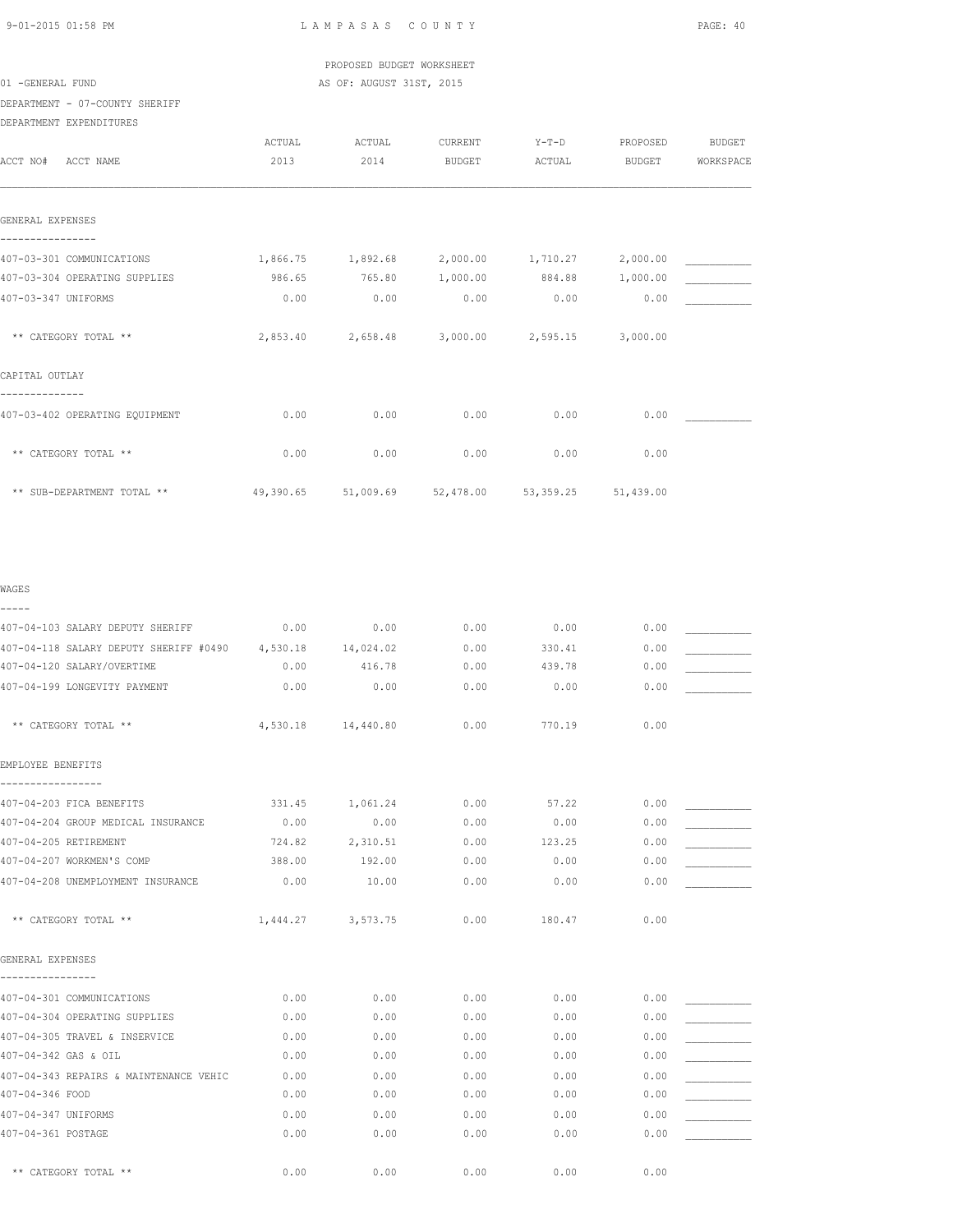| 9-01-2015 01:58 PM             |               | LAMPASAS COUNTY                                                  |        |                |                       | PAGE: 41  |
|--------------------------------|---------------|------------------------------------------------------------------|--------|----------------|-----------------------|-----------|
|                                |               | PROPOSED BUDGET WORKSHEET                                        |        |                |                       |           |
| 01 -GENERAL FUND               |               | AS OF: AUGUST 31ST, 2015                                         |        |                |                       |           |
| DEPARTMENT - 07-COUNTY SHERIFF |               |                                                                  |        |                |                       |           |
| DEPARTMENT EXPENDITURES        |               |                                                                  |        |                |                       |           |
|                                | ACTUAL        | ACTUAL CURRENT                                                   |        |                | Y-T-D PROPOSED BUDGET |           |
| ACCT NO# ACCT NAME             | 2013          | 2014                                                             | BUDGET | ACTUAL         | BUDGET                | WORKSPACE |
|                                |               |                                                                  |        |                |                       |           |
| CAPITAL OUTLAY                 |               |                                                                  |        |                |                       |           |
| 407-04-402 OPERATING EQUIPMENT | 0.00          | 0.00                                                             | 0.00   | 0.00           | 0.00                  |           |
| ** CATEGORY TOTAL **           | 0.00          | 0.00                                                             | 0.00   | 0.00           | 0.00                  |           |
| ** SUB-DEPARTMENT TOTAL **     |               | 5,974.45 18,014.55 0.00 950.66                                   |        |                | 0.00                  |           |
| *** DEPARTMENT TOTAL ***       |               | 3,439,842.36 3,121,914.26 3,331,100.00 2,900,129.16 3,474,517.00 |        |                |                       |           |
|                                | ============= | ============================                                     |        | ============== | ==============        |           |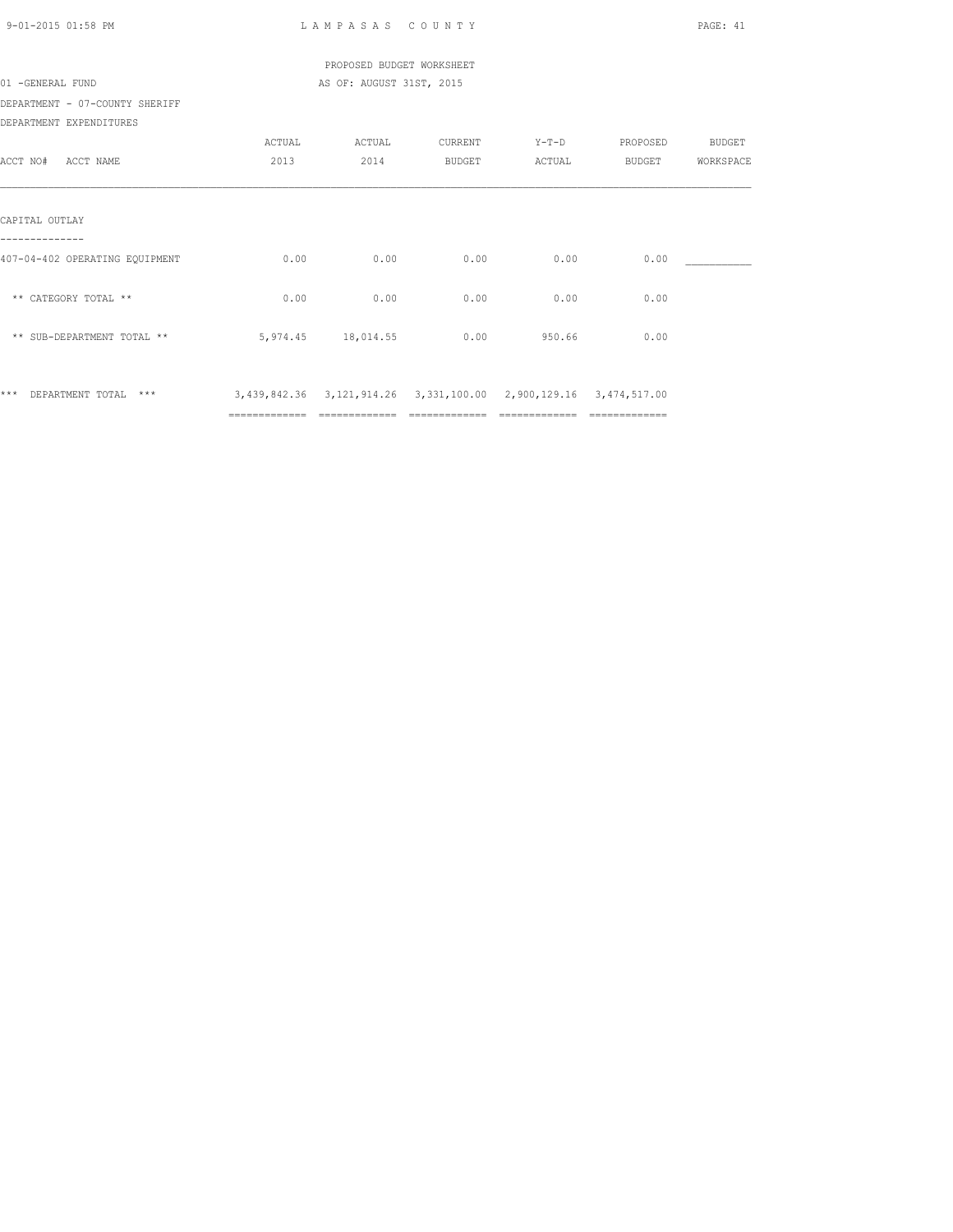LAMPASAS COUNTY PAGE: 42

|                  | PROPOSED BUDGET WORKSHEET |
|------------------|---------------------------|
| 01 -GENERAL FUND | AS OF: AUGUST 31ST, 2015  |

### DEPARTMENT - 08-COUNTY/DISTRICT ATTNY DEPARTMENT EXPENDITURES

|          | DEPARTMENT EXPENDITURES |        |        |               |         |               |               |
|----------|-------------------------|--------|--------|---------------|---------|---------------|---------------|
|          |                         | ACTUAL | ACTUAL | CURRENT       | $Y-T-D$ | PROPOSED      | <b>BUDGET</b> |
| ACCT NO# | ACCT NAME               | 2013   | 2014   | <b>BUDGET</b> | ACTUAL  | <b>BUDGET</b> | WORKSPACE     |

| WAGES                                  |            |            |            |                         |           |  |
|----------------------------------------|------------|------------|------------|-------------------------|-----------|--|
|                                        |            |            |            |                         |           |  |
| 408-00-103 SALARIES & WAGES DEP #1192  | 37,661.43  | 39,731.49  | 38,975.00  | 32, 321.93              | 39,719.00 |  |
| 408-00-104 SALARIES & WAGES DEP #2380  | 23,284.60  | 25,003.07  | 25,796.00  | 23,779.19               | 26,540.00 |  |
| 408-00-110 PART-TIME EMPLOYEES         | 0.00       | 0.00       | 0.00       | 0.00                    | 0.00      |  |
| 408-00-113 SALARIES & WAGES ASST #0885 | 87,907.43  | 93,594.96  | 60,766.00  | 56,074.93               | 61,510.00 |  |
| 408-00-114 SALARY & WAGES OFFICE #0615 | 35,633.81  | 38, 346.22 | 38,999.00  | 36,065.00               | 39,743.00 |  |
| 408-00-133 SALARY/SUPPLEMENT #615/1192 | 3,013.92   | 3,013.92   | 0.00       | 2,782.08                | 0.00      |  |
| 408-00-199 LONGEVITY PAYMENT           | 6,700.00   | 9,280.00   | 1,920.00   | 4,320.00                | 4,440.00  |  |
| ** CATEGORY TOTAL **                   | 194,201.19 | 208,969.66 | 166,456.00 | 155, 343.13 171, 952.00 |           |  |
| EMPLOYEE BENEFITS<br>----------------- |            |            |            |                         |           |  |
| 408-00-203 FICA BENEFITS               | 14,378.63  | 15,306.14  | 13,164.00  | 11,362.64               | 13,154.00 |  |
| 408-00-204 GROUP MEDICAL INSURANCE     | 26,068.32  | 25,097.31  | 24,490.00  | 24,863.39               | 33,994.00 |  |
| 408-00-205 RETIREMENT                  | 31, 119.70 | 33,184.96  | 27,532.00  | 25,428.29               | 27,512.00 |  |
| 408-00-207 WORKMEN'S COMP              | 1,081.00   | 710.00     | 653.00     | 653.00                  | 669.00    |  |
| 408-00-208 UNEMPLOYMENT INSURANCE      | 0.00       | 81.00      | 77.00      | 0.00                    | 77.00     |  |
| ** CATEGORY TOTAL **                   | 72,647.65  | 74,379.41  | 65,916.00  | 62,307.32               | 75,406.00 |  |
| GENERAL EXPENSES<br>---------------    |            |            |            |                         |           |  |
| 408-00-301 COMMUNICATIONS              | 1,084.00   | 1,337.00   | 2,000.00   | 1,649.00                | 2,000.00  |  |
| 408-00-302 UTILITIES                   | 0.00       | 0.00       | 0.00       | 0.00                    | 0.00      |  |
| 408-00-304 OPERATING SUPPLIES          | 2,879.33   | 4,997.26   | 3,000.00   | 2,179.27                | 3,000.00  |  |
| 408-00-305 TRAVEL & INSERVICE TRAINING | 2,099.96   | 1,339.46   | 2,000.00   | 2,280.24                | 2,500.00  |  |
| 408-00-307 INSURANCE & BONDS           | 0.00       | 0.00       | 0.00       | 0.00                    | 400.00    |  |
| 408-00-312 EQUIPMENT MAINTENANCE CONTR | 0.00       | 0.00       | 7,610.00   | 0.00                    | 7,500.00  |  |
| 408-00-320 INVESTIGATIVE EXPENSES      | 1,938.05   | 1,129.83   | 2,000.00   | 807.99                  | 2,000.00  |  |
| 408-00-333 CONTRACTED SERVICE          | 0.00       | 0.00       | 0.00       | 8,520.00                | 0.00      |  |
| 408-00-361 POSTAGE                     | 106.00     | 112.00     | 126.00     | 114.00                  | 126.00    |  |
| 408-00-370 EQUIPMENT RENTAL - COPIER   | 1,937.56   | 1,992.01   | 1,680.00   | 1,910.96                | 1,680.00  |  |
| 408-00-389 MISCELLANEOUS EXPENSE       | 0.00       | 0.00       | 0.00       | 0.00                    | 0.00      |  |
| ** CATEGORY TOTAL **                   | 10,044.90  | 10,907.56  | 18,416.00  | 17,461.46               | 19,206.00 |  |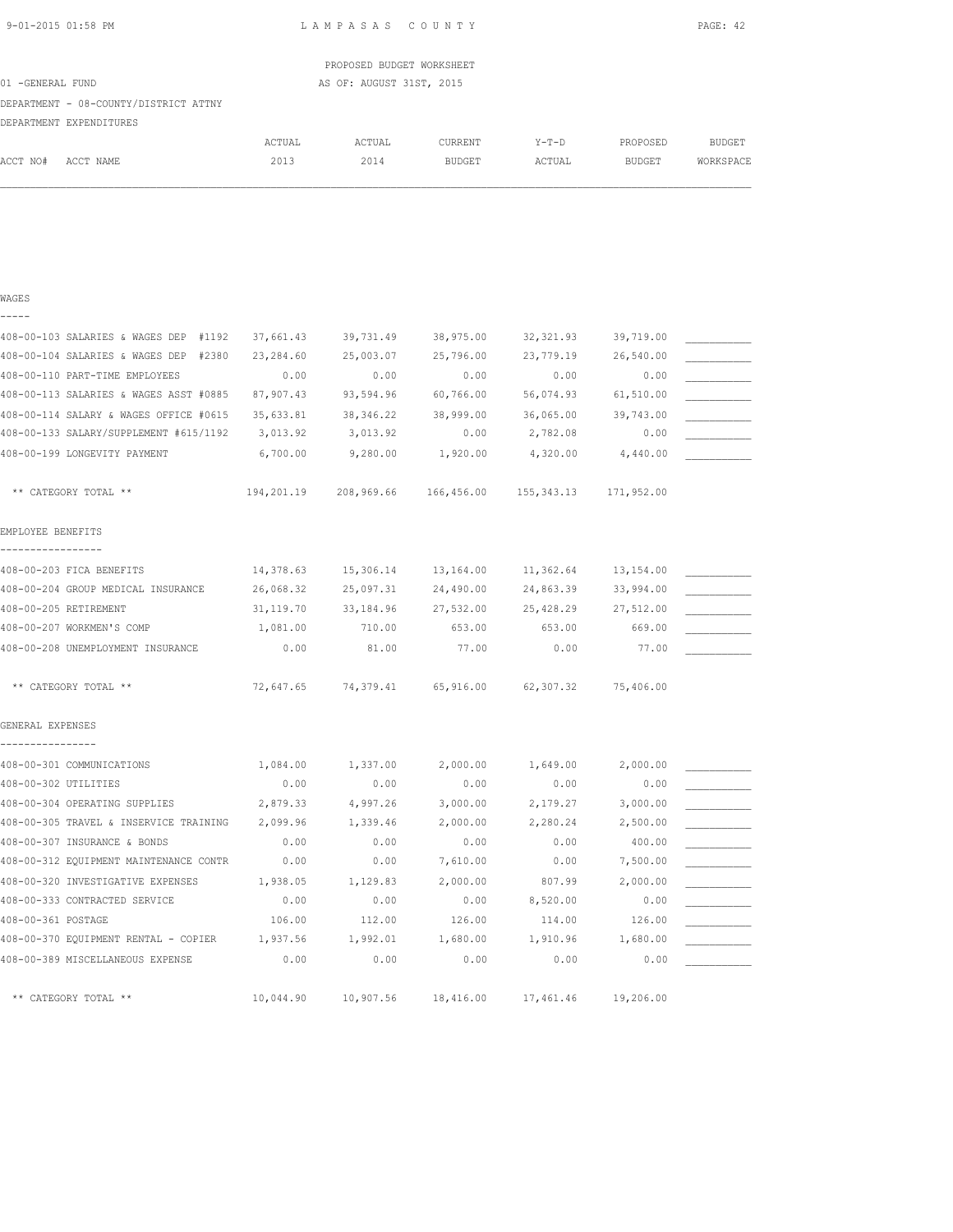| 9-01-2015 01:58 PM                                                     |                | LAMPASAS COUNTY                                             |         |                |                | PAGE: 43  |
|------------------------------------------------------------------------|----------------|-------------------------------------------------------------|---------|----------------|----------------|-----------|
|                                                                        |                | PROPOSED BUDGET WORKSHEET                                   |         |                |                |           |
| 01 -GENERAL FUND                                                       |                | AS OF: AUGUST 31ST, 2015                                    |         |                |                |           |
| DEPARTMENT - 08-COUNTY/DISTRICT ATTNY                                  |                |                                                             |         |                |                |           |
| DEPARTMENT EXPENDITURES                                                |                |                                                             |         |                |                |           |
|                                                                        | ACTUAL         | ACTUAL                                                      | CURRENT |                | Y-T-D PROPOSED | BUDGET    |
| ACCT NO# ACCT NAME                                                     | 2013           | 2014                                                        | BUDGET  | ACTUAL         | <b>BUDGET</b>  | WORKSPACE |
|                                                                        |                |                                                             |         |                |                |           |
| CAPITAL OUTLAY                                                         |                |                                                             |         |                |                |           |
|                                                                        |                |                                                             |         |                |                |           |
| 408-00-401 OFFICE MACHINES & EQUIPMENT 7,500.00 7,500.00 0.00 7,500.00 |                |                                                             |         |                | 0.00           |           |
| 408-00-407 OFFICE FURNITURE & FIXTURES 0.00                            |                | 0.00                                                        | 0.00    | 0.00           | 0.00           |           |
| ** CATEGORY TOTAL **                                                   |                | 7,500.00 7,500.00                                           |         | 0.00 7,500.00  | 0.00           |           |
| ** SUB-DEPARTMENT TOTAL **                                             |                | 284, 393.74 301, 756.63 250, 788.00 242, 611.91 266, 564.00 |         |                |                |           |
|                                                                        |                |                                                             |         |                |                |           |
| *** DEPARTMENT TOTAL ***                                               | ============== | 284, 393.74 301, 756.63 250, 788.00 242, 611.91 266, 564.00 |         | ============== |                |           |
|                                                                        |                |                                                             |         |                |                |           |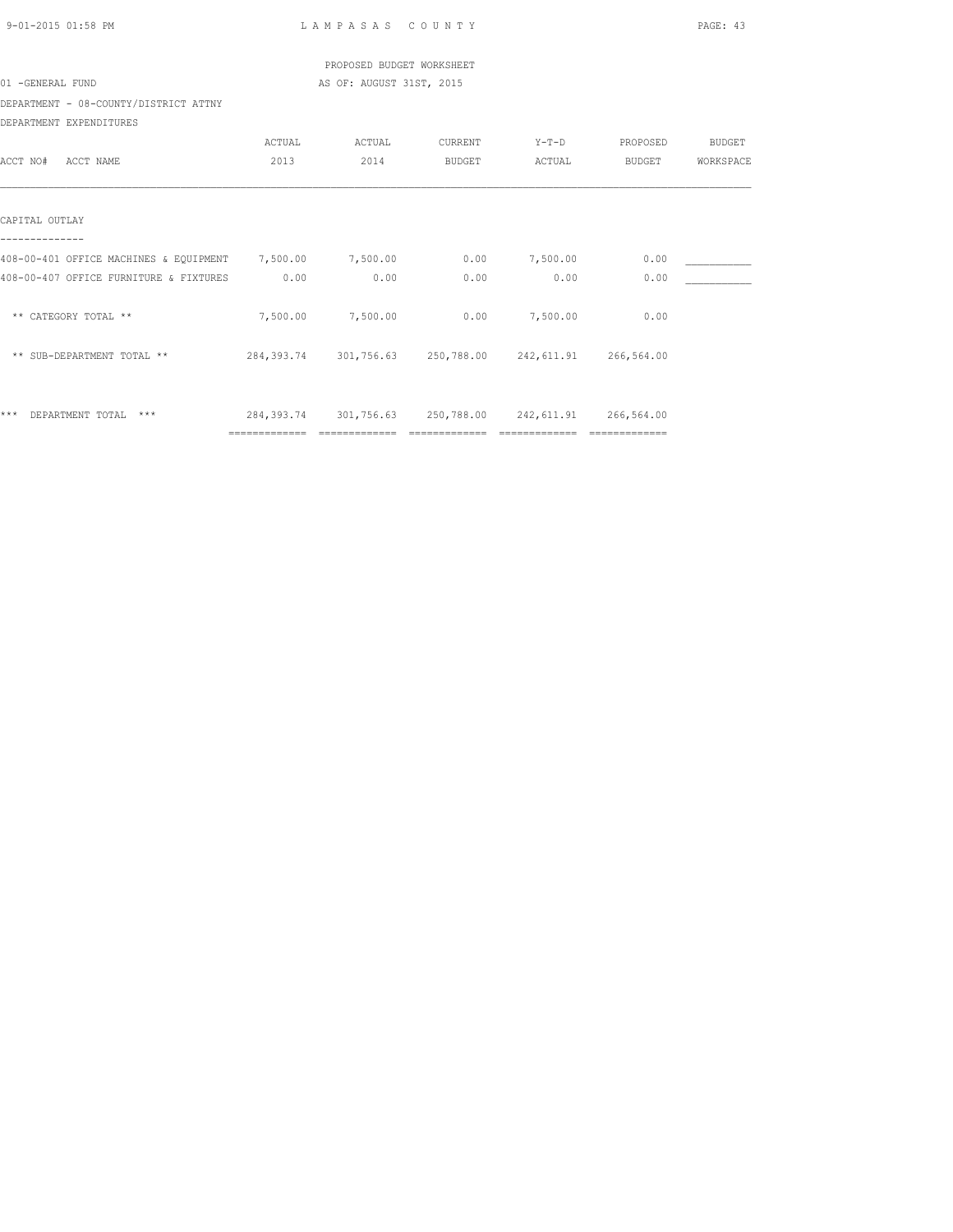|                                  |        |        | PROPOSED BUDGET WORKSHEET |         |               |           |
|----------------------------------|--------|--------|---------------------------|---------|---------------|-----------|
| 01 -GENERAL FUND                 |        |        | AS OF: AUGUST 31ST, 2015  |         |               |           |
| DEPARTMENT - 09-NON-DEPARTMENTAL |        |        |                           |         |               |           |
| DEPARTMENT EXPENDITURES          |        |        |                           |         |               |           |
|                                  | ACTUAL | ACTUAL | <b>CURRENT</b>            | $Y-T-D$ | PROPOSED      | BUDGET    |
| ACCT NO#<br>ACCT NAME            | 2013   | 2014   | BUDGET                    | ACTUAL  | <b>BUDGET</b> | WORKSPACE |
|                                  |        |        |                           |         |               |           |

| GENERAL EXPENSES                       |            |             |            |             |            |  |
|----------------------------------------|------------|-------------|------------|-------------|------------|--|
|                                        |            |             |            |             |            |  |
| 409-00-301 COMMUNICATION               | 24,990.42  | 23,032.66   | 21,000.00  | 23, 452.23  | 25,000.00  |  |
| 409-00-302 UTILITIES                   | 65,849.97  | 71,696.44   | 65,000.00  | 58,685.34   | 65,000.00  |  |
| 409-00-305 SEPTIC INSP TRAVEL & INSVC  | 281.00     | 499.12      | 600.00     | 318.92      | 600.00     |  |
| 409-00-307 INSURANCE & BONDS           | 86, 335.50 | 83, 937.50  | 86,350.00  | 84,094.42   | 86,350.00  |  |
| 409-00-309 COURT APPOINTED ATTORNEY    | 0.00       | 0.00        | 0.00       | 1,707.00    | 0.00       |  |
| 409-00-311 REPAIRS & MAINTENANCE-COURT | 24,502.39  | 46, 428.77  | 40,000.00  | 47,980.92   | 40,000.00  |  |
| 409-00-312 EQUIPMENT MAINTENANCE CONTR | 13,790.70  | 11,090.82   | 15,000.00  | 12,391.38   | 15,000.00  |  |
| 409-00-313 JANITORIAL CONTRACT         | 34,792.80  | 34,792.80   | 35,340.00  | 31,893.40   | 35,340.00  |  |
| 409-00-314 JANITORIAL SUPPLIES         | 3,239.52   | 3,047.24    | 3,200.00   | 2,950.15    | 3,200.00   |  |
| 409-00-315 DUES                        | 0.00       | 0.00        | 5,630.00   | 0.00        | 2,000.00   |  |
| 409-00-316 CHILD WELFARE BOARD         | 10,000.00  | 10,000.00   | 10,000.00  | 10,000.00   | 10,000.00  |  |
| 409-00-318 LEGAL EXPENDITURES          | 616.45     | 13,557.29   | 2,000.00   | 0.00        | 2,000.00   |  |
| 409-00-319 AUDIT                       | 26,150.00  | 26,500.00   | 27,500.00  | 27,000.00   | 27,500.00  |  |
| 409-00-321 HISTORICAL COMMISSION       | 1,000.00   | 1,000.00    | 1,000.00   | 1,000.00    | 1,000.00   |  |
| 409-00-322 SOIL CONSERVATION           | 1,500.00   | 1,500.00    | 1,500.00   | 1,500.00    | 1,500.00   |  |
| 409-00-324 BOUNTIES                    | 346.00     | 580.00      | 500.00     | 394.00      | 500.00     |  |
| 409-00-326 SARATOGA WATER DISTRICT     | 3,000.00   | 3,000.00    | 3,000.00   | 3,000.00    | 3,000.00   |  |
| 409-00-327 C T YOUTH SER BUREAU        | 0.00       | 0.00        | 0.00       | 0.00        | 0.00       |  |
| 409-00-328 CONTINGENCY                 | 18,463.85  | 5,900.00    | 107,400.00 | 2,888.00    | 0.00       |  |
| 409-00-329 RENT - MHMR                 | 4,200.00   | 4,200.00    | 4,500.00   | 3,850.00    | 4,500.00   |  |
| 409-00-330 PREDATOR CONTROL            | 63,000.00  | 64,800.00   | 67,000.00  | 54,000.00   | 67,000.00  |  |
| 409-00-331 HILL CTY CHILD ADVOCACY CTR | 3,000.00   | 3,000.00    | 3,000.00   | 2,750.00    | 3,000.00   |  |
| 409-00-333 CONTRACTED SERVICES         | 3,970.42   | 19,300.86   | 18,900.00  | 14,651.63   | 18,900.00  |  |
| 409-00-334 HCCAA CONTRIBUTION (SC)     | 6,199.00   | 6,199.00    | 6, 200.00  | 6,199.00    | 6, 200.00  |  |
| 409-00-340 INDIGENT BURIAL             | 0.00       | 0.00        | 1,000.00   | 500.00      | 1,000.00   |  |
| 409-00-343 REPAIRS & MAINTENANCE VECHI | 0.00       | 0.00        | 0.00       | 0.00        | 0.00       |  |
| 409-00-345 MEDICAL SERVICES            | 2,813.00   | 4,761.00    | 5,000.00   | 1,816.00    | 3,500.00   |  |
| 409-00-348 AUTOPSIES                   | 13,322.50  | 4,914.50    | 15,000.00  | 10,243.50   | 13,000.00  |  |
| 409-00-356 ADMINISTRATIVE COSTS        | 1,000.00   | 1,350.00    | 900.00     | 1,475.54    | 900.00     |  |
| 409-00-358 CONSULTING FEES             | 0.00       | 0.00        | 0.00       | 0.00        | 0.00       |  |
| 409-00-361 POSTAGE                     | 16,543.22  | 17,349.52   | 23,000.00  | 16,927.00   | 20,000.00  |  |
| 409-00-362 HOMELAND SECURITY           | 0.00       | 0.00        | 0.00       | 0.00        | 0.00       |  |
| 409-00-383 SEPTIC TANK INSPECTION      | 12,540.00  | 14,060.00   | 12,500.00  | 16, 175.46  | 12,500.00  |  |
| 409-00-386 COMMUNITY SERVICE SUPERVISI | 6,084.78   | 6,030.51    | 7,500.00   | 5,686.12    | 7,500.00   |  |
| 409-00-387 VETERANS AFFAIR             | 0.00       | 187.54      | 700.00     | 0.00        | 700.00     |  |
| 409-00-388 CASA                        | 1,200.00   | 1,200.00    | 1,200.00   | 1,100.00    | 1,200.00   |  |
| 409-00-389 MISC EXPENSE/LCHEC/DAM      | 14,499.27  | 8,519.74    | 10,000.00  | 9,181.55    | 10,000.00  |  |
| ** CATEGORY TOTAL **                   | 463,230.79 | 492, 435.31 | 601,420.00 | 453, 811.56 | 487,890.00 |  |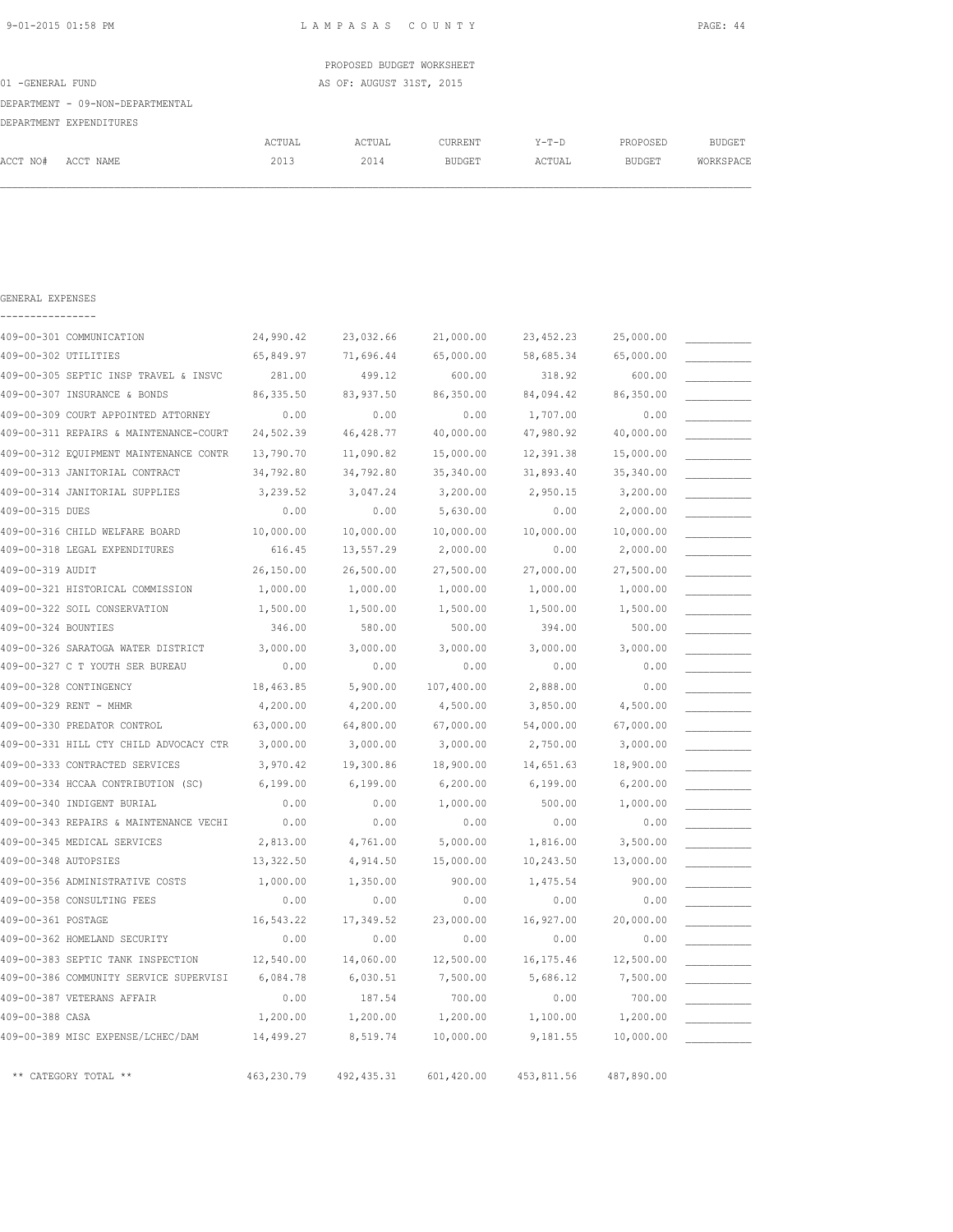| $9 - 01 - 2015$ 01:58 PM |  |
|--------------------------|--|

LAMPASAS COUNTY PAGE: 45

 PROPOSED BUDGET WORKSHEET 01 -GENERAL FUND AS OF: AUGUST 31ST, 2015

DEPARTMENT - 09-NON-DEPARTMENTAL

## DEPARTMENT EXPENDITURES

| ACCT NO#                               | <b>ACTUAL</b> | ACTUAL       | <b>CURRENT</b> | $Y-T-D$    | PROPOSED      | <b>BUDGET</b> |
|----------------------------------------|---------------|--------------|----------------|------------|---------------|---------------|
| ACCT NAME                              | 2013          | 2014         | <b>BUDGET</b>  | ACTUAL     | <b>BUDGET</b> | WORKSPACE     |
| CAPITAL OUTLAY                         |               |              |                |            |               |               |
| 409-00-402 OPERATING EQUIPMENT         | 0.00          | 0.00         | 0.00           | 0.00       | 0.00          |               |
| 409-00-419 RURAL AREA NARCOTIC TASK FO | 0.00          | 0.00         | 0.00           | 0.00       | 0.00          |               |
| ** CATEGORY TOTAL **                   | 0.00          | 0.00         | 0.00           | 0.00       | 0.00          |               |
| 409-00-500 OPERATING TRANFER-OUT       | 408,500.15    | 509,600.00   | 383,849.00     | 311,000.00 | 396,598.00    |               |
| ** CATEGORY TOTAL **                   | 408,500.15    | 509,600.00   | 383,849.00     | 311,000.00 | 396,598.00    |               |
| ** SUB-DEPARTMENT TOTAL **             | 871,730.94    | 1,002,035.31 | 985,269.00     | 764,811.56 | 884,488.00    |               |

### GENERAL EXPENSES

| ----------                              |                                |                                     |              |                                |                                               |  |
|-----------------------------------------|--------------------------------|-------------------------------------|--------------|--------------------------------|-----------------------------------------------|--|
| 409-01-334 HCCAA SENIOR CENTER (Lometa  | 2,500.00                       | 2,500.00                            | 2,500.00     | 0.00                           | 2,500.00                                      |  |
| 409-01-389 MISC/COLA                    | 0.00                           | 0.00                                | 120,000.00   | 120,000.00                     | 0.00                                          |  |
| CATEGORY TOTAL **<br>**                 | 2,500.00                       | 2,500.00                            | 122,500.00   | 120,000.00                     | 2,500.00                                      |  |
| SUB-DEPARTMENT TOTAL **<br>$\star\star$ | 2,500.00                       | 2,500.00                            | 122,500.00   | 120,000.00                     | 2,500.00                                      |  |
| ***<br>DEPARTMENT TOTAL<br>$***$        | 874,230.94<br>---------------- | 1,004,535.31<br>------------------- | 1,107,769.00 | 884, 811.56<br>--------------- | 886,988.00<br>--------------<br>------------- |  |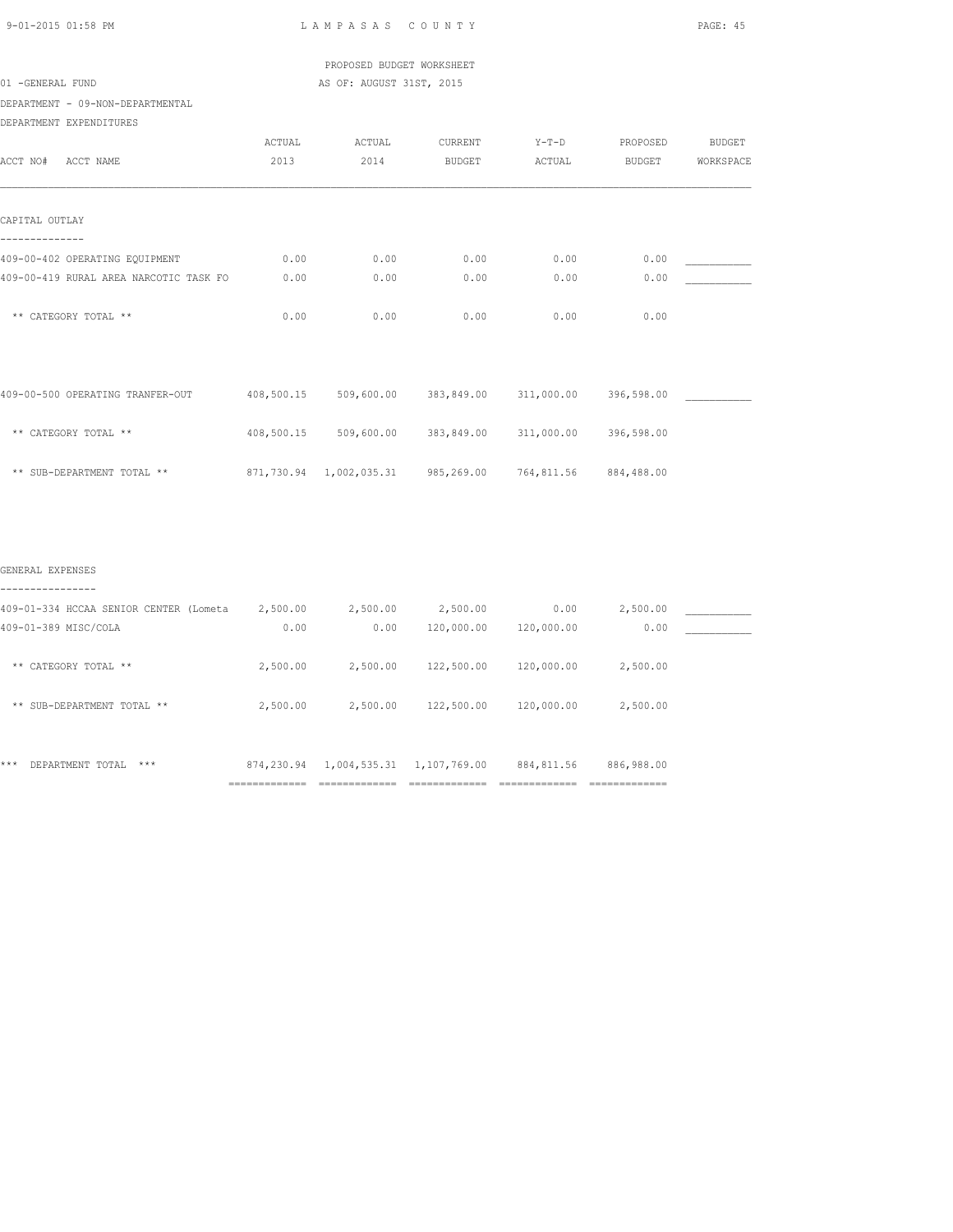| 9-01-2015 01:58 PM                                        |                | LAMPASAS COUNTY           |                                                        |                |           | PAGE: 46  |
|-----------------------------------------------------------|----------------|---------------------------|--------------------------------------------------------|----------------|-----------|-----------|
|                                                           |                | PROPOSED BUDGET WORKSHEET |                                                        |                |           |           |
| 01 -GENERAL FUND                                          |                | AS OF: AUGUST 31ST, 2015  |                                                        |                |           |           |
| DEPARTMENT - 10-CONSTABLES 1, 3 & 4                       |                |                           |                                                        |                |           |           |
| DEPARTMENT EXPENDITURES                                   |                |                           |                                                        |                |           |           |
|                                                           | ACTUAL         | ACTUAL                    | CURRENT                                                | $Y-T-D$        | PROPOSED  | BUDGET    |
| ACCT NO# ACCT NAME                                        | 2013           | 2014                      | BUDGET                                                 | ACTUAL         | BUDGET    | WORKSPACE |
|                                                           |                |                           |                                                        |                |           |           |
|                                                           |                |                           |                                                        |                |           |           |
|                                                           |                |                           |                                                        |                |           |           |
|                                                           |                |                           |                                                        |                |           |           |
|                                                           |                |                           |                                                        |                |           |           |
|                                                           |                |                           |                                                        |                |           |           |
| WAGES                                                     |                |                           |                                                        |                |           |           |
|                                                           |                |                           |                                                        |                |           |           |
| 410-00-101 SALARY ELECTED OFF #1971                       | 8,026.27       | 8,909.67                  | 9,148.00                                               | 7,006.86       | 9,892.00  |           |
| 410-00-133 SALARY-SUPPLEMENT                              | 2,740.94       | 3,910.17                  | 0.00                                                   | 0.00           | 0.00      |           |
| ** CATEGORY TOTAL **                                      |                |                           | 10,767.21  12,819.84  9,148.00                         | 7,006.86       | 9,892.00  |           |
|                                                           |                |                           |                                                        |                |           |           |
| EMPLOYEE BENEFITS                                         |                |                           |                                                        |                |           |           |
| -----------------                                         |                |                           |                                                        |                |           |           |
| 410-00-203 FICA BENEFITS                                  |                |                           | 727.96 997.36 700.00                                   | 620.47 757.00  |           |           |
| 410-00-204 GROUP MEDICAL INSURANCE 14,009.84 1,564.40     |                |                           | 114.00                                                 | 507.76         | 114.00    |           |
| 410-00-205 RETIREMENT                                     |                |                           | $1,697.67$ $2,030.07$ $1,464.00$ $1,264.96$ $1,583.00$ |                |           |           |
| 410-00-207 WORKMEN'S COMP                                 | 330.25         | 118.00                    | 129.00                                                 | 129.00         | 160.00    |           |
| 410-00-208 UNEMPLOYMENT INSURANCE                         | 0.00           | 0.00                      | 0.00                                                   | 0.00           | 0.00      |           |
| 410-00-212 PHONE ALLOWANCE                                | 0.00           | 720.00                    | 480.00                                                 | 480.00         | 480.00    |           |
|                                                           |                |                           |                                                        |                |           |           |
| ** CATEGORY TOTAL **                                      | 16,765.72      |                           | 5,429.83 2,887.00                                      | 3,002.19       | 3,094.00  |           |
|                                                           |                |                           |                                                        |                |           |           |
| GENERAL EXPENSES                                          |                |                           |                                                        |                |           |           |
| ----------------                                          |                |                           |                                                        |                |           |           |
| 410-00-304 OPERATING SUPPLIES                             |                | 145.00 145.00             | 500.00                                                 | 9.24           | 500.00    |           |
| 410-00-305 TRAVEL & INSERVICE TRAINING                    | 688.08         | 0.00                      | 1,000.00                                               | 1,368.19       | 1,000.00  |           |
| 410-00-315 DUES<br>410-00-343 REPAIR & MAINTENANCE VEHICL | 0.00<br>502.16 | 0.00                      | 0.00                                                   | 0.00<br>488.68 | 0.00      |           |
|                                                           |                | 183.07                    | 1,000.00                                               |                | 1,000.00  |           |
| 410-00-364 PUBLICATIONS, BOOKS, MANUAL                    | 0.00           | 99.56                     | 0.00                                                   | 0.00           | 0.00      |           |
| ** CATEGORY TOTAL **                                      | 1,335.24       | 427.63                    | 2,500.00                                               | 1,866.11       | 2,500.00  |           |
|                                                           |                |                           |                                                        |                |           |           |
| CAPITAL OUTLAY                                            |                |                           |                                                        |                |           |           |
|                                                           |                |                           |                                                        |                |           |           |
| 410-00-402 OPERATING EQUIPMENT                            | 0.00           | 0.00                      | 0.00                                                   | 0.00           | 0.00      |           |
|                                                           |                |                           |                                                        |                |           |           |
| ** CATEGORY TOTAL **                                      | 0.00           | 0.00                      | 0.00                                                   | 0.00           | 0.00      |           |
|                                                           |                |                           |                                                        |                |           |           |
| ** SUB-DEPARTMENT TOTAL **                                | 28,868.17      | 18,677.30                 | 14,535.00                                              | 11,875.16      | 15,486.00 |           |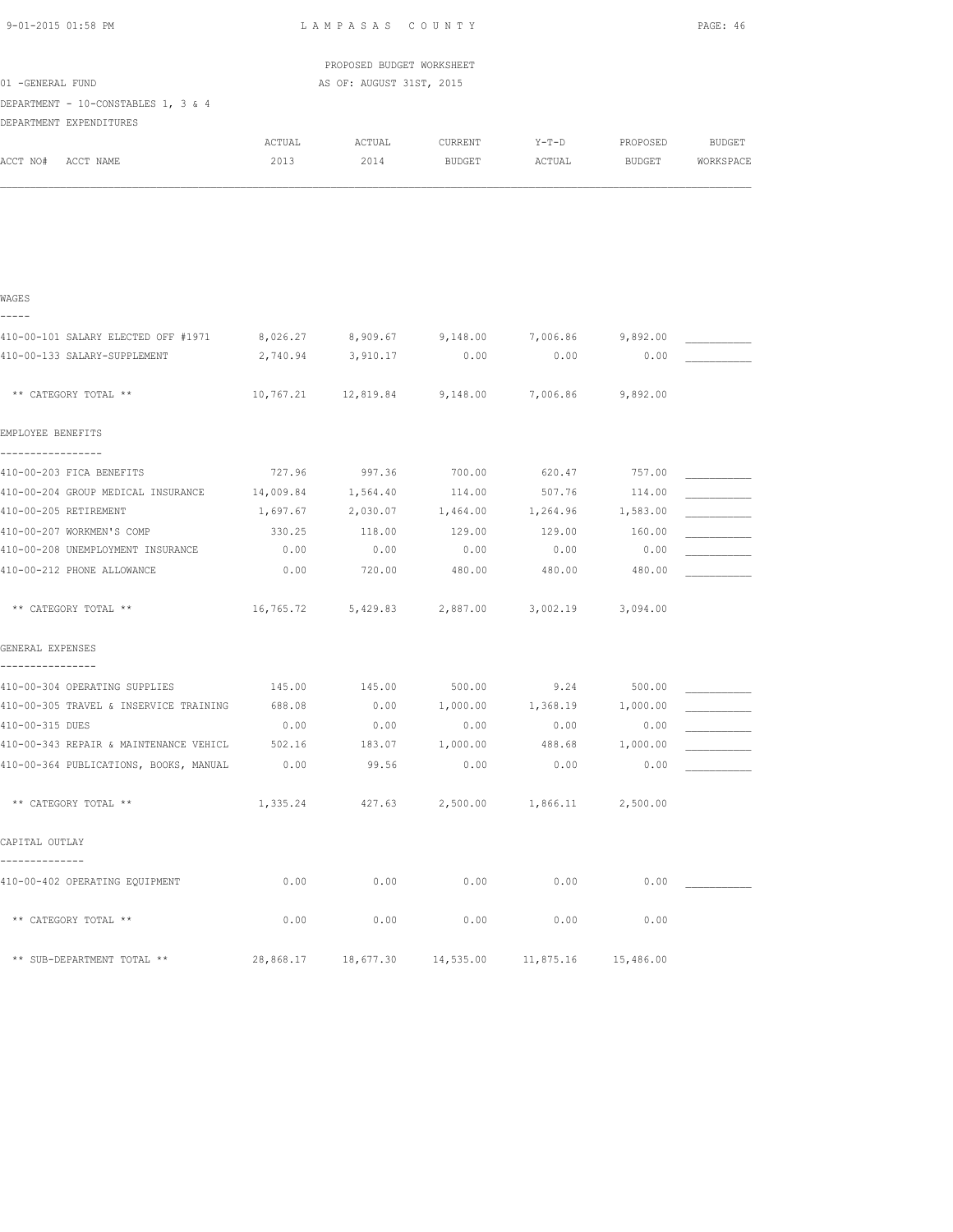PROPOSED BUDGET WORKSHEET 01 -GENERAL FUND AS OF: AUGUST 31ST, 2015

DEPARTMENT - 10-CONSTABLES 1, 3 & 4

DEPARTMENT EXPENDITURES

| ACCT NO#            | ACCT NAME                                                                  | ACTUAL<br>2013 | ACTUAL<br>2014 | CURRENT<br><b>BUDGET</b>                                    | $Y-T-D$<br>ACTUAL     | PROPOSED<br>BUDGET | <b>BUDGET</b><br>WORKSPACE |
|---------------------|----------------------------------------------------------------------------|----------------|----------------|-------------------------------------------------------------|-----------------------|--------------------|----------------------------|
| WAGES               |                                                                            |                |                |                                                             |                       |                    |                            |
|                     | 410-01-101 SALARY ELECTED OFF #2250                                        | 0.00           | 644.70         | 0.00                                                        | 0.00                  | 9,892.00           |                            |
|                     | 410-01-128 SALARY ELECTED OFFICER#2250 7,779.27 8,373.67 9,148.00 7,749.86 |                |                |                                                             |                       | 0.00               |                            |
|                     | 410-01-133 SALARY/SUPPLEMENT                                               | 4,751.11       | 3,982.30       | 0.00                                                        | 0.00                  | 0.00               |                            |
|                     | ** CATEGORY TOTAL **                                                       |                |                | $12,530.38$ $13,000.67$ $9,148.00$ $7,749.86$ $9,892.00$    |                       |                    |                            |
| EMPLOYEE BENEFITS   |                                                                            |                |                |                                                             |                       |                    |                            |
|                     | 410-01-203 FICA BENEFITS                                                   | 997.09         | 986.61         | 700.00                                                      | 604.14                | 757.00             |                            |
|                     | 410-01-204 GROUP MEDICAL INSURANCE (                                       | 1,041.68)      | 7,184.80       | 5,634.00                                                    | 6,495.68              | 8,010.00           |                            |
|                     | 410-01-205 RETIREMENT                                                      | 2,031.76       | 2,015.39       | 1,464.00                                                    | 1,253.52              | 1,583.00           |                            |
|                     | 410-01-207 WORKMAN'S COMP                                                  | 777.00         | 237.00         | 136.00                                                      | 136.00                | 160.00             |                            |
|                     | 410-01-208 UNEMPLOYMENT INSURANCE                                          | 0.00           | 0.00           | 0.00                                                        | 0.00                  | 0.00               |                            |
|                     | 410-01-212 PHONE ALLOWANCE                                                 | 467.00         | 80.00          | 480.00                                                      | 400.00                | 960.00             |                            |
|                     | ** CATEGORY TOTAL **                                                       |                |                | 3, 231.17   10, 503.80   8, 414.00   8, 889.34   11, 470.00 |                       |                    |                            |
| GENERAL EXPENSES    |                                                                            |                |                |                                                             |                       |                    |                            |
|                     | -----------<br>410-01-304 OPERATING SUPPLIES                               | 0.00           |                | 395.34 200.00                                               | $0.00$ 200.00         |                    |                            |
|                     | 410-01-305 TRAINING/TRAVEL                                                 | 627.05         | 25.00          | $0.00$ (                                                    | 181.17)               | 200.00             |                            |
|                     | 410-01-308 EQUIPMENT MAINTENANCE                                           | 0.00           | 0.00           | 500.00                                                      | 449.08                | 600.00             |                            |
| 410-01-315 DUES     |                                                                            | 0.00           | 0.00           | 0.00                                                        | 60.00                 | 60.00              |                            |
| 410-01-342 GAS/OIL  |                                                                            | 1,766.75       | 2,191.43       | 2,750.00                                                    | 1,027.37              | 1,500.00           |                            |
|                     | 410-01-343 REPAIR & MAINTENANCE VEHICL                                     | 0.00           | 373.22         | 500.00                                                      | 147.16                | 600.00             |                            |
| 410-01-347 UNIFORMS |                                                                            | 310.50         | 402.98         | 300.00                                                      | 206.99                | 300.00             |                            |
| 410-01-361 POSTAGE  |                                                                            | 0.00           | 13.05          | 0.00                                                        | 0.00                  | 0.00               |                            |
|                     | 410-01-373 REPAIRS AND MAINTENANCE VEH                                     | 0.00           | 0.00           | 0.00                                                        | 0.00                  | 0.00               |                            |
|                     | ** CATEGORY TOTAL **                                                       | 2,704.30       | 3,401.02       | 4,250.00                                                    | $1,709.43$ $3,460.00$ |                    |                            |
| CAPITAL OUTLAY      |                                                                            |                |                |                                                             |                       |                    |                            |
|                     | 410-01-402 OPERATING EQUIPMENT                                             | 0.00           | 0.00           | 0.00                                                        | 0.00                  | 0.00               |                            |
|                     | ** CATEGORY TOTAL **                                                       | 0.00           | 0.00           | 0.00                                                        | 0.00                  | 0.00               |                            |
|                     | ** SUB-DEPARTMENT TOTAL **                                                 | 18,465.85      | 26,905.49      |                                                             | 21,812.00 18,348.63   | 24,822.00          |                            |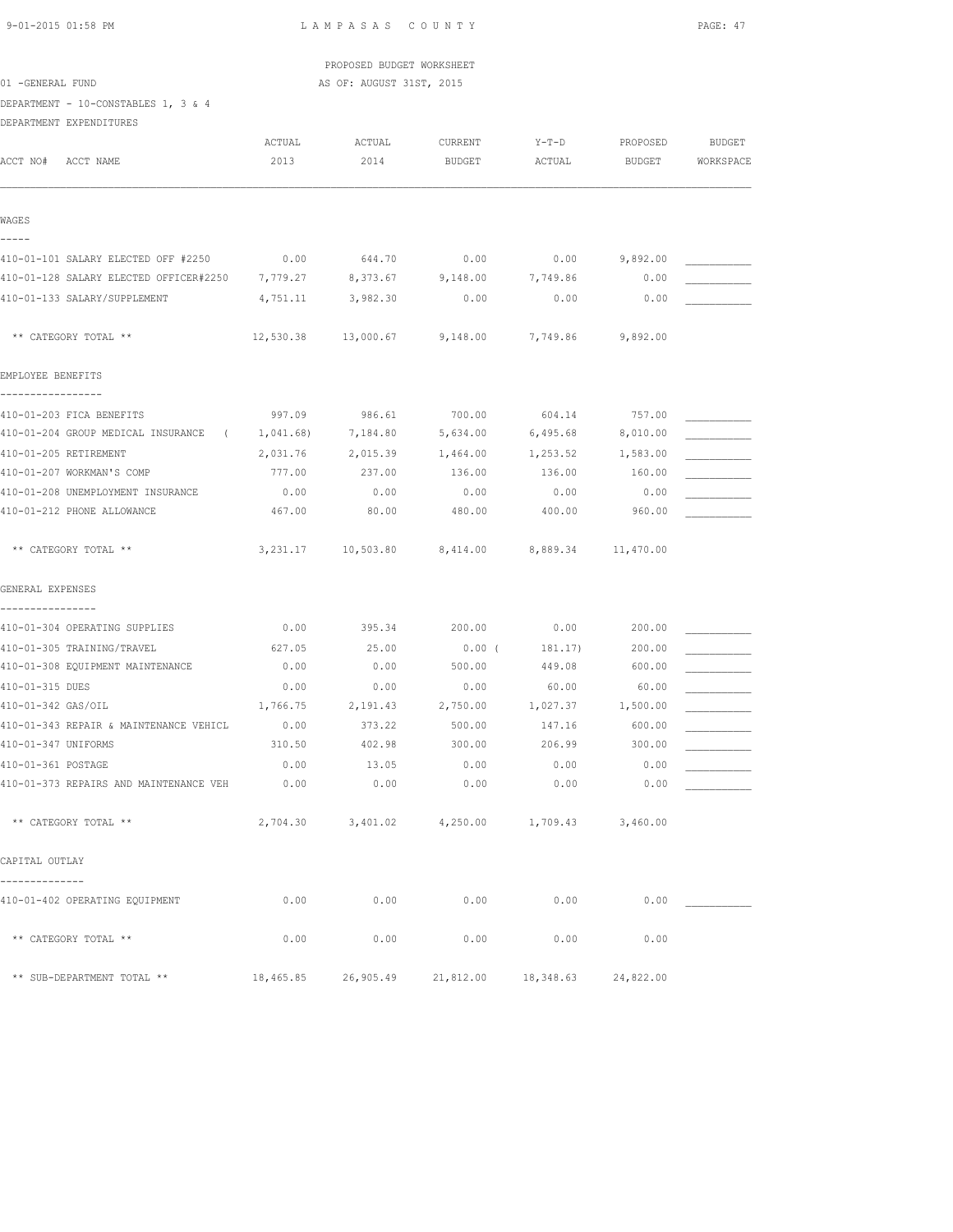| 9-01-2015 01:58 PM                                |          | LAMPASAS COUNTY           |                                 |                                   |           |               |
|---------------------------------------------------|----------|---------------------------|---------------------------------|-----------------------------------|-----------|---------------|
|                                                   |          | PROPOSED BUDGET WORKSHEET |                                 |                                   |           |               |
| 01 -GENERAL FUND                                  |          | AS OF: AUGUST 31ST, 2015  |                                 |                                   |           |               |
| DEPARTMENT - 10-CONSTABLES 1, 3 & 4               |          |                           |                                 |                                   |           |               |
| DEPARTMENT EXPENDITURES                           |          |                           |                                 |                                   |           |               |
|                                                   | ACTUAL   | ACTUAL                    | CURRENT                         | Y-T-D                             | PROPOSED  | <b>BUDGET</b> |
| ACCT NO# ACCT NAME                                | 2013     | 2014                      | BUDGET                          | ACTUAL                            | BUDGET    | WORKSPACE     |
|                                                   |          |                           |                                 |                                   |           |               |
|                                                   |          |                           |                                 |                                   |           |               |
| WAGES                                             |          |                           |                                 |                                   |           |               |
| -----<br>410-02-101 SALARY ELECTED OFF #3151      | 0.00     |                           |                                 | $0.00$ 9,148.00 7,749.15 9,891.00 |           |               |
| ** CATEGORY TOTAL **                              | 0.00     | 0.00                      | 9,148.00                        | 7,749.15                          | 9,891.00  |               |
| EMPLOYEE BENEFITS                                 |          |                           |                                 |                                   |           |               |
| -----------------<br>410-02-203 FICA BENEFITS     | 0.00     | 0.00                      | 700.00                          | 582.54                            | 957.00    |               |
| 410-02-204 GROUP MEDICAL INSURANCE                | $0.00$ ( | 37.00)                    | 5,634.00                        | 5,557.00                          | 8,010.00  |               |
| 410-02-205 RETIREMENT                             | 0.00     | 0.00                      | 1,298.00                        | 1,236.46 1,493.00                 |           |               |
| 410-02-207 WORKMAN'S COMP                         | 0.00     | 0.00                      | 137.00                          | 137.00                            | 160.00    |               |
| 410-02-208 UNEMPLOYMENT INSURANCE                 | 0.00     | 0.00                      | 0.00                            | 0.00                              | 0.00      |               |
| 410-02-212 PHONE ALLOWANCE                        | 0.00     | 0.00                      | 480.00                          | 200.00                            | 0.00      |               |
| ** CATEGORY TOTAL **                              | $0.00$ ( |                           | 37.00) 8,249.00                 | 7,713.00 10,620.00                |           |               |
| GENERAL EXPENSES                                  |          |                           |                                 |                                   |           |               |
| ----------------<br>410-02-304 OPERATION SUPPLIES | 0.00     | 0.00                      | 1,000.00                        | 469.10                            | 1,000.00  |               |
| 410-02-305 TRAINING/TRAVEL                        | 0.00     | 0.00                      | 1,600.00                        | 1,852.31                          | 1,500.00  |               |
| 410-02-308 EQUIPMENT MAINTENANCE                  | 0.00     | 0.00                      | 0.00                            | 0.00                              | 1,000.00  |               |
| 410-02-315 DUES                                   | 0.00     | 0.00                      | 0.00                            | 60.00                             | 0.00      |               |
| 410-02-342 GAS/OIL                                | 0.00     | 110.61                    | 2,000.00                        | 1,287.10                          | 2,000.00  |               |
| 410-02-343 REPAIR & MAINTENANCE VEHICL            | 0.00     | 0.00                      | 1,000.00                        | 661.21                            | 1,000.00  |               |
| 410-02-347 UNIFORMS                               | 0.00     | 0.00                      | 0.00                            | 227.18                            | 450.00    |               |
| 410-02-361 POSTAGE                                | 0.00     | 0.00                      | 0.00                            | 30.35                             | 100.00    |               |
| ** CATEGORY TOTAL **                              | 0.00     | 110.61                    | 5,600.00                        | 4,587.25                          | 7,050.00  |               |
| CAPITAL OUTLAY                                    |          |                           |                                 |                                   |           |               |
| --------------<br>410-02-402 OPERATING EQUIPMENT  | 0.00     | 0.00                      | 0.00                            | 0.00                              | 0.00      |               |
| ** CATEGORY TOTAL **                              | 0.00     | 0.00                      | 0.00                            | 0.00                              | 0.00      |               |
| ** SUB-DEPARTMENT TOTAL **                        | 0.00     |                           |                                 | 73.61 22,997.00 20,049.40         | 27,561.00 |               |
| *** DEPARTMENT TOTAL ***                          |          |                           | 47,334.02  45,656.40  59,344.00 | 50,273.19                         | 67,869.00 |               |
|                                                   |          |                           |                                 |                                   |           |               |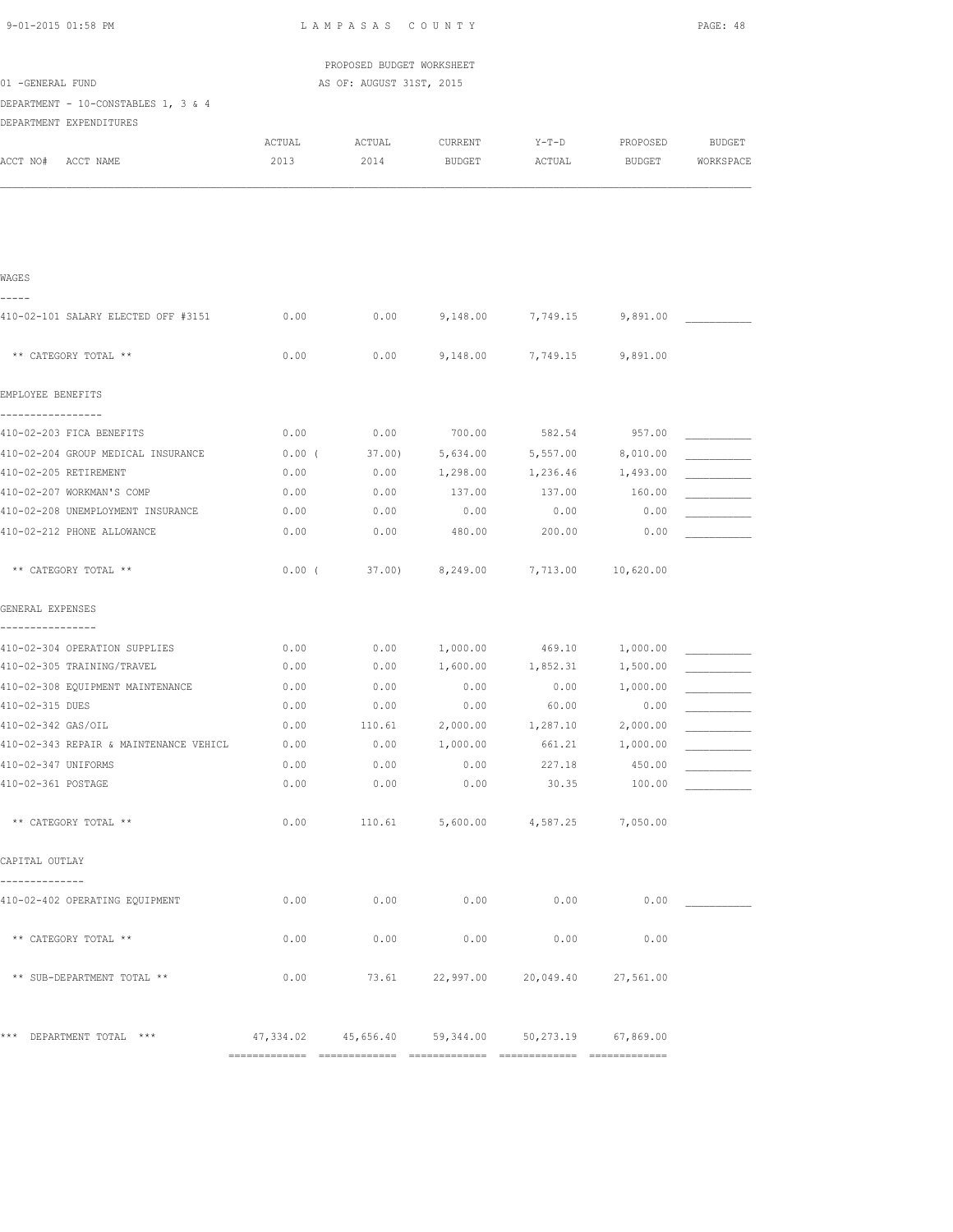| 9-01-2015 01:58 PM                                 |          | LAMPASAS COUNTY              |                               |                     |              | PAGE: 49  |
|----------------------------------------------------|----------|------------------------------|-------------------------------|---------------------|--------------|-----------|
|                                                    |          | PROPOSED BUDGET WORKSHEET    |                               |                     |              |           |
| 01 -GENERAL FUND                                   |          | AS OF: AUGUST 31ST, 2015     |                               |                     |              |           |
| DEPARTMENT - 11-COUNTY LOCATED AT CITY             |          |                              |                               |                     |              |           |
| DEPARTMENT EXPENDITURES                            |          |                              |                               |                     |              |           |
|                                                    | ACTUAL   | ACTUAL                       | CURRENT                       | Y-T-D               | PROPOSED     | BUDGET    |
| ACCT NO#<br>ACCT NAME                              | 2013     | 2014                         | <b>BUDGET</b>                 | ACTUAL              | BUDGET       | WORKSPACE |
|                                                    |          |                              |                               |                     |              |           |
|                                                    |          |                              |                               |                     |              |           |
|                                                    |          |                              |                               |                     |              |           |
|                                                    |          |                              |                               |                     |              |           |
|                                                    |          |                              |                               |                     |              |           |
|                                                    |          |                              |                               |                     |              |           |
| WAGES                                              |          |                              |                               |                     |              |           |
| -----                                              |          |                              |                               |                     |              |           |
| 411-00-102 SALARIES & WAGES APPOINTED              | 0.00     | 0.00                         | 0.00                          | 0.00                | 0.00         |           |
|                                                    |          |                              |                               |                     |              |           |
| ** CATEGORY TOTAL **                               | 0.00     | 0.00                         | 0.00                          | 0.00                | 0.00         |           |
|                                                    |          |                              |                               |                     |              |           |
| EMPLOYEE BENEFITS                                  |          |                              |                               |                     |              |           |
| -----------------                                  |          |                              |                               |                     |              |           |
| 411-00-203 FICA BENEFITS                           | 0.00     | 0.00                         | 0.00                          | 0.00                | 0.00         |           |
| 411-00-204 GROUP MEDICAL INSURANCE                 | 0.00     | 0.00                         | 0.00                          | 0.00                | 0.00         |           |
| 411-00-205 RETIREMENT<br>411-00-207 WORKMEN'S COMP | 0.00     | 0.00                         | 0.00                          | 0.00<br>0.00        | 0.00<br>0.00 |           |
|                                                    | 0.00     | 0.00                         | 0.00                          |                     |              |           |
| 411-00-208 UNEMPLOYMENT INSURANCE                  | 0.00     | 0.00                         | 0.00                          | 0.00                | 0.00         |           |
|                                                    | 0.00     | 0.00                         | 0.00                          | 0.00                | 0.00         |           |
| ** CATEGORY TOTAL **                               |          |                              |                               |                     |              |           |
| GENERAL EXPENSES                                   |          |                              |                               |                     |              |           |
|                                                    |          |                              |                               |                     |              |           |
| 411-00-304 OPERATING SUPPLIES                      | 7,333.20 | 4,065.60                     | 5,000.00                      | 5,308.09            | 5,000.00     |           |
| 411-00-305 TRAVEL & INSERVICE TRAINING             | 736.71   | 0.00                         | 1,000.00                      | 0.00                | 3,000.00     |           |
| 411-00-308 REPAIRS & MAINTENANCE EQUIP             |          | 18,332.84 2,825.81 15,000.00 |                               | 8,957.40            | 10,000.00    |           |
| 411-00-320 INVESTIGATIVE EXPENSES                  |          | 529.10 1,225.43 3,000.00     |                               | 447.25 1,500.00     |              |           |
| 411-00-333 CONTRACTED SERVICES                     | 3,623.14 | 22,775.00                    | 22,775.00                     | 23,453.16           | 22,775.00    |           |
| 411-00-342 GAS & OIL                               |          | 4,967.33 3,088.42 7,500.00   |                               | 2,490.99 5,000.00   |              |           |
| 411-00-345 MEDICAL SERVICES                        | 0.00     | 0.00                         | 0.00                          | 0.00                | 0.00         |           |
|                                                    |          |                              |                               |                     |              |           |
| ** CATEGORY TOTAL **                               |          |                              | 35,522.32 33,980.26 54,275.00 | 40,656.89 47,275.00 |              |           |
|                                                    |          |                              |                               |                     |              |           |
| CAPITAL OUTLAY                                     |          |                              |                               |                     |              |           |
| -------------                                      |          |                              |                               |                     |              |           |
| 411-00-415 CITY CAPITAL OUTLAY                     | 1,107.72 | 0.00                         | 0.00                          | 0.00                |              | 0.00      |
|                                                    |          |                              |                               |                     |              |           |
| ** CATEGORY TOTAL **                               | 1,107.72 | 0.00                         | 0.00                          | 0.00                | 0.00         |           |
|                                                    |          |                              |                               |                     |              |           |
| ** SUB-DEPARTMENT TOTAL **                         |          | 36,630.04 33,980.26          | 54,275.00                     | 40,656.89           | 47,275.00    |           |
|                                                    |          |                              |                               |                     |              |           |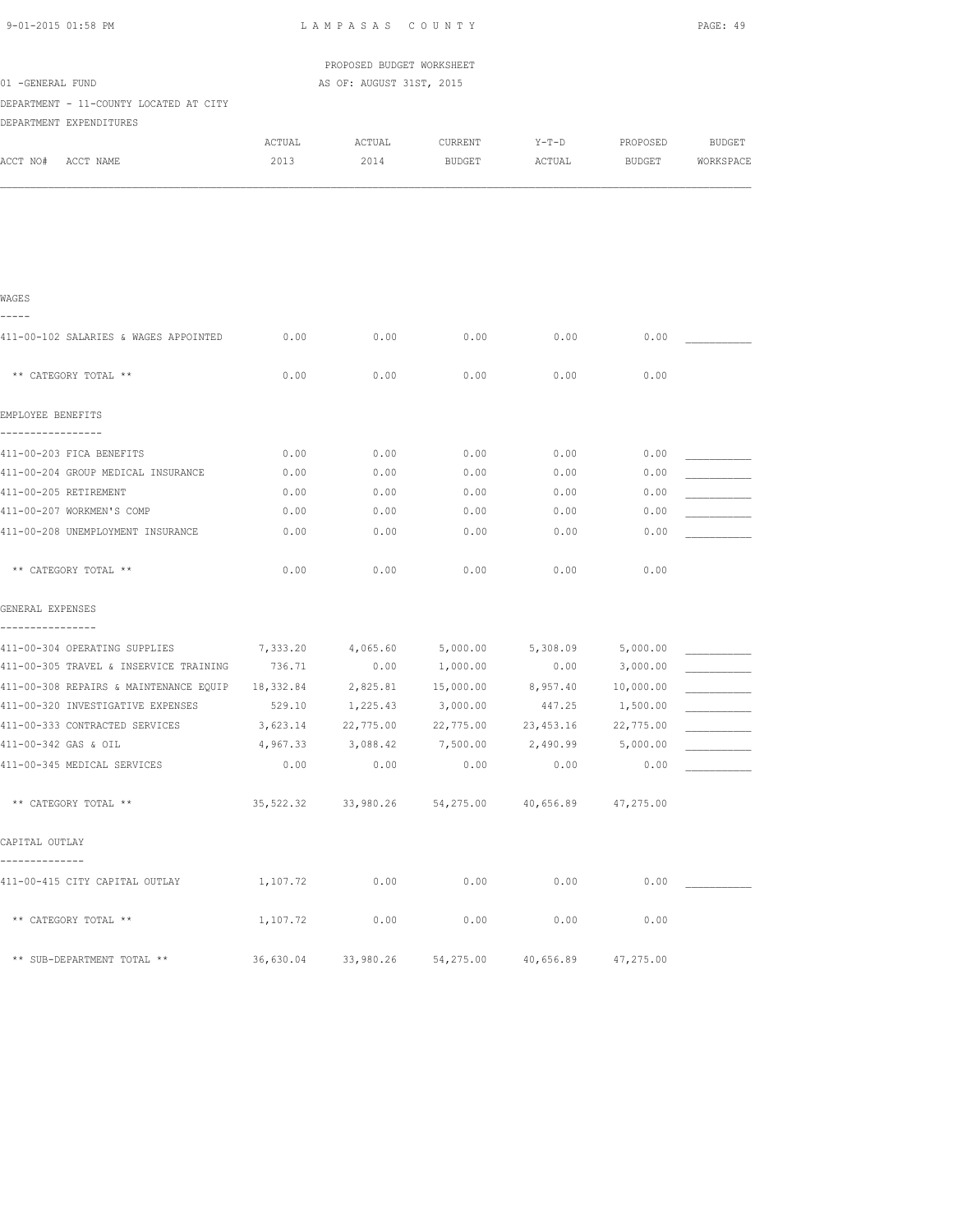# PROPOSED BUDGET WORKSHEET 01 -GENERAL FUND AS OF: AUGUST 31ST, 2015

DEPARTMENT - 11-COUNTY LOCATED AT CITY

DEPARTMENT EXPENDITURES

|                                                                | ACTUAL               | ACTUAL    | CURRENT   | $Y-T-D$                         | PROPOSED            | <b>BUDGET</b> |
|----------------------------------------------------------------|----------------------|-----------|-----------|---------------------------------|---------------------|---------------|
| ACCT NO#<br>ACCT NAME                                          | 2013                 | 2014      | BUDGET    | ACTUAL                          | BUDGET              | WORKSPACE     |
| GENERAL EXPENSES                                               |                      |           |           |                                 |                     |               |
|                                                                |                      |           |           |                                 |                     |               |
| 411-01-301 COMMUNICATIONS                                      | 1,867.52             | 2,103.13  | 2,000.00  | 3,125.60                        | 3,000.00            |               |
| 411-01-302 UTILITIES                                           | 5,911.42             | 8,740.22  | 7,200.00  | 7,184.74                        | 8,000.00            |               |
| 411-01-304 OPERATING SUPPLIES                                  | 17,279.72            | 21,369.36 | 24,000.00 | 21,658.24                       | 20,000.00           |               |
| 411-01-305 TRAVEL & INSERVICE TRAINING                         | 0.00                 | 0.00      | 0.00      | 16.40                           | 1,000.00            |               |
| 411-01-308 REPAIRS & MAINTENANCE KEMPN                         | 21,961.87            | 19,140.04 | 25,000.00 | 20,870.60                       | 20,000.00           |               |
| 411-01-312 EQUIPMENT MAINTENANCE CONTR                         | 0.00                 | 0.00      | 0.00      | 0.00                            | 0.00                |               |
| 411-01-342 GAS & OIL                                           | 10,264.00            | 6,745.39  | 11,000.00 | 4,626.50                        | 7,500.00            |               |
| ** CATEGORY TOTAL **                                           | 57,284.53            | 58,098.14 | 69,200.00 |                                 | 57,482.08 59,500.00 |               |
| CAPITAL OUTLAY                                                 |                      |           |           |                                 |                     |               |
|                                                                |                      |           |           |                                 |                     |               |
| 411-01-413 KEMPNER CAPITAL OUTLAY                              | 10,750.00            | 0.00      | 0.00      | 0.00                            | 0.00                |               |
| ** CATEGORY TOTAL **                                           | 10,750.00            | 0.00      | 0.00      | 0.00                            | 0.00                |               |
| ** SUB-DEPARTMENT TOTAL **                                     | 68,034.53            | 58,098.14 | 69,200.00 | 57,482.08                       | 59,500.00           |               |
| GENERAL EXPENSES                                               |                      |           |           |                                 |                     |               |
|                                                                |                      |           |           |                                 |                     |               |
| 411-02-301 COMMUNICATIONS                                      | 0.00                 | 0.00      | 900.00    | 146.64                          | 3,900.00            |               |
| 411-02-302 UTILITIES                                           | 1,002.75             | 2,350.97  | 1,650.00  | 1,478.13                        | 1,650.00            |               |
| 411-02-304 OPERATING SUPPLIES                                  | 1,826.20             | 561.58    | 6,500.00  | 6,471.22                        | 6,500.00            |               |
| 411-02-308 REPAIRS & MAINTENANCE ADAMS<br>411-02-342 GAS & OIL | 4,642.60<br>3,128.37 | 3,649.70  | 400.00    | 2,247.79                        | 4,000.00            |               |
|                                                                |                      | 2,118.55  | 3,250.00  | 1,307.76                        | 2,000.00            |               |
| ** CATEGORY TOTAL **                                           | 10,599.92            | 8,680.80  | 12,700.00 | 11,651.54                       | 18,050.00           |               |
| CAPITAL OUTLAY                                                 |                      |           |           |                                 |                     |               |
| 411-02-412 ADAMSVILLE CAPITAL OUTLAY                           | 0.00                 | 0.00      | 0.00      | 0.00                            | 0.00                |               |
| ** CATEGORY TOTAL **                                           | 0.00                 | 0.00      | 0.00      | 0.00                            | 0.00                |               |
| ** SUB-DEPARTMENT TOTAL **                                     | 10,599.92            | 8,680.80  |           | 12,700.00  11,651.54  18,050.00 |                     |               |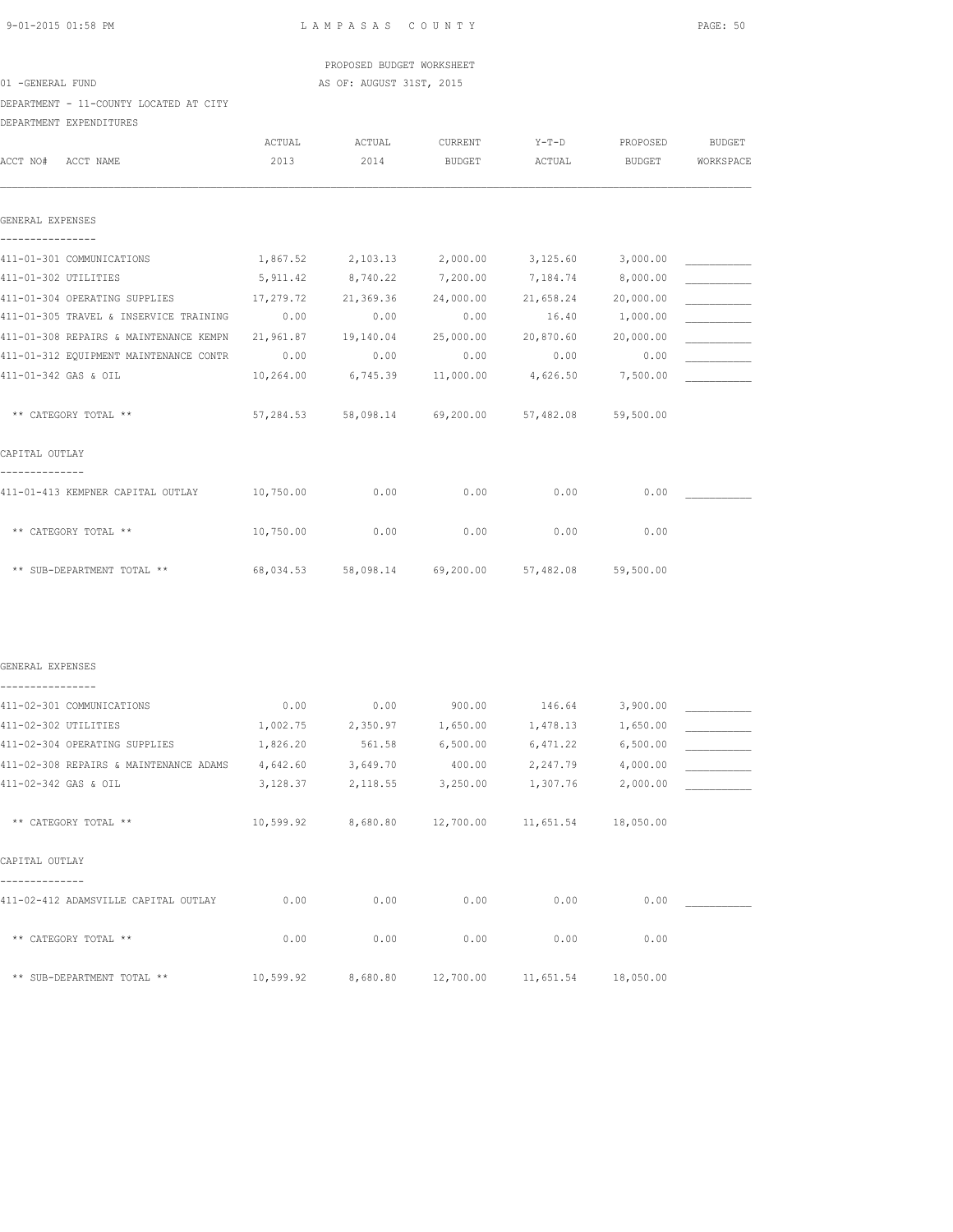| 9-01-2015 01:58 PM                                                          | LAMPASAS COUNTY | PAGE: 51                                              |               |         |                         |        |  |
|-----------------------------------------------------------------------------|-----------------|-------------------------------------------------------|---------------|---------|-------------------------|--------|--|
|                                                                             |                 | PROPOSED BUDGET WORKSHEET                             |               |         |                         |        |  |
| 01 -GENERAL FUND                                                            |                 | AS OF: AUGUST 31ST, 2015                              |               |         |                         |        |  |
| DEPARTMENT - 11-COUNTY LOCATED AT CITY                                      |                 |                                                       |               |         |                         |        |  |
| DEPARTMENT EXPENDITURES                                                     |                 |                                                       |               |         |                         |        |  |
|                                                                             | ACTUAL          | ACTUAL                                                | CURRENT       | $Y-T-D$ | PROPOSED                | BUDGET |  |
| ACCT NO# ACCT NAME                                                          | 2013            | 2014                                                  | <b>BUDGET</b> |         | ACTUAL BUDGET WORKSPACE |        |  |
|                                                                             |                 |                                                       |               |         |                         |        |  |
| GENERAL EXPENSES                                                            |                 |                                                       |               |         |                         |        |  |
| 411-03-304 OPERATING SUPPLIES 616.28 3,243.49 7,000.00 263.90 4,000.00      |                 |                                                       |               |         |                         |        |  |
| 411-03-308 REPAIRS & MAINTENANCE LOMET 7,667.00 10,574.62 5,000.00 1,666.79 |                 |                                                       |               |         | 5,000.00                |        |  |
| 411-03-342 GAS & OIL                                                        |                 |                                                       |               | 532.44  | 3,000.00                |        |  |
| ** CATEGORY TOTAL **                                                        |                 | 14,781.35  15,447.53  17,000.00  2,463.13  12,000.00  |               |         |                         |        |  |
| CAPITAL OUTLAY                                                              |                 |                                                       |               |         |                         |        |  |
| 411-03-414 LOMETA CAPITAL OUTLAY                                            | 7,500.00 0.00   |                                                       | 0.00          | 0.00    | 0.00                    |        |  |
| ** CATEGORY TOTAL **                                                        | 7,500.00        | 0.00                                                  | 0.00          | 0.00    | 0.00                    |        |  |
| ** SUB-DEPARTMENT TOTAL **                                                  |                 | 22, 281.35 15, 447.53 17, 000.00 2, 463.13 12, 000.00 |               |         |                         |        |  |
|                                                                             |                 |                                                       |               |         |                         |        |  |
|                                                                             |                 |                                                       |               |         |                         |        |  |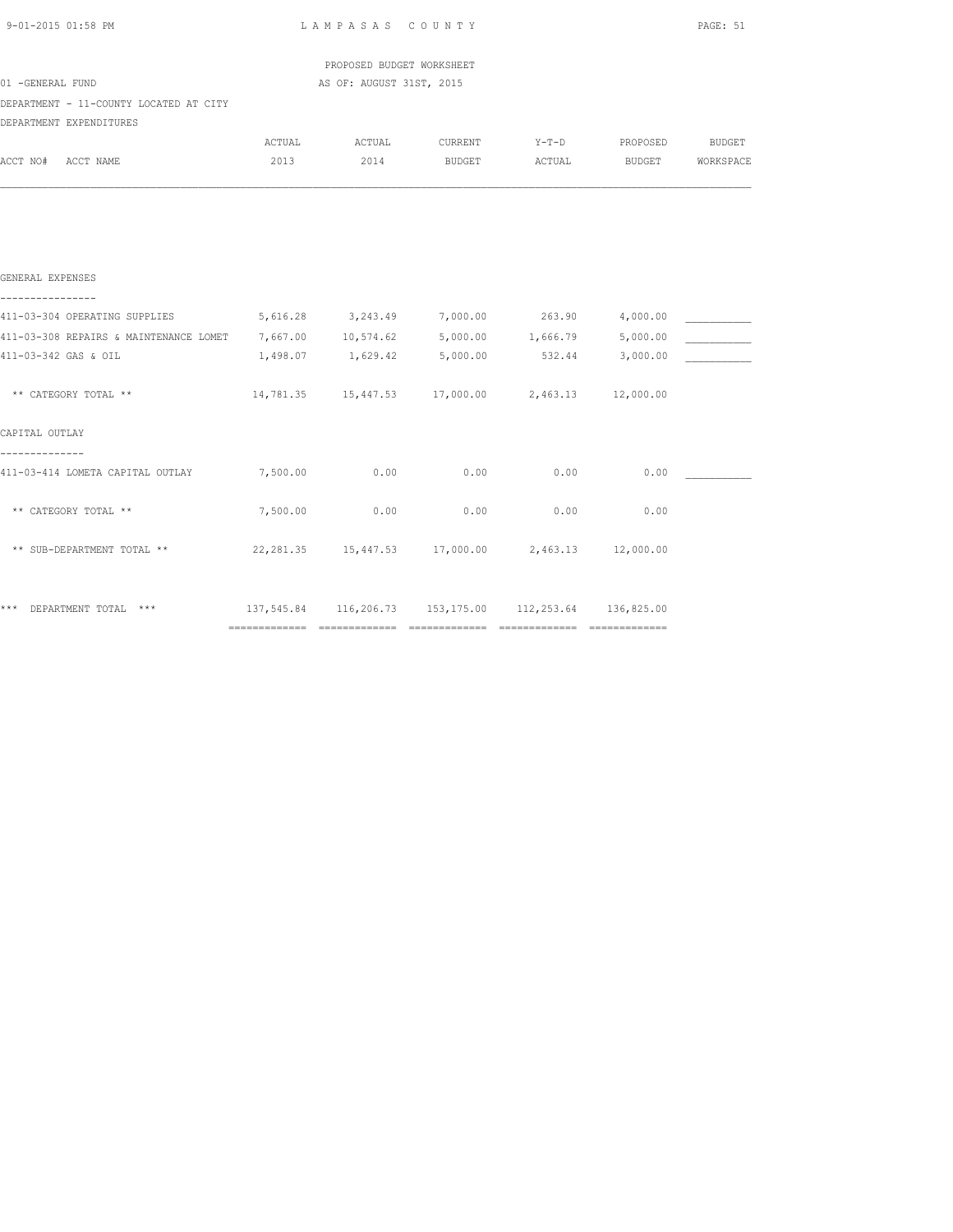| 9-01-2015 01:58 PM |  |
|--------------------|--|
|                    |  |

WAGES

LAMPASAS COUNTY PAGE: 52

|                                     |        | PROPOSED BUDGET WORKSHEET |                |         |          |           |
|-------------------------------------|--------|---------------------------|----------------|---------|----------|-----------|
| 01 -GENERAL FUND                    |        | AS OF: AUGUST 31ST, 2015  |                |         |          |           |
| DEPARTMENT - 12-JUSTICE OF PEACE #1 |        |                           |                |         |          |           |
| DEPARTMENT EXPENDITURES             |        |                           |                |         |          |           |
|                                     | ACTUAL | ACTUAL                    | <b>CURRENT</b> | $Y-T-D$ | PROPOSED | BUDGET    |
| ACCT NO#<br>ACCT NAME               | 2013   | 2014                      | <b>BUDGET</b>  | ACTUAL  | BUDGET   | WORKSPACE |
|                                     |        |                           |                |         |          |           |

| -----                                    |            |                                                   |           |                   |            |  |
|------------------------------------------|------------|---------------------------------------------------|-----------|-------------------|------------|--|
| 412-00-101 SALARIES & WAGES ELECTED OF   | 53,764.34  | 57,770.32                                         | 57,570.00 | 51, 174.79        | 58, 314.00 |  |
| 412-00-106 TEMPORARY EMPLOYEES           | 0.00       | 0.00                                              | 0.00      | 0.00              | 0.00       |  |
| 412-00-110 PART-TIME EMPLOYEES           | 0.00       | 0.00                                              | 0.00      | 0.00              | 0.00       |  |
| 412-00-113 SALARIES & WAGES ASST #3460   | 24, 311.35 | 26,106.39                                         | 26,899.00 | 24,815.25         | 27,644.00  |  |
| 412-00-133 SALARY/SUPPLEMENT             | 0.00       | 0.00                                              | 0.00      | 0.00              | 0.00       |  |
| 412-00-199 LONGEVITY PAYMENT             | 720.00     | 840.00                                            | 960.00    | 960.00            | 1,080.00   |  |
| ** CATEGORY TOTAL **                     |            | 78,795.69 84,716.71 85,429.00 76,950.04           |           |                   | 87,038.00  |  |
| EMPLOYEE BENEFITS                        |            |                                                   |           |                   |            |  |
| 412-00-203 FICA BENEFITS                 | 6,057.24   | 6,453.99                                          | 6,535.00  | 6,002.95          | 6,658.00   |  |
| 412-00-204 GROUP MEDICAL INSURANCE       | 12,812.16  | 12,251.40                                         | 11,268.00 | 13,716.88         | 15,980.00  |  |
| 412-00-205 RETIREMENT                    | 12,617.92  | 13,389.89                                         | 13,689.00 | 12,643.22         | 13,926.00  |  |
| 412-00-207 WORKMEN'S COMP                | 777.00     | 242.00                                            | 260.00    | 260.00            | 289.00     |  |
| 412-00-208 UNEMPLOYMENT INSURANCE        | 0.00       | 21.00                                             | 20.00     | 0.00              | 20.00      |  |
| 412-00-210 AUTO ALLOWANCE                | 2,042.00   | 2,100.00                                          | 2,100.00  | 1,925.00 2,100.00 |            |  |
| 412-00-212 PHONE ALLOWANCE               | 467.00     | 480.00                                            | 480.00    | 440.00            | 480.00     |  |
| ** CATEGORY TOTAL **                     |            | 34,773.32 34,938.28 34,352.00 34,988.05 39,453.00 |           |                   |            |  |
| GENERAL EXPENSES                         |            |                                                   |           |                   |            |  |
| ----------------                         |            |                                                   |           |                   |            |  |
| 412-00-301 COMMUNICATIONS                | 0.00       | 0.00                                              | 0.00      | 0.00              | 0.00       |  |
| 412-00-304 OPERATING SUPPLIES            | 2,541.40   | 2,125.60                                          | 2,500.00  | 323.55            | 2,400.00   |  |
| 412-00-305 TRAVEL & INSERVICE TRAINING   | 967.54     | 1,070.71                                          | 1,100.00  | 745.26            | 1,000.00   |  |
| 412-00-310 JURY FEES                     | 560.00     | 450.00                                            | 700.00    | 630.00            | 700.00     |  |
| 412-00-312 EQUIPMENT MAINTENANCE CONTR   | 0.00       | 1,514.53                                          | 0.00      | 1,909.01          | 2,500.00   |  |
| 412-00-315 DUES                          | 210.00     | 195.00                                            | 250.00    | 60.00             | 200.00     |  |
| 412-00-318 LEGAL EXPEDITURES             | 0.00       | 0.00                                              | 0.00      | 0.00              | 0.00       |  |
| 412-00-333 CONTRACED SERVICES            | 0.00       | 18,342.83                                         | 0.00      | 12,552.63         | 12,000.00  |  |
| 412-00-348 AUTOPSIES                     | 0.00       | 0.00                                              | 0.00      | 0.00              | 0.00       |  |
| 412-00-349 WEIGHING FEES                 | 0.00       | 0.00                                              | 0.00      | 0.00              | 0.00       |  |
| 412-00-352 JP #1 OMNI-BASE FEES 5,044.00 |            | 5,754.00                                          | 5,500.00  | 3,692.00          | 5,500.00   |  |
| 412-00-361 POSTAGE                       | 44.00      | 48.00                                             | 50.00     | 50.00             | 50.00      |  |
| 412-00-364 PUBLICATIONS, BOOKS, MANUAL   | 36.00      | 137.00                                            | 350.00    | 36.00             | 350.00     |  |
| 412-00-389 MISCELLANOUS EXPENSE          | 0.00       | 0.00                                              | 0.00      | 73.63             | 350.00     |  |
| ** CATEGORY TOTAL **                     | 9,402.94   | 29,637.67                                         | 10,450.00 | 20,072.08         | 25,050.00  |  |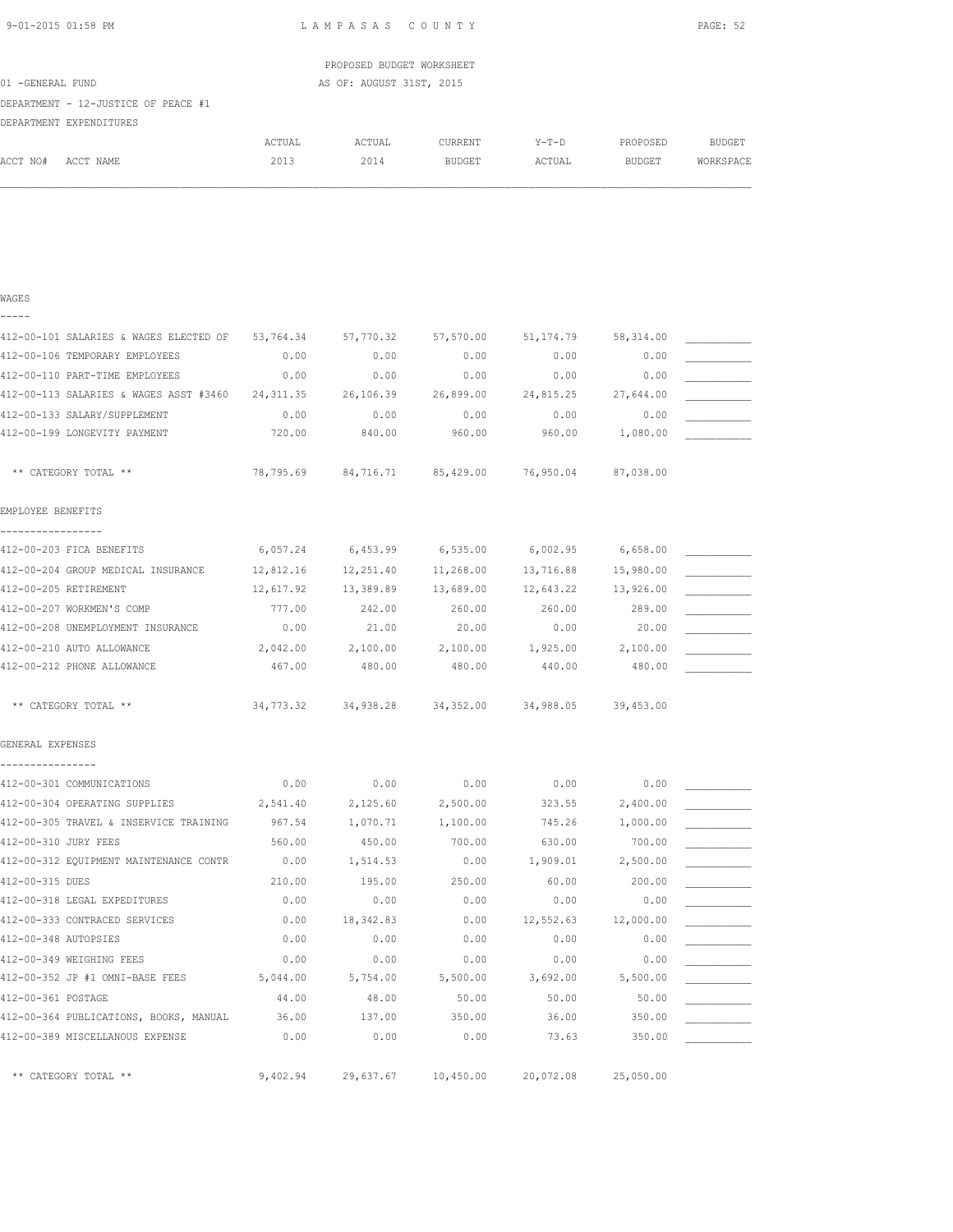| 9-01-2015 01:58 PM                     |                                  | LAMPASAS COUNTY           |                |                                                                 |                       | PAGE: 53  |
|----------------------------------------|----------------------------------|---------------------------|----------------|-----------------------------------------------------------------|-----------------------|-----------|
|                                        |                                  | PROPOSED BUDGET WORKSHEET |                |                                                                 |                       |           |
| 01 -GENERAL FUND                       |                                  | AS OF: AUGUST 31ST, 2015  |                |                                                                 |                       |           |
| DEPARTMENT - 12-JUSTICE OF PEACE #1    |                                  |                           |                |                                                                 |                       |           |
| DEPARTMENT EXPENDITURES                |                                  |                           |                |                                                                 |                       |           |
|                                        | ACTUAL                           | ACTUAL                    | CURRENT        |                                                                 | Y-T-D PROPOSED BUDGET |           |
| ACCT NO# ACCT NAME                     | 2013                             | 2014                      | <b>BUDGET</b>  |                                                                 | ACTUAL BUDGET         | WORKSPACE |
|                                        |                                  |                           |                |                                                                 |                       |           |
| CAPITAL OUTLAY                         |                                  |                           |                |                                                                 |                       |           |
|                                        |                                  |                           |                |                                                                 |                       |           |
| 412-00-401 OFFICE MACHINES & EQUIPMENT | 0.00                             | 0.00                      | 0.00           | 0.00                                                            | 0.00                  |           |
| 412-00-407 OFFICE FURNITURE & FIXTURES | 0.00                             | 0.00                      | 0.00           | 0.00                                                            | 0.00                  |           |
| ** CATEGORY TOTAL **                   | 0.00                             | 0.00                      | 0.00           | 0.00                                                            | 0.00                  |           |
| ** SUB-DEPARTMENT TOTAL **             |                                  |                           |                | 122,971.95  149,292.66  130,231.00  132,010.17  151,541.00      |                       |           |
| *** DEPARTMENT TOTAL ***               |                                  |                           |                | 122, 971.95  149, 292.66  130, 231.00  132, 010.17  151, 541.00 |                       |           |
|                                        | ================================ |                           | ============== | =================================                               |                       |           |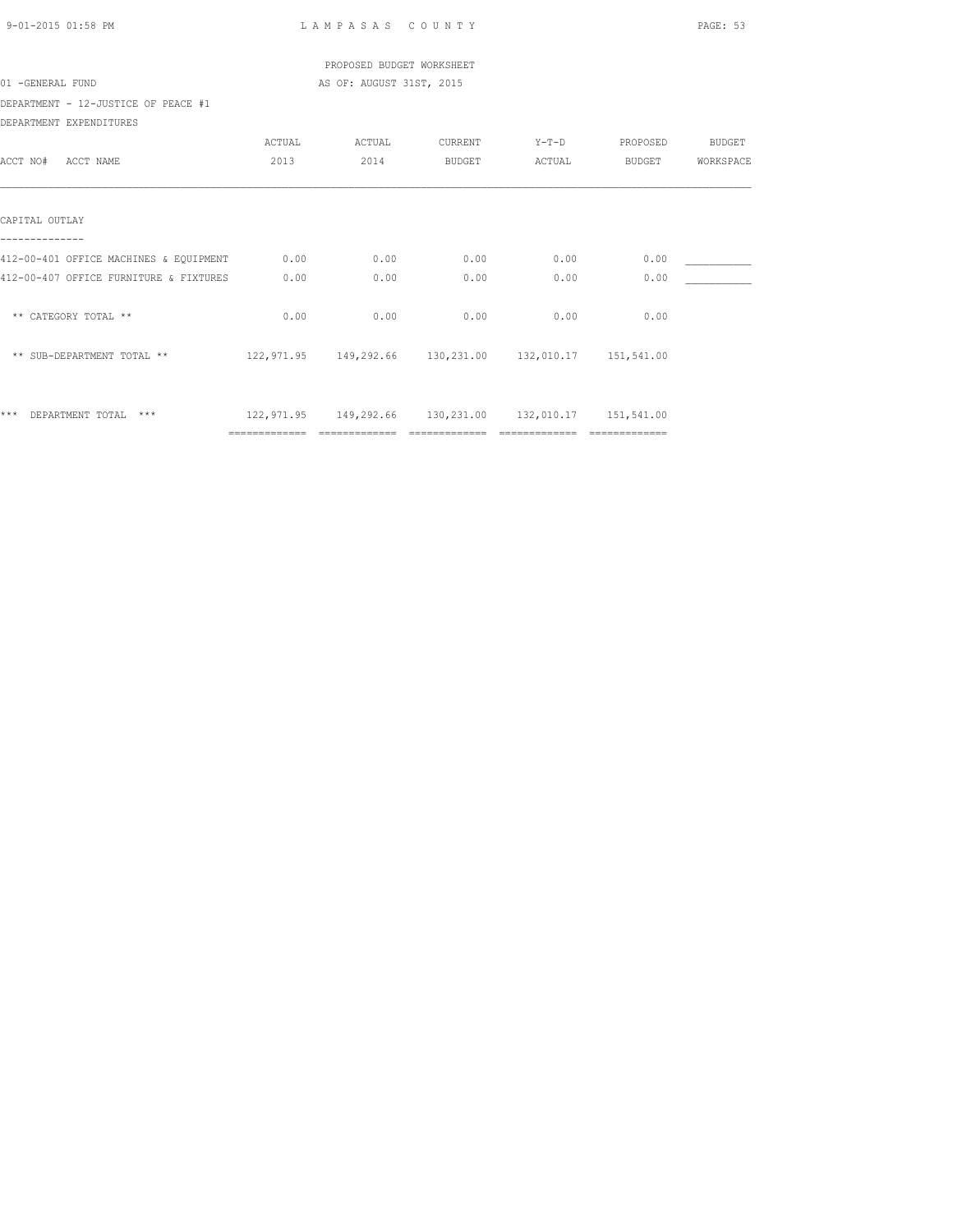| 9-01-2015 01:58 PM |  |
|--------------------|--|
|                    |  |

WAGES

LAMPASAS COUNTY PAGE: 54

| ACTUAL                                                                                          | ACTUAL | CURRENT | Y-T-D                                                 | PROPOSED      | <b>BUDGET</b> |
|-------------------------------------------------------------------------------------------------|--------|---------|-------------------------------------------------------|---------------|---------------|
| 2013                                                                                            | 2014   | BUDGET  | ACTUAL                                                | <b>BUDGET</b> | WORKSPACE     |
|                                                                                                 |        |         |                                                       |               |               |
| 01 -GENERAL FUND<br>DEPARTMENT - 13-JUSTICE OF PEACE #3<br>DEPARTMENT EXPENDITURES<br>ACCT NAME |        |         | PROPOSED BUDGET WORKSHEET<br>AS OF: AUGUST 31ST, 2015 |               |               |

| 413-00-101 SALARIES & WAGES ELECTED OF         | 53,734.40  | 57,743.32 | 57,570.00 | 51,231.79  | 58, 314.00 |  |
|------------------------------------------------|------------|-----------|-----------|------------|------------|--|
| 413-00-106 TEMPORARY EMPLOYEE                  | 0.00       | 0.00      | 0.00      | 0.00       | 0.00       |  |
| 413-00-110 PART-TIME EMPLOYEE                  | 0.00       | 0.00      | 0.00      | 0.00       | 0.00       |  |
| 413-00-113 SALARIES & WAGES ASST #3057         | 25,953.18  | 27,868.23 | 28,665.00 | 26,539.72  | 29,409.00  |  |
| 413-00-199 LONGEVITY PAYMENT                   | 960.00     | 1,080.00  | 1,200.00  | 1,200.00   | 1,320.00   |  |
| ** CATEGORY TOTAL **                           | 80,647.58  | 86,691.55 | 87,435.00 | 78,971.51  | 89,043.00  |  |
| EMPLOYEE BENEFITS                              |            |           |           |            |            |  |
| 413-00-203 FICA BENEFITS                       | 5, 174.42  | 5,523.80  | 6,701.00  | 5,233.31   | 6,812.00   |  |
| 413-00-204 GROUP MEDICAL INSURANCE             | 14,972.16  | 13,906.76 | 13,883.00 | 12,126.56  | 16,020.00  |  |
| 413-00-205 RETIREMENT                          | 12,922.38  | 13,710.32 | 14,015.00 | 12,957.45  | 14,247.00  |  |
| 413-00-207 WORKMEN'S COMP                      | 777.00     | 247.00    | 267.00    | 267.00     | 296.00     |  |
| 413-00-208 UNEMPLOYMENT INSURANCE              | 0.00       | 21.00     | 21.00     | 0.00       | 21.00      |  |
| 413-00-212 PHONE ALLOWANCE                     | 467.00     | 480.00    | 480.00    | 440.00     | 480.00     |  |
| ** CATEGORY TOTAL **                           | 34, 312.96 | 33,888.88 | 35,367.00 | 31,024.32  | 37,876.00  |  |
| GENERAL EXPENSES                               |            |           |           |            |            |  |
| ---------------                                |            |           |           |            |            |  |
| 413-00-301 COMMUNICATIONS                      | 2,439.83   | 2,274.91  | 2,200.00  | 2,342.85   | 2,200.00   |  |
| 413-00-302 UTILITIES                           | 3,136.08   | 3,660.49  | 2,900.00  | 2,842.79   | 2,900.00   |  |
| 413-00-304 OPERATING SUPPLIES                  | 1,762.94   | 795.94    | 1,500.00  | 210.34     | 1,000.00   |  |
| 413-00-305 TRAVEL & INSERVICE TRAINING         | 1,906.48   | 1,506.06  | 2,000.00  | 2,622.59   | 2,000.00   |  |
| 413-00-310 JURY FEES                           | 0.00       | 0.00      | 600.00    | 0.00       | 600.00     |  |
| 413-00-312 EQUIPMENT MAINTENANCE CONTR         | 437.59     | 459.47    | 600.00    | 1,100.00   | 1,200.00   |  |
| 413-00-313 JANITORIAL CONTRACT                 | 0.00       | 0.00      | 0.00      | 0.00       | 0.00       |  |
| 413-00-315 DUES                                | 0.00       | 0.00      | 100.00    | 0.00       | 100.00     |  |
| 413-00-329 RENT                                | 0.00       | 0.00      | 0.00      | 0.00       | 0.00       |  |
| 413-00-333 CONTRACTED SERVICES                 | 0.00       | 0.00      | 0.00      | 2,845.89   | 3,000.00   |  |
| 413-00-343 REPAIRS & MAINTENANCE<br>$\sqrt{2}$ | 182.50)    | 2,377.16  | 1,000.00  | 142.33     | 1,000.00   |  |
| 413-00-348 AUTOPSIES                           | 0.00       | 0.00      | 0.00      | 0.00       | 0.00       |  |
| 413-00-349 WEIGHING FEES                       | 0.00       | 0.00      | 100.00    | 0.00       | 100.00     |  |
| 413-00-352 JP #3 OMNI-BASE FEES                | 2,704.00   | 1,196.00  | 3,000.00  | 1,326.00   | 3,000.00   |  |
| 413-00-361 POSTAGE                             | 171.84     | 0.00      | 250.00    | 212.12     | 250.00     |  |
| 413-00-364 PUBLICATION, BOOKS, MANUALS         | 36.00      | 96.50     | 200.00    | 0.00       | 200.00     |  |
| 413-00-370 EQUIPMENT RENTAL-COPIER             | 326.63     | 552.52    | 600.00    | 502.12     | 600.00     |  |
| ** CATEGORY TOTAL **                           | 12,738.89  | 12,919.05 | 15,050.00 | 14, 147.03 | 18,150.00  |  |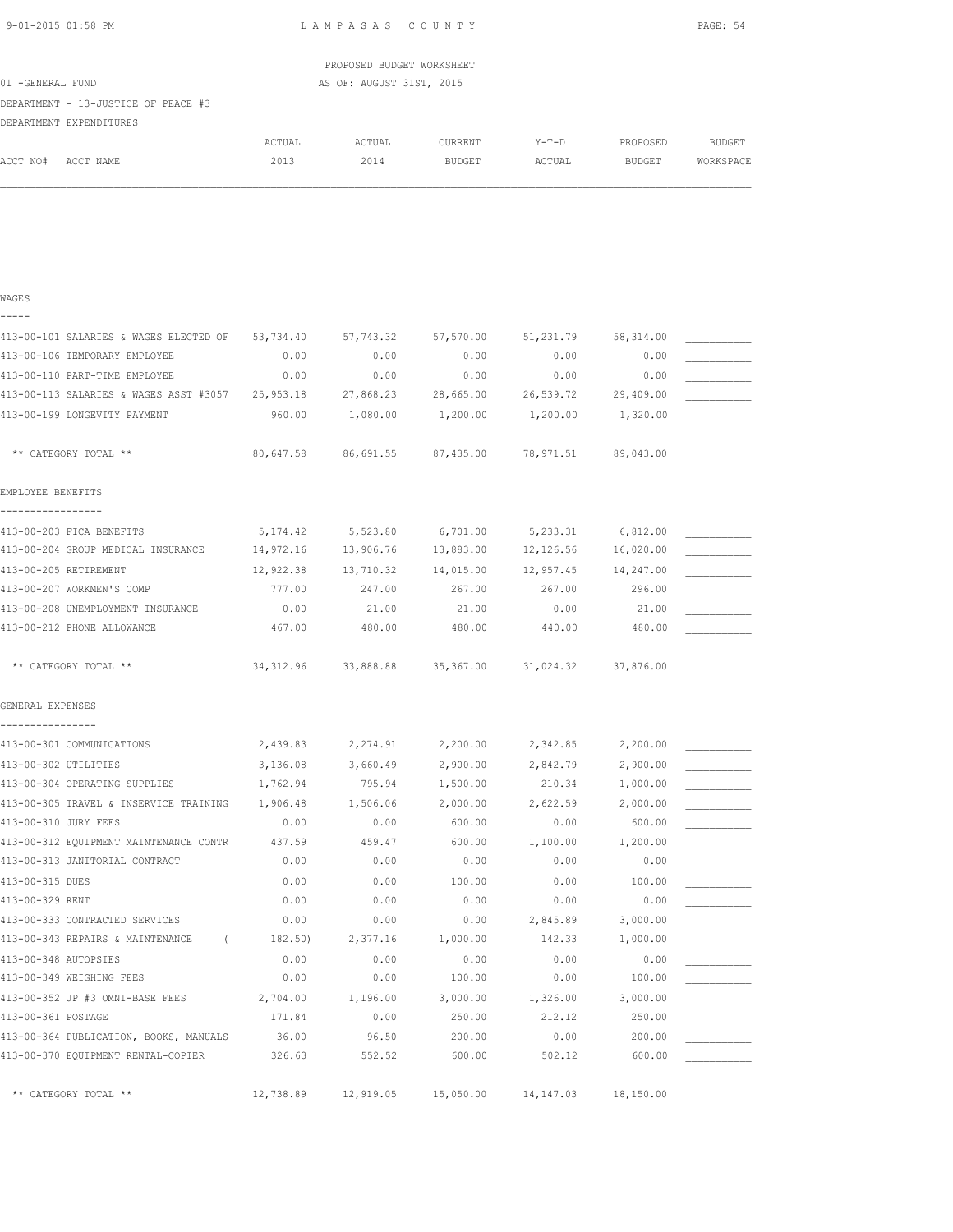| 9-01-2015 01:58 PM                               |                | LAMPASAS COUNTY           |                |                                                            |                       | PAGE: 55  |
|--------------------------------------------------|----------------|---------------------------|----------------|------------------------------------------------------------|-----------------------|-----------|
|                                                  |                | PROPOSED BUDGET WORKSHEET |                |                                                            |                       |           |
| 01 -GENERAL FUND                                 |                | AS OF: AUGUST 31ST, 2015  |                |                                                            |                       |           |
| DEPARTMENT - 13-JUSTICE OF PEACE #3              |                |                           |                |                                                            |                       |           |
| DEPARTMENT EXPENDITURES                          |                |                           |                |                                                            |                       |           |
|                                                  | ACTUAL         | ACTUAL                    | CURRENT        |                                                            | Y-T-D PROPOSED BUDGET |           |
| ACCT NO# ACCT NAME                               | 2013           | 2014                      | <b>BUDGET</b>  |                                                            | ACTUAL BUDGET         | WORKSPACE |
|                                                  |                |                           |                |                                                            |                       |           |
| CAPITAL OUTLAY                                   |                |                           |                |                                                            |                       |           |
| 413-00-401 OFFICE MACHINES & EQUIPMEN (1,041.02) |                | 0.00                      | 0.00           | 0.00                                                       | 0.00                  |           |
| 413-00-403 REAL ESTATE                           | 0.00           | 0.00                      | 0.00           | 0.00                                                       | 0.00                  |           |
|                                                  |                |                           |                |                                                            |                       |           |
| ** CATEGORY TOTAL **                             | (1, 041, 02)   | 0.00                      | 0.00           | 0.00                                                       | 0.00                  |           |
| ** SUB-DEPARTMENT TOTAL **                       |                |                           |                | 126,658.41  133,499.48  137,852.00  124,142.86  145,069.00 |                       |           |
| *** DEPARTMENT TOTAL ***                         |                |                           |                | 126,658.41  133,499.48  137,852.00  124,142.86  145,069.00 |                       |           |
|                                                  | ============== |                           | ============== | =================================                          |                       |           |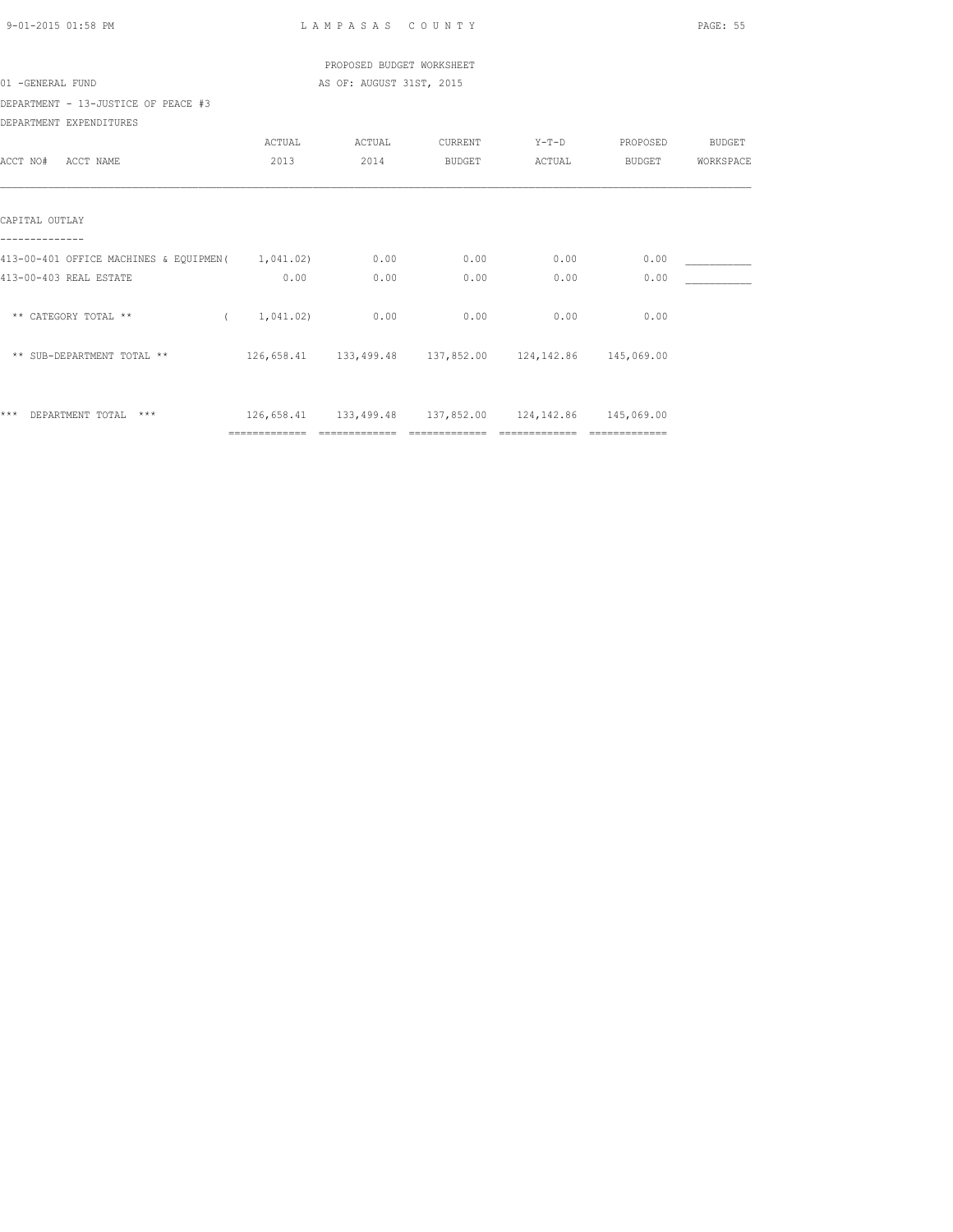| 01 -GENERAL FUND                                               |                | PROPOSED BUDGET WORKSHEET<br>AS OF: AUGUST 31ST, 2015 |                   |                                                        |                    |                            |
|----------------------------------------------------------------|----------------|-------------------------------------------------------|-------------------|--------------------------------------------------------|--------------------|----------------------------|
| DEPARTMENT - 14-JUSTICE OF PEACE #4<br>DEPARTMENT EXPENDITURES |                |                                                       |                   |                                                        |                    |                            |
| ACCT NO# ACCT NAME                                             | ACTUAL<br>2013 | ACTUAL<br>2014                                        | CURRENT<br>BUDGET | $Y-T-D$<br>ACTUAL                                      | PROPOSED<br>BUDGET | <b>BUDGET</b><br>WORKSPACE |
|                                                                |                |                                                       |                   |                                                        |                    |                            |
|                                                                |                |                                                       |                   |                                                        |                    |                            |
| WAGES                                                          |                |                                                       |                   |                                                        |                    |                            |
| -----                                                          |                |                                                       |                   |                                                        |                    |                            |
| 414-00-101 SALARIES & WAGES ELECTED OF                         |                |                                                       |                   | 53,709.40 57,714.32 57,570.00 51,285.79                | 58,314.00          |                            |
| 414-00-113 SALARIES & WAGES ASST #1060                         |                |                                                       |                   | 23,761.16 25,514.20 26,309.00 24,268.40                | 27,053.00          |                            |
| 414-00-199 LONGEVITY PAYMENT                                   | 0.00           | 600.00                                                | 720.00            | 720.00                                                 | 840.00             |                            |
| ** CATEGORY TOTAL **                                           | 77,470.56      | 83,828.52                                             | 84,599.00         | 76,274.19                                              | 86,207.00          |                            |
| EMPLOYEE BENEFITS                                              |                |                                                       |                   |                                                        |                    |                            |
| 414-00-203 FICA BENEFITS                                       |                | 5,802.94 6,033.22                                     | 6,472.00          | 5,989.75                                               | 6,595.00           |                            |
| 414-00-204 GROUP MEDICAL INSURANCE                             |                | 12,812.16 13,596.10                                   | 11,268.00         | 11,661.76                                              | 16,020.00          |                            |
| 414-00-205 RETIREMENT                                          |                | 12,248.83 13,256.70                                   | 13,536.00         | 12,517.30                                              | 13,793.00          |                            |
| 414-00-207 WORKMEN'S COMP                                      | 777.00         | 239.00                                                | 257.00            | 257.00                                                 | 287.00             |                            |
| 414-00-208 UNEMPLOYMENT INSURANCE                              | 0.00           | 19.00                                                 | 19.00             | 0.00                                                   | 19.00              |                            |
| 414-00-212 PHONE ALLOWANCE                                     | 467.00         | 480.00                                                | 480.00            | 440.00                                                 | 480.00             |                            |
| ** CATEGORY TOTAL **                                           |                |                                                       |                   | 32,107.93 33,624.02 32,032.00 30,865.81                | 37,194.00          |                            |
| GENERAL EXPENSES                                               |                |                                                       |                   |                                                        |                    |                            |
| 414-00-301 COMMUNICATIONS                                      |                |                                                       |                   | $2,455.09$ $2,515.87$ $2,500.00$ $2,529.06$ $2,500.00$ |                    |                            |
| 414-00-302 UTILITIES                                           | 2,450.65       | 2,845.84                                              | 2,500.00          | 1,734.80                                               | 2,500.00           |                            |
| 414-00-304 OPERATING SUPPLIES                                  | 2,380.97       | 1,896.66                                              | 2,000.00          | 2,510.31                                               | 2,000.00           |                            |
| 414-00-305 TRAVEL & INSERVICE TRAINING                         | 4,338.89       | 3,052.80                                              | 3,500.00          | 2,098.72                                               | 3,000.00           |                            |
| 414-00-310 JURY FEES                                           | 590.00         | 300.00                                                | 500.00            | 0.00                                                   | 500.00             |                            |
| 414-00-311 REPAIRS & MAINTENANCE                               | 4,567.45       | 365.00                                                | 800.00            | 742.41                                                 | 800.00             |                            |
| 414-00-312 EQUIPMENT MAINTENANCE CONTR                         | 1,482.93       | 1,557.08                                              | 1,500.00          | 1,923.69                                               | 1,700.00           |                            |
| 414-00-313 JANITORIAL CONTRACT                                 | 1,200.00       | 1,200.00                                              | 1,320.00          | 1,160.00                                               | 1,320.00           |                            |
| 414-00-315 DUES                                                | 0.00           | 75.00                                                 | 150.00            | 60.00                                                  | 150.00             |                            |
| 414-00-318 LEGAL EXPENDITURE                                   | 0.00           | 0.00                                                  | 0.00              | 0.00                                                   | 0.00               |                            |
| 414-00-333 CONTRACTED SERVICES                                 | 0.00           | 200.27                                                | 0.00              | 4,739.98                                               | 4,000.00           |                            |
| 414-00-348 AUTOPSIES                                           | 0.00           | 0.00                                                  | 0.00              | 0.00                                                   | 0.00               |                            |
| 414-00-352 JP #4 OMNI-BASE FEES                                | 2,314.00       | 2,106.00                                              | 3,250.00          | 1,846.00                                               | 3,250.00           |                            |
| 414-00-361 POSTAGE                                             | 46.00          | 148.00                                                | 50.00             | 251.40                                                 | 200.00             |                            |
| 414-00-364 PUBLICATIONS, BOOKS, MANUAL                         | 316.49         | 181.50                                                | 250.00            | 54.00                                                  | 250.00             |                            |

414-00-370 EQUIPMENT RENTAL-COPIER 2,337.27 2,428.97 2,400.00 2,236.51 2,400.00 \_\_\_\_\_\_\_\_\_\_\_

\*\* CATEGORY TOTAL \*\* 24,479.74 18,872.99 20,720.00 21,886.88 24,570.00

9-01-2015 01:58 PM L A M P A S A S C O U N T Y PAGE: 56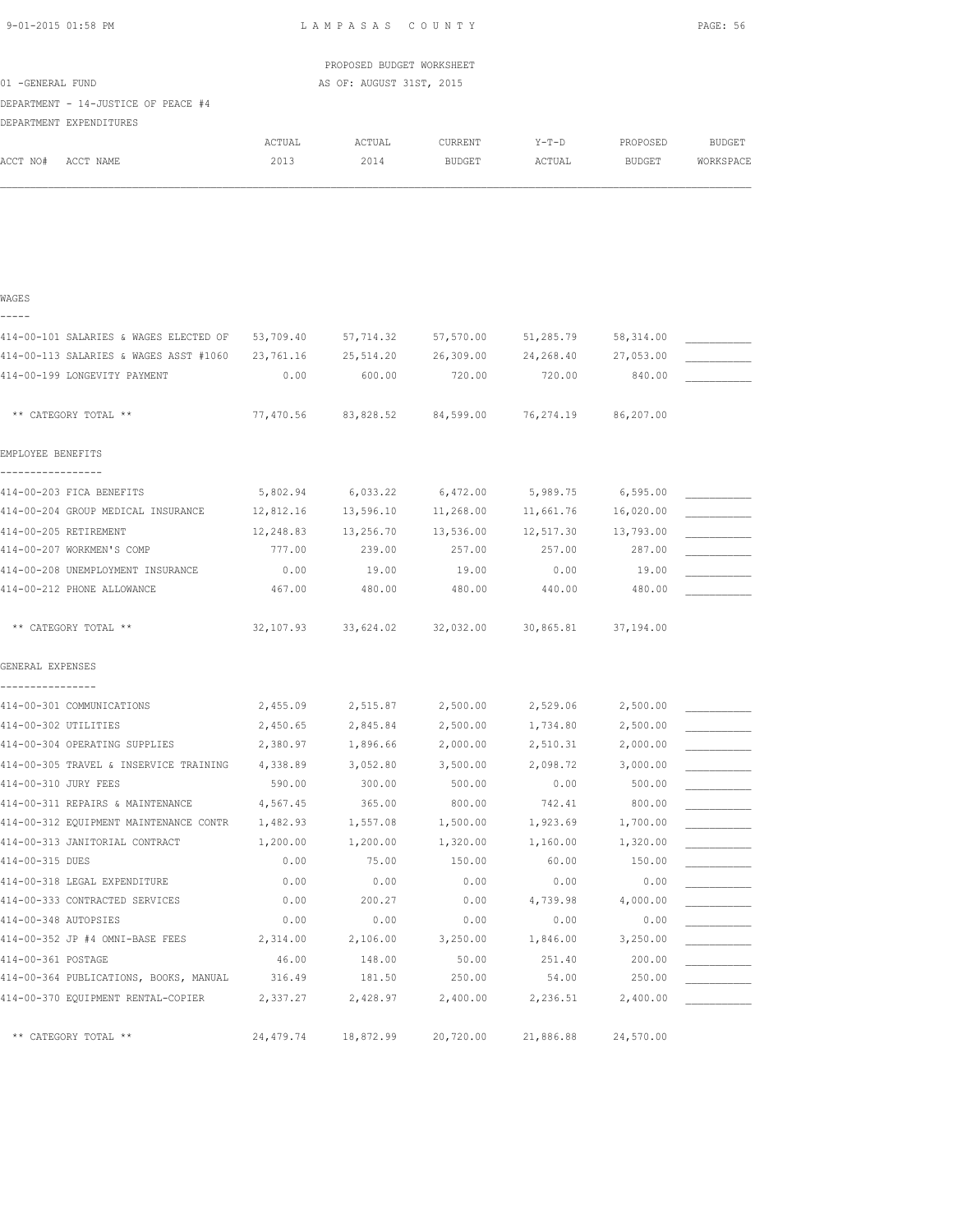| 9-01-2015 01:58 PM                     |                | LAMPASAS COUNTY           |                |                                                        |                | PAGE: 57  |
|----------------------------------------|----------------|---------------------------|----------------|--------------------------------------------------------|----------------|-----------|
|                                        |                | PROPOSED BUDGET WORKSHEET |                |                                                        |                |           |
| 01 -GENERAL FUND                       |                | AS OF: AUGUST 31ST, 2015  |                |                                                        |                |           |
| DEPARTMENT - 14-JUSTICE OF PEACE #4    |                |                           |                |                                                        |                |           |
| DEPARTMENT EXPENDITURES                |                |                           |                |                                                        |                |           |
|                                        | ACTUAL         | ACTUAL                    | CURRENT        |                                                        | Y-T-D PROPOSED | BUDGET    |
| ACCT NO# ACCT NAME                     | 2013           | 2014                      | BUDGET         |                                                        | ACTUAL BUDGET  | WORKSPACE |
|                                        |                |                           |                |                                                        |                |           |
| CAPITAL OUTLAY                         |                |                           |                |                                                        |                |           |
|                                        |                |                           |                |                                                        |                |           |
| 414-00-401 OFFICE MACHINES & EQUIPMENT | 0.00           | 0.00                      | 0.00           | 0.00                                                   | 0.00           |           |
| 414-00-407 OFFICE FURNITURE & FIXTURES | 0.00           | 0.00                      | 0.00           | 0.00                                                   | 0.00           |           |
| ** CATEGORY TOTAL **                   | 0.00           | 0.00                      | 0.00           | 0.00                                                   | 0.00           |           |
| ** SUB-DEPARTMENT TOTAL **             |                |                           |                | 134,058.23 136,325.53 137,351.00 129,026.88 147,971.00 |                |           |
| *** DEPARTMENT TOTAL ***               |                |                           |                | 134,058.23 136,325.53 137,351.00 129,026.88 147,971.00 |                |           |
|                                        | ============== |                           | ============== | ==============                                         |                |           |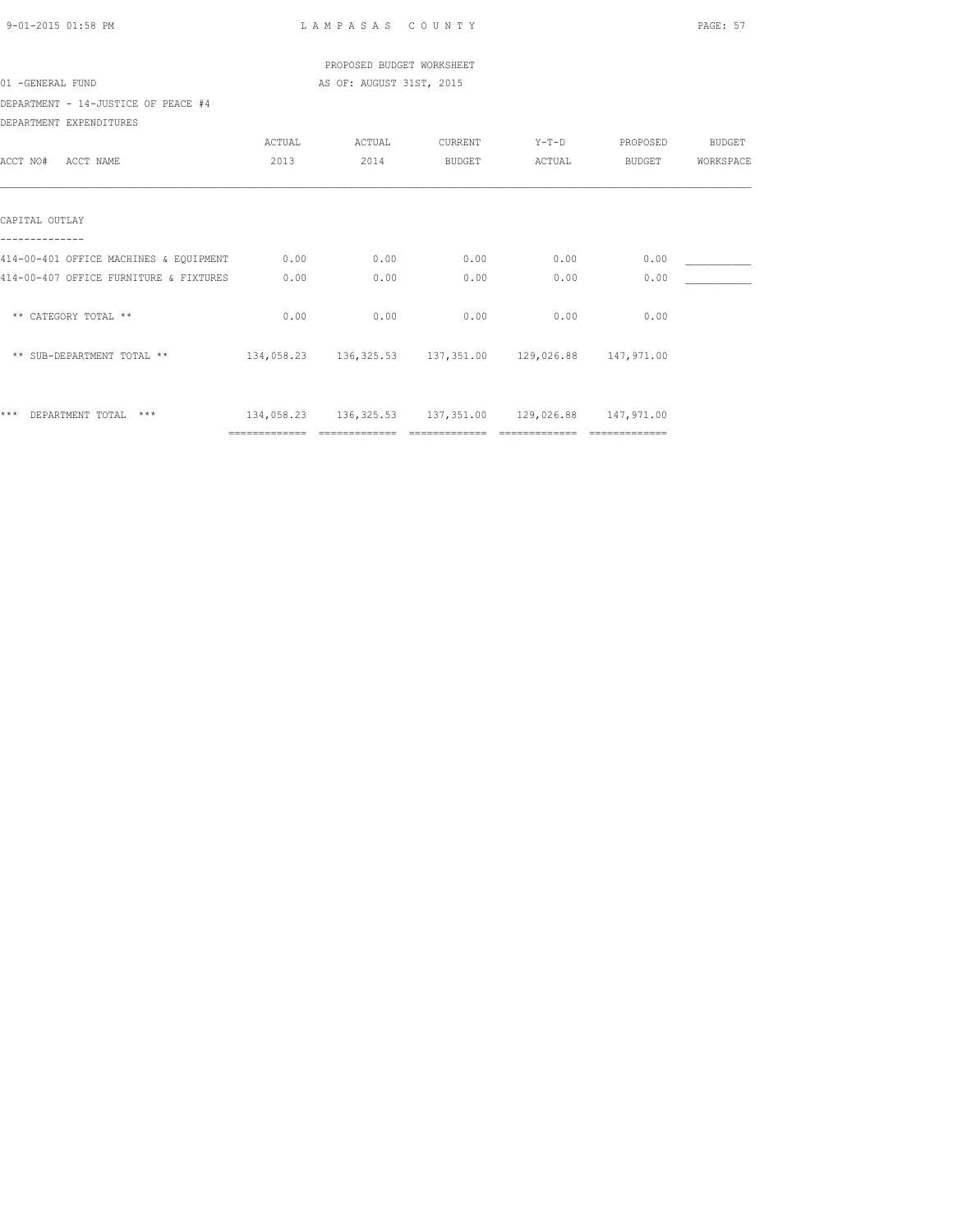| 9-01-2015 01:58 PM |                                                                                                                |        | LAMPASAS COUNTY           |               |         |          | PAGE: 58  |
|--------------------|----------------------------------------------------------------------------------------------------------------|--------|---------------------------|---------------|---------|----------|-----------|
|                    |                                                                                                                |        |                           |               |         |          |           |
|                    |                                                                                                                |        | PROPOSED BUDGET WORKSHEET |               |         |          |           |
| 01 -GENERAL FUND   |                                                                                                                |        | AS OF: AUGUST 31ST, 2015  |               |         |          |           |
|                    | DEPARTMENT - 15-COUNTY EXTENSION OFF                                                                           |        |                           |               |         |          |           |
|                    | DEPARTMENT EXPENDITURES                                                                                        |        |                           |               |         |          |           |
|                    |                                                                                                                | ACTUAL | ACTUAL                    | CURRENT       | $Y-T-D$ | PROPOSED | BUDGET    |
| ACCT NO#           | ACCT NAME                                                                                                      | 2013   | 2014                      | <b>BUDGET</b> | ACTUAL  | BUDGET   | WORKSPACE |
|                    |                                                                                                                |        |                           |               |         |          |           |
|                    |                                                                                                                |        |                           |               |         |          |           |
|                    |                                                                                                                |        |                           |               |         |          |           |
|                    |                                                                                                                |        |                           |               |         |          |           |
|                    |                                                                                                                |        |                           |               |         |          |           |
| WAGES              |                                                                                                                |        |                           |               |         |          |           |
| -----              |                                                                                                                |        |                           |               |         |          |           |
|                    | 415-00-102 SALARY APPOINTED OFF #560 16,748.44 18,039.88 18,082.00 15,290.83 18,826.00                         |        |                           |               |         |          |           |
|                    | ה האודיים המונחים המונחים המונחים המונחים המונחים המונחים המונחים המונחים המונחים המונחים המונחים המונחים המונ |        |                           |               |         | 0.00     |           |

| 415-00-110 PART-TIME EMPLOYEES #1546                                                     | 0.00      | 0.00                                                  | 0.00                                        | 0.00                | 0.00      |  |
|------------------------------------------------------------------------------------------|-----------|-------------------------------------------------------|---------------------------------------------|---------------------|-----------|--|
| 415-00-114 SALARY & WAGES OFFICE #1546 25,413.74 27,098.25 28,119.00 25,948.63 28,863.00 |           |                                                       |                                             |                     |           |  |
| 415-00-199 LONGEVITY PAYMENT                                                             | 0.00      | 0.00                                                  | 0.00                                        | 0.00                | 0.00      |  |
| ** CATEGORY TOTAL **                                                                     | 42,162.18 |                                                       | 45,138.13 46,201.00 41,239.46 47,689.00     |                     |           |  |
| EMPLOYEE BENEFITS                                                                        |           |                                                       |                                             |                     |           |  |
| -------------                                                                            |           |                                                       |                                             |                     |           |  |
| 415-00-203 FICA BENEFITS                                                                 |           | 3,068.42 3,276.28 3,534.00 3,080.89 3,648.00          |                                             |                     |           |  |
| 415-00-204 GROUP MEDICAL INSURANCE 6,406.08                                              |           | $6,636.40$ $5,634.00$ $6,027.76$ $8,010.00$           |                                             |                     |           |  |
| 415-00-205 RETIREMENT                                                                    | 4,118.28  | 4,335.72                                              | 4,499.00                                    | 4, 151.71 4, 618.00 |           |  |
| 415-00-207 WORKMEN'S COMP                                                                | 388.00    | 79.00                                                 | 87.00                                       | 87.00               | 220.00    |  |
| 415-00-208 UNEMPLOYMENT INSURANCE                                                        | 0.00      | 22.00                                                 | 21.00                                       | 0.00                | 21.00     |  |
| ** CATEGORY TOTAL **                                                                     | 13,980.78 |                                                       | 14, 349.40 13, 775.00 13, 347.36 16, 517.00 |                     |           |  |
| GENERAL EXPENSES                                                                         |           |                                                       |                                             |                     |           |  |
| 415-00-301 COMMUNICATIONS                                                                | 0.00      | 0.00                                                  | 0.00                                        | 0.00                | 0.00      |  |
| 415-00-303 COMPUTER SUPPLIES                                                             | 0.00      | 700.00                                                | 700.00                                      | 0.00                | 500.00    |  |
| 415-00-304 OPERATING SUPPLIES                                                            | 1,270.24  | 880.26                                                | 1,490.00                                    | 870.24              | 1,490.00  |  |
| 415-00-305 TRAVEL & INSERVICE TRAINING 9,471.74                                          |           | 9,280.88                                              | 9,000.00                                    | 8,171.92            | 9,000.00  |  |
| 415-00-312 EQUIPMENT MAINTENANCE CONTR                                                   | 0.00      | 0.00                                                  | 60.00                                       | 0.00                | 60.00     |  |
| 415-00-315 DUES                                                                          | 110.00    | 325.00                                                | 335.00                                      | 175.00              | 335.00    |  |
| 415-00-343 REPAIR AND MAINTENANCE VEHI                                                   | 0.00      | 475.80                                                | 500.00                                      | 0.00                | 500.00    |  |
| 415-00-351 LIVESTOCK SHOWS                                                               | 4,059.96  | 4,822.78                                              | 6,000.00                                    | 2,858.27            | 5,000.00  |  |
| 415-00-361 POSTAGE                                                                       | 0.00      | 0.00                                                  | 0.00                                        | 0.00                | 0.00      |  |
| 415-00-364 PUBLICATION, BOOKS, MANUALS 0.00                                              |           | 0.00                                                  | 0.00                                        | 40.00               | 0.00      |  |
| 415-00-370 EQUIPMENT RENTAL-COPIER 2,398.68                                              |           | 3,543.28                                              | 3,600.00                                    | 2,778.65            | 3,600.00  |  |
| ** CATEGORY TOTAL **                                                                     |           | 17,310.62  20,028.00  21,685.00  14,894.08  20,485.00 |                                             |                     |           |  |
| CAPITAL OUTLAY                                                                           |           |                                                       |                                             |                     |           |  |
|                                                                                          |           |                                                       |                                             |                     |           |  |
| 415-00-401 OFFICE MACHINES & EQUIPMENT 0.00                                              |           | 0.00                                                  | 0.00                                        | 0.00                | 0.00      |  |
| 415-00-407 OFFICE FURNITURE & FIXTURES                                                   | 0.00      | 0.00                                                  | 0.00                                        | 0.00                | 0.00      |  |
| ** CATEGORY TOTAL **                                                                     | 0.00      | 0.00                                                  | 0.00                                        | 0.00                | 0.00      |  |
| ** SUB-DEPARTMENT TOTAL **                                                               | 73,453.58 | 79,515.53                                             | 81,661.00                                   | 69,480.90           | 84,691.00 |  |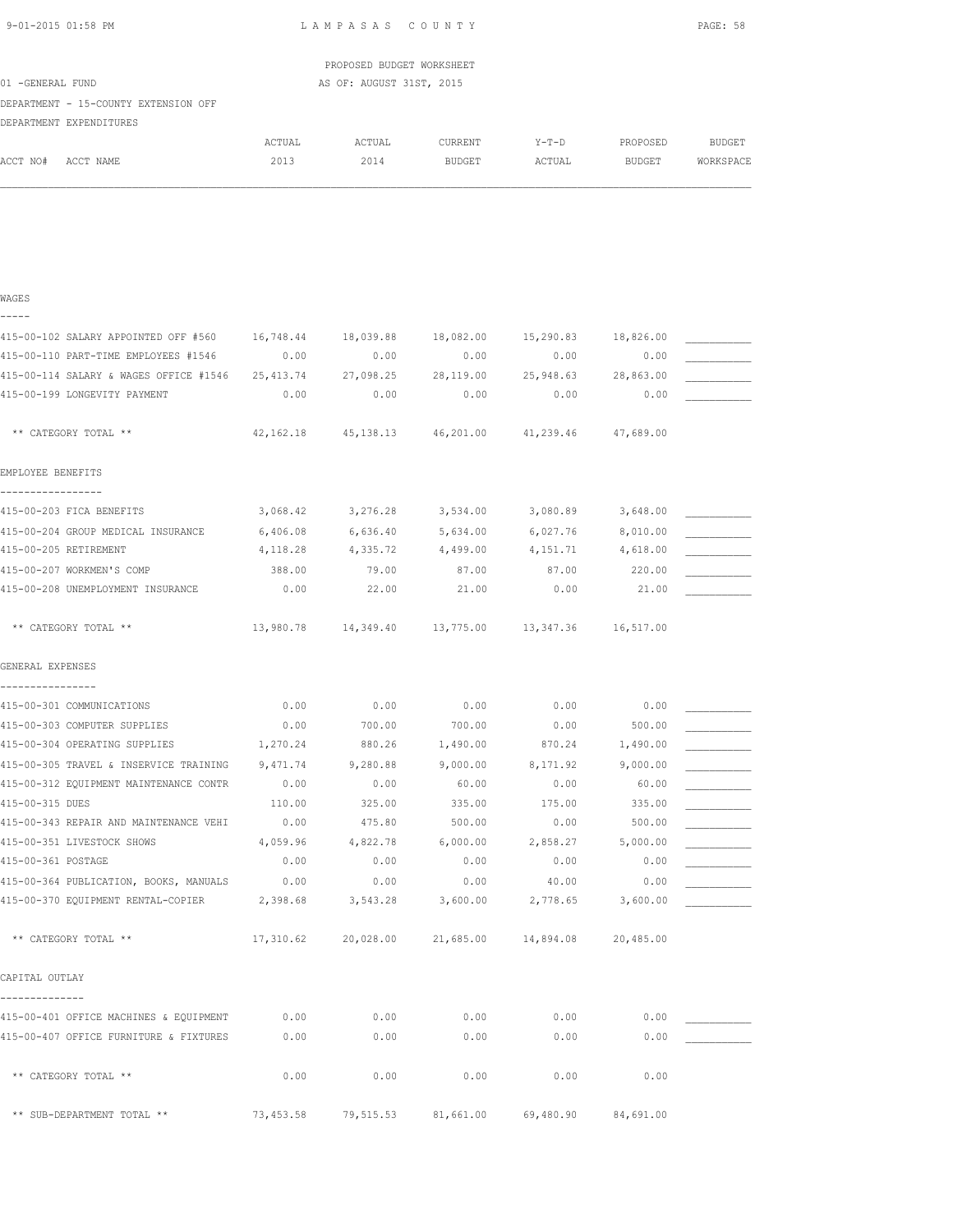| 9-01-2015 01:58 PM                                                                                      |        | LAMPASAS COUNTY           |                                                                |      |      | PAGE: 59 |
|---------------------------------------------------------------------------------------------------------|--------|---------------------------|----------------------------------------------------------------|------|------|----------|
|                                                                                                         |        | PROPOSED BUDGET WORKSHEET |                                                                |      |      |          |
| 01 -GENERAL FUND                                                                                        |        | AS OF: AUGUST 31ST, 2015  |                                                                |      |      |          |
| DEPARTMENT - 15-COUNTY EXTENSION OFF<br>DEPARTMENT EXPENDITURES                                         |        |                           |                                                                |      |      |          |
|                                                                                                         | ACTUAL | ACTUAL                    | CURRENT Y-T-D PROPOSED BUDGET                                  |      |      |          |
| ACCT NO# ACCT NAME                                                                                      | 2013   |                           | 2014 BUDGET ACTUAL BUDGET WORKSPACE                            |      |      |          |
|                                                                                                         |        |                           |                                                                |      |      |          |
| WAGES                                                                                                   |        |                           |                                                                |      |      |          |
| -----                                                                                                   |        |                           |                                                                |      |      |          |
| 415-01-102 SALARY APPOINTED OFF #3492 16,108.40 17,296.88 18,082.00 16,672.91 18,826.00                 |        |                           |                                                                |      |      |          |
| ** CATEGORY TOTAL **                                                                                    |        |                           | 16, 108.40  17, 296.88  18, 082.00  16, 672.91  18, 826.00     |      |      |          |
| EMPLOYEE BENEFITS                                                                                       |        |                           |                                                                |      |      |          |
| -----------------                                                                                       |        |                           |                                                                |      |      |          |
| 415-01-203 FICA BENEFITS                                                                                |        |                           | 1,247.96 1,323.24 1,383.00 1,275.45 1,440.00                   |      |      |          |
| 415-01-207 WORKMEN'S COMP                                                                               | 0.00   | 0.00                      | 0.00                                                           | 0.00 | 0.00 |          |
| 415-01-208 UNEMPLOYMENT INSURANCE                                                                       | 0.00   | 0.00                      | 0.00                                                           | 0.00 | 0.00 |          |
| ** CATEGORY TOTAL **                                                                                    |        |                           | $1,247.96$ $1,323.24$ $1,383.00$ $1,275.45$ $1,440.00$         |      |      |          |
| GENERAL EXPENSES                                                                                        |        |                           |                                                                |      |      |          |
| ----------------<br>415-01-305 TRAVEL & INSERVICE TRAINING 6,319.73 4,905.10 5,500.00 4,790.14 5,500.00 |        |                           |                                                                |      |      |          |
|                                                                                                         |        |                           |                                                                |      |      |          |
| ** CATEGORY TOTAL **                                                                                    |        |                           | 6,319.73 4,905.10 5,500.00 4,790.14 5,500.00                   |      |      |          |
| ** SUB-DEPARTMENT TOTAL **                                                                              |        |                           | 23,676.09 23,525.22 24,965.00 22,738.50 25,766.00              |      |      |          |
| *** DEPARTMENT TOTAL ***                                                                                |        |                           | $97,129.67$ $103,040.75$ $106,626.00$ $92,219.40$ $110,457.00$ |      |      |          |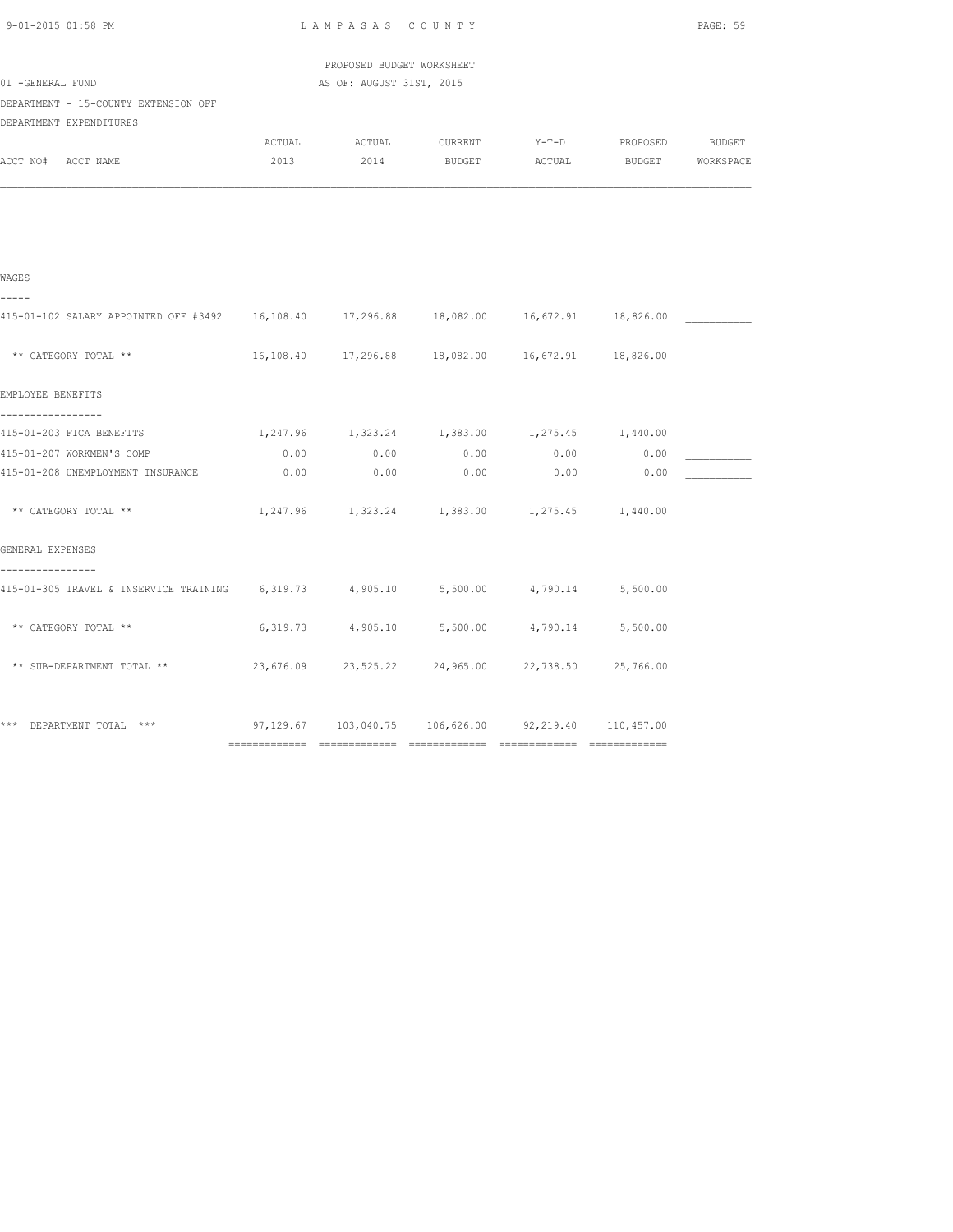| 01 -GENERAL FUND                     |                                        |          | PROPOSED BUDGET WORKSHEET<br>AS OF: AUGUST 31ST, 2015 |                   |          |               |               |
|--------------------------------------|----------------------------------------|----------|-------------------------------------------------------|-------------------|----------|---------------|---------------|
|                                      | DEPARTMENT - 16-ADULT PROBATION        |          |                                                       |                   |          |               |               |
|                                      | DEPARTMENT EXPENDITURES                |          |                                                       |                   |          |               |               |
|                                      |                                        | ACTUAL   | ACTUAL                                                | CURRENT           | $Y-T-D$  | PROPOSED      | <b>BUDGET</b> |
| ACCT NO#                             | ACCT NAME                              | 2013     | 2014                                                  | <b>BUDGET</b>     | ACTUAL   | <b>BUDGET</b> | WORKSPACE     |
|                                      |                                        |          |                                                       |                   |          |               |               |
| GENERAL EXPENSES<br>---------------- |                                        |          |                                                       |                   |          |               |               |
|                                      | 416-00-301 COMMUNICATIONS              | 0.00     | 0.00                                                  | 0.00              | 0.00     | 0.00          |               |
|                                      | 416-00-304 OPERATING SUPPLIES          | 0.00     | 0.00                                                  | 0.00              | 0.00     | 0.00          |               |
|                                      | 416-00-308 REPAIRS & MAINTENANCE EQUIP | 0.00     | 287.48                                                | 400.00            | 0.00     | 400.00        |               |
|                                      | 416-00-312 EQUIPMENT MAINTENANCE CONTR | 0.00     | 0.00                                                  | 0.00              | 0.00     | 0.00          |               |
|                                      | 416-00-342 GAS & OIL                   | 59.69    | 245.05                                                | 250.00            | 119.55   | 250.00        |               |
|                                      | 416-00-345 MEDICAL SERVICES            | 1,151.00 | 579.00                                                | 1,300.00          | 1,000.00 | 1,300.00      |               |
| 416-00-361 POSTAGE                   |                                        | 0.00     | 0.00                                                  | 0.00              | 0.00     | 0.00          |               |
|                                      | 416-00-370 EQUIPMENT RENTAL-COPIER     | 2,216.13 | 2,305.66                                              | 2,300.00          | 1,827.23 | 2,300.00      |               |
|                                      | ** CATEGORY TOTAL **                   | 3,426.82 |                                                       | 3,417.19 4,250.00 | 2,946.78 | 4,250.00      |               |
| CAPITAL OUTLAY                       |                                        |          |                                                       |                   |          |               |               |
|                                      | 416-00-401 OFFICE MACHINES & EQUIPMENT | 0.00     | 0.00                                                  | 0.00              | 0.00     | 0.00          |               |
|                                      | 416-00-407 OFFICE FURNITURE & FIXTURES | 0.00     | 0.00                                                  | 0.00              | 0.00     | 0.00          |               |
|                                      | ** CATEGORY TOTAL **                   | 0.00     | 0.00                                                  | 0.00              | 0.00     | 0.00          |               |

\*\*\* DEPARTMENT TOTAL \*\*\* 3,426.82 3,417.19 4,250.00 2,946.78 4,250.00 ============= ============= ============= ============= =============

\*\* SUB-DEPARTMENT TOTAL \*\* 3,426.82 3,417.19 4,250.00 2,946.78 4,250.00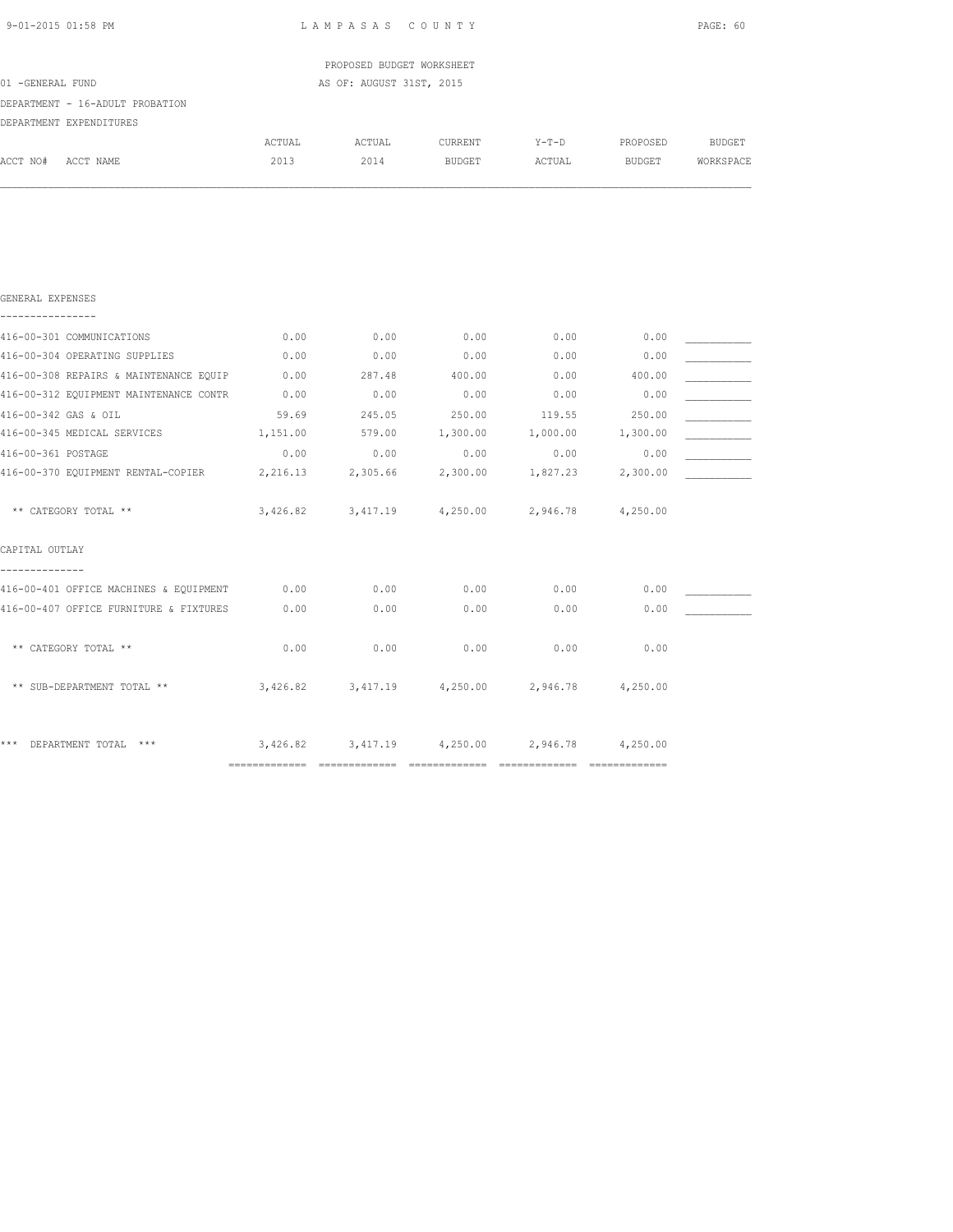| 9-01-2015 01:58 PM             |                                                                  | LAMPASAS COUNTY                                                  |                |        |                       | PAGE: 61  |
|--------------------------------|------------------------------------------------------------------|------------------------------------------------------------------|----------------|--------|-----------------------|-----------|
|                                |                                                                  | PROPOSED BUDGET WORKSHEET                                        |                |        |                       |           |
| 01 -GENERAL FUND               |                                                                  | AS OF: AUGUST 31ST, 2015                                         |                |        |                       |           |
| DEPARTMENT - 17-E.M.S          |                                                                  |                                                                  |                |        |                       |           |
| DEPARTMENT EXPENDITURES        |                                                                  |                                                                  |                |        |                       |           |
|                                | ACTUAL                                                           | ACTUAL                                                           | <b>CURRENT</b> |        | Y-T-D PROPOSED BUDGET |           |
| ACCT NO#<br>ACCT NAME          | 2013                                                             | 2014                                                             | <b>BUDGET</b>  | ACTUAL | <b>BUDGET</b>         | WORKSPACE |
|                                |                                                                  |                                                                  |                |        |                       |           |
|                                |                                                                  |                                                                  |                |        |                       |           |
| WAGES<br>-----                 |                                                                  |                                                                  |                |        |                       |           |
| 417-00-190 EMS MISCELLANEOUS   | 0.00                                                             | 0.00                                                             | 0.00           | 0.00   | 0.00                  |           |
| ** CATEGORY TOTAL **           | 0.00                                                             | 0.00                                                             | 0.00           | 0.00   | 0.00                  |           |
| GENERAL EXPENSES               |                                                                  |                                                                  |                |        |                       |           |
| 417-00-333 CONTRACTED SERVICES |                                                                  | $120,000.00$ $120,000.00$ $120,000.00$ $110,000.00$ $120,000.00$ |                |        |                       |           |
| ** CATEGORY TOTAL **           |                                                                  | 120,000.00  120,000.00  120,000.00  110,000.00  120,000.00       |                |        |                       |           |
| ** SUB-DEPARTMENT TOTAL **     |                                                                  | $120,000.00$ $120,000.00$ $120,000.00$ $110,000.00$ $120,000.00$ |                |        |                       |           |
| *** DEPARTMENT TOTAL ***       | $120,000.00$ $120,000.00$ $120,000.00$ $110,000.00$ $120,000.00$ |                                                                  |                |        |                       |           |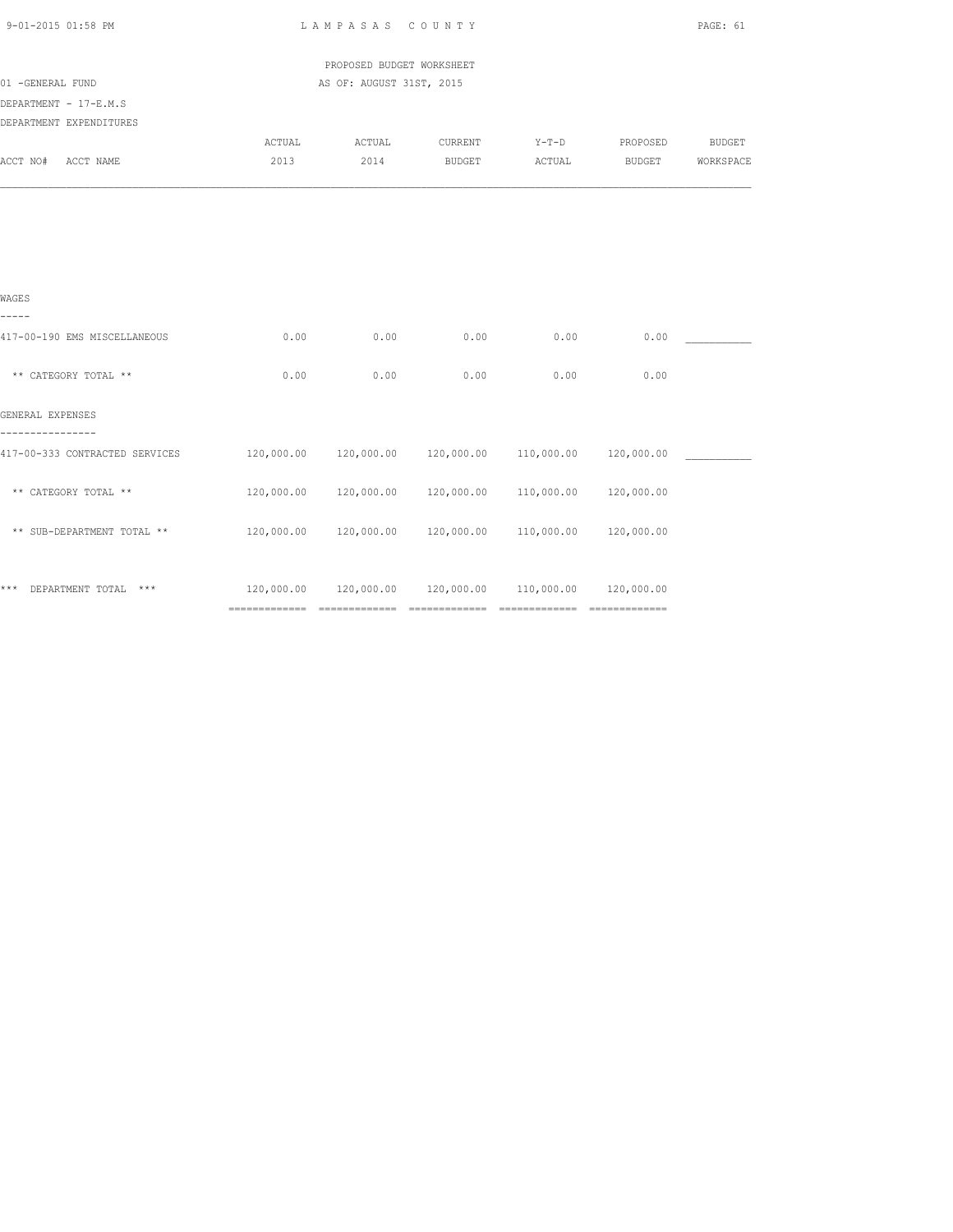| 9-01-2015 01:58 PM                                                                                                 | LAMPASAS COUNTY |                           |          |            |            | PAGE: 62  |  |
|--------------------------------------------------------------------------------------------------------------------|-----------------|---------------------------|----------|------------|------------|-----------|--|
|                                                                                                                    |                 | PROPOSED BUDGET WORKSHEET |          |            |            |           |  |
| 01 -GENERAL FUND                                                                                                   |                 | AS OF: AUGUST 31ST, 2015  |          |            |            |           |  |
| DEPARTMENT - 18-JUDICIAL                                                                                           |                 |                           |          |            |            |           |  |
| DEPARTMENT EXPENDITURES                                                                                            |                 |                           |          |            |            |           |  |
|                                                                                                                    | ACTUAL          | ACTUAL                    | CURRENT  | $Y-T-D$    | PROPOSED   | BUDGET    |  |
| ACCT NO# ACCT NAME                                                                                                 | 2013            | 2014                      | BUDGET   | ACTUAL     | BUDGET     | WORKSPACE |  |
|                                                                                                                    |                 |                           |          |            |            |           |  |
|                                                                                                                    |                 |                           |          |            |            |           |  |
|                                                                                                                    |                 |                           |          |            |            |           |  |
| WAGES                                                                                                              |                 |                           |          |            |            |           |  |
| -----                                                                                                              |                 |                           |          |            |            |           |  |
| 418-00-199 LONGEVITY                                                                                               | 0.00            | 0.00                      | 0.00     | 0.00       | 0.00       |           |  |
| ** CATEGORY TOTAL **                                                                                               | 0.00            | 0.00                      | 0.00     | 0.00       | 0.00       |           |  |
|                                                                                                                    |                 |                           |          |            |            |           |  |
| GENERAL EXPENSES<br>----------------                                                                               |                 |                           |          |            |            |           |  |
| 418-00-304 OPERATING SUPPLIES                                                                                      | 0.00            | 0.00                      | 0.00     | 0.00       | 0.00       |           |  |
| 418-00-345 MEDICAL SERVICES                                                                                        | 0.00            | 0.00                      | 0.00     | 0.00       | 0.00       |           |  |
| 418-00-348 AUTOPSIES                                                                                               | 0.00            | 0.00                      | 0.00     | 0.00       | 0.00       |           |  |
| 418-00-371 EXPERT WITNESS                                                                                          | 0.00            | 0.00                      | 0.00     | 0.00       | 0.00       |           |  |
|                                                                                                                    |                 |                           |          |            |            |           |  |
| ** CATEGORY TOTAL **                                                                                               | 0.00            | 0.00                      | 0.00     | 0.00       | 0.00       |           |  |
| ** SUB-DEPARTMENT TOTAL **                                                                                         | 0.00            | 0.00                      | 0.00     | 0.00       | 0.00       |           |  |
|                                                                                                                    |                 |                           |          |            |            |           |  |
|                                                                                                                    |                 |                           |          |            |            |           |  |
| WAGES                                                                                                              |                 |                           |          |            |            |           |  |
| 418-01-106 SALARIES & WAGES COURT REPO                                                                             | 0.00            | 0.00                      | 0.00     | 0.00       | 0.00       |           |  |
| 418-01-199 LONEVITY                                                                                                | 0.00            | 0.00                      | 0.00     | 0.00       | 0.00       |           |  |
| ** CATEGORY TOTAL **                                                                                               | 0.00            | 0.00                      | 0.00     | 0.00       | 0.00       |           |  |
| EMPLOYEE BENEFITS                                                                                                  |                 |                           |          |            |            |           |  |
| -----------------                                                                                                  |                 |                           |          |            |            |           |  |
| 418-01-203 FICA BENEFITS                                                                                           | 0.00            | 0.00                      | 0.00     | 0.00       | 0.00       |           |  |
| 418-01-205 RETIREMENT                                                                                              | 0.00            | 0.00                      | 0.00     | 0.00       | 0.00       |           |  |
| 418-01-207 WORKMAN'S COMP                                                                                          | 0.00            | 0.00                      | 0.00     | 0.00       | 0.00       |           |  |
| 418-01-208 UNEMPLOYMENT INSURANCE                                                                                  | 0.00            | 0.00                      | 0.00     | 0.00       | 0.00       |           |  |
| ** CATEGORY TOTAL **                                                                                               | 0.00            | 0.00                      | 0.00     | 0.00       | 0.00       |           |  |
| GENERAL EXPENSES                                                                                                   |                 |                           |          |            |            |           |  |
| ----------------<br>$418-01-300$ COURT INTERPRETER/MEDIATOR $4,077.60$ $3,442.10$ $4,000.00$ $1,798.40$ $4,000.00$ |                 |                           |          |            |            |           |  |
| 418-01-304 OPERATING SUPPLIES                                                                                      | 0.00            | 0.00                      | 135.00   | 0.00       | 135.00     |           |  |
| 418-01-305 TRAVEL & INSERVICE TRAINING 2,553.76                                                                    |                 | 4,088.59 2,500.00         |          | 5,395.50   | 5,000.00   |           |  |
| 418-01-309 COURT APPOINTED ATTORNEY                                                                                | 133,540.96      | 133,996.44 125,000.00     |          | 137,199.97 | 135,000.00 |           |  |
| 418-01-318 LEGAL NOTICES                                                                                           | 0.00            | 0.00                      | 0.00     | 0.00       | 0.00       |           |  |
| 418-01-320 INVESTIGATIVE EXPENSES                                                                                  | 720.00          | 0.00                      | 1,000.00 | 360.00     | 1,000.00   |           |  |
| 418-01-339 3RD JUDICIAL SUPREME COURT                                                                              | 1,322.11        | 2,644.22                  | 1,500.00 | 0.00       | 1,500.00   |           |  |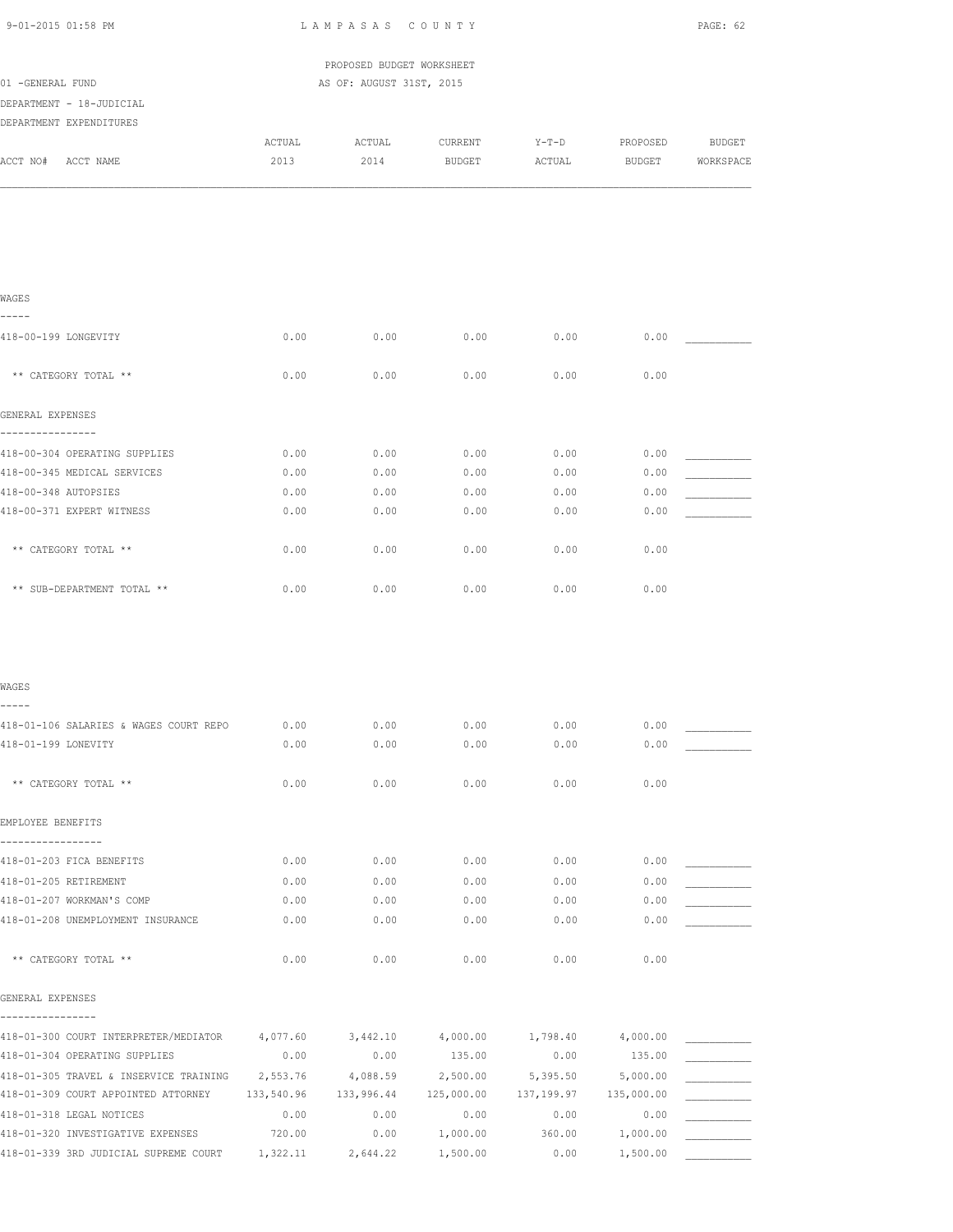## PROPOSED BUDGET WORKSHEET 01 -GENERAL FUND **AS OF: AUGUST 31ST, 2015**

DEPARTMENT - 18-JUDICIAL

|                      | DEPARTMENT EXPENDITURES             |           |           |                |           |               |               |
|----------------------|-------------------------------------|-----------|-----------|----------------|-----------|---------------|---------------|
|                      |                                     | ACTUAL    | ACTUAL    | <b>CURRENT</b> | $Y-T-D$   | PROPOSED      | <b>BUDGET</b> |
| ACCT NO#             | ACCT NAME                           | 2013      | 2014      | <b>BUDGET</b>  | ACTUAL    | <b>BUDGET</b> | WORKSPACE     |
|                      |                                     |           |           |                |           |               |               |
|                      | 418-01-341 COURT REPORTER           | 10,155.86 | 9.771.44  | 15,000.00      | 9,728.71  | 12,000.00     |               |
|                      | 418-01-345 MEDICAL SERVICES         | 0.00      | 705.00    | 0.00           | 1,800.00  | 0.00          |               |
| 418-01-348 AUTOPSIES |                                     | 0.00      | 0.00      | 0.00           | 0.00      | 0.00          |               |
|                      | 418-01-370 EOUIPMENT RENTAL-COPIER  | 2,021.84  | 1,992.54  | 2,300.00       | 1,808.84  | 2,300.00      |               |
|                      | 418-01-371 EXPERT WITNESS           | 3,950.00  | 3,125.00  | 3,000.00       | 1,850.00  | 3,000.00      |               |
|                      | 418-01-376 COURT APPOINTED REPORTER | 18,364.00 | 18,836.00 | 19,401.00      | 19,384.00 | 20,004.00     |               |

| 418-01-341 COURT REPORTER           | 10,155.86  | 9,771.44   | 15,000.00  | 9,728.71   | 12,000.00  |  |
|-------------------------------------|------------|------------|------------|------------|------------|--|
| 418-01-345 MEDICAL SERVICES         | 0.00       | 705.00     | 0.00       | 1,800.00   | 0.00       |  |
| 418-01-348 AUTOPSIES                | 0.00       | 0.00       | 0.00       | 0.00       | 0.00       |  |
| 418-01-370 EQUIPMENT RENTAL-COPIER  | 2,021.84   | 1,992.54   | 2,300.00   | 1,808.84   | 2,300.00   |  |
| 418-01-371 EXPERT WITNESS           | 3,950.00   | 3,125.00   | 3,000.00   | 1,850.00   | 3,000.00   |  |
| 418-01-376 COURT APPOINTED REPORTER | 18,364.00  | 18,836.00  | 19,401.00  | 19,384.00  | 20,004.00  |  |
| 418-01-377 CAPITAL MURDER EXPENSES  | 0.00       | 0.00       | 0.00       | 0.00       | 0.00       |  |
|                                     |            |            |            |            |            |  |
| ** CATEGORY TOTAL **                | 176,706.13 | 178,601.33 | 173,836.00 | 179,325.42 | 183,939.00 |  |
|                                     |            |            |            |            |            |  |
| ** SUB-DEPARTMENT TOTAL **          | 176,706.13 | 178,601.33 | 173,836.00 | 179,325.42 | 183,939.00 |  |
|                                     |            |            |            |            |            |  |
|                                     |            |            |            |            |            |  |
| ***<br>DEPARTMENT TOTAL<br>$***$    | 176,706.13 | 178,601.33 | 173,836.00 | 179,325.42 | 183,939.00 |  |

============= ============= ============= ============= =============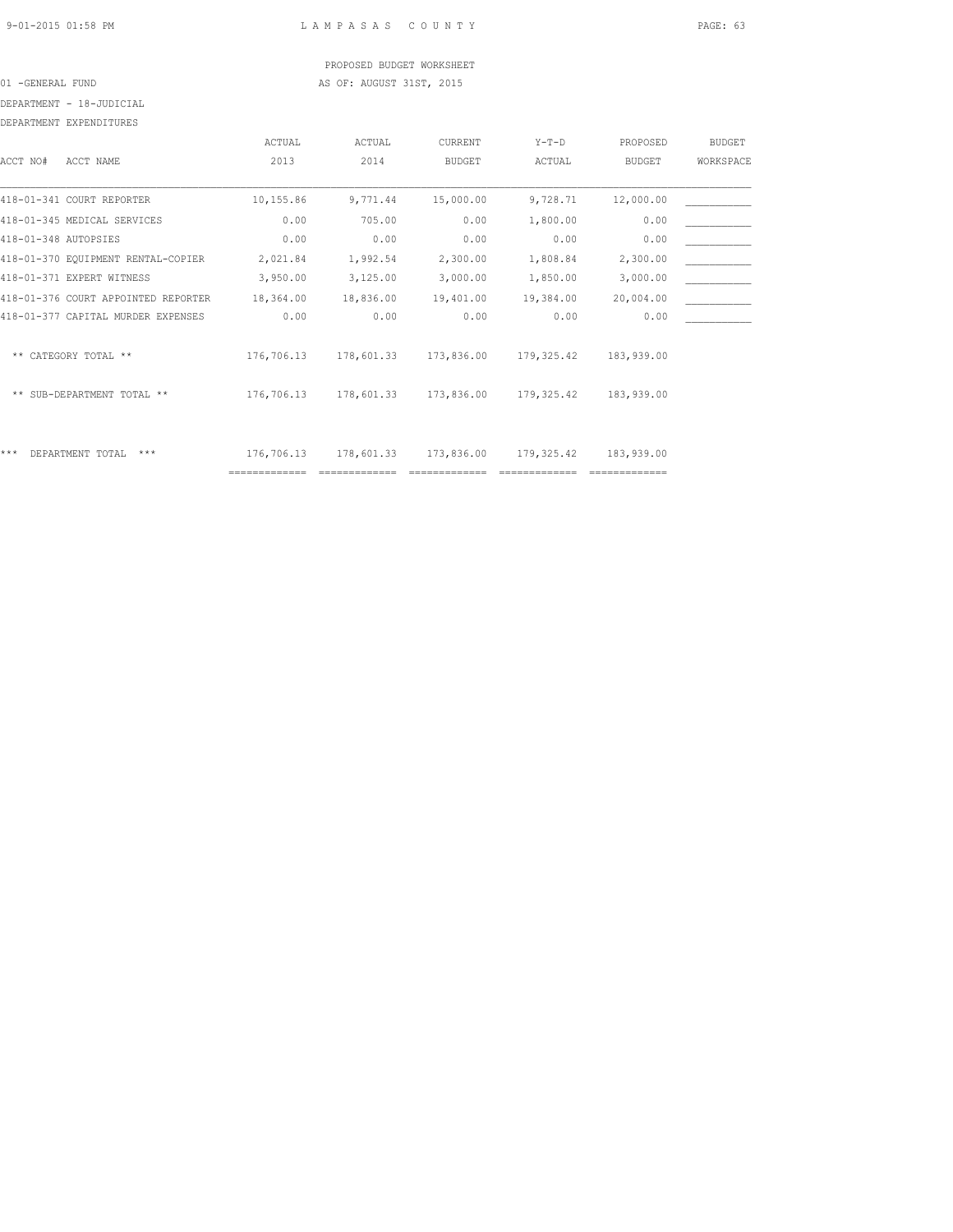| 9-01-2015 01:58 PM |  |
|--------------------|--|
|                    |  |

WAGES

LAMPASAS COUNTY PAGE: 64

|                  |                                 |        | PROPOSED BUDGET WORKSHEET |         |        |          |           |
|------------------|---------------------------------|--------|---------------------------|---------|--------|----------|-----------|
| 01 -GENERAL FUND |                                 |        | AS OF: AUGUST 31ST, 2015  |         |        |          |           |
|                  | DEPARTMENT - 19-HUMAN RESOURCES |        |                           |         |        |          |           |
|                  | DEPARTMENT EXPENDITURES         |        |                           |         |        |          |           |
|                  |                                 | ACTUAL | ACTUAL                    | CURRENT | Y-T-D  | PROPOSED | BUDGET    |
| ACCT NO#         | ACCT NAME                       | 2013   | 2014                      | BUDGET  | ACTUAL | BUDGET   | WORKSPACE |
|                  |                                 |        |                           |         |        |          |           |

| 419-00-102 SALARIES & WAGES APPOINT #2        | 30,021.36 | 48,404.28                     | 48,653.00 | 43,815.04 | 49,397.00 |  |
|-----------------------------------------------|-----------|-------------------------------|-----------|-----------|-----------|--|
| 419-00-103 SALARY & WAGES DEPUTY              | 0.00      | 0.00                          | 0.00      | 0.00      | 0.00      |  |
| 419-00-104 SALARIES & WAGES DEP #2881         | 0.00      | 0.00                          | 0.00      | 0.00      | 0.00      |  |
| 419-00-106 TEMPORARY EMPLOYEES                | 0.00      | 0.00                          | 0.00      | 0.00      | 0.00      |  |
| 419-00-110 PART-TIME EMPLOYEES                | 0.00      | 0.00                          | 0.00      | 0.00      | 0.00      |  |
| 419-00-120 SALARY/OVERTIME                    | 0.00      | 0.00                          | 0.00      | 0.00      | 0.00      |  |
| 419-00-199 LONGEVITY PAYMENT                  | 0.00      | 1,320.00                      | 840.00    | 840.00    | 960.00    |  |
| ** CATEGORY TOTAL **                          | 30,021.36 | 49,724.28                     | 49,493.00 | 44,655.04 | 50,357.00 |  |
| EMPLOYEE BENEFITS                             |           |                               |           |           |           |  |
| 419-00-203 FICA BENEFITS                      | 2,152.39  | 3,747.57                      | 3,737.00  | 3,390.41  | 3,779.00  |  |
| 419-00-204 GROUP MEDICAL INSURANCE            | 3,741.88  | 6,599.00                      | 5,634.00  | 6,064.60  | 8,010.00  |  |
| 419-00-205 RETIREMENT                         | 4,722.09  | 7,864.68                      | 7,815.00  | 7,336.40  | 7,904.00  |  |
| 419-00-207 WORKMEN'S COMP                     | 0.00      | 141.00                        | 148.00    | 148.00    | 165.00    |  |
| 419-00-208 UNEMPLOYMENT INSURANCE             | 0.00      | 0.00                          | 0.00      | 0.00      | 10.00     |  |
| 419-00-212 PHONE ALLOWANCE                    | 320.00    | 480.00                        | 480.00    | 440.00    | 480.00    |  |
| ** CATEGORY TOTAL **                          |           | 10,936.36 18,832.25 17,814.00 |           | 17,379.41 | 20,348.00 |  |
| GENERAL EXPENSES                              |           |                               |           |           |           |  |
| ----------------<br>419-00-300 INTERPRETER    | 0.00      | 0.00                          | 0.00      | 0.00      | 0.00      |  |
| 419-00-301 COMMUNICATIONS                     | 0.00      | 0.00                          | 0.00      | 0.00      | 0.00      |  |
| 419-00-303 OFFICE SUPPLIES                    | 551.12    | 124.74                        | 1,800.00  | 476.73    | 1,800.00  |  |
| 419-00-304 OPERATING SUPPLIES                 | 1,933.12  | 414.10                        | 0.00      | 0.00      | 675.00    |  |
| 419-00-305 TRAVEL & INSERVICE TRAINING 985.65 |           | 1,729.18                      | 1,600.00  | 476.45    | 1,678.00  |  |
| 419-00-311 REPAIR/MAINTENANCE                 | 0.00      | 0.00                          | 0.00      | 0.00      | 0.00      |  |
| 419-00-315 DUES                               | 0.00      | 0.00                          | 150.00    | 0.00      | 150.00    |  |
| 419-00-337 ELECTIONS, JUDGES & SUPPLIE        | 0.00      | 0.00                          | 0.00      | 0.00      | 0.00      |  |
| 419-00-358 CONSULTING FEES                    | 0.00      | 350.00                        | 350.00    | 350.00    | 350.00    |  |
| 419-00-361 POSTAGE                            | 50.00     | 0.00                          | 0.00      | 0.00      | 0.00      |  |
| 419-00-370 EQUIPMENT RENTAL - COPIER 758.98   |           | 2,191.80                      | 2,136.00  | 1,790.32  | 2,192.00  |  |
| 419-00-389 MISCELLANOUS EXPENSE               | 0.00      | 111.00                        | 100.00    | 0.00      | 100.00    |  |
| ** CATEGORY TOTAL **                          | 4,278.87  | 4,920.82                      | 6.136.00  | 3,093.50  | 6,945.00  |  |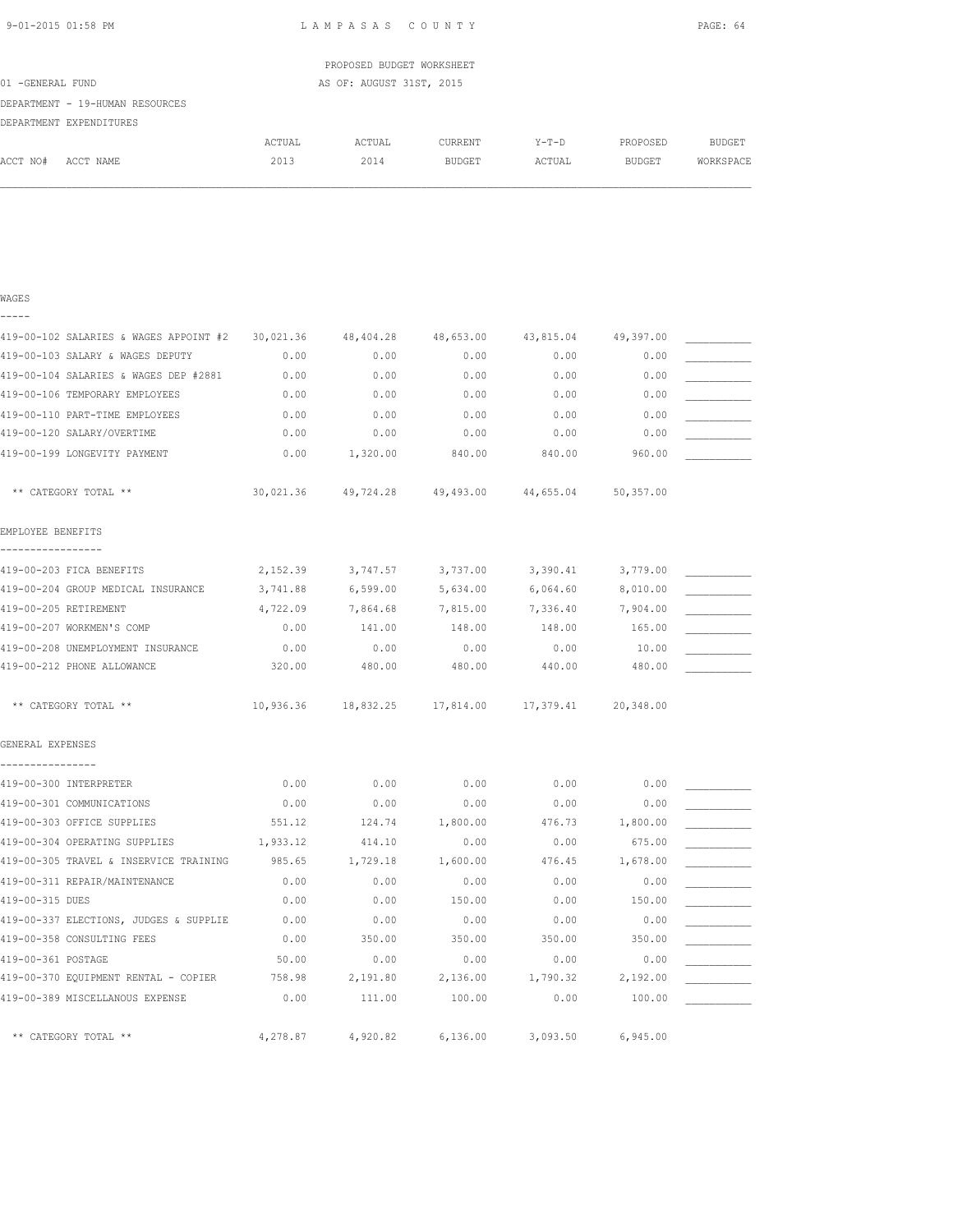PROPOSED BUDGET WORKSHEET 01 -GENERAL FUND AS OF: AUGUST 31ST, 2015

DEPARTMENT - 19-HUMAN RESOURCES

| DEPARTMENT EXPENDITURES |
|-------------------------|
|                         |

| ACCT NO#<br>ACCT NAME                  | ACTUAL<br>2013 | ACTUAL<br>2014                                         | CURRENT<br>BUDGET | $Y-T-D$<br>ACTUAL | PROPOSED<br>BUDGET | <b>BUDGET</b><br>WORKSPACE |
|----------------------------------------|----------------|--------------------------------------------------------|-------------------|-------------------|--------------------|----------------------------|
| CAPITAL OUTLAY                         |                |                                                        |                   |                   |                    |                            |
| 419-00-401 OFFICE MACHINES & EQUIPMENT | 0.00           | 0.00                                                   | 0.00              | 0.00              | 0.00               |                            |
| ** CATEGORY TOTAL **                   | 0.00           | 0.00                                                   | 0.00              | 0.00              | 0.00               |                            |
| 419-00-500 OPERATING TRANSFERS-OUT     | 0.00           | 0.00                                                   | 0.00              | 0.00              | 0.00               |                            |
| ** CATEGORY TOTAL **                   | 0.00           | 0.00                                                   | 0.00              | 0.00              | 0.00               |                            |
| ** SUB-DEPARTMENT TOTAL **             |                | 45, 236.59 73, 477.35 73, 443.00 65, 127.95 77, 650.00 |                   |                   |                    |                            |
|                                        |                |                                                        |                   |                   |                    |                            |
| GENERAL EXPENSES                       |                |                                                        |                   |                   |                    |                            |
| 419-01-354 VOTER REGISTRATION SUPPLIES | 0.00           | 0.00                                                   | 0.00              | 0.00              | 0.00               |                            |

| ** CATEGORY TOTAL **               | 0.00                        | 0.00                                                        | 0.00      | 0.00                             | 0.00                        |
|------------------------------------|-----------------------------|-------------------------------------------------------------|-----------|----------------------------------|-----------------------------|
| ** SUB-DEPARTMENT TOTAL **         | 0.00                        | 0.00                                                        | 0.00      | 0.00                             | 0.00                        |
| ***<br>DEPARTMENT TOTAL<br>$***$   | 45,236.59<br>-------------- | 73,477.35<br>-------------------                            | 73,443.00 | 65, 127.95<br>------------------ | 77,650.00<br>-------------- |
| *** FUND<br>TOTAL EXPENDITURES *** | 7,259,464.48                | 7, 136, 634.06 7, 629, 121.00 6, 534, 493.60 7, 705, 560.00 |           |                                  |                             |

\*\*\* END OF REPORT \*\*\*

============= ============= ============= ============= =============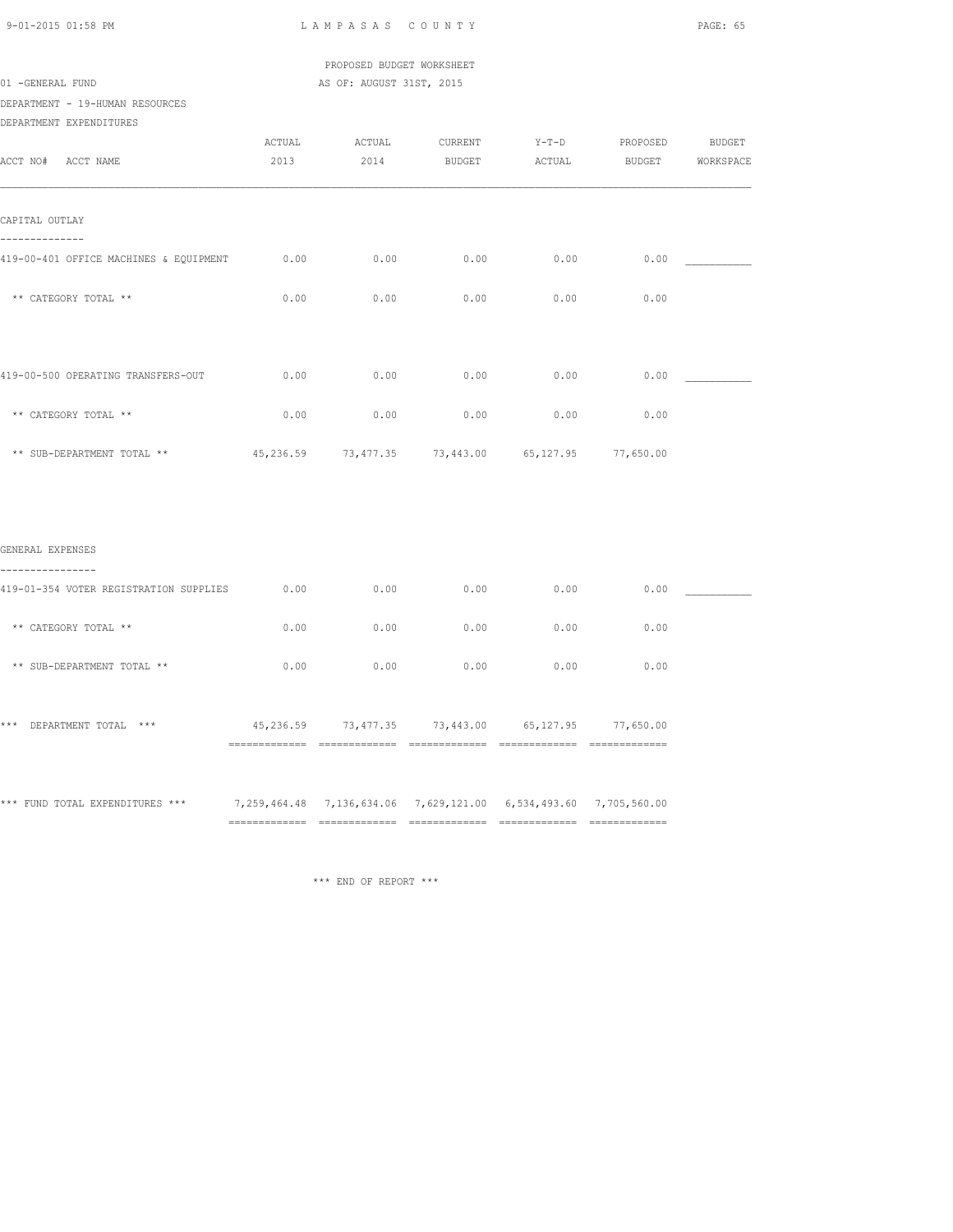# PROPOSED BUDGET WORKSHEET 02 -GENERAL JURY FUND **AS OF: AUGUST 31ST, 2015**

FINANCIAL SUMMARY

| ACCT NO# ACCT NAME                                                  |  |                                        |      | ACTUAL ACTUAL CURRENT Y-T-D PROPOSED BUDGET<br>2013 2014 BUDGET ACTUAL BUDGET WORKSPACE |  |
|---------------------------------------------------------------------|--|----------------------------------------|------|-----------------------------------------------------------------------------------------|--|
| REVENUE SUMMARY                                                     |  |                                        |      |                                                                                         |  |
| 06-JURY FUND                                                        |  | 2.43 10.00 0.00                        | 0.00 | 0.00                                                                                    |  |
| *** TOTAL REVENUE ***                                               |  | 2.43 10.00 0.00                        | 0.00 | 0.00                                                                                    |  |
| EXPENDITURE SUMMARY                                                 |  |                                        |      |                                                                                         |  |
| 06-JURY FUND                                                        |  | $0.00$ $420.00$ $0.00$ $970.00$        |      | 0.00                                                                                    |  |
| *** TOTAL EXPENDITURES ***                                          |  | $0.00$ $420.00$ $0.00$ $970.00$ $0.00$ |      |                                                                                         |  |
| REVENUES OVER/(UNDER) EXPENDITURES 2.43 (410.00) 0.00 (970.00) 0.00 |  |                                        |      |                                                                                         |  |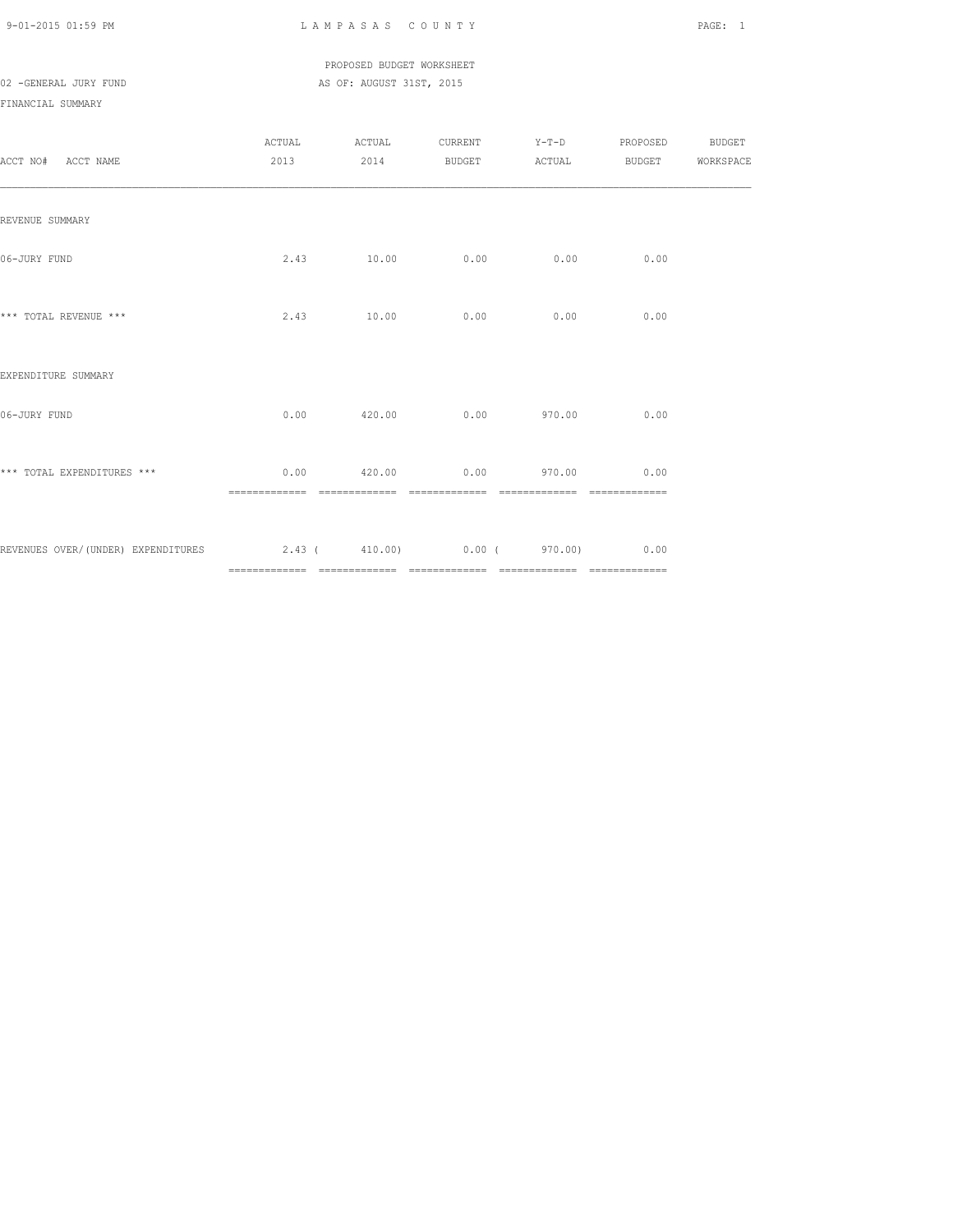| 9-01-2015 01:59 PM |  |  |
|--------------------|--|--|
|                    |  |  |

LAMPASAS COUNTY PAGE: 2

 PROPOSED BUDGET WORKSHEET 02 -GENERAL JURY FUND **AS OF: AUGUST 31ST, 2015** 

DEPARTMENT - 06-JURY FUND

| DEPARTMENT REVENUES |  |
|---------------------|--|

| ACCT NO#<br>ACCT NAME              | <b>ACTUAL</b><br>2013 | ACTUAL<br>2014 | CURRENT<br><b>BUDGET</b> | $Y-T-D$<br>ACTUAL | PROPOSED<br><b>BUDGET</b> | <b>BUDGET</b><br>WORKSPACE |
|------------------------------------|-----------------------|----------------|--------------------------|-------------------|---------------------------|----------------------------|
|                                    |                       |                |                          |                   |                           |                            |
| 106-00-099 INTEREST REVENUE        | 2.43                  | 0.00           | 0.00                     | 0.00              | 0.00                      |                            |
| 106-00-190 MISCELLANEOUS           | 0.00                  | 10.00          | 0.00                     | 0.00              | 0.00                      |                            |
| 206-00-010 OPERATING TRANSFERS IN  | 0.00                  | 0.00           | 0.00                     | 0.00              | 0.00                      |                            |
| ** SUB-DEPARTMENT REVENUE TOTAL ** | 2.43                  | 10.00          | 0.00                     | 0.00              | 0.00                      |                            |
| ** DEPARTMENT REVENUE TOTAL **     | 2.43                  | 10.00          | 0.00                     | 0.00              | 0.00                      |                            |
|                                    |                       |                |                          |                   |                           |                            |
| *** FUND TOTAL REVENUES ***        | 2.43                  | 10.00          | 0.00                     | 0.00              | 0.00                      |                            |
|                                    | ==============        |                |                          | --------------    | =============             |                            |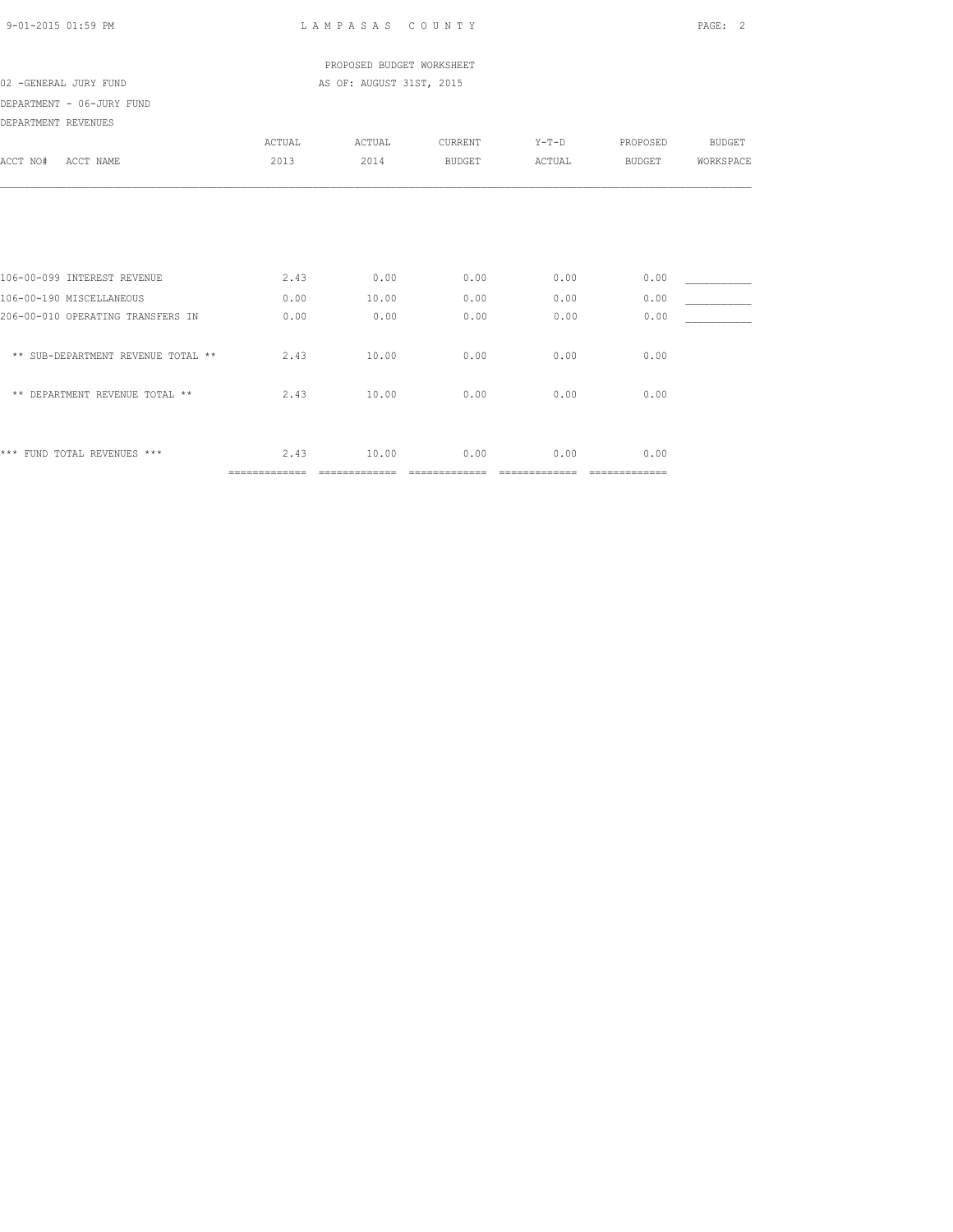| 9-01-2015 01:59 PM                                                            |                | LAMPASAS COUNTY                        |                          |                   |              | PAGE: 3                           |
|-------------------------------------------------------------------------------|----------------|----------------------------------------|--------------------------|-------------------|--------------|-----------------------------------|
|                                                                               |                | PROPOSED BUDGET WORKSHEET              |                          |                   |              |                                   |
| 02 -GENERAL JURY FUND<br>DEPARTMENT - 06-JURY FUND<br>DEPARTMENT EXPENDITURES |                | AS OF: AUGUST 31ST, 2015               |                          |                   |              |                                   |
| ACCT NO# ACCT NAME                                                            | ACTUAL<br>2013 | ACTUAL<br>2014                         | CURRENT<br><b>BUDGET</b> | $Y-T-D$<br>ACTUAL | PROPOSED     | <b>BUDGET</b><br>BUDGET WORKSPACE |
|                                                                               |                |                                        |                          |                   |              |                                   |
|                                                                               |                |                                        |                          |                   |              |                                   |
| GENERAL EXPENSES<br>----------------                                          |                |                                        |                          |                   |              |                                   |
| 406-00-310 JURY FEES<br>406-00-375 BANK CHARGES                               | 0.00<br>0.00   | 420.00<br>0.00                         | 0.00<br>0.00             | 970.00<br>0.00    | 0.00<br>0.00 |                                   |
| ** CATEGORY TOTAL **                                                          | 0.00           | 420.00                                 | 0.00                     | 970.00            | 0.00         |                                   |
|                                                                               |                |                                        |                          |                   |              |                                   |
| 406-00-500 OPERATING TRANSFER OUT                                             | 0.00           | 0.00                                   | 0.00                     | 0.00              | 0.00         |                                   |
| ** CATEGORY TOTAL **                                                          | 0.00           | 0.00                                   | 0.00                     | 0.00              | 0.00         |                                   |
| ** SUB-DEPARTMENT TOTAL **                                                    | 0.00           | 420.00                                 |                          | $0.00$ 970.00     | 0.00         |                                   |
| *** DEPARTMENT TOTAL ***                                                      | 0.00           | 420.00                                 | 0.00                     | 970.00            | 0.00         |                                   |
| *** FUND TOTAL EXPENDITURES ***                                               |                | $0.00$ $420.00$ $0.00$ $970.00$ $0.00$ |                          |                   |              |                                   |

\*\*\* END OF REPORT \*\*\*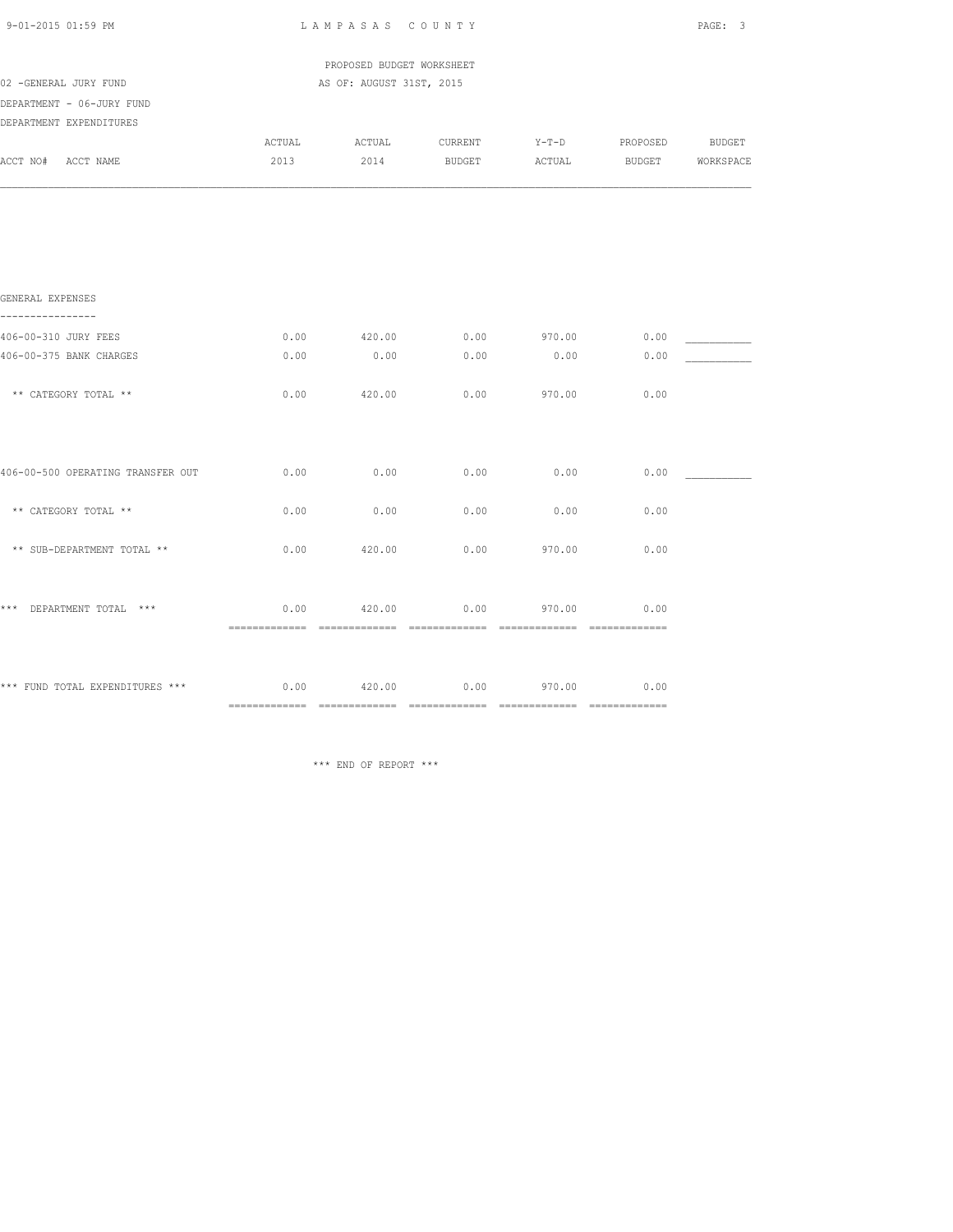PROPOSED BUDGET WORKSHEET 03 -JUDICIAL COURT TECH AS OF: AUGUST 31ST, 2015

FINANCIAL SUMMARY

| ACCT NO# ACCT NAME                                                 | ACTUAL<br>2013 | ACTUAL<br>2014       | CURRENT<br>BUDGET | $Y-T-D$<br><b>ACTUAL</b> | PROPOSED<br>BUDGET | <b>BUDGET</b><br>WORKSPACE |
|--------------------------------------------------------------------|----------------|----------------------|-------------------|--------------------------|--------------------|----------------------------|
| REVENUE SUMMARY                                                    |                |                      |                   |                          |                    |                            |
| 00-JUSTICE OF PEACE REV                                            |                | 73.22 98.80          | 0.00              | 97.36                    | 0.00               |                            |
| 12-JUSTICE OF PEACE #1                                             |                | 3, 340.41 3, 621.75  |                   | 0.00 2,923.56            | 0.00               |                            |
| 13-JUSTICE OF PEACE #3                                             |                | 1,303.19 1,156.97    |                   | $0.00 \t 1.017.20$       | 0.00               |                            |
| 14-JUSTICE OF PEACE #4                                             |                | 2,683.97 2,096.12    |                   | $0.00$ 2,156.78          | 0.00               |                            |
| *** TOTAL REVENUE ***                                              |                | 7,400.79 6,973.64    |                   | $0.00$ 6,194.90          | 0.00               |                            |
| EXPENDITURE SUMMARY                                                |                |                      |                   |                          |                    |                            |
| 12-JUSTICE OF PEACE #1                                             |                | 3,590.98 880.00 0.00 |                   | 924.82                   | 0.00               |                            |
| 13-JUSTICE OF PEACE #3                                             | 37.00          | 873.93               | 0.00              | 55.00                    | 0.00               |                            |
| 14-JUSTICE OF PEACE #4                                             | 218.00         | 531.32               | 0.00              | 154.00                   | 0.00               |                            |
| *** TOTAL EXPENDITURES ***                                         |                | 3,845.98 2,285.25    |                   | $0.00$ 1, 133.82         | 0.00               |                            |
|                                                                    |                |                      |                   |                          |                    |                            |
| REVENUES OVER/(UNDER) EXPENDITURES 3,554.81 4,688.39 0.00 5,061.08 |                |                      |                   |                          | 0.00               |                            |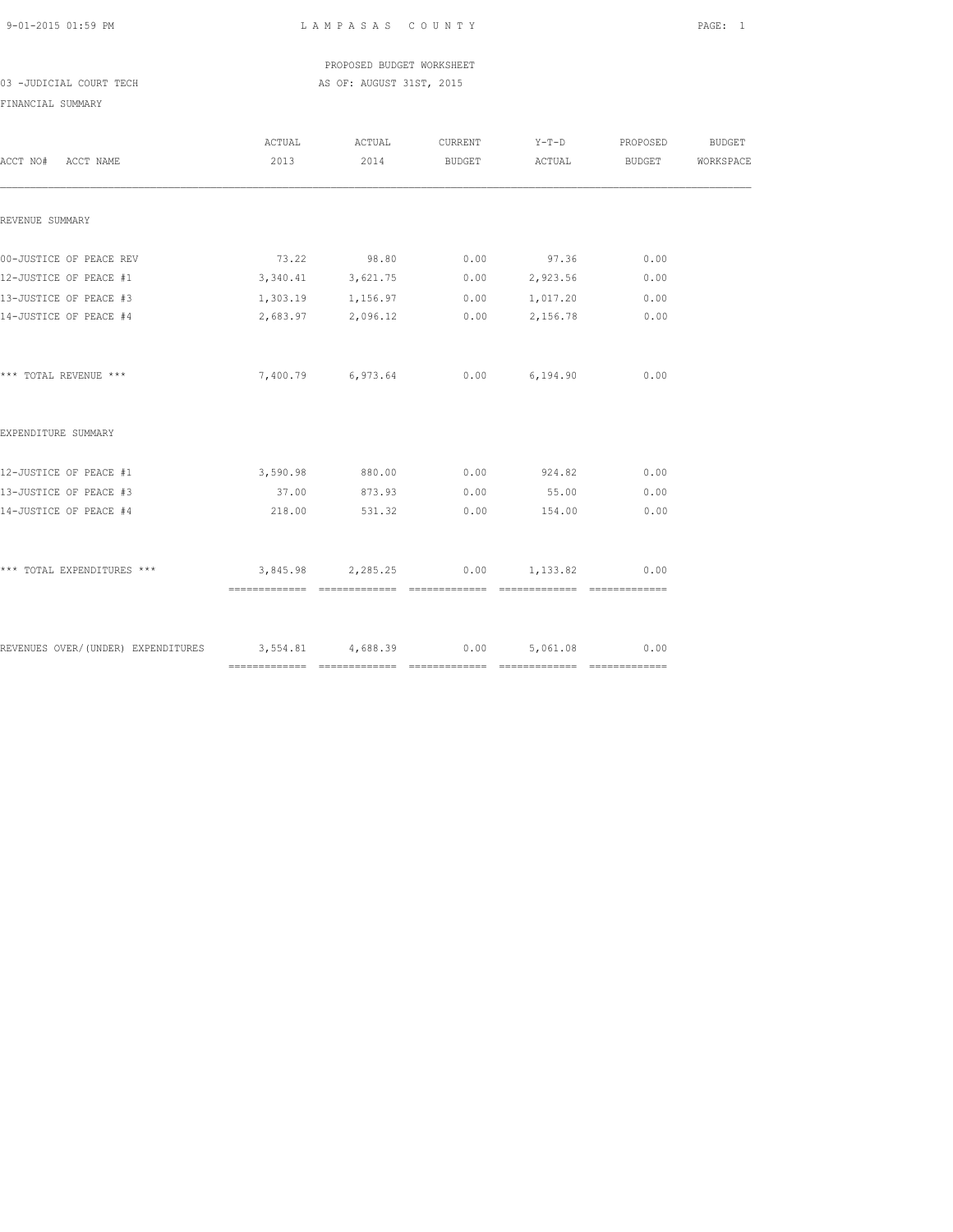| 9-01-2015 01:59 PM                                          |        | LAMPASAS COUNTY           |         |         |          | PAGE: 2       |
|-------------------------------------------------------------|--------|---------------------------|---------|---------|----------|---------------|
|                                                             |        | PROPOSED BUDGET WORKSHEET |         |         |          |               |
| 03 -JUDICIAL COURT TECH                                     |        | AS OF: AUGUST 31ST, 2015  |         |         |          |               |
| DEPARTMENT - 00-JUSTICE OF PEACE REV<br>DEPARTMENT REVENUES |        |                           |         |         |          |               |
|                                                             | ACTUAL | ACTUAL                    | CURRENT | $Y-T-D$ | PROPOSED | <b>BUDGET</b> |
| ACCT NO#<br>ACCT NAME                                       | 2013   | 2014                      | BUDGET  | ACTUAL  | BUDGET   | WORKSPACE     |
|                                                             |        |                           |         |         |          |               |
|                                                             |        |                           |         |         |          |               |
| 100-00-099 INTEREST REVENUE                                 | 73.22  | 98.80                     | 0.00    | 97.36   | 0.00     |               |
| ** SUB-DEPARTMENT REVENUE TOTAL **                          | 73.22  | 98.80                     | 0.00    | 97.36   | 0.00     |               |
| ** DEPARTMENT REVENUE TOTAL **                              | 73.22  | 98.80                     | 0.00    | 97.36   | 0.00     |               |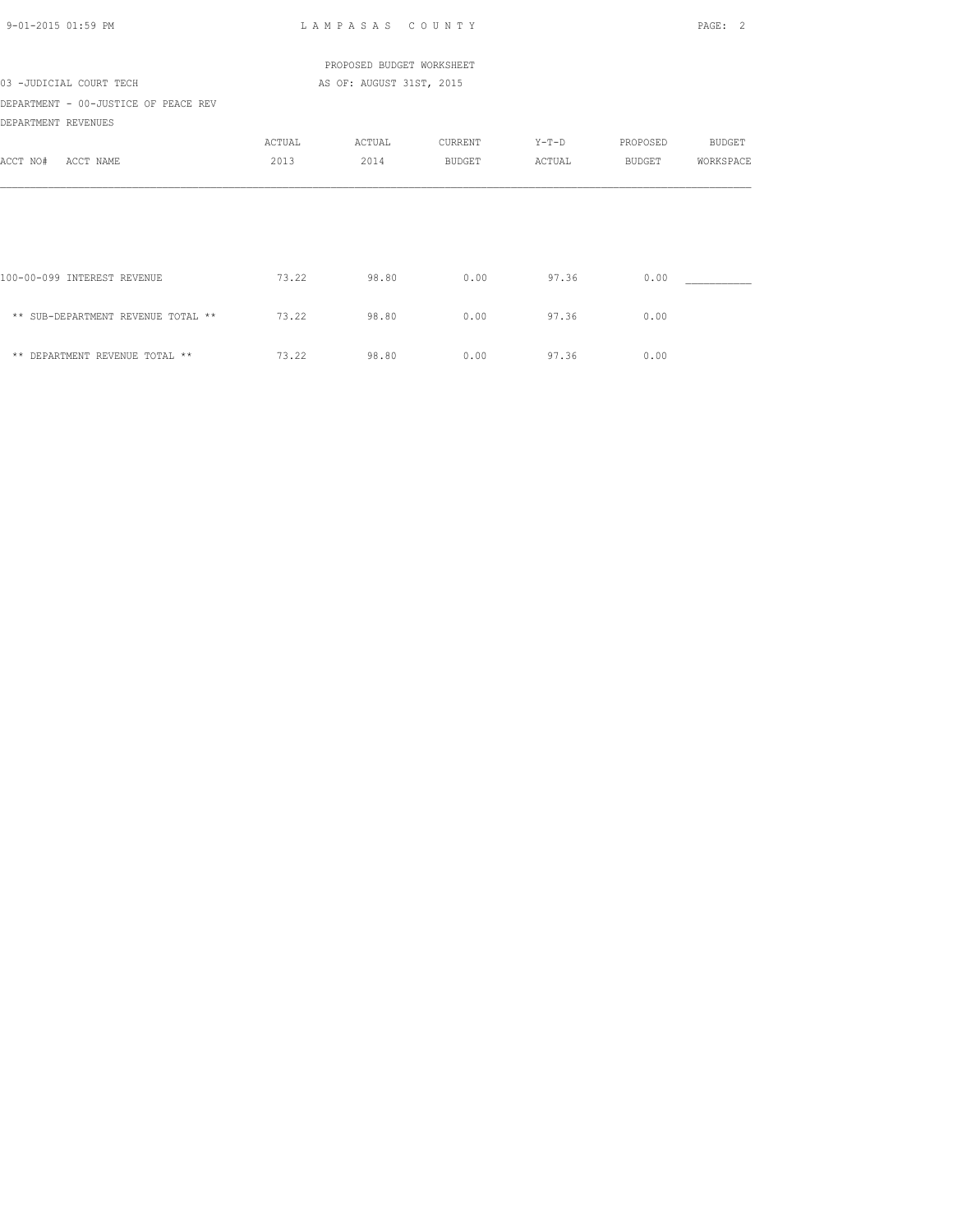| 9-01-2015 01:59 PM                                         |                     | LAMPASAS COUNTY           |               |          |               | PAGE: 3       |
|------------------------------------------------------------|---------------------|---------------------------|---------------|----------|---------------|---------------|
|                                                            |                     | PROPOSED BUDGET WORKSHEET |               |          |               |               |
| 03 -JUDICIAL COURT TECH                                    |                     | AS OF: AUGUST 31ST, 2015  |               |          |               |               |
| DEPARTMENT - 12-JUSTICE OF PEACE #1<br>DEPARTMENT REVENUES |                     |                           |               |          |               |               |
|                                                            | ACTUAL              | ACTUAL                    | CURRENT       | $Y-T-D$  | PROPOSED      | <b>BUDGET</b> |
| ACCT NO#<br>ACCT NAME                                      | 2013                | 2014                      | <b>BUDGET</b> | ACTUAL   | <b>BUDGET</b> | WORKSPACE     |
|                                                            |                     |                           |               |          |               |               |
| 112-00-080 JUSTICE OF PEACE #1                             | 3, 340.41 3, 621.75 |                           | 0.00          | 2,923.56 | 0.00          |               |
| ** SUB-DEPARTMENT REVENUE TOTAL **                         | 3, 340.41 3, 621.75 |                           | 0.00          | 2,923.56 | 0.00          |               |
| ** DEPARTMENT REVENUE TOTAL **                             | 3, 340.41 3, 621.75 |                           | 0.00          | 2,923.56 | 0.00          |               |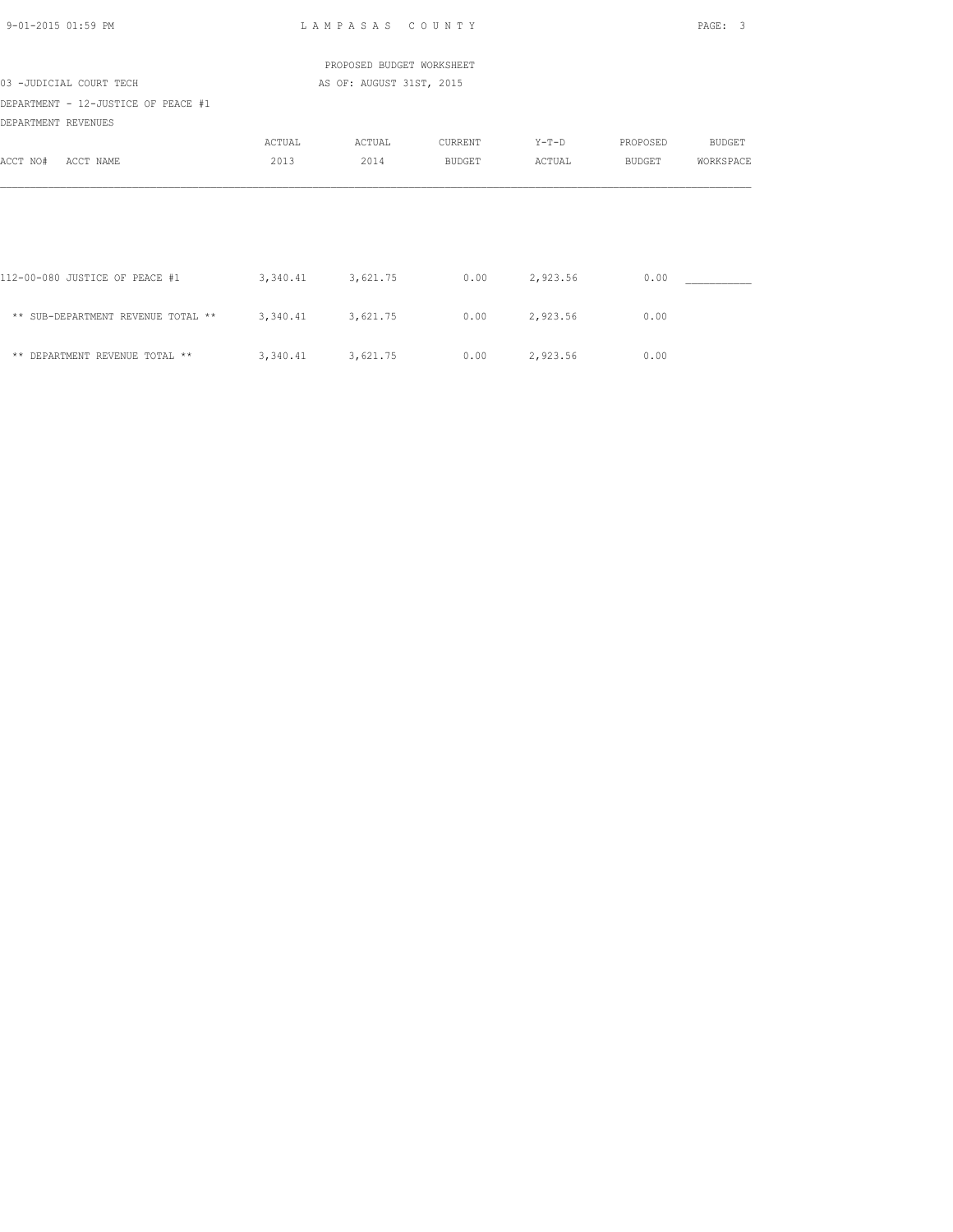| $9 - 01 - 2015$ 01:59 PM            |                   | LAMPASAS COUNTY           |                 |                 |          | PAGE: 4   |
|-------------------------------------|-------------------|---------------------------|-----------------|-----------------|----------|-----------|
|                                     |                   | PROPOSED BUDGET WORKSHEET |                 |                 |          |           |
| 03 -JUDICIAL COURT TECH             |                   | AS OF: AUGUST 31ST, 2015  |                 |                 |          |           |
| DEPARTMENT - 13-JUSTICE OF PEACE #3 |                   |                           |                 |                 |          |           |
| DEPARTMENT REVENUES                 |                   |                           |                 |                 |          |           |
|                                     | ACTUAL            | ACTUAL                    | CURRENT         | $Y-T-D$         | PROPOSED | BUDGET    |
| ACCT NO#<br>ACCT NAME               | 2013              | 2014                      | BUDGET          | ACTUAL          | BUDGET   | WORKSPACE |
|                                     |                   |                           |                 |                 |          |           |
| 113-00-080 JUSTICE OF PEACE #3      | 1,303.19 1,156.97 |                           |                 | $0.00$ 1,017.20 | 0.00     |           |
| ** SUB-DEPARTMENT REVENUE TOTAL **  | 1,303.19 1,156.97 |                           |                 | $0.00$ 1,017.20 | 0.00     |           |
| ** DEPARTMENT REVENUE TOTAL **      | 1,303.19 1,156.97 |                           | $0.00$ 1,017.20 |                 | 0.00     |           |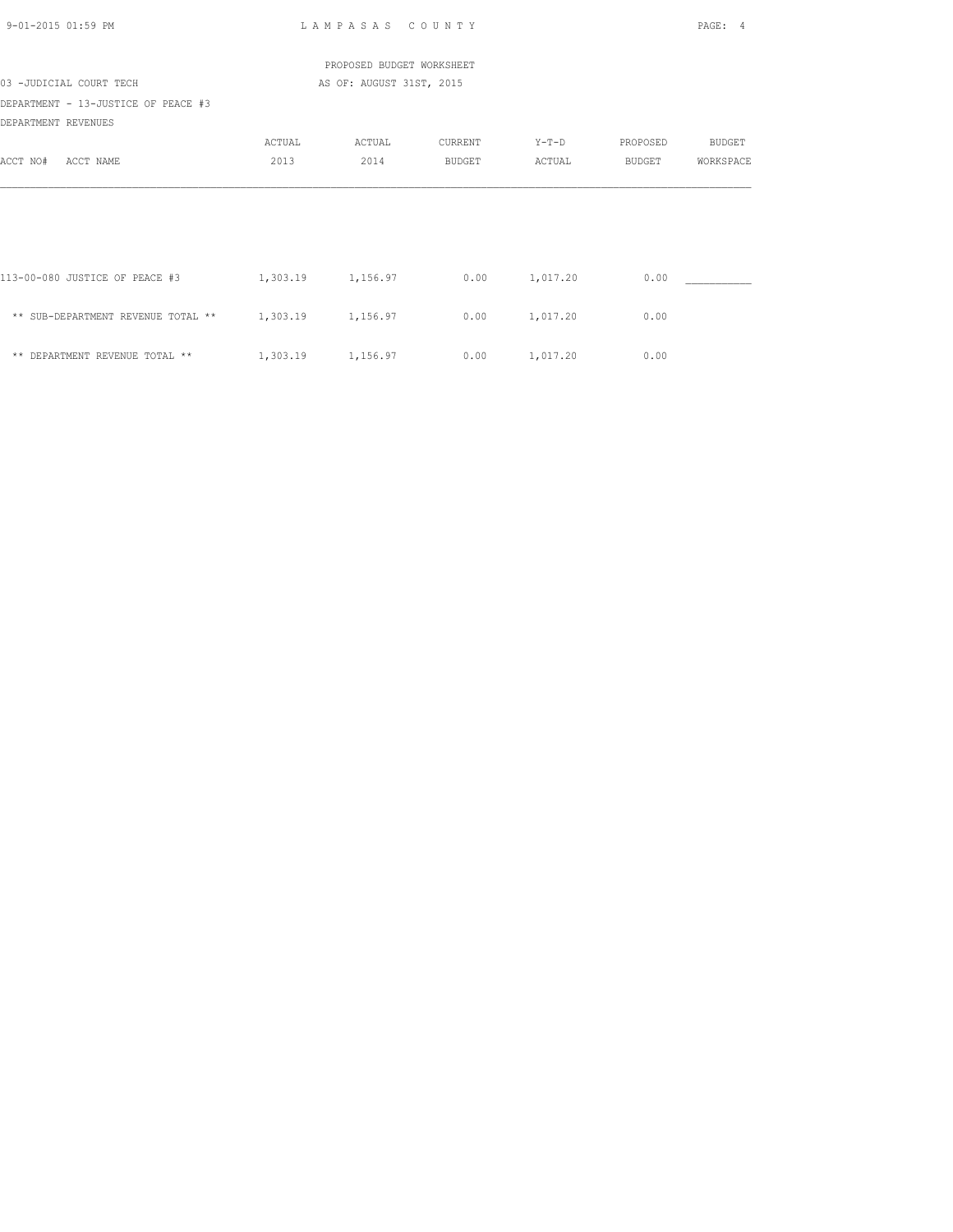| 9-01-2015 01:59 PM                                   | LAMPASAS COUNTY |                           |               |                 |               | PAGE: 5       |  |
|------------------------------------------------------|-----------------|---------------------------|---------------|-----------------|---------------|---------------|--|
|                                                      |                 | PROPOSED BUDGET WORKSHEET |               |                 |               |               |  |
| 03 -JUDICIAL COURT TECH                              |                 | AS OF: AUGUST 31ST, 2015  |               |                 |               |               |  |
| DEPARTMENT - 14-JUSTICE OF PEACE #4                  |                 |                           |               |                 |               |               |  |
| DEPARTMENT REVENUES                                  |                 |                           |               |                 |               |               |  |
|                                                      | ACTUAL          | ACTUAL                    | CURRENT       | $Y-T-D$         | PROPOSED      | <b>BUDGET</b> |  |
| ACCT NO#<br>ACCT NAME                                | 2013            | 2014                      | <b>BUDGET</b> | ACTUAL          | BUDGET        | WORKSPACE     |  |
|                                                      |                 |                           |               |                 |               |               |  |
|                                                      |                 |                           |               |                 |               |               |  |
| 114-00-080 JUSTICE OF PEACE e4 2,683.97              |                 | 2,096.12                  | 0.00          | 2,156.78        | 0.00          |               |  |
| ** SUB-DEPARTMENT REVENUE TOTAL ** 2,683.97 2,096.12 |                 |                           |               | $0.00$ 2,156.78 | 0.00          |               |  |
| ** DEPARTMENT REVENUE TOTAL **                       |                 | 2,683.97 2,096.12         | 0.00          | 2,156.78        | 0.00          |               |  |
| *** FUND TOTAL REVENUES ***                          |                 | 7,400.79 6,973.64 0.00    |               | 6,194.90        | 0.00          |               |  |
|                                                      | =============   | ==============            |               | =============   | ============= |               |  |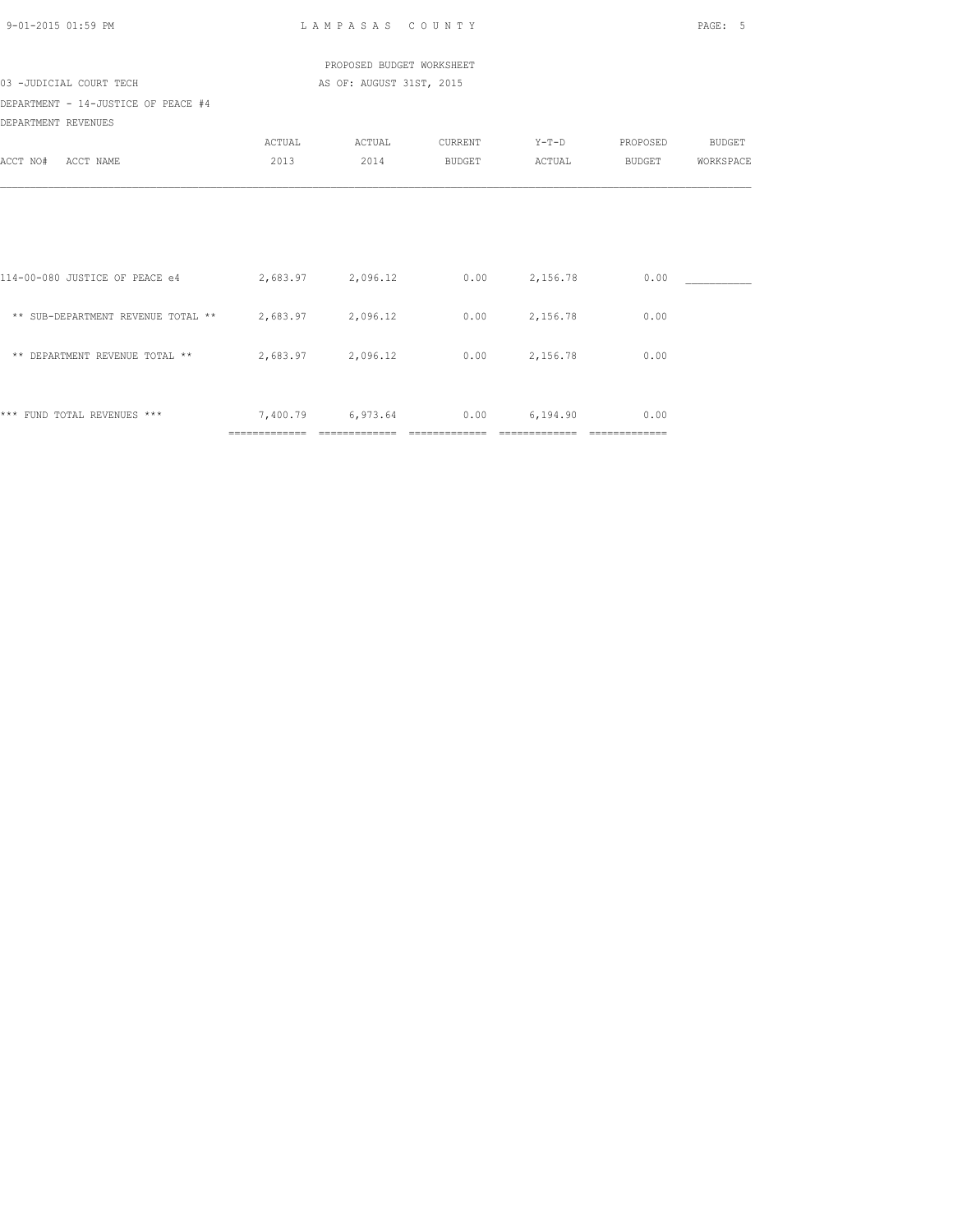| PROPOSED BUDGET WORKSHEET<br>03 -JUDICIAL COURT TECH<br>AS OF: AUGUST 31ST, 2015<br>DEPARTMENT - 12-JUSTICE OF PEACE #1<br>DEPARTMENT EXPENDITURES<br>ACTUAL<br>ACTUAL<br>CURRENT<br>Y-T-D PROPOSED BUDGET<br>2013<br>2014<br><b>BUDGET</b><br>BUDGET<br>ACTUAL<br>GENERAL EXPENSES<br>----------------<br>$0.00$ 0.00<br>$0.00$ 0.00<br>0.00<br>0.00<br>0.00<br>0.00<br>0.00<br>2,148.57 880.00<br>0.00<br>924.82<br>0.00<br>3,590.98<br>0.00<br>0.00<br>** CATEGORY TOTAL **<br>880.00<br>924.82<br>412-00-500 OPERATING TRANSFER-OUT<br>0.00<br>0.00<br>0.00<br>0.00<br>0.00<br>0.00<br>** CATEGORY TOTAL **<br>0.00<br>0.00<br>0.00<br>0.00<br>** SUB-DEPARTMENT TOTAL **<br>3,590.98<br>880.00<br>0.00<br>924.82<br>0.00<br>*** DEPARTMENT TOTAL ***<br>3,590.98 880.00<br>0.00<br>924.82<br>0.00 | 9-01-2015 01:59 PM | LAMPASAS COUNTY | PAGE: 6 |  |           |
|--------------------------------------------------------------------------------------------------------------------------------------------------------------------------------------------------------------------------------------------------------------------------------------------------------------------------------------------------------------------------------------------------------------------------------------------------------------------------------------------------------------------------------------------------------------------------------------------------------------------------------------------------------------------------------------------------------------------------------------------------------------------------------------------------------|--------------------|-----------------|---------|--|-----------|
|                                                                                                                                                                                                                                                                                                                                                                                                                                                                                                                                                                                                                                                                                                                                                                                                        |                    |                 |         |  |           |
|                                                                                                                                                                                                                                                                                                                                                                                                                                                                                                                                                                                                                                                                                                                                                                                                        |                    |                 |         |  |           |
|                                                                                                                                                                                                                                                                                                                                                                                                                                                                                                                                                                                                                                                                                                                                                                                                        |                    |                 |         |  |           |
|                                                                                                                                                                                                                                                                                                                                                                                                                                                                                                                                                                                                                                                                                                                                                                                                        |                    |                 |         |  |           |
|                                                                                                                                                                                                                                                                                                                                                                                                                                                                                                                                                                                                                                                                                                                                                                                                        | ACCT NO# ACCT NAME |                 |         |  | WORKSPACE |
| 412-00-304 OPERATING SUPPLIES<br>412-00-312 EQUIPMENT MAINTENANCE CONTR 1,442.41<br>412-00-389 MISCELLANOUS                                                                                                                                                                                                                                                                                                                                                                                                                                                                                                                                                                                                                                                                                            |                    |                 |         |  |           |
|                                                                                                                                                                                                                                                                                                                                                                                                                                                                                                                                                                                                                                                                                                                                                                                                        |                    |                 |         |  |           |
|                                                                                                                                                                                                                                                                                                                                                                                                                                                                                                                                                                                                                                                                                                                                                                                                        |                    |                 |         |  |           |
|                                                                                                                                                                                                                                                                                                                                                                                                                                                                                                                                                                                                                                                                                                                                                                                                        |                    |                 |         |  |           |
|                                                                                                                                                                                                                                                                                                                                                                                                                                                                                                                                                                                                                                                                                                                                                                                                        |                    |                 |         |  |           |
|                                                                                                                                                                                                                                                                                                                                                                                                                                                                                                                                                                                                                                                                                                                                                                                                        |                    |                 |         |  |           |
|                                                                                                                                                                                                                                                                                                                                                                                                                                                                                                                                                                                                                                                                                                                                                                                                        |                    |                 |         |  |           |
|                                                                                                                                                                                                                                                                                                                                                                                                                                                                                                                                                                                                                                                                                                                                                                                                        |                    |                 |         |  |           |
|                                                                                                                                                                                                                                                                                                                                                                                                                                                                                                                                                                                                                                                                                                                                                                                                        |                    |                 |         |  |           |
|                                                                                                                                                                                                                                                                                                                                                                                                                                                                                                                                                                                                                                                                                                                                                                                                        |                    |                 |         |  |           |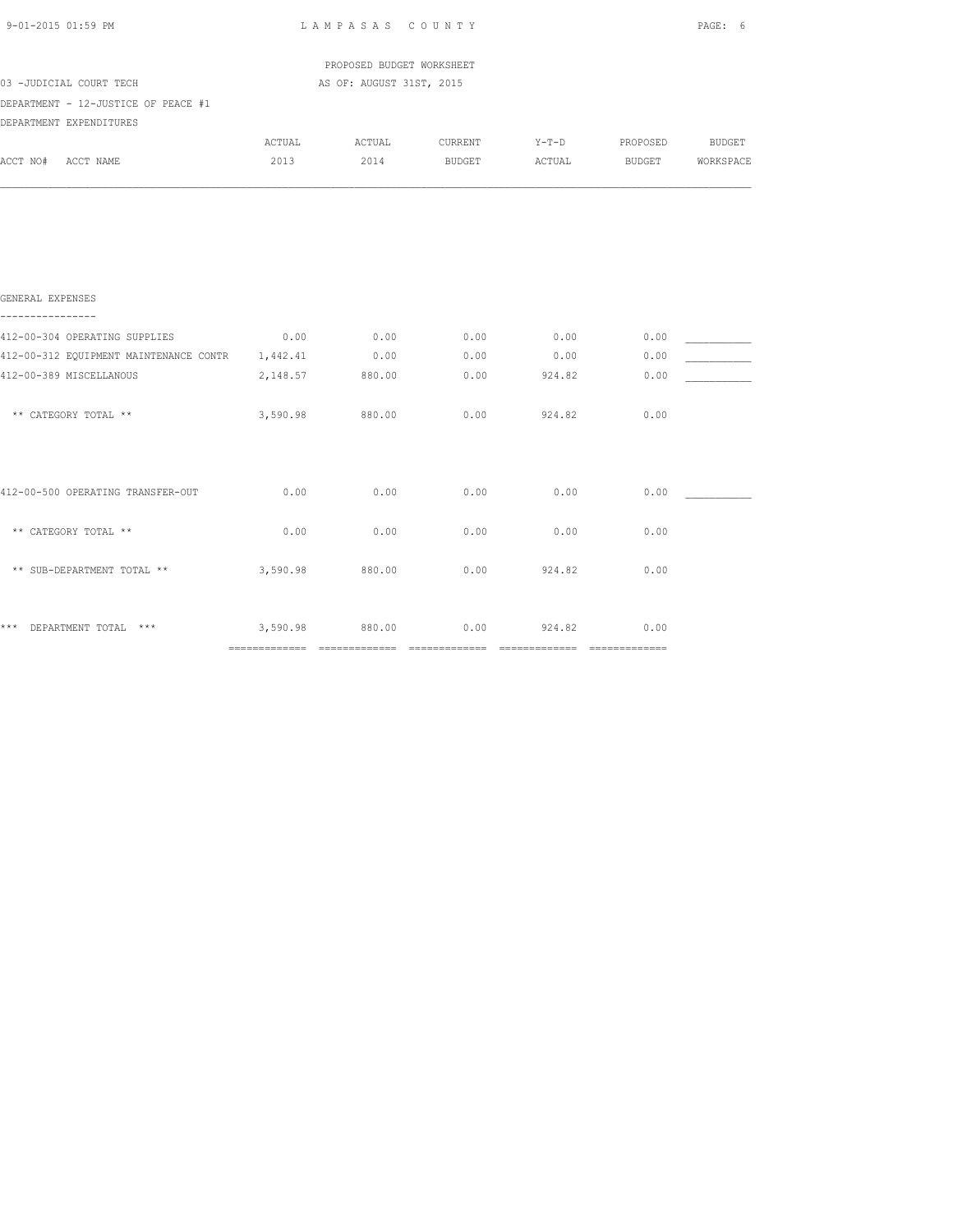| 9-01-2015 01:59 PM                     | LAMPASAS COUNTY |                           |         |         |          | PAGE: 7   |  |
|----------------------------------------|-----------------|---------------------------|---------|---------|----------|-----------|--|
|                                        |                 | PROPOSED BUDGET WORKSHEET |         |         |          |           |  |
| 03 -JUDICIAL COURT TECH                |                 | AS OF: AUGUST 31ST, 2015  |         |         |          |           |  |
| DEPARTMENT - 13-JUSTICE OF PEACE #3    |                 |                           |         |         |          |           |  |
| DEPARTMENT EXPENDITURES                |                 |                           |         |         |          |           |  |
|                                        | ACTUAL          | ACTUAL                    | CURRENT | $Y-T-D$ | PROPOSED | BUDGET    |  |
| ACCT NO#<br>ACCT NAME                  | 2013            | 2014                      | BUDGET  | ACTUAL  | BUDGET   | WORKSPACE |  |
| GENERAL EXPENSES                       |                 |                           |         |         |          |           |  |
| 413-00-304 OPERATING SUPPLIES          | 0.00            | 0.00                      | 0.00    | 0.00    | 0.00     |           |  |
| 413-00-312 EQUIPMENT MAINTENANCE CONTR | 0.00            | 0.00                      | 0.00    | 0.00    | 0.00     |           |  |
| 413-00-389 MISCELLANOUSE               | 37.00           | 873.93                    | 0.00    | 55.00   | 0.00     |           |  |
| ** CATEGORY TOTAL **                   | 37.00           | 873.93                    | 0.00    | 55.00   | 0.00     |           |  |
| ** SUB-DEPARTMENT TOTAL **             | 37.00           | 873.93                    | 0.00    | 55.00   | 0.00     |           |  |
|                                        |                 |                           |         |         |          |           |  |
|                                        |                 |                           |         |         |          |           |  |

\*\*\* DEPARTMENT TOTAL \*\*\* 37.00 873.93 0.00 55.00 0.00 ============= ============= ============= ============= =============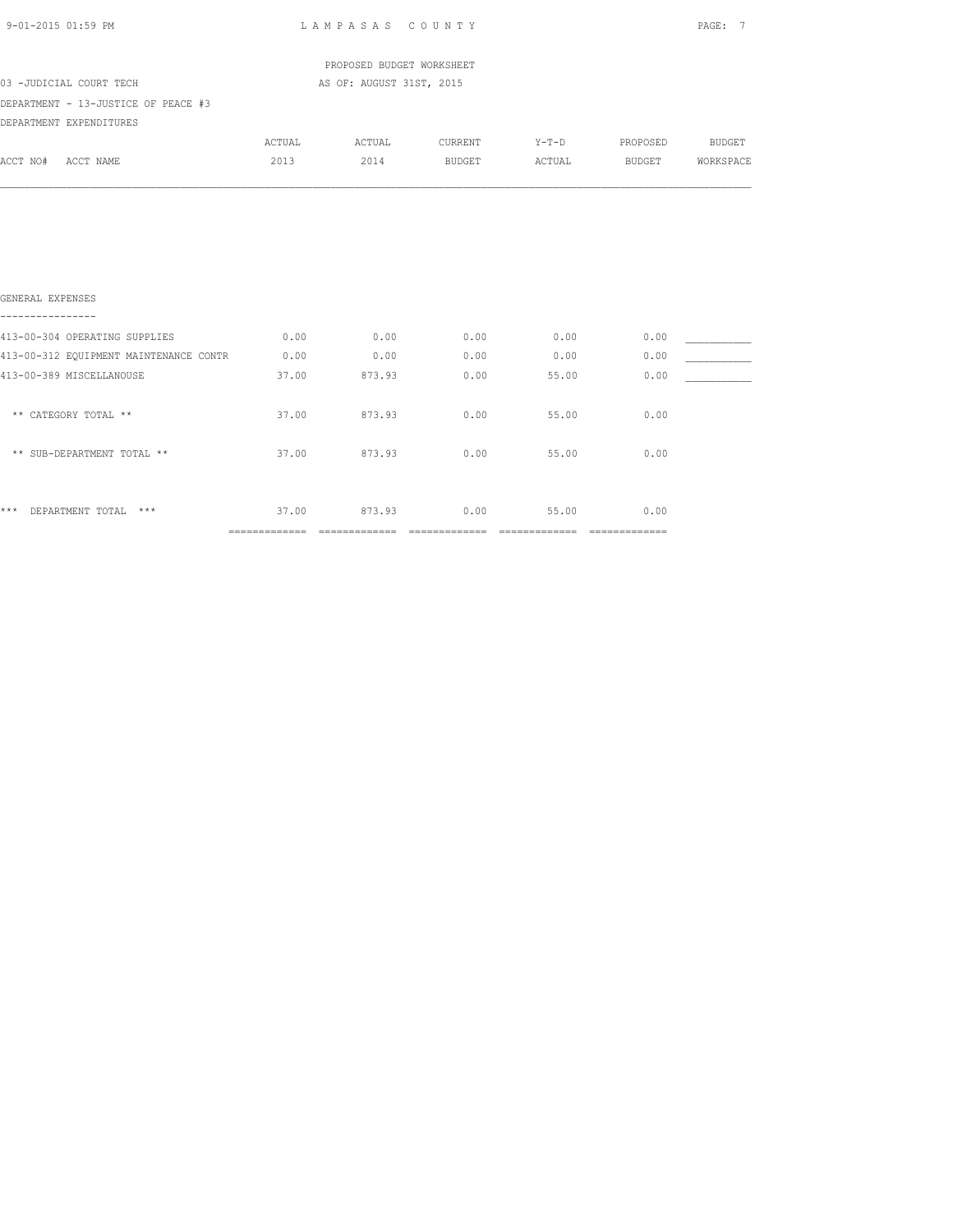| 9-01-2015 01:59 PM                                | LAMPASAS COUNTY |                           |                |                    |                 |           |
|---------------------------------------------------|-----------------|---------------------------|----------------|--------------------|-----------------|-----------|
|                                                   |                 | PROPOSED BUDGET WORKSHEET |                |                    |                 |           |
| 03 -JUDICIAL COURT TECH                           |                 | AS OF: AUGUST 31ST, 2015  |                |                    |                 |           |
| DEPARTMENT - 14-JUSTICE OF PEACE #4               |                 |                           |                |                    |                 |           |
| DEPARTMENT EXPENDITURES                           |                 |                           |                |                    |                 |           |
|                                                   | ACTUAL          |                           | ACTUAL CURRENT | $Y-T-D$            | PROPOSED BUDGET |           |
| ACCT NO# ACCT NAME                                | 2013            | 2014                      | BUDGET         | ACTUAL             | <b>BUDGET</b>   | WORKSPACE |
|                                                   |                 |                           |                |                    |                 |           |
| GENERAL EXPENSES<br>----------------              |                 |                           |                |                    |                 |           |
| 414-00-304 OPERATING SUPPLIES                     | 0.00            | 0.00                      | 0.00           | 0.00               | 0.00            |           |
| 414-00-312 EQUIPMENT MAINTENANCE CONTR            |                 | $0.00$ 355.32             | 0.00           | 0.00               | 0.00            |           |
| 414-00-389 MISCELLANEOUS                          | 218.00          | 176.00                    | 0.00           | 154.00             | 0.00            |           |
| ** CATEGORY TOTAL **                              | 218.00          | 531.32                    | 0.00           | 154.00             | 0.00            |           |
| ** SUB-DEPARTMENT TOTAL **                        | 218.00          | 531.32                    | 0.00           | 154.00             | 0.00            |           |
| *** DEPARTMENT TOTAL ***                          |                 | 218.00 531.32             |                | $0.00$ 154.00      | 0.00            |           |
| *** FUND TOTAL EXPENDITURES *** 3,845.98 2,285.25 |                 |                           |                | $0.00 \t 1,133.82$ | 0.00            |           |

\*\*\* END OF REPORT \*\*\*

============= ============= ============= ============= =============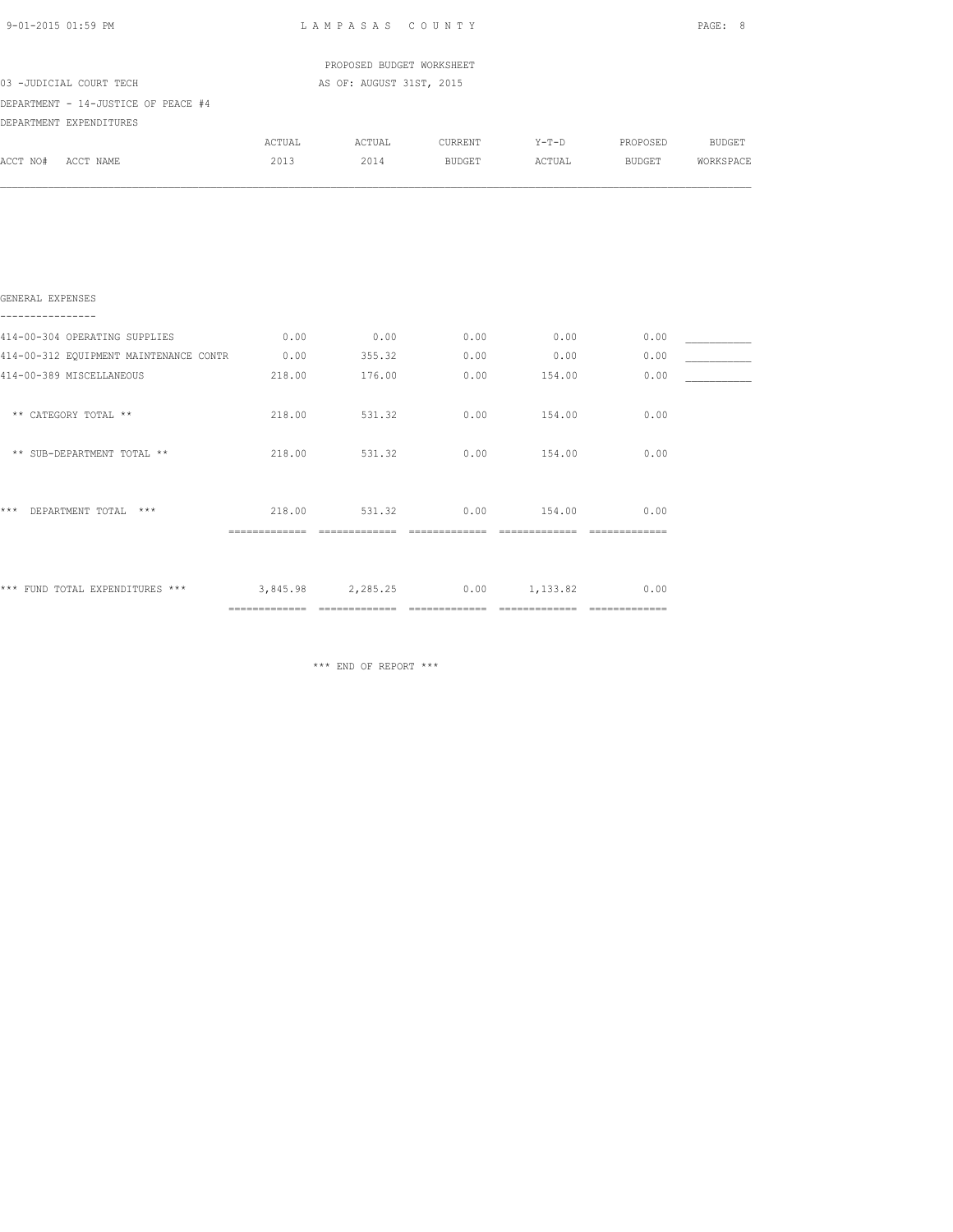| 9-01-2015 01:59 PM          |        | LAMPASAS COUNTY                                                  |               |         |          | PAGE: 1       |
|-----------------------------|--------|------------------------------------------------------------------|---------------|---------|----------|---------------|
|                             |        | PROPOSED BUDGET WORKSHEET                                        |               |         |          |               |
| 15 -LAMPASAS CO RD & BRIDGE |        | AS OF: AUGUST 31ST, 2015                                         |               |         |          |               |
| FINANCIAL SUMMARY           |        |                                                                  |               |         |          |               |
|                             | ACTUAL | ACTUAL                                                           | CURRENT       | $Y-T-D$ | PROPOSED | <b>BUDGET</b> |
| ACCT NO#<br>ACCT NAME       | 2013   | 2014                                                             | <b>BUDGET</b> | ACTUAL  | BUDGET   | WORKSPACE     |
|                             |        |                                                                  |               |         |          |               |
|                             |        |                                                                  |               |         |          |               |
| REVENUE SUMMARY             |        |                                                                  |               |         |          |               |
|                             |        |                                                                  |               |         |          |               |
| 00-ROAD & BRIDGE REVENUE    |        | 1,881,988.26 2,330,600.95 2,764,207.00 2,673,464.30 2,245,433.00 |               |         |          |               |

| 01-PRECINCT 1                                                                | 0.00                                                             |                         | 4,350.00 60,000.00                                               | 0.00       | 0.00       |  |
|------------------------------------------------------------------------------|------------------------------------------------------------------|-------------------------|------------------------------------------------------------------|------------|------------|--|
| 02-PRECINCT 2                                                                | 806.60                                                           | 1,820.00                | 0.00                                                             | 47,538.28  | 0.00       |  |
| 03-PRECINCT 3                                                                | 0.00                                                             | 39, 144. 72             | 0.00                                                             | 1,203.00   | 0.00       |  |
| 04-PRECINCT 4                                                                | 0.00                                                             | 24,978.83               | 0.00                                                             | 30,239.85  | 0.00       |  |
| 05-ROAD & BRIDGE                                                             | 0.00                                                             | 0.00                    | 0.00                                                             | 0.00       | 0.00       |  |
| *** TOTAL REVENUE ***                                                        |                                                                  |                         | 1,882,794.86 2,400,894.50 2,824,207.00 2,752,445.43 2,245,433.00 |            |            |  |
| EXPENDITURE SUMMARY                                                          |                                                                  |                         |                                                                  |            |            |  |
| 01-PRECINCT 1                                                                |                                                                  |                         | 489,109.83 547,880.79 522,881.00                                 | 503,040.92 | 558,155.00 |  |
| 02-PRECINCT 2                                                                |                                                                  |                         | 439,957.03 632,580.30 451,846.00                                 | 350,265.28 | 497,367.00 |  |
| 03-PRECINCT 3                                                                |                                                                  |                         | 439,406.78 490,288.62 441,942.00                                 | 408,530.89 | 532,051.00 |  |
| 04-PRECINCT 4                                                                |                                                                  | 441, 442.57 374, 267.88 | 498,484.00                                                       | 398,339.86 | 565,563.00 |  |
| 05-ROAD & BRIDGE                                                             |                                                                  | 52,572.55 47,339.59     | 836,533.00                                                       | 693,026.62 | 92,244.00  |  |
| *** TOTAL EXPENDITURES ***                                                   | 1,862,488.76 2,092,357.18 2,751,686.00 2,353,203.57 2,245,380.00 |                         |                                                                  |            |            |  |
|                                                                              |                                                                  |                         |                                                                  |            |            |  |
| REVENUES OVER/(UNDER) EXPENDITURES 20,306.10 308,537.32 72,521.00 399,241.86 |                                                                  |                         |                                                                  |            | 53.00      |  |
|                                                                              |                                                                  |                         |                                                                  |            |            |  |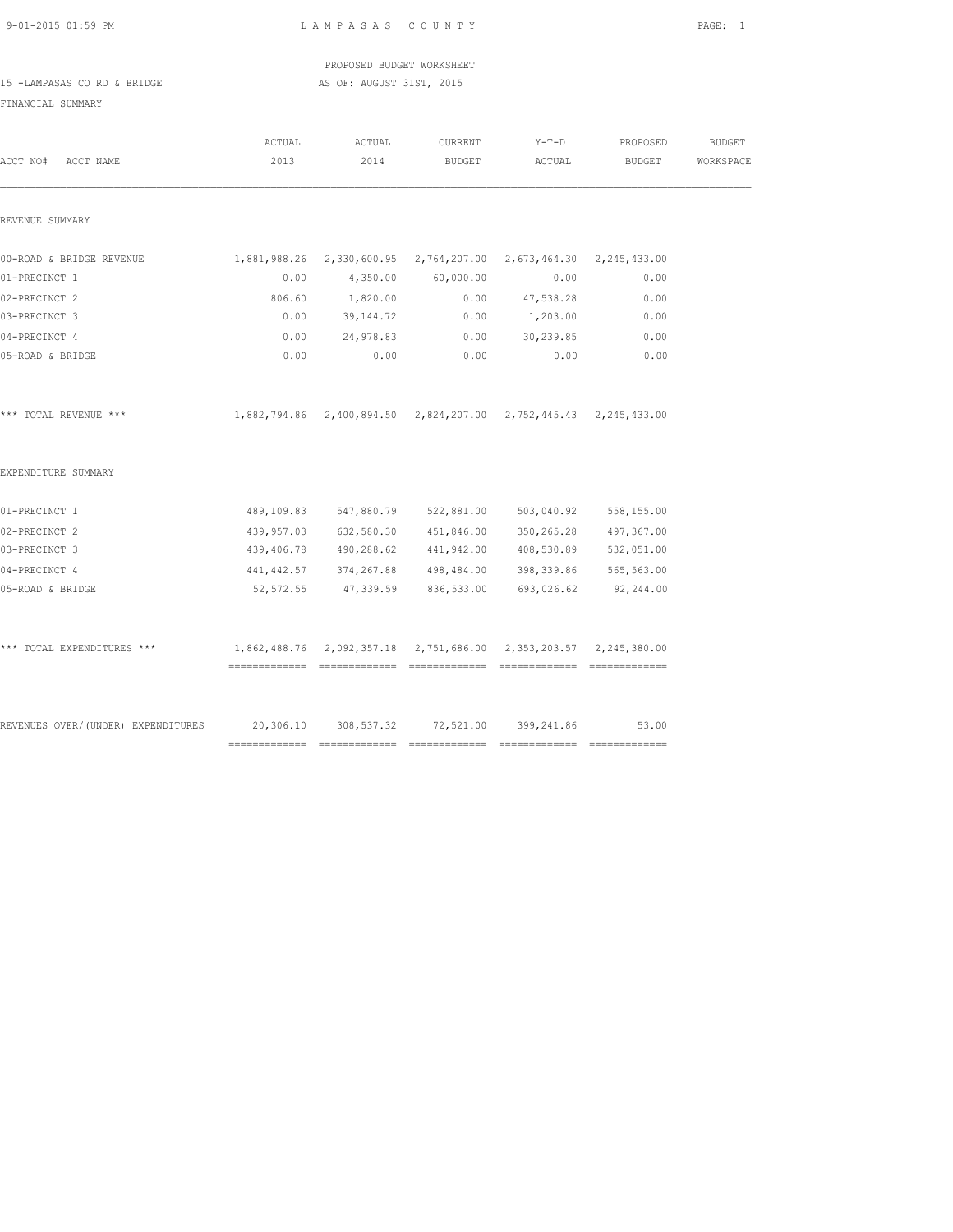## PROPOSED BUDGET WORKSHEET

### 15 -LAMPASAS CO RD & BRIDGE AS OF: AUGUST 31ST, 2015

#### DEPARTMENT - 00-ROAD & BRIDGE REVENUE

| DEPARTMENT REVENUES |           |        |        |               |             |               |               |
|---------------------|-----------|--------|--------|---------------|-------------|---------------|---------------|
|                     |           | ACTUAL | ACTUAL | CURRENT       | $Y - T - D$ | PROPOSED      | <b>BUDGET</b> |
| ACCT NO#            | ACCT NAME | 2013   | 2014   | <b>BUDGET</b> | ACTUAL      | <b>BUDGET</b> | WORKSPACE     |

| 00-ROAD & BRIDGE                                                          |              |                           |            |                           |              |  |
|---------------------------------------------------------------------------|--------------|---------------------------|------------|---------------------------|--------------|--|
| 100-00-001 BEGINNING FUND BALANCE                                         | 0.00         | 0.00                      | 0.00       | 0.00                      | 0.00         |  |
| 100-00-010 CURRENT AD VALOREM TAXES                                       | 1,136,749.66 | 1,452,783.81 1,498,955.00 |            | 1,475,353.43              | 1,521,933.00 |  |
| 100-00-020 DELINQUENT AD VALOREM TAXES                                    | 8,968.68     | 25,496.54                 | 0.00       | 32,699.27                 | 0.00         |  |
| 100-00-030 PENALTIES & INT. AD VALOREM                                    | 0.00         | 0.00                      | 0.00       | 0.00                      | 0.00         |  |
| 100-00-035 LCAD REFUND                                                    | 0.00         | 0.00                      | 0.00       | 0.00                      | 0.00         |  |
| 100-00-090 MOTOR VEHICLE REGISTRATION                                     | 382,910.54   | 362, 425.52               | 475,000.00 | 341,450.00                | 475,000.00   |  |
| 100-00-091 STATE SALES TAX REBATE                                         | 0.00         | 0.00                      | 0.00       | 0.00                      | 0.00         |  |
| 100-00-093 SPECIAL TAX ON VEHICLES                                        | 219,034.80   | 228,910.00                | 200,000.00 | 204,950.00                | 200,000.00   |  |
| 100-00-099 INTEREST REVENUE                                               | 359.32       | 231.26                    | 1,000.00   | 331.45                    | 1,000.00     |  |
| 100-00-100 SALE OF SURPLUS EQUIP/PROPE                                    | 50.00        | 5,955.00                  | 0.00       | 2,215.00                  | 0.00         |  |
| 100-00-102 INSURANCE REFUND                                               | 6,475.00     | 520.84                    | 0.00       | 0.00                      | 0.00         |  |
| 100-00-110 LATERAL ROADS                                                  | 23,033.15    | 23,718.17                 | 22,500.00  | 22,973.94                 | 22,500.00    |  |
| 100-00-116 GRANT REVENUE                                                  | 0.00         | 0.00                      | 0.00       | 0.00                      | 0.00         |  |
| 100-00-124 GROSS WEIGHT & AXLE WEIGHT                                     | 25,073.98    | 31,650.41                 | 16,000.00  | 42,739.21                 | 25,000.00    |  |
| 100-00-130 911-ADDRESSING SIGNS                                           | 0.00         | 0.00                      | 0.00       | 0.00                      | 0.00         |  |
| 100-00-189 DISCOUNTS TAKEN                                                | 0.00         | 0.00                      | 0.00       | 0.00                      | 0.00         |  |
| 100-00-190 MISCELLANEOUS RECEIPTS                                         | 79,333.13    | 2,015.40                  | 0.00       | 0.00                      | 0.00         |  |
| 100-00-191 CITIZENS DONATIONS                                             | 0.00         | 0.00                      | 0.00       | 0.00                      | 0.00         |  |
| 200-00-000 OTHER SOURCES - LEASE                                          | 0.00         | 196,894.00                | 410,336.00 | 410,336.00                | 0.00         |  |
| 200-00-010 OPERATING TRANSFERS-IN                                         | 0.00         | 0.00                      | 140,416.00 | 140,416.00                | 0.00         |  |
|                                                                           |              |                           |            |                           |              |  |
| ** SUB-DEPARTMENT REVENUE TOTAL ** 1,881,988.26 2,330,600.95 2,764,207.00 |              |                           |            | 2,673,464.30 2,245,433.00 |              |  |
|                                                                           |              |                           |            |                           |              |  |
| DEPARTMENT REVENUE TOTAL **                                               | 1,881,988.26 | 2,330,600.95 2,764,207.00 |            | 2,673,464.30 2,245,433.00 |              |  |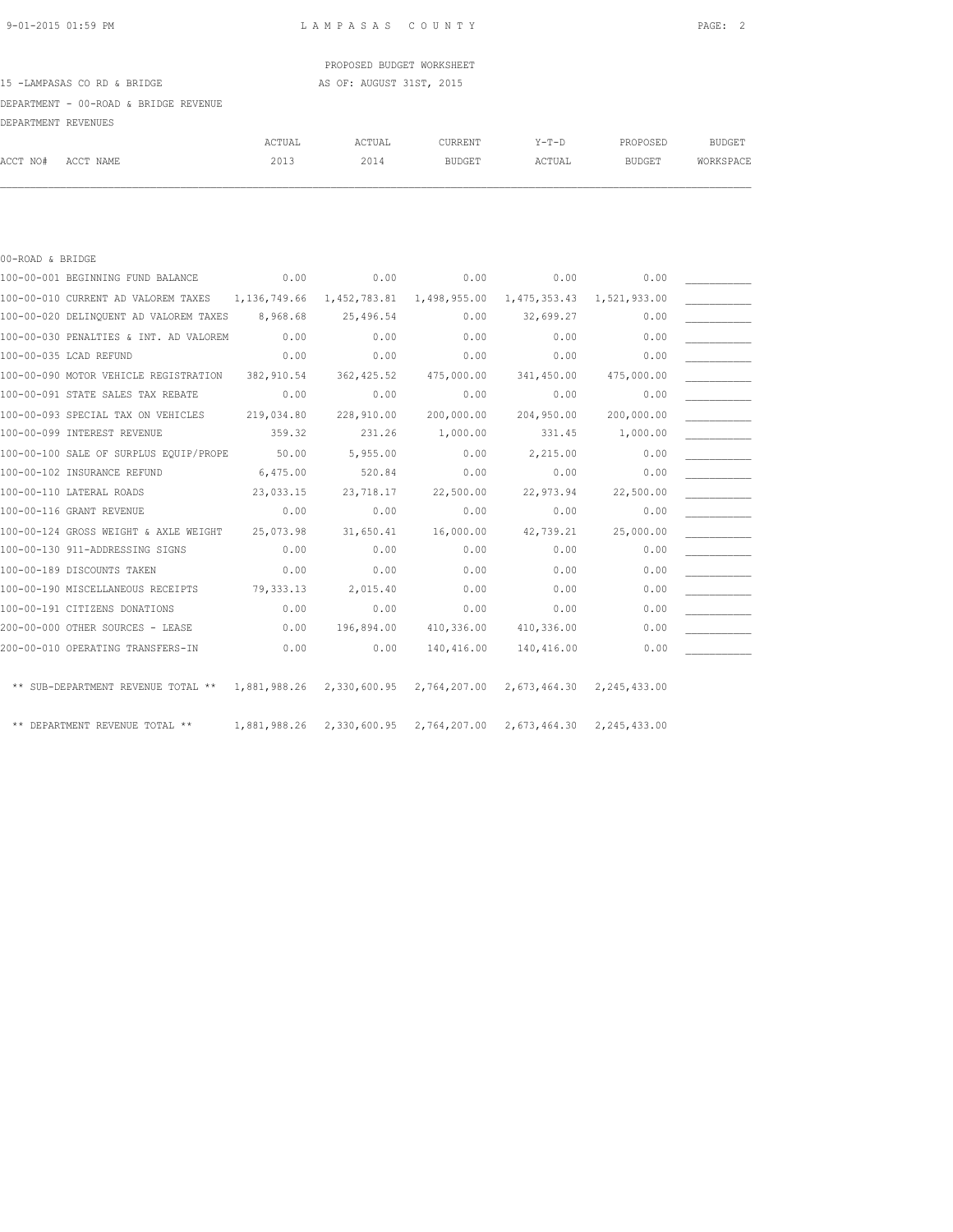| 9-01-2015 01:59 PM |  |
|--------------------|--|
|                    |  |

LAMPASAS COUNTY PAGE: 3

PROPOSED BUDGET WORKSHEET

# 15 -LAMPASAS CO RD & BRIDGE AS OF: AUGUST 31ST, 2015

DEPARTMENT - 01-PRECINCT 1

| DEPARTMENT REVENUES                  |        |          |               |         |               |               |
|--------------------------------------|--------|----------|---------------|---------|---------------|---------------|
|                                      | ACTUAL | ACTUAL   | CURRENT       | $Y-T-D$ | PROPOSED      | <b>BUDGET</b> |
| ACCT NO#<br>ACCT NAME                | 2013   | 2014     | <b>BUDGET</b> | ACTUAL  | <b>BUDGET</b> | WORKSPACE     |
|                                      |        |          |               |         |               |               |
|                                      |        |          |               |         |               |               |
| 00-ROAD & BRIDGE                     |        |          |               |         |               |               |
| 101-00-100 SALES OF SURPLUS PROPERTY | 0.00   | 0.00     | 0.00          | 0.00    | 0.00          |               |
| 101-00-116 GRANT REVENUE-FEMA        | 0.00   | 0.00     | 0.00          | 0.00    | 0.00          |               |
| 101-00-190 MISCELLANOUS              | 0.00   | 4,350.00 | 0.00          | 0.00    | 0.00          |               |
| 201-00-000 EXISTING FUND BALANCE     | 0.00   | 0.00     | 60,000.00     | 0.00    | 0.00          |               |
| ** SUB-DEPARTMENT REVENUE TOTAL **   | 0.00   | 4,350.00 | 60,000.00     | 0.00    | 0.00          |               |
| DEPARTMENT REVENUE TOTAL **<br>$* *$ | 0.00   | 4,350.00 | 60,000.00     | 0.00    | 0.00          |               |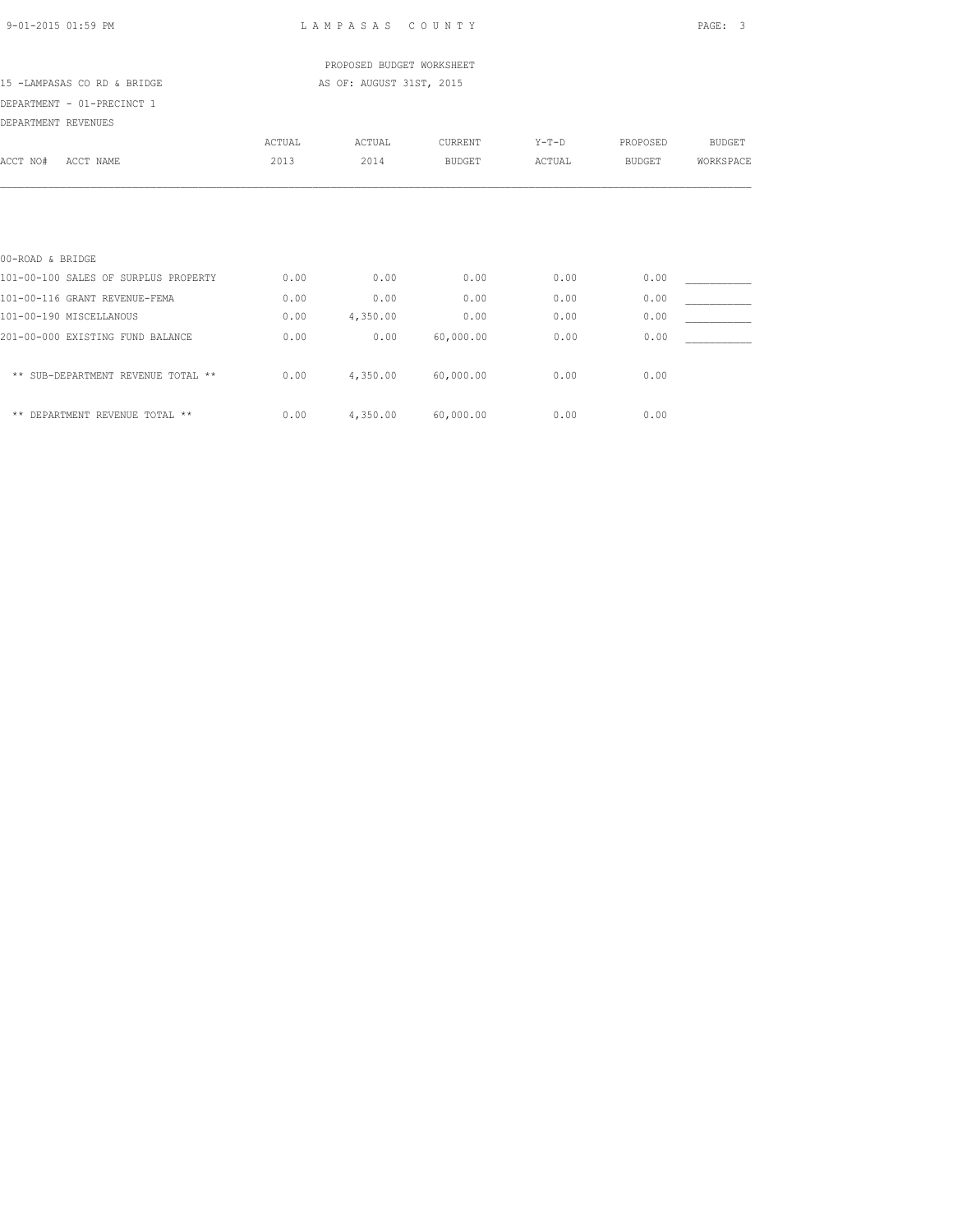|                                     |        | PROPOSED BUDGET WORKSHEET |               |                    |               |               |
|-------------------------------------|--------|---------------------------|---------------|--------------------|---------------|---------------|
| 15 -LAMPASAS CO RD & BRIDGE         |        | AS OF: AUGUST 31ST, 2015  |               |                    |               |               |
| DEPARTMENT - 02-PRECINCT 2          |        |                           |               |                    |               |               |
| DEPARTMENT REVENUES                 |        |                           |               |                    |               |               |
|                                     | ACTUAL | ACTUAL                    | CURRENT       | $Y-T-D$            | PROPOSED      | <b>BUDGET</b> |
| ACCT NO#<br>ACCT NAME               | 2013   | 2014                      | <b>BUDGET</b> | ACTUAL             | <b>BUDGET</b> | WORKSPACE     |
|                                     |        |                           |               |                    |               |               |
|                                     |        |                           |               |                    |               |               |
|                                     |        |                           |               |                    |               |               |
|                                     |        |                           |               |                    |               |               |
| 00-ROAD & BRIDGE                    |        |                           |               |                    |               |               |
| 102-00-100 SALE OF SURPLUS PROPERTY | 0.00   | 1,820.00                  |               | $0.00$ $47,528.29$ | 0.00          |               |
| 102-00-116 GRANT REVENUE-FEMA       | 0.00   | 0.00                      | 0.00          | 0.00               | 0.00          |               |
| 102-00-190 MISCELLANEOUS            | 806.60 | 0.00                      | 0.00          | 9.99               | 0.00          |               |
|                                     |        |                           |               |                    |               |               |
| ** SUB-DEPARTMENT REVENUE TOTAL **  | 806.60 | 1,820.00                  |               | $0.00$ $47,538.28$ | 0.00          |               |
|                                     |        |                           |               |                    |               |               |
| ** DEPARTMENT REVENUE TOTAL **      | 806.60 | 1,820.00                  |               | $0.00$ 47,538.28   | 0.00          |               |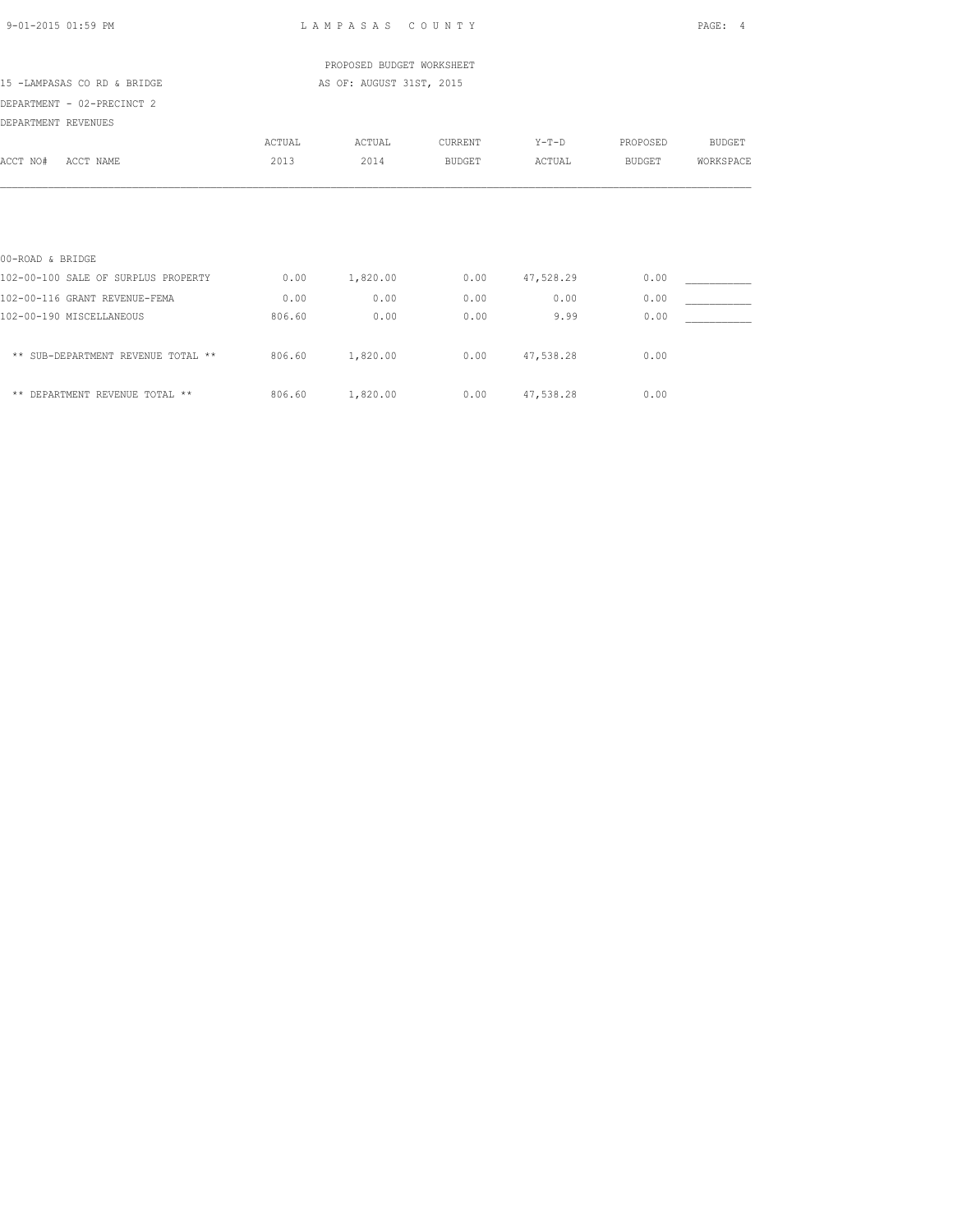|                                     |        | PROPOSED BUDGET WORKSHEET |               |          |               |               |
|-------------------------------------|--------|---------------------------|---------------|----------|---------------|---------------|
| 15 -LAMPASAS CO RD & BRIDGE         |        | AS OF: AUGUST 31ST, 2015  |               |          |               |               |
| DEPARTMENT - 03-PRECINCT 3          |        |                           |               |          |               |               |
| DEPARTMENT REVENUES                 |        |                           |               |          |               |               |
|                                     | ACTUAL | ACTUAL                    | CURRENT       | $Y-T-D$  | PROPOSED      | <b>BUDGET</b> |
| ACCT NO#<br>ACCT NAME               | 2013   | 2014                      | <b>BUDGET</b> | ACTUAL   | <b>BUDGET</b> | WORKSPACE     |
|                                     |        |                           |               |          |               |               |
|                                     |        |                           |               |          |               |               |
|                                     |        |                           |               |          |               |               |
|                                     |        |                           |               |          |               |               |
| 00-ROAD & BRIDGE                    |        |                           |               |          |               |               |
| 103-00-100 SALE OF SURPLUS PROPERTY | 0.00   | 31,645.00                 | 0.00          | 596.00   | 0.00          |               |
| 103-00-116 GRANT REVENUE-FEMA       | 0.00   | 0.00                      | 0.00          | 0.00     | 0.00          |               |
| 103-00-190 MISCELLANOUS             | 0.00   | 7,499.72                  | 0.00          | 607.00   | 0.00          |               |
|                                     |        |                           |               |          |               |               |
| ** SUB-DEPARTMENT REVENUE TOTAL **  | 0.00   | 39, 144.72                | 0.00          | 1,203.00 | 0.00          |               |
|                                     |        |                           |               |          |               |               |
| ** DEPARTMENT REVENUE TOTAL **      | 0.00   | 39, 144. 72               | 0.00          | 1,203.00 | 0.00          |               |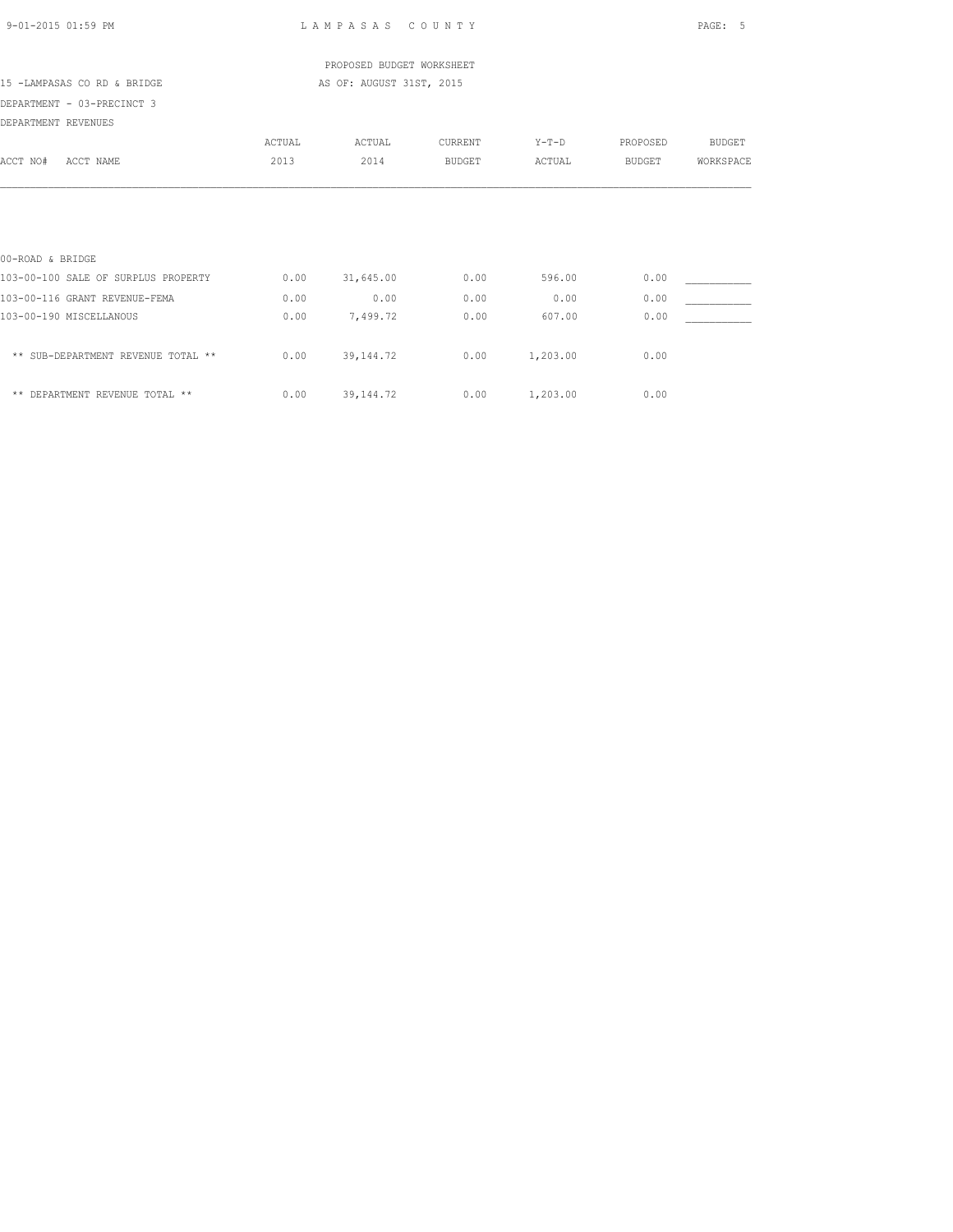|                                      |               | PROPOSED BUDGET WORKSHEET |                |                  |               |               |
|--------------------------------------|---------------|---------------------------|----------------|------------------|---------------|---------------|
| 15 -LAMPASAS CO RD & BRIDGE          |               | AS OF: AUGUST 31ST, 2015  |                |                  |               |               |
| DEPARTMENT - 04-PRECINCT 4           |               |                           |                |                  |               |               |
| DEPARTMENT REVENUES                  |               |                           |                |                  |               |               |
|                                      | <b>ACTUAL</b> | ACTUAL                    | <b>CURRENT</b> | $Y-T-D$          | PROPOSED      | <b>BUDGET</b> |
| ACCT NO#<br>ACCT NAME                | 2013          | 2014                      | <b>BUDGET</b>  | ACTUAL           | <b>BUDGET</b> | WORKSPACE     |
|                                      |               |                           |                |                  |               |               |
|                                      |               |                           |                |                  |               |               |
| 00-ROAD & BRIDGE                     |               |                           |                |                  |               |               |
| 104-00-100 SALES OF SURPLUS PROPERTY | 0.00          | 10,576.50                 | 0.00           | 29,466.85        | 0.00          |               |
| 104-00-116 GRANT REVENUE-FEMA        | 0.00          | 0.00                      | 0.00           | 0.00             | 0.00          |               |
| 104-00-117 LCRA REIMBURSEMENT        | 0.00          | 0.00                      | 0.00           | 0.00             | 0.00          |               |
| 104-00-190 MISCELLANEOUS             | 0.00          | 14,402.33                 | 0.00           | 773.00           | 0.00          |               |
| ** SUB-DEPARTMENT REVENUE TOTAL **   | 0.00          | 24,978.83                 | 0.00           | 30,239.85        | 0.00          |               |
| ** DEPARTMENT REVENUE TOTAL **       | 0.00          | 24,978.83                 |                | $0.00$ 30,239.85 | 0.00          |               |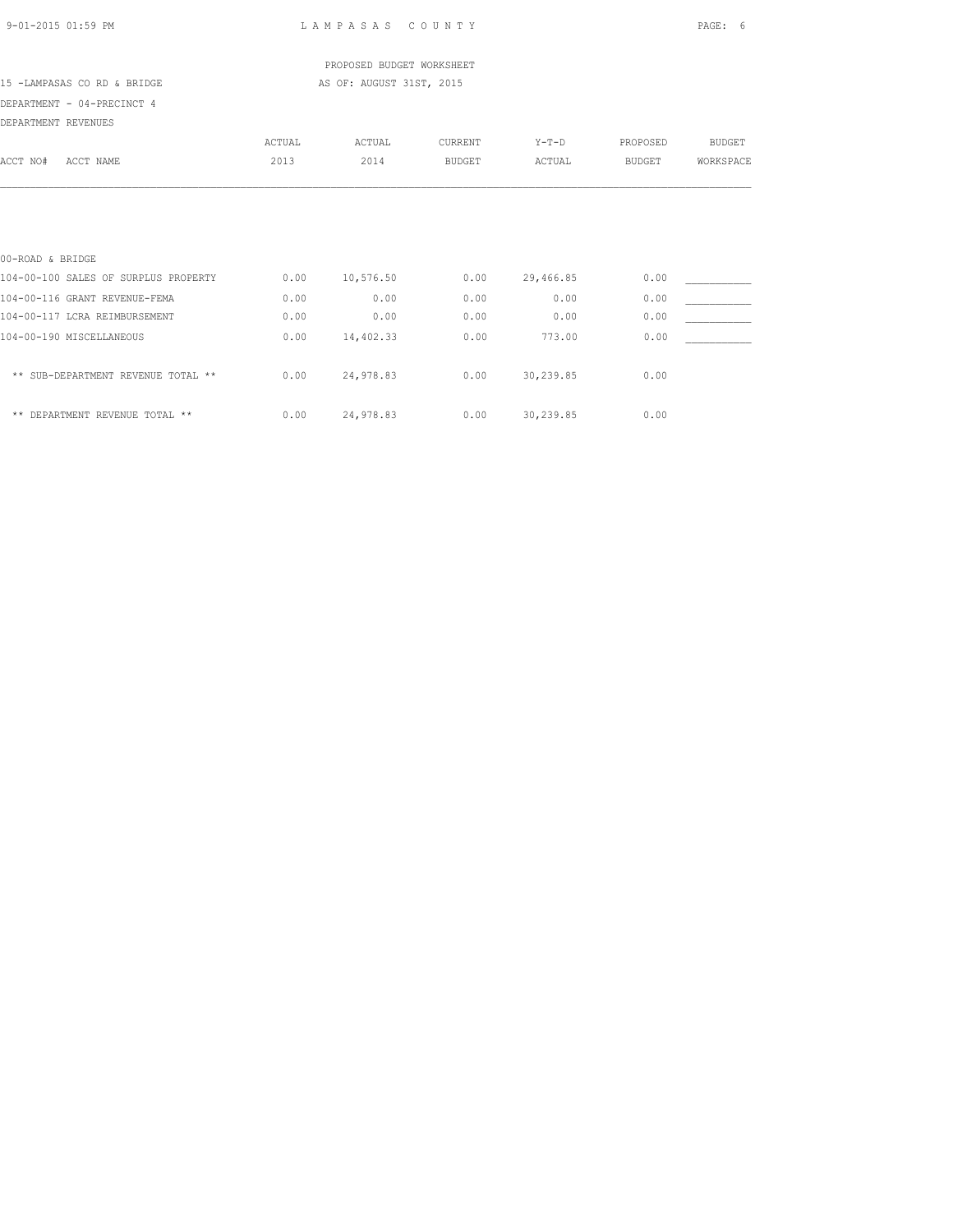| 9-01-2015 01:59 PM                 |               | LAMPASAS COUNTY                                                  |                                    |                |                                                                                                                                                                                                                                                                                                                                                                                                                                                                                        | PAGE: 7   |
|------------------------------------|---------------|------------------------------------------------------------------|------------------------------------|----------------|----------------------------------------------------------------------------------------------------------------------------------------------------------------------------------------------------------------------------------------------------------------------------------------------------------------------------------------------------------------------------------------------------------------------------------------------------------------------------------------|-----------|
|                                    |               | PROPOSED BUDGET WORKSHEET                                        |                                    |                |                                                                                                                                                                                                                                                                                                                                                                                                                                                                                        |           |
| 15 -LAMPASAS CO RD & BRIDGE        |               | AS OF: AUGUST 31ST, 2015                                         |                                    |                |                                                                                                                                                                                                                                                                                                                                                                                                                                                                                        |           |
| DEPARTMENT - 05-ROAD & BRIDGE      |               |                                                                  |                                    |                |                                                                                                                                                                                                                                                                                                                                                                                                                                                                                        |           |
| DEPARTMENT REVENUES                |               |                                                                  |                                    |                |                                                                                                                                                                                                                                                                                                                                                                                                                                                                                        |           |
|                                    | ACTUAL        | ACTUAL                                                           | CURRENT                            | $Y-T-D$        | PROPOSED                                                                                                                                                                                                                                                                                                                                                                                                                                                                               | BUDGET    |
| ACCT NO# ACCT NAME                 | 2013          | 2014                                                             | <b>BUDGET</b>                      | ACTUAL         | BUDGET                                                                                                                                                                                                                                                                                                                                                                                                                                                                                 | WORKSPACE |
|                                    |               |                                                                  |                                    |                |                                                                                                                                                                                                                                                                                                                                                                                                                                                                                        |           |
| 00-ROAD & BRIDGE                   |               |                                                                  |                                    |                |                                                                                                                                                                                                                                                                                                                                                                                                                                                                                        |           |
| 105-00-121 ORCA-FEDERAL FUNDS      | 0.00          | 0.00                                                             | 0.00                               | 0.00           | 0.00                                                                                                                                                                                                                                                                                                                                                                                                                                                                                   |           |
| 105-00-126 ORCA-STATE FUNDS        | 0.00          | 0.00                                                             | 0.00                               | 0.00           | 0.00                                                                                                                                                                                                                                                                                                                                                                                                                                                                                   |           |
| ** SUB-DEPARTMENT REVENUE TOTAL ** | 0.00          | 0.00                                                             | 0.00                               | 0.00           | 0.00                                                                                                                                                                                                                                                                                                                                                                                                                                                                                   |           |
| ** DEPARTMENT REVENUE TOTAL **     | 0.00          | 0.00                                                             | 0.00                               | 0.00           | 0.00                                                                                                                                                                                                                                                                                                                                                                                                                                                                                   |           |
| *** FUND TOTAL REVENUES ***        |               | 1,882,794.86 2,400,894.50 2,824,207.00 2,752,445.43 2,245,433.00 |                                    |                |                                                                                                                                                                                                                                                                                                                                                                                                                                                                                        |           |
|                                    | ============= |                                                                  | ================================== | ============== | $\begin{array}{cccccccccccccc} \multicolumn{2}{c}{} & \multicolumn{2}{c}{} & \multicolumn{2}{c}{} & \multicolumn{2}{c}{} & \multicolumn{2}{c}{} & \multicolumn{2}{c}{} & \multicolumn{2}{c}{} & \multicolumn{2}{c}{} & \multicolumn{2}{c}{} & \multicolumn{2}{c}{} & \multicolumn{2}{c}{} & \multicolumn{2}{c}{} & \multicolumn{2}{c}{} & \multicolumn{2}{c}{} & \multicolumn{2}{c}{} & \multicolumn{2}{c}{} & \multicolumn{2}{c}{} & \multicolumn{2}{c}{} & \multicolumn{2}{c}{} & \$ |           |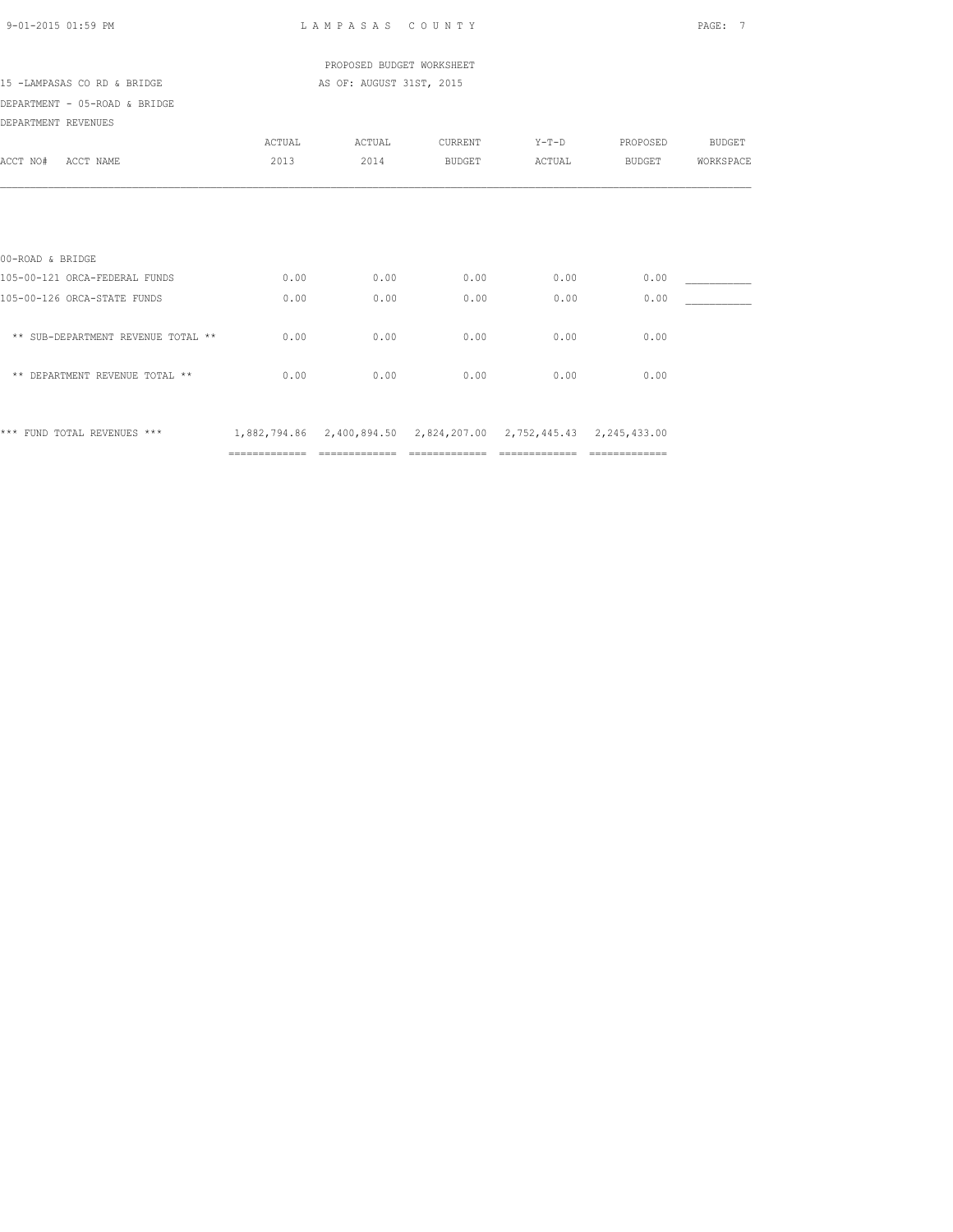|                                        |            | PROPOSED BUDGET WORKSHEET |                                        |                       |            |               |
|----------------------------------------|------------|---------------------------|----------------------------------------|-----------------------|------------|---------------|
| 15 -LAMPASAS CO RD & BRIDGE            |            | AS OF: AUGUST 31ST, 2015  |                                        |                       |            |               |
| DEPARTMENT - 01-PRECINCT 1             |            |                           |                                        |                       |            |               |
| DEPARTMENT EXPENDITURES                |            |                           |                                        |                       |            |               |
|                                        | ACTUAL     | ACTUAL                    | CURRENT                                | Y-T-D                 | PROPOSED   | <b>BUDGET</b> |
| ACCT NO#<br>ACCT NAME                  | 2013       | 2014                      | BUDGET                                 | ACTUAL                | BUDGET     | WORKSPACE     |
|                                        |            |                           |                                        |                       |            |               |
| 00-ROAD & BRIDGE<br>================   |            |                           |                                        |                       |            |               |
|                                        |            |                           |                                        |                       |            |               |
| WAGES                                  |            |                           |                                        |                       |            |               |
| 401-00-101 SALARIES & WAGES ELECTED OF | 52,441.35  | 55,795.62                 | 54,668.00                              | 46,053.17             | 55,412.00  |               |
| 401-00-106 TEMPORARY EMPLOYEE          | 0.00       | 0.00                      | 0.00                                   | 1,130.00              | 0.00       |               |
| 401-00-109 SR EQUIPMENT OPERATOR #1142 | 35, 121.80 | 37,818.38                 | 38,627.00                              | 35,859.56             | 39, 371.00 |               |
| 401-00-110 PART-TIME EMPLOYEES         | 0.00       | 0.00                      | 0.00                                   | 120.00                | 0.00       |               |
| 401-00-112 JR EQUIPMENT OPERATOR #3498 | 29, 417.20 | 25,170.65                 | 30,666.00                              | 24,398.19             | 34,382.00  |               |
| 401-00-120 SALARY & WAGES OVERTIME     | 0.00       | 0.00                      | 0.00                                   | 0.00                  | 0.00       |               |
| 401-00-139 JR EQUIPMENT OPERATOR #0306 | 26,379.44  | 29,867.18                 | 30,665.00                              | 28,290.61             | 31,409.00  |               |
| 401-00-199 LONGEVITY PAYMENT           | 3,360.00   | 3,600.00                  | 3,720.00                               | 3,720.00              | 1,440.00   |               |
| ** CATEGORY TOTAL **                   |            |                           | 146,719.79    152,251.83    158,346.00 | 139,571.53 162,014.00 |            |               |
| EMPLOYEE BENEFITS                      |            |                           |                                        |                       |            |               |
|                                        |            |                           |                                        |                       |            |               |
| 401-00-203 FICA BENEFITS               | 12,001.87  | 12,321.50                 | 12,113.00                              | 11,757.71             | 12,578.00  |               |
| 401-00-204 GROUP MEDICAL INSURANCE     | 25,624.32  | 21,966.00                 | 22,536.00                              | 21,857.16             | 32,000.00  |               |
| 401-00-205 RETIREMENT                  | 23,440.65  | 24,047.75                 | 25,335.00                              | 22,834.09             | 26,309.00  |               |
| 401-00-207 WORKMAN'S COMP              | 1,987.25   | 2,808.00                  | 4,528.00                               | 4,528.00              | 3,014.00   |               |
| 401-00-208 UNEMPLOYMENT INSURANCE      | 709.00     | 75.00                     | 75.00                                  | 0.00                  | 75.00      |               |
| 401-00-210 AUTO ALLOWANCE              | 9,277.00   | 9,600.00                  | 9,600.00                               | 8,800.00              | 9,600.00   |               |
| 401-00-211 UNIFORM ALLOWANCE           | 1,209.50   | 1,197.70                  | 1,970.00                               | 1,087.80              | 1,970.00   |               |
| 401-00-212 PHONE ALLOWANCE             | 0.00       | 0.00                      | 0.00                                   | 0.00                  | 0.00       |               |
| ** CATEGORY TOTAL **                   | 74,249.59  | 72,015.95                 | 76,157.00                              | 70,864.76             | 85,546.00  |               |
| GENERAL EXPENSES                       |            |                           |                                        |                       |            |               |
| 401-00-301 COMMUNICATIONS              | 2,458.24   | 2,607.33                  | 2,500.00                               | 2,508.61              | 2,500.00   |               |
| 401-00-302 UTILITIES                   | 686.27     | 762.04                    | 750.00                                 | 2,000.63              | 4,000.00   |               |
| 401-00-304 OPERATING SUPPLIES          | 17,365.76  | 16,565.10                 | 1,500.00                               | 20,638.89             | 15,000.00  |               |
| 401-00-305 TRAVEL & INSERVICE TRAINING | 335.00     | 355.00                    | 500.00                                 | 411.49                | 500.00     |               |
| 401-00-308 REPAIRS & MAINTENANCE EQUIP | 5, 151.21  | 24,711.59                 | 15,000.00                              | 12,010.20             | 20,000.00  |               |
| 401-00-342 GAS & OIL                   | 19,129.54  | 29,648.02                 | 25,000.00                              | 21,707.02             | 30,000.00  |               |
| 401-00-347 UNIFORMS                    | 0.00       | 0.00                      | 0.00                                   | 0.00                  | 0.00       |               |
| 401-00-370 EQUIPMENT RENTAL            | 0.00       | 0.00                      | 0.00                                   | 0.00                  | 0.00       |               |
| 401-00-372 EQUIPMENT LEASE             | 0.00       | 0.00                      | 0.00                                   | 0.00                  | 0.00       |               |
| 401-00-381 911-ADDRESSING SIGNS        | 0.00       | 0.00                      | 0.00                                   | 0.00                  | 0.00       |               |
| 401-00-391 PREC 1 CATTLE GUARDS        | 0.00       | 0.00                      | 0.00                                   | 0.00                  | 0.00       |               |
| 401-00-395 PREC 1 ROAD CONSTRUCTION    | 62,007.05  | 46, 474.03                | 150,000.00                             | 131,678.56            | 187,000.00 |               |

\*\* CATEGORY TOTAL \*\* 107,133.07 121,123.11 195,250.00 190,955.40 259,000.00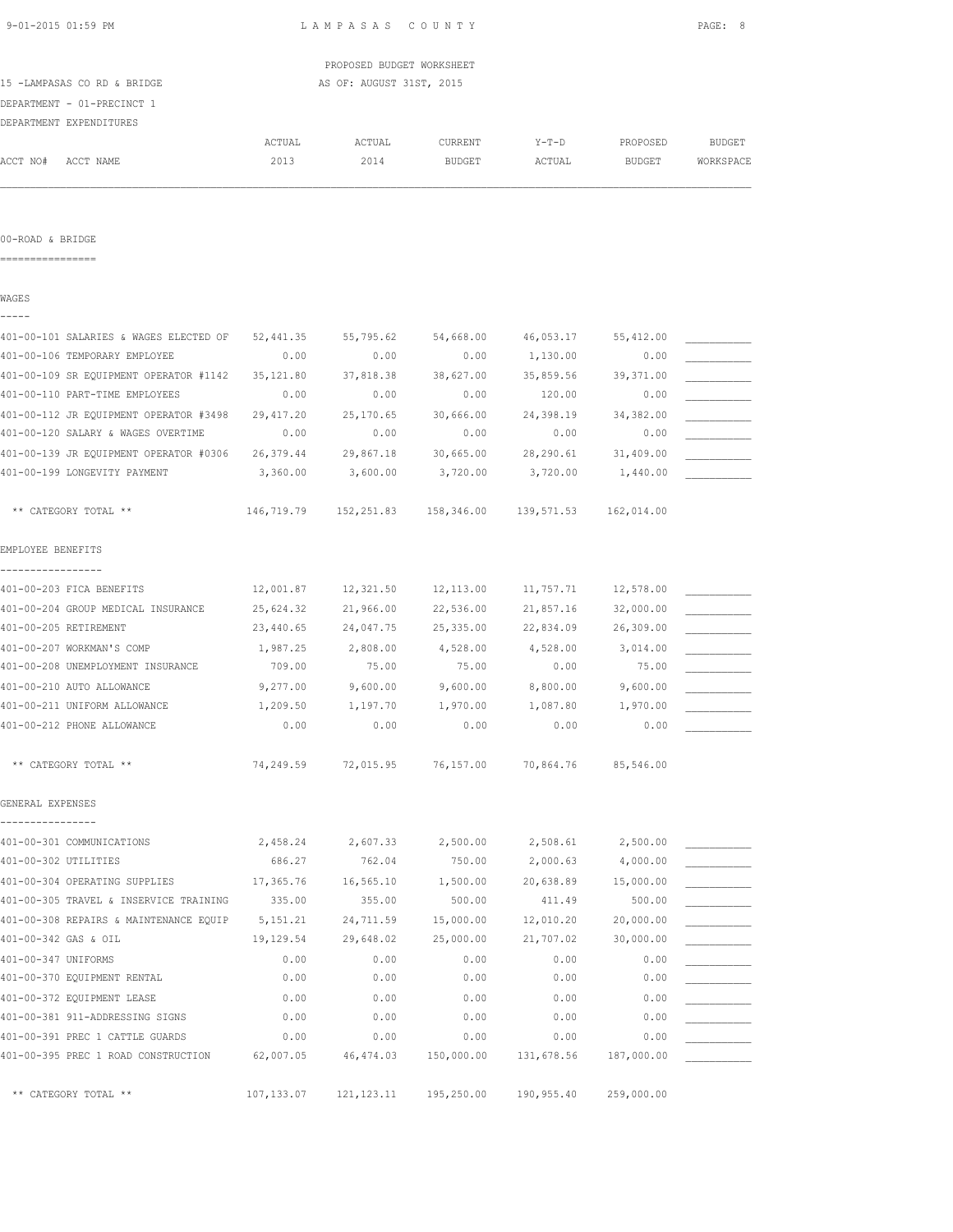| $9 - 01 - 2015$ 01:59 PM |  |
|--------------------------|--|

 PROPOSED BUDGET WORKSHEET 15 -LAMPASAS CO RD & BRIDGE AS OF: AUGUST 31ST, 2015

# DEPARTMENT - 01-PRECINCT 1

DEPARTMENT EXPENDITURES

| 2013 |                                                                       |               |                                                        |                     |                                                                                                                                                                                                                                                                                                                                                                                                                                                                                                                                             |
|------|-----------------------------------------------------------------------|---------------|--------------------------------------------------------|---------------------|---------------------------------------------------------------------------------------------------------------------------------------------------------------------------------------------------------------------------------------------------------------------------------------------------------------------------------------------------------------------------------------------------------------------------------------------------------------------------------------------------------------------------------------------|
|      |                                                                       |               |                                                        |                     |                                                                                                                                                                                                                                                                                                                                                                                                                                                                                                                                             |
|      |                                                                       |               |                                                        | 0.00                |                                                                                                                                                                                                                                                                                                                                                                                                                                                                                                                                             |
|      |                                                                       |               |                                                        | 0.00                |                                                                                                                                                                                                                                                                                                                                                                                                                                                                                                                                             |
|      |                                                                       |               |                                                        |                     |                                                                                                                                                                                                                                                                                                                                                                                                                                                                                                                                             |
|      |                                                                       |               |                                                        |                     |                                                                                                                                                                                                                                                                                                                                                                                                                                                                                                                                             |
|      |                                                                       |               |                                                        |                     |                                                                                                                                                                                                                                                                                                                                                                                                                                                                                                                                             |
|      |                                                                       |               |                                                        |                     |                                                                                                                                                                                                                                                                                                                                                                                                                                                                                                                                             |
|      |                                                                       |               |                                                        |                     |                                                                                                                                                                                                                                                                                                                                                                                                                                                                                                                                             |
|      |                                                                       |               |                                                        |                     |                                                                                                                                                                                                                                                                                                                                                                                                                                                                                                                                             |
|      |                                                                       |               |                                                        |                     |                                                                                                                                                                                                                                                                                                                                                                                                                                                                                                                                             |
|      |                                                                       |               |                                                        |                     |                                                                                                                                                                                                                                                                                                                                                                                                                                                                                                                                             |
| 0.00 |                                                                       |               | 0.00                                                   | 0.00                |                                                                                                                                                                                                                                                                                                                                                                                                                                                                                                                                             |
| 0.00 | 0.00                                                                  | 0.00          | 0.00                                                   | 0.00                |                                                                                                                                                                                                                                                                                                                                                                                                                                                                                                                                             |
| 0.00 | 0.00                                                                  |               |                                                        | 0.00                |                                                                                                                                                                                                                                                                                                                                                                                                                                                                                                                                             |
|      |                                                                       |               |                                                        |                     |                                                                                                                                                                                                                                                                                                                                                                                                                                                                                                                                             |
|      | 401-00-402 OPERATING EQUIPMENT<br>401-01-395 PREC 1 CONSTRUCTION-FEMA | ACTUAL ACTUAL | <b>CURRENT</b><br>2014<br>39,788.56 126,082.00<br>0.00 | 0.00<br>$0.00$ 0.00 | Y-T-D PROPOSED BUDGET<br>BUDGET ACTUAL BUDGET WORKSPACE<br>$0.00$ 8,520.66<br>39,788.56 126,082.00 0.00 8,520.66<br>401-00-903 CAPITAL PURCHASES - PRINCIP 113,370.73 72,302.29 89,695.00 91,047.42 49,327.00<br>401-00-904 CAPITAL PURCHASES - INTERES 7,848.09 4,105.61 3,433.00 2,081.15 2,268.00<br>121, 218.82 76, 407.90 93, 128.00 93, 128.57 51, 595.00<br>** SUB-DEPARTMENT TOTAL ** 489,109.83 547,880.79 522,881.00 503,040.92 558,155.00<br>*** DEPARTMENT TOTAL *** 			 489,109.83 547,880.79 522,881.00 503,040.92 558,155.00 |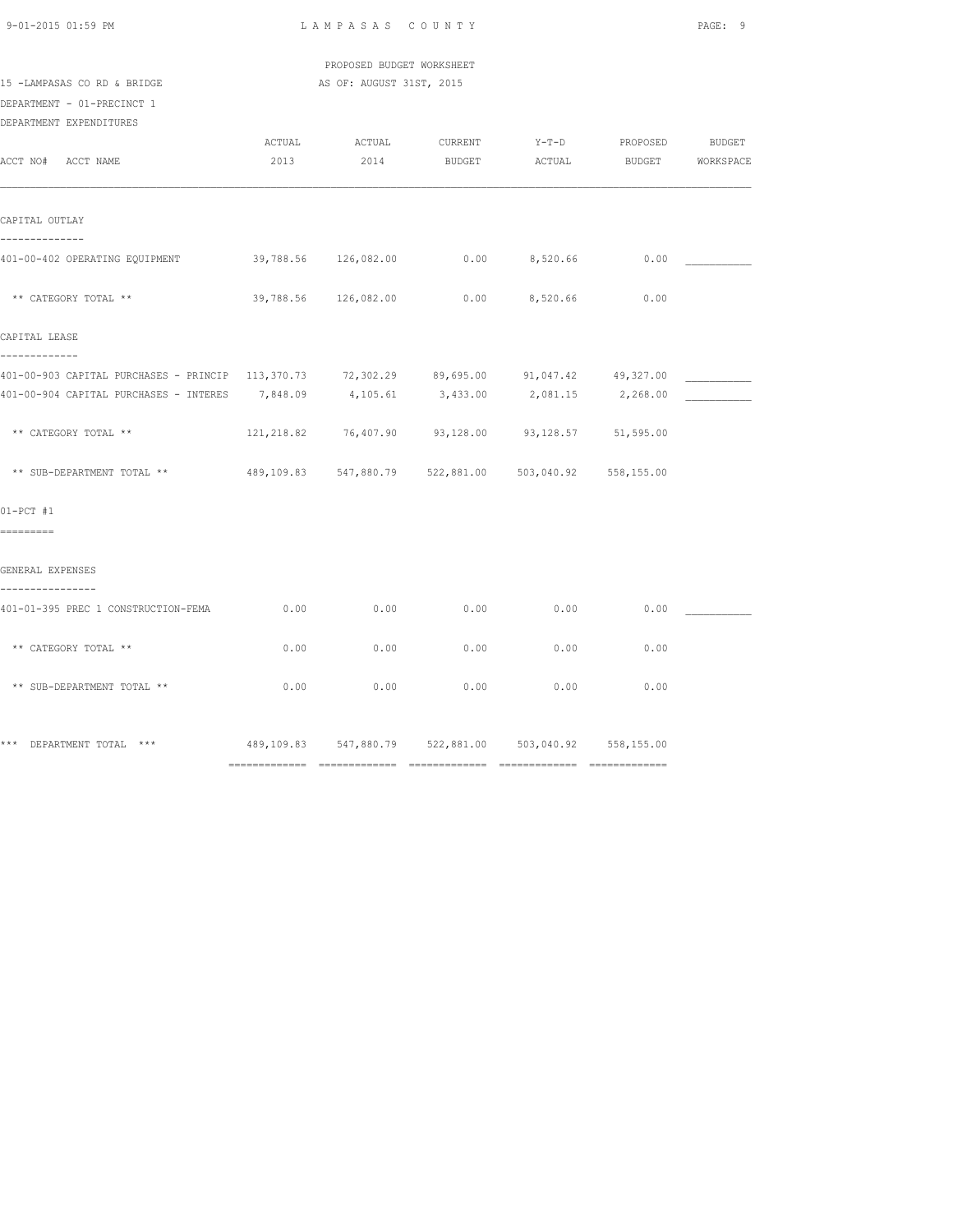| 9-01-2015 01:59 PM                                                                       |        | LAMPASAS COUNTY           |               |         |               | PAGE: 10  |
|------------------------------------------------------------------------------------------|--------|---------------------------|---------------|---------|---------------|-----------|
|                                                                                          |        | PROPOSED BUDGET WORKSHEET |               |         |               |           |
| 15 -LAMPASAS CO RD & BRIDGE                                                              |        | AS OF: AUGUST 31ST, 2015  |               |         |               |           |
| DEPARTMENT - 02-PRECINCT 2                                                               |        |                           |               |         |               |           |
| DEPARTMENT EXPENDITURES                                                                  |        |                           |               |         |               |           |
|                                                                                          | ACTUAL | ACTUAL                    | CURRENT       | $Y-T-D$ | PROPOSED      | BUDGET    |
| ACCT NO#<br>ACCT NAME                                                                    | 2013   | 2014                      | <b>BUDGET</b> | ACTUAL  | BUDGET        | WORKSPACE |
|                                                                                          |        |                           |               |         |               |           |
| 00-ROAD & BRIDGE                                                                         |        |                           |               |         |               |           |
| ===========                                                                              |        |                           |               |         |               |           |
| WAGES                                                                                    |        |                           |               |         |               |           |
| -----                                                                                    |        |                           |               |         |               |           |
| 402-00-101 SALARIES & WAGES ELECTED OF 52,595.35 56,293.62 54,668.00 51,802.19 55,412.00 |        |                           |               |         |               |           |
| MACLANLING TEMPORADY EMPIOVED                                                            |        |                           |               |         | $\cap$ $\cap$ |           |

| 402-00-106 TEMPORARY EMPLOYEE          | 0.00        | 0.00                  | 0.00       | 0.00       | 0.00       |  |
|----------------------------------------|-------------|-----------------------|------------|------------|------------|--|
| 402-00-109 SR EQUIPMENT OPERATOR       | 0.00        | 0.00                  | 0.00       | 0.00       | 0.00       |  |
| 402-00-110 PART-TIME EMPLOYEES         | 0.00        | 0.00                  | 0.00       | 0.00       | 0.00       |  |
| 402-00-112 JR EQUIPMENT OPERATOR #0129 | 29,398.21   | 31,746.42             | 32,475.00  | 30, 417.65 | 33,219.00  |  |
| 402-00-138 SR EQUIPMENT OPERATOR #2340 | 32,977.52   | 35,728.04             | 36,453.00  | 34,083.68  | 37,197.00  |  |
| 402-00-139 JR EQUIPMENT OPERATOR #1993 | 32, 142. 23 | 34,673.16             | 35, 413.00 | 33, 248.18 | 36,157.00  |  |
| 402-00-199 LONGEVITY PAYMENT           | 3,960.00    | 4,080.00              | 4,200.00   | 4,200.00   | 4,320.00   |  |
| ** CATEGORY TOTAL **                   |             | 151,073.31 162,521.24 | 163,209.00 | 153,751.70 | 166,305.00 |  |
| EMPLOYEE BENEFITS                      |             |                       |            |            |            |  |
| 402-00-203 FICA BENEFITS               | 11,432.52   | 12,181.88             | 12,485.00  | 12,169.86  | 12,722.00  |  |
| 402-00-204 GROUP MEDICAL INSURANCE     | 21,534.24   | 19,582.36             | 19,631.00  | 12,991.92  | 16,168.00  |  |
| 402-00-205 RETIREMENT                  | 24, 112.31  | 25,604.95             | 26,113.00  | 24, 414.17 | 26,609.00  |  |
| 402-00-207 WORKMEN'S COMP              | 1,987.25    | 2,856.00              | 4,668.00   | 4,668.00   | 3,152.00   |  |
| 402-00-208 UNEMPLOYMENT INSURANCE      | 150.00      | 81.00                 | 77.00      | 0.00       | 77.00      |  |
| 402-00-210 AUTO ALLOWANCE              | 9,277.00    | 9,600.00              | 9,600.00   | 2,400.00   | 9,600.00   |  |
| 402-00-211 UNIFORM ALLOWANCE           | 887.78      | 772.20                | 1,470.00   | 712.80     | 1,470.00   |  |
| 402-00-212 PHONE ALLOWANCE             | 1,248.00    | 1,400.00              | 1,440.00   | 1,320.00   | 1,440.00   |  |
| ** CATEGORY TOTAL **                   | 70,629.10   | 72,078.39             | 75,484.00  | 58,676.75  | 71,238.00  |  |
| GENERAL EXPENSES                       |             |                       |            |            |            |  |
| 402-00-301 COMMUNICATIONS              | 612.69      | 674.36                | 550.00     | 599.20     | 0.00       |  |
| 402-00-302 UTILITIES                   | 1,269.26    | 1,347.52              | 1,500.00   | 1,143.47   | 1,300.00   |  |
| 402-00-304 OPERATING SUPPLIES          | 9,384.09    | 3,976.19              | 8,000.00   | 14,301.85  | 8,000.00   |  |
| 402-00-305 TRAVEL & INSERVICE TRAINING | 1,123.05    | 461.22                | 500.00     | 1,148.90   | 500.00     |  |
| 402-00-308 REPAIRS & MAINTENANCE EQUIP | 13, 275. 13 | 7,128.96              | 7,500.00   | 27,067.89  | 7,500.00   |  |
| 402-00-333 CONRACTED SERVICES          | 0.00        | 0.00                  | 0.00       | 0.00       | 0.00       |  |
| 402-00-342 GAS & OIL                   | 20,390.85   | 16,778.63             | 20,000.00  | 13,243.99  | 20,000.00  |  |
| 402-00-347 UNIFORMS                    | 0.00        | 0.00                  | 0.00       | 0.00       | 0.00       |  |
| 402-00-350 BARN CONSTRUCTION           | 0.00        | 0.00                  | 0.00       | 28,506.00  | 0.00       |  |

402-00-370 EQUIPMENT RENTAL  $0.00$  0.00  $0.00$  0.00 0.00 0.00 0.00 402-00-372 EQUIPMENT LEASE 0.00 0.00 0.00 0.00 0.00 \_\_\_\_\_\_\_\_\_\_\_ 402-00-381 911-ADDRESSING SIGNS 0.00 0.00 0.00 0.00 0.00 \_\_\_\_\_\_\_\_\_\_\_

\*\* CATEGORY TOTAL \*\* 125,811.24 158,148.31 188,050.00 109,806.89 224,950.00

402-00-392 PREC 2 CATTLE GUARDS 0.00 0.00 0.00 0.00 650.00 \_\_\_\_\_\_\_\_\_\_\_ 402-00-396 PREC 2 ROAD CONSTRUCTION 79,756.17 127,781.43 150,000.00 23,795.59 187,000.00 \_\_\_\_\_\_\_\_\_\_\_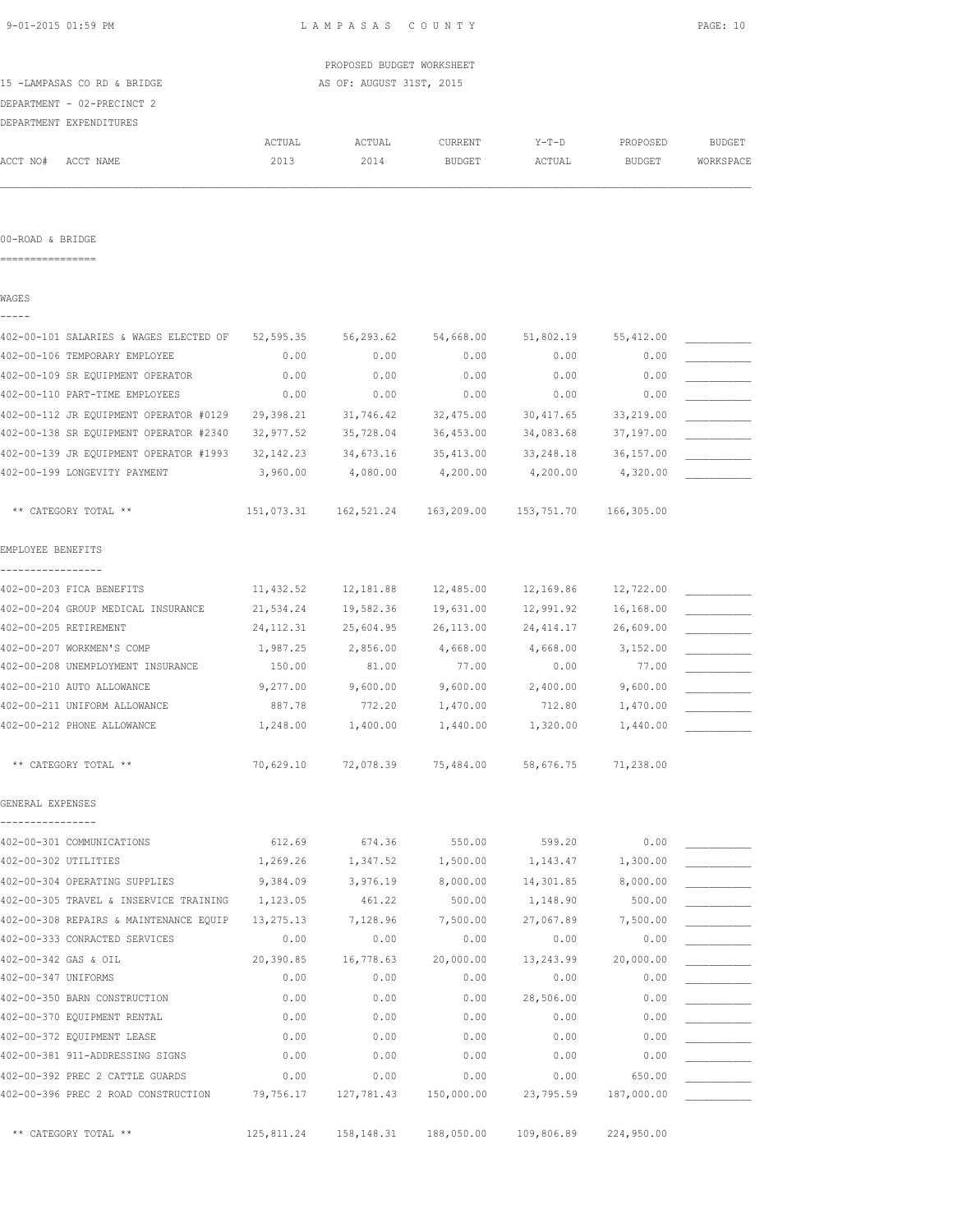| $9 - 01 - 2015$ 01:59 PM |  |
|--------------------------|--|

 PROPOSED BUDGET WORKSHEET 15 -LAMPASAS CO RD & BRIDGE AS OF: AUGUST 31ST, 2015

DEPARTMENT - 02-PRECINCT 2

DEPARTMENT EXPENDITURES

| ACCT NO# ACCT NAME                                                                                                                                                           | ACTUAL<br>2013 | ACTUAL<br>2014                                         | CURRENT<br><b>BUDGET</b> | ACTUAL   | Y-T-D PROPOSED  | BUDGET<br>BUDGET WORKSPACE |
|------------------------------------------------------------------------------------------------------------------------------------------------------------------------------|----------------|--------------------------------------------------------|--------------------------|----------|-----------------|----------------------------|
| CAPITAL OUTLAY                                                                                                                                                               |                |                                                        |                          |          |                 |                            |
| --------------<br>402-00-402 OPERATING EQUIPMENT 69,879.00 214,729.94 0.00 2,930.00 0.00                                                                                     |                |                                                        |                          |          |                 |                            |
| ** CATEGORY TOTAL **                                                                                                                                                         |                | 59,879.00 214,729.94                                   | 0.00                     | 2,930.00 | 0.00            |                            |
| CAPITAL LEASE                                                                                                                                                                |                |                                                        |                          |          |                 |                            |
| -------------<br>402-00-903 CAPITAL PURCHASES - PRINCIP 29,930.77 23,528.76 24,303.00 24,300.39 33,520.00<br>402-00-904 CAPITAL PURCHASES - INTERES 2,633.61 1,573.66 800.00 |                |                                                        |                          |          | 799.55 1,354.00 |                            |
| ** CATEGORY TOTAL **                                                                                                                                                         |                | 32,564.38  25,102.42  25,103.00  25,099.94  34,874.00  |                          |          |                 |                            |
| ** SUB-DEPARTMENT TOTAL ** 439,957.03 632,580.30 451,846.00 350,265.28 497,367.00                                                                                            |                |                                                        |                          |          |                 |                            |
| $02-PCT$ #2<br>=========                                                                                                                                                     |                |                                                        |                          |          |                 |                            |
| GENERAL EXPENSES                                                                                                                                                             |                |                                                        |                          |          |                 |                            |
| ----------------<br>402-02-396 PREC 2 CONSTRUCTION-FEMA                                                                                                                      | 0.00           | 0.00                                                   | 0.00                     | 0.00     | 0.00            |                            |
| ** CATEGORY TOTAL **                                                                                                                                                         | 0.00           | 0.00                                                   | 0.00                     | 0.00     | 0.00            |                            |
| ** SUB-DEPARTMENT TOTAL **                                                                                                                                                   | 0.00           | 0.00                                                   | 0.00                     | 0.00     | 0.00            |                            |
| *** DEPARTMENT TOTAL ***                                                                                                                                                     |                | 439,957.03 632,580.30 451,846.00 350,265.28 497,367.00 |                          |          |                 |                            |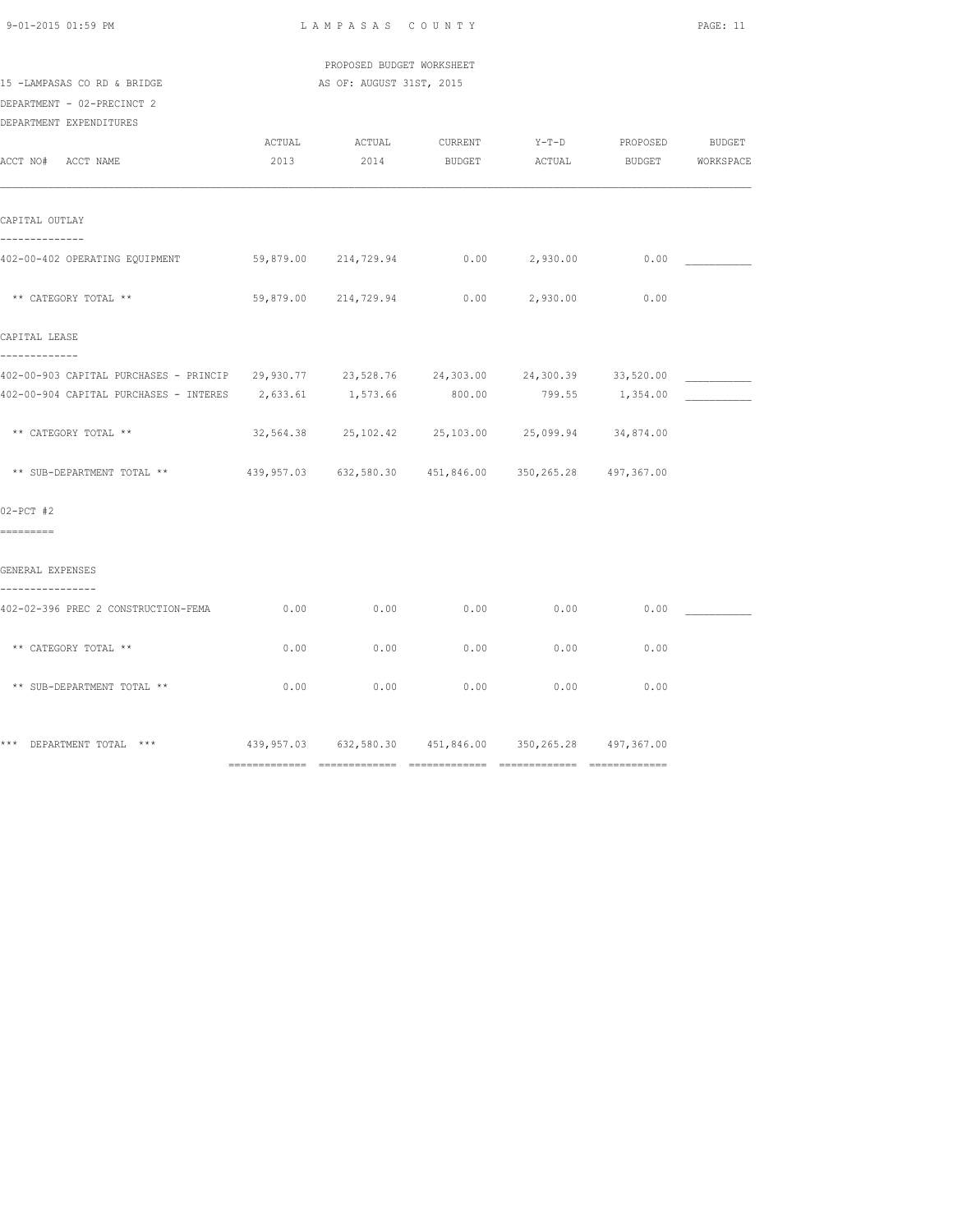|                                        |                | PROPOSED BUDGET WORKSHEET |                             |                           |                    |                     |
|----------------------------------------|----------------|---------------------------|-----------------------------|---------------------------|--------------------|---------------------|
| 15 -LAMPASAS CO RD & BRIDGE            |                | AS OF: AUGUST 31ST, 2015  |                             |                           |                    |                     |
| DEPARTMENT - 03-PRECINCT 3             |                |                           |                             |                           |                    |                     |
| DEPARTMENT EXPENDITURES                |                |                           |                             |                           |                    |                     |
| ACCT NO#<br>ACCT NAME                  | ACTUAL<br>2013 | ACTUAL<br>2014            | CURRENT<br>BUDGET           | $Y-T-D$<br>ACTUAL         | PROPOSED<br>BUDGET | BUDGET<br>WORKSPACE |
|                                        |                |                           |                             |                           |                    |                     |
|                                        |                |                           |                             |                           |                    |                     |
| 00-ROAD & BRIDGE                       |                |                           |                             |                           |                    |                     |
| =================                      |                |                           |                             |                           |                    |                     |
| WAGES<br>-----                         |                |                           |                             |                           |                    |                     |
| 403-00-101 SALARIES & WAGES ELECTED OF | 52,579.35      | 56,216.62                 | 54,668.00                   | 45,495.17                 | 55,412.00          |                     |
| 403-00-106 TEMPORARY EMPLOYEE          | 0.00           | 0.00                      | 0.00                        | 0.00                      | 0.00               |                     |
| 403-00-109 SR EQUIPMENT OPERATOR #0423 | 36,567.28      | 37,640.01                 | 38,602.00                   | 35,814.96                 | 39,346.00          |                     |
| 403-00-110 PART-TIME EMPLOYEES         | 0.00           | 0.00                      | 0.00                        | 0.00                      | 0.00               |                     |
| 403-00-112 JR EQUIPMENT OPERATOR #2438 | 34,099.71      | 31,971.45                 | 32,476.00                   | 30,272.81                 | 33,220.00          |                     |
| 403-00-139 JR EQUIPMENT OPERATOR #0850 | 33,148.46      | 35,647.20                 | 36,453.00                   | 33,640.19                 | 37,197.00          |                     |
| 403-00-190 MISCELLANEOUS               | 0.00           | 0.00                      | 0.00                        | 0.00                      | 0.00               |                     |
| 403-00-199 LONGEVITY PAYMENT           | 4,440.00       | 2,640.00                  | 2,880.00                    | 2,880.00                  | 3,120.00           |                     |
| ** CATEGORY TOTAL **                   | 160,834.80     |                           | 164, 115. 28   165, 079. 00 | 148, 103. 13 168, 295. 00 |                    |                     |
| EMPLOYEE BENEFITS                      |                |                           |                             |                           |                    |                     |
|                                        |                |                           |                             |                           |                    |                     |
| 403-00-203 FICA BENEFITS               | 11,671.81      | 11,715.53                 | 12,629.00                   | 10,952.59                 | 12,895.00          |                     |
| 403-00-204 GROUP MEDICAL INSURANCE     | 28,607.48      | 23,915.36                 | 25, 151.00                  | 26,969.88                 | 37,262.00          |                     |
| 403-00-205 RETIREMENT                  | 25,711.59      | 25,670.72                 | 26,413.00                   | 24,526.98                 | 26,970.00          |                     |
| 403-00-207 WORKMEN'S COMP              | 1,987.25       | 3,067.00                  | 4,725.00                    | 4,725.00                  | 3,210.00           |                     |
| 403-00-208 UNEMPLOYMENT INSURANCE      | 150.00         | 85.00                     | 85.00                       | 0.00                      | 85.00              |                     |
| 403-00-210 AUTO ALLOWANCE              | 9,277.00       | 9,600.00                  | 9,600.00                    | 8,800.00                  | 9,600.00           |                     |
| 403-00-211 UNIFORM ALLOWANCE           | 814.40         | 801.30                    | 1,000.00                    | 748.80                    | 1,000.00           |                     |
| 403-00-212 PHONE ALLOWANCE             | 888.00         | 880.00                    | 960.00                      | 880.00                    | 960.00             |                     |
| ** CATEGORY TOTAL **                   | 79,107.53      | 75,734.91                 | 80,563.00                   | 77,603.25                 | 91,982.00          |                     |
| GENERAL EXPENSES                       |                |                           |                             |                           |                    |                     |
| 403-00-301 COMMUNICATIONS              | 496.63         | 550.63                    | 1,000.00                    | 510.82                    | 600.00             |                     |
| 403-00-302 UTILITIES                   | 2,263.58       | 2,532.32                  | 2,500.00                    | 2,138.07                  | 2,500.00           |                     |
| 403-00-304 OPERATING SUPPLIES          | 5,374.55       | 5,053.81                  | 8,500.00                    | 4,262.53                  | 8,500.00           |                     |
| 403-00-305 TRAVEL & INSERVICE TRAINING | 2,361.42       | 1,174.95                  | 1,500.00                    | 625.94                    | 700.00             |                     |
| 403-00-308 REPAIRS & MAINTENANCE EQUIP | 12,816.20      | 14,254.08                 | 10,000.00                   | 10,627.36                 | 10,000.00          |                     |
| 403-00-315 DUES                        | 0.00           | 0.00                      | 0.00                        | 0.00                      | 0.00               |                     |
| 403-00-342 GAS & OIL                   | 22,128.97      | 23, 234.01                | 20,000.00                   | 18,277.19                 | 24,000.00          |                     |
| 403-00-347 UNIFORMS                    | 0.00           | 0.00                      | 0.00                        | 0.00                      | 0.00               |                     |
| 403-00-370 EQUIPMENT RENTAL            | 0.00           | 0.00                      | 500.00                      | 16,282.99                 | 500.00             |                     |
| 403-00-372 EQUIPMENT LEASE             | 0.00           | 0.00                      | 0.00                        | 0.00                      | 0.00               |                     |
| 102 00 201 011 ADDRECTNC CIONS         | 26.50          | 1 5.61 0.4                | 1 000 00                    | 257C                      | 2.50000            |                     |

403-00-381 911-ADDRESSING SIGNS 26.59 1,561.94 1,800.00 2,357.67 2,500.00 \_\_\_\_\_\_\_\_\_\_\_ 403-00-393 PREC 3 CATTLE GUARDS 0.00 0.00 500.00 0.00 600.00 \_\_\_\_\_\_\_\_\_\_\_ 403-00-397 PREC 3 ROAD CONSTRUCTION 113,605.49 156,193.70 150,000.00 127,741.94 187,000.00 \_\_\_\_\_\_\_\_\_\_\_

\*\* CATEGORY TOTAL \*\* 159,073.43 204,555.44 196,300.00 182,824.51 236,900.00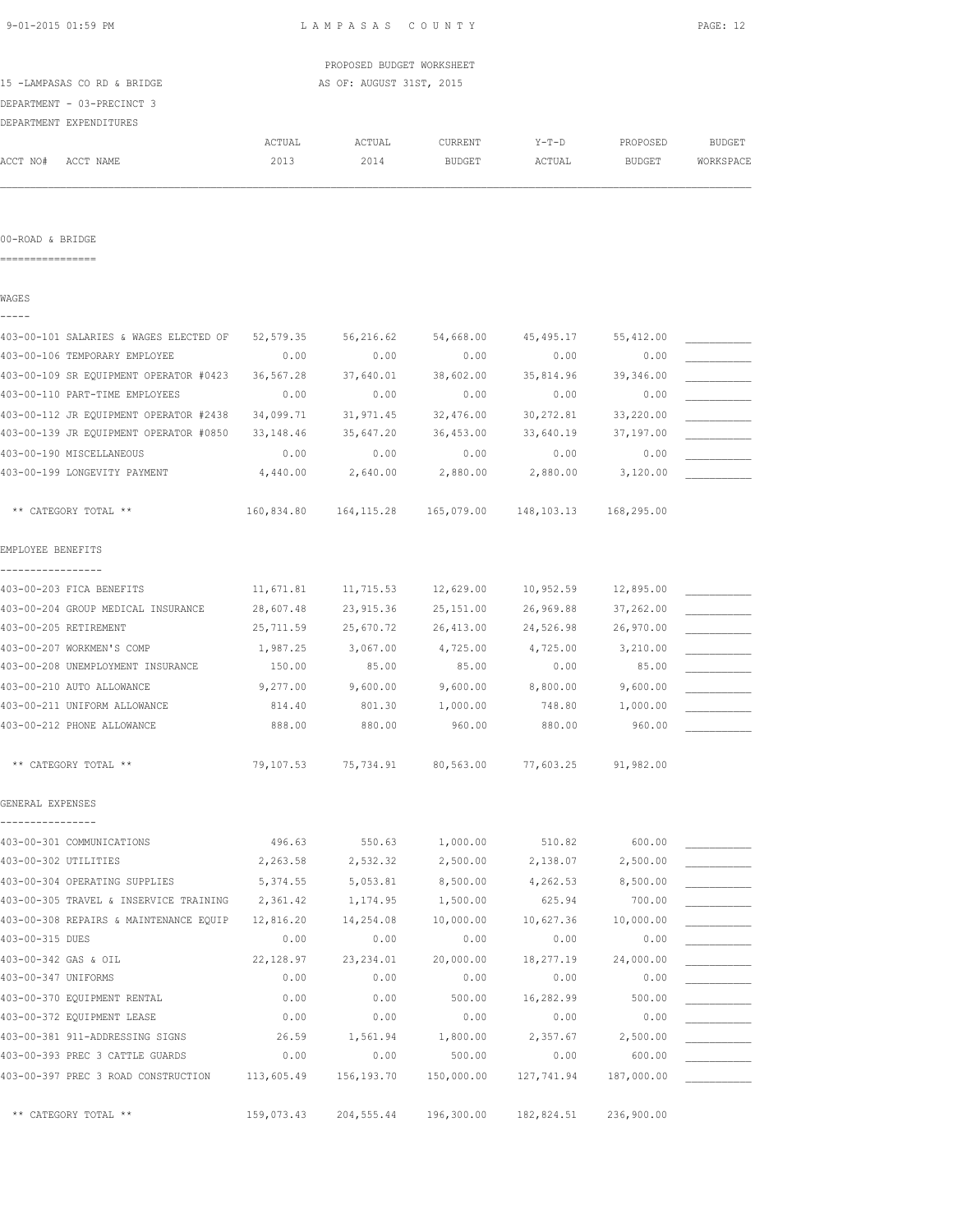| $9 - 01 - 2015$ 01:59 PM |  |
|--------------------------|--|

 PROPOSED BUDGET WORKSHEET 15 -LAMPASAS CO RD & BRIDGE AS OF: AUGUST 31ST, 2015

DEPARTMENT - 03-PRECINCT 3

DEPARTMENT EXPENDITURES

|                                                                                   | ACTUAL    | ACTUAL                                                     | CURRENT | $Y-T-D$       | PROPOSED           | BUDGET           |
|-----------------------------------------------------------------------------------|-----------|------------------------------------------------------------|---------|---------------|--------------------|------------------|
| ACCT NO# ACCT NAME                                                                | 2013      | 2014                                                       | BUDGET  | <b>ACTUAL</b> |                    | BUDGET WORKSPACE |
| CAPITAL OUTLAY<br>--------------                                                  |           |                                                            |         |               |                    |                  |
| 403-00-402 OPERATING EQUIPMENT                                                    |           | 0.00 45,882.99                                             | 0.00    | 0.00          | 0.00               |                  |
| ** CATEGORY TOTAL **                                                              |           | $0.00$ $45,882.99$                                         | 0.00    | 0.00          | 0.00               |                  |
| CAPITAL LEASE                                                                     |           |                                                            |         |               |                    |                  |
| -------------                                                                     |           |                                                            |         |               |                    |                  |
| 403-00-903 CAPITAL PURCHASES - PRINCIP 38,635.33                                  |           | 0.00                                                       | 0.00    |               | $0.00$ 33,520.00   |                  |
| 403-00-904 CAPITAL PURCHASES - INTERES 1,755.69                                   |           | 0.00                                                       | 0.00    |               | $0.00$ 1,354.00    |                  |
| ** CATEGORY TOTAL **                                                              | 40,391.02 | 0.00                                                       | 0.00    |               | $0.00$ $34,874.00$ |                  |
| ** SUB-DEPARTMENT TOTAL ** 439,406.78 490,288.62 441,942.00 408,530.89 532,051.00 |           |                                                            |         |               |                    |                  |
| $03-PCT$ #3                                                                       |           |                                                            |         |               |                    |                  |
| =========                                                                         |           |                                                            |         |               |                    |                  |
| GENERAL EXPENSES<br>----------------                                              |           |                                                            |         |               |                    |                  |
| 403-03-397 PREC 3 CONSTRUCTION-FEMA                                               | 0.00      | 0.00                                                       | 0.00    | 0.00          | 0.00               |                  |
| ** CATEGORY TOTAL **                                                              | 0.00      | 0.00                                                       | 0.00    | 0.00          | 0.00               |                  |
| ** SUB-DEPARTMENT TOTAL **                                                        | 0.00      | 0.00                                                       | 0.00    | 0.00          | 0.00               |                  |
| *** DEPARTMENT TOTAL ***                                                          |           | 439,406.78  490,288.62  441,942.00  408,530.89  532,051.00 |         |               |                    |                  |
|                                                                                   |           |                                                            |         |               |                    |                  |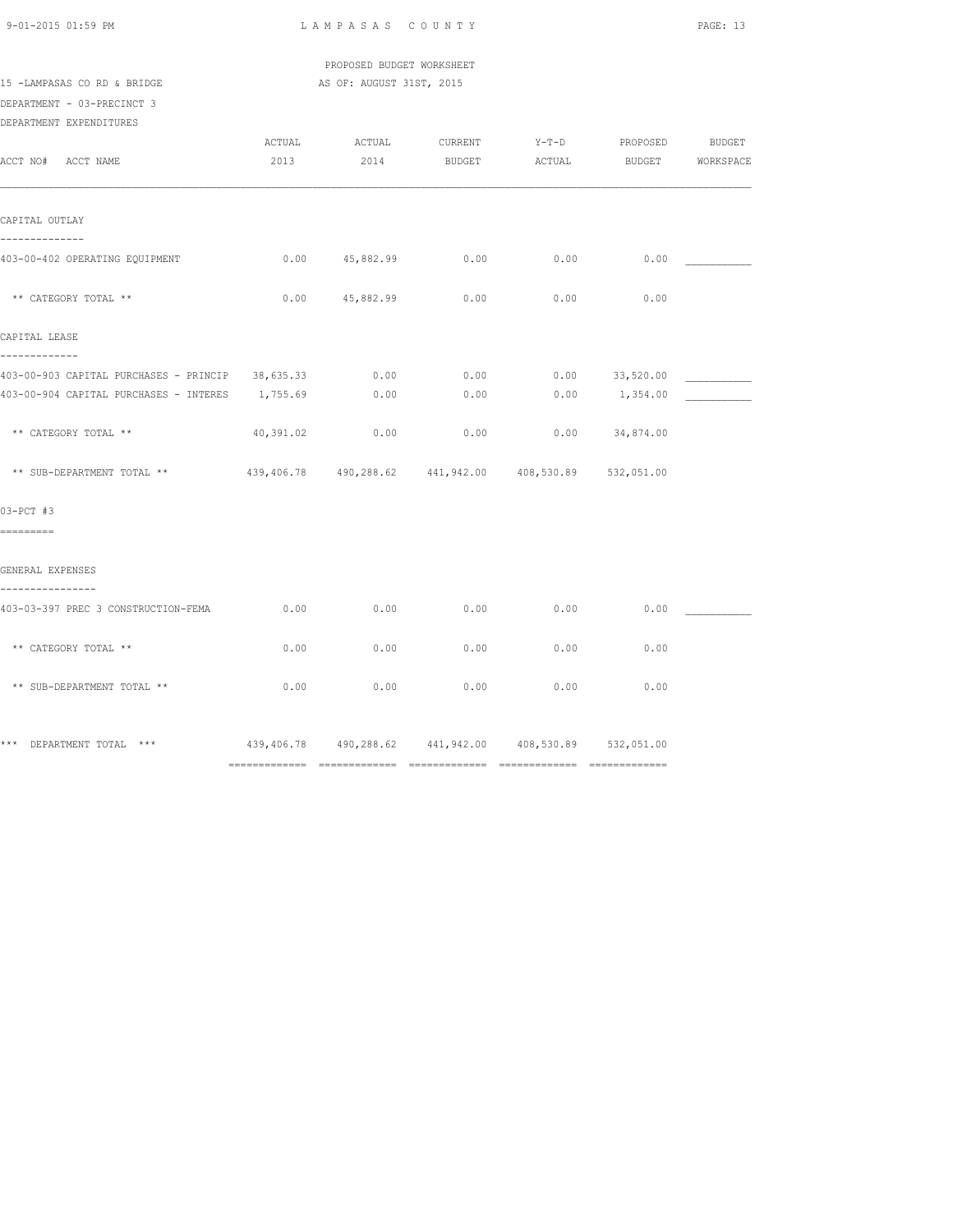|                                        |            | PROPOSED BUDGET WORKSHEET |           |                       |           |           |
|----------------------------------------|------------|---------------------------|-----------|-----------------------|-----------|-----------|
| 15 -LAMPASAS CO RD & BRIDGE            |            | AS OF: AUGUST 31ST, 2015  |           |                       |           |           |
| DEPARTMENT - 04-PRECINCT 4             |            |                           |           |                       |           |           |
| DEPARTMENT EXPENDITURES                |            |                           |           |                       |           |           |
|                                        | ACTUAL     | ACTUAL                    | CURRENT   | Y-T-D                 | PROPOSED  | BUDGET    |
| ACCT NO#<br>ACCT NAME                  | 2013       | 2014                      | BUDGET    | ACTUAL                | BUDGET    | WORKSPACE |
|                                        |            |                           |           |                       |           |           |
| 00-ROAD & BRIDGE                       |            |                           |           |                       |           |           |
| ----------------                       |            |                           |           |                       |           |           |
| WAGES                                  |            |                           |           |                       |           |           |
| 404-00-101 SALARIES & WAGES ELECTED OF | 52,431.35  | 55,992.62                 | 54,668.00 | 52,267.19             | 55,412.00 |           |
| 404-00-106 TEMPORARY EMPLOYEE          | 0.00       | 0.00                      | 0.00      | 0.00                  | 0.00      |           |
| 404-00-109 SR EQUIPMENT OPERATOR #2880 | 32,141.63  | 34,610.42                 | 35,398.00 | 32,733.89             | 36,142.00 |           |
| 404-00-110 PART-TIME EMPLOYEES         | 0.00       | 0.00                      | 0.00      | 0.00                  | 0.00      |           |
| 404-00-112 JR EQUIPMENT OPERATOR #3478 | 29,473.76  | 31,674.58                 | 32,475.00 | 30,098.39             | 33,219.00 |           |
| 404-00-139 JR EQUIPMENT OPERATOR #1079 | 28,557.69  | 26,842.66                 | 31,550.00 | 28,930.47             | 32,294.00 |           |
| 404-00-198 JR EQUIPMENT OPERATOR       | 0.00       | 0.00                      | 0.00      | 0.00                  | 0.00      |           |
| 404-00-199 LONGEVITY PAYMENT           | 1,080.52   | 1,800.00                  | 2,040.00  | 2,040.00              | 2,280.00  |           |
| ** CATEGORY TOTAL **                   | 143,684.95 |                           |           | 146,069.94 159,347.00 |           |           |
| EMPLOYEE BENEFITS                      |            |                           |           |                       |           |           |
| -----------------                      |            |                           |           |                       |           |           |
| 404-00-203 FICA BENEFITS               | 11,688.28  | 12,102.60                 | 11,944.00 | 11,622.28             | 12,190.00 |           |
| 404-00-204 GROUP MEDICAL INSURANCE     | 25,624.32  | 21,844.00                 | 22,536.00 | 22,900.04             | 32,040.00 |           |
| 404-00-205 RETIREMENT                  | 22,958.42  | 23,803.19                 | 24,981.00 | 23,143.57             | 25,495.00 |           |
| 404-00-207 WORKMEN'S COMP              | 2,007.50   | 2,733.00                  | 4,466.00  | 991.00                | 2,955.00  |           |
| 404-00-208 UNEMPLOYMENT INSURANCE      | 150.00     | 73.00                     | 73.00     | 0.00                  | 73.00     |           |
| 404-00-210 AUTO ALLOWANCE              | 9,277.00   | 9,600.00                  | 9,600.00  | 2,400.00              | 9,600.00  |           |
| 404-00-211 UNIFORM ALLOWANCE           | 793.00     | 765.60                    | 1,720.00  | 744.00                | 1,720.00  |           |
| 404-00-212 PHONE ALLOWANCE             | 928.00     | 1,320.00                  | 960.00    | 1,360.00              | 960.00    |           |
| ** CATEGORY TOTAL **                   | 73,426.52  | 72,241.39                 | 76,280.00 | 63,160.89             | 85,033.00 |           |
| GENERAL EXPENSES                       |            |                           |           |                       |           |           |
|                                        |            |                           |           |                       |           |           |
| 404-00-301 COMMUNICATIONS              | 1,297.63   | 977.24                    | 2,000.00  | 554.57                | 2,000.00  |           |
| 404-00-302 UTILITIES                   | 1,197.20   | 1,319.19                  | 1,070.00  | 1,432.48              | 1,070.00  |           |
| 404-00-304 OPERATING SUPPLIES          | 10,762.85  | 10,927.16                 | 8,000.00  | 8,422.37              | 8,000.00  |           |
| 404-00-305 TRAVEL & INSERVICE TRAINING | 228.00     | 461.22                    | 600.00    | 879.80                | 900.00    |           |
| 404-00-308 REPAIRS & MAINTENANCE EQUIP | 15,673.19  | 12,796.73                 | 16,000.00 | 15, 193.63            | 16,000.00 |           |
| 404-00-333 CONTRACTED SERVICE          | 300.00     | 0.00                      | 0.00      | 0.00                  | 0.00      |           |
| 404-00-342 GAS & OIL                   | 22,586.26  | 21, 136.31                | 24,000.00 | 17,482.40             | 24,000.00 |           |
| 404-00-347 UNIFORMS                    | 0.00       | 0.00                      | 0.00      | 0.00                  | 0.00      |           |
| 404-00-350 BARN CONSTRUCTION           | 0.00       | 0.00                      | 0.00      | 0.00                  | 0.00      |           |

404-00-370 EQUIPMENT RENTAL 0.00 0.00 0.00 0.00 0.00 \_\_\_\_\_\_\_\_\_\_\_

404-00-381 911-ADDRESSING SIGNS 0.00 0.00 0.00 0.00 0.00 \_\_\_\_\_\_\_\_\_\_\_ 404-00-394 PREC 4 CATTLE GUARDS 0.00 0.00 0.00 0.00 0.00 \_\_\_\_\_\_\_\_\_\_\_ 404-00-398 PREC 4 ROAD CONSTRUCTION 108,377.55 39,084.94 150,000.00 80,740.36 187,000.00 \_\_\_\_\_\_\_\_\_\_\_

404-00-372 EQUIPMENT LEASE  $0.00$  0.00  $0.00$  0.00 0.00 0.00

\*\* CATEGORY TOTAL \*\* 160,422.68 86,702.79 201,670.00 124,705.61 238,970.00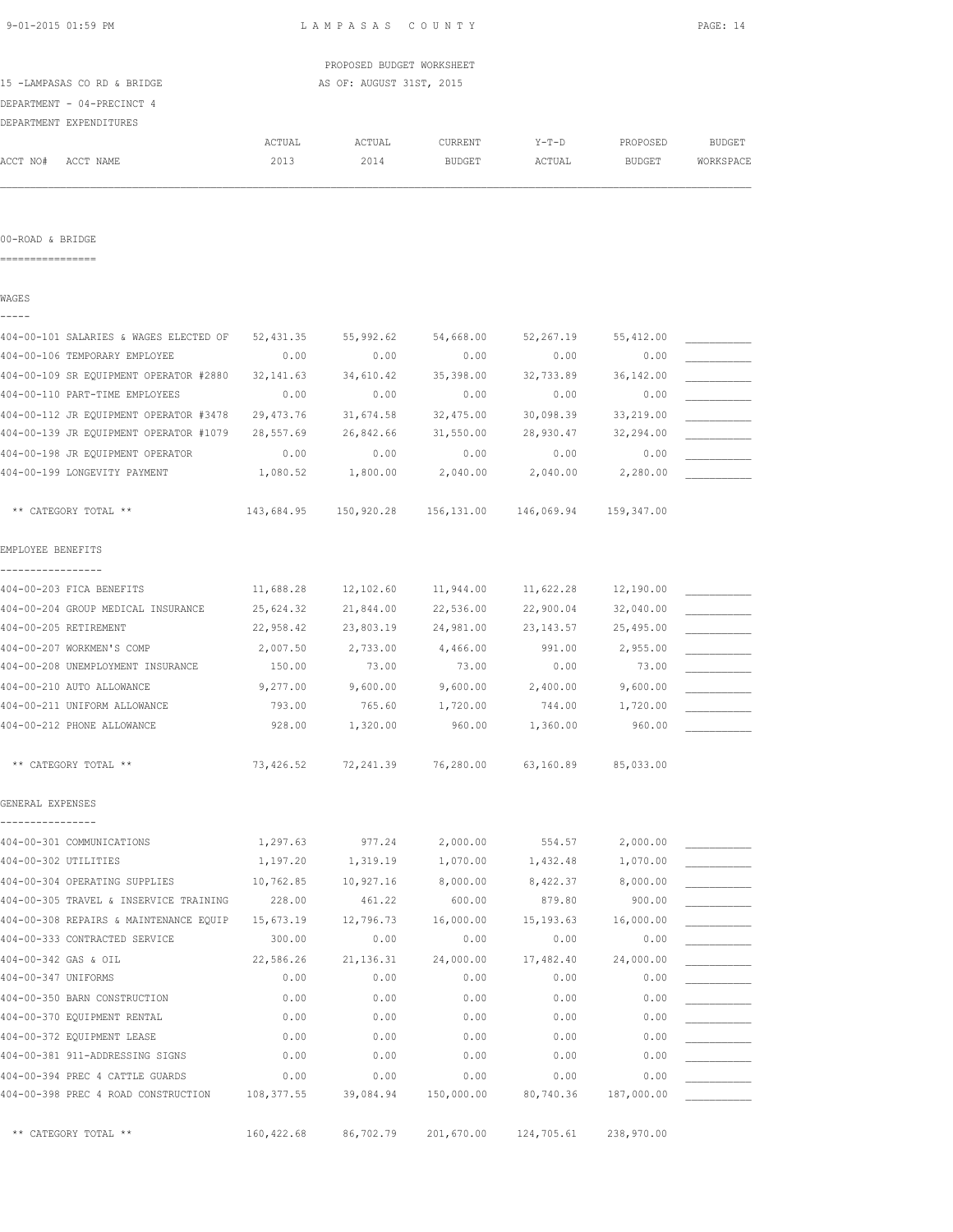PROPOSED BUDGET WORKSHEET

15 -LAMPASAS CO RD & BRIDGE AS OF: AUGUST 31ST, 2015

DEPARTMENT - 04-PRECINCT 4 DEPARTMENT EXPENDITURES

| DELARITERI EAIERDITUDU                                                                   |            |              |                                                             |      |      |  |
|------------------------------------------------------------------------------------------|------------|--------------|-------------------------------------------------------------|------|------|--|
|                                                                                          | ACTUAL     |              | ACTUAL CURRENT Y-T-D PROPOSED BUDGET                        |      |      |  |
| ACCT NO# ACCT NAME                                                                       |            |              | 2013 2014 BUDGET ACTUAL BUDGET WORKSPACE                    |      |      |  |
|                                                                                          |            |              |                                                             |      |      |  |
|                                                                                          |            |              |                                                             |      |      |  |
| CAPITAL OUTLAY                                                                           |            |              |                                                             |      |      |  |
| --------------                                                                           |            |              |                                                             |      |      |  |
| 404-00-402 OPERATING EQUIPMENT (495.00) 0.00                                             |            |              | 0.00                                                        | 0.00 | 0.00 |  |
|                                                                                          |            |              |                                                             |      |      |  |
| ** CATEGORY TOTAL **                                                                     | $\sqrt{2}$ | 495.00) 0.00 | 0.00                                                        | 0.00 | 0.00 |  |
|                                                                                          |            |              |                                                             |      |      |  |
| CAPITAL LEASE                                                                            |            |              |                                                             |      |      |  |
| -------------                                                                            |            |              |                                                             |      |      |  |
| 404-00-903 CAPITAL PURCHASES - PRINCIP 59,282.92 60,942.84 62,649.00 62,649.24 78,315.00 |            |              |                                                             |      |      |  |
| 404-00-904 CAPITAL PURCHASES - INTERES 5,120.50 3,460.58 1,754.00 1,754.18 3,898.00      |            |              |                                                             |      |      |  |
|                                                                                          |            |              |                                                             |      |      |  |
| ** CATEGORY TOTAL **                                                                     |            |              | $64,403.42$ $64,403.42$ $64,403.00$ $64,403.42$ $82,213.00$ |      |      |  |
|                                                                                          |            |              |                                                             |      |      |  |
| ** SUB-DEPARTMENT TOTAL ** 441,442.57 374,267.88 498,484.00 398,339.86 565,563.00        |            |              |                                                             |      |      |  |
|                                                                                          |            |              |                                                             |      |      |  |
| $04-PCT$ #4                                                                              |            |              |                                                             |      |      |  |
| =========                                                                                |            |              |                                                             |      |      |  |
|                                                                                          |            |              |                                                             |      |      |  |
| GENERAL EXPENSES                                                                         |            |              |                                                             |      |      |  |
|                                                                                          |            |              |                                                             |      |      |  |
| 404-04-398 PREC 4 CONSTRUCTION-FEMA                                                      | 0.00       | 0.00         | 0.00                                                        | 0.00 | 0.00 |  |
|                                                                                          |            |              |                                                             |      |      |  |
| ** CATEGORY TOTAL **                                                                     | 0.00       | 0.00         | 0.00                                                        | 0.00 | 0.00 |  |
|                                                                                          |            |              |                                                             |      |      |  |
| ** SUB-DEPARTMENT TOTAL **                                                               | 0.00       | 0.00         | 0.00                                                        | 0.00 | 0.00 |  |
|                                                                                          |            |              |                                                             |      |      |  |
|                                                                                          |            |              |                                                             |      |      |  |
| *** DEPARTMENT TOTAL ***                                                                 |            |              | 441, 442.57 374, 267.88 498, 484.00 398, 339.86 565, 563.00 |      |      |  |
|                                                                                          |            |              |                                                             |      |      |  |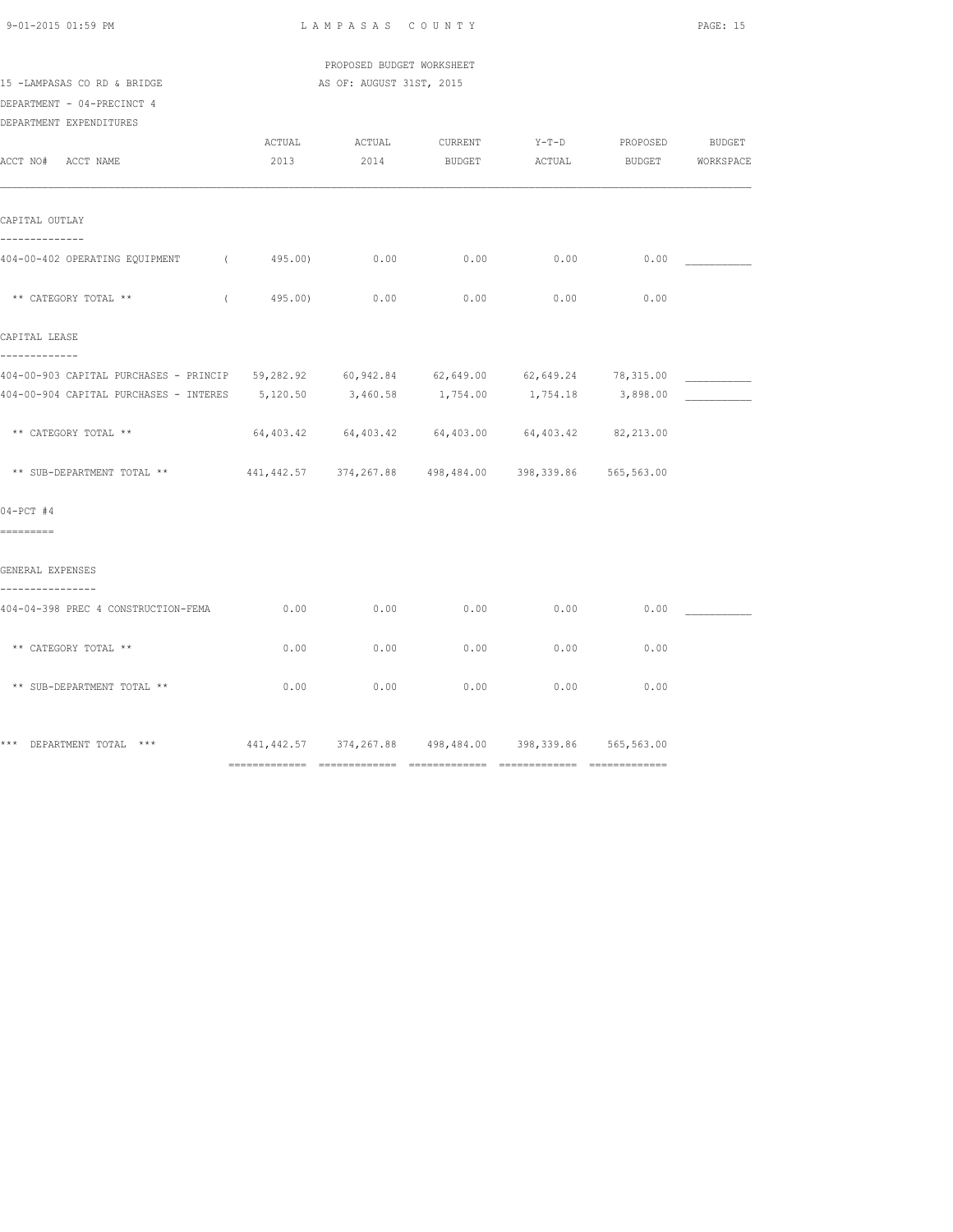| 9-01-2015 01:59 PM                                                             | LAMPASAS COUNTY | PAGE: 16                  |               |                                         |           |           |
|--------------------------------------------------------------------------------|-----------------|---------------------------|---------------|-----------------------------------------|-----------|-----------|
|                                                                                |                 | PROPOSED BUDGET WORKSHEET |               |                                         |           |           |
| 15 -LAMPASAS CO RD & BRIDGE                                                    |                 | AS OF: AUGUST 31ST, 2015  |               |                                         |           |           |
| DEPARTMENT - 05-ROAD & BRIDGE                                                  |                 |                           |               |                                         |           |           |
| DEPARTMENT EXPENDITURES                                                        |                 |                           |               |                                         |           |           |
|                                                                                | ACTUAL          | ACTUAL                    | CURRENT       | $Y-T-D$                                 | PROPOSED  | BUDGET    |
| ACCT NO# ACCT NAME                                                             | 2013            | 2014                      | <b>BUDGET</b> | ACTUAL                                  | BUDGET    | WORKSPACE |
|                                                                                |                 |                           |               |                                         |           |           |
| 00-ROAD & BRIDGE                                                               |                 |                           |               |                                         |           |           |
| ================                                                               |                 |                           |               |                                         |           |           |
| WAGES<br>-----                                                                 |                 |                           |               |                                         |           |           |
| 405-00-106 TEMPORARY EMPLOYEE                                                  | 0.00            | 0.00                      | 0.00          | 0.00                                    | 0.00      |           |
| 405-00-110 PART-TIME EMPLOYEES                                                 | 0.00            | 0.00                      | 0.00          | 0.00                                    | 0.00      |           |
| ** CATEGORY TOTAL **                                                           | 0.00            | 0.00                      | 0.00          | 0.00                                    | 0.00      |           |
| EMPLOYEE BENEFITS                                                              |                 |                           |               |                                         |           |           |
| -----------------<br>405-00-203 FICA BENEFITS                                  | 0.00            | 0.00                      | 0.00          | 0.00                                    | 0.00      |           |
| 405-00-205 RETIREMENT                                                          | 0.00            | 0.00                      | 0.00          | 0.00                                    | 0.00      |           |
| 405-00-207 WORKMEN'S COMP                                                      | 0.00            | 0.00                      | 0.00          | 0.00                                    | 0.00      |           |
| 405-00-208 UNEMPLOYMENT INSURANCE                                              | 0.00            | 0.00                      | 0.00          | 0.00                                    | 0.00      |           |
| ** CATEGORY TOTAL **                                                           | 0.00            | 0.00                      | 0.00          | 0.00                                    | 0.00      |           |
| GENERAL EXPENSES                                                               |                 |                           |               |                                         |           |           |
| ----------------<br>405-00-307 INSURANCE & BONDS                               | 0.00            | 0.00                      | 0.00          | 0.00                                    | 0.00      |           |
| 405-00-308 REPAIRS & MAINTENANCE EQUIP 22,775.02 17,406.46 15,000.00 20,248.96 |                 |                           |               |                                         | 20,000.00 |           |
| 405-00-328 CONTINGENCY                                                         | 0.00            | 0.00                      | 0.00          | 0.00                                    | 0.00      |           |
| 405-00-331 PAYING AGENT FEES                                                   | 0.00            | 0.00                      | 0.00          | 0.00                                    | 0.00      |           |
| 405-00-333 CONTRACTED SERVICES-LCAD                                            | 0.00            | 0.00                      | 0.00          | 0.00                                    | 0.00      |           |
| 405-00-356 ADMINISTRATIVE COST                                                 | 0.00            | 0.00                      | 0.00          | 0.00                                    | 0.00      |           |
| 405-00-372 EQUIPMENT LEASE - VEHICLE                                           | 0.00            | 0.00                      | 0.00          | 0.00                                    | 0.00      |           |
| 405-00-374 GRANT MATCH - SIGNS                                                 | 0.00            | 0.00                      | 0.00          | 0.00                                    | 0.00      |           |
| 405-00-375 BANK CHARGES                                                        | 6.00            | 0.00                      | 0.00          | 0.00                                    | 0.00      |           |
| 405-00-389 MISCELLANEOUS EXPENSE                                               | 0.00            | 141.60                    | 0.00          | 0.00                                    | 0.00      |           |
| ** CATEGORY TOTAL **                                                           |                 |                           |               | 22,781.02 17,548.06 15,000.00 20,248.96 | 20,000.00 |           |
| CAPITAL OUTLAY                                                                 |                 |                           |               |                                         |           |           |
| --------------<br>405-00-402 OPERATING EQUIPMENT                               | 0.00            | 0.00                      |               | 600,752.00 591,741.94                   | 0.00      |           |
| ** CATEGORY TOTAL **                                                           | 0.00            | 0.00                      | 600,752.00    | 591,741.94                              | 0.00      |           |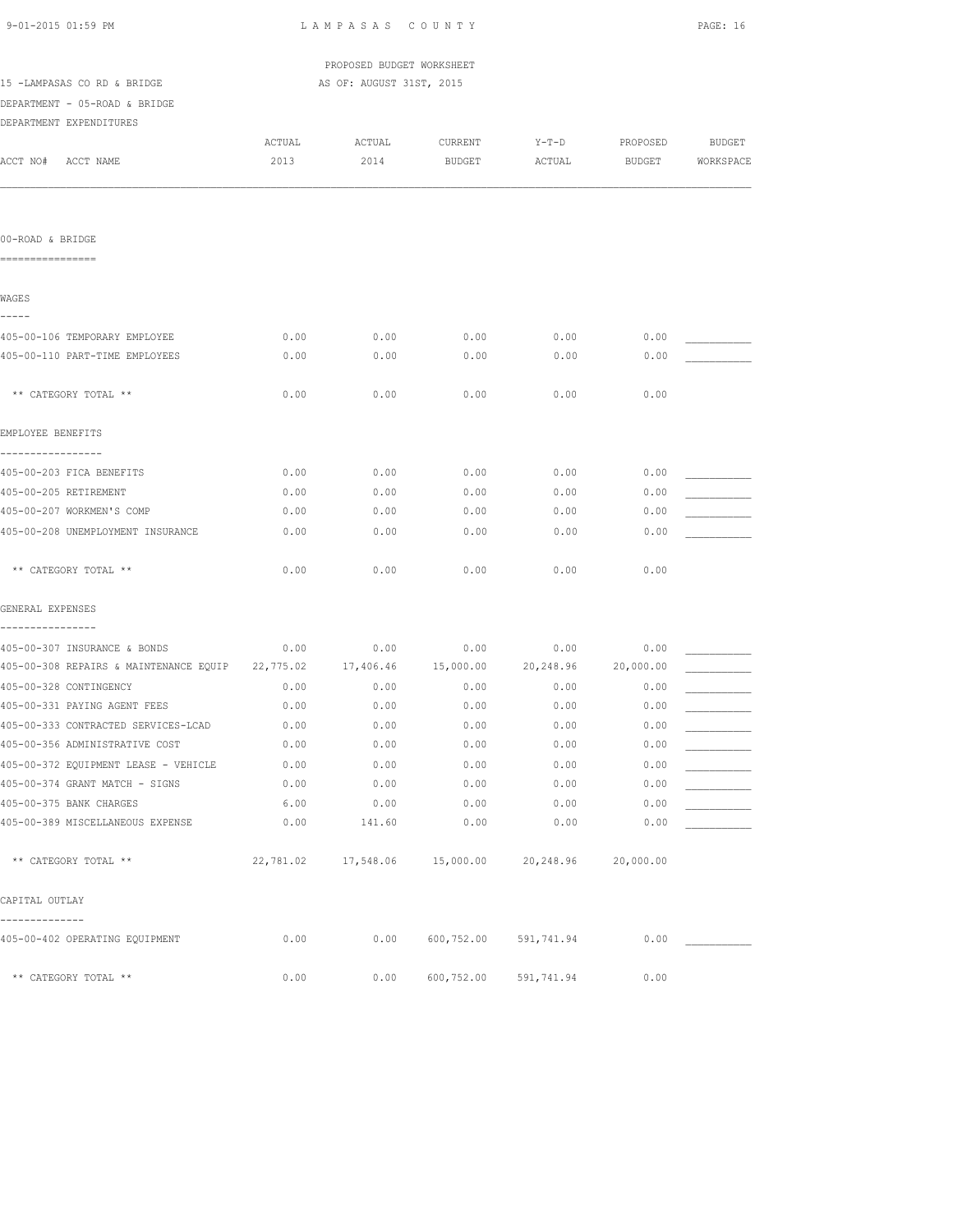| 9-01-2015 01:59 PM |  |  |
|--------------------|--|--|

LAMPASAS COUNTY PAGE: 17

 PROPOSED BUDGET WORKSHEET 15 -LAMPASAS CO RD & BRIDGE AS OF: AUGUST 31ST, 2015

DEPARTMENT - 05-ROAD & BRIDGE

| DEPARTMENT EXPENDITURES                                                                          |      |                                                     |               |        |                        |           |
|--------------------------------------------------------------------------------------------------|------|-----------------------------------------------------|---------------|--------|------------------------|-----------|
|                                                                                                  |      | ACTUAL ACTUAL                                       |               |        | CURRENT Y-T-D PROPOSED | BUDGET    |
| ACCT NO# ACCT NAME                                                                               | 2013 | 2014                                                | <b>BUDGET</b> | ACTUAL | <b>BUDGET</b>          | WORKSPACE |
|                                                                                                  |      |                                                     |               |        |                        |           |
|                                                                                                  |      |                                                     |               |        |                        |           |
|                                                                                                  |      |                                                     |               |        |                        |           |
| 405-00-500 OPERATING TRANSFERS-OUT                                                               | 0.00 | 0.00                                                | 0.00          | 0.00   | 21,000.00              |           |
|                                                                                                  |      |                                                     |               |        |                        |           |
| ** CATEGORY TOTAL **                                                                             | 0.00 | 0.00                                                | 0.00          | 0.00   | 21,000.00              |           |
| CAPITAL LEASE                                                                                    |      |                                                     |               |        |                        |           |
|                                                                                                  |      |                                                     |               |        |                        |           |
| 405-00-903 CAPITAL PURCHAESS - PRINCIP 26,561.11 27,596.99 213,251.00 79,652.32 48,585.00        |      |                                                     |               |        |                        |           |
| 405-00-904 CAPITAL PURCHASES - INTERES 3,230.42 2,194.54 7,530.00 1,383.40 2,659.00              |      |                                                     |               |        |                        |           |
|                                                                                                  |      |                                                     |               |        |                        |           |
| ** CATEGORY TOTAL **                                                                             |      | 29,791.53 29,791.53 220,781.00 81,035.72 51,244.00  |               |        |                        |           |
| ** SUB-DEPARTMENT TOTAL **                                                                       |      | 52,572.55 47,339.59 836,533.00 693,026.62 92,244.00 |               |        |                        |           |
|                                                                                                  |      |                                                     |               |        |                        |           |
|                                                                                                  |      |                                                     |               |        |                        |           |
| *** DEPARTMENT TOTAL ***                                                                         |      | 52,572.55 47,339.59 836,533.00 693,026.62 92,244.00 |               |        |                        |           |
|                                                                                                  |      |                                                     |               |        |                        |           |
|                                                                                                  |      |                                                     |               |        |                        |           |
| *** FUND TOTAL EXPENDITURES *** 1,862,488.76 2,092,357.18 2,751,686.00 2,353,203.57 2,245,380.00 |      |                                                     |               |        |                        |           |
|                                                                                                  |      |                                                     |               |        |                        |           |

\*\*\* END OF REPORT \*\*\*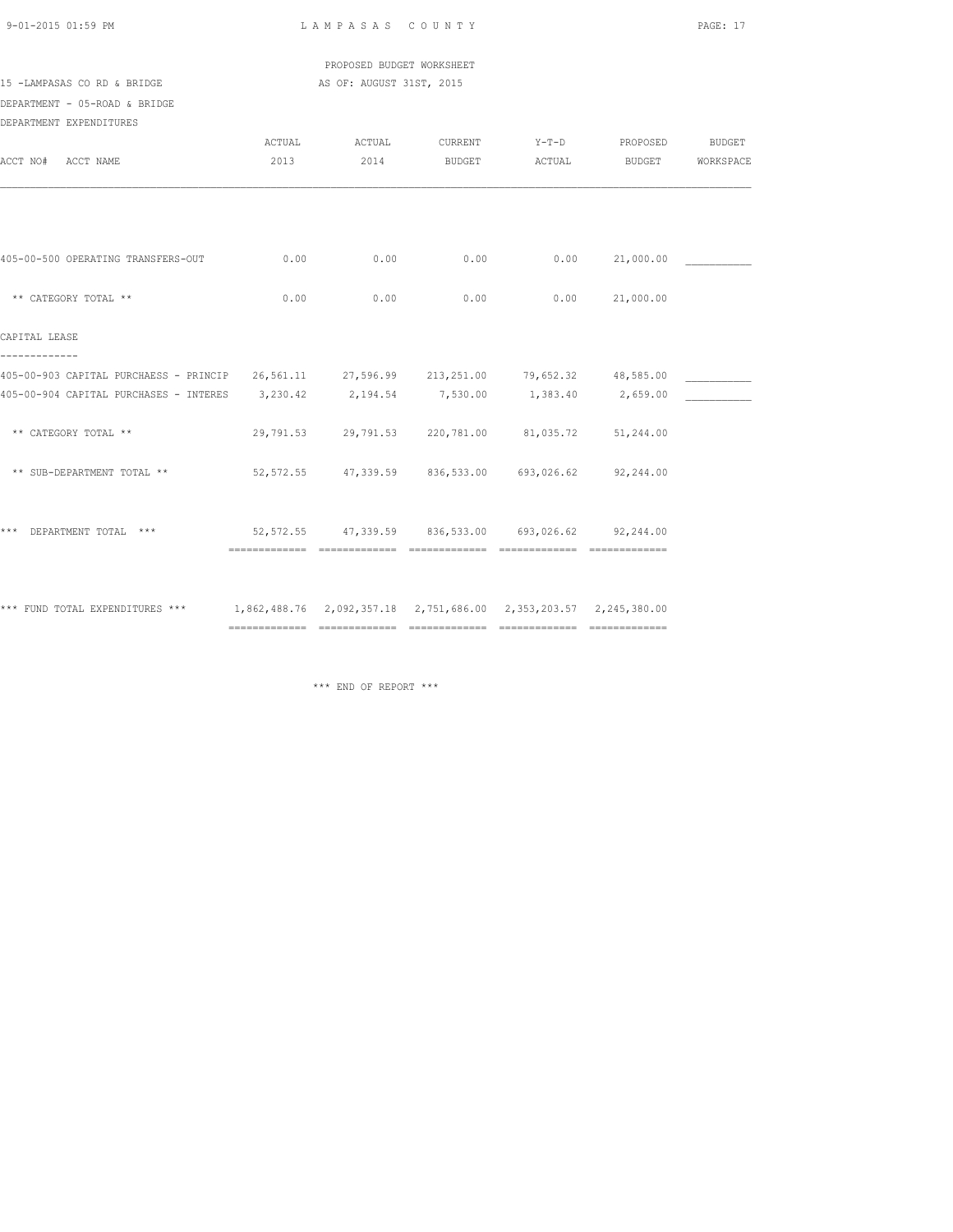PROPOSED BUDGET WORKSHEET 16 -LAMPASAS CO F M & L R AS OF: AUGUST 31ST, 2015

FINANCIAL SUMMARY

| ACCT NO# ACCT NAME                                                             | ACTUAL                                | ACTUAL            | CURRENT Y-T-D PROPOSED<br>2013  2014 BUDGET ACTUAL BUDGET WORKSPACE |      | <b>BUDGET</b> |
|--------------------------------------------------------------------------------|---------------------------------------|-------------------|---------------------------------------------------------------------|------|---------------|
| REVENUE SUMMARY                                                                |                                       |                   |                                                                     |      |               |
| 00 F M & L R REVENUE                                                           |                                       |                   | $1,109.62$ $2,034.99$ $0.00$ $260.54$                               | 0.00 |               |
| *** TOTAL REVENUE ***                                                          |                                       | 1,109.62 2,034.99 | $0.00$ 260.54                                                       | 0.00 |               |
| EXPENDITURE SUMMARY                                                            |                                       |                   |                                                                     |      |               |
| 01 F M & L R EXPENDITURE                                                       |                                       |                   | $22,697.70$ 0.00 0.00 140,416.00                                    | 0.00 |               |
| *** TOTAL EXPENDITURES ***                                                     | $22,697.70$ 0.00 0.00 140,416.00 0.00 |                   | ==============                                                      |      |               |
| REVENUES OVER/(UNDER) EXPENDITURES (21,588.08) 2,034.99 0.00 (140,155.46) 0.00 |                                       |                   |                                                                     |      |               |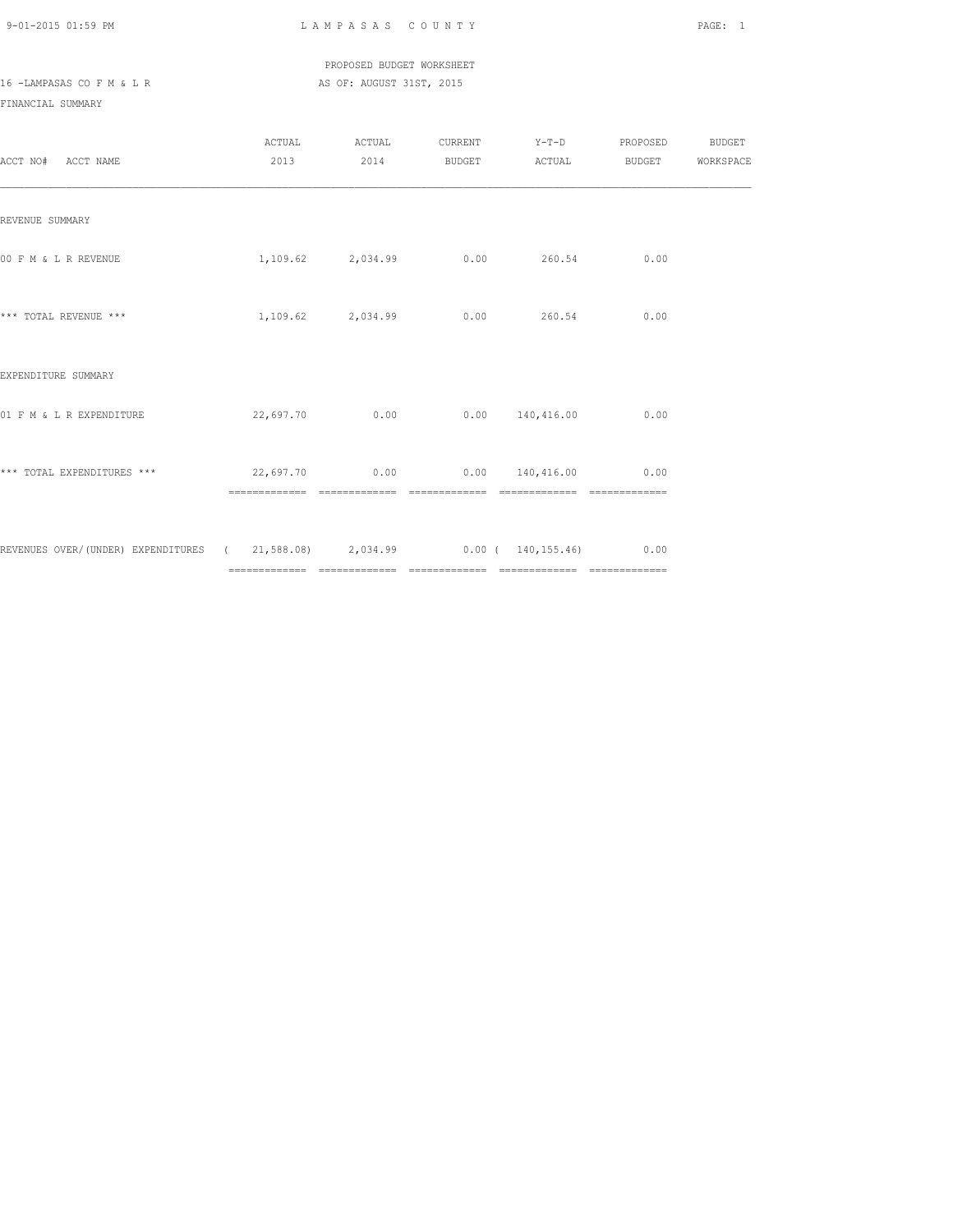PROPOSED BUDGET WORKSHEET

### 16 -LAMPASAS CO F M & L R AS OF: AUGUST 31ST, 2015

DEPARTMENT - 00 F M & L R REVENUE

| DEPARTMENT REVENUES                    |          |          |                |         |               |               |
|----------------------------------------|----------|----------|----------------|---------|---------------|---------------|
|                                        | ACTUAL   | ACTUAL   | <b>CURRENT</b> | $Y-T-D$ | PROPOSED      | <b>BUDGET</b> |
| ACCT NO#<br>ACCT NAME                  | 2013     | 2014     | <b>BUDGET</b>  | ACTUAL  | <b>BUDGET</b> | WORKSPACE     |
|                                        |          |          |                |         |               |               |
|                                        |          |          |                |         |               |               |
| 100-00-010 CURRENT AD VALOREM TAXES    | 0.00     | 0.00     | 0.00           | 0.00    | 0.00          |               |
| 100-00-020 DELINQUENT AD VALOREM TAXES | 0.00     | 0.00     | 0.00           | 0.00    | 0.00          |               |
| 100-00-030 PENALTIES & INT. AD VALOREM | 0.00     | 0.00     | 0.00           | 0.00    | 0.00          |               |
| 100-00-099 INTEREST REVENUE            | 1,109.62 | 2,034.99 | 0.00           | 260.54  | 0.00          |               |
| 100-00-110 LATERAL ROADS               | 0.00     | 0.00     | 0.00           | 0.00    | 0.00          |               |
| 100-00-115 SERIES 1997 LIMITED TAX NOT | 0.00     | 0.00     | 0.00           | 0.00    | 0.00          |               |
| 100-00-123 STATE REIMBURSEMENT         | 0.00     | 0.00     | 0.00           | 0.00    | 0.00          |               |
| 100-00-189 DISCOUNTS TAKEN             | 0.00     | 0.00     | 0.00           | 0.00    | 0.00          |               |
| 100-00-190 MISCELLANEOUS RECEIPTS      | 0.00     | 0.00     | 0.00           | 0.00    | 0.00          |               |
| 200-00-010 OPERATING TRANSFERS-IN      | 0.00     | 0.00     | 0.00           | 0.00    | 0.00          |               |
| ** SUB-DEPARTMENT REVENUE TOTAL **     | 1,109.62 | 2,034.99 | 0.00           | 260.54  | 0.00          |               |
| ** DEPARTMENT REVENUE TOTAL **         | 1,109.62 | 2,034.99 | 0.00           | 260.54  | 0.00          |               |
| *** FUND TOTAL REVENUES ***            | 1,109.62 | 2,034.99 | 0.00           | 260.54  | 0.00          |               |

============= ============= ============= ============= =============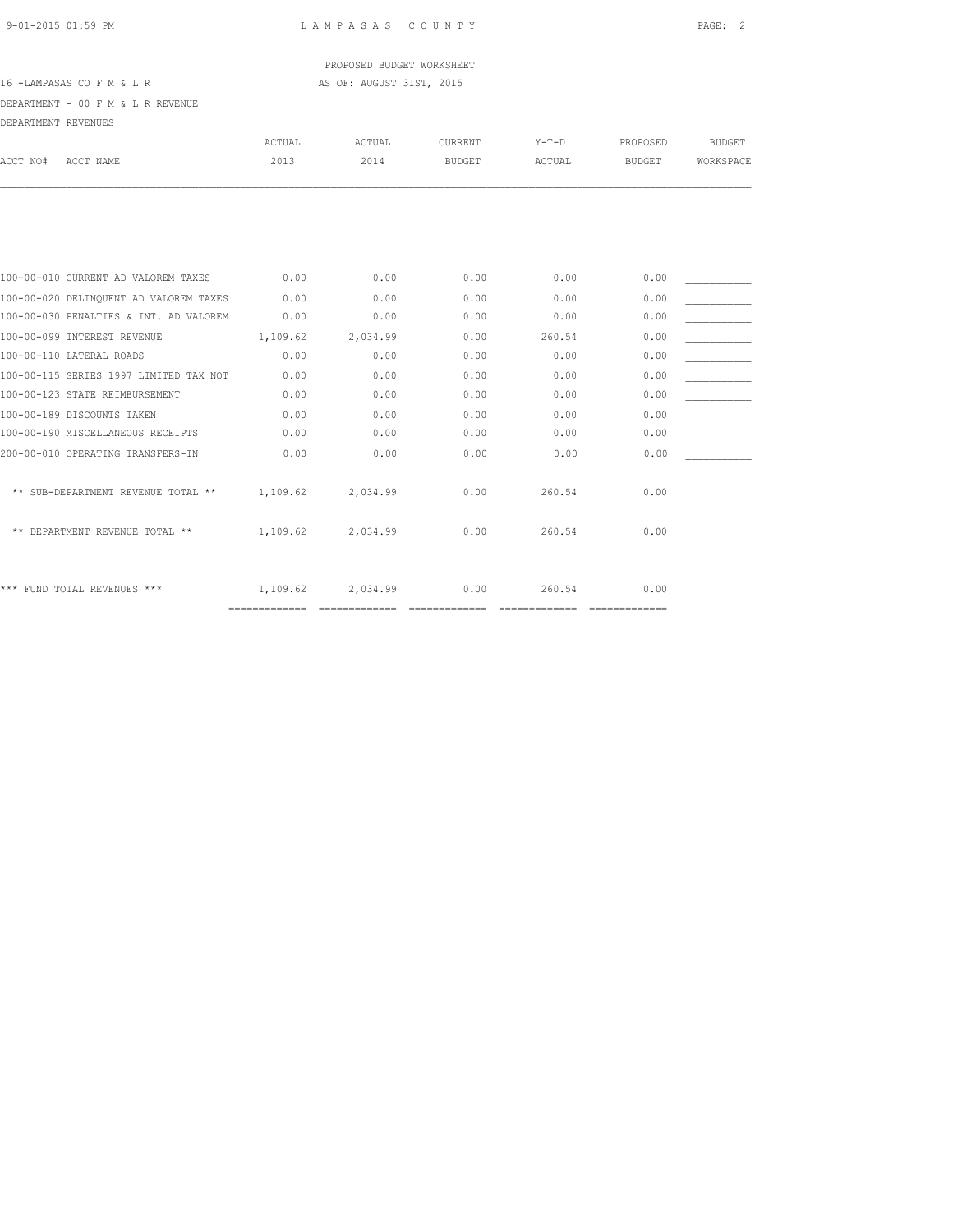| 9-01-2015 01:59 PM                                                  | LAMPASAS COUNTY |                           | PAGE: 3       |                                                                                                                                                              |      |                  |  |
|---------------------------------------------------------------------|-----------------|---------------------------|---------------|--------------------------------------------------------------------------------------------------------------------------------------------------------------|------|------------------|--|
|                                                                     |                 | PROPOSED BUDGET WORKSHEET |               |                                                                                                                                                              |      |                  |  |
| 16 - LAMPASAS CO F M & L R                                          |                 | AS OF: AUGUST 31ST, 2015  |               |                                                                                                                                                              |      |                  |  |
| DEPARTMENT - 01 F M & L R EXPENDITURE<br>DEPARTMENT EXPENDITURES    |                 |                           |               |                                                                                                                                                              |      |                  |  |
|                                                                     |                 |                           |               | ${\tt ACTUAL} \hspace{2.3cm} {\tt ACTUAL} \hspace{2.3cm} {\tt CURRENT} \hspace{2.3cm} {\tt Y-T-D} \hspace{2.3cm} {\tt PROPOSED} \hspace{2.3cm} {\tt BUDGET}$ |      |                  |  |
| ACCT NO# ACCT NAME                                                  | 2013            | 2014                      | <b>BUDGET</b> | ACTUAL                                                                                                                                                       |      | BUDGET WORKSPACE |  |
|                                                                     |                 |                           |               |                                                                                                                                                              |      |                  |  |
|                                                                     |                 |                           |               |                                                                                                                                                              |      |                  |  |
| GENERAL EXPENSES                                                    |                 |                           |               |                                                                                                                                                              |      |                  |  |
| ----------------                                                    |                 |                           |               |                                                                                                                                                              |      |                  |  |
| 401-00-375 BANK CHARGES                                             | 0.00            | 0.00                      | 0.00          | 0.00                                                                                                                                                         | 0.00 |                  |  |
| ** CATEGORY TOTAL **                                                | 0.00            | 0.00                      | 0.00          | 0.00                                                                                                                                                         | 0.00 |                  |  |
| CAPITAL OUTLAY<br>--------------                                    |                 |                           |               |                                                                                                                                                              |      |                  |  |
| 401-00-408 ROAD RIGHT OF WAY                                        | 22,697.70       | 0.00                      | 0.00          | 0.00                                                                                                                                                         | 0.00 |                  |  |
| 401-00-421 FENCE                                                    | 0.00            | 0.00                      | 0.00          | 0.00                                                                                                                                                         | 0.00 |                  |  |
| ** CATEGORY TOTAL **                                                | 22,697.70       | 0.00                      | 0.00          | 0.00                                                                                                                                                         | 0.00 |                  |  |
|                                                                     |                 |                           |               |                                                                                                                                                              |      |                  |  |
| 401-00-500 OPERATING TRANSFERS OUT                                  | 0.00            | 0.00                      |               | $0.00$ 140,416.00                                                                                                                                            | 0.00 |                  |  |
| ** CATEGORY TOTAL **                                                | 0.00            | 0.00                      |               | $0.00$ $140,416.00$                                                                                                                                          | 0.00 |                  |  |
| ** SUB-DEPARTMENT TOTAL **                                          | 22,697.70       | 0.00                      |               | $0.00$ $140,416.00$                                                                                                                                          | 0.00 |                  |  |
|                                                                     |                 |                           |               |                                                                                                                                                              |      |                  |  |
| *** DEPARTMENT TOTAL ***                                            | 22,697.70       | 0.00                      |               | 0.00 140,416.00                                                                                                                                              | 0.00 |                  |  |
|                                                                     |                 |                           |               |                                                                                                                                                              |      |                  |  |
| *** FUND TOTAL EXPENDITURES *** 22,697.70 0.00 0.00 0.00 140,416.00 |                 |                           |               |                                                                                                                                                              | 0.00 |                  |  |
|                                                                     |                 |                           |               |                                                                                                                                                              |      |                  |  |

\*\*\* END OF REPORT \*\*\*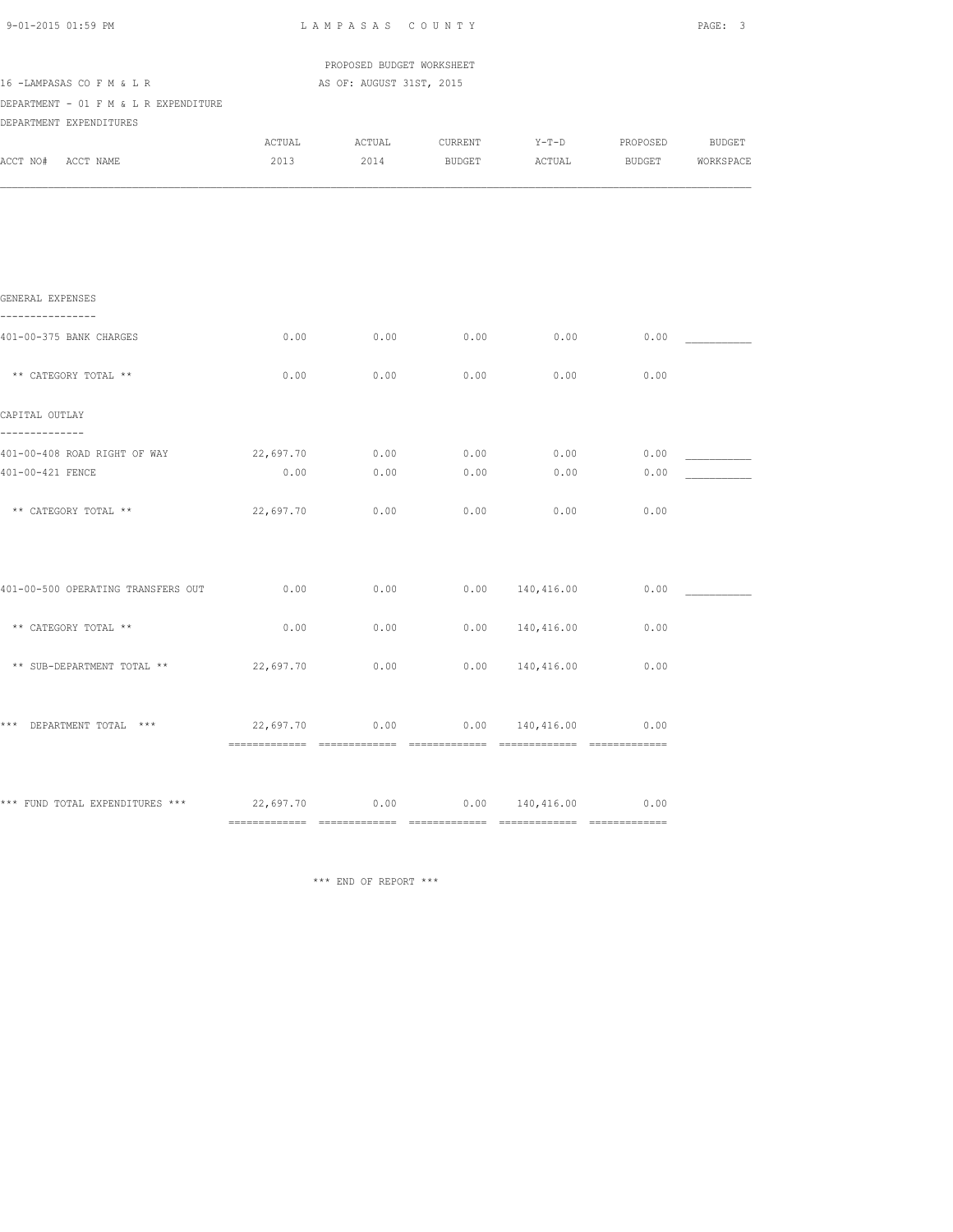PROPOSED BUDGET WORKSHEET 17 -LAMPASAS CO CLEARING ACCT AS OF: AUGUST 31ST, 2015

FINANCIAL SUMMARY

| ACCT NO# ACCT NAME                                                    | ACTUAL ACTUAL                |      |                     | CURRENT Y-T-D PROPOSED BUDGET<br>2013  2014 BUDGET ACTUAL BUDGET WORKSPACE |  |
|-----------------------------------------------------------------------|------------------------------|------|---------------------|----------------------------------------------------------------------------|--|
| REVENUE SUMMARY                                                       |                              |      |                     |                                                                            |  |
| 00-REVENUE<br>01-EXPENDITURES                                         | 179.42 0.00<br>5,062.00 0.00 | 0.00 | $0.00$ 0.02<br>0.00 | 0.00<br>0.00                                                               |  |
| *** TOTAL REVENUE ***                                                 | 5, 241.42 0.00 0.00 0.02     |      |                     | 0.00                                                                       |  |
| EXPENDITURE SUMMARY                                                   |                              |      |                     |                                                                            |  |
| 01-EXPENDITURES                                                       | 1,316.78 (21.06) 0.00        |      | 0.00                | 0.00                                                                       |  |
| *** TOTAL EXPENDITURES *** $1,316.78$ ( $21.06$ ) 0.00 0.00 0.00 0.00 |                              |      |                     |                                                                            |  |
| REVENUES OVER/(UNDER) EXPENDITURES 3,924.64 21.06 0.00 0.02           |                              |      |                     | 0.00                                                                       |  |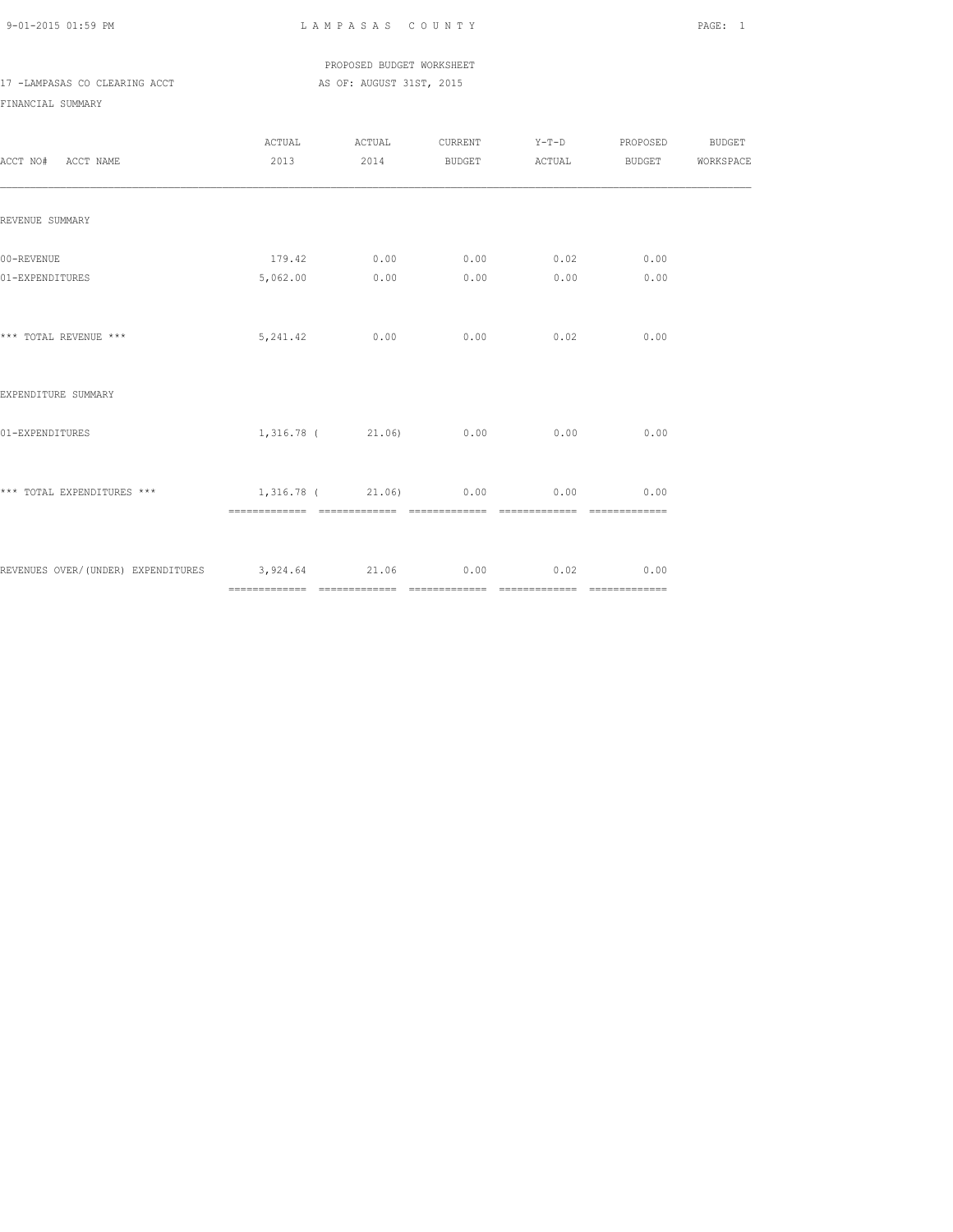| 9-01-2015 01:59 PM                                        |        | LAMPASAS COUNTY           |         |         |               | PAGE: 2       |
|-----------------------------------------------------------|--------|---------------------------|---------|---------|---------------|---------------|
|                                                           |        | PROPOSED BUDGET WORKSHEET |         |         |               |               |
| 17 -LAMPASAS CO CLEARING ACCT<br>AS OF: AUGUST 31ST, 2015 |        |                           |         |         |               |               |
| DEPARTMENT - 00-REVENUE                                   |        |                           |         |         |               |               |
| DEPARTMENT REVENUES                                       |        |                           |         |         |               |               |
|                                                           | ACTUAL | ACTUAL                    | CURRENT | $Y-T-D$ | PROPOSED      | <b>BUDGET</b> |
| ACCT NO#<br>ACCT NAME                                     | 2013   | 2014                      | BUDGET  | ACTUAL  | <b>BUDGET</b> | WORKSPACE     |
|                                                           |        |                           |         |         |               |               |
| 100-00-099 INTEREST REVENUE                               | 179.42 | 0.00                      | 0.00    | 0.02    | 0.00          |               |
| 100-00-190 MISCELLANEOUS RECEIPTS                         | 0.00   | 0.00                      | 0.00    | 0.00    | 0.00          |               |
| ** SUB-DEPARTMENT REVENUE TOTAL **                        | 179.42 | 0.00                      | 0.00    | 0.02    | 0.00          |               |
| ** DEPARTMENT REVENUE TOTAL **                            | 179.42 | 0.00                      | 0.00    | 0.02    | 0.00          |               |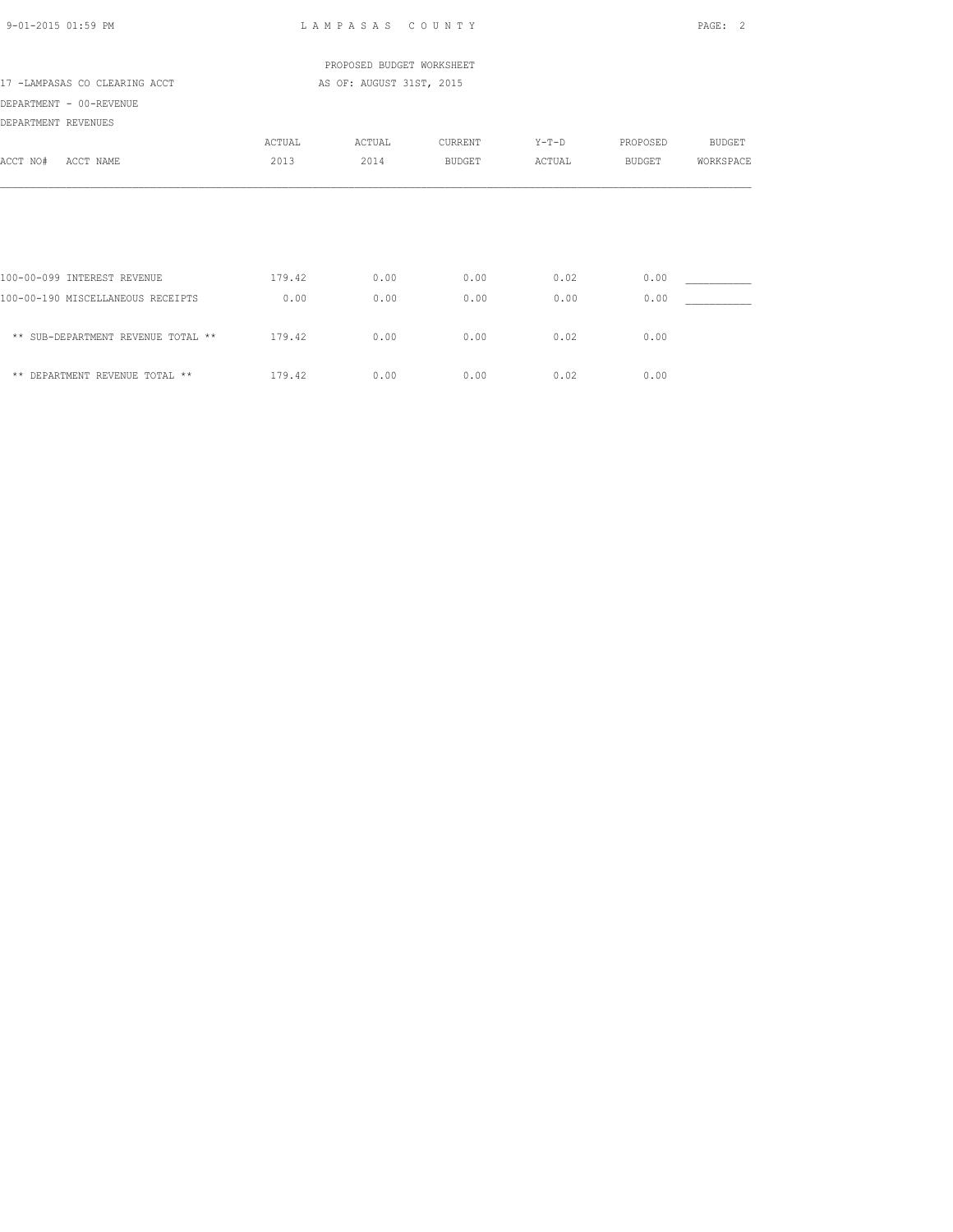| 9-01-2015 01:59 PM                          |                            | LAMPASAS COUNTY           |                       |                       |                        | PAGE:<br>3    |
|---------------------------------------------|----------------------------|---------------------------|-----------------------|-----------------------|------------------------|---------------|
|                                             |                            | PROPOSED BUDGET WORKSHEET |                       |                       |                        |               |
| 17 -LAMPASAS CO CLEARING ACCT               |                            | AS OF: AUGUST 31ST, 2015  |                       |                       |                        |               |
| DEPARTMENT - 01-EXPENDITURES                |                            |                           |                       |                       |                        |               |
| DEPARTMENT REVENUES                         |                            |                           |                       |                       |                        |               |
|                                             | ACTUAL                     | ACTUAL                    | CURRENT               | $Y-T-D$               | PROPOSED               | <b>BUDGET</b> |
| ACCT NAME<br>ACCT NO#                       | 2013                       | 2014                      | <b>BUDGET</b>         | ACTUAL                | <b>BUDGET</b>          | WORKSPACE     |
| 201-00-010 OPERATING TRANSFER - IN 5,062.00 |                            | 0.00                      | 0.00                  | 0.00                  | 0.00                   |               |
| ** SUB-DEPARTMENT REVENUE TOTAL ** 5,062.00 |                            | 0.00                      | 0.00                  | 0.00                  | 0.00                   |               |
| ** DEPARTMENT REVENUE TOTAL **              | 5,062.00                   | 0.00                      | 0.00                  | 0.00                  | 0.00                   |               |
| *** FUND TOTAL REVENUES ***                 | 5,241.42<br>============== | 0.00<br>==============    | 0.00<br>============= | 0.02<br>============= | 0.00<br>============== |               |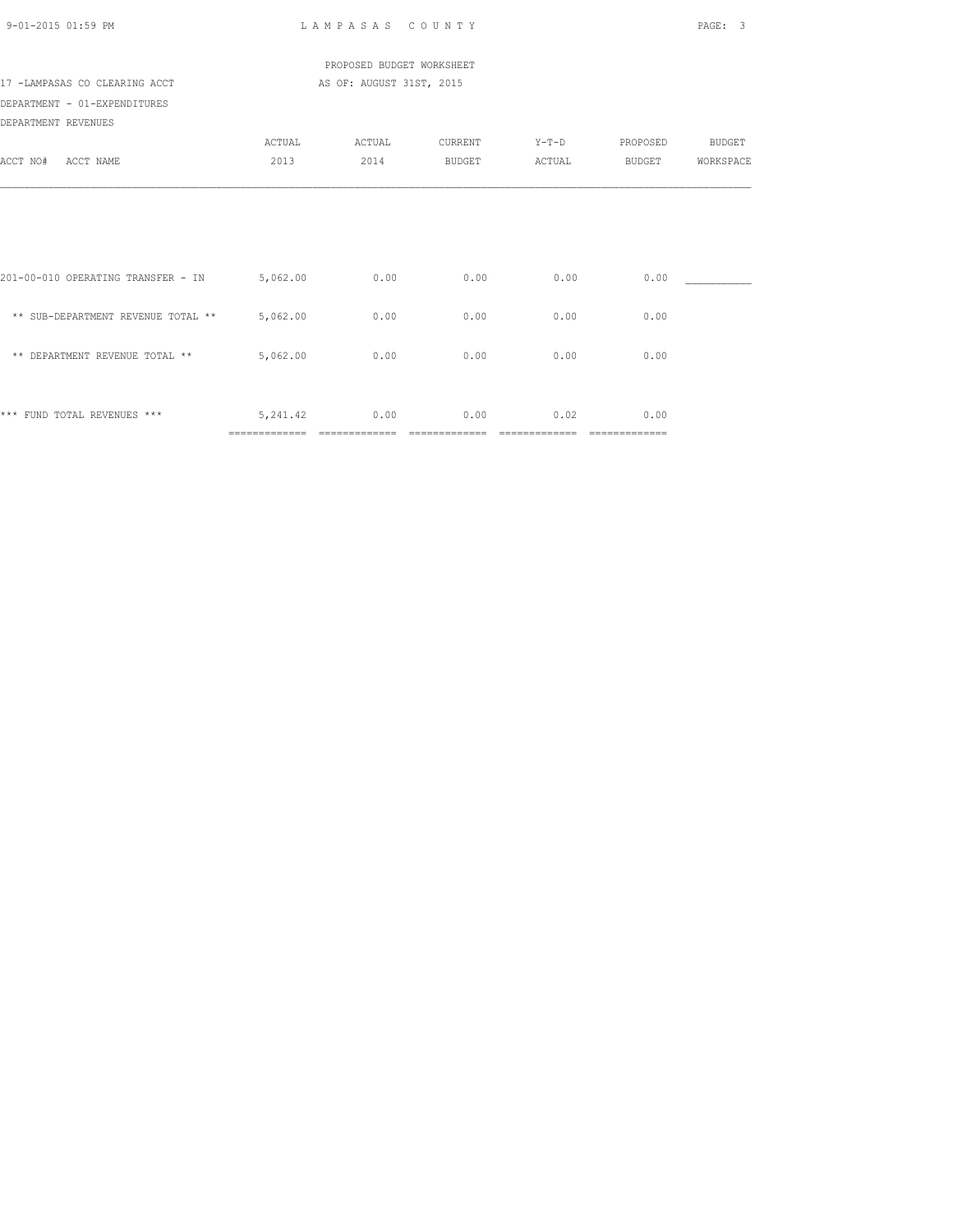| 9-01-2015 01:59 PM                                                                       | LAMPASAS COUNTY                       |               |                                                       |        |                  | PAGE: 4 |  |
|------------------------------------------------------------------------------------------|---------------------------------------|---------------|-------------------------------------------------------|--------|------------------|---------|--|
|                                                                                          | PROPOSED BUDGET WORKSHEET             |               |                                                       |        |                  |         |  |
| 17 -LAMPASAS CO CLEARING ACCT<br>DEPARTMENT - 01-EXPENDITURES<br>DEPARTMENT EXPENDITURES | AS OF: AUGUST 31ST, 2015              |               |                                                       |        |                  |         |  |
| ACCT NO# ACCT NAME                                                                       | 2013                                  | 2014          | ACTUAL ACTUAL CURRENT Y-T-D PROPOSED BUDGET<br>BUDGET | ACTUAL | BUDGET WORKSPACE |         |  |
|                                                                                          |                                       |               |                                                       |        |                  |         |  |
|                                                                                          |                                       |               |                                                       |        |                  |         |  |
| GENERAL EXPENSES<br>----------------                                                     |                                       |               |                                                       |        |                  |         |  |
| 401-00-375 BANK CHARGES                                                                  |                                       |               | $52.78$ ( $21.06$ ) 0.00 0.00 0.00                    |        |                  |         |  |
| ** CATEGORY TOTAL **                                                                     |                                       | 52.78 (21.06) | 0.00                                                  | 0.00   | 0.00             |         |  |
|                                                                                          |                                       |               |                                                       |        |                  |         |  |
| 401-00-500 OPERATING TRANSFERS-OUT 1,264.00                                              |                                       | 0.00          | 0.00                                                  | 0.00   | 0.00             |         |  |
| ** CATEGORY TOTAL **                                                                     | 1,264.00                              | 0.00          | 0.00                                                  | 0.00   | 0.00             |         |  |
| ** SUB-DEPARTMENT TOTAL **                                                               | 1,316.78 (21.06)                      |               | 0.00                                                  | 0.00   | 0.00             |         |  |
| *** DEPARTMENT TOTAL ***                                                                 | $1,316.78$ ( $21.06$ ) 0.00 0.00 0.00 |               |                                                       |        |                  |         |  |
| *** FUND TOTAL EXPENDITURES *** $1,316.78$ ( $21.06$ ) 0.00 0.00 0.00 0.00               |                                       |               |                                                       |        |                  |         |  |
|                                                                                          |                                       |               |                                                       |        |                  |         |  |

\*\*\* END OF REPORT \*\*\*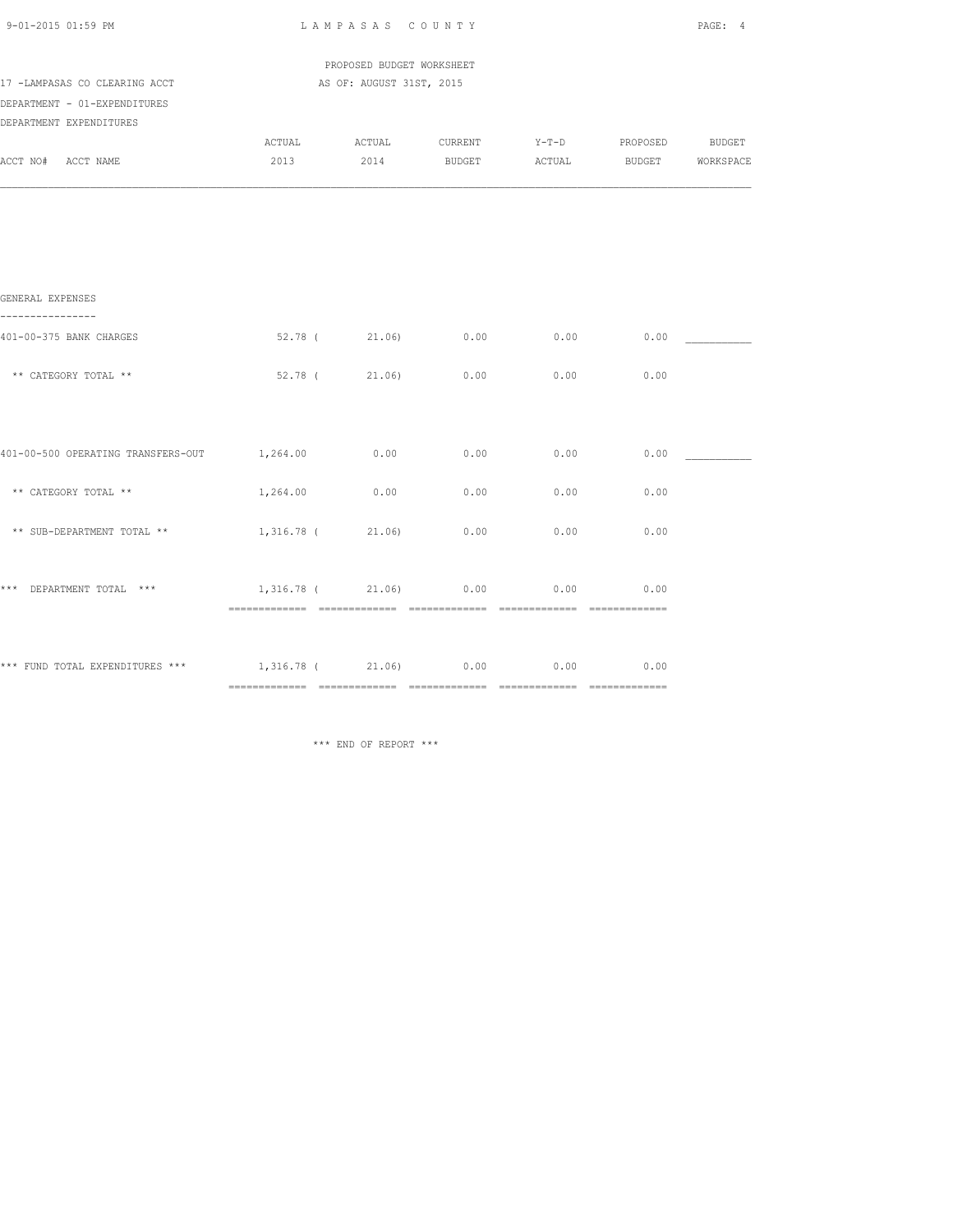### PROPOSED BUDGET WORKSHEET 19 -LAMPASAS CO ADULT PROB AS OF: AUGUST 31ST, 2015

FINANCIAL SUMMARY

| ACCT NO# ACCT NAME                                               | ACTUAL ACTUAL  |      |              | CURRENT Y-T-D PROPOSED BUDGET<br>2013 2014 BUDGET ACTUAL BUDGET WORKSPACE |  |
|------------------------------------------------------------------|----------------|------|--------------|---------------------------------------------------------------------------|--|
| REVENUE SUMMARY                                                  |                |      |              |                                                                           |  |
| 00-REVENUE                                                       | 91.51 96.96    |      | $0.00$ 76.67 | 0.00                                                                      |  |
| *** TOTAL REVENUE ***                                            | 91.51 96.96    |      | $0.00$ 76.67 | 0.00                                                                      |  |
| EXPENDITURE SUMMARY                                              |                |      |              |                                                                           |  |
| 01-EXPENDITURES                                                  | 13,501.00 0.00 | 0.00 | 0.00         | 0.00                                                                      |  |
| *** TOTAL EXPENDITURES *** $13,501.00$ 0.00 0.00 0.00 0.00       |                |      |              | 0.00                                                                      |  |
| REVENUES OVER/(UNDER) EXPENDITURES ( 13,409.49) 96.96 0.00 76.67 |                |      |              | 0.00                                                                      |  |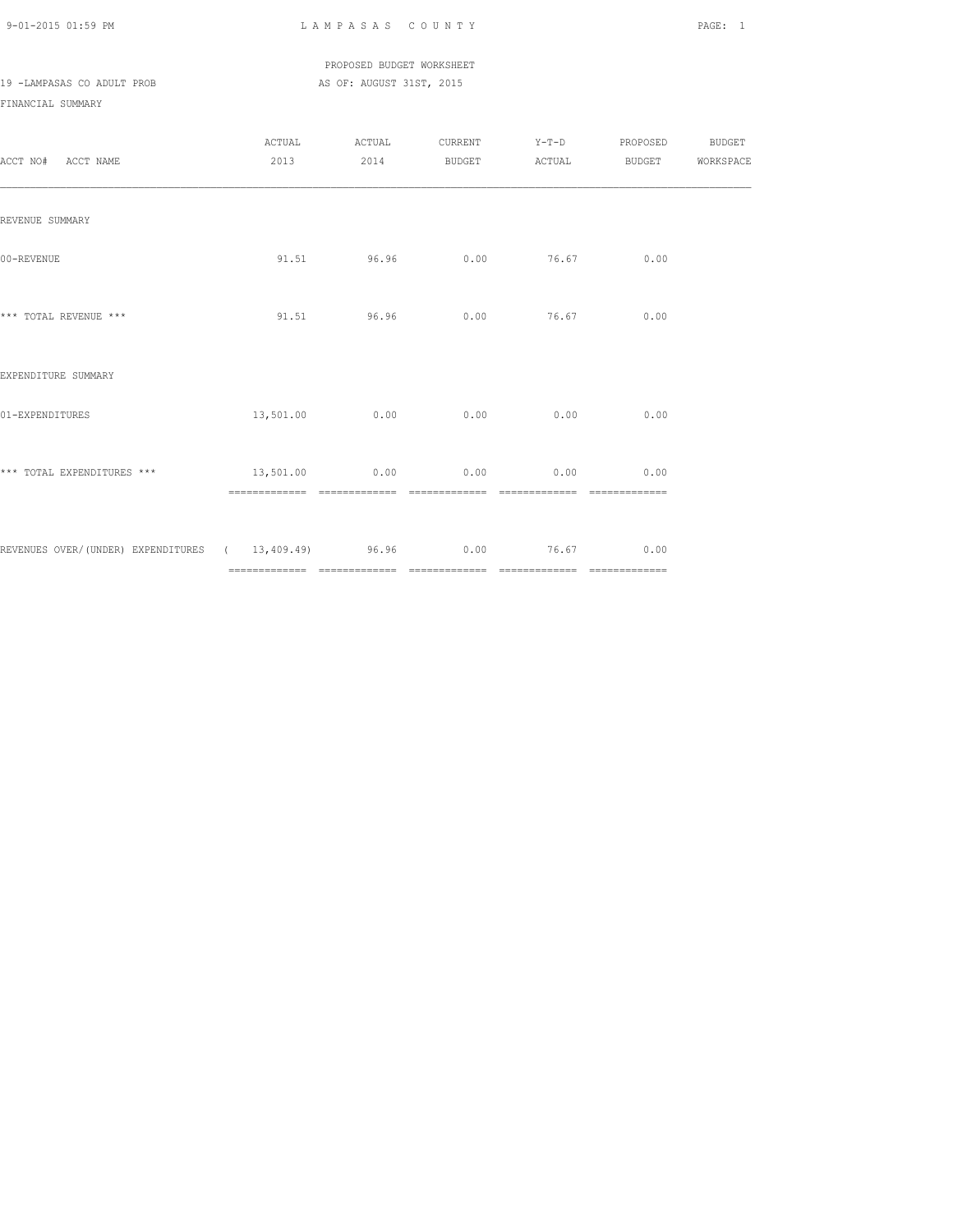|                                    |        | PROPOSED BUDGET WORKSHEET |               |              |          |               |
|------------------------------------|--------|---------------------------|---------------|--------------|----------|---------------|
| 19 -LAMPASAS CO ADULT PROB         |        | AS OF: AUGUST 31ST, 2015  |               |              |          |               |
| DEPARTMENT - 00-REVENUE            |        |                           |               |              |          |               |
| DEPARTMENT REVENUES                |        |                           |               |              |          |               |
|                                    | ACTUAL | ACTUAL                    | CURRENT       | $Y-T-D$      | PROPOSED | <b>BUDGET</b> |
| ACCT NO# ACCT NAME                 | 2013   | 2014                      | <b>BUDGET</b> | ACTUAL       | BUDGET   | WORKSPACE     |
|                                    |        |                           |               |              |          |               |
|                                    |        |                           |               |              |          |               |
| 100-00-099 INTEREST REVENUE        | 91.51  | 96.96                     | 0.00          | 76.67        | 0.00     |               |
| 200-00-010 OPERATING TRANSFERS IN  | 0.00   | 0.00                      | 0.00          | 0.00         | 0.00     |               |
| ** SUB-DEPARTMENT REVENUE TOTAL ** | 91.51  | 96.96                     | 0.00          | 76.67        | 0.00     |               |
| ** DEPARTMENT REVENUE TOTAL **     | 91.51  | 96.96                     | 0.00          | 76.67        | 0.00     |               |
| *** FUND TOTAL REVENUES ***        |        | 91.51 96.96               |               | $0.00$ 76.67 | 0.00     |               |

============= ============= ============= ============= =============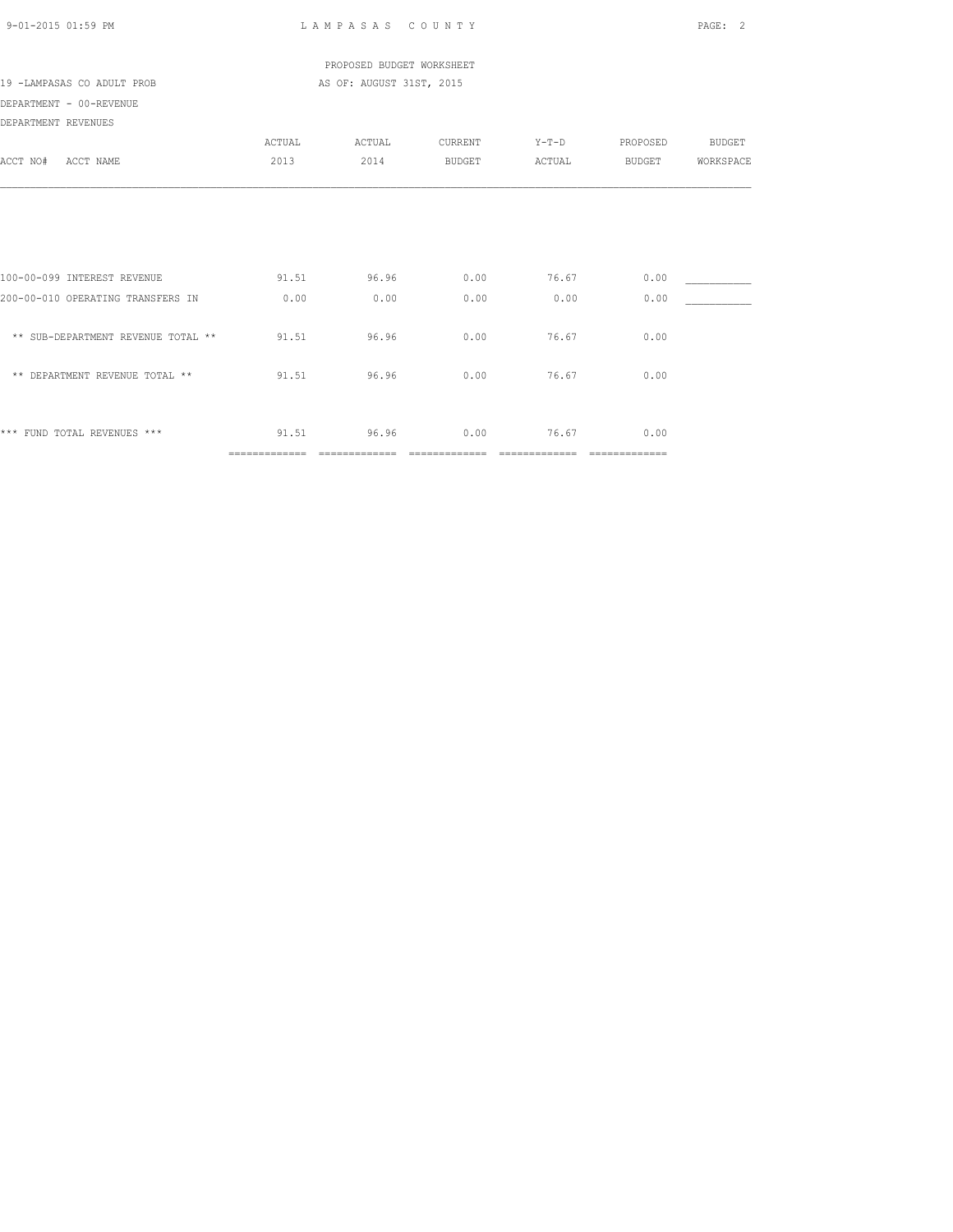| 9-01-2015 01:59 PM                                         |           | LAMPASAS COUNTY                                       |                                                              |        |               | PAGE: 3   |
|------------------------------------------------------------|-----------|-------------------------------------------------------|--------------------------------------------------------------|--------|---------------|-----------|
| 19 -LAMPASAS CO ADULT PROB                                 |           | PROPOSED BUDGET WORKSHEET<br>AS OF: AUGUST 31ST, 2015 |                                                              |        |               |           |
| DEPARTMENT - 01-EXPENDITURES<br>DEPARTMENT EXPENDITURES    |           |                                                       |                                                              |        |               |           |
| ACCT NO# ACCT NAME                                         | 2013      | 2014                                                  | ACTUAL ACTUAL CURRENT Y-T-D PROPOSED BUDGET<br><b>BUDGET</b> | ACTUAL | <b>BUDGET</b> | WORKSPACE |
|                                                            |           |                                                       |                                                              |        |               |           |
|                                                            |           |                                                       |                                                              |        |               |           |
| GENERAL EXPENSES                                           |           |                                                       |                                                              |        |               |           |
| 401-00-375 BANK CHARGES                                    | 0.00      | 0.00                                                  | 0.00                                                         | 0.00   | 0.00          |           |
| ** CATEGORY TOTAL **                                       | 0.00      | 0.00                                                  | 0.00                                                         | 0.00   | 0.00          |           |
|                                                            |           |                                                       |                                                              |        |               |           |
| 401-00-500 OPERATING TRANSFERS-OUT 13,501.00               |           | 0.00                                                  | 0.00                                                         | 0.00   | 0.00          |           |
| ** CATEGORY TOTAL **                                       | 13,501.00 | 0.00                                                  | 0.00                                                         | 0.00   | 0.00          |           |
| ** SUB-DEPARTMENT TOTAL **                                 | 13,501.00 | 0.00                                                  | 0.00                                                         | 0.00   | 0.00          |           |
| *** DEPARTMENT TOTAL ***                                   | 13,501.00 | 0.00                                                  | 0.00                                                         | 0.00   | 0.00          |           |
| *** FUND TOTAL EXPENDITURES *** $13,501.00$ 0.00 0.00 0.00 |           |                                                       |                                                              | 0.00   | 0.00          |           |
|                                                            |           |                                                       |                                                              |        |               |           |

\*\*\* END OF REPORT \*\*\*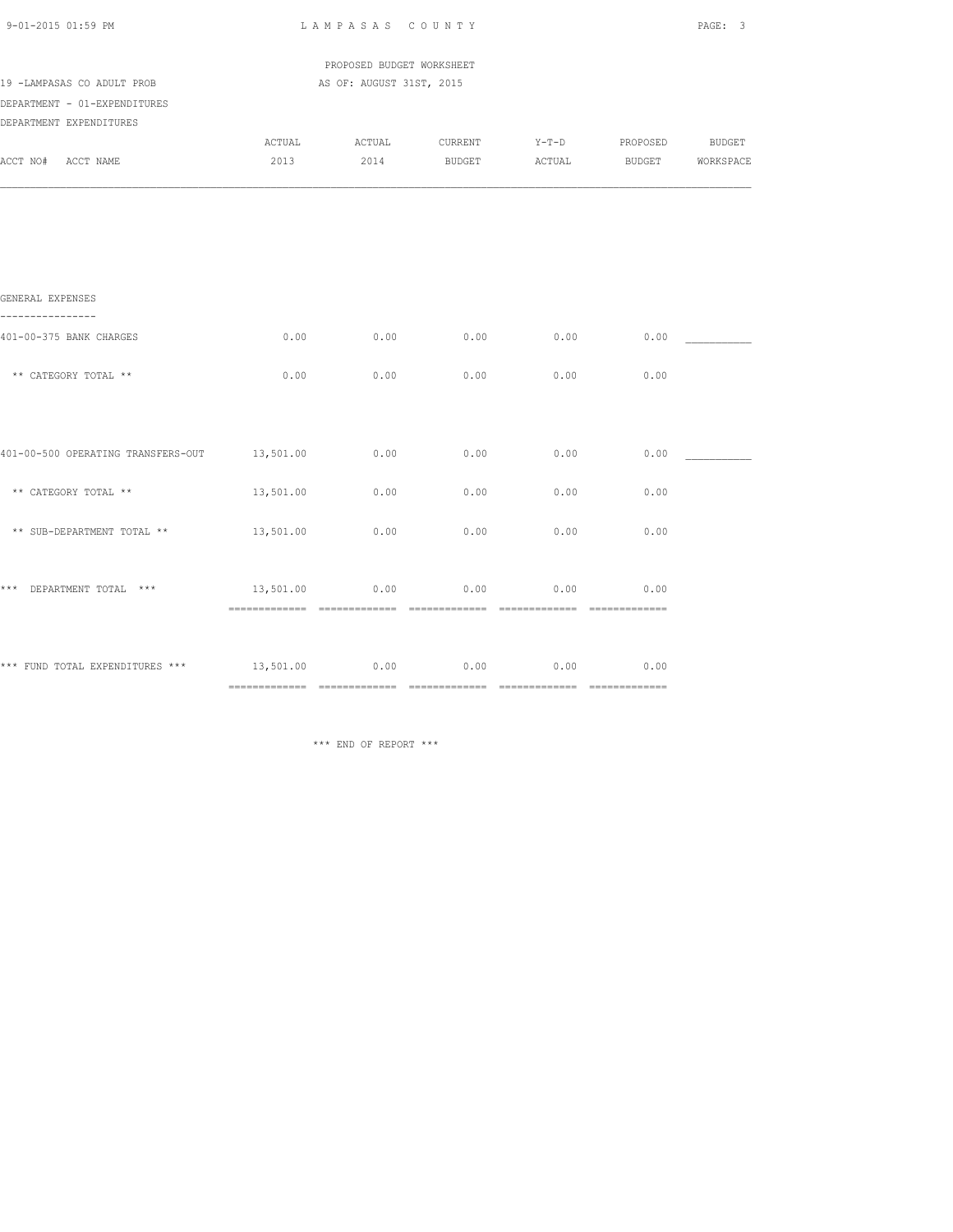PROPOSED BUDGET WORKSHEET 20 -LAMPASAS CO LAW LIBRARY AS OF: AUGUST 31ST, 2015

FINANCIAL SUMMARY

| ACCT NO# ACCT NAME                                                                |                                       |  |                                                       | 2013 2014 BUDGET ACTUAL BUDGET WORKSPACE |  |
|-----------------------------------------------------------------------------------|---------------------------------------|--|-------------------------------------------------------|------------------------------------------|--|
| REVENUE SUMMARY                                                                   |                                       |  |                                                       |                                          |  |
| 00-LAW LIBRARY REVENUE                                                            |                                       |  | 15,313.28  14,680.46  11,550.00  13,289.75  11,550.00 |                                          |  |
| *** TOTAL REVENUE ***                                                             |                                       |  | 15,313.28  14,680.46  11,550.00  13,289.75  11,550.00 |                                          |  |
| EXPENDITURE SUMMARY                                                               |                                       |  |                                                       |                                          |  |
| 01-LAW LIBRARY EXPENSES                                                           |                                       |  | 8,511.39  10,389.44  0.00  7,636.00  0.00             |                                          |  |
| *** TOTAL EXPENDITURES ***                                                        | 8,511.39 10,389.44 0.00 7,636.00 0.00 |  |                                                       |                                          |  |
| REVENUES OVER/(UNDER) EXPENDITURES 6,801.89 4,291.02 11,550.00 5,653.75 11,550.00 |                                       |  |                                                       |                                          |  |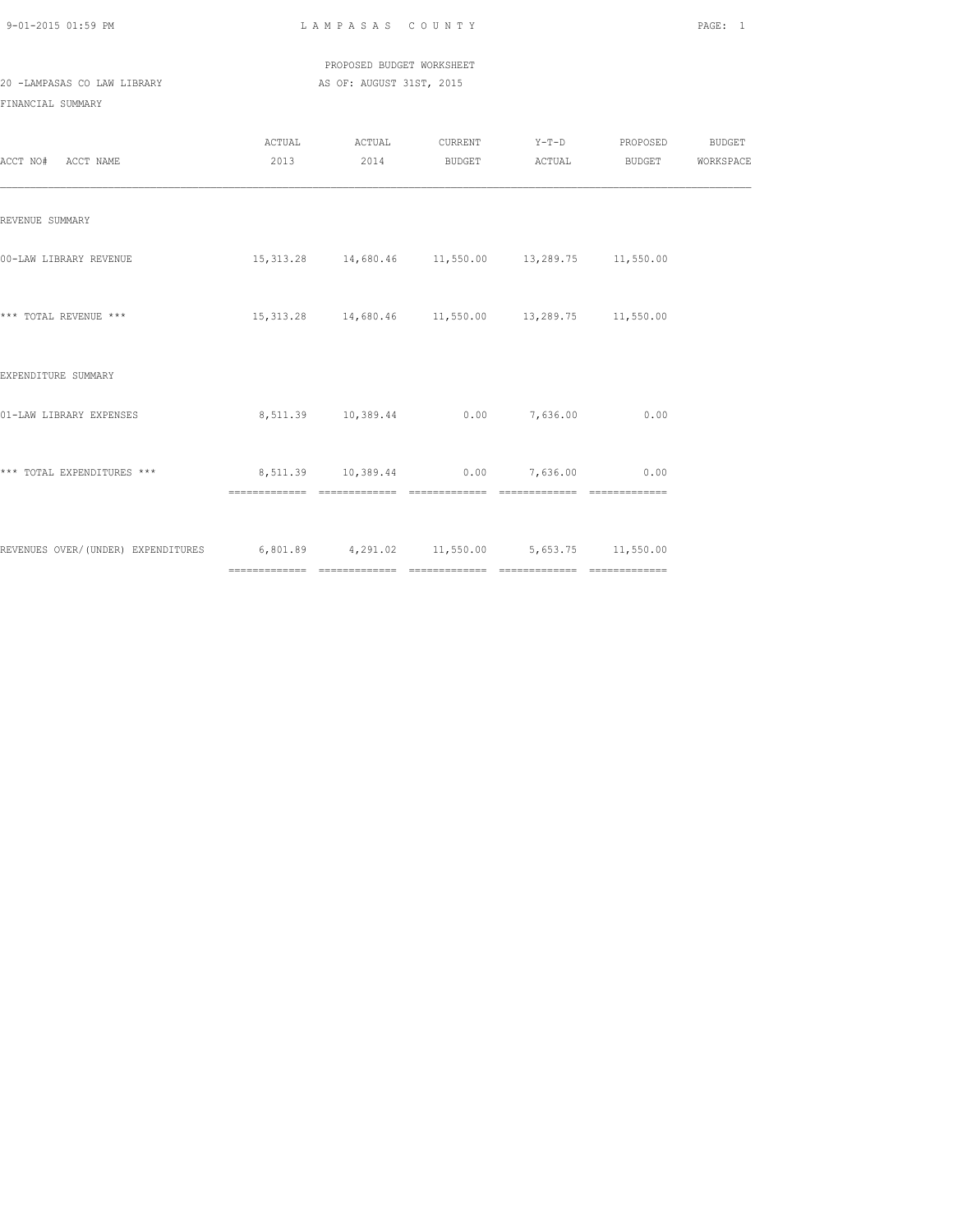| 9-01-2015 01:59 PM |  |
|--------------------|--|
|                    |  |

L A M P A S A S C O U N T Y PAGE: 2

PROPOSED BUDGET WORKSHEET<br>AS OF: AUGUST 31ST, 2015

## 20 -LAMPASAS CO LAW LIBRARY AS OF: AUGUST 31ST, 2015

DEPARTMENT - 00-LAW LIBRARY REVENUE

| DEPARTMENT - 00-LAW LIBRARY REVENUE |            |           |               |           |               |               |
|-------------------------------------|------------|-----------|---------------|-----------|---------------|---------------|
| DEPARTMENT REVENUES                 |            |           |               |           |               |               |
|                                     | ACTUAL     | ACTUAL    | CURRENT       | $Y-T-D$   | PROPOSED      | <b>BUDGET</b> |
| ACCT NO#<br>ACCT NAME               | 2013       | 2014      | <b>BUDGET</b> | ACTUAL    | <b>BUDGET</b> | WORKSPACE     |
|                                     |            |           |               |           |               |               |
|                                     |            |           |               |           |               |               |
| 100-00-094 DISTRICT CLERK           | 9,656.00   | 9,771.00  | 7,500.00      | 9,248.00  | 7,500.00      |               |
| 100-00-099 INTEREST REVENUE         | 22.28      | 44.46     | 50.00         | 51.75     | 50.00         |               |
| 100-00-106 COUNTY CLERK             | 5,635.00   | 4,865.00  | 4,000.00      | 3,990.00  | 4,000.00      |               |
| 100-00-190 MISCELLANEOUS RECEIPTS   | 0.00       | 0.00      | 0.00          | 0.00      | 0.00          |               |
| 200-00-010 OPERATING TRANSFERS IN   | 0.00       | 0.00      | 0.00          | 0.00      | 0.00          |               |
| ** SUB-DEPARTMENT REVENUE TOTAL **  | 15, 313.28 | 14,680.46 | 11,550.00     | 13,289.75 | 11,550.00     |               |
| DEPARTMENT REVENUE TOTAL **<br>**   | 15, 313.28 | 14,680.46 | 11,550.00     | 13,289.75 | 11,550.00     |               |
|                                     |            |           |               |           |               |               |
|                                     |            |           |               |           |               |               |

\*\*\* FUND TOTAL REVENUES \*\*\* 15,313.28 14,680.46 11,550.00 13,289.75 11,550.00 ============= ============= ============= ============= =============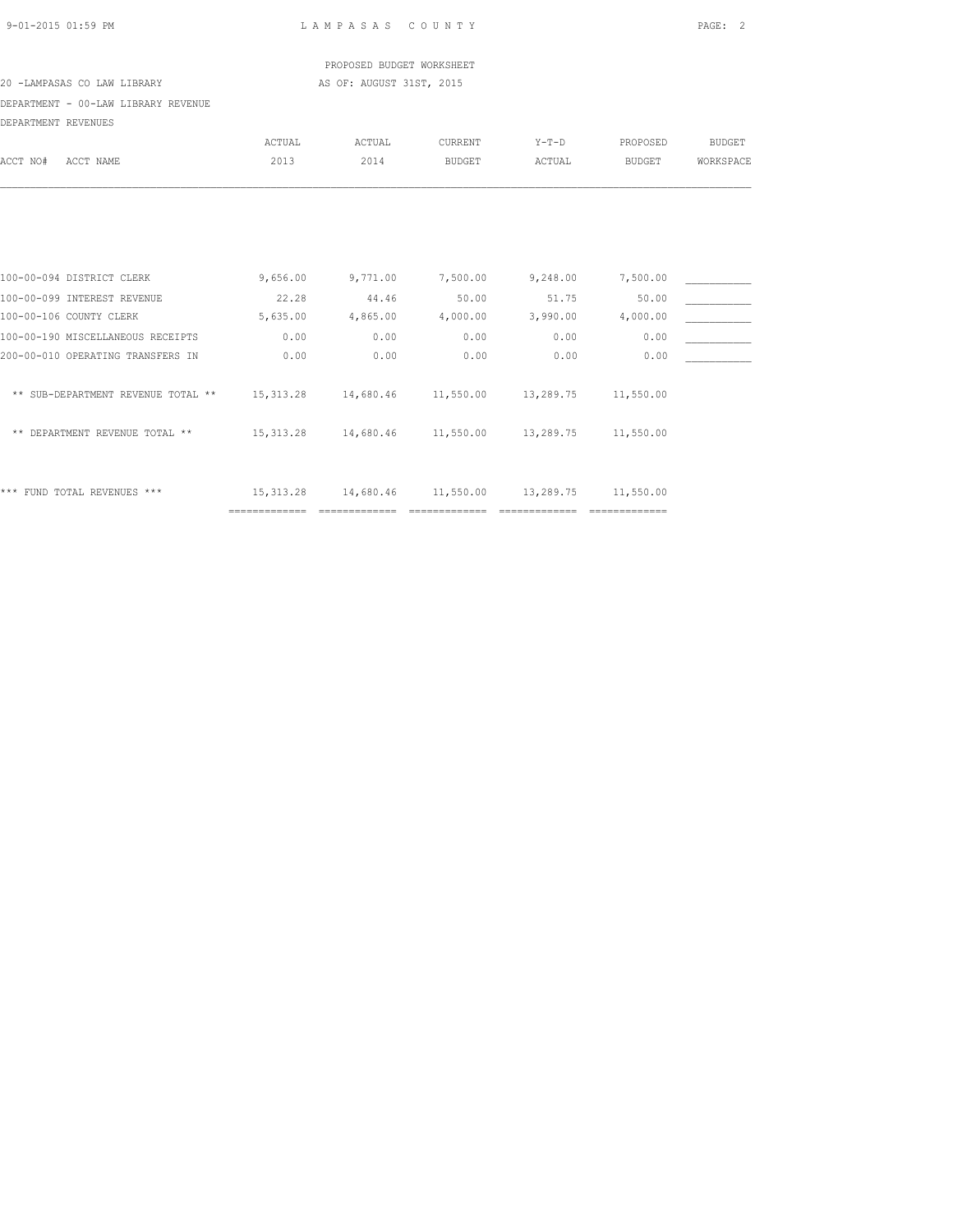| 9-01-2015 01:59 PM                                                    | LAMPASAS COUNTY | PAGE: 3                                               |             |      |                                             |  |
|-----------------------------------------------------------------------|-----------------|-------------------------------------------------------|-------------|------|---------------------------------------------|--|
| 20 -LAMPASAS CO LAW LIBRARY                                           |                 | PROPOSED BUDGET WORKSHEET<br>AS OF: AUGUST 31ST, 2015 |             |      |                                             |  |
| DEPARTMENT - 01-LAW LIBRARY EXPENSES                                  |                 |                                                       |             |      |                                             |  |
| DEPARTMENT EXPENDITURES                                               |                 |                                                       |             |      |                                             |  |
|                                                                       |                 |                                                       |             |      | ACTUAL ACTUAL CURRENT Y-T-D PROPOSED BUDGET |  |
| ACCT NO# ACCT NAME                                                    | 2013            |                                                       |             |      | 2014 BUDGET ACTUAL BUDGET WORKSPACE         |  |
|                                                                       |                 |                                                       |             |      |                                             |  |
| GENERAL EXPENSES<br>.                                                 |                 |                                                       |             |      |                                             |  |
| 401-00-354 LAW LIBRARY                                                |                 |                                                       |             |      | 7,574.39 10,389.44 0.00 7,636.00 0.00       |  |
| 401-00-375 BANK CHARGES                                               | 0.00            |                                                       | $0.00$ 0.00 | 0.00 | 0.00                                        |  |
| ** CATEGORY TOTAL **                                                  |                 | 7,574.39 10,389.44 0.00 7,636.00                      |             |      | 0.00                                        |  |
| 401-00-500 OPERATING TRANSFER-OUT                                     | 937.00          | 0.00                                                  | 0.00        | 0.00 | 0.00                                        |  |
| ** CATEGORY TOTAL **                                                  | 937.00          | 0.00                                                  | 0.00        | 0.00 | 0.00                                        |  |
| ** SUB-DEPARTMENT TOTAL **                                            |                 | 8,511.39  10,389.44  0.00  7,636.00  0.00             |             |      |                                             |  |
| *** DEPARTMENT TOTAL ***                                              |                 | 8,511.39 10,389.44 0.00 7,636.00                      |             |      | 0.00                                        |  |
| *** FUND TOTAL EXPENDITURES *** 6,511.39 10,389.44 0.00 7,636.00 0.00 |                 |                                                       |             |      |                                             |  |

\*\*\* END OF REPORT \*\*\*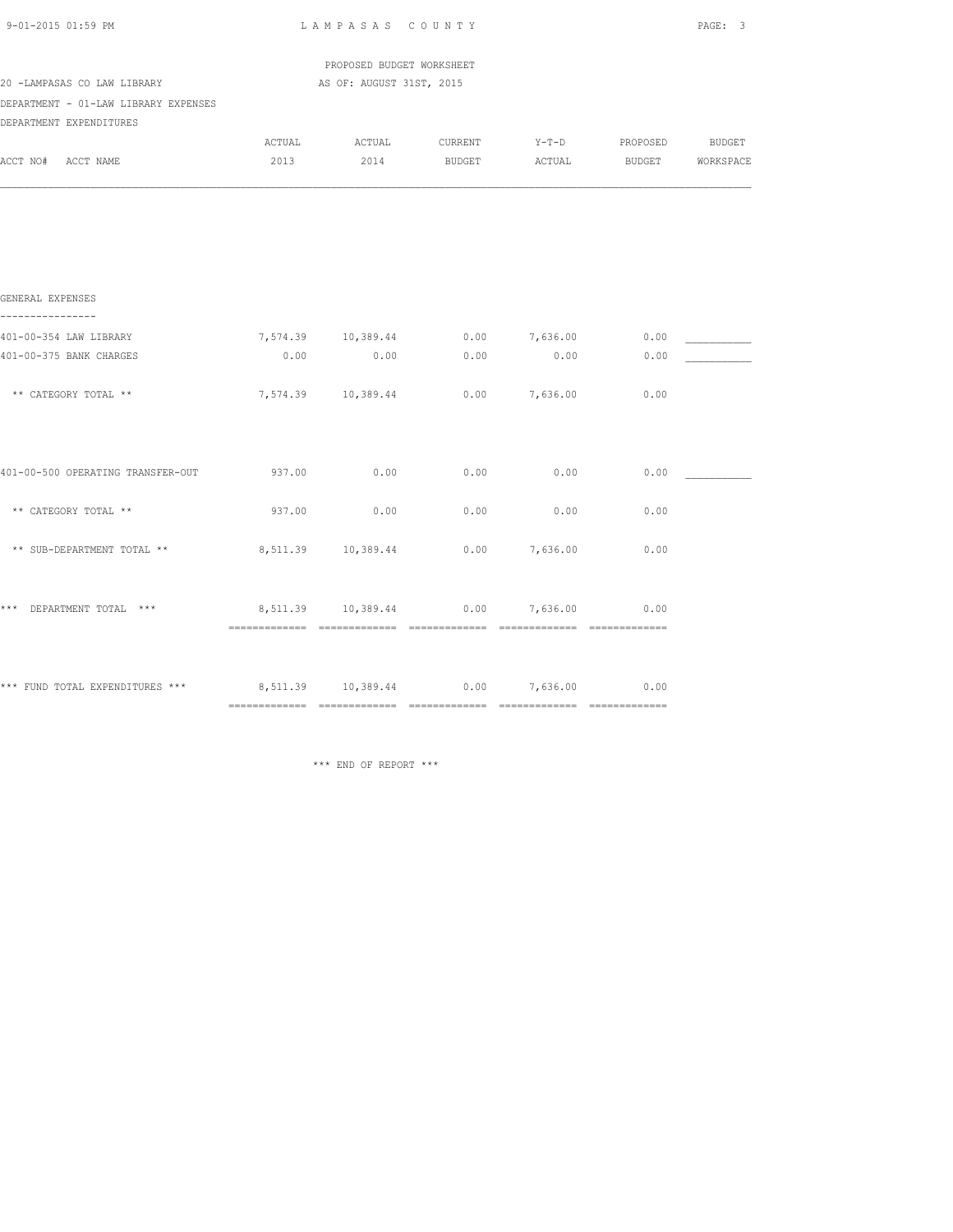PROPOSED BUDGET WORKSHEET 22 -LAMPASAS CO DOG ORDINANCE AS OF: AUGUST 31ST, 2015

FINANCIAL SUMMARY

| ACCT NO# ACCT NAME                                                              | ACTUAL     | ACTUAL | 2013 2014 BUDGET ACTUAL                                | CURRENT Y-T-D PROPOSED BUDGET | BUDGET WORKSPACE |
|---------------------------------------------------------------------------------|------------|--------|--------------------------------------------------------|-------------------------------|------------------|
| REVENUE SUMMARY                                                                 |            |        |                                                        |                               |                  |
| 00-DOG ORDINANCE REVENUE                                                        |            |        | $4,336.74$ $4,441.49$ $3,000.00$ $4,180.46$ $3,000.00$ |                               |                  |
| *** TOTAL REVENUE ***                                                           |            |        | $4,336.74$ $4,441.49$ $3,000.00$ $4,180.46$ $3,000.00$ |                               |                  |
| EXPENDITURE SUMMARY                                                             |            |        |                                                        |                               |                  |
| 01-DOG ORDINANCE EXPENSE                                                        | $\sqrt{2}$ |        | 5.00) 60.90 200.00 66.90 200.00                        |                               |                  |
| *** TOTAL EXPENDITURES *** (                                                    |            |        | 5.00) 60.90 200.00 66.90 200.00                        |                               |                  |
| REVENUES OVER/(UNDER) EXPENDITURES 4,341.74 4,380.59 2,800.00 4,113.56 2,800.00 |            |        |                                                        |                               |                  |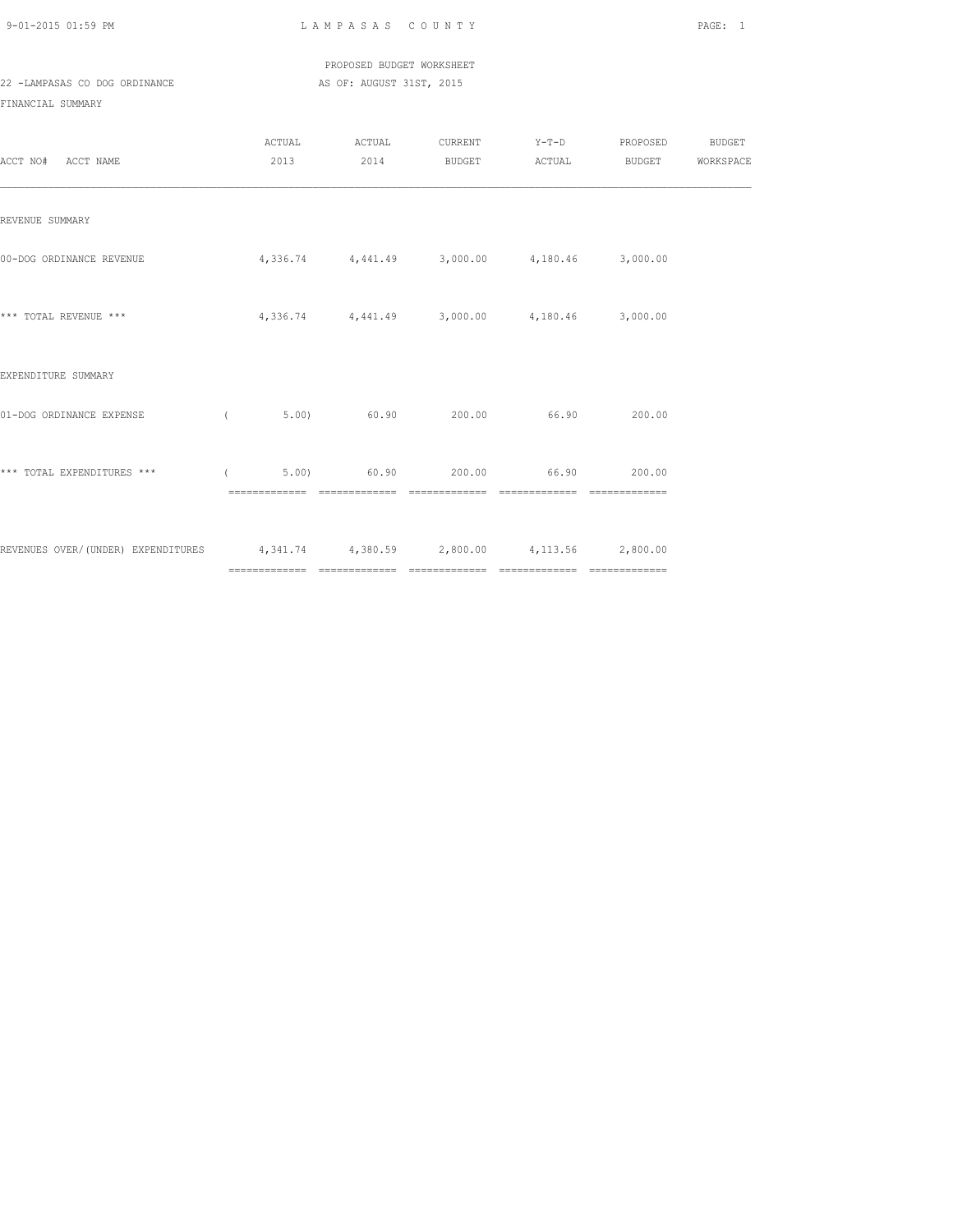|                                       |                | PROPOSED BUDGET WORKSHEET                              |                   |               |                   |               |
|---------------------------------------|----------------|--------------------------------------------------------|-------------------|---------------|-------------------|---------------|
| 22 -LAMPASAS CO DOG ORDINANCE         |                | AS OF: AUGUST 31ST, 2015                               |                   |               |                   |               |
| DEPARTMENT - 00-DOG ORDINANCE REVENUE |                |                                                        |                   |               |                   |               |
| DEPARTMENT REVENUES                   |                |                                                        |                   |               |                   |               |
|                                       | ACTUAL         | ACTUAL                                                 | CURRENT           | $Y-T-D$       | PROPOSED          | <b>BUDGET</b> |
| ACCT NO#<br>ACCT NAME                 | 2013           | 2014                                                   | BUDGET            | ACTUAL        | <b>BUDGET</b>     | WORKSPACE     |
|                                       |                |                                                        |                   |               |                   |               |
| 100-00-001 BEGINNING FUND BALANCE     | 0.00           | 0.00                                                   | 0.00              | 0.00          | 0.00              |               |
| 100-00-099 INTEREST REVENUE           | 121.74         | 119.99                                                 | 0.00              | 134.96        | 0.00              |               |
| 100-00-101 DOG LICENSES               | 4,215.00       |                                                        | 4,321.50 3,000.00 |               | 4,045.50 3,000.00 |               |
| ** SUB-DEPARTMENT REVENUE TOTAL **    |                | $4,336.74$ $4,441.49$ $3,000.00$ $4,180.46$ $3,000.00$ |                   |               |                   |               |
| ** DEPARTMENT REVENUE TOTAL **        |                | $4,336.74$ $4,441.49$ $3,000.00$ $4,180.46$ $3,000.00$ |                   |               |                   |               |
| *** FUND TOTAL REVENUES ***           | 4,336.74       |                                                        | 4,441.49 3,000.00 | 4,180.46      | 3,000.00          |               |
|                                       | ============== | ==============                                         | ==============    | ============= | ==============    |               |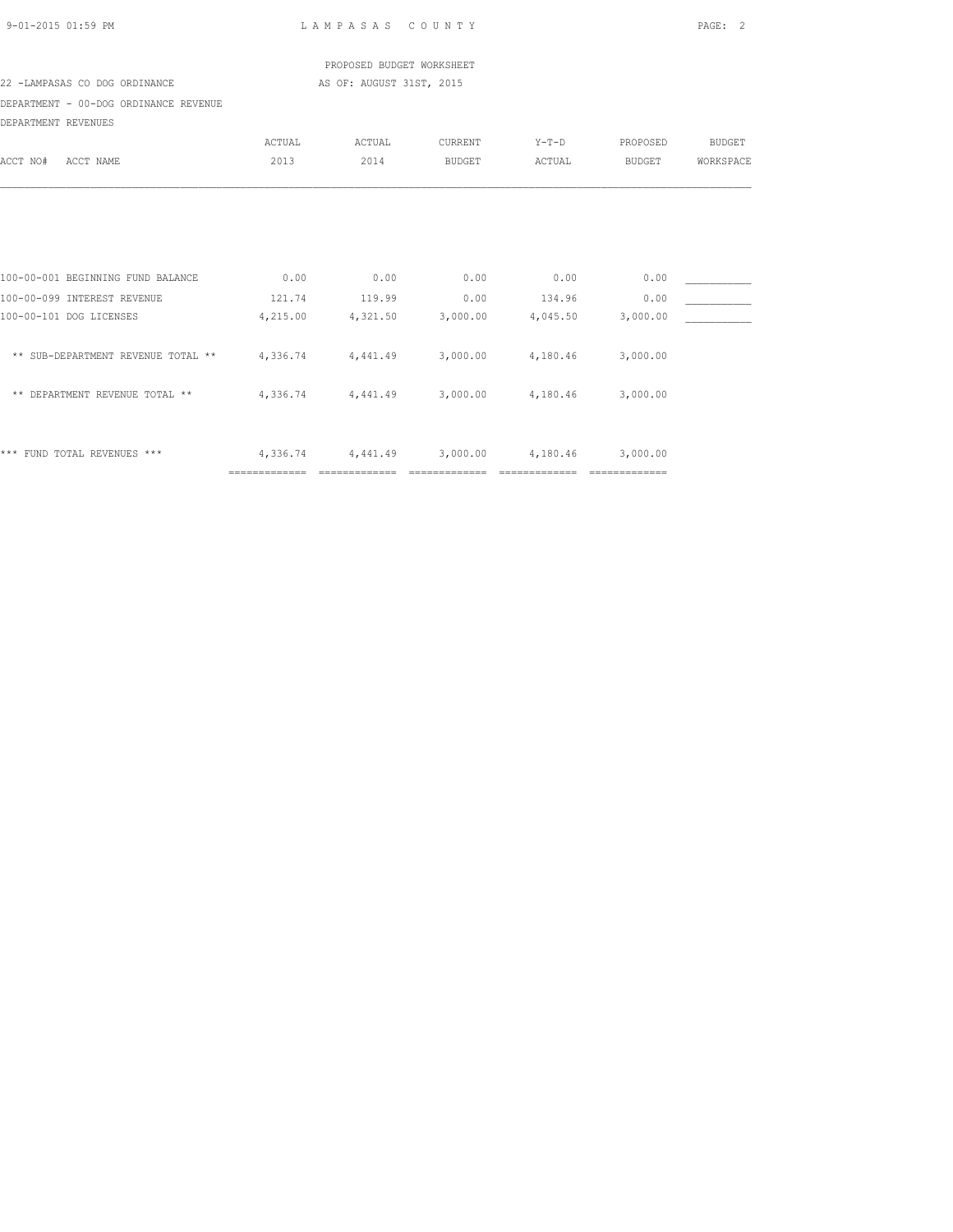| 9-01-2015 01:59 PM                                                |            | LAMPASAS COUNTY |                           |                                      |       |        | PAGE: 3 |  |  |
|-------------------------------------------------------------------|------------|-----------------|---------------------------|--------------------------------------|-------|--------|---------|--|--|
|                                                                   |            |                 | PROPOSED BUDGET WORKSHEET |                                      |       |        |         |  |  |
| 22 -LAMPASAS CO DOG ORDINANCE                                     |            |                 | AS OF: AUGUST 31ST, 2015  |                                      |       |        |         |  |  |
| DEPARTMENT - 01-DOG ORDINANCE EXPENSE                             |            |                 |                           |                                      |       |        |         |  |  |
| DEPARTMENT EXPENDITURES                                           |            |                 |                           |                                      |       |        |         |  |  |
|                                                                   |            | ACTUAL          |                           | ACTUAL CURRENT Y-T-D PROPOSED BUDGET |       |        |         |  |  |
| ACCT NO# ACCT NAME                                                |            | 2013            |                           | 2014 BUDGET ACTUAL BUDGET WORKSPACE  |       |        |         |  |  |
|                                                                   |            |                 |                           |                                      |       |        |         |  |  |
| GENERAL EXPENSES<br>----------------                              |            |                 |                           |                                      |       |        |         |  |  |
| 401-00-304 DOG ORDINANCE                                          |            |                 |                           | $0.00$ 60.90 200.00 66.90 200.00     |       |        |         |  |  |
| 401-00-375 BANK CHARGES                                           | $\sqrt{2}$ | 5.00            | 0.00                      | 0.00                                 | 0.00  | 0.00   |         |  |  |
| ** CATEGORY TOTAL **                                              | $\left($   | 5.00            | 60.90                     | 200.00                               | 66.90 | 200.00 |         |  |  |
| 401-00-500 OPERATING TRANSFER-OUT                                 |            | 0.00            | 0.00                      | 0.00                                 | 0.00  | 0.00   |         |  |  |
| ** CATEGORY TOTAL **                                              |            | 0.00            | 0.00                      | 0.00                                 | 0.00  | 0.00   |         |  |  |
| ** SUB-DEPARTMENT TOTAL **                                        | $\sqrt{2}$ | 5.00            | 60.90                     | 200.00                               | 66.90 | 200.00 |         |  |  |
| *** DEPARTMENT TOTAL ***                                          |            | (5.00)          | 60.90                     | 200.00                               | 66.90 | 200.00 |         |  |  |
| *** FUND TOTAL EXPENDITURES *** ( 5.00) 60.90 200.00 66.90 200.00 |            |                 |                           |                                      |       |        |         |  |  |
|                                                                   |            |                 |                           |                                      |       |        |         |  |  |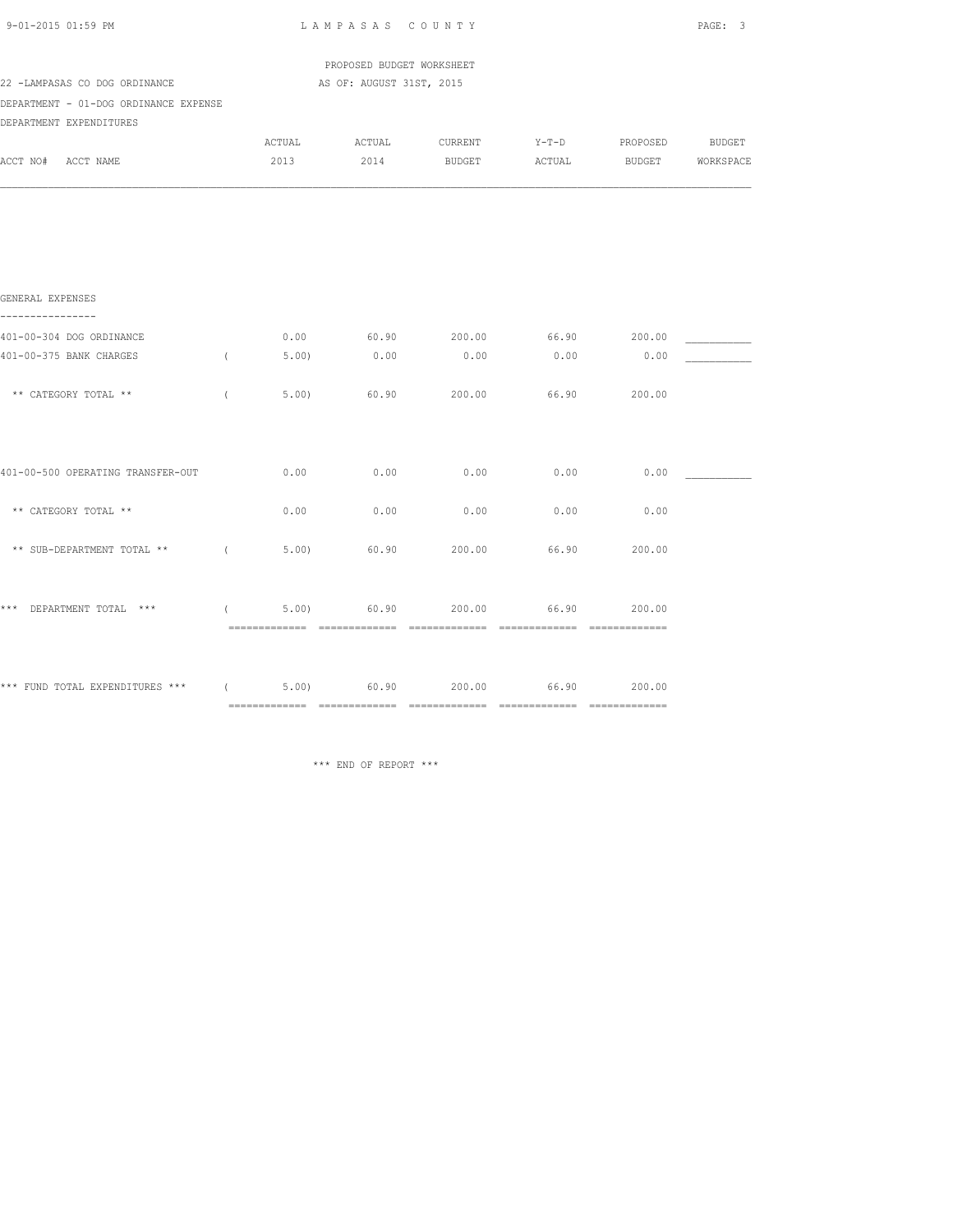PROPOSED BUDGET WORKSHEET

25 -CONSTRUCTION FUND **AS OF: AUGUST 31ST, 2015** 

| ACCT NO# ACCT NAME                                                                         | ACTUAL<br>2013                                              | ACTUAL<br>2014         | CURRENT<br>BUDGET ACTUAL | $Y-T-D$                                           | PROPOSED<br>BUDGET | <b>BUDGET</b><br>WORKSPACE |
|--------------------------------------------------------------------------------------------|-------------------------------------------------------------|------------------------|--------------------------|---------------------------------------------------|--------------------|----------------------------|
| REVENUE SUMMARY                                                                            |                                                             |                        |                          |                                                   |                    |                            |
| 00-DEPT REVENUE<br>01-REVENUE                                                              | 0.00                                                        | 2,992.09 88.54<br>0.00 | 0.00<br>0.00             | 73.02<br>0.00                                     | 0.00<br>0.00       |                            |
| *** TOTAL REVENUE ***                                                                      | 2,992.09                                                    | 88.54                  | 0.00                     | 73.02                                             | 0.00               |                            |
| EXPENDITURE SUMMARY                                                                        |                                                             |                        |                          |                                                   |                    |                            |
| 01-REVENUE                                                                                 |                                                             |                        |                          | 399,465.02 5,226.98 60,000.00 60,000.00 60,000.00 |                    |                            |
| *** TOTAL EXPENDITURES ***                                                                 | $399,465.02$ $5,226.98$ $60,000.00$ $60,000.00$ $60,000.00$ |                        |                          | ==============================                    |                    |                            |
| REVENUES OVER/(UNDER) EXPENDITURES (396,472.93)(5,138.44)(60,000.00)(59,926.98)(60,000.00) |                                                             |                        |                          |                                                   |                    |                            |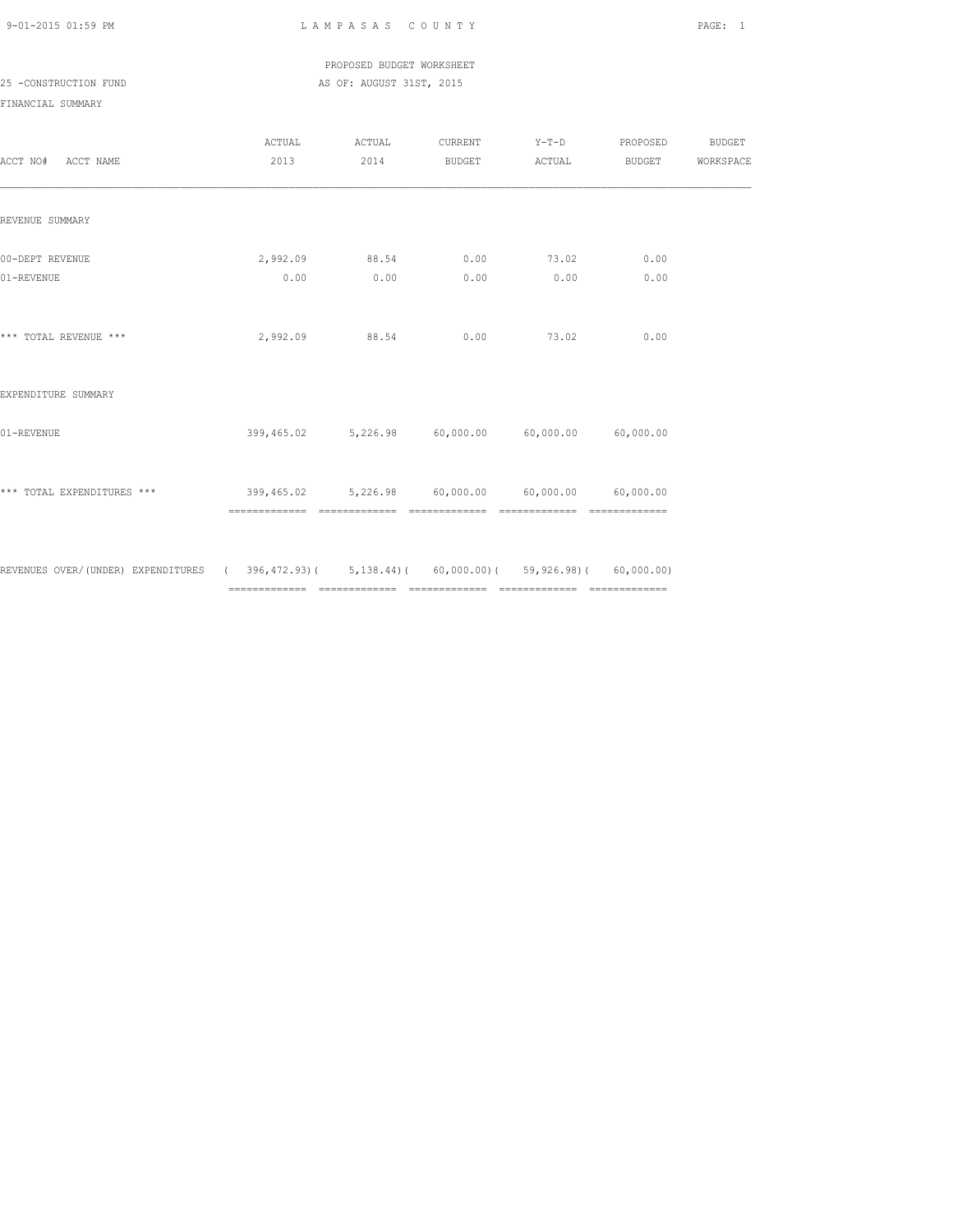### PROPOSED BUDGET WORKSHEET 25 -CONSTRUCTION FUND **AS OF: AUGUST 31ST, 2015**

| DEPARTMENT - 00-DEPT REVENUE           |          |        |               |         |               |               |
|----------------------------------------|----------|--------|---------------|---------|---------------|---------------|
| DEPARTMENT REVENUES                    |          |        |               |         |               |               |
|                                        | ACTUAL   | ACTUAL | CURRENT       | $Y-T-D$ | PROPOSED      | <b>BUDGET</b> |
| ACCT NAME<br>ACCT NO#                  | 2013     | 2014   | <b>BUDGET</b> | ACTUAL  | <b>BUDGET</b> | WORKSPACE     |
|                                        |          |        |               |         |               |               |
|                                        |          |        |               |         |               |               |
| DEPT REVENUE                           |          |        |               |         |               |               |
| 100-00-001 BEGINNING FUND BALANCE      | 0.00     | 0.00   | 0.00          | 0.00    | 0.00          |               |
| 100-00-099 INTEREST REVENUE            | 2,992.09 | 88.54  | 0.00          | 73.02   | 0.00          |               |
| 100-00-125 CERT OF OBLIGATION SERIES 2 | 0.00     | 0.00   | 0.00          | 0.00    | 0.00          |               |
| 200-00-001 OTHER RESOURCE - TAX NOTE   | 0.00     | 0.00   | 0.00          | 0.00    | 0.00          |               |
| 200-00-010 OPERATING TRANSFER-IN       | 0.00     | 0.00   | 0.00          | 0.00    | 0.00          |               |
| ** SUB-DEPARTMENT REVENUE TOTAL **     | 2,992.09 | 88.54  | 0.00          | 73.02   | 0.00          |               |
| DEPT REVENUE                           |          |        |               |         |               |               |
| 100-01-099 INTEREST REVENUE            | 0.00     | 0.00   | 0.00          | 0.00    | 0.00          |               |
| 200-01-001 OTHER RESOURCE-ANIMAL SHELT | 0.00     | 0.00   | 0.00          | 0.00    | 0.00          |               |
| ** SUB-DEPARTMENT REVENUE TOTAL **     | 0.00     | 0.00   | 0.00          | 0.00    | 0.00          |               |
| ** DEPARTMENT REVENUE TOTAL **         | 2,992.09 | 88.54  | 0.00          | 73.02   | 0.00          |               |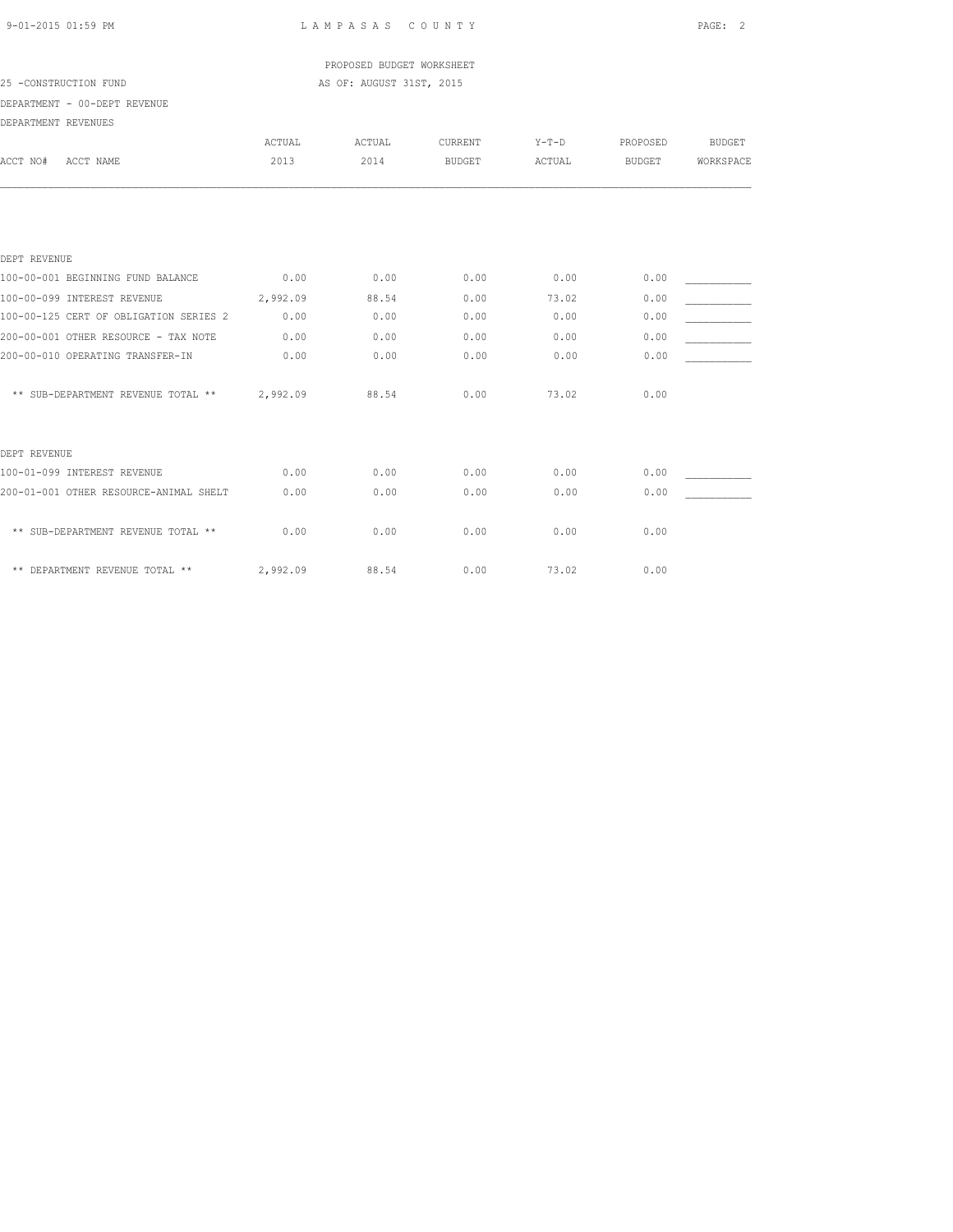| 9-01-2015 01:59 PM                 |          | LAMPASAS COUNTY           |                |                |                                                                                                                                                                                                                                                                                                                                                                                                                                                                                        | PAGE:<br>-3   |
|------------------------------------|----------|---------------------------|----------------|----------------|----------------------------------------------------------------------------------------------------------------------------------------------------------------------------------------------------------------------------------------------------------------------------------------------------------------------------------------------------------------------------------------------------------------------------------------------------------------------------------------|---------------|
|                                    |          | PROPOSED BUDGET WORKSHEET |                |                |                                                                                                                                                                                                                                                                                                                                                                                                                                                                                        |               |
| 25 -CONSTRUCTION FUND              |          | AS OF: AUGUST 31ST, 2015  |                |                |                                                                                                                                                                                                                                                                                                                                                                                                                                                                                        |               |
| DEPARTMENT - 01-REVENUE            |          |                           |                |                |                                                                                                                                                                                                                                                                                                                                                                                                                                                                                        |               |
| DEPARTMENT REVENUES                |          |                           |                |                |                                                                                                                                                                                                                                                                                                                                                                                                                                                                                        |               |
|                                    | ACTUAL   | ACTUAL                    | CURRENT        | $Y-T-D$        | PROPOSED                                                                                                                                                                                                                                                                                                                                                                                                                                                                               | <b>BUDGET</b> |
| ACCT NO# ACCT NAME                 | 2013     | 2014                      | <b>BUDGET</b>  | ACTUAL         | <b>BUDGET</b>                                                                                                                                                                                                                                                                                                                                                                                                                                                                          | WORKSPACE     |
|                                    |          |                           |                |                |                                                                                                                                                                                                                                                                                                                                                                                                                                                                                        |               |
|                                    |          |                           |                |                |                                                                                                                                                                                                                                                                                                                                                                                                                                                                                        |               |
| DEPT REVENUE                       |          |                           |                |                |                                                                                                                                                                                                                                                                                                                                                                                                                                                                                        |               |
| 101-00-190 misc                    | 0.00     | 0.00                      | 0.00           | 0.00           | 0.00                                                                                                                                                                                                                                                                                                                                                                                                                                                                                   |               |
| ** SUB-DEPARTMENT REVENUE TOTAL ** | 0.00     | 0.00                      | 0.00           | 0.00           | 0.00                                                                                                                                                                                                                                                                                                                                                                                                                                                                                   |               |
| ** DEPARTMENT REVENUE TOTAL **     | 0.00     | 0.00                      | 0.00           | 0.00           | 0.00                                                                                                                                                                                                                                                                                                                                                                                                                                                                                   |               |
|                                    |          |                           |                |                |                                                                                                                                                                                                                                                                                                                                                                                                                                                                                        |               |
| *** FUND TOTAL REVENUES ***        | 2,992.09 | 88.54                     | 0.00           | 73.02          | 0.00                                                                                                                                                                                                                                                                                                                                                                                                                                                                                   |               |
|                                    |          |                           | ============== | ============== | $\begin{array}{cccccccccccccc} \multicolumn{2}{c}{} & \multicolumn{2}{c}{} & \multicolumn{2}{c}{} & \multicolumn{2}{c}{} & \multicolumn{2}{c}{} & \multicolumn{2}{c}{} & \multicolumn{2}{c}{} & \multicolumn{2}{c}{} & \multicolumn{2}{c}{} & \multicolumn{2}{c}{} & \multicolumn{2}{c}{} & \multicolumn{2}{c}{} & \multicolumn{2}{c}{} & \multicolumn{2}{c}{} & \multicolumn{2}{c}{} & \multicolumn{2}{c}{} & \multicolumn{2}{c}{} & \multicolumn{2}{c}{} & \multicolumn{2}{c}{} & \$ |               |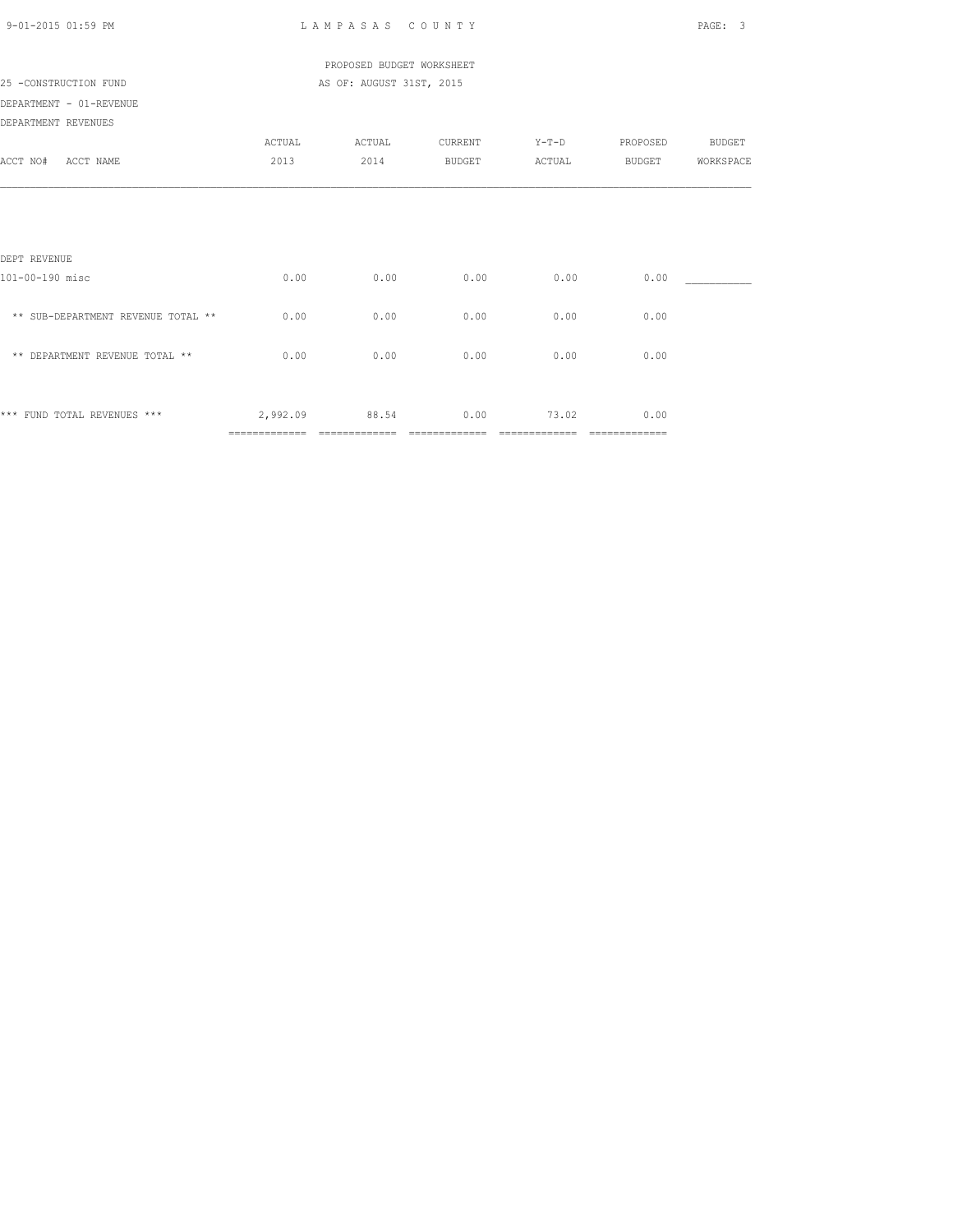| 9-01-2015 01:59 PM                 | LAMPASAS COUNTY | PAGE: 4                   |               |           |           |               |
|------------------------------------|-----------------|---------------------------|---------------|-----------|-----------|---------------|
|                                    |                 | PROPOSED BUDGET WORKSHEET |               |           |           |               |
| 25 -CONSTRUCTION FUND              |                 | AS OF: AUGUST 31ST, 2015  |               |           |           |               |
| DEPARTMENT - 01-REVENUE            |                 |                           |               |           |           |               |
| DEPARTMENT EXPENDITURES            |                 |                           |               |           |           |               |
|                                    | ACTUAL          | ACTUAL                    | CURRENT       | $Y-T-D$   | PROPOSED  | <b>BUDGET</b> |
| ACCT NO#<br>ACCT NAME              | 2013            | 2014                      | <b>BUDGET</b> | ACTUAL    | BUDGET    | WORKSPACE     |
|                                    |                 |                           |               |           |           |               |
| DEPT REVENUE<br>============       |                 |                           |               |           |           |               |
| GENERAL EXPENSES                   |                 |                           |               |           |           |               |
| 401-00-301 COMMUNICATIONS          | 0.00            | 0.00                      | 0.00          | 0.00      | 0.00      |               |
| 401-00-302 UTILITIES               | 0.00            | 0.00                      | 0.00          | 0.00      | 0.00      |               |
| 401-00-338 INTEREST PAYMENT        | 1,340.00        | 0.00                      | 0.00          | 0.00      | 0.00      |               |
| 401-00-350 ANNEX CONSTRUCTION      | 0.00            | 0.00                      | 0.00          | 0.00      | 0.00      |               |
| 401-00-378 RENT                    | 0.00            | 0.00                      | 0.00          | 0.00      | 0.00      |               |
| 401-00-389 MISCELLANEOUS EXPENSE   | 0.00            | 0.00                      | 0.00          | 0.00      | 0.00      |               |
| 401-00-398 GEOTECHNICAL SERVICES   | 0.00            | 0.00                      | 0.00          | 0.00      | 0.00      |               |
| 501-00-328 CONTINGENCY             | 0.00            | 0.00                      | 0.00          | 0.00      | 0.00      |               |
| ** CATEGORY TOTAL **               | 1,340.00        | 0.00                      | 0.00          | 0.00      | 0.00      |               |
| 401-00-500 OPERATING TRANSFERS-OUT | 0.00            | 0.00                      | 60,000.00     | 60,000.00 | 60,000.00 |               |
| 501-00-501 GENERAL CONDITIONS      | 0.00            | 0.00                      | 0.00          | 0.00      | 0.00      |               |
| 501-00-502 SITEWORK                | 0.00            | 0.00                      | 0.00          | 0.00      | 0.00      |               |
| 501-00-503 CONCRETE                | 0.00            | 0.00                      | 0.00          | 0.00      | 0.00      |               |
| 501-00-504 MASONRY                 | 0.00            | 0.00                      | 0.00          | 0.00      | 0.00      |               |
| 501-00-505 METALS                  | 0.00            | 0.00                      | 0.00          | 0.00      | 0.00      |               |
| 501-00-506 CARPENTRY               | 0.00            | 0.00                      | 0.00          | 0.00      | 0.00      |               |
| 501-00-507 MOISTURE PROTECTION     | 0.00            | 0.00                      | 0.00          | 0.00      | 0.00      |               |
| 501-00-508 DOORS AND WINDOWS       | 0.00            | 0.00                      | 0.00          | 0.00      | 0.00      |               |
| 501-00-509 FINISHES                | 0.00            | 0.00                      | 0.00          | 0.00      | 0.00      |               |
| 501-00-510 SPECIALTIES             | 0.00            | 0.00                      | 0.00          | 0.00      | 0.00      |               |
| 501-00-511 EQUIPMENT               | 0.00            | 0.00                      | 0.00          | 0.00      | 0.00      |               |
| 501-00-512 FURNISHINGS             | 0.00            | 0.00                      | 0.00          | 0.00      | 0.00      |               |

501-00-514 CONVEYING SYSTEMS  $0.00$  0.00 0.00 0.00 0.00 0.00 0.00 0.00

501-00-516 ELECTRICAL 0.00 0.00 0.00 0.00 0.00 \_\_\_\_\_\_\_\_\_\_\_ 501-00-517 TECHNOLOGY 0.00 0.00 0.00 0.00 0.00 \_\_\_\_\_\_\_\_\_\_\_  $501-00-518$  ARCHITECT FEE  $0.00$   $0.00$   $0.00$   $0.00$   $0.00$   $0.00$ 501-00-519 FURNITURE 0.00 0.00 0.00 0.00 0.00 \_\_\_\_\_\_\_\_\_\_\_ 501-00-528 CONTINGENCY 0.00 0.00 0.00 0.00 0.00 \_\_\_\_\_\_\_\_\_\_\_ 501-00-589 MISCELLANEOUS EXPENSE 0.00 0.00 0.00 0.00 0.00 \_\_\_\_\_\_\_\_\_\_\_

501-00-515 MECHANICAL **0.00** 0.00 0.00 0.00 0.00 0.00 0.00

\*\* CATEGORY TOTAL \*\* 0.00 0.00 60,000.00 60,000.00 60,000.00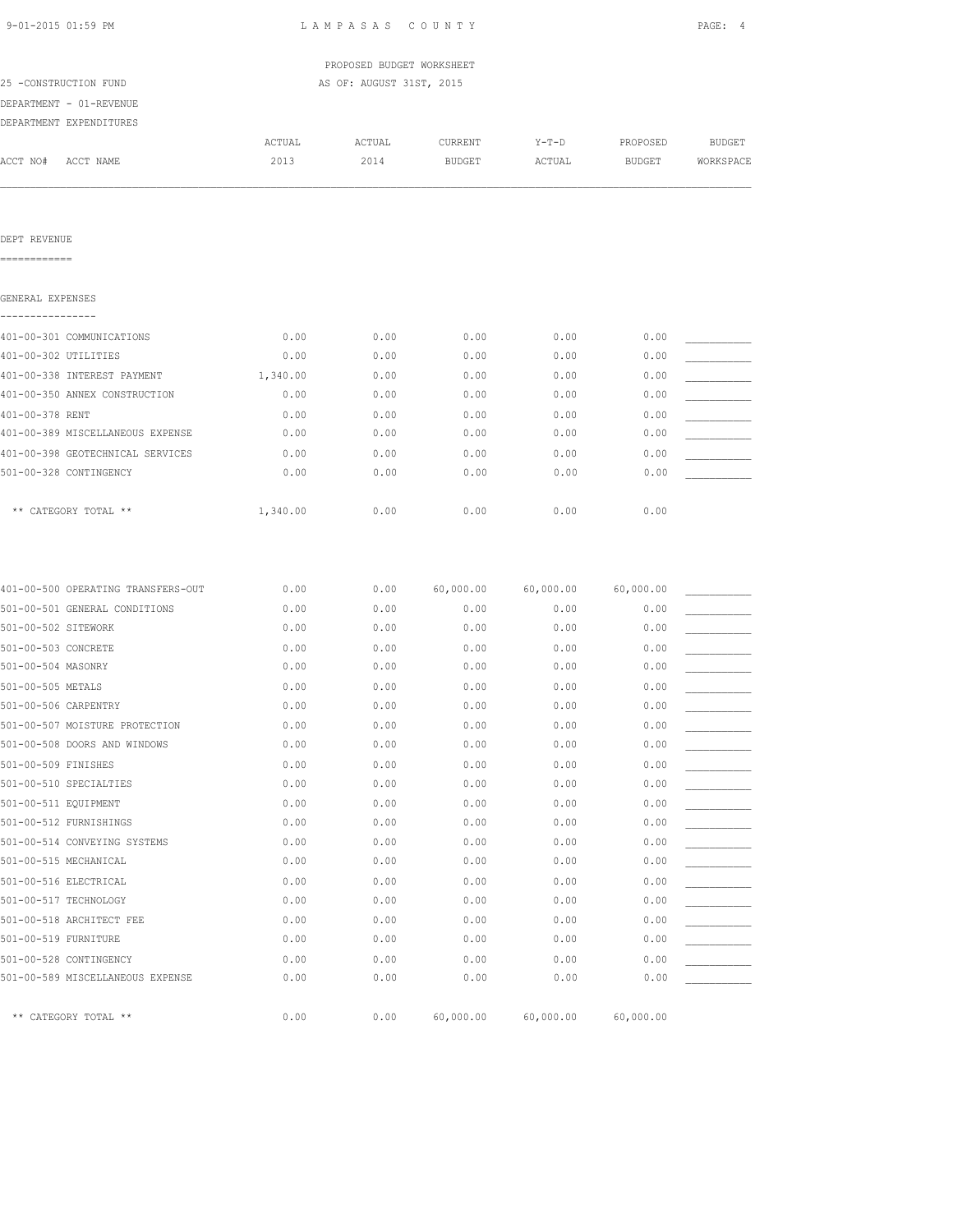| 9-01-2015 01:59 PM                                         | LAMPASAS COUNTY |                           |                  |           |               |           |
|------------------------------------------------------------|-----------------|---------------------------|------------------|-----------|---------------|-----------|
|                                                            |                 | PROPOSED BUDGET WORKSHEET |                  |           |               |           |
| 25 -CONSTRUCTION FUND<br>DEPARTMENT - 01-REVENUE           |                 | AS OF: AUGUST 31ST, 2015  |                  |           |               |           |
| DEPARTMENT EXPENDITURES                                    |                 |                           |                  |           |               |           |
|                                                            | ACTUAL          | ACTUAL                    | CURRENT          | $Y-T-D$   | PROPOSED      | BUDGET    |
| ACCT NO# ACCT NAME                                         | 2013            | 2014                      | BUDGET           | ACTUAL    | <b>BUDGET</b> | WORKSPACE |
| CAPITAL LEASE                                              |                 |                           |                  |           |               |           |
| -------------<br>401-00-900 PRINCIPAL PAYMENT              | 80,000.00       | 0.00                      | 0.00             | 0.00      | 0.00          |           |
| ** CATEGORY TOTAL **                                       | 80,000.00       | 0.00                      | 0.00             | 0.00      | 0.00          |           |
| ** SUB-DEPARTMENT TOTAL **                                 | 81,340.00       |                           | $0.00$ 60,000.00 | 60,000.00 | 60,000.00     |           |
| DEPT REVENUE                                               |                 |                           |                  |           |               |           |
| ============                                               |                 |                           |                  |           |               |           |
| GENERAL EXPENSES                                           |                 |                           |                  |           |               |           |
| ----------------<br>401-01-350 ANIMAL SHELTER CONSTRUCTION | 0.00            | 0.00                      | 0.00             | 0.00      | 0.00          |           |
| ** CATEGORY TOTAL **                                       | 0.00            | 0.00                      | 0.00             | 0.00      | 0.00          |           |
| ** SUB-DEPARTMENT TOTAL **                                 | 0.00            | 0.00                      | 0.00             | 0.00      | 0.00          |           |
| 02-MILLICAN WALL                                           |                 |                           |                  |           |               |           |
| =================                                          |                 |                           |                  |           |               |           |
| GENERAL EXPENSES<br>----------------                       |                 |                           |                  |           |               |           |
| 501-02-350 ANNEX CONSTRUCTION                              | 0.00            | 0.00                      | 0.00             | 0.00      | 0.00          |           |
| ** CATEGORY TOTAL **                                       | 0.00            | 0.00                      | 0.00             | 0.00      | 0.00          |           |
| CAPITAL OUTLAY<br>--------------                           |                 |                           |                  |           |               |           |
| 401-02-403 REAL ESTATE                                     | 0.00            | 0.00                      | 0.00             | 0.00      | 0.00          |           |
| ** CATEGORY TOTAL **                                       | 0.00            | 0.00                      | 0.00             | 0.00      | 0.00          |           |
| ** SUB-DEPARTMENT TOTAL **                                 | 0.00            | 0.00                      | 0.00             | 0.00      | 0.00          |           |
| 03-PARKING LOT<br>==============                           |                 |                           |                  |           |               |           |
| GENERAL EXPENSES                                           |                 |                           |                  |           |               |           |
| ----------------<br>501-03-350 ANNEX CONSTRUCTION          | 0.00            | 0.00                      | 0.00             | 0.00      | 0.00          |           |
| ** CATEGORY TOTAL **                                       | 0.00            | 0.00                      | 0.00             | 0.00      | 0.00          |           |
| ** SUB-DEPARTMENT TOTAL **                                 | 0.00            | 0.00                      | 0.00             | 0.00      | 0.00          |           |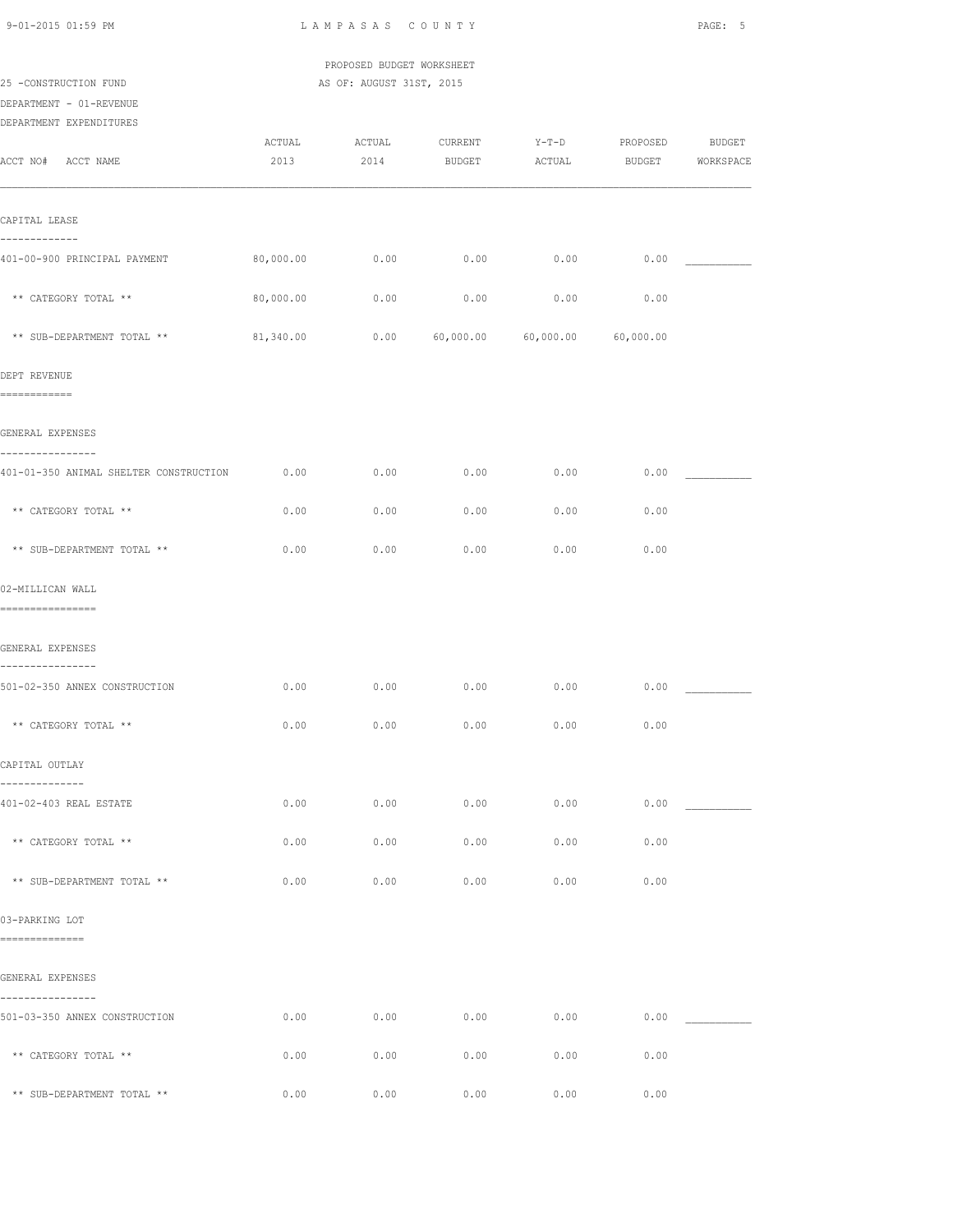| 9-01-2015 01:59 PM                                   | LAMPASAS COUNTY |                                                       | PAGE: 6           |                   |                    |                     |
|------------------------------------------------------|-----------------|-------------------------------------------------------|-------------------|-------------------|--------------------|---------------------|
| 25 -CONSTRUCTION FUND<br>DEPARTMENT - 01-REVENUE     |                 | PROPOSED BUDGET WORKSHEET<br>AS OF: AUGUST 31ST, 2015 |                   |                   |                    |                     |
| DEPARTMENT EXPENDITURES                              |                 |                                                       |                   |                   |                    |                     |
| ACCT NO# ACCT NAME                                   | ACTUAL<br>2013  | ACTUAL<br>2014                                        | CURRENT<br>BUDGET | $Y-T-D$<br>ACTUAL | PROPOSED<br>BUDGET | BUDGET<br>WORKSPACE |
| 04-PHONE SYSTEM<br>----------------                  |                 |                                                       |                   |                   |                    |                     |
| GENERAL EXPENSES                                     |                 |                                                       |                   |                   |                    |                     |
| ----------------<br>501-04-350 ANNEX CONSTRUCTION    | 0.00            | 0.00                                                  | 0.00              | 0.00              | 0.00               |                     |
| ** CATEGORY TOTAL **                                 | 0.00            | 0.00                                                  | 0.00              | 0.00              | 0.00               |                     |
| ** SUB-DEPARTMENT TOTAL **                           | 0.00            | 0.00                                                  | 0.00              | 0.00              | 0.00               |                     |
| 05-JUDGE'S BENCH<br>----------------                 |                 |                                                       |                   |                   |                    |                     |
| GENERAL EXPENSES                                     |                 |                                                       |                   |                   |                    |                     |
| ----------------<br>501-05-350 ANNEX CONSTRUCTION    | 0.00            | 0.00                                                  | 0.00              | 0.00              | 0.00               |                     |
| ** CATEGORY TOTAL **                                 | 0.00            | 0.00                                                  | 0.00              | 0.00              | 0.00               |                     |
| ** SUB-DEPARTMENT TOTAL **                           | 0.00            | 0.00                                                  | 0.00              | 0.00              | 0.00               |                     |
| 06-FILING SHELVING/MOVE<br>========================= |                 |                                                       |                   |                   |                    |                     |
| GENERAL EXPENSES                                     |                 |                                                       |                   |                   |                    |                     |
| ----------------<br>501-06-350 ANNEX CONSTRUCTION    | 0.00            | 0.00                                                  | 0.00              | 0.00              | 0.00               |                     |
| ** CATEGORY TOTAL **                                 | 0.00            | 0.00                                                  | 0.00              | 0.00              | 0.00               |                     |
| ** SUB-DEPARTMENT TOTAL **                           | 0.00            | 0.00                                                  | 0.00              | 0.00              | 0.00               |                     |
| 07-NEW FILING SHELVING                               |                 |                                                       |                   |                   |                    |                     |
| ========================                             |                 |                                                       |                   |                   |                    |                     |
| GENERAL EXPENSES<br>----------------                 |                 |                                                       |                   |                   |                    |                     |
| 501-07-350 ANNEX CONSTRUCTION                        | 0.00            | 0.00                                                  | 0.00              | 0.00              | 0.00               |                     |
| ** CATEGORY TOTAL **                                 | 0.00            | 0.00                                                  | 0.00              | 0.00              | 0.00               |                     |
| ** SUB-DEPARTMENT TOTAL **                           | 0.00            | 0.00                                                  | 0.00              | 0.00              | 0.00               |                     |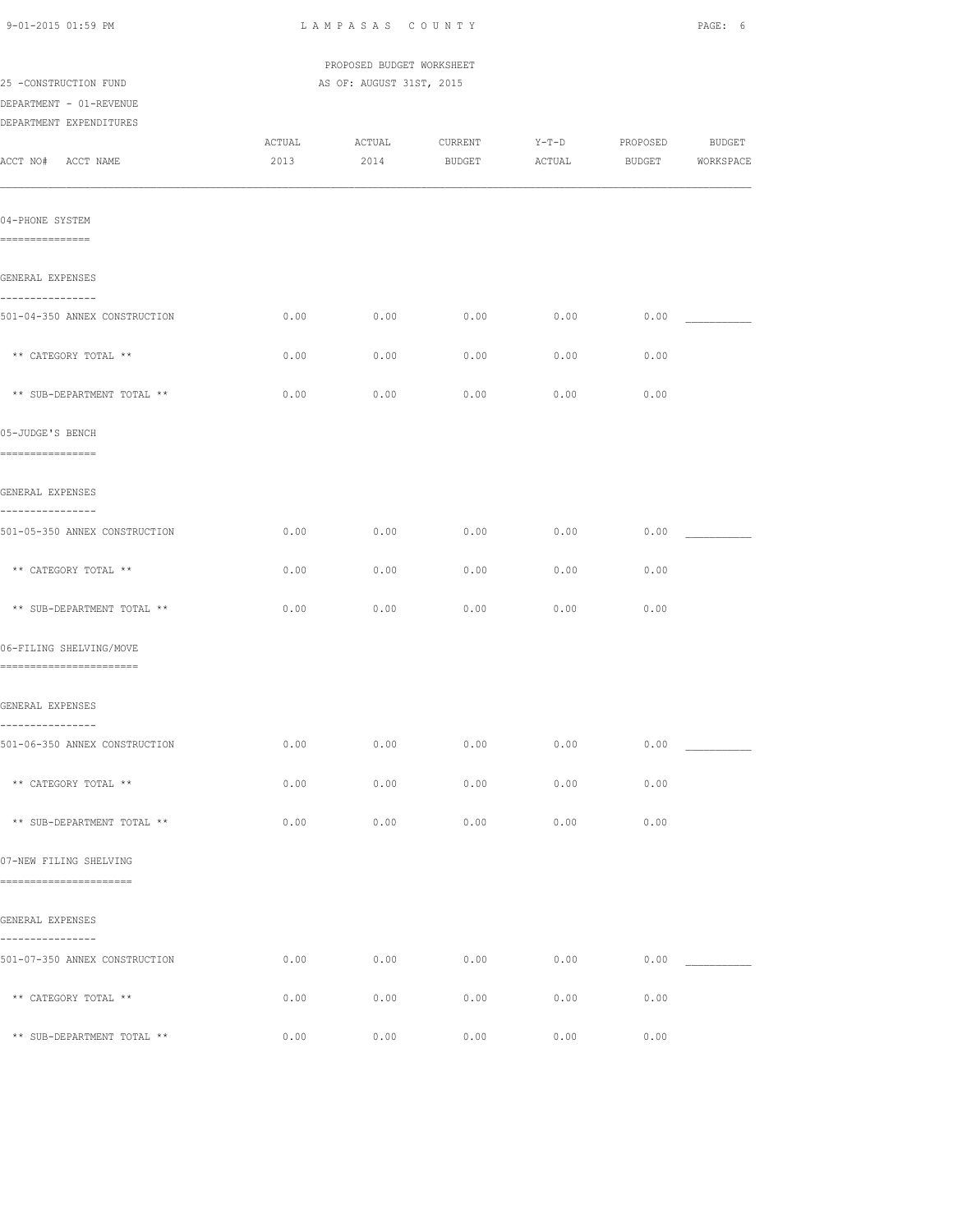| 9-01-2015 01:59 PM                                                                | LAMPASAS COUNTY                                          |                           |         |         |          |                  |
|-----------------------------------------------------------------------------------|----------------------------------------------------------|---------------------------|---------|---------|----------|------------------|
|                                                                                   |                                                          | PROPOSED BUDGET WORKSHEET |         |         |          |                  |
| 25 -CONSTRUCTION FUND                                                             |                                                          | AS OF: AUGUST 31ST, 2015  |         |         |          |                  |
| DEPARTMENT - 01-REVENUE<br>DEPARTMENT EXPENDITURES                                |                                                          |                           |         |         |          |                  |
|                                                                                   | ACTUAL                                                   | <b>ACTUAL</b>             | CURRENT | $Y-T-D$ | PROPOSED | BUDGET           |
| ACCT NO# ACCT NAME                                                                | 2013                                                     | 2014                      | BUDGET  | ACTUAL  |          | BUDGET WORKSPACE |
| 08-BREEWAY POCKET PARK<br>=======================                                 |                                                          |                           |         |         |          |                  |
| GENERAL EXPENSES                                                                  |                                                          |                           |         |         |          |                  |
| ----------------<br>501-08-350 ANNEX CONSTRUCTION                                 | 0.00                                                     | 0.00                      | 0.00    | 0.00    | 0.00     |                  |
| ** CATEGORY TOTAL **                                                              | 0.00                                                     | 0.00                      | 0.00    | 0.00    | 0.00     |                  |
| ** SUB-DEPARTMENT TOTAL **                                                        | 0.00                                                     | 0.00                      | 0.00    | 0.00    | 0.00     |                  |
| 09-NEW FIRE DEPT BLDG<br>======================                                   |                                                          |                           |         |         |          |                  |
| GENERAL EXPENSES                                                                  |                                                          |                           |         |         |          |                  |
| ----------------<br>501-09-350 NEW FIRE DEPARTMENT BUILDIN 318,125.02 5,226.98    |                                                          |                           | 0.00    | 0.00    | 0.00     |                  |
| ** CATEGORY TOTAL **                                                              | 318,125.02                                               | 5,226.98                  | 0.00    | 0.00    | 0.00     |                  |
| ** SUB-DEPARTMENT TOTAL **                                                        | 318, 125.02                                              | 5,226.98                  | 0.00    | 0.00    | 0.00     |                  |
| *** DEPARTMENT TOTAL ***                                                          | $399,465.02$ $5,226.98$ $60,000.00$ $60,000.00$ $60,000$ |                           |         |         |          |                  |
| *** FUND TOTAL EXPENDITURES *** 399,465.02 5,226.98 60,000.00 60,000.00 60,000.00 |                                                          |                           |         |         |          |                  |
|                                                                                   |                                                          |                           |         |         |          |                  |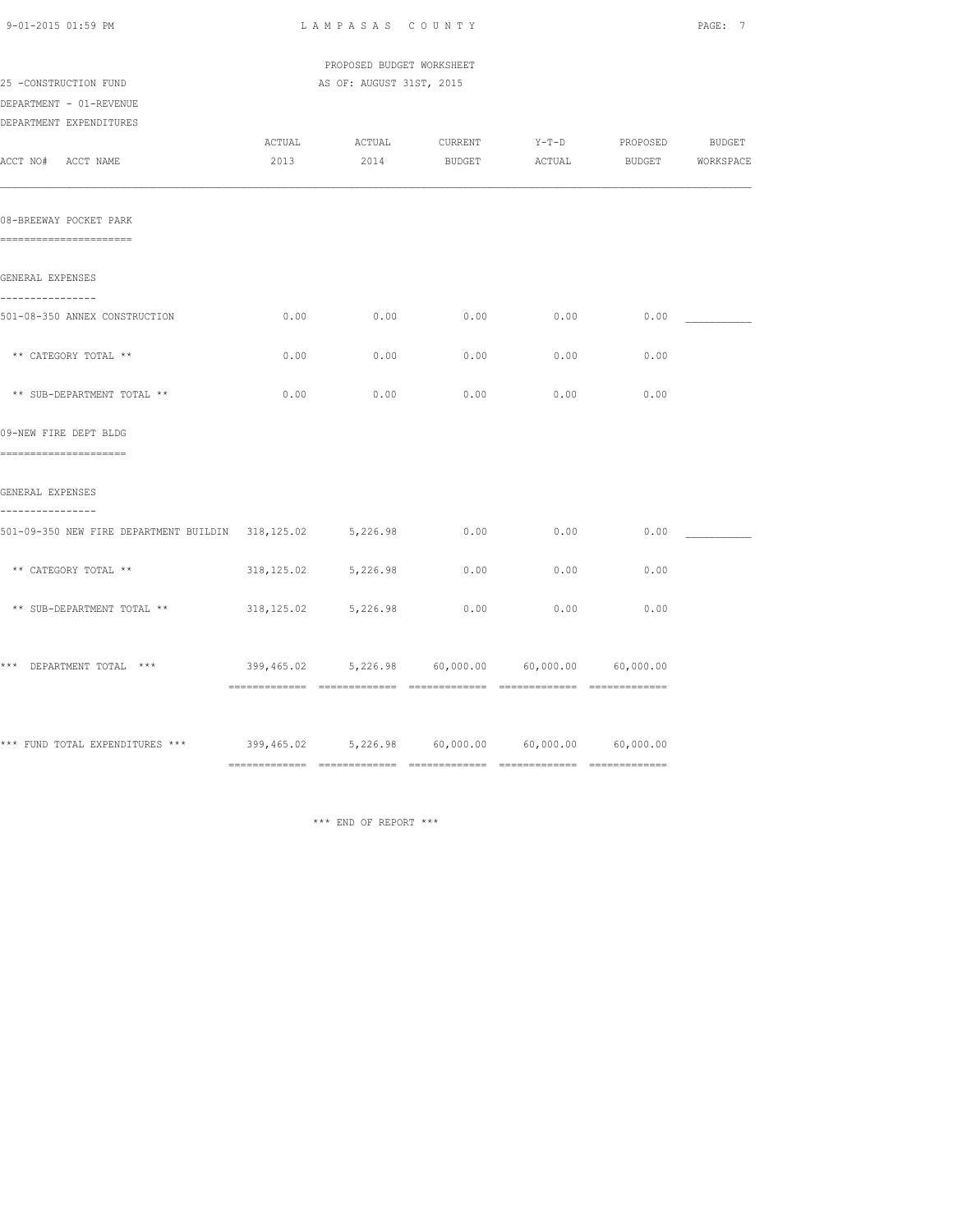PROPOSED BUDGET WORKSHEET

# 27 -MAJOR CRIMES ASSIST UNITE AS OF: AUGUST 31ST, 2015

| ACCT NO# ACCT NAME                                                                                               |                                                  | ACTUAL ACTUAL CURRENT Y-T-D PROPOSED BUDGET<br>2013 2014 BUDGET ACTUAL BUDGET WORKSPACE |  |      |  |
|------------------------------------------------------------------------------------------------------------------|--------------------------------------------------|-----------------------------------------------------------------------------------------|--|------|--|
| REVENUE SUMMARY                                                                                                  |                                                  |                                                                                         |  |      |  |
| 00-MAJOR CRIME ASST UNIT                                                                                         | $0.00$ $0.00$ $0.00$ $0.00$ $0.00$ $0.00$ $0.00$ |                                                                                         |  |      |  |
| 01-MAJOR CRIME ASST UNIT                                                                                         | $1,208.74$ 20.94 0.00 0.30                       |                                                                                         |  | 0.00 |  |
| *** TOTAL REVENUE ***                                                                                            |                                                  | 1,208.74 20.94 0.00 0.30                                                                |  | 0.00 |  |
| EXPENDITURE SUMMARY                                                                                              |                                                  |                                                                                         |  |      |  |
| 01-MAJOR CRIME ASST UNIT                                                                                         |                                                  | $929.13$ $9.90$ $0.00$ $0.00$ $0.00$ $0.00$                                             |  |      |  |
| *** TOTAL EXPENDITURES ***                         929.13             9.90                 0.00             0.00 |                                                  |                                                                                         |  | 0.00 |  |
| REVENUES OVER/(UNDER) EXPENDITURES 279.61 11.04 0.00 0.30 0.00                                                   |                                                  |                                                                                         |  |      |  |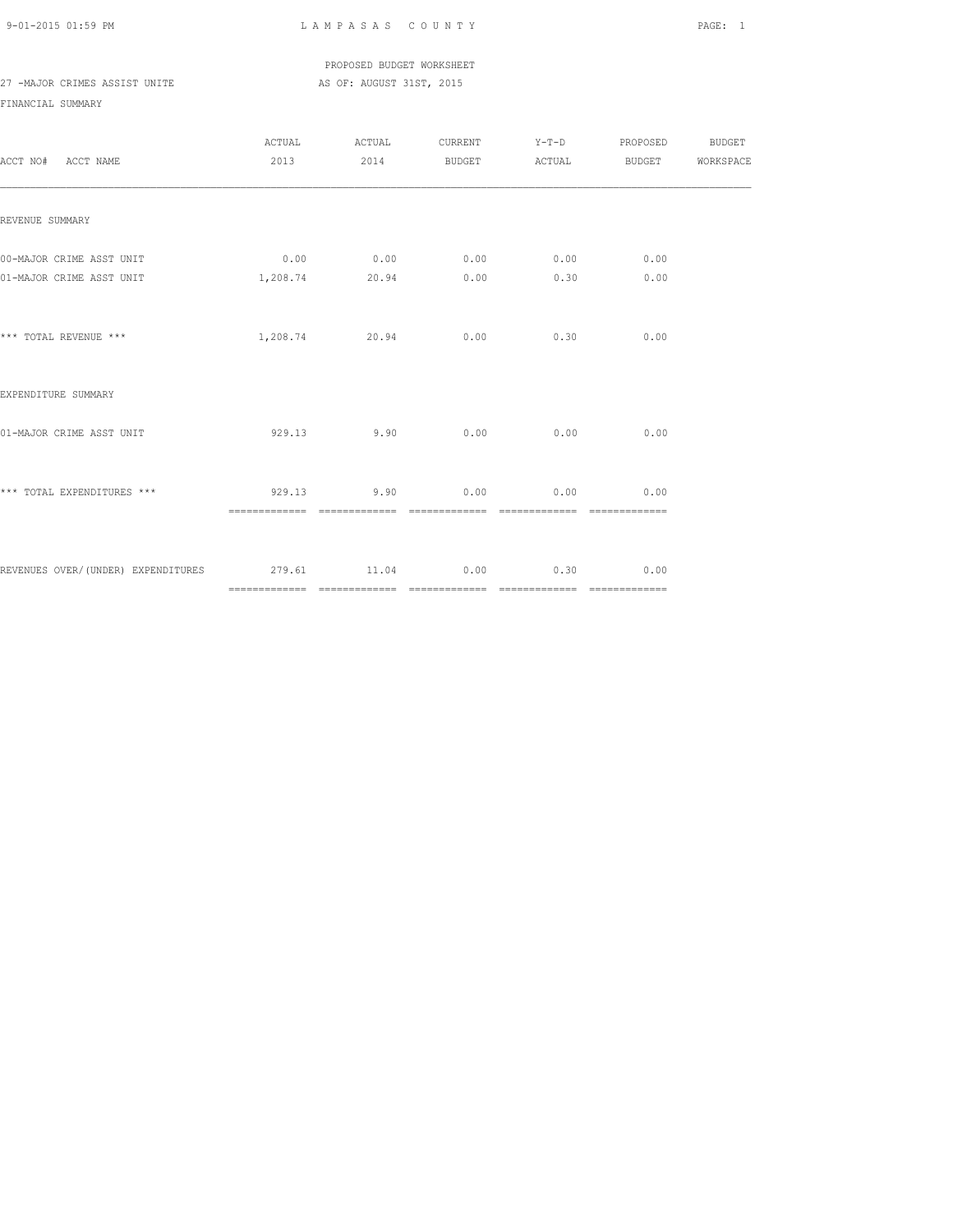| $9 - 01 - 2015$ 01:59 PM                                     |        | LAMPASAS COUNTY           |               |        |          | PAGE: 2       |
|--------------------------------------------------------------|--------|---------------------------|---------------|--------|----------|---------------|
|                                                              |        | PROPOSED BUDGET WORKSHEET |               |        |          |               |
| 27 -MAJOR CRIMES ASSIST UNITE                                |        | AS OF: AUGUST 31ST, 2015  |               |        |          |               |
| DEPARTMENT - 00-MAJOR CRIME ASST UNIT<br>DEPARTMENT REVENUES |        |                           |               |        |          |               |
|                                                              | ACTUAL | ACTUAL                    | CURRENT       | Y-T-D  | PROPOSED | <b>BUDGET</b> |
| ACCT NO#<br>ACCT NAME                                        | 2013   | 2014                      | <b>BUDGET</b> | ACTUAL | BUDGET   | WORKSPACE     |
|                                                              |        |                           |               |        |          |               |
| MAJOR CRIMES                                                 |        |                           |               |        |          |               |
| 100-00-187 FORFEITED PROPERTY                                | 0.00   | 0.00                      | 0.00          | 0.00   | 0.00     |               |
| ** SUB-DEPARTMENT REVENUE TOTAL **                           | 0.00   | 0.00                      | 0.00          | 0.00   | 0.00     |               |
| ** DEPARTMENT REVENUE TOTAL **                               | 0.00   | 0.00                      | 0.00          | 0.00   | 0.00     |               |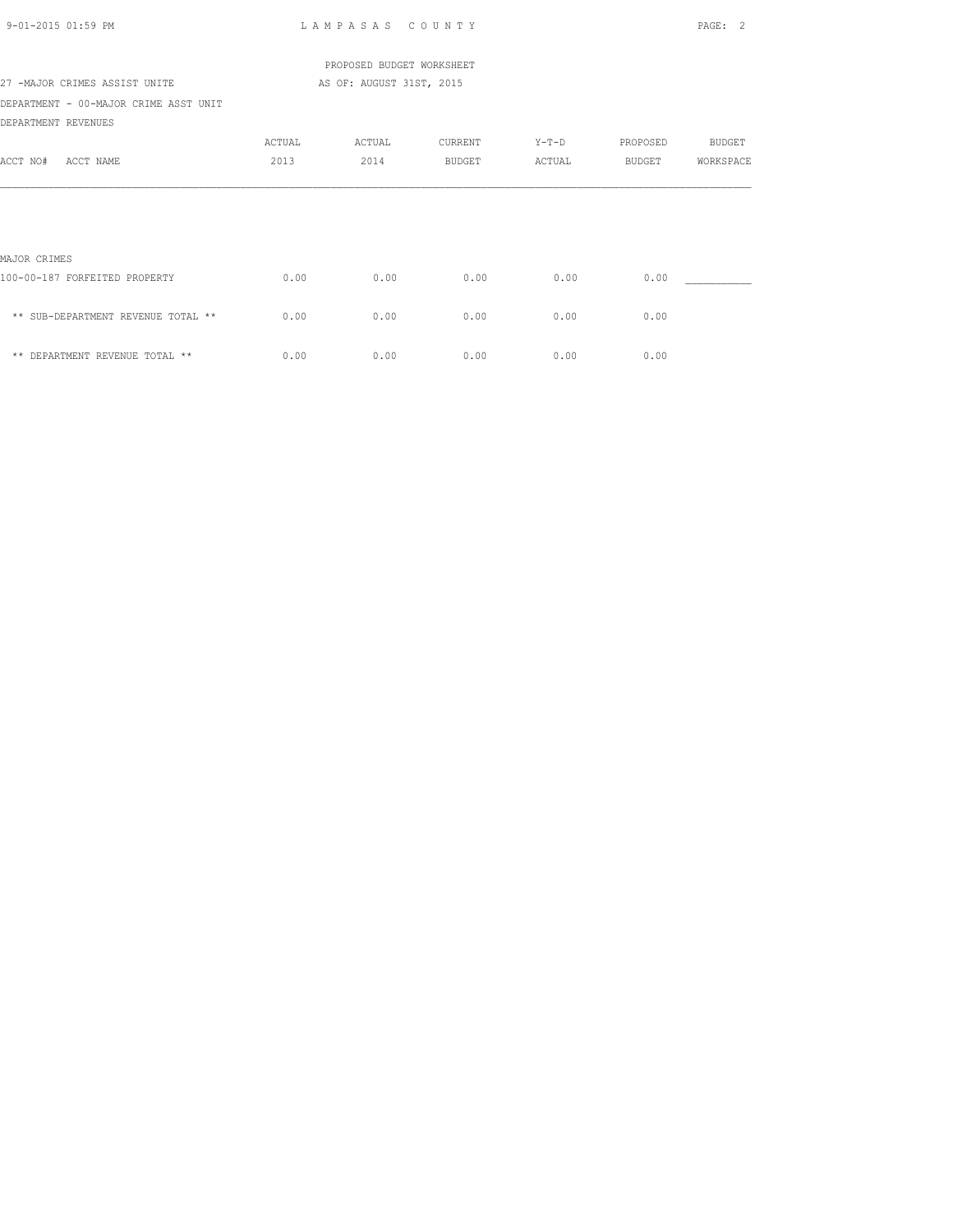| 9-01-2015 01:59 PM |  |
|--------------------|--|
|                    |  |

LAMPASAS COUNTY PAGE: 3

 PROPOSED BUDGET WORKSHEET 27 -MAJOR CRIMES ASSIST UNITE AS OF: AUGUST 31ST, 2015

DEPARTMENT - 01-MAJOR CRIME ASST UNIT DEPARTMENT REVENUES

| DEFAKIMENI KEVENUES                |               |        |                |         |               |               |
|------------------------------------|---------------|--------|----------------|---------|---------------|---------------|
|                                    | ACTUAL        | ACTUAL | CURRENT        | $Y-T-D$ | PROPOSED      | <b>BUDGET</b> |
| ACCT NO#<br>ACCT NAME              | 2013          | 2014   | <b>BUDGET</b>  | ACTUAL  | <b>BUDGET</b> | WORKSPACE     |
|                                    |               |        |                |         |               |               |
|                                    |               |        |                |         |               |               |
| MAJOR CRIMES                       |               |        |                |         |               |               |
| 101-00-099 INTEREST REVENUE        | 49.74         | 20.94  | 0.00           | 0.30    | 0.00          |               |
| 101-00-116 GRANT REVENUE           | 0.00          | 0.00   | 0.00           | 0.00    | 0.00          |               |
| 101-00-190 MISCELLANEOUS           | 0.00          | 0.00   | 0.00           | 0.00    | 0.00          |               |
| 201-00-010 OPERATING TRANSFER - IN | 1,159.00      | 0.00   | 0.00           | 0.00    | 0.00          |               |
| ** SUB-DEPARTMENT REVENUE TOTAL ** | 1,208.74      | 20.94  | 0.00           | 0.30    | 0.00          |               |
| ** DEPARTMENT REVENUE TOTAL **     | 1,208.74      | 20.94  | 0.00           | 0.30    | 0.00          |               |
|                                    |               |        |                |         |               |               |
| *** FUND TOTAL REVENUES ***        | 1,208.74      | 20.94  | 0.00           | 0.30    | 0.00          |               |
|                                    | ============= |        | ============== |         | ============= |               |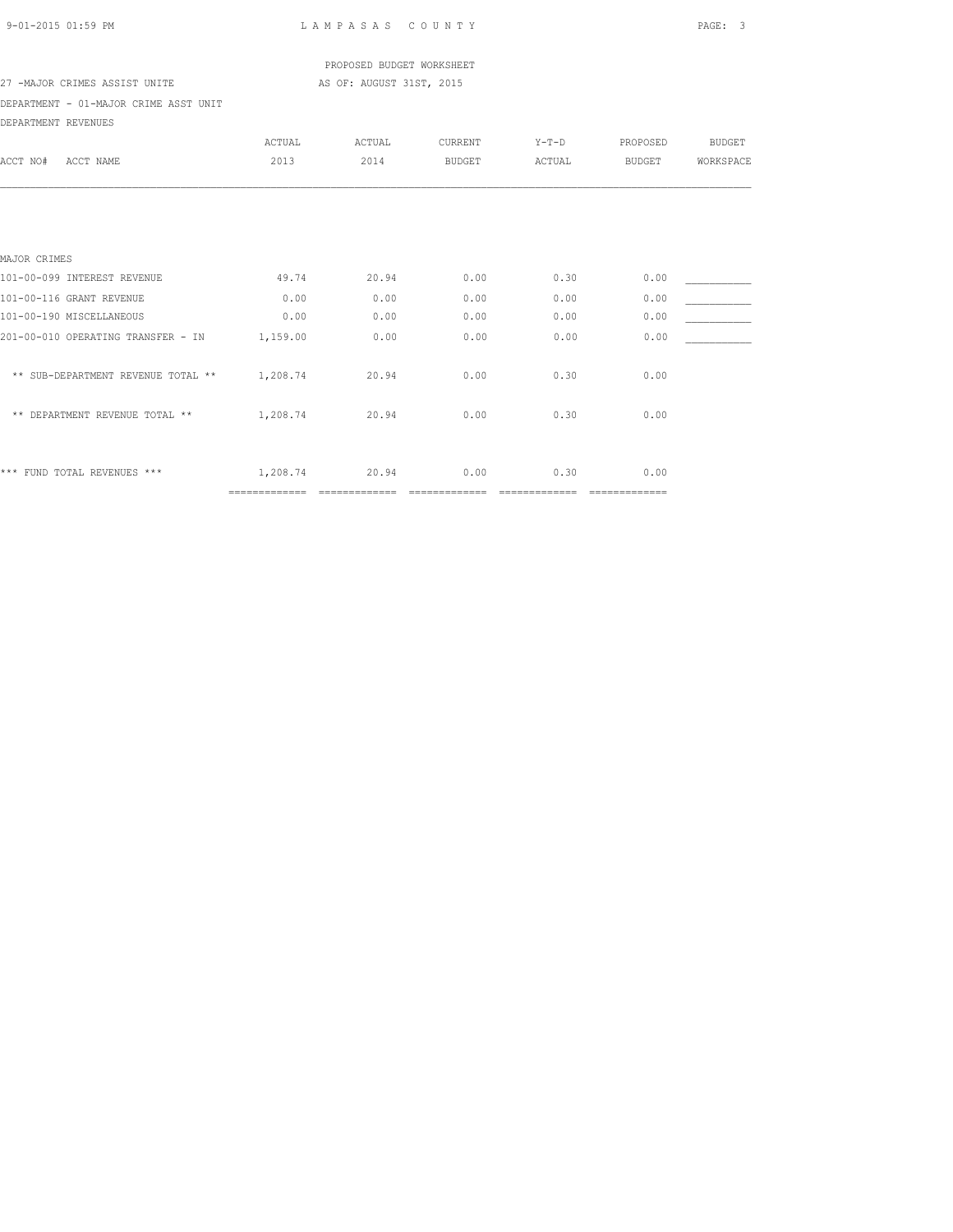| 9-01-2015 01:59 PM                            | LAMPASAS COUNTY           |                          |         |         |          |               |
|-----------------------------------------------|---------------------------|--------------------------|---------|---------|----------|---------------|
|                                               | PROPOSED BUDGET WORKSHEET |                          |         |         |          |               |
| 27 -MAJOR CRIMES ASSIST UNITE                 |                           | AS OF: AUGUST 31ST, 2015 |         |         |          |               |
| DEPARTMENT - 01-MAJOR CRIME ASST UNIT         |                           |                          |         |         |          |               |
| DEPARTMENT EXPENDITURES                       |                           |                          |         |         |          |               |
|                                               | ACTUAL                    | ACTUAL                   | CURRENT | $Y-T-D$ | PROPOSED | <b>BUDGET</b> |
| ACCT NO# ACCT NAME                            | 2013                      | 2014                     | BUDGET  | ACTUAL  | BUDGET   | WORKSPACE     |
|                                               |                           |                          |         |         |          |               |
| MAJOR CRIMES<br>============                  |                           |                          |         |         |          |               |
|                                               |                           |                          |         |         |          |               |
| WAGES<br>-----                                |                           |                          |         |         |          |               |
| 401-00-120 SALARY/OVERTIME                    | 0.00                      | 0.00                     | 0.00    | 0.00    | 0.00     |               |
| 401-00-132 SALARIES & WAGES INVESTIGAT        | 0.00                      | 0.00                     | 0.00    | 0.00    | 0.00     |               |
| ** CATEGORY TOTAL **                          | 0.00                      | 0.00                     | 0.00    | 0.00    | 0.00     |               |
| EMPLOYEE BENEFITS                             |                           |                          |         |         |          |               |
| -----------------                             |                           |                          |         |         |          |               |
| 401-00-203 FICA BENEFITS                      | 0.00                      | 0.00                     | 0.00    | 0.00    | 0.00     |               |
| 401-00-204 GROUP MEDICAL INSURANCE            | $0.00$ (                  | 0.10)                    | 0.00    | 0.00    | 0.00     |               |
| 401-00-205 RETIREMENT                         | 0.00                      | 0.00                     | 0.00    | 0.00    | 0.00     |               |
| 401-00-207 WORKMEN'S COMP                     | 0.00                      | 0.00                     | 0.00    | 0.00    | 0.00     |               |
| 401-00-208 UNEMPLOYMENT INSURANCE             | 0.00                      | 0.00                     | 0.00    | 0.00    | 0.00     |               |
| ** CATEGORY TOTAL **                          | 0.00(                     | 0.10)                    | 0.00    | 0.00    | 0.00     |               |
| GENERAL EXPENSES                              |                           |                          |         |         |          |               |
| ----------------<br>401-00-301 COMMUNICATIONS | 0.00                      | 0.00                     | 0.00    | 0.00    | 0.00     |               |
| 401-00-302 UTILITIES                          | 0.00                      | 0.00                     | 0.00    | 0.00    | 0.00     |               |
| 401-00-304 OPERATING SUPPLIES                 | 0.00                      | 0.00                     | 0.00    | 0.00    | 0.00     |               |
| 401-00-305 TRAVEL AND INSERVICE               | 0.00                      | 0.00                     | 0.00    | 0.00    | 0.00     |               |
| 401-00-307 INSURANCE AND BONDS                | 0.00                      | 0.00                     | 0.00    | 0.00    | 0.00     |               |
| 401-00-317 IMPOUND FEES                       | 0.00                      | 0.00                     | 0.00    | 0.00    | 0.00     |               |
| 401-00-320 SHARED FORFEITURES                 | 0.00                      | 0.00                     | 0.00    | 0.00    | 0.00     |               |
| 401-00-325 CONFIDENTIAL FUNDS                 | 0.00                      | 0.00                     | 0.00    | 0.00    | 0.00     |               |
| 401-00-333 CONTRACTED SERVICES                | 0.00                      | 0.00                     | 0.00    | 0.00    | 0.00     |               |
| 401-00-342 GAS & OIL                          | 0.00                      | 0.00                     | 0.00    | 0.00    | 0.00     |               |
| 401-00-343 REPAIRS & MAINTENANCE VEHIC        | 0.00                      | 0.00                     | 0.00    | 0.00    | 0.00     |               |
| 401-00-345 MEDICAL SERVICES                   | 0.00                      | 0.00                     | 0.00    | 0.00    | 0.00     |               |
| 401-00-370 EQUIPMENT RENTAL COPIER            | 0.00                      | 0.00                     | 0.00    | 0.00    | 0.00     |               |
| 401-00-375 BANK CHARGES                       | 4.13                      | 10.00                    | 0.00    | 0.00    | 0.00     |               |
| ** CATEGORY TOTAL **                          | 4.13                      | 10.00                    | 0.00    | 0.00    | 0.00     |               |
| CAPITAL OUTLAY                                |                           |                          |         |         |          |               |
|                                               |                           |                          |         |         |          |               |
| 401-00-401 OFFICE EQUIPMENT                   | 0.00                      | 0.00                     | 0.00    | 0.00    | 0.00     |               |
| 401-00-402 OPERATING EQUIPMENT                | 0.00                      | 0.00                     | 0.00    | 0.00    | 0.00     |               |
| ** CATEGORY TOTAL **                          | 0.00                      | 0.00                     | 0.00    | 0.00    | 0.00     |               |
|                                               |                           |                          |         |         |          |               |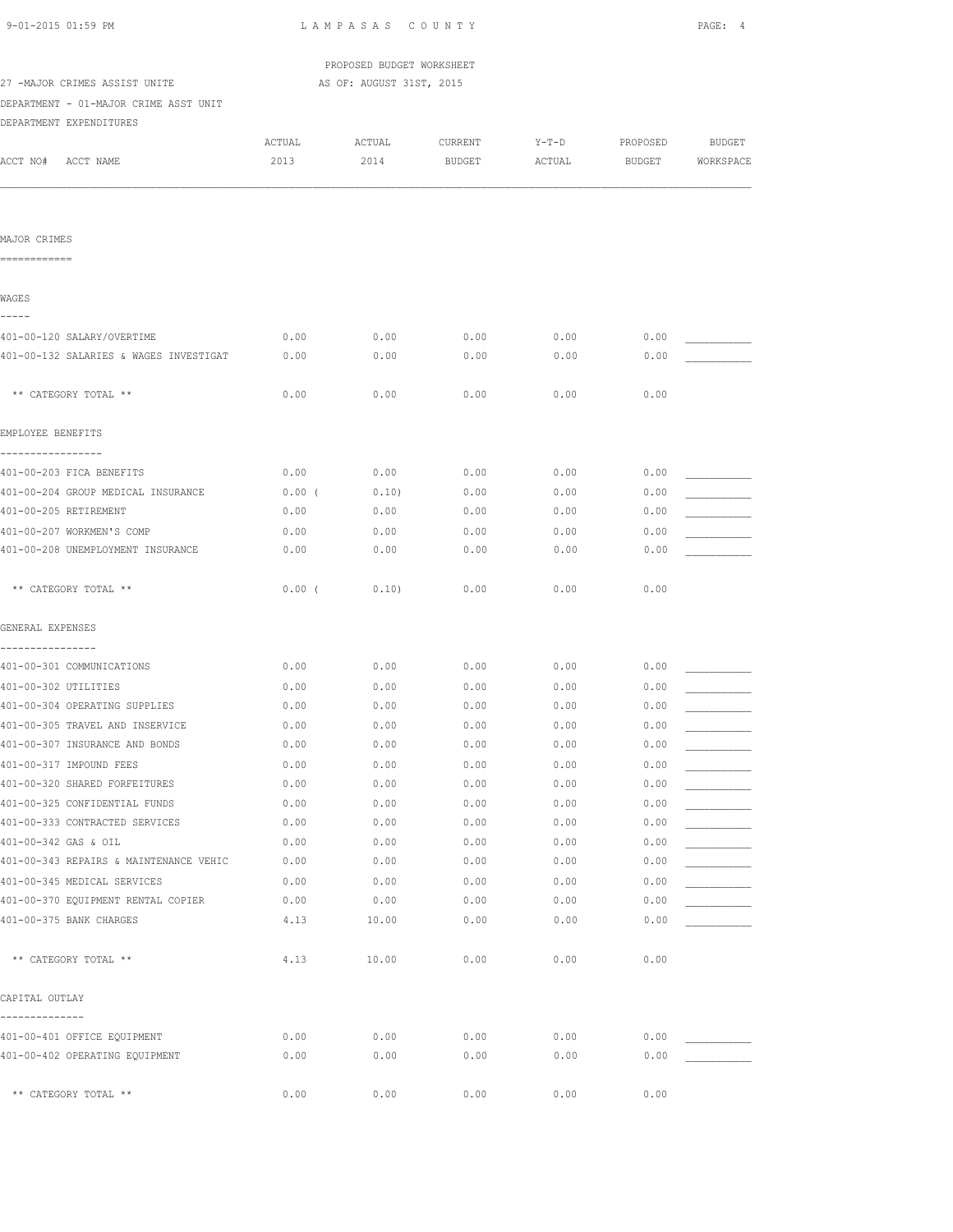| 9-01-2015 01:59 PM |  |
|--------------------|--|

LAMPASAS COUNTY PAGE: 5

## PROPOSED BUDGET WORKSHEET 27 -MAJOR CRIMES ASSIST UNITE AS OF: AUGUST 31ST, 2015

DEPARTMENT - 01-MAJOR CRIME ASST UNIT DEPARTMENT EXPENDITURES

|                                 | ACTUAL         | ACTUAL        | CURRENT       | $Y-T-D$       | PROPOSED           | <b>BUDGET</b> |
|---------------------------------|----------------|---------------|---------------|---------------|--------------------|---------------|
| ACCT NO#<br>ACCT NAME           | 2013           | 2014          | BUDGET        | ACTUAL        | BUDGET             | WORKSPACE     |
|                                 |                |               |               |               |                    |               |
|                                 |                |               |               |               |                    |               |
|                                 |                |               |               |               |                    |               |
| 401-00-500 TRANSFERS OUT        | 925.00         | 0.00          | 0.00          | 0.00          | 0.00               |               |
|                                 |                |               |               |               |                    |               |
| ** CATEGORY TOTAL **            | 925.00         | 0.00          | 0.00          | 0.00          | 0.00               |               |
| ** SUB-DEPARTMENT TOTAL **      | 929.13         | 9.90          | 0.00          | 0.00          | 0.00               |               |
|                                 |                |               |               |               |                    |               |
|                                 |                |               |               |               |                    |               |
| $***$<br>DEPARTMENT TOTAL ***   | 929.13         | 9.90          | 0.00          | 0.00          | 0.00               |               |
|                                 |                |               |               |               |                    |               |
|                                 |                |               |               |               |                    |               |
| *** FUND TOTAL EXPENDITURES *** | 929.13         | 9.90          | 0.00          | 0.00          | 0.00               |               |
|                                 | ============== | ============= | ============= | ============= | $=$ ============== |               |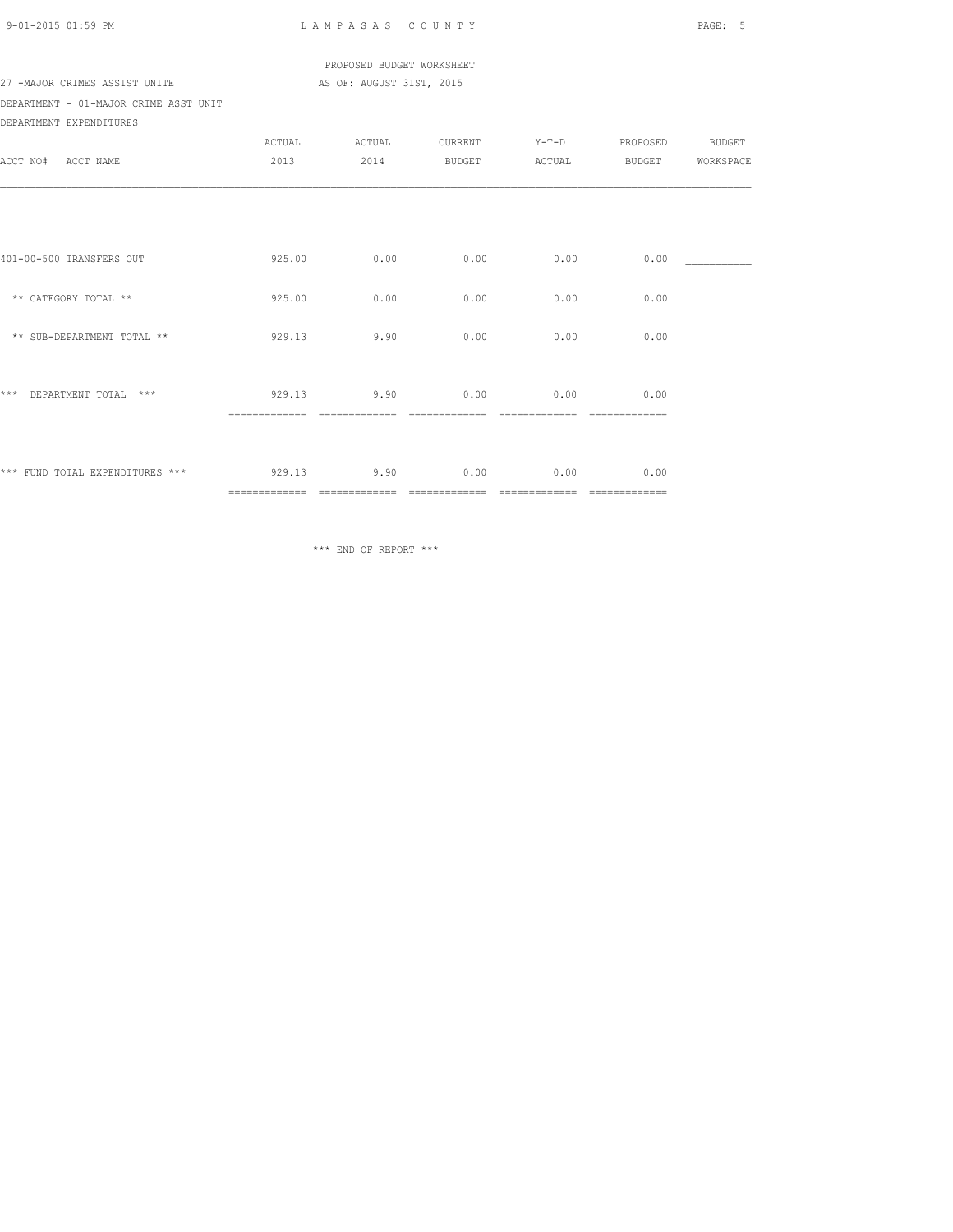## PROPOSED BUDGET WORKSHEET 28 -CHILDREN'S TRUST FUND AS OF: AUGUST 31ST, 2015

| ACCT NO# ACCT NAME                                                              | ACTUAL<br>2013 2014    | ACTUAL                                 | CURRENT Y-T-D PROPOSED BUDGET<br>BUDGET ACTUAL BUDGET WORKSPACE |                        |                         |  |
|---------------------------------------------------------------------------------|------------------------|----------------------------------------|-----------------------------------------------------------------|------------------------|-------------------------|--|
| REVENUE SUMMARY                                                                 |                        |                                        |                                                                 |                        |                         |  |
| 00-DEPT REVENUE                                                                 |                        |                                        | $(1,031.08)$ $0.00$ $1,800.00$ $912.50$ $1,800.00$              |                        |                         |  |
| *** TOTAL REVENUE ***                                                           |                        |                                        | $(1,031.08)$ $0.00$ $1,800.00$ $912.50$ $1,800.00$              |                        |                         |  |
| EXPENDITURE SUMMARY                                                             |                        |                                        |                                                                 |                        |                         |  |
| 01-DEPT EXPENDITURES                                                            | 5.00                   | 10.00                                  | 0.00                                                            | 0.00                   | 0.00                    |  |
| *** TOTAL EXPENDITURES ***                                                      | 5.00<br>-------------- | 10.00<br>-------------- -------------- | 0.00                                                            | 0.00<br>============== | 0.00<br>--------------- |  |
| REVENUES OVER/(UNDER) EXPENDITURES ( 1,036.08)( 10.00) 1,800.00 912.50 1,800.00 |                        |                                        |                                                                 |                        |                         |  |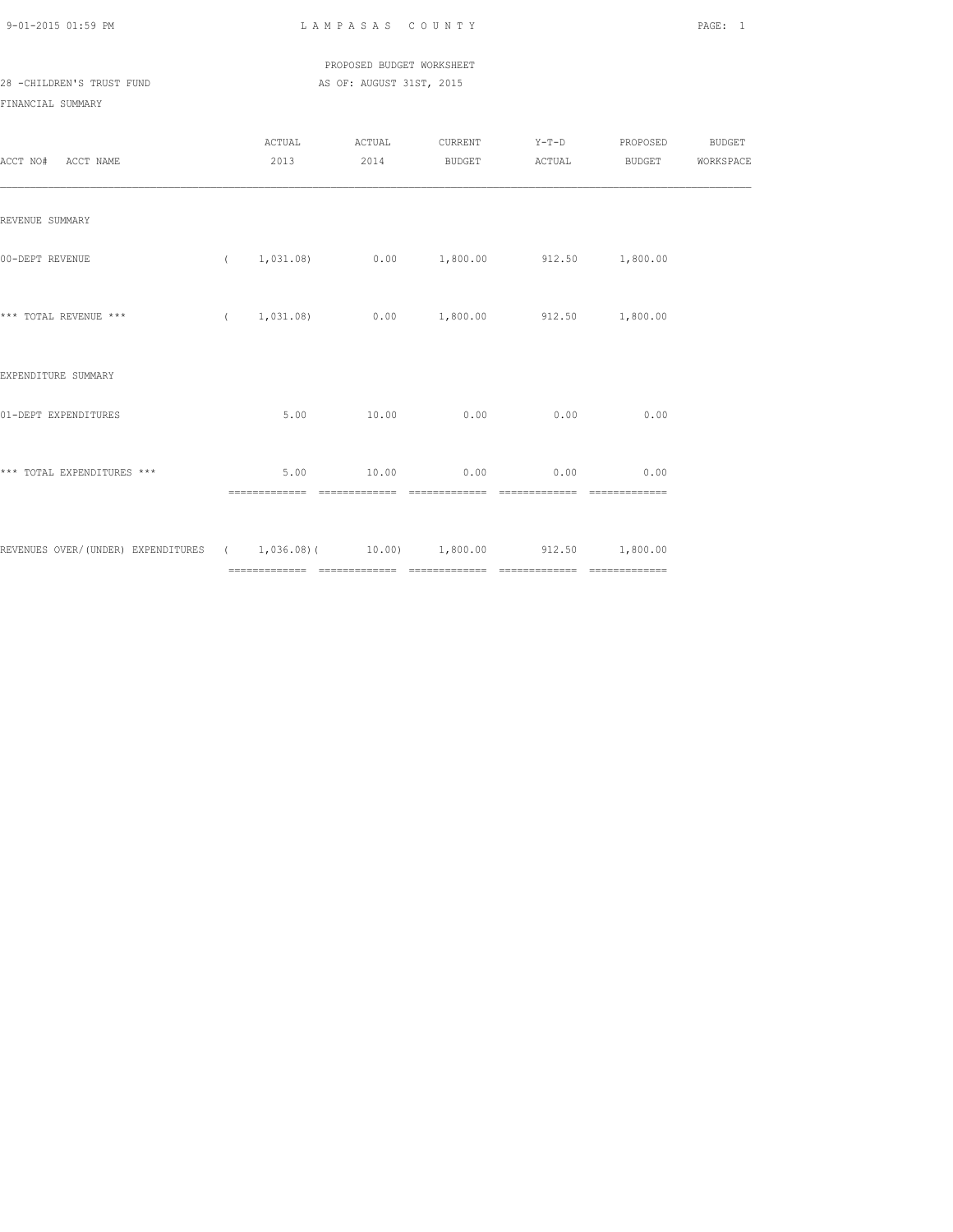| 9-01-2015 01:59 PM                             |          |               | LAMPASAS COUNTY           |               |         |          | PAGE: 2       |
|------------------------------------------------|----------|---------------|---------------------------|---------------|---------|----------|---------------|
|                                                |          |               | PROPOSED BUDGET WORKSHEET |               |         |          |               |
| 28 -CHILDREN'S TRUST FUND                      |          |               | AS OF: AUGUST 31ST, 2015  |               |         |          |               |
| DEPARTMENT - 00-DEPT REVENUE                   |          |               |                           |               |         |          |               |
| DEPARTMENT REVENUES                            |          |               |                           |               |         |          |               |
|                                                |          | ACTUAL        | ACTUAL                    | CURRENT       | $Y-T-D$ | PROPOSED | <b>BUDGET</b> |
| ACCT NO#<br>ACCT NAME                          |          | 2013          | 2014                      | <b>BUDGET</b> | ACTUAL  | BUDGET   | WORKSPACE     |
|                                                |          |               |                           |               |         |          |               |
| 100-00-099 INTEREST REVENUE                    |          | 1.42          | 0.00                      | 0.00          | 0.00    | 0.00     |               |
| 100-00-106 COUNTY CLERK                        |          | (1, 032, 50)  | 0.00                      | 1,800.00      | 912.50  | 1,800.00 |               |
| ** SUB-DEPARTMENT REVENUE TOTAL ** ( 1,031.08) |          |               | 0.00                      | 1,800.00      | 912.50  | 1,800.00 |               |
| ** DEPARTMENT REVENUE TOTAL ** $(1, 031, 08)$  |          |               | 0.00                      | 1,800.00      | 912.50  | 1,800.00 |               |
| *** FUND TOTAL REVENUES ***                    | $\left($ | 1,031.08)     | 0.00                      | 1,800.00      | 912.50  | 1,800.00 |               |
|                                                |          | ============= |                           |               |         |          |               |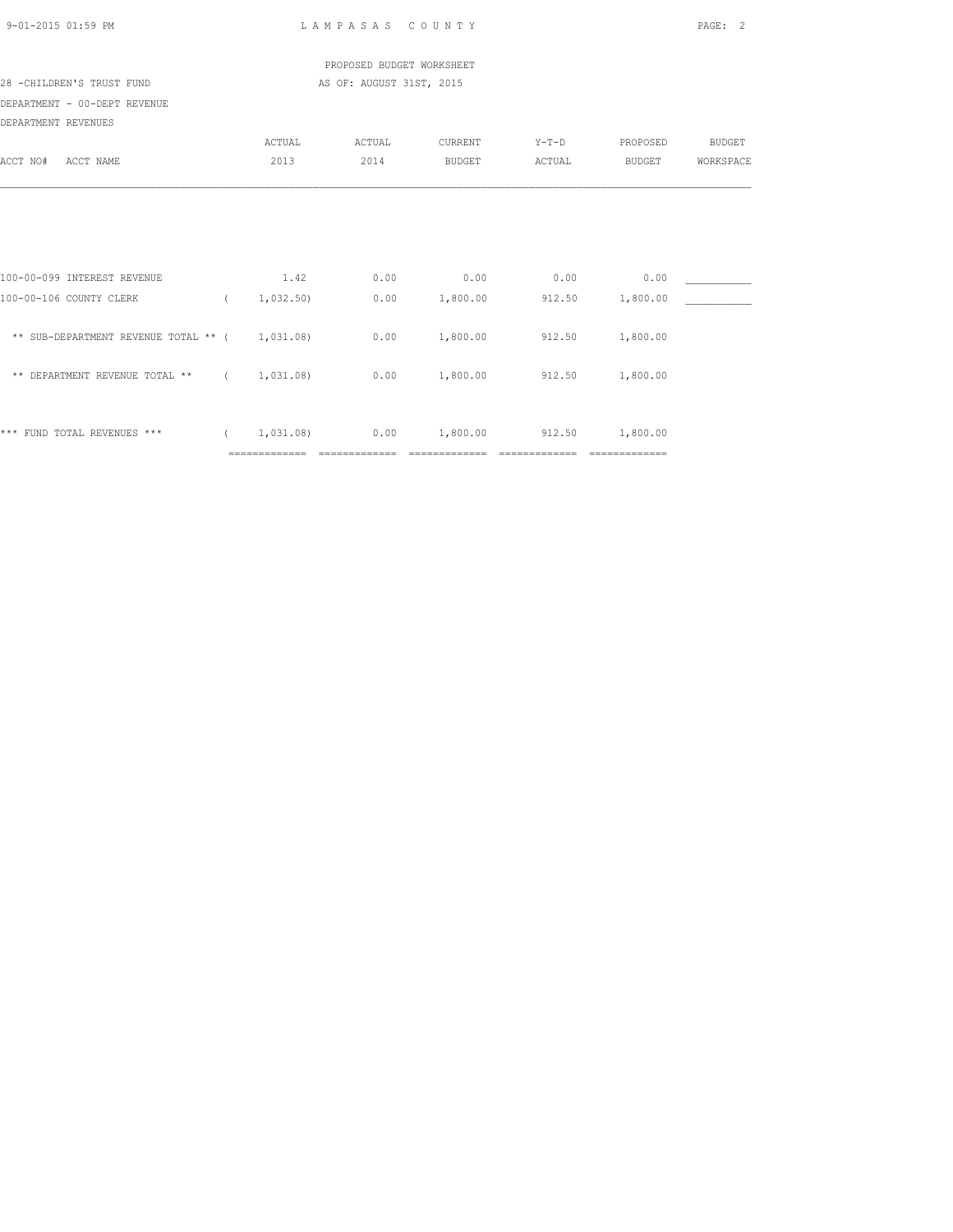| 9-01-2015 01:59 PM                   |        | LAMPASAS COUNTY           |                                           |      |                | PAGE: 3 |
|--------------------------------------|--------|---------------------------|-------------------------------------------|------|----------------|---------|
|                                      |        | PROPOSED BUDGET WORKSHEET |                                           |      |                |         |
| 28 -CHILDREN'S TRUST FUND            |        | AS OF: AUGUST 31ST, 2015  |                                           |      |                |         |
| DEPARTMENT - 01-DEPT EXPENDITURES    |        |                           |                                           |      |                |         |
| DEPARTMENT EXPENDITURES              |        |                           |                                           |      |                |         |
|                                      | ACTUAL | ACTUAL                    | CURRENT                                   |      | Y-T-D PROPOSED | BUDGET  |
| ACCT NO# ACCT NAME                   |        |                           | 2013  2014 BUDGET ACTUAL BUDGET WORKSPACE |      |                |         |
|                                      |        |                           |                                           |      |                |         |
| GENERAL EXPENSES<br>---------------- |        |                           |                                           |      |                |         |
| 401-00-355 STATE TREASURER           | 0.00   |                           | $0.00$ 0.00                               | 0.00 | 0.00           |         |
| 401-00-375 BANK CHARGES              | 5.00   | 10.00                     | 0.00                                      | 0.00 | 0.00           |         |
| ** CATEGORY TOTAL **                 | 5.00   | 10.00                     | 0.00                                      | 0.00 | 0.00           |         |
| ** SUB-DEPARTMENT TOTAL **           | 5.00   | 10.00                     | 0.00                                      | 0.00 | 0.00           |         |
| *** DEPARTMENT TOTAL ***             |        | 5.00 10.00                | 0.00                                      | 0.00 | 0.00           |         |
|                                      |        |                           |                                           |      |                |         |
| *** FUND TOTAL EXPENDITURES ***      |        | 5.00 10.00                | 0.00                                      | 0.00 | 0.00           |         |
|                                      |        |                           |                                           |      |                |         |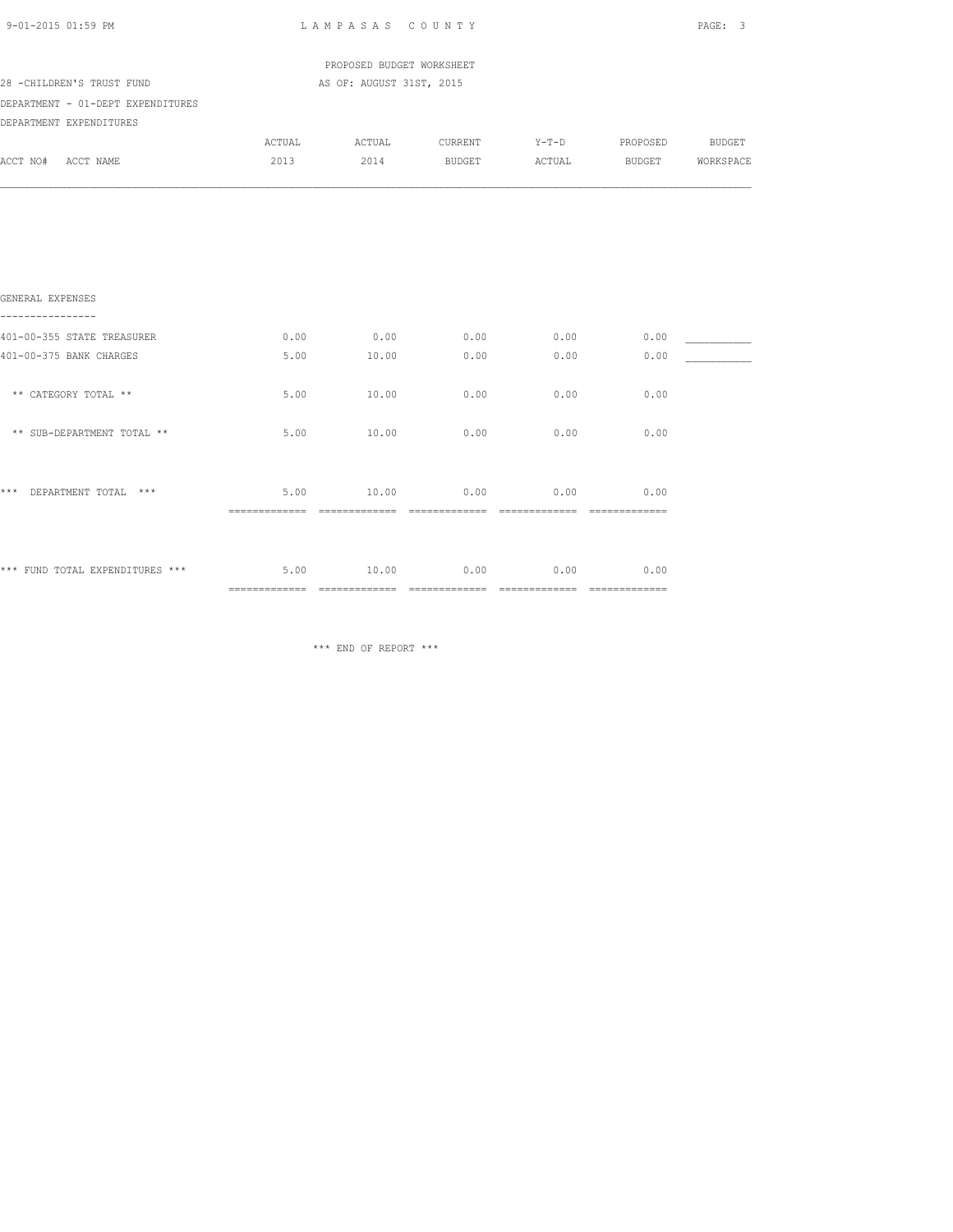| 9-01-2015 01:59 PM |  |
|--------------------|--|
|                    |  |

LAMPASAS COUNTY PAGE: 1

 PROPOSED BUDGET WORKSHEET 29 -ELECTION FUND AS OF: AUGUST 31ST, 2015

| ACCT NO# ACCT NAME                                                           |                                                            | ACTUAL ACTUAL | 2013 2014 BUDGET ACTUAL | CURRENT Y-T-D PROPOSED BUDGET                              | <b>BUDGET</b>    | WORKSPACE |
|------------------------------------------------------------------------------|------------------------------------------------------------|---------------|-------------------------|------------------------------------------------------------|------------------|-----------|
| REVENUE SUMMARY                                                              |                                                            |               |                         |                                                            |                  |           |
| 00- DEPT REVENUE                                                             |                                                            |               |                         | 129,657.37  134,502.98  135,281.00  95,856.00  136,312.00  |                  |           |
| *** TOTAL REVENUE ***                                                        |                                                            |               |                         | 129,657.37  134,502.98  135,281.00  95,856.00  136,312.00  |                  |           |
| EXPENDITURE SUMMARY                                                          |                                                            |               |                         |                                                            |                  |           |
| 01- DEPT EXPENDITURE                                                         |                                                            |               |                         | 114,671.45  129,816.74  135,013.00  100,777.35  136,312.00 |                  |           |
| *** TOTAL EXPENDITURES ***                                                   | 114,671.45  129,816.74  135,013.00  100,777.35  136,312.00 |               |                         |                                                            | ________________ |           |
| REVENUES OVER/(UNDER) EXPENDITURES 14,985.92 4,686.24 268.00 (4,921.35) 0.00 |                                                            |               |                         |                                                            |                  |           |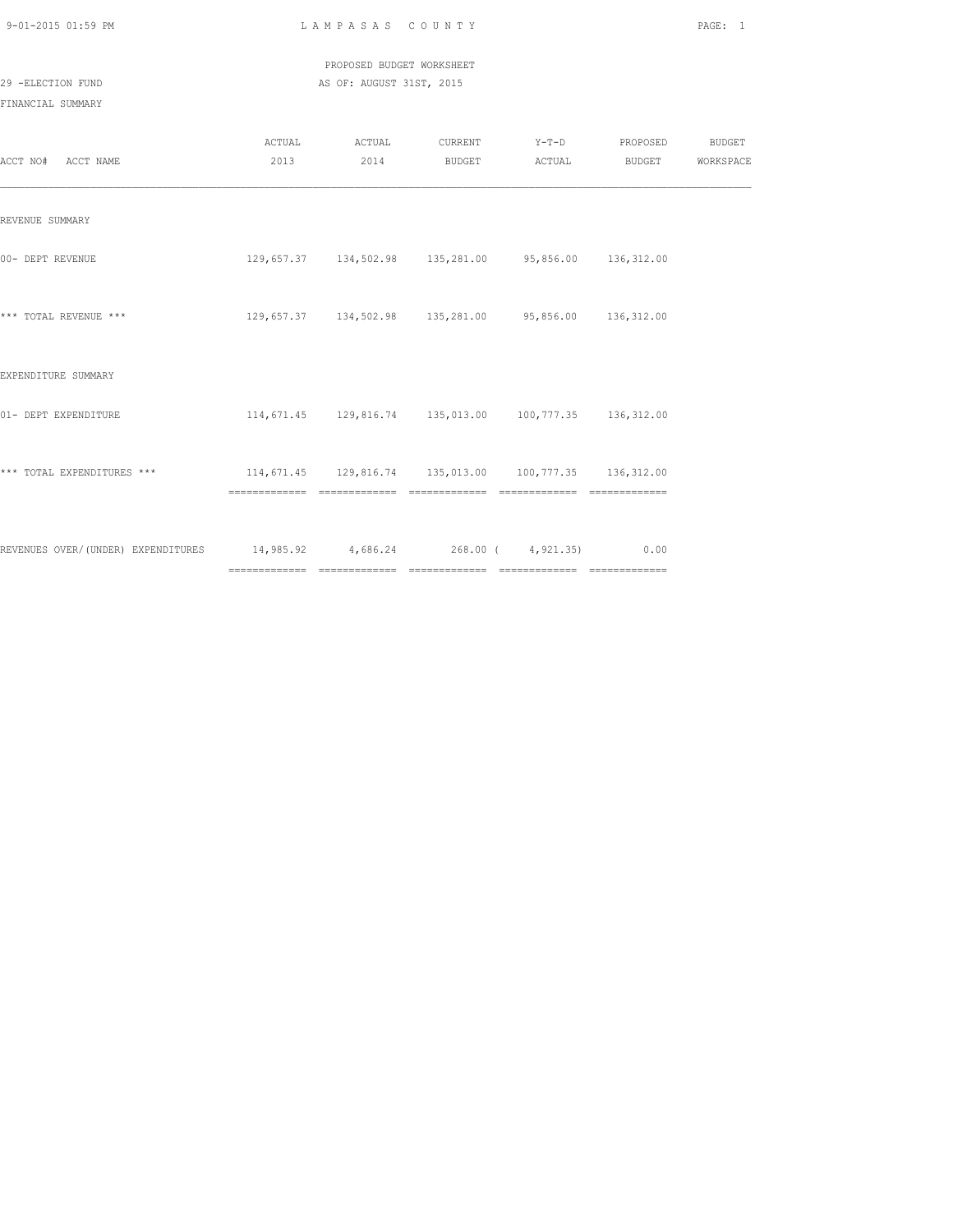## PROPOSED BUDGET WORKSHEET 29 -ELECTION FUND AS OF: AUGUST 31ST, 2015

DEPARTMENT - 00- DEPT REVENUE

| DEFANIMENI NEVENUEJ |                                       |               |               |               |           |               |               |
|---------------------|---------------------------------------|---------------|---------------|---------------|-----------|---------------|---------------|
|                     |                                       | ACTUAL        | <b>ACTUAL</b> | CURRENT       | $Y-T-D$   | PROPOSED      | <b>BUDGET</b> |
| ACCT NO#            | ACCT NAME                             | 2013          | 2014          | <b>BUDGET</b> | ACTUAL    | <b>BUDGET</b> | WORKSPACE     |
|                     |                                       |               |               |               |           |               |               |
|                     |                                       |               |               |               |           |               |               |
|                     |                                       |               |               |               |           |               |               |
|                     | 100-00-011 VOTER REGISTRATION         | 0.00          | 0.00          | 0.00          | 0.00      | 0.00          |               |
|                     | 100-00-080 ELECTION FUND TECHNOLOGY   | 1,475.00      | 0.00          | 800.00        | 0.00      | 800.00        |               |
|                     | 100-00-099 INTEREST REVENUE           | 3.01          | 0.00          | 0.00          | 0.00      | 0.00          |               |
|                     | 100-00-116 GRANT REVENUE - HAVA       | 6,807.05      | 0.00          | 0.00          | 0.00      | 0.00          |               |
|                     | 100-00-151 CHAPTER 19 STATE REIMBURSE | 4,426.14      | 3,183.25      | 3,000.00      | 399.00    | 0.00          |               |
|                     | 100-00-152 ELECTION CONTRACTS         | 6,353.37      | 23,064.73     | 15,000.00     | 16,907.00 | 15,000.00     |               |
|                     | 100-00-190 MISCELLANEOUS RECEIPTS     | 4,092.72      | 155.00        | 100.00        | 50.00     | 200.00        |               |
|                     | 200-00-010 OPERATING TRANSFERS-IN     | 106,500.08    | 108,100.00    | 116,381.00    | 78,500.00 | 120,312.00    |               |
|                     | ** SUB-DEPARTMENT REVENUE TOTAL **    | 129,657.37    | 134,502.98    | 135,281.00    | 95,856.00 | 136, 312.00   |               |
|                     | ** DEPARTMENT REVENUE TOTAL **        | 129,657.37    | 134,502.98    | 135,281.00    | 95,856.00 | 136, 312.00   |               |
|                     | *** FUND TOTAL REVENUES ***           | 129,657.37    | 134,502.98    | 135,281.00    | 95,856.00 | 136, 312.00   |               |
|                     |                                       | ============= |               |               |           |               |               |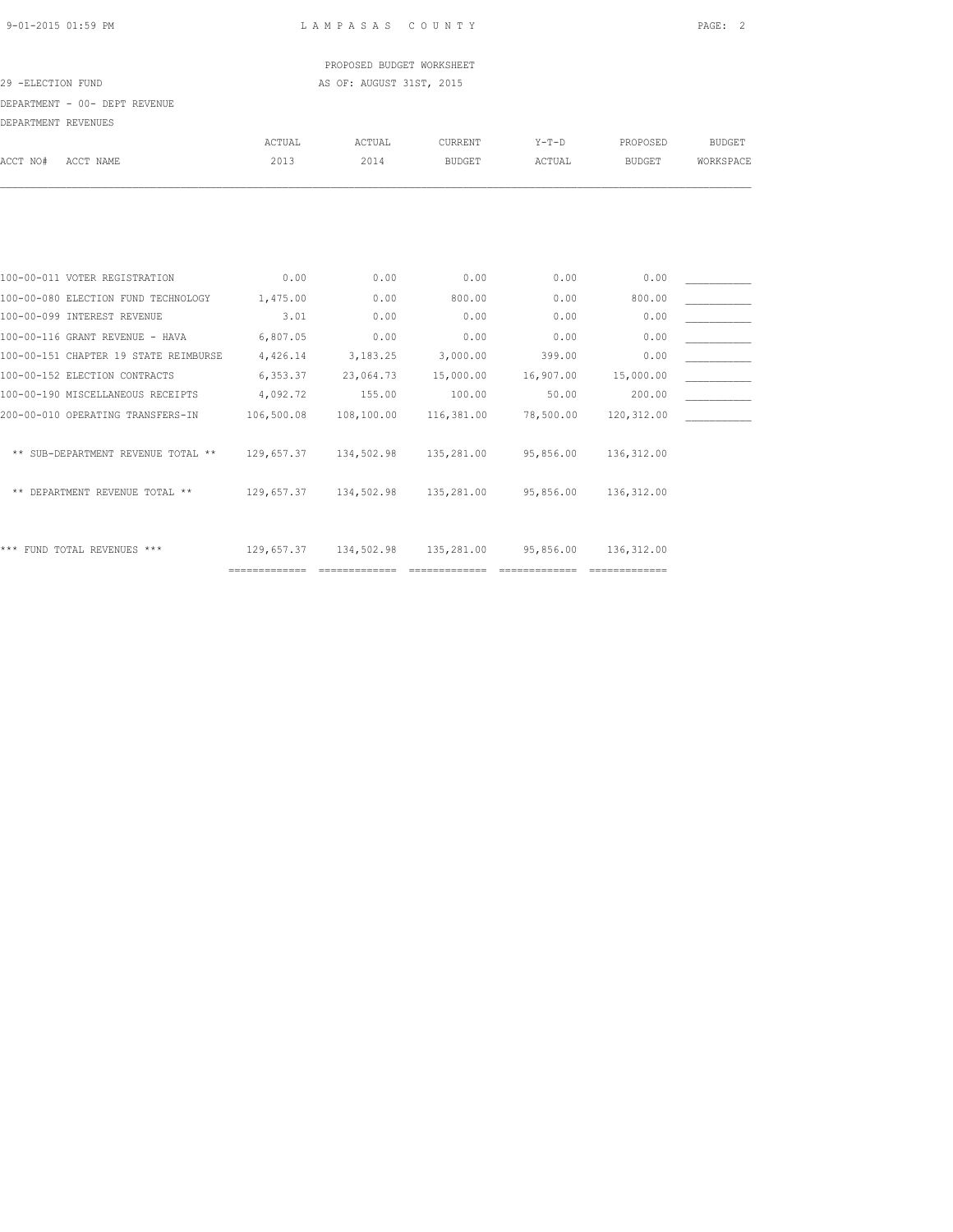|                                                                                         |                   | PROPOSED BUDGET WORKSHEET |                                                       |                   |                 |               |
|-----------------------------------------------------------------------------------------|-------------------|---------------------------|-------------------------------------------------------|-------------------|-----------------|---------------|
| 29 -ELECTION FUND                                                                       |                   | AS OF: AUGUST 31ST, 2015  |                                                       |                   |                 |               |
| DEPARTMENT - 01- DEPT EXPENDITURE                                                       |                   |                           |                                                       |                   |                 |               |
| DEPARTMENT EXPENDITURES                                                                 |                   |                           |                                                       |                   |                 |               |
|                                                                                         | ACTUAL            | ACTUAL                    | CURRENT                                               | $Y-T-D$           | PROPOSED        | <b>BUDGET</b> |
| ACCT NO# ACCT NAME                                                                      | 2013              | 2014                      | BUDGET                                                | ACTUAL            | <b>BUDGET</b>   | WORKSPACE     |
|                                                                                         |                   |                           |                                                       |                   |                 |               |
|                                                                                         |                   |                           |                                                       |                   |                 |               |
|                                                                                         |                   |                           |                                                       |                   |                 |               |
|                                                                                         |                   |                           |                                                       |                   |                 |               |
|                                                                                         |                   |                           |                                                       |                   |                 |               |
| WAGES                                                                                   |                   |                           |                                                       |                   |                 |               |
| -----                                                                                   |                   |                           |                                                       |                   |                 |               |
| 401-00-102 SALARIES & WAGES APPOINTED 34,090.00 32,570.87 32,593.00 28,992.85 34,233.00 |                   |                           |                                                       |                   |                 |               |
| 401-00-104 SALARIES & WAGES DEPUTY #34 22,776.63 24,026.26 24,841.00 22,917.62          |                   |                           |                                                       |                   | 25,585.00       |               |
| 401-00-106 TEMPORARY EMLOYEE                                                            | 0.00              | 0.00                      | 0.00                                                  | 0.00              | 0.00            |               |
| 401-00-120 SALARY/OVERTIME                                                              | 0.00              | 0.00                      | 0.00                                                  | 0.00              | 0.00            |               |
|                                                                                         |                   |                           |                                                       |                   |                 |               |
| ** CATEGORY TOTAL **                                                                    |                   |                           | 56,866.63 56,597.13 57,434.00 51,910.47               |                   | 59,818.00       |               |
|                                                                                         |                   |                           |                                                       |                   |                 |               |
| EMPLOYEE BENEFITS                                                                       |                   |                           |                                                       |                   |                 |               |
| -----------------                                                                       |                   |                           |                                                       |                   |                 |               |
| 401-00-203 FICA BENEFITS                                                                |                   | 4,166.91 4,168.06         |                                                       | 4,393.00 3,968.08 | 4,575.00        |               |
| 401-00-204 GROUP MEDICAL INSURANCE                                                      | 7,058.92          | 264.00                    | 228.00                                                | 223.18            | 228.00          |               |
| 401-00-205 RETIREMENT                                                                   | 9,139.03 8,930.91 |                           | $9,190.00$ $8,496.57$ $9,569.00$                      |                   |                 |               |
| 401-00-207 WORKMEN'S COMP<br>401-00-208 UNEMPLOYMENT INSURANCE (91.00)                  | 50.00             | 146.00<br>19.00           | 174.00<br>19.00                                       | 12.00<br>0.00     | 198.00<br>19.00 |               |
| 401-00-212 PHONE ALLOWANCE                                                              | 468.00            | 480.00                    | 480.00                                                | 440.00            | 480.00          |               |
|                                                                                         |                   |                           |                                                       |                   |                 |               |
| ** CATEGORY TOTAL **                                                                    |                   |                           | 20,791.86  14,007.97  14,484.00  13,139.83  15,069.00 |                   |                 |               |
|                                                                                         |                   |                           |                                                       |                   |                 |               |
| GENERAL EXPENSES                                                                        |                   |                           |                                                       |                   |                 |               |
|                                                                                         |                   |                           |                                                       |                   |                 |               |
| 401-00-300 INTERPRETER                                                                  | 0.00              | 0.00                      | 0.00                                                  | 0.00              | 0.00            |               |
| 401-00-301 COMMUNICATIONS                                                               | 134.00            | 833.54                    | 500.00                                                | 379.90            | 800.00          |               |
| 401-00-303 OFFICE SUPPLIES                                                              | 873.80            | 724.21                    | 1,000.00                                              | 495.85            | 800.00          |               |
| 401-00-304 OPERATING SUPPLIES                                                           | 646.53            | 596.99                    | 600.00                                                | 63.56             | 600.00          |               |
| 401-00-305 TRAVEL & INSERVICE TRAINING                                                  | 2,209.88          | 2,326.62                  | 2,000.00                                              | 2,149.32          | 2,000.00        |               |
| 401-00-311 REPAIR/MAINTENANCE                                                           | 0.00              | 459.90                    | 400.00                                                | 152.00            | 400.00          |               |
| 401-00-312 EQUIPMENT MAINTENANCE CONT                                                   | 4,412.54          | 11,643.75                 | 12,000.00                                             | 10,048.00         | 12,000.00       |               |
| 401-00-315 DUES                                                                         | 250.00            | 250.00                    | 300.00                                                | 0.00              | 300.00          |               |
| 401-00-333 CONTRACTED SERVICES (BALLOT)                                                 | 0.00              | 0.00                      | 18,500.00                                             | 10,556.28         | 18,000.00       |               |
| 401-00-337 ELECTIONS, JUDGES & SUPPLIE                                                  | 24,096.21         | 36,500.71                 | 12,070.00                                             | 2,751.03          | 10,000.00       |               |
| 401-00-354 VOTER REGISTRATION                                                           | 0.00              | 3,605.21                  | 1,000.00                                              | 0.00              | 4,000.00        |               |
| 401-00-361 POSTAGE                                                                      | 44.00             | 68.36                     | 500.00                                                | 48.00             | 300.00          |               |
| 401-00-370 EQUIPMENT RENTAL - COPIER                                                    | 356.42            | 2,138.52                  | 2,200.00                                              | 1,782.10          | 2,200.00        |               |
| 401-00-375 BANK CHARGES                                                                 | 0.00              | 0.00                      | 25.00                                                 | 0.00              | 25.00           |               |
| 401-00-389 MISCELLANOUS EXPENSE                                                         | 124.58            | 63.83                     | 0.00                                                  | 0.00              | 0.00            |               |

\*\* CATEGORY TOTAL \*\* 33,147.96 59,211.64 51,095.00 28,426.04 51,425.00

9-01-2015 01:59 PM L A M P A S A S C O U N T Y PAGE: 3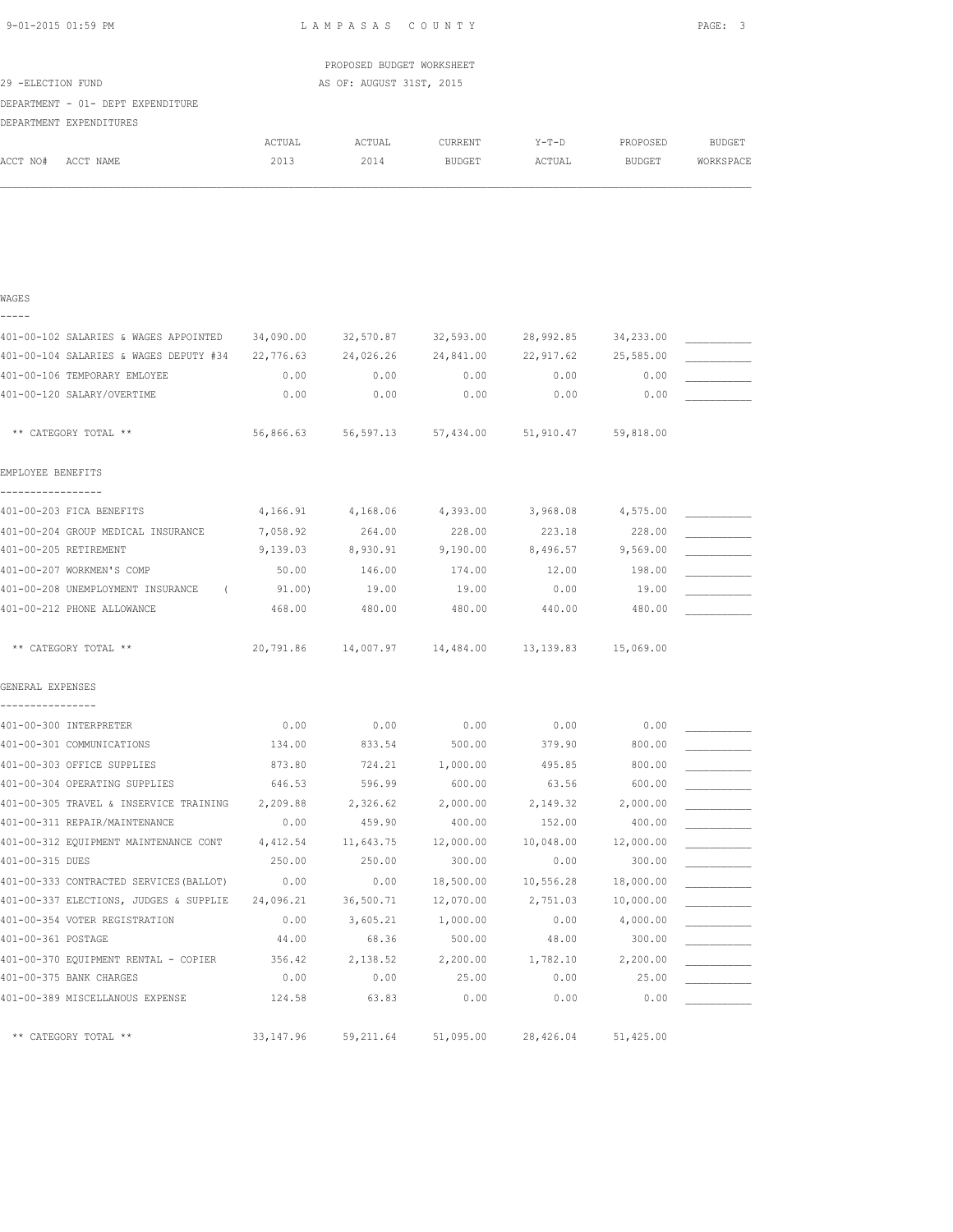|  | $9 - 01 - 2015$ 01:59 PM |  |
|--|--------------------------|--|
|  |                          |  |

LAMPASAS COUNTY PAGE: 4

 PROPOSED BUDGET WORKSHEET 29 -ELECTION FUND AS OF: AUGUST 31ST, 2015

DEPARTMENT - 01- DEPT EXPENDITURE

DEPARTMENT EXPENDITURES

| ACCT NO# ACCT NAME                                                                     | ACTUAL<br>2013 | ACTUAL<br>2014 | CURRENT<br>BUDGET  | $Y-T-D$<br>ACTUAL                                      | PROPOSED<br><b>BUDGET</b> | <b>BUDGET</b><br>WORKSPACE |
|----------------------------------------------------------------------------------------|----------------|----------------|--------------------|--------------------------------------------------------|---------------------------|----------------------------|
| CAPITAL OUTLAY                                                                         |                |                |                    |                                                        |                           |                            |
| --------------<br>401-00-401 OFFICE MACHINES & EQUIPMENT                               | 0.00           | 0.00           | 0.00               | 0.00                                                   | 0.00                      |                            |
| ** CATEGORY TOTAL **                                                                   | 0.00           | 0.00           | 0.00               | 0.00                                                   | 0.00                      |                            |
| 401-00-500 OPERATING TRANSFERS-OUT 3,865.00                                            |                | 0.00           | 0.00               | 0.00                                                   | 0.00                      |                            |
| ** CATEGORY TOTAL **                                                                   | 3,865.00       | 0.00           | 0.00               | 0.00                                                   | 0.00                      |                            |
| ** SUB-DEPARTMENT TOTAL **                                                             |                |                |                    | 114,671.45 129,816.74 123,013.00 93,476.34 126,312.00  |                           |                            |
|                                                                                        |                |                |                    |                                                        |                           |                            |
| WAGES<br>-----                                                                         |                |                |                    |                                                        |                           |                            |
| 401-01-198 ELECTIONS WAGES                                                             | 0.00           | 0.00           | 0.00               | 0.00                                                   | 0.00                      |                            |
| ** CATEGORY TOTAL **                                                                   | 0.00           | 0.00           | 0.00               | 0.00                                                   | 0.00                      |                            |
| GENERAL EXPENSES                                                                       |                |                |                    |                                                        |                           |                            |
| .<br>401-01-337 ELECTIONS, JUDGES & PAYROLL                                            | 0.00           | 0.00           | 12,000.00          |                                                        | 7,301.01  10,000.00       |                            |
| ** CATEGORY TOTAL **                                                                   | 0.00           |                | $0.00$ $12,000.00$ |                                                        | 7,301.01 10,000.00        |                            |
| ** SUB-DEPARTMENT TOTAL **                                                             | 0.00           | 0.00           | 12,000.00          |                                                        | 7,301.01 10,000.00        |                            |
| *** DEPARTMENT TOTAL ***                                                               |                |                |                    | 114,671.45 129,816.74 135,013.00 100,777.35 136,312.00 |                           |                            |
| *** FUND TOTAL EXPENDITURES *** 114,671.45 129,816.74 135,013.00 100,777.35 136,312.00 |                |                |                    |                                                        |                           |                            |
|                                                                                        |                |                |                    |                                                        |                           |                            |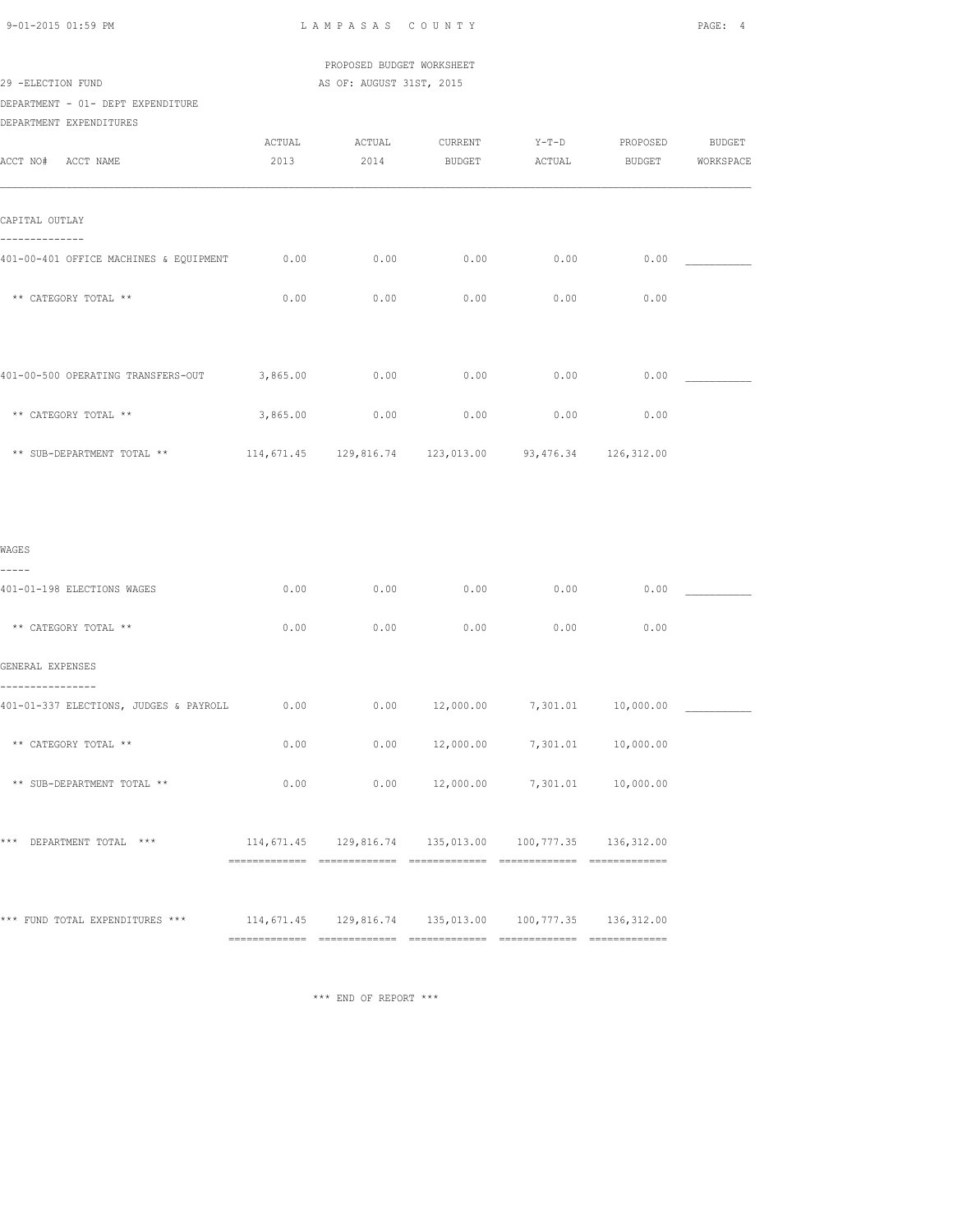PROPOSED BUDGET WORKSHEET 30 -PRE-TRIAL INTERVENTION AS OF: AUGUST 31ST, 2015

| ACCT NO# ACCT NAME                                                                    | ACTUAL                | ACTUAL<br>2013 2014 BUDGET ACTUAL |                |                                             | CURRENT Y-T-D PROPOSED BUDGET | BUDGET WORKSPACE |
|---------------------------------------------------------------------------------------|-----------------------|-----------------------------------|----------------|---------------------------------------------|-------------------------------|------------------|
| REVENUE SUMMARY                                                                       |                       |                                   |                |                                             |                               |                  |
| PRE TRIAL INTERVENTION                                                                |                       | $0.00$ 1,000.00 0.00 35,095.40    |                |                                             | 0.00                          |                  |
| *** TOTAL REVENUE ***                                                                 |                       | 0.00 1,000.00                     |                | $0.00$ 35,095.40                            | 0.00                          |                  |
| EXPENDITURE SUMMARY                                                                   |                       |                                   |                |                                             |                               |                  |
| PRE TRIAL INTERVENTION                                                                | 0.00                  | 0.00                              | 0.00           |                                             | 0.00 25,000.00                |                  |
| *** TOTAL EXPENDITURES ***                                                            | 0.00<br>============= | ==============                    | ============== | $0.00$ 0.00 0.00 25,000.00<br>============= |                               |                  |
| REVENUES OVER/(UNDER) EXPENDITURES 6.00 0.00 1,000.00 0.00 0.00 35,095.40 (25,000.00) |                       |                                   |                |                                             |                               |                  |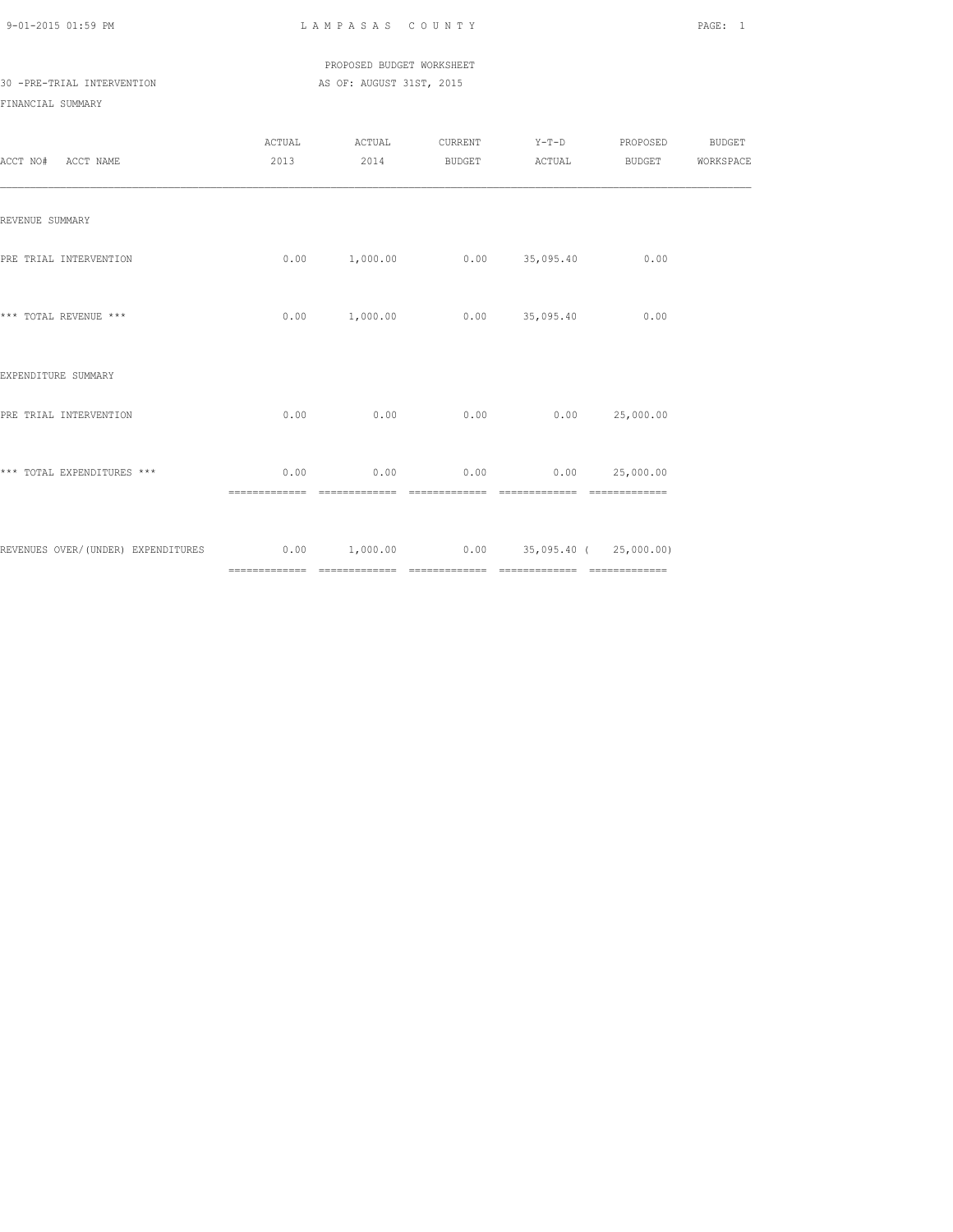| 9-01-2015 01:59 PM                                                                                |                        | LAMPASAS COUNTY            |                        |                             |                        | PAGE:<br>2    |
|---------------------------------------------------------------------------------------------------|------------------------|----------------------------|------------------------|-----------------------------|------------------------|---------------|
|                                                                                                   |                        | PROPOSED BUDGET WORKSHEET  |                        |                             |                        |               |
| 30 -PRE-TRIAL INTERVENTION                                                                        |                        | AS OF: AUGUST 31ST, 2015   |                        |                             |                        |               |
| DEPARTMENT - PRE TRIAL INTERVENTION                                                               |                        |                            |                        |                             |                        |               |
| DEPARTMENT REVENUES                                                                               |                        |                            |                        |                             |                        |               |
|                                                                                                   | ACTUAL                 | ACTUAL                     | CURRENT                | $Y-T-D$                     | PROPOSED               | <b>BUDGET</b> |
| ACCT NO#<br>ACCT NAME                                                                             | 2013                   | 2014                       | <b>BUDGET</b>          | ACTUAL                      | BUDGET                 | WORKSPACE     |
| 101-00-004 PRE-TRAIL INTERVENTION FEES<br>101-00-099 INTEREST REVENUE<br>101-00-190 MISCELLANEOUS | 0.00<br>0.00<br>0.00   | 1,000.00<br>0.00<br>0.00   | 0.00<br>0.00<br>0.00   | 35,095.40<br>0.00<br>0.00   | 0.00<br>0.00<br>0.00   |               |
| ** SUB-DEPARTMENT REVENUE TOTAL **                                                                | 0.00                   | 1,000.00                   | 0.00                   | 35,095.40                   | 0.00                   |               |
| ** DEPARTMENT REVENUE TOTAL **                                                                    | 0.00                   | 1,000.00                   | 0.00                   | 35,095.40                   | 0.00                   |               |
| *** FUND TOTAL REVENUES ***                                                                       | 0.00<br>============== | 1,000.00<br>============== | 0.00<br>============== | 35,095.40<br>============== | 0.00<br>============== |               |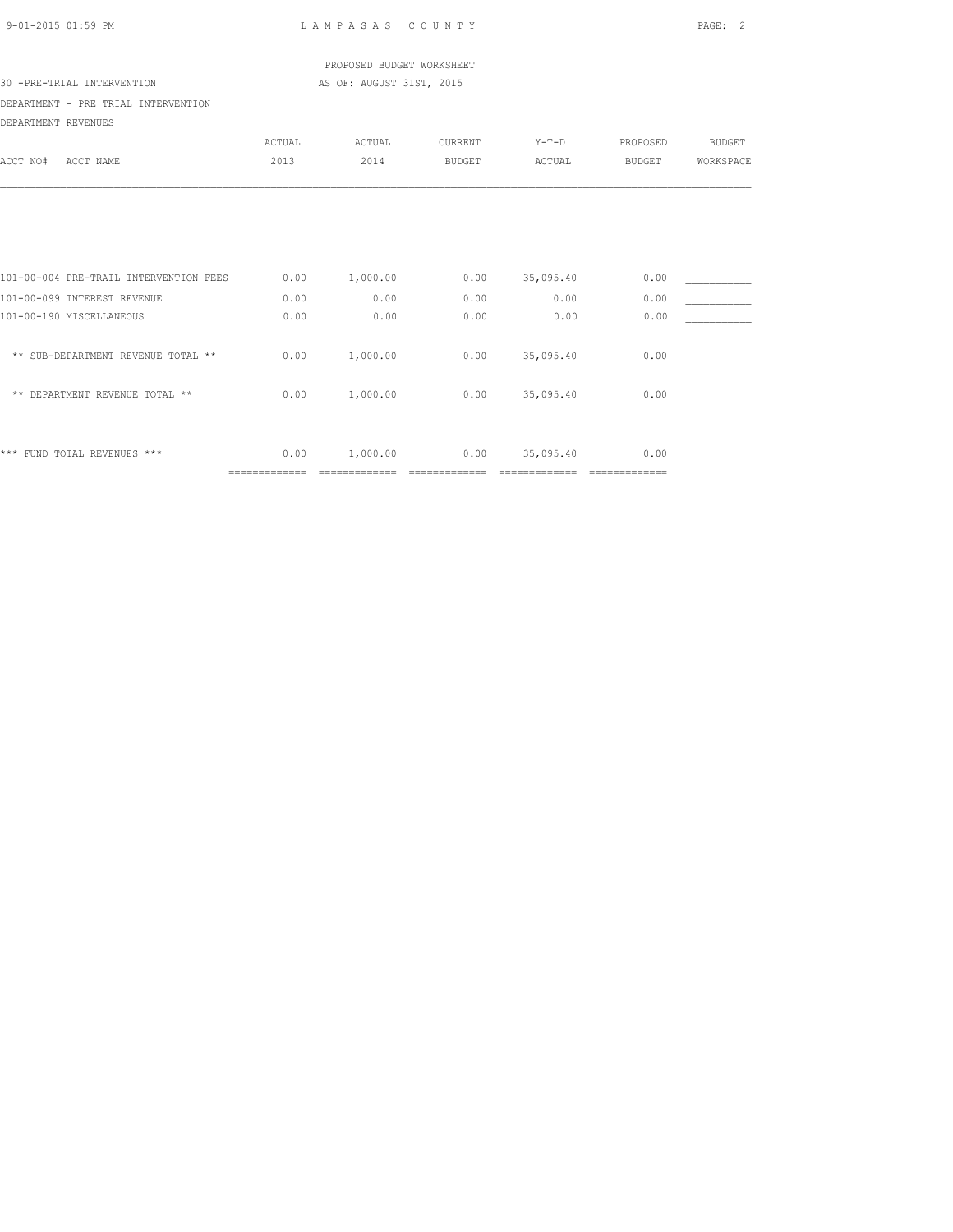| 9-01-2015 01:59 PM                                                        |      | LAMPASAS COUNTY           |                                             |      |                | PAGE: 3 |
|---------------------------------------------------------------------------|------|---------------------------|---------------------------------------------|------|----------------|---------|
|                                                                           |      | PROPOSED BUDGET WORKSHEET |                                             |      |                |         |
| 30 -PRE-TRIAL INTERVENTION                                                |      | AS OF: AUGUST 31ST, 2015  |                                             |      |                |         |
| DEPARTMENT - PRE TRIAL INTERVENTION                                       |      |                           |                                             |      |                |         |
| DEPARTMENT EXPENDITURES                                                   |      |                           |                                             |      |                |         |
|                                                                           |      |                           | ACTUAL ACTUAL CURRENT Y-T-D PROPOSED BUDGET |      |                |         |
| ACCT NO# ACCT NAME                                                        | 2013 |                           | 2014 BUDGET ACTUAL BUDGET WORKSPACE         |      |                |         |
|                                                                           |      |                           |                                             |      |                |         |
| GENERAL EXPENSES<br>----------------                                      |      |                           |                                             |      |                |         |
| 401-00-375 BANK CHARGES                                                   | 0.00 | 0.00                      | 0.00                                        | 0.00 | 0.00           |         |
| 401-00-389 MISCELLANOUS EXPENSE                                           | 0.00 | 0.00                      | 0.00                                        | 0.00 | 0.00           |         |
|                                                                           |      |                           |                                             |      |                |         |
| ** CATEGORY TOTAL **                                                      | 0.00 | 0.00                      | 0.00                                        | 0.00 | 0.00           |         |
|                                                                           |      |                           |                                             |      |                |         |
| 401-00-500 OPERATION TRANSFERS-OUT                                        | 0.00 | 0.00                      | 0.00                                        |      | 0.00 25,000.00 |         |
| ** CATEGORY TOTAL **                                                      | 0.00 | 0.00                      | 0.00                                        | 0.00 | 25,000.00      |         |
| ** SUB-DEPARTMENT TOTAL **                                                | 0.00 | 0.00                      | 0.00                                        |      | 0.00 25,000.00 |         |
| *** DEPARTMENT TOTAL ***                                                  | 0.00 | 0.00                      | 0.00                                        |      | 0.00 25,000.00 |         |
|                                                                           |      |                           |                                             |      |                |         |
| *** FUND TOTAL EXPENDITURES *** $0.00$ 0.00 0.00 0.00 0.00 0.00 25,000.00 |      |                           |                                             |      |                |         |
|                                                                           |      |                           |                                             |      |                |         |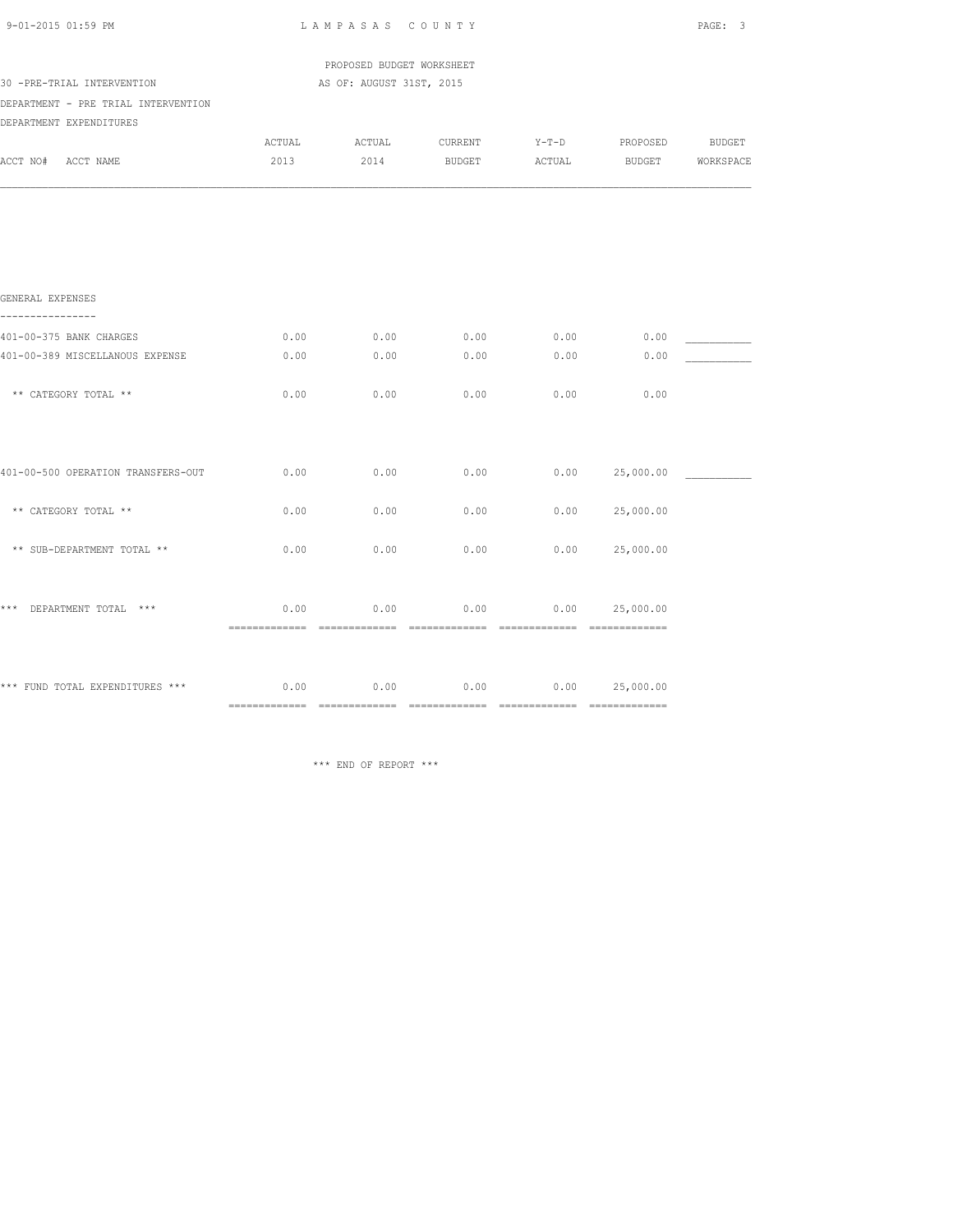| 9-01-2015 01:59 PM |  |
|--------------------|--|
|                    |  |

L A M P A S A S C O U N T Y PAGE: 1

 PROPOSED BUDGET WORKSHEET 31 -JUVENILE PROBATION AS OF: AUGUST 31ST, 2015

| ACCT NO# ACCT NAME                                                                    | ACTUAL ACTUAL<br>2013 2014 | CURRENT Y-T-D PROPOSED BUDGET                               | BUDGET ACTUAL BUDGET WORKSPACE |  |
|---------------------------------------------------------------------------------------|----------------------------|-------------------------------------------------------------|--------------------------------|--|
| REVENUE SUMMARY                                                                       |                            |                                                             |                                |  |
| 00-JPO REVENUE                                                                        |                            | 465, 377.55 584, 226.45 464, 742.00 480, 216.32 473, 560.00 |                                |  |
| *** TOTAL REVENUE ***                                                                 |                            | 465, 377.55 584, 226.45 464, 742.00 480, 216.32 473, 560.00 |                                |  |
| EXPENDITURE SUMMARY                                                                   |                            |                                                             |                                |  |
| 01-JPO EXPENDITURES                                                                   |                            | 442,196.84 595,491.11 462,520.00 488,397.14 471,293.00      |                                |  |
| *** TOTAL EXPENDITURES ***<br>442,196.84 595,491.11 462,520.00 488,397.14 471,293.00  |                            |                                                             |                                |  |
| REVENUES OVER/(UNDER) EXPENDITURES 23,180.71 (11,264.66) 2,222.00 (8,180.82) 2,267.00 |                            |                                                             |                                |  |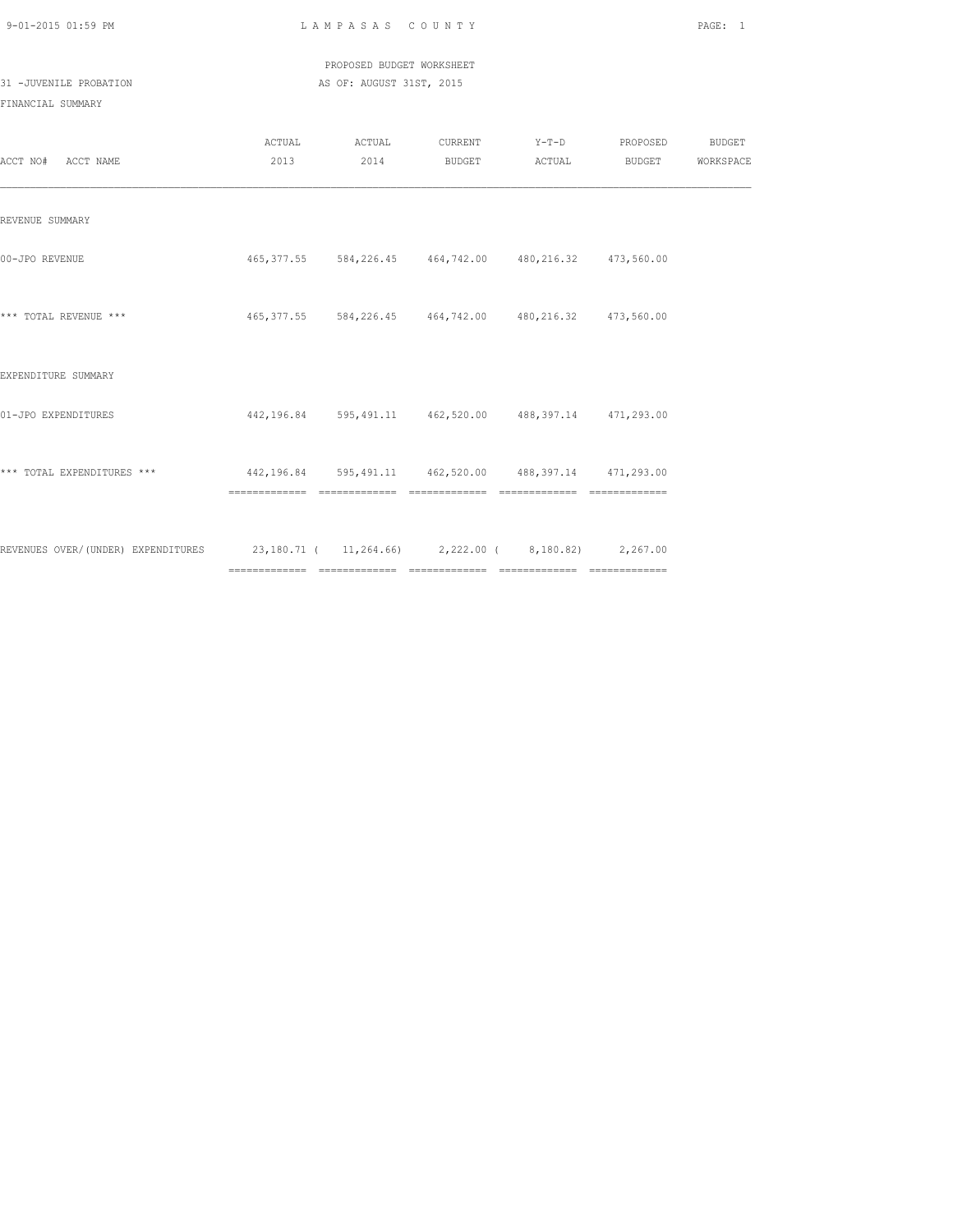PROPOSED BUDGET WORKSHEET 31 -JUVENILE PROBATION AS OF: AUGUST 31ST, 2015

### DEPARTMENT - 00-JPO REVENUE

| PROAPTMENT PRWENHIFS |  |
|----------------------|--|

| DEPARTMENT REVENUES |                                        |               |            |                |             |               |               |
|---------------------|----------------------------------------|---------------|------------|----------------|-------------|---------------|---------------|
|                     |                                        | <b>ACTUAL</b> | ACTUAL     | <b>CURRENT</b> | $Y-T-D$     | PROPOSED      | <b>BUDGET</b> |
| ACCT NO#            | ACCT NAME                              | 2013          | 2014       | <b>BUDGET</b>  | ACTUAL      | <b>BUDGET</b> | WORKSPACE     |
|                     |                                        |               |            |                |             |               |               |
|                     |                                        |               |            |                |             |               |               |
|                     | 100-00-094 DISTRICT CLERK              | 0.00          | 0.00       | 0.00           | 0.00        | 0.00          |               |
|                     | 100-00-099 INTEREST REVENUE            | 7.87          | 0.00       | 0.00           | 3.67        | 0.00          |               |
|                     | 100-00-109 SERVICE FEES                | 0.00          | 0.00       | 0.00           | 0.00        | 0.00          |               |
|                     | 100-00-111 NON-RESIDENTIAL GRANT       | 0.00          | 0.00       | 0.00           | 0.00        | 0.00          |               |
|                     | 100-00-116 GRANT REVENUE - CJD         | 2,085.60      | 2,565.42   | 3,435.00       | 0.00        | 3,435.00      |               |
|                     | 100-00-118 JUVENILE PROBATION FEES     | 3,696.00      | 5,774.25   | 6,000.00       | 6,197.91    | 6,000.00      |               |
|                     | 100-00-123 STATE FUNDING - TJPC        | 158,869.00    | 170,562.33 | 187,839.00     | 187,839.00  | 187,839.00    |               |
|                     | 100-00-142 4 E REVENUE                 | 0.00          | 0.00       | 0.00           | 0.00        | 0.00          |               |
|                     | 100-00-190 MISCELLANOUS RECEIPTS       | 246.08        | 45.00      | 0.00           | 100.00      | 0.00          |               |
|                     | 100-00-200 PLACEMENT COST              | 0.00          | 0.00       | 0.00           | 0.00        | 0.00          |               |
|                     | 100-00-201 CIS GRANT SALARY REIMBURSEM | 0.00          | 0.00       | 0.00           | 0.00        | 0.00          |               |
|                     | 100-00-206 RESTITUTION FEES            | 1,473.00      | 3,779.45   | 0.00           | 3,575.74    | 0.00          |               |
|                     | 200-00-010 OPERATING TRANSFERS-IN      | 299,000.00    | 401,500.00 | 267,468.00     | 282,500.00  | 276,286.00    |               |
|                     | ** SUB-DEPARTMENT REVENUE TOTAL **     | 465, 377.55   | 584,226.45 | 464,742.00     | 480, 216.32 | 473,560.00    |               |
|                     | 100-01-123 STATE FUNDING-SALARIES      | 0.00          | 0.00       | 0.00           | 0.00        | 0.00          |               |
|                     | ** SUB-DEPARTMENT REVENUE TOTAL **     | 0.00          | 0.00       | 0.00           | 0.00        | 0.00          |               |
|                     | ** DEPARTMENT REVENUE TOTAL **         | 465, 377.55   | 584,226.45 | 464,742.00     | 480, 216.32 | 473,560.00    |               |
|                     | *** FUND TOTAL REVENUES ***            | 465, 377.55   | 584,226.45 | 464,742.00     | 480, 216.32 | 473,560.00    |               |

============= ============= ============= ============= =============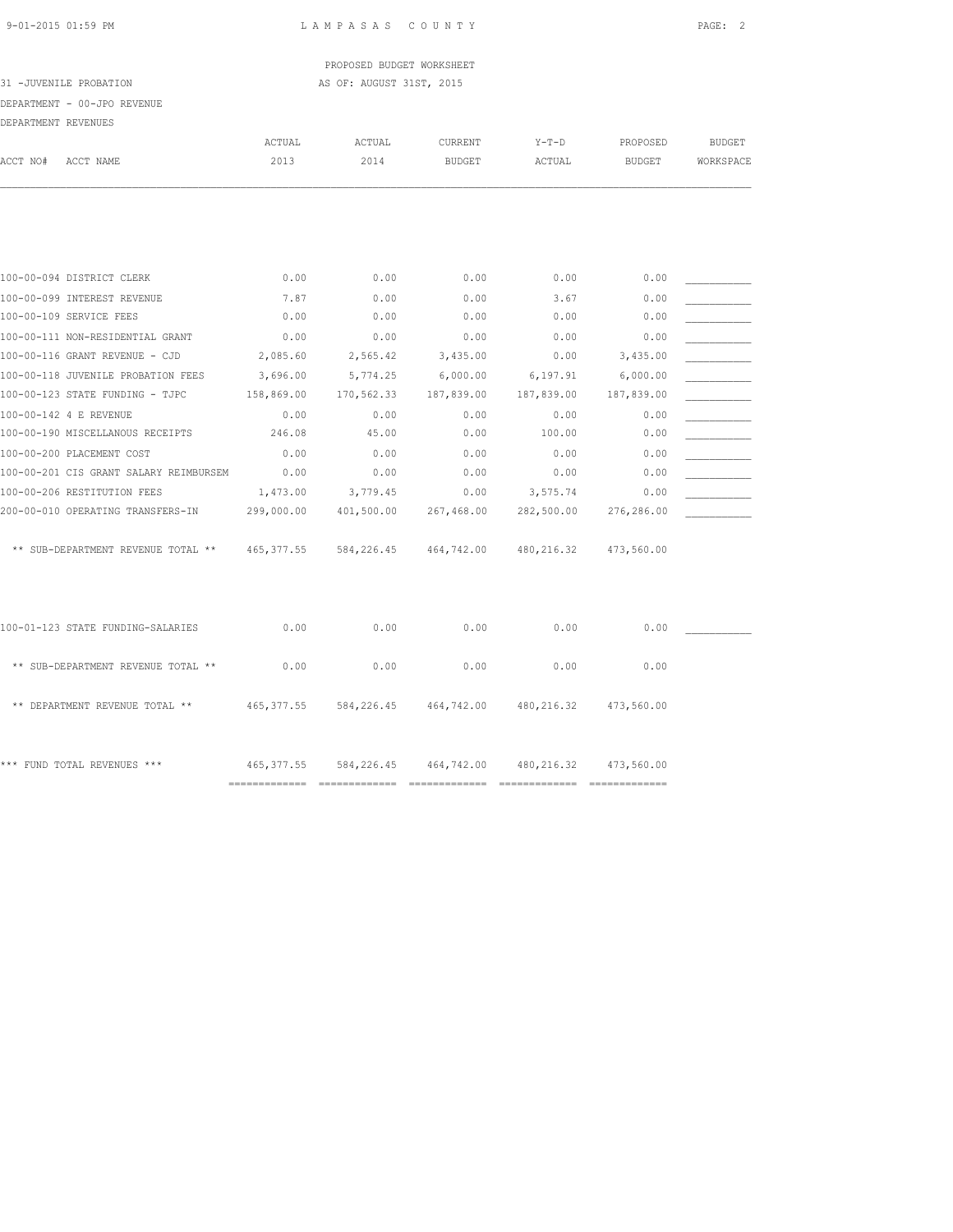| 9-01-2015 01:59 PM |  |
|--------------------|--|
|                    |  |

LAMPASAS COUNTY PAGE: 3

| ACTUAL | CURRENT | Y-T-D  | PROPOSED | BUDGET    |
|--------|---------|--------|----------|-----------|
|        |         |        |          |           |
|        |         |        |          |           |
|        |         |        |          |           |
| 2014   | BUDGET  | ACTUAL | BUDGET   | WORKSPACE |
|        |         |        |          |           |
|        |         |        |          |           |
|        |         |        |          |           |

### WAGES -----

| 401-00-102 SALARIES & WAGES APPOINTED  | 28,195.05  | 30,138.29         | 31,639.00                                      | 24,470.02          | 31,638.00           |  |
|----------------------------------------|------------|-------------------|------------------------------------------------|--------------------|---------------------|--|
| 401-00-103 SALARIES & WAGES DEP #3334  | 23,468.91  | 15,075.55         | 13,385.00                                      | 12,339.01          | 13,385.00           |  |
| 401-00-104 SALARIES & WAGES DEP #1406  | 32,832.04  | 35, 376.74        | 36,455.00                                      | 33,495.85          | 36,455.00           |  |
| 401-00-113 SALARIES & WAGES ASST #0878 | 42, 273.74 | 45,530.99         | 46,436.00                                      | 39,116.20          | 44,603.00           |  |
| 401-00-199 LONGEVITY PAYMENT           | 2,520.00   | 3,360.00          | 2,040.00                                       | 1,320.00           | 1,440.00            |  |
| ** CATEGORY TOTAL **                   |            |                   | 129,289.74  129,481.57  129,955.00  110,741.08 |                    | 127,521.00          |  |
| EMPLOYEE BENEFITS                      |            |                   |                                                |                    |                     |  |
| 401-00-203 FICA BENEFITS               |            | 9,753.40 9,641.40 |                                                | 15,297.00 8,344.62 | 15,101.00           |  |
| 401-00-204 GROUP MEDICAL INSURANCE     | 25,718.72  | 21,664.00         | 22,536.00                                      | 24, 145.30         | 33,994.00           |  |
| 401-00-205 RETIREMENT                  | 20,667.33  | 20,435.56         | 31,993.00                                      | 18,591.45          | 31,584.00           |  |
| 401-00-207 WORKMEN'S COMP              | 187.50     | 237.00            | 208.00                                         | 0.00               | 562.00              |  |
| 401-00-208 UNEMPLOYMENT INSURANCE      | 297.00     | 98.00             | 98.00                                          | 0.00               | 98.00               |  |
| 401-00-212 PHONE ALLOWANCE             | 1,397.00   | 1,440.00          | 0.00                                           | 1,320.00           | 0.00                |  |
| ** CATEGORY TOTAL **                   | 58,020.95  |                   | 53,515.96 70,132.00                            |                    | 52,401.37 81,339.00 |  |
| GENERAL EXPENSES                       |            |                   |                                                |                    |                     |  |
| 401-00-301 COMMUNICATIONS              | 330.00     | 330.00            | 500.00                                         | 300.00             | 500.00              |  |
| 401-00-302 UTILITIES                   | 0.00       | 0.00              | 0.00                                           | 0.00               | 0.00                |  |
| 401-00-304 OPERATING SUPPLIES          | 1,241.29   | 1,004.76          | 1,200.00                                       | 1,811.16           | 1,200.00            |  |
| 401-00-305 TRAVEL & INSERVICE TRAINING | 4,308.44   | 6,326.68          | 5,000.00                                       | 8,541.86           | 5,000.00            |  |
| 401-00-311 REPAIRS & MAINTENANCE       |            | 11 05 846 80      |                                                | 50.00 14.50        | 50.00               |  |

| 401-00-305 TRAVEL & INSERVICE TRAINING      | 4,308.44  | 6,326.68   | 5,000.00              | 8,541.86   | 5,000.00   |  |
|---------------------------------------------|-----------|------------|-----------------------|------------|------------|--|
| 401-00-311 REPAIRS & MAINTENANCE            | 11.05     | 846.80     | 50.00                 | 14.50      | 50.00      |  |
| 401-00-312 EQUIPMENT MAINTENANCE            | 0.00      | 0.00       | 100.00                | 0.00       | 100.00     |  |
| 401-00-315 DUES                             | 35.00     | 0.00       | 100.00                | 0.00       | 100.00     |  |
| 401-00-319 AUDIT                            | 3,500.00  | 3,600.00   | 3,500.00              | 3,700.00   | 3,500.00   |  |
| 401-00-328 CONTINGENCY                      | 0.00      | 0.00       | 326.00                | 0.00       | 326.00     |  |
| 401-00-342 GAS & OIL                        | 1,740.98  | 2,093.68   | 1,500.00              | 1,320.77   | 1,500.00   |  |
| 401-00-343 REPAIRS AND MAINTENANCE VEH      | 0.00      | 402.46     | 0.00                  | 1,059.31   | 0.00       |  |
| 401-00-345 MEDICAL (U A'S)                  | 0.00      | 2,666.20   | 4,000.00              | 10,356.76  | 4,000.00   |  |
| 401-00-357 C/P STATE/GRANT N                | 15,375.00 | 26,675.02  | 10,000.00             | 6,668.86   | 10,000.00  |  |
| 401-00-361 POSTAGE                          | 58.00     | 60.00      | 68.00                 | 68.00      | 68.00      |  |
| 401-00-364 PUBLICATIONS, BOOKS, MANUALS     | 0.00      | 203.50     | 100.00                | 0.00       | 100.00     |  |
| 401-00-370 EQUIPMENT RENTAL-COPIER 1,735.50 |           | 1,602.00   | 1,650.00              | 1,201.50   | 1,650.00   |  |
| 401-00-375 BANK CHARGES                     | 0.00      | 0.00       | 0.00                  | 0.00       | 0.00       |  |
| 401-00-378 RENTAL SPACE                     | 0.00      | 0.00       | 0.00                  | 0.00       | 0.00       |  |
| 401-00-382 FUND A - DETENTION               | 34,675.00 | 30,000.00  | 30,000.00             | 22,470.00  | 30,000.00  |  |
| 401-00-384 FUND A - SECURE                  | 21,000.00 | 8,550.78   | 25,682.00             | 33,298.59  | 25,682.00  |  |
| 401-00-389 MISCELLANOUS EXPENSE             | 1,098.00  | 2,605.59   | 0.00                  | 4,578.10   | 0.00       |  |
| 401-00-390 PLACEMENT COST - COUNTY          | 4,285.75  | 190,388.32 | 60,000.00             | 98,086.61  | 60,000.00  |  |
|                                             |           |            |                       |            |            |  |
| ** CATEGORY TOTAL **                        | 89,394.01 |            | 277,355.79 143,776.00 | 193,476.02 | 143,776.00 |  |
|                                             |           |            |                       |            |            |  |

| GORY TOTAL ** |  |  | 89,394. |  |
|---------------|--|--|---------|--|
|               |  |  |         |  |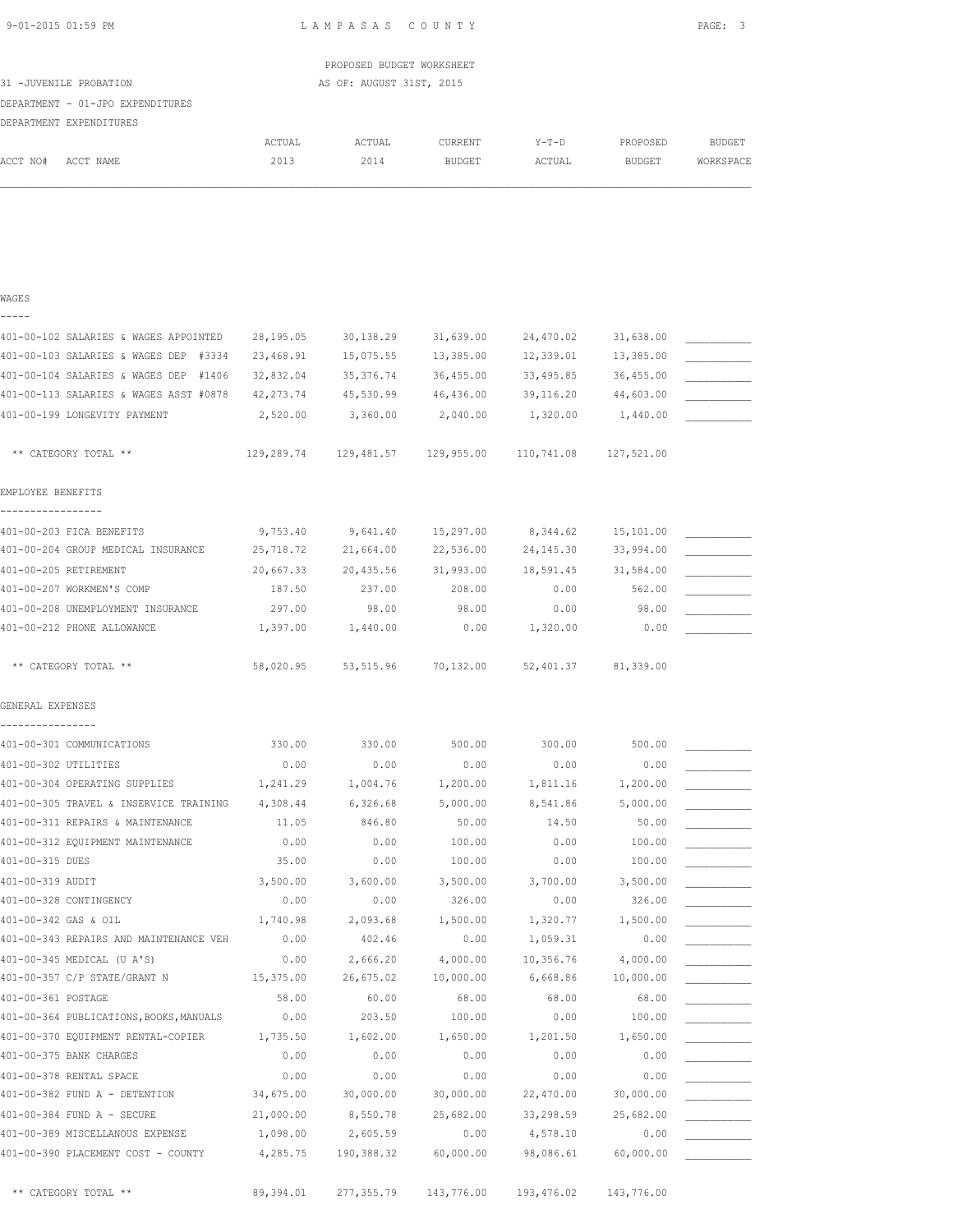PROPOSED BUDGET WORKSHEET 31 -JUVENILE PROBATION **AS OF: AUGUST 31ST, 2015** 

DEPARTMENT - 01-JPO EXPENDITURES

DEPARTMENT EXPENDITURES

|                                        | ACTUAL    | ACTUAL | CURRENT       | $Y-T-D$                                     | PROPOSED      | <b>BUDGET</b> |
|----------------------------------------|-----------|--------|---------------|---------------------------------------------|---------------|---------------|
| ACCT NO#<br>ACCT NAME                  | 2013      | 2014   | <b>BUDGET</b> | ACTUAL                                      | <b>BUDGET</b> | WORKSPACE     |
|                                        |           |        |               |                                             |               |               |
| CAPITAL OUTLAY                         |           |        |               |                                             |               |               |
|                                        |           |        |               |                                             |               |               |
| 401-00-401 OFFICE MACHINES & EQUIPMENT | 0.00      | 0.00   | 0.00          | 0.00                                        | 0.00          |               |
| 401-00-402 OPERATING EQUIPMENT         | 23,384.70 | 0.00   | 0.00          | 0.00                                        | 0.00          |               |
| 401-00-407 OFFICE FURNITURE & FIXTURES | 0.00      | 0.00   | 0.00          | 0.00                                        | 0.00          |               |
| ** CATEGORY TOTAL **                   | 23,384.70 | 0.00   | 0.00          | 0.00                                        | 0.00          |               |
|                                        |           |        |               |                                             |               |               |
| 401-00-500 OPERATING TRANSFERS-OUT     | 204.00    | 0.00   | 0.00          | 0.00                                        | 0.00          |               |
| ** CATEGORY TOTAL **                   | 204.00    | 0.00   | 0.00          | 0.00                                        | 0.00          |               |
| ** SUB-DEPARTMENT TOTAL **             |           |        |               | 300,293.40 460,353.32 343,863.00 356,618.47 | 352,636.00    |               |

| WAGES                                                                                   |                     |                                                                 |                     |                   |           |  |
|-----------------------------------------------------------------------------------------|---------------------|-----------------------------------------------------------------|---------------------|-------------------|-----------|--|
| -----                                                                                   |                     |                                                                 |                     |                   |           |  |
| 401-01-102 SALARIES & WAGES APPOINTED 49,329.74 52,986.39 50,000.00 46,153.92 50,000.00 |                     |                                                                 |                     |                   |           |  |
| 401-01-103 SALARIES & WAGES DEP                                                         | 17,964.18           |                                                                 | 20,582.49 20,000.00 | 18,461.52         | 20,000.00 |  |
|                                                                                         |                     |                                                                 |                     |                   |           |  |
| ** CATEGORY TOTAL **                                                                    |                     | $67, 293, 92$ $73, 568, 88$ $70,000,00$ $64,615,44$ $70,000,00$ |                     |                   |           |  |
| EMPLOYEE BENEFITS                                                                       |                     |                                                                 |                     |                   |           |  |
|                                                                                         |                     |                                                                 |                     |                   |           |  |
| 401-01-203 FICA                                                                         |                     | 5, 153.12 5, 525.95                                             | 0.00                | 4,843.91          | 0.00      |  |
| 401-01-205 RETIREMENT                                                                   | 10,842.60 11,677.81 |                                                                 | 0.00                | 10,277.69         | 0.00      |  |
| 401-01-207 WORKMENS COMP                                                                | 0.00                | 0.00                                                            | 0.00                | 0.00              | 0.00      |  |
| 401-01-208 UNEMPLOYEMENT INSURANCE                                                      | 0.00                | 0.00                                                            | 0.00                | 0.00              | 0.00      |  |
| ** CATEGORY TOTAL **                                                                    |                     | 15,995.72 17,203.76                                             |                     | $0.00$ 15,121.60  | 0.00      |  |
| GENERAL EXPENSES                                                                        |                     |                                                                 |                     |                   |           |  |
|                                                                                         |                     |                                                                 |                     |                   |           |  |
| 401-01-305 TRAVEL & INSERVICE TRAINING 0.00                                             |                     | 0.00                                                            | 0.00                | 0.00              | 0.00      |  |
| 401-01-357 GRANT N-NON SECURE                                                           | 10,298.05           | 8,100.33 8,100.00                                               |                     | 3,038.00 8,100.00 |           |  |
| 401-01-382 ELECTRONIC MONITORING/4E                                                     | 0.00                | 0.00                                                            | 0.00                | 0.00              | 0.00      |  |
| 401-01-384 PLACEMENT COST - STATE C                                                     | 27,433.50           | 27,082.00                                                       | 21,104.00           | 15,793.41         | 21,104.00 |  |
| ** CATEGORY TOTAL **                                                                    |                     | 37,731.55 35,182.33                                             | 29,204.00 18,831.41 |                   | 29,204.00 |  |
| ** SUB-DEPARTMENT TOTAL **                                                              |                     | $121,021.19$ $125,954.97$ $99,204.00$ $98,568.45$ $99,204.00$   |                     |                   |           |  |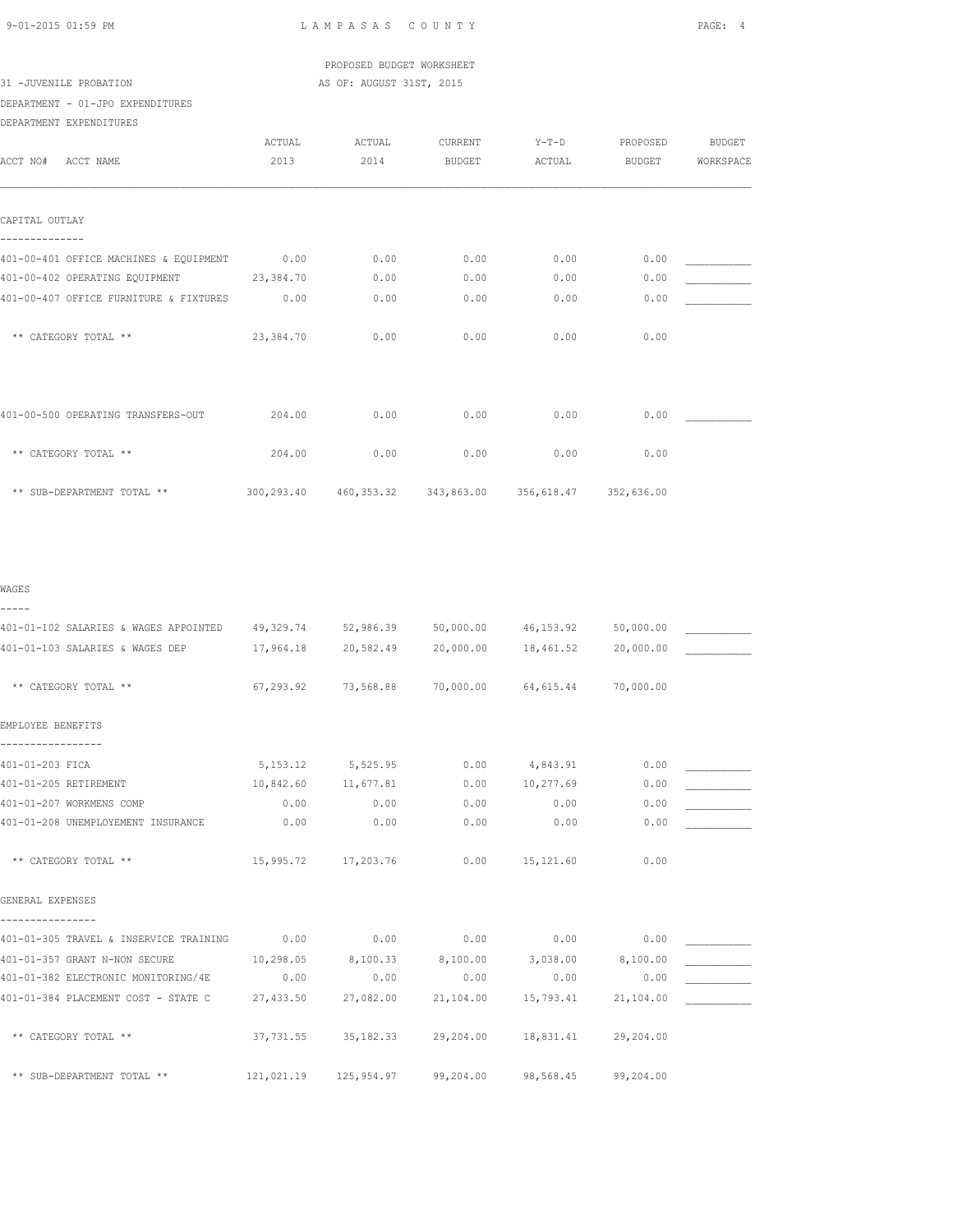| 9-01-2015 01:59 PM                                                                     | LAMPASAS COUNTY | PAGE: 5                                                |                                          |                        |               |
|----------------------------------------------------------------------------------------|-----------------|--------------------------------------------------------|------------------------------------------|------------------------|---------------|
|                                                                                        |                 | PROPOSED BUDGET WORKSHEET                              |                                          |                        |               |
| 31 -JUVENILE PROBATION                                                                 |                 | AS OF: AUGUST 31ST, 2015                               |                                          |                        |               |
| DEPARTMENT - 01-JPO EXPENDITURES                                                       |                 |                                                        |                                          |                        |               |
| DEPARTMENT EXPENDITURES                                                                |                 |                                                        |                                          |                        |               |
|                                                                                        | ACTUAL          | ACTUAL                                                 |                                          | CURRENT Y-T-D PROPOSED | <b>BUDGET</b> |
| ACCT NO# ACCT NAME                                                                     | 2013            | 2014                                                   |                                          | BUDGET ACTUAL BUDGET   | WORKSPACE     |
|                                                                                        |                 |                                                        |                                          |                        |               |
| GENERAL EXPENSES                                                                       |                 |                                                        |                                          |                        |               |
| 401-02-357 GRANT N-SECURE                                                              | 0.00            |                                                        | $0.00$ $3,176.00$ $10,755.89$ $3,176.00$ |                        |               |
| 401-02-384 FUND A - NON-SECURE                                                         |                 | 20,882.25 9,182.82 16,277.00 22,454.33 16,277.00       |                                          |                        |               |
| ** CATEGORY TOTAL **                                                                   |                 | 20,882.25 9,182.82 19,453.00 33,210.22 19,453.00       |                                          |                        |               |
| ** SUB-DEPARTMENT TOTAL **                                                             |                 | 20,882.25 9,182.82 19,453.00 33,210.22 19,453.00       |                                          |                        |               |
| *** DEPARTMENT TOTAL ***                                                               |                 | 442,196.84 595,491.11 462,520.00 488,397.14 471,293.00 |                                          |                        |               |
|                                                                                        |                 |                                                        |                                          |                        |               |
| *** FUND TOTAL EXPENDITURES *** 442,196.84 595,491.11 462,520.00 488,397.14 471,293.00 |                 |                                                        |                                          |                        |               |
|                                                                                        |                 |                                                        |                                          |                        |               |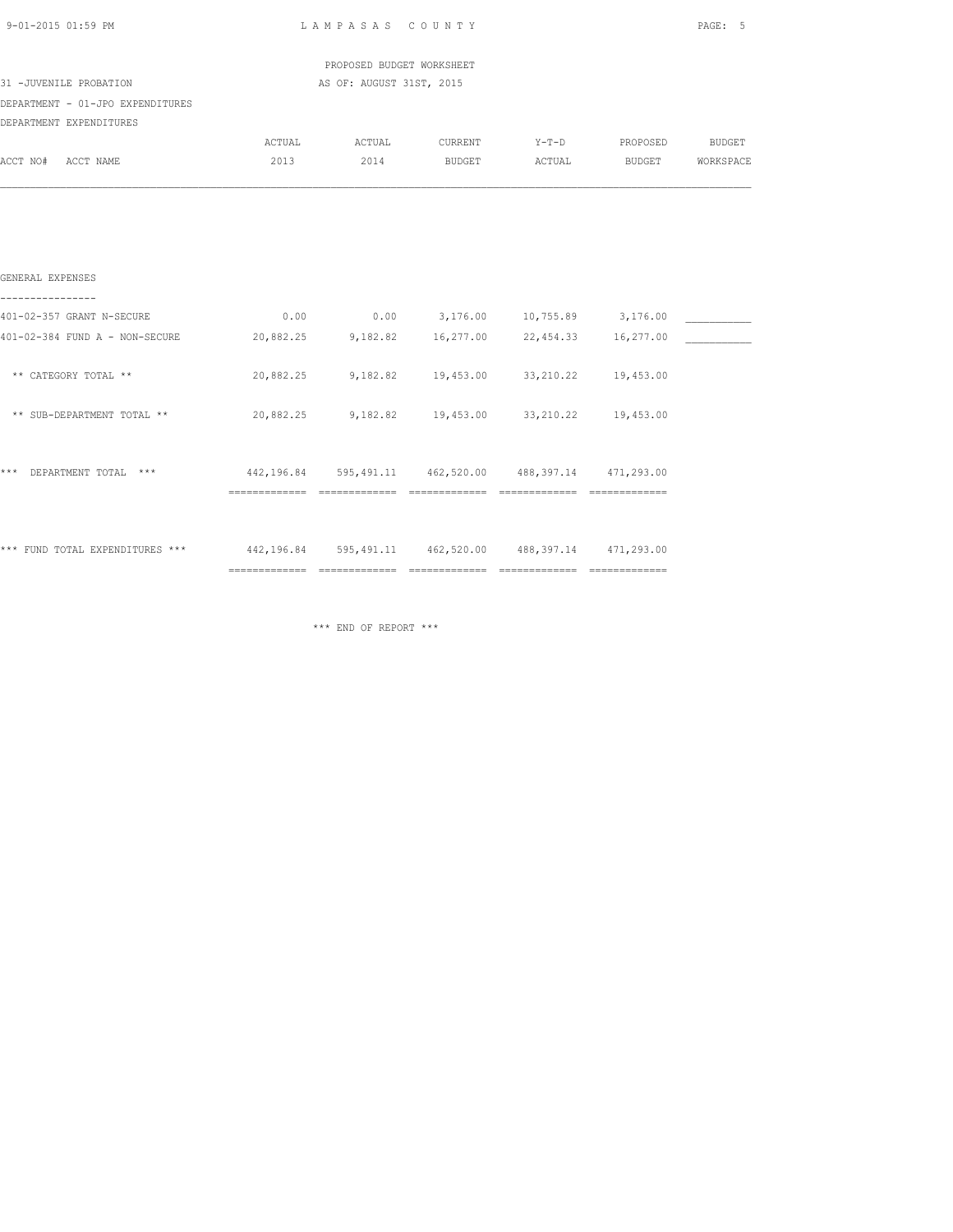PROPOSED BUDGET WORKSHEET

# 32 -CHAPTER 59 FUND AS OF: AUGUST 31ST, 2015

| ACCT NO# ACCT NAME                                                      | ACTUAL<br>2013 | ACTUAL                                                                                     | CURRENT Y-T-D PROPOSED<br>2014 BUDGET ACTUAL BUDGET WORKSPACE |                              |      | BUDGET |
|-------------------------------------------------------------------------|----------------|--------------------------------------------------------------------------------------------|---------------------------------------------------------------|------------------------------|------|--------|
| REVENUE SUMMARY                                                         |                |                                                                                            |                                                               |                              |      |        |
| 01-DEPT EXPENDITURES<br>00-DEPT REVENUE                                 |                | $0.00$ $0.00$ $0.00$ $0.00$ $0.00$ $0.00$ $0.00$<br>$30,905.35$ $23,675.47$ $0.00$ $86.36$ |                                                               |                              | 0.00 |        |
| *** TOTAL REVENUE ***                                                   |                | 30,905.35 23,675.47 0.00 86.36                                                             |                                                               |                              | 0.00 |        |
| EXPENDITURE SUMMARY                                                     |                |                                                                                            |                                                               |                              |      |        |
| 01-DEPT EXPENDITURES                                                    |                | 28,523.00 50,604.61 0.00 0.00                                                              |                                                               |                              | 0.00 |        |
| *** TOTAL EXPENDITURES *** $28,523.00$ $50,604.61$ 0.00 0.00            |                |                                                                                            |                                                               | ============================ | 0.00 |        |
| REVENUES OVER/(UNDER) EXPENDITURES 2,382.35 (26,929.14) 0.00 86.36 0.00 |                |                                                                                            |                                                               |                              |      |        |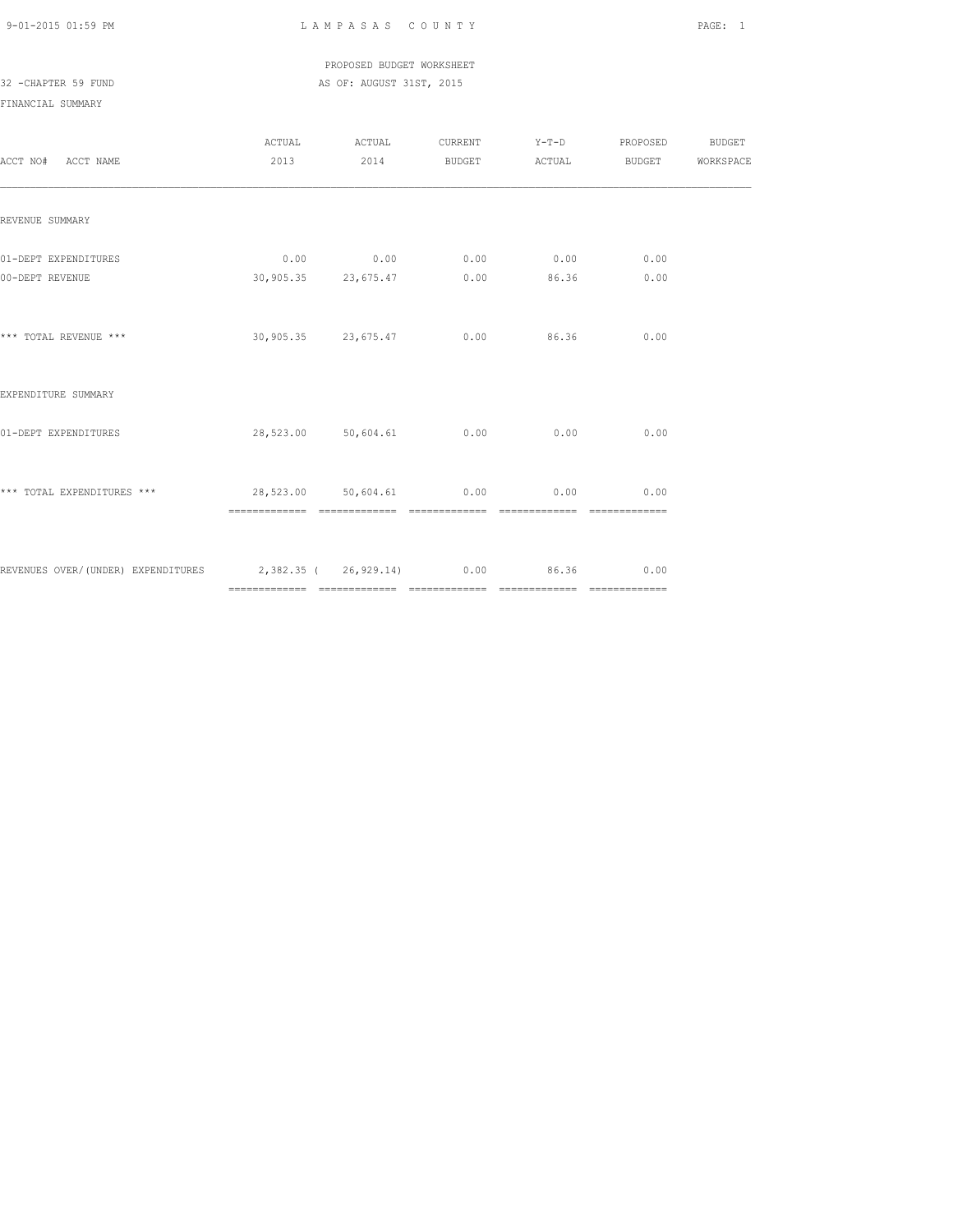| $9 - 01 - 2015$ 01:59 PM                                 |                | LAMPASAS COUNTY           |                   |                   |                    | PAGE: 2                    |
|----------------------------------------------------------|----------------|---------------------------|-------------------|-------------------|--------------------|----------------------------|
|                                                          |                | PROPOSED BUDGET WORKSHEET |                   |                   |                    |                            |
| 32 - CHAPTER 59 FUND                                     |                | AS OF: AUGUST 31ST, 2015  |                   |                   |                    |                            |
| DEPARTMENT - 01-DEPT EXPENDITURES<br>DEPARTMENT REVENUES |                |                           |                   |                   |                    |                            |
| ACCT NO#<br>ACCT NAME                                    | ACTUAL<br>2013 | ACTUAL<br>2014            | CURRENT<br>BUDGET | $Y-T-D$<br>ACTUAL | PROPOSED<br>BUDGET | <b>BUDGET</b><br>WORKSPACE |
|                                                          |                |                           |                   |                   |                    |                            |
|                                                          |                |                           |                   |                   |                    |                            |
| 201-00-010 OPERATING TRANSFERS-IN                        | 0.00           | 0.00                      | 0.00              | 0.00              | 0.00               |                            |
| ** SUB-DEPARTMENT REVENUE TOTAL **                       | 0.00           | 0.00                      | 0.00              | 0.00              | 0.00               |                            |
| ** DEPARTMENT REVENUE TOTAL **                           | 0.00           | 0.00                      | 0.00              | 0.00              | 0.00               |                            |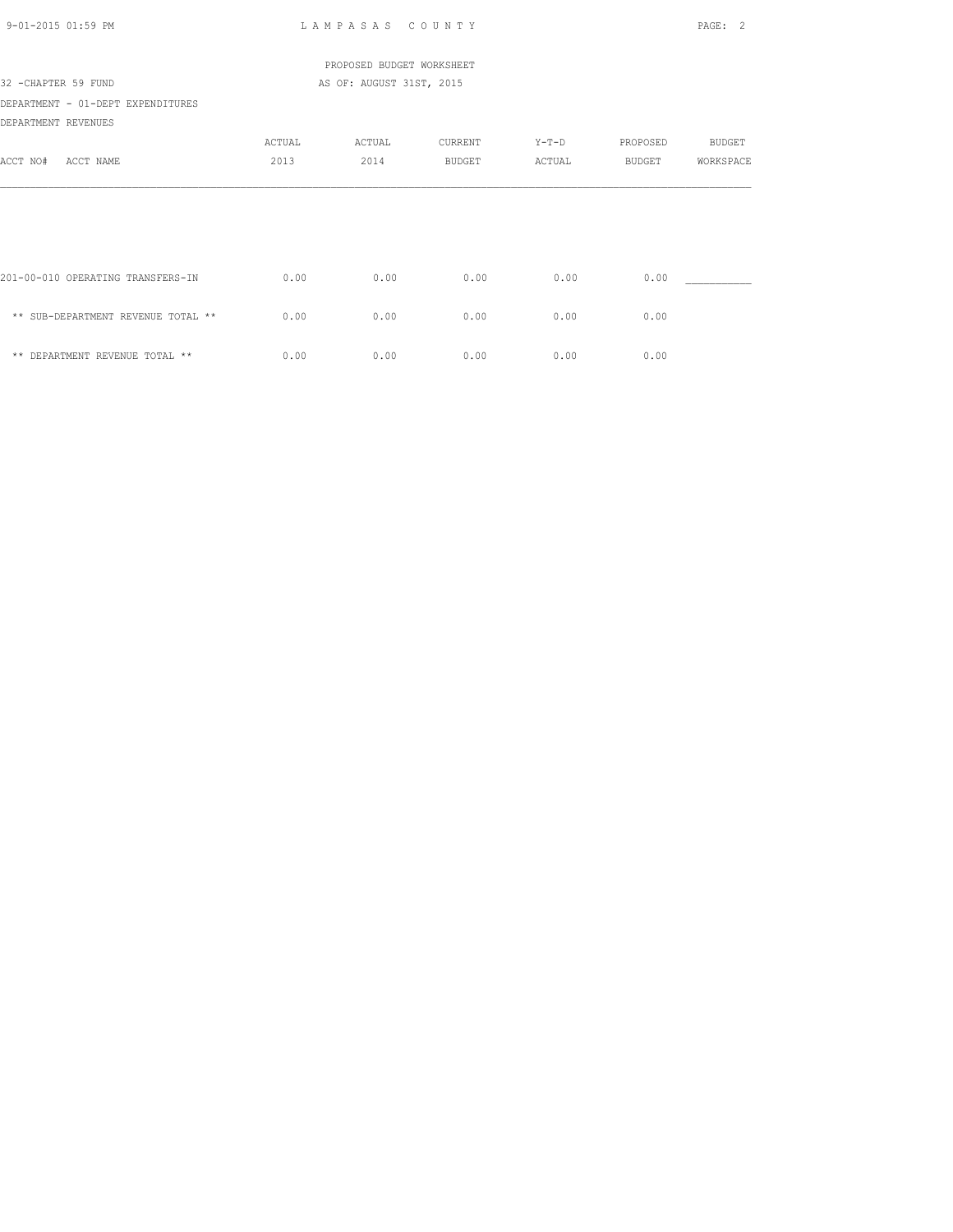PROPOSED BUDGET WORKSHEET 32 -CHAPTER 59 FUND AS OF: AUGUST 31ST, 2015

DEPARTMENT - 00-DEPT REVENUE

| DEPARTMENT REVENUES |  |
|---------------------|--|

| ACCT NO# | ACCT NAME                              | ACTUAL<br>2013                              | ACTUAL<br>2014 | CURRENT<br><b>BUDGET</b> | $Y-T-D$<br>ACTUAL                      | PROPOSED<br><b>BUDGET</b> | <b>BUDGET</b><br>WORKSPACE |
|----------|----------------------------------------|---------------------------------------------|----------------|--------------------------|----------------------------------------|---------------------------|----------------------------|
|          |                                        |                                             |                |                          |                                        |                           |                            |
|          | 100-00-099 INTEREST REVENUE-CONF PROPE | 15.00                                       | 9.00           | 0.00                     | 0.00                                   | 0.00                      |                            |
|          | 100-00-187 FORFEITED PROPERTY-CO ATTOR | 0.00                                        | 0.00           | 0.00                     | 0.00                                   | 0.00                      |                            |
|          | 100-00-188 FORFEITED PROPERTY-CO SHERI | 0.00                                        | 0.00           | 0.00                     | 60.93                                  | 0.00                      |                            |
|          | ** SUB-DEPARTMENT REVENUE TOTAL **     | 15.00                                       | 9.00           | 0.00                     | 60.93                                  | 0.00                      |                            |
|          |                                        |                                             |                |                          |                                        |                           |                            |
|          | 100-01-099 INTEREST REVENUE-CO SHERIFF | 19.35                                       | 45.47          | 0.00                     | 25.43                                  | 0.00                      |                            |
|          | 100-01-188 FORFEITED PROPERTY-CO SHERI | 0.00                                        | 0.00           | 0.00                     | 0.00                                   | 0.00                      |                            |
|          | ** SUB-DEPARTMENT REVENUE TOTAL **     | 19.35                                       | 45.47          | 0.00                     | 25.43                                  | 0.00                      |                            |
|          | 100-02-099 INTEREST REVENUE-CO ATTORNE | 120.00                                      | 181.00         | 0.00                     | 0.00                                   | 0.00                      |                            |
|          | 100-02-187 FORFEITED PROPERTY-CO ATTOR | 30,751.00                                   | 23,440.00      | 0.00                     | 0.00                                   | 0.00                      |                            |
|          | ** SUB-DEPARTMENT REVENUE TOTAL **     | 30,871.00                                   | 23,621.00      | 0.00                     | 0.00                                   | 0.00                      |                            |
|          | ** DEPARTMENT REVENUE TOTAL **         | 30,905.35                                   | 23,675.47      | 0.00                     | 86.36                                  | 0.00                      |                            |
|          | *** FUND TOTAL REVENUES ***            | 30,905.35<br>============================== | 23,675.47      | 0.00<br>==============   | 86.36<br>$=$ = = = = = = = = = = = = = | 0.00<br>==============    |                            |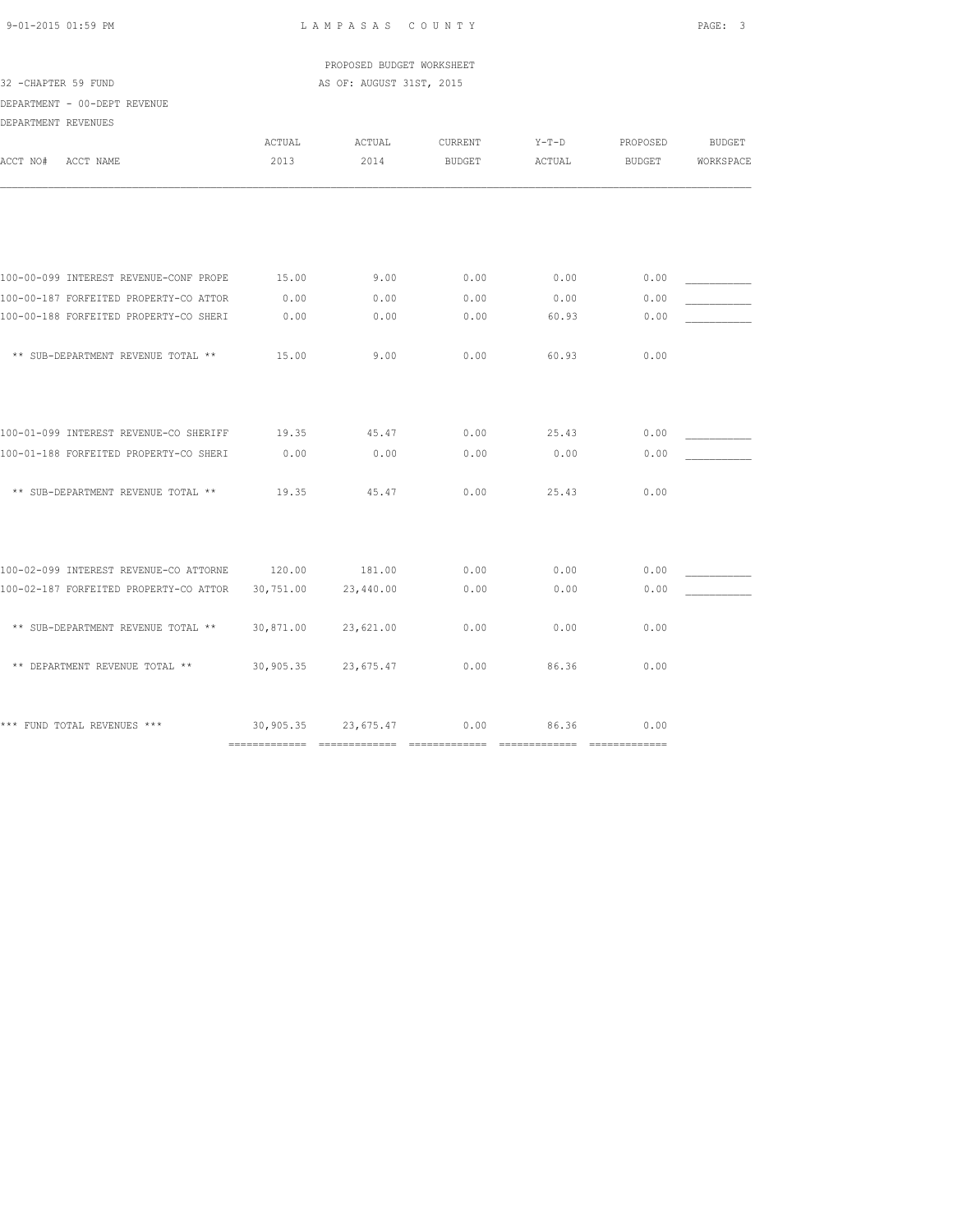| 9-01-2015 01:59 PM                                                          | LAMPASAS COUNTY |                           |                                        |        |                                           | PAGE: 4 |  |
|-----------------------------------------------------------------------------|-----------------|---------------------------|----------------------------------------|--------|-------------------------------------------|---------|--|
|                                                                             |                 | PROPOSED BUDGET WORKSHEET |                                        |        |                                           |         |  |
| 32 - CHAPTER 59 FUND                                                        |                 | AS OF: AUGUST 31ST, 2015  |                                        |        |                                           |         |  |
| DEPARTMENT - 01-DEPT EXPENDITURES                                           |                 |                           |                                        |        |                                           |         |  |
| DEPARTMENT EXPENDITURES                                                     |                 |                           |                                        |        |                                           |         |  |
| ACCT NO# ACCT NAME                                                          | 2013            | 2014                      | ACTUAL ACTUAL CURRENT<br><b>BUDGET</b> | ACTUAL | Y-T-D PROPOSED BUDGET<br>BUDGET WORKSPACE |         |  |
|                                                                             |                 |                           |                                        |        |                                           |         |  |
| GENERAL EXPENSES<br>.                                                       |                 |                           |                                        |        |                                           |         |  |
| 401-00-320 SHARED FORFEITURES                                               | 950.00          | 9,428.61                  | 0.00                                   | 0.00   | 0.00                                      |         |  |
| 401-00-375 BANK CHARGES                                                     | 0.00            | 0.00                      | 0.00                                   | 0.00   | 0.00                                      |         |  |
| 401-00-379 INVESTIGATION EXPENSE 27,573.00 41,176.00                        |                 |                           | 0.00                                   | 0.00   | 0.00                                      |         |  |
| 401-00-380 PREVENTION OF DRUG ABUSE                                         | 0.00            | 0.00                      | 0.00                                   | 0.00   | 0.00                                      |         |  |
| ** CATEGORY TOTAL **                                                        |                 | 28,523.00 50,604.61       | 0.00                                   | 0.00   | 0.00                                      |         |  |
| ** SUB-DEPARTMENT TOTAL **                                                  | 28,523.00       | 50,604.61                 | 0.00                                   | 0.00   | 0.00                                      |         |  |
| GENERAL EXPENSES                                                            |                 |                           |                                        |        |                                           |         |  |
| ----------------<br>401-01-375 BANK CHARGES                                 | 0.00            | 0.00                      | 0.00                                   | 0.00   | 0.00                                      |         |  |
| ** CATEGORY TOTAL **                                                        | 0.00            | 0.00                      | 0.00                                   | 0.00   | 0.00                                      |         |  |
| ** SUB-DEPARTMENT TOTAL **                                                  | 0.00            | 0.00                      | 0.00                                   | 0.00   | 0.00                                      |         |  |
|                                                                             |                 |                           |                                        |        |                                           |         |  |
| GENERAL EXPENSES<br>---------------                                         |                 |                           |                                        |        |                                           |         |  |
| 401-02-375 BANK CHARGES                                                     | 0.00            | 0.00                      | 0.00                                   | 0.00   | 0.00                                      |         |  |
| ** CATEGORY TOTAL **                                                        | 0.00            | 0.00                      | 0.00                                   | 0.00   | 0.00                                      |         |  |
| ** SUB-DEPARTMENT TOTAL **                                                  | 0.00            | 0.00                      | 0.00                                   | 0.00   | 0.00                                      |         |  |
| *** DEPARTMENT TOTAL ***                                                    |                 | 28,523.00 50,604.61       | 0.00                                   | 0.00   | 0.00                                      |         |  |
|                                                                             |                 |                           |                                        |        |                                           |         |  |
| *** FUND TOTAL EXPENDITURES *** $28,523.00$ $50,604.61$ 0.00 0.00 0.00 0.00 |                 |                           |                                        |        |                                           |         |  |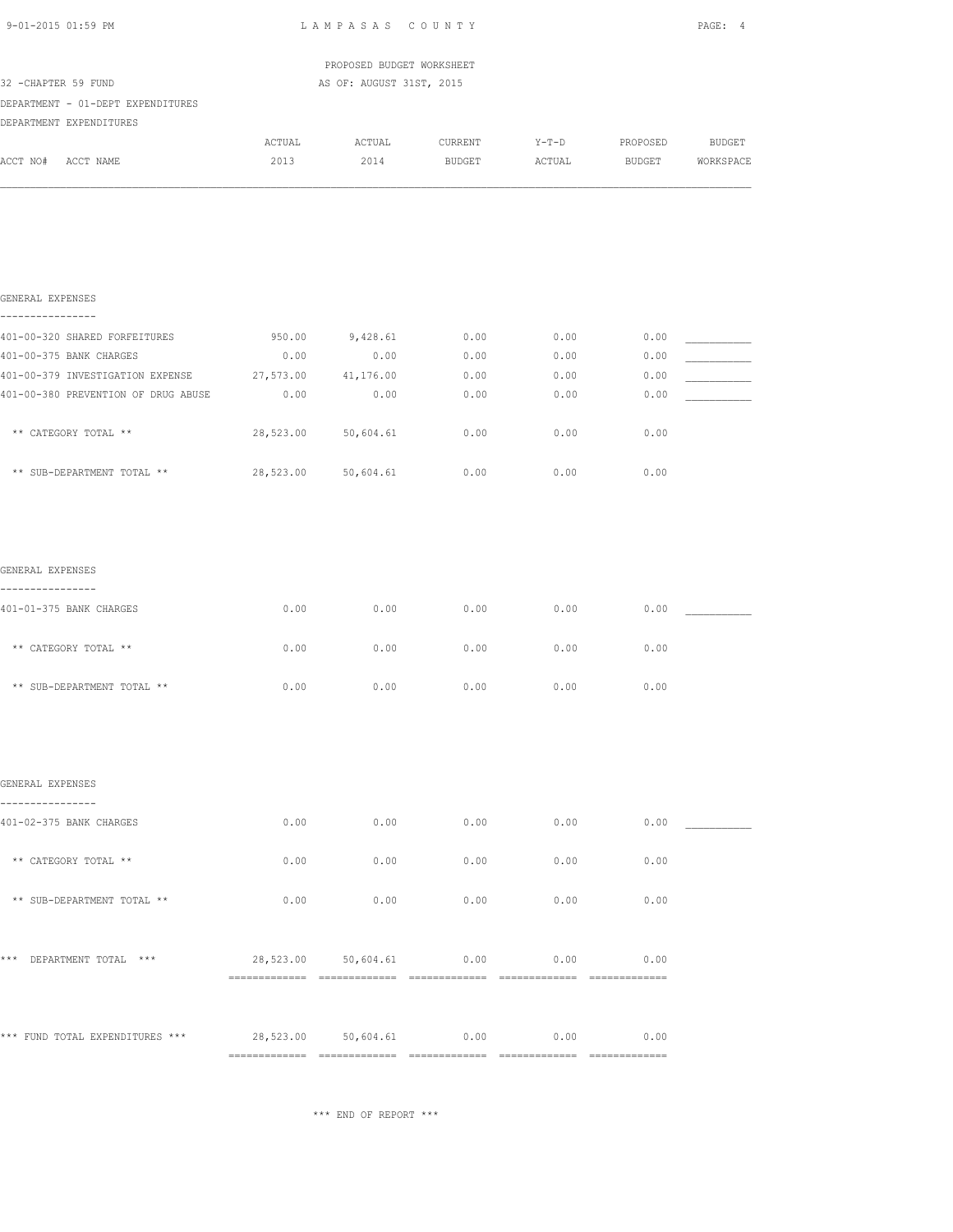PROPOSED BUDGET WORKSHEET 36 -CO CLK RECORDS MGT & PRES AS OF: AUGUST 31ST, 2015

| ACCT NO# ACCT NAME                                                                   | ACTUAL                 | ACTUAL<br>2013 2014                               |      |                                    | CURRENT Y-T-D PROPOSED BUDGET<br>BUDGET ACTUAL BUDGET WORKSPACE |  |
|--------------------------------------------------------------------------------------|------------------------|---------------------------------------------------|------|------------------------------------|-----------------------------------------------------------------|--|
| REVENUE SUMMARY                                                                      |                        |                                                   |      |                                    |                                                                 |  |
| 00-DEPT REVENUE                                                                      |                        | 23,424.02 21,059.84 18,500.00 19,351.68 18,500.00 |      |                                    |                                                                 |  |
| *** TOTAL REVENUE ***                                                                |                        | 23,424.02 21,059.84 18,500.00 19,351.68 18,500.00 |      |                                    |                                                                 |  |
| EXPENDITURE SUMMARY                                                                  |                        |                                                   |      |                                    |                                                                 |  |
| 01-DEPT EXPENDITURES                                                                 | 0.00                   | 0.00                                              | 0.00 | 0.00                               | 0.00                                                            |  |
| *** TOTAL EXPENDITURES ***                                                           | 0.00<br>============== |                                                   |      | $0.00$ $0.00$ $0.00$ $0.00$ $0.00$ | ==============                                                  |  |
| REVENUES OVER/(UNDER) EXPENDITURES 23,424.02 21,059.84 18,500.00 19,351.68 18,500.00 |                        |                                                   |      |                                    |                                                                 |  |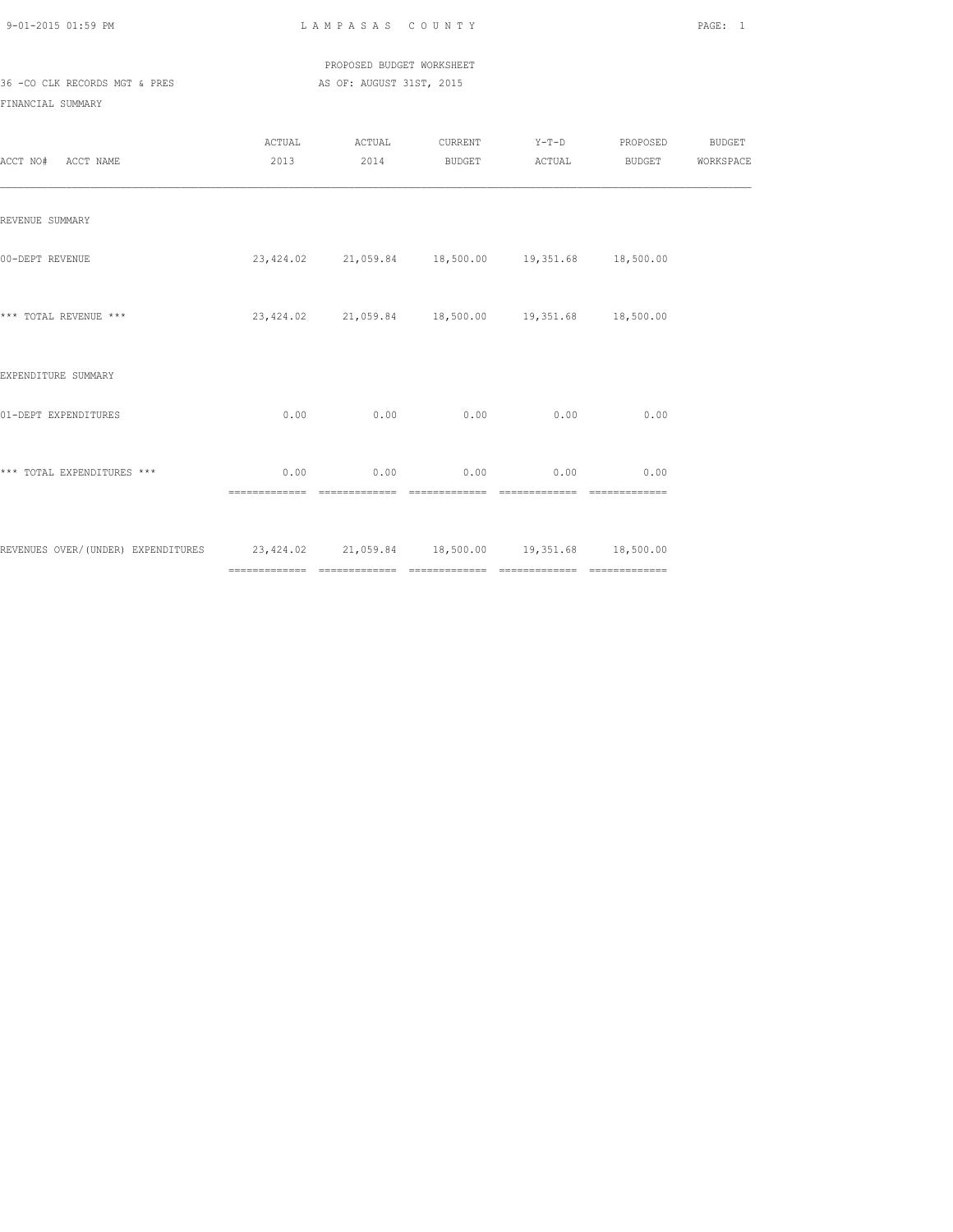| 9-01-2015 01:59 PM                                                                   |                                                             | LAMPASAS COUNTY                                                              |         |                               |                                                                                                                                                                                                                                                                                                                                                                                                                                                                                        | PAGE: 2       |
|--------------------------------------------------------------------------------------|-------------------------------------------------------------|------------------------------------------------------------------------------|---------|-------------------------------|----------------------------------------------------------------------------------------------------------------------------------------------------------------------------------------------------------------------------------------------------------------------------------------------------------------------------------------------------------------------------------------------------------------------------------------------------------------------------------------|---------------|
|                                                                                      |                                                             | PROPOSED BUDGET WORKSHEET                                                    |         |                               |                                                                                                                                                                                                                                                                                                                                                                                                                                                                                        |               |
| 36 -CO CLK RECORDS MGT & PRES                                                        |                                                             | AS OF: AUGUST 31ST, 2015                                                     |         |                               |                                                                                                                                                                                                                                                                                                                                                                                                                                                                                        |               |
| DEPARTMENT - 00-DEPT REVENUE<br>DEPARTMENT REVENUES                                  |                                                             |                                                                              |         |                               |                                                                                                                                                                                                                                                                                                                                                                                                                                                                                        |               |
|                                                                                      | ACTUAL                                                      | ACTUAL                                                                       | CURRENT | $Y-T-D$                       | PROPOSED                                                                                                                                                                                                                                                                                                                                                                                                                                                                               | <b>BUDGET</b> |
| ACCT NO#<br>ACCT NAME                                                                | 2013                                                        | 2014                                                                         | BUDGET  | ACTUAL                        | BUDGET                                                                                                                                                                                                                                                                                                                                                                                                                                                                                 | WORKSPACE     |
| 100-00-099 INTEREST REVENUE<br>100-00-106 COUNTY CLERK                               |                                                             | 2,672.02 2,296.84 500.00 1,366.68<br>20,752.00 18,763.00 18,000.00 17,985.00 |         |                               | 500.00<br>18,000.00                                                                                                                                                                                                                                                                                                                                                                                                                                                                    |               |
| ** SUB-DEPARTMENT REVENUE TOTAL ** 23,424.02 21,059.84 18,500.00 19,351.68 18,500.00 |                                                             |                                                                              |         |                               |                                                                                                                                                                                                                                                                                                                                                                                                                                                                                        |               |
| ** DEPARTMENT REVENUE TOTAL **                                                       | $23,424.02$ $21,059.84$ $18,500.00$ $19,351.68$ $18,500.00$ |                                                                              |         |                               |                                                                                                                                                                                                                                                                                                                                                                                                                                                                                        |               |
| *** FUND TOTAL REVENUES ***                                                          | ==============                                              | 23,424.02 21,059.84 18,500.00 19,351.68 18,500.00<br>==============          |         | ============================= | $\begin{array}{cccccccccccccc} \multicolumn{2}{c}{} & \multicolumn{2}{c}{} & \multicolumn{2}{c}{} & \multicolumn{2}{c}{} & \multicolumn{2}{c}{} & \multicolumn{2}{c}{} & \multicolumn{2}{c}{} & \multicolumn{2}{c}{} & \multicolumn{2}{c}{} & \multicolumn{2}{c}{} & \multicolumn{2}{c}{} & \multicolumn{2}{c}{} & \multicolumn{2}{c}{} & \multicolumn{2}{c}{} & \multicolumn{2}{c}{} & \multicolumn{2}{c}{} & \multicolumn{2}{c}{} & \multicolumn{2}{c}{} & \multicolumn{2}{c}{} & \$ |               |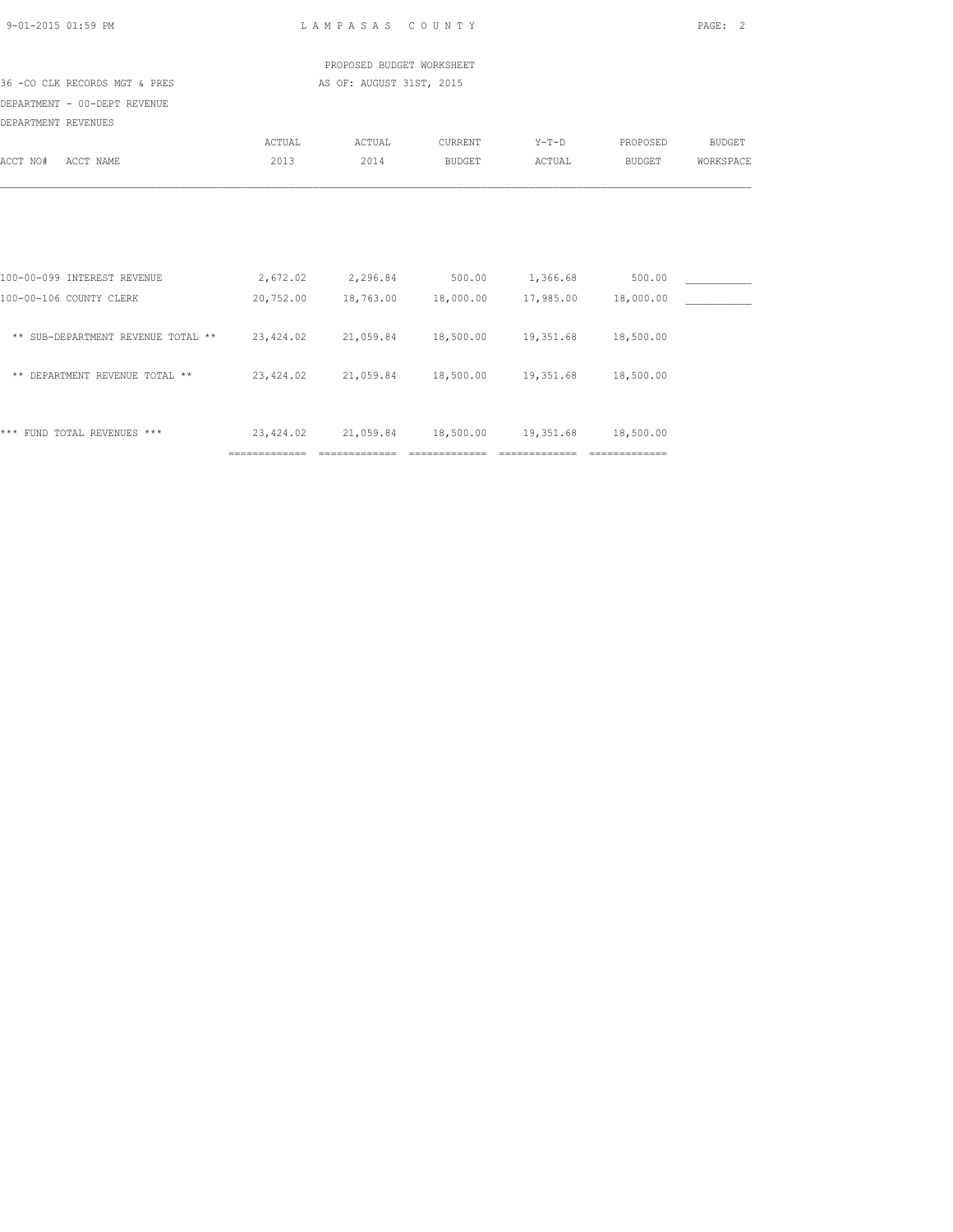| 9-01-2015 01:59 PM                                           | LAMPASAS COUNTY                                       |      |                                                                   |      |                  | PAGE: 3 |  |
|--------------------------------------------------------------|-------------------------------------------------------|------|-------------------------------------------------------------------|------|------------------|---------|--|
| 36 -CO CLK RECORDS MGT & PRES                                | PROPOSED BUDGET WORKSHEET<br>AS OF: AUGUST 31ST, 2015 |      |                                                                   |      |                  |         |  |
| DEPARTMENT - 01-DEPT EXPENDITURES<br>DEPARTMENT EXPENDITURES |                                                       |      |                                                                   |      |                  |         |  |
| ACCT NO# ACCT NAME                                           | 2013                                                  |      | ACTUAL ACTUAL CURRENT Y-T-D PROPOSED BUDGET<br>2014 BUDGET ACTUAL |      | BUDGET WORKSPACE |         |  |
|                                                              |                                                       |      |                                                                   |      |                  |         |  |
|                                                              |                                                       |      |                                                                   |      |                  |         |  |
| GENERAL EXPENSES                                             |                                                       |      |                                                                   |      |                  |         |  |
| 401-00-308 REPAIR - RESTORING BOOKS                          | 0.00                                                  | 0.00 | $0.00$ 0.00                                                       |      | 0.00             |         |  |
| ** CATEGORY TOTAL **                                         | 0.00                                                  | 0.00 | 0.00                                                              | 0.00 | 0.00             |         |  |
|                                                              |                                                       |      |                                                                   |      |                  |         |  |
| 401-00-500 OPERATING TRANSFER-OUT                            | 0.00                                                  | 0.00 | 0.00                                                              | 0.00 | 0.00             |         |  |
| ** CATEGORY TOTAL **                                         | 0.00                                                  | 0.00 | 0.00                                                              | 0.00 | 0.00             |         |  |
| ** SUB-DEPARTMENT TOTAL **                                   | 0.00                                                  | 0.00 | 0.00                                                              | 0.00 | 0.00             |         |  |
| *** DEPARTMENT TOTAL ***                                     | 0.00                                                  | 0.00 | 0.00                                                              | 0.00 | 0.00             |         |  |
| *** FUND TOTAL EXPENDITURES *** $0.00$ 0.00 0.00             |                                                       |      | 0.00                                                              | 0.00 | 0.00             |         |  |
|                                                              |                                                       |      |                                                                   |      |                  |         |  |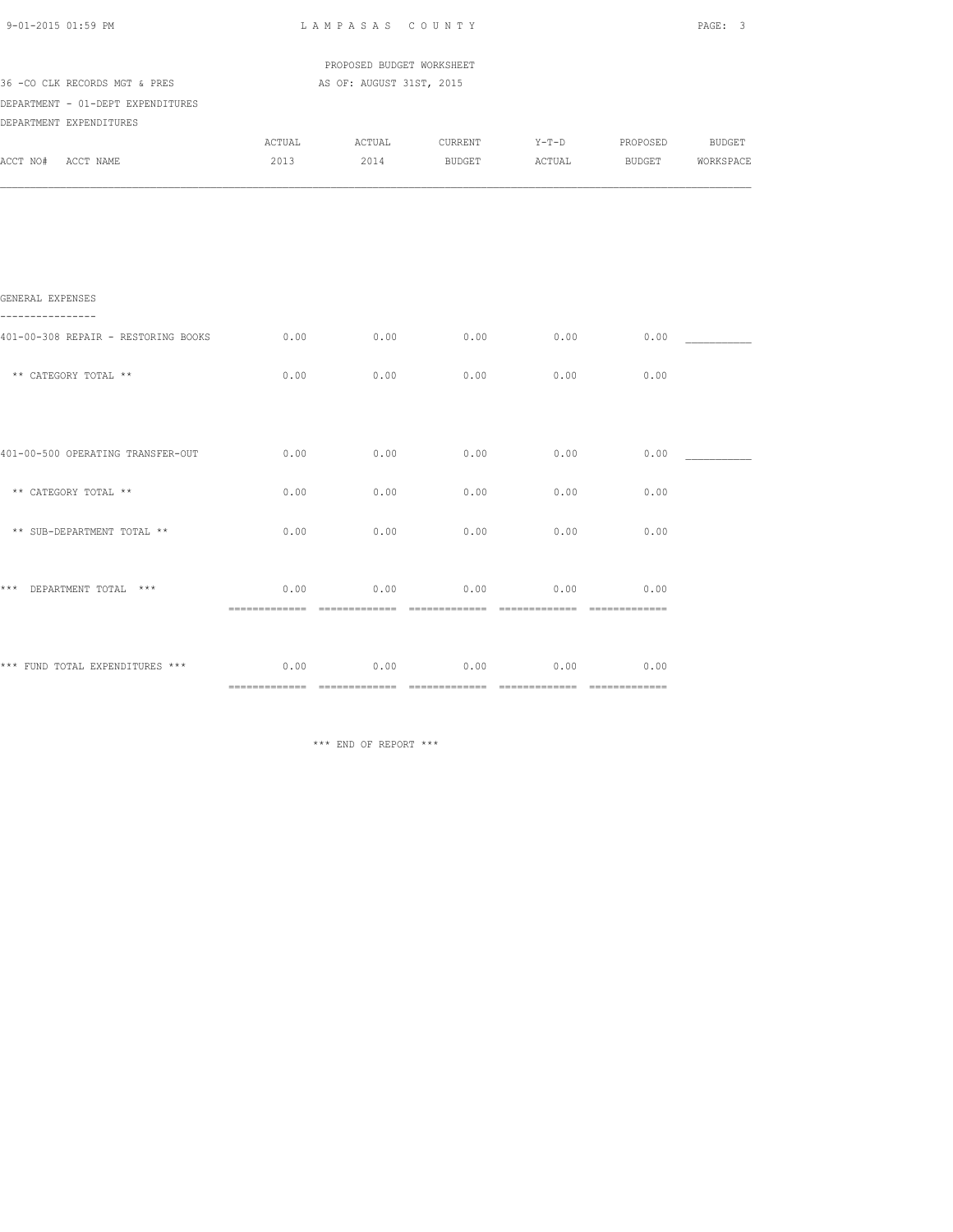PROPOSED BUDGET WORKSHEET 37 -DIST CLK RECORDS MGT AS OF: AUGUST 31ST, 2015

| ACCT NO# ACCT NAME                                                     | ACTUAL<br>2013 | ACTUAL |      |                                         | CURRENT Y-T-D PROPOSED BUDGET<br>2014 BUDGET ACTUAL BUDGET WORKSPACE |  |
|------------------------------------------------------------------------|----------------|--------|------|-----------------------------------------|----------------------------------------------------------------------|--|
| REVENUE SUMMARY                                                        |                |        |      |                                         |                                                                      |  |
| 00-DEPT REVENUE                                                        | 0.00           |        |      | 835.00 0.00 72.50 0.00                  |                                                                      |  |
| 00-DEPT REVENUE<br>06-REVENUE                                          | 0.00<br>0.00   | 906.00 |      | $906.00$ 0.00 1,583.67<br>0.00 1,583.67 | 0.00<br>0.00                                                         |  |
| *** TOTAL REVENUE ***                                                  |                |        |      | $0.00$ 2,647.00 0.00 3,239.84           | 0.00                                                                 |  |
| EXPENDITURE SUMMARY                                                    |                |        |      |                                         |                                                                      |  |
| 01-DEPT EXPENDITURE                                                    | 0.00           | 5.00   | 0.00 | 0.00                                    | 0.00                                                                 |  |
| *** TOTAL EXPENDITURES ***                                             | 0.00           | 5.00   | 0.00 | 0.00<br>==============                  | 0.00                                                                 |  |
| REVENUES OVER/(UNDER) EXPENDITURES $0.00$ $2,642.00$ $0.00$ $3,239.84$ |                |        |      |                                         | 0.00                                                                 |  |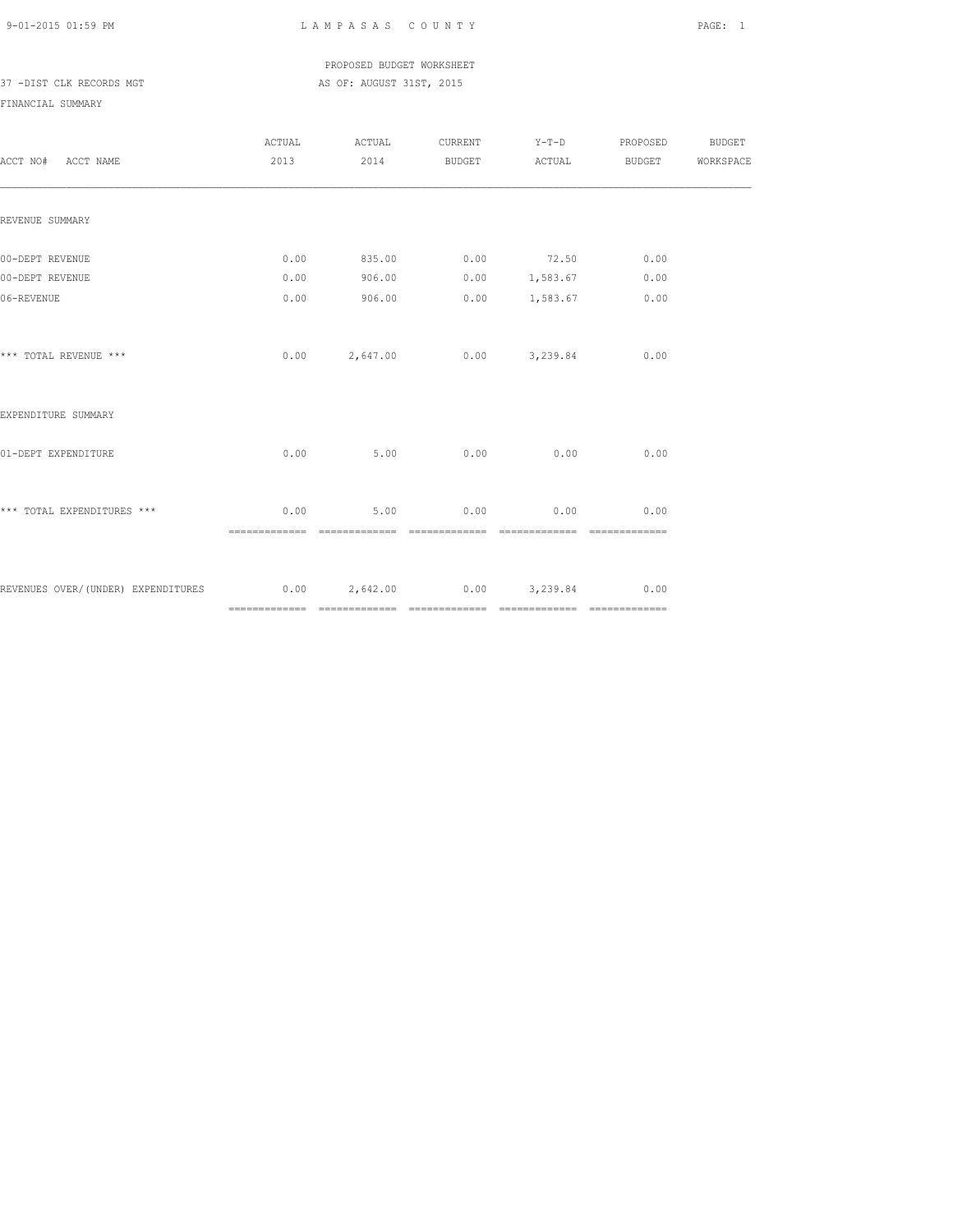| 9-01-2015 01:59 PM                 |        | LAMPASAS COUNTY           |               |        |          | PAGE:<br>2 |
|------------------------------------|--------|---------------------------|---------------|--------|----------|------------|
|                                    |        | PROPOSED BUDGET WORKSHEET |               |        |          |            |
| 37 -DIST CLK RECORDS MGT           |        | AS OF: AUGUST 31ST, 2015  |               |        |          |            |
| DEPARTMENT - 00-DEPT REVENUE       |        |                           |               |        |          |            |
| DEPARTMENT REVENUES                |        |                           |               |        |          |            |
|                                    | ACTUAL | ACTUAL                    | CURRENT       | Y-T-D  | PROPOSED | BUDGET     |
| ACCT NO#<br>ACCT NAME              | 2013   | 2014                      | <b>BUDGET</b> | ACTUAL | BUDGET   | WORKSPACE  |
|                                    |        |                           |               |        |          |            |
|                                    |        |                           |               |        |          |            |
| DIST CLK RECORDS MGT               |        |                           |               |        |          |            |
| 100-00-037 DIST CLERK RECORDS MGMT | 0.00   | 835.00                    | 0.00          | 72.50  | 0.00     |            |
| 100-00-099 INTEREST REVENUE        | 0.00   | 0.00                      | 0.00          | 0.00   | 0.00     |            |
| ** SUB-DEPARTMENT REVENUE TOTAL ** | 0.00   | 835.00                    | 0.00          | 72.50  | 0.00     |            |
| ** DEPARTMENT REVENUE TOTAL **     | 0.00   | 835.00                    | 0.00          | 72.50  | 0.00     |            |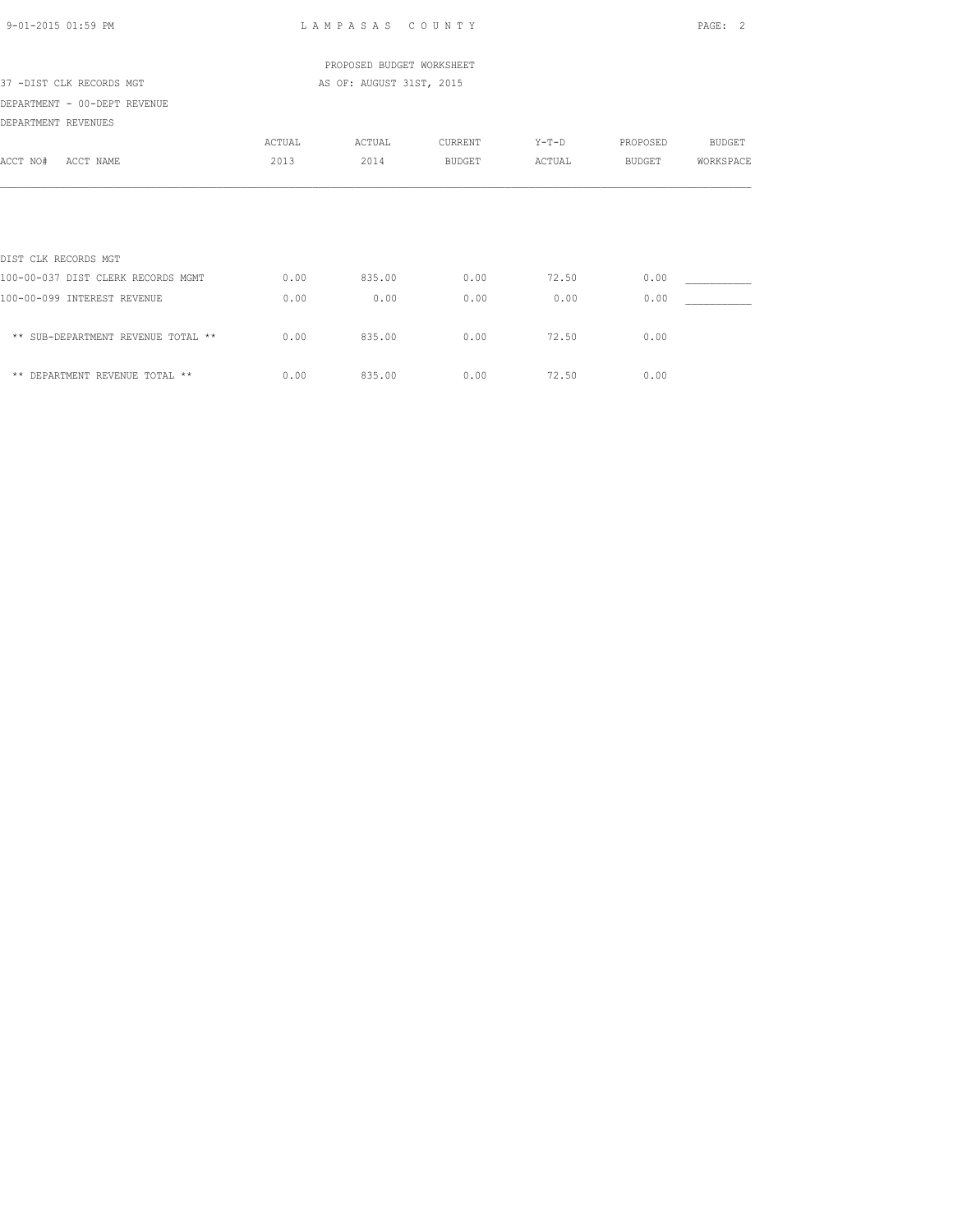| 9-01-2015 01:59 PM                 |        | LAMPASAS COUNTY           |         |                 |          | PAGE:<br>- 3  |
|------------------------------------|--------|---------------------------|---------|-----------------|----------|---------------|
|                                    |        | PROPOSED BUDGET WORKSHEET |         |                 |          |               |
| 37 -DIST CLK RECORDS MGT           |        | AS OF: AUGUST 31ST, 2015  |         |                 |          |               |
| DEPARTMENT - 00-DEPT REVENUE       |        |                           |         |                 |          |               |
| DEPARTMENT REVENUES                |        |                           |         |                 |          |               |
|                                    | ACTUAL | ACTUAL                    | CURRENT | $Y-T-D$         | PROPOSED | <b>BUDGET</b> |
| ACCT NO#<br>ACCT NAME              | 2013   | 2014                      | BUDGET  | ACTUAL          | BUDGET   | WORKSPACE     |
|                                    |        |                           |         |                 |          |               |
|                                    |        |                           |         |                 |          |               |
| DIST CLK RECORDS MGT               |        |                           |         |                 |          |               |
| 106-00-037 DIST CLERK RECORDS MGMT | 0.00   | 906.00                    |         | $0.00$ 1,583.67 | 0.00     |               |
| ** SUB-DEPARTMENT REVENUE TOTAL ** | 0.00   | 906.00                    | 0.00    | 1,583.67        | 0.00     |               |
| ** DEPARTMENT REVENUE TOTAL **     | 0.00   | 906.00                    | 0.00    | 1,583.67        | 0.00     |               |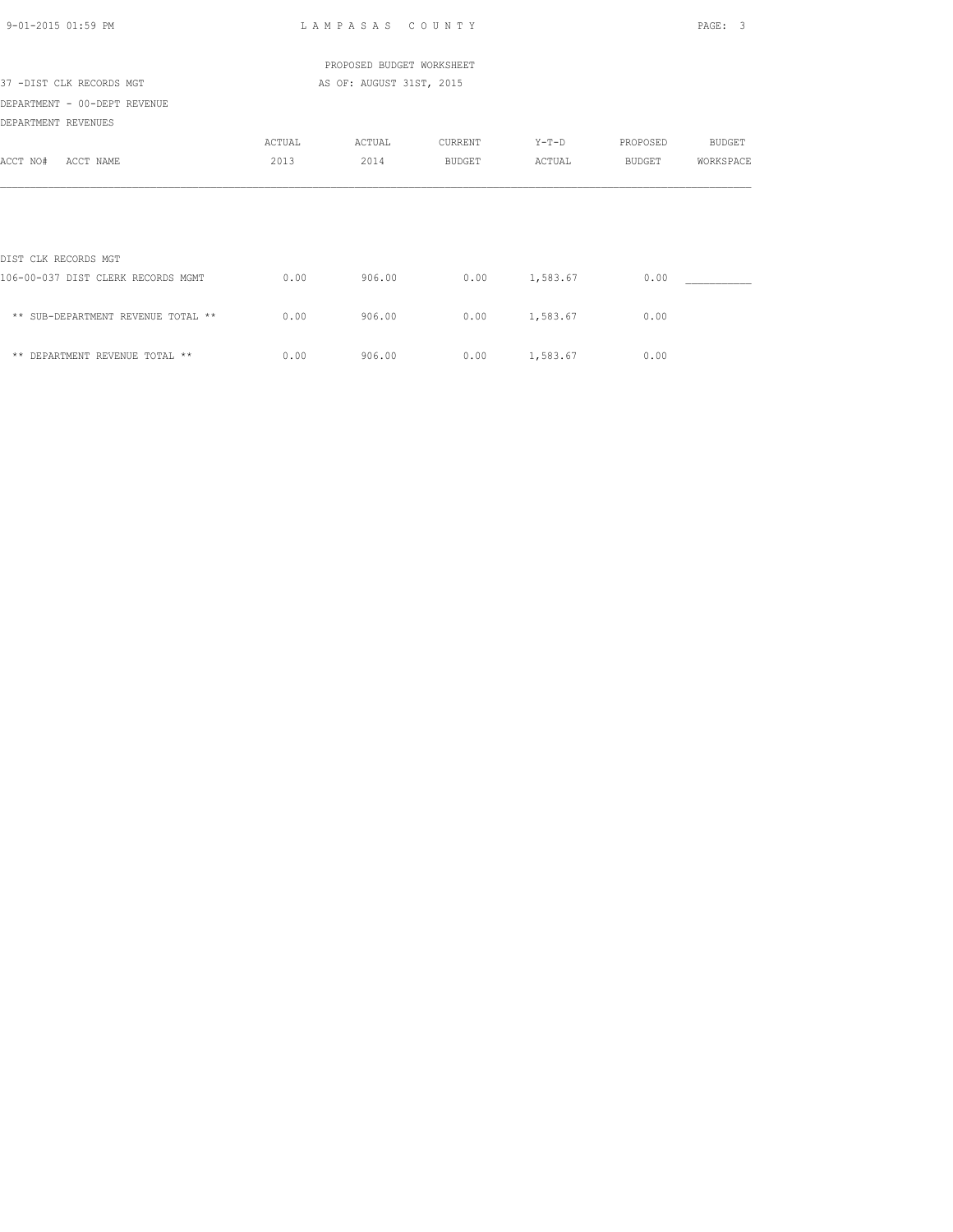| 9-01-2015 01:59 PM                 |                        | LAMPASAS COUNTY           |                        |                                |                        | PAGE:<br>4    |
|------------------------------------|------------------------|---------------------------|------------------------|--------------------------------|------------------------|---------------|
|                                    |                        | PROPOSED BUDGET WORKSHEET |                        |                                |                        |               |
| 37 -DIST CLK RECORDS MGT           |                        | AS OF: AUGUST 31ST, 2015  |                        |                                |                        |               |
| DEPARTMENT - 06-REVENUE            |                        |                           |                        |                                |                        |               |
| DEPARTMENT REVENUES                |                        |                           |                        |                                |                        |               |
|                                    | ACTUAL                 | ACTUAL                    | CURRENT                | $Y-T-D$                        | PROPOSED               | <b>BUDGET</b> |
| ACCT NO#<br>ACCT NAME              | 2013                   | 2014                      | <b>BUDGET</b>          | ACTUAL                         | BUDGET                 | WORKSPACE     |
| DIST CLK RECORDS MGT               |                        |                           |                        |                                |                        |               |
| 106-00-037 DIST CLERK RECORDS MGMT | 0.00                   | 906.00                    |                        | $0.00$ 1,583.67                | 0.00                   |               |
| ** SUB-DEPARTMENT REVENUE TOTAL ** | 0.00                   | 906.00                    |                        | $0.00$ 1,583.67                | 0.00                   |               |
| ** DEPARTMENT REVENUE TOTAL **     | 0.00                   | 906.00                    | 0.00                   | 1,583.67                       | 0.00                   |               |
| *** FUND TOTAL REVENUES ***        | 0.00<br>============== | 2,647.00<br>============= | 0.00<br>-------------- | 3,239.84<br>$=$ ============== | 0.00<br>============== |               |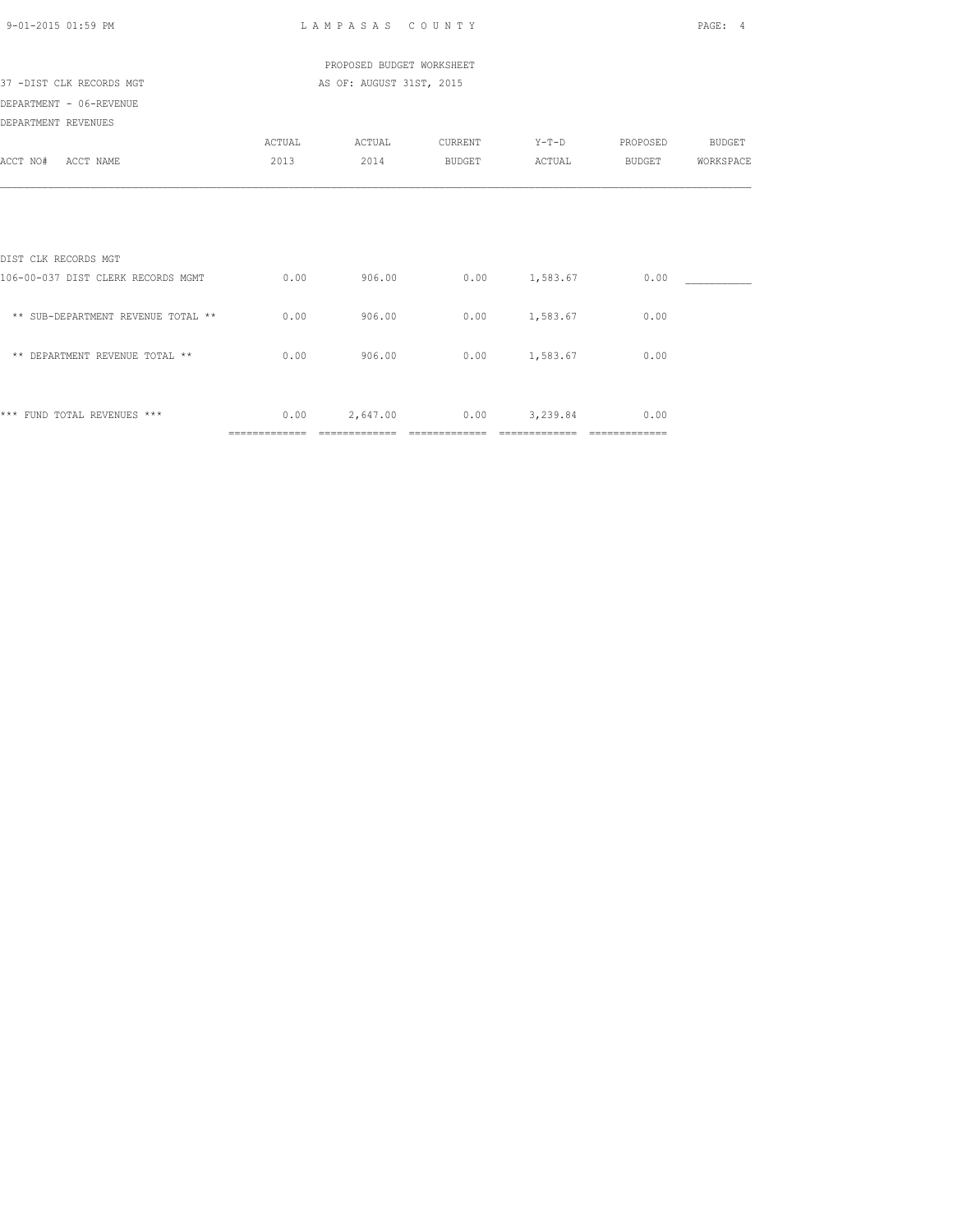| 9-01-2015 01:59 PM                            | LAMPASAS COUNTY |                           |                                |      |                       |           |
|-----------------------------------------------|-----------------|---------------------------|--------------------------------|------|-----------------------|-----------|
|                                               |                 | PROPOSED BUDGET WORKSHEET |                                |      |                       |           |
| 37 -DIST CLK RECORDS MGT                      |                 | AS OF: AUGUST 31ST, 2015  |                                |      |                       |           |
| DEPARTMENT - 01-DEPT EXPENDITURE              |                 |                           |                                |      |                       |           |
| DEPARTMENT EXPENDITURES                       |                 |                           |                                |      |                       |           |
|                                               |                 |                           | ACTUAL ACTUAL CURRENT          |      | Y-T-D PROPOSED BUDGET |           |
| ACCT NO# ACCT NAME                            |                 |                           | 2013 2014 BUDGET ACTUAL BUDGET |      |                       | WORKSPACE |
|                                               |                 |                           |                                |      |                       |           |
| DIST CLK RECORDS MGT<br>===================== |                 |                           |                                |      |                       |           |
| GENERAL EXPENSES<br>----------------          |                 |                           |                                |      |                       |           |
| 401-00-308 REPAIR - RESTORING BOOKS           | 0.00            |                           | $0.00$ 0.00                    | 0.00 | 0.00                  |           |
| 401-00-375 BANK CHARGES                       | 0.00            | 5.00                      | 0.00                           | 0.00 | 0.00                  |           |
| ** CATEGORY TOTAL **                          | 0.00            | 5.00                      | 0.00                           | 0.00 | 0.00                  |           |
| ** SUB-DEPARTMENT TOTAL **                    | 0.00            | 5.00                      | 0.00                           | 0.00 | 0.00                  |           |
| *** DEPARTMENT TOTAL ***                      | 0.00            | 5.00                      | 0.00                           | 0.00 | 0.00                  |           |
|                                               |                 |                           |                                |      |                       |           |
| *** FUND TOTAL EXPENDITURES ***               |                 |                           | $0.00$ 5.00 0.00 0.00          |      | 0.00                  |           |
|                                               |                 |                           |                                |      |                       |           |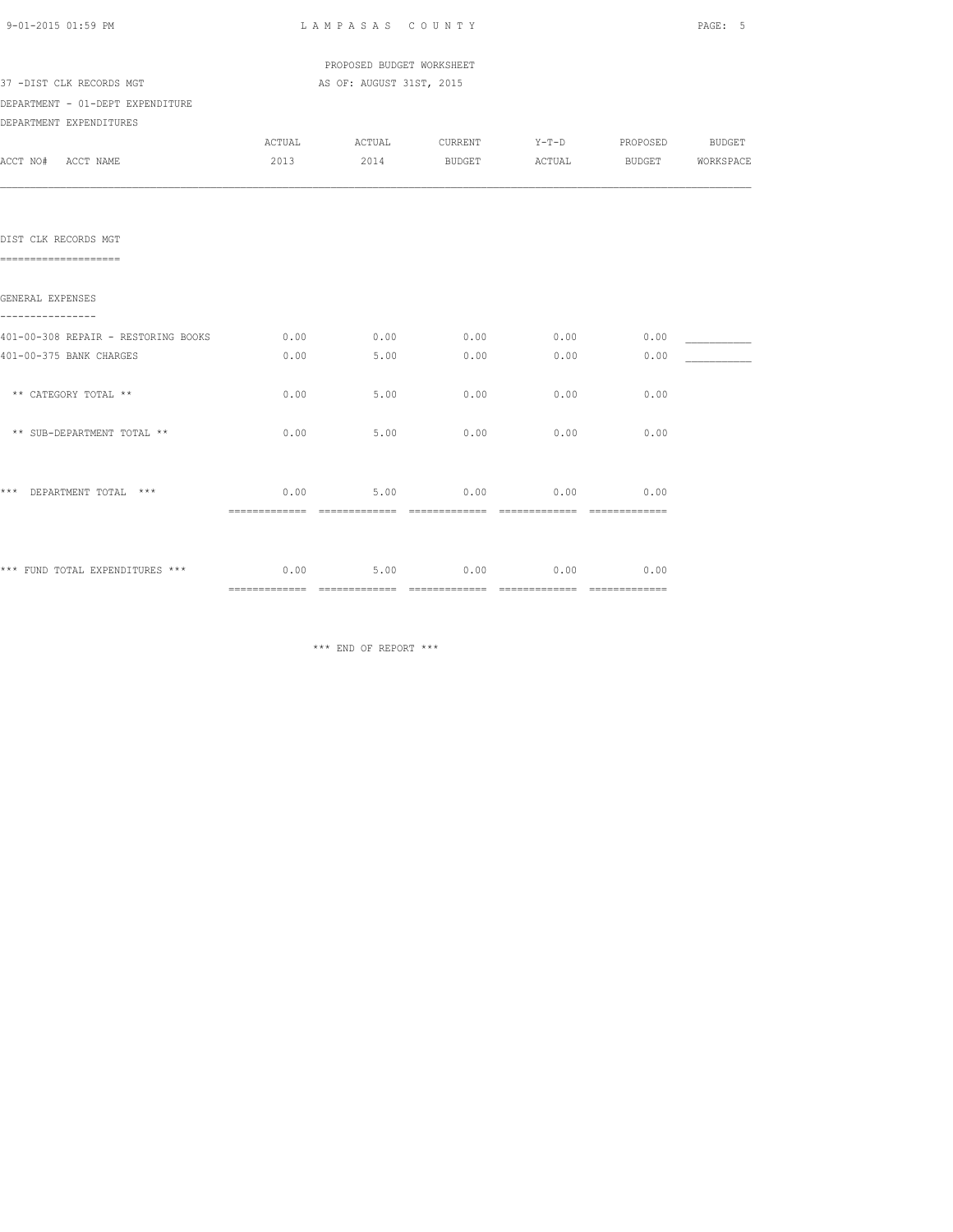PROPOSED BUDGET WORKSHEET 38 -COURTHOUSE SECURITY FUND AS OF: AUGUST 31ST, 2015

| ACCT NO# ACCT NAME                                                                 | ACTUAL                 | ACTUAL<br>2013 2014                                  |      |                                    | CURRENT Y-T-D PROPOSED<br>BUDGET ACTUAL BUDGET WORKSPACE | <b>BUDGET</b> |
|------------------------------------------------------------------------------------|------------------------|------------------------------------------------------|------|------------------------------------|----------------------------------------------------------|---------------|
| REVENUE SUMMARY                                                                    |                        |                                                      |      |                                    |                                                          |               |
| 00-DEPT REVENUE                                                                    |                        | 13, 123.62 12, 801.63 7, 900.00 11, 473.38 7, 900.00 |      |                                    |                                                          |               |
| *** TOTAL REVENUE ***                                                              |                        | 13, 123.62 12, 801.63 7, 900.00 11, 473.38 7, 900.00 |      |                                    |                                                          |               |
| EXPENDITURE SUMMARY                                                                |                        |                                                      |      |                                    |                                                          |               |
| 01-DEPT EXPENDITURES                                                               | 0.00                   | 0.00                                                 | 0.00 | 0.00                               | 0.00                                                     |               |
| *** TOTAL EXPENDITURES ***                                                         | 0.00<br>============== |                                                      |      | $0.00$ $0.00$ $0.00$ $0.00$ $0.00$ |                                                          |               |
| REVENUES OVER/(UNDER) EXPENDITURES 13,123.62 12,801.63 7,900.00 11,473.38 7,900.00 |                        |                                                      |      |                                    |                                                          |               |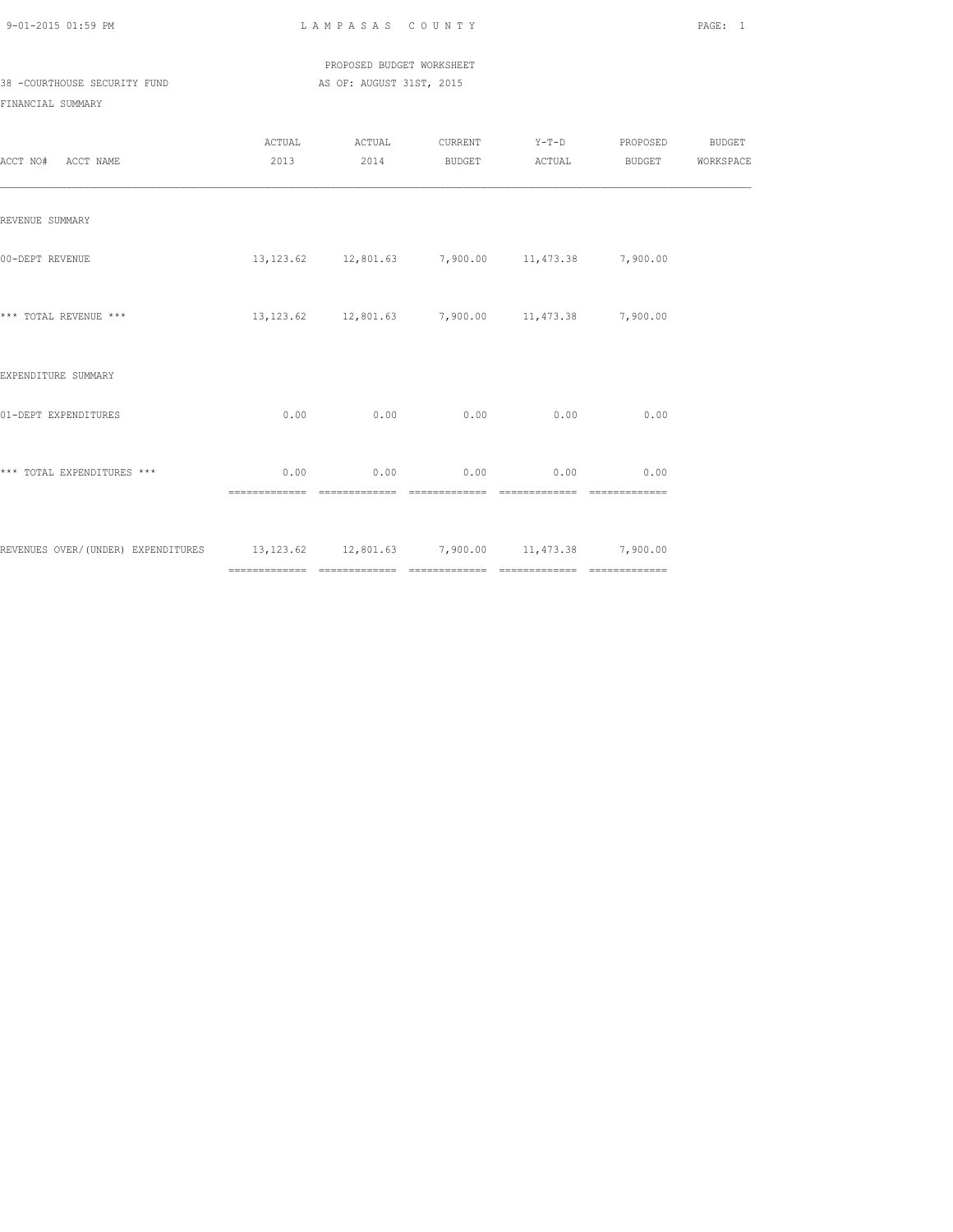PROPOSED BUDGET WORKSHEET 38 -COURTHOUSE SECURITY FUND AS OF: AUGUST 31ST, 2015

# DEPARTMENT - 00-DEPT REVENUE

| DEPARTMENT REVENUES                 |                |                |                          |                   |                           |                            |
|-------------------------------------|----------------|----------------|--------------------------|-------------------|---------------------------|----------------------------|
| ACCT NO#<br>ACCT NAME               | ACTUAL<br>2013 | ACTUAL<br>2014 | CURRENT<br><b>BUDGET</b> | $Y-T-D$<br>ACTUAL | PROPOSED<br><b>BUDGET</b> | <b>BUDGET</b><br>WORKSPACE |
|                                     |                |                |                          |                   |                           |                            |
| 100-00-001 BEGINNING FUND BALANCE   | 0.00           | 0.00           | 0.00                     | 0.00              | 0.00                      |                            |
| 100-00-094 DISTRICT CLERK           | 1,800.00       | 1,670.00       | 1,500.00                 | 1,682.00          | 1,500.00                  |                            |
| 100-00-095 JP #1                    | 2,467.22       | 2,725.26       | 4,000.00                 | 2,163.85          | 4,000.00                  |                            |
| 100-00-096 JP #3                    | 977.39         | 726.45         | 0.00                     | 762.90            | 0.00                      |                            |
| 100-00-097 JP #4                    | 1,915.49       | 1,592.92       | 1,500.00                 | 1,617.57          | 1,500.00                  |                            |
| 100-00-099 INTEREST REVENUE         | 326.52         | 579.00         | 50.00                    | 552.06            | 50.00                     |                            |
| 100-00-106 COUNTY CLERK             | 5,420.00       | 4,859.00       | 700.00                   | 4,271.00          | 700.00                    |                            |
| 100-00-107 COUNTY CLERK-PROBATION   | 201.00         | 158.00         | 50.00                    | 106.00            | 50.00                     |                            |
| 100-00-108 DISTRICT CLERK-PROBATION | 191.00         | 296.00         | 100.00                   | 318.00            | 100.00                    |                            |
| 100-00-190 MISCELLANEOUS            | 175.00         | 195.00         | 0.00                     | 0.00              | 0.00                      |                            |
| 200-00-010 OPERATING TRANSFERS IN   | 0.00           | 0.00           | 0.00                     | 0.00              | 0.00                      |                            |
| ** SUB-DEPARTMENT REVENUE TOTAL **  | 13, 123.62     | 12,801.63      | 7,900.00                 | 11, 473.38        | 7,900.00                  |                            |
| ** DEPARTMENT REVENUE TOTAL **      | 13, 123.62     | 12,801.63      | 7,900.00                 | 11, 473.38        | 7,900.00                  |                            |
| *** FUND TOTAL REVENUES ***         | 13, 123.62     | 12,801.63      | 7,900.00                 | 11, 473.38        | 7,900.00                  |                            |

============= ============= ============= ============= =============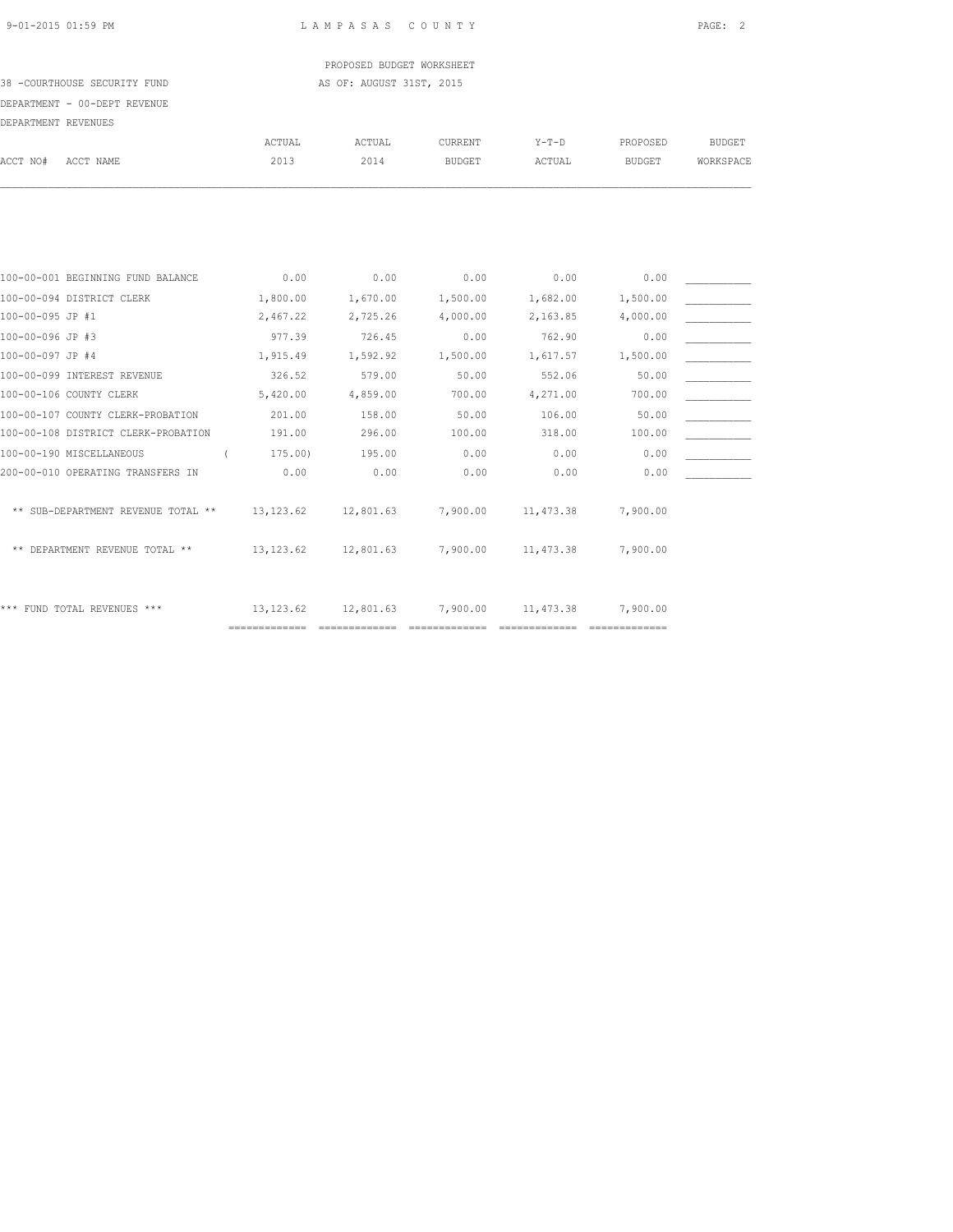| 9-01-2015 01:59 PM                                           |                | LAMPASAS COUNTY                                       |                   |                   |          |                                   |  |  |
|--------------------------------------------------------------|----------------|-------------------------------------------------------|-------------------|-------------------|----------|-----------------------------------|--|--|
| 38 -COURTHOUSE SECURITY FUND                                 |                | PROPOSED BUDGET WORKSHEET<br>AS OF: AUGUST 31ST, 2015 |                   |                   |          |                                   |  |  |
| DEPARTMENT - 01-DEPT EXPENDITURES<br>DEPARTMENT EXPENDITURES |                |                                                       |                   |                   |          |                                   |  |  |
| ACCT NO# ACCT NAME                                           | ACTUAL<br>2013 | ACTUAL<br>2014                                        | CURRENT<br>BUDGET | $Y-T-D$<br>ACTUAL | PROPOSED | <b>BUDGET</b><br>BUDGET WORKSPACE |  |  |
|                                                              |                |                                                       |                   |                   |          |                                   |  |  |
|                                                              |                |                                                       |                   |                   |          |                                   |  |  |
| CAPITAL OUTLAY<br>.                                          |                |                                                       |                   |                   |          |                                   |  |  |
| 401-00-402 OPERATING EQUIPMENT                               | 0.00           | 0.00                                                  | 0.00              | 0.00              | 0.00     |                                   |  |  |
| ** CATEGORY TOTAL **                                         | 0.00           | 0.00                                                  | 0.00              | 0.00              | 0.00     |                                   |  |  |
|                                                              |                |                                                       |                   |                   |          |                                   |  |  |
| 401-00-500 OPERATING TRANSFER-OUT                            | 0.00           | 0.00                                                  | 0.00              | 0.00              | 0.00     |                                   |  |  |
| ** CATEGORY TOTAL **                                         | 0.00           | 0.00                                                  | 0.00              | 0.00              | 0.00     |                                   |  |  |
| ** SUB-DEPARTMENT TOTAL **                                   | 0.00           | 0.00                                                  | 0.00              | 0.00              | 0.00     |                                   |  |  |
| *** DEPARTMENT TOTAL ***                                     | 0.00           | 0.00                                                  | 0.00              | 0.00              | 0.00     |                                   |  |  |
|                                                              |                |                                                       |                   |                   |          |                                   |  |  |
| *** FUND TOTAL EXPENDITURES *** $0.00$ 0.00 0.00             |                |                                                       | 0.00              | 0.00              | 0.00     |                                   |  |  |
|                                                              |                |                                                       |                   |                   |          |                                   |  |  |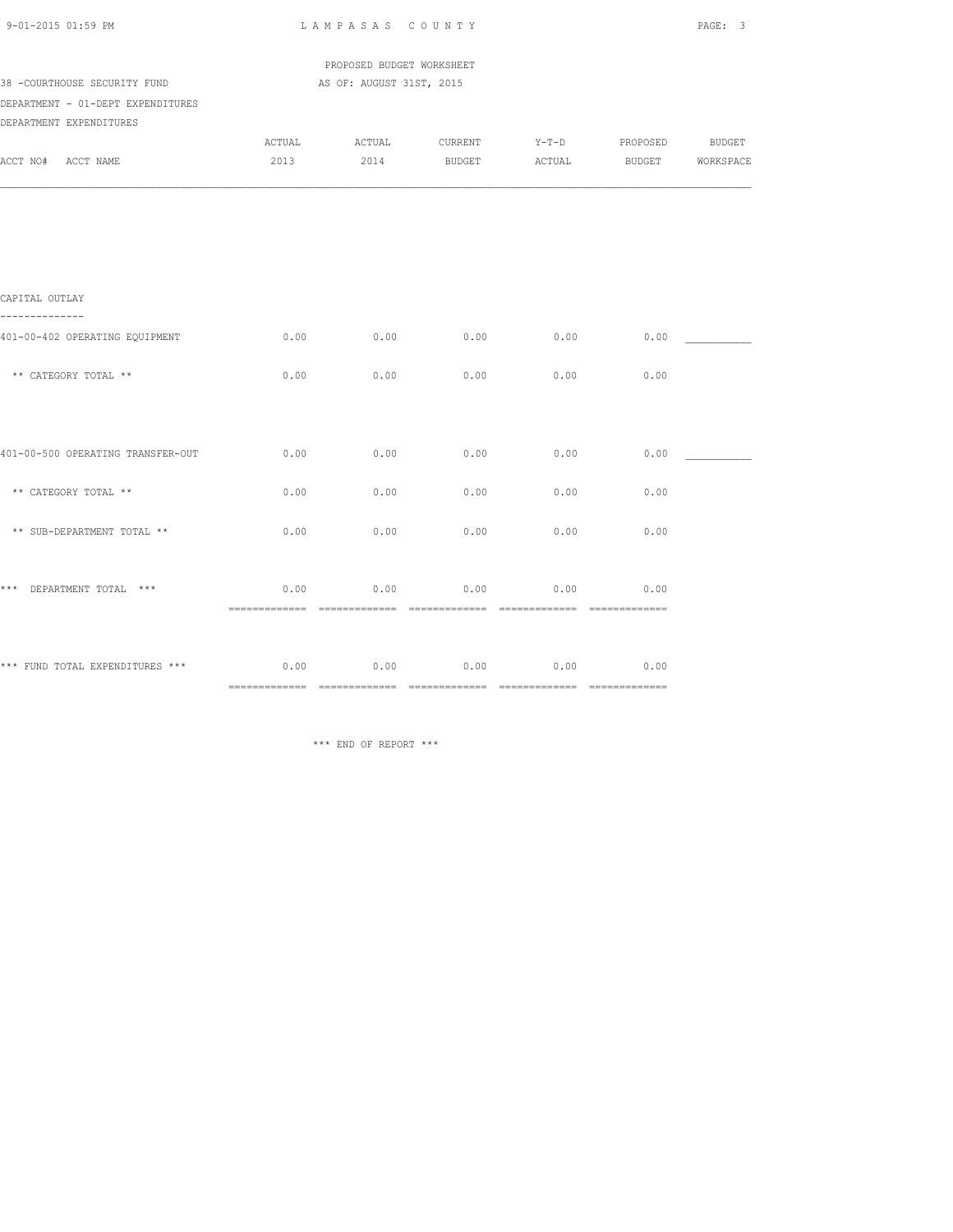PROPOSED BUDGET WORKSHEET 39 -CO RECORDS MGMT & PRESERV AS OF: AUGUST 31ST, 2015

| ACCT NO# ACCT NAME                                                                |                                                          | ACTUAL ACTUAL<br>2013 2014                               |                                    | CURRENT Y-T-D PROPOSED | BUDGET |
|-----------------------------------------------------------------------------------|----------------------------------------------------------|----------------------------------------------------------|------------------------------------|------------------------|--------|
| REVENUE SUMMARY                                                                   |                                                          |                                                          |                                    |                        |        |
| CO RECORDS MGMT & PRESEV<br>CO RECORDS MGMT & PRESEV                              | $12,627.30$ $10,880.80$ $6,400.00$ $7,788.64$ $6,400.00$ | $0.00$ $0.00$ $0.00$ $0.00$ $0.00$ $0.00$ $0.00$         |                                    |                        |        |
|                                                                                   |                                                          |                                                          |                                    |                        |        |
| *** TOTAL REVENUE ***                                                             |                                                          | $12,627.30$ $10,880.80$ $6,400.00$ $7,788.64$ $6,400.00$ |                                    |                        |        |
| EXPENDITURE SUMMARY                                                               |                                                          |                                                          |                                    |                        |        |
| CO RECORDS MGMT & PRESEV                                                          | 0.00                                                     |                                                          | $0.00$ $0.00$ $0.00$ $0.00$ $0.00$ |                        |        |
| *** TOTAL EXPENDITURES ***                                                        | 0.00                                                     |                                                          | $0.00$ $0.00$ $0.00$ $0.00$        | 0.00                   |        |
| REVENUES OVER/(UNDER) EXPENDITURES 12,627.30 10,880.80 6,400.00 7,788.64 6,400.00 |                                                          |                                                          |                                    |                        |        |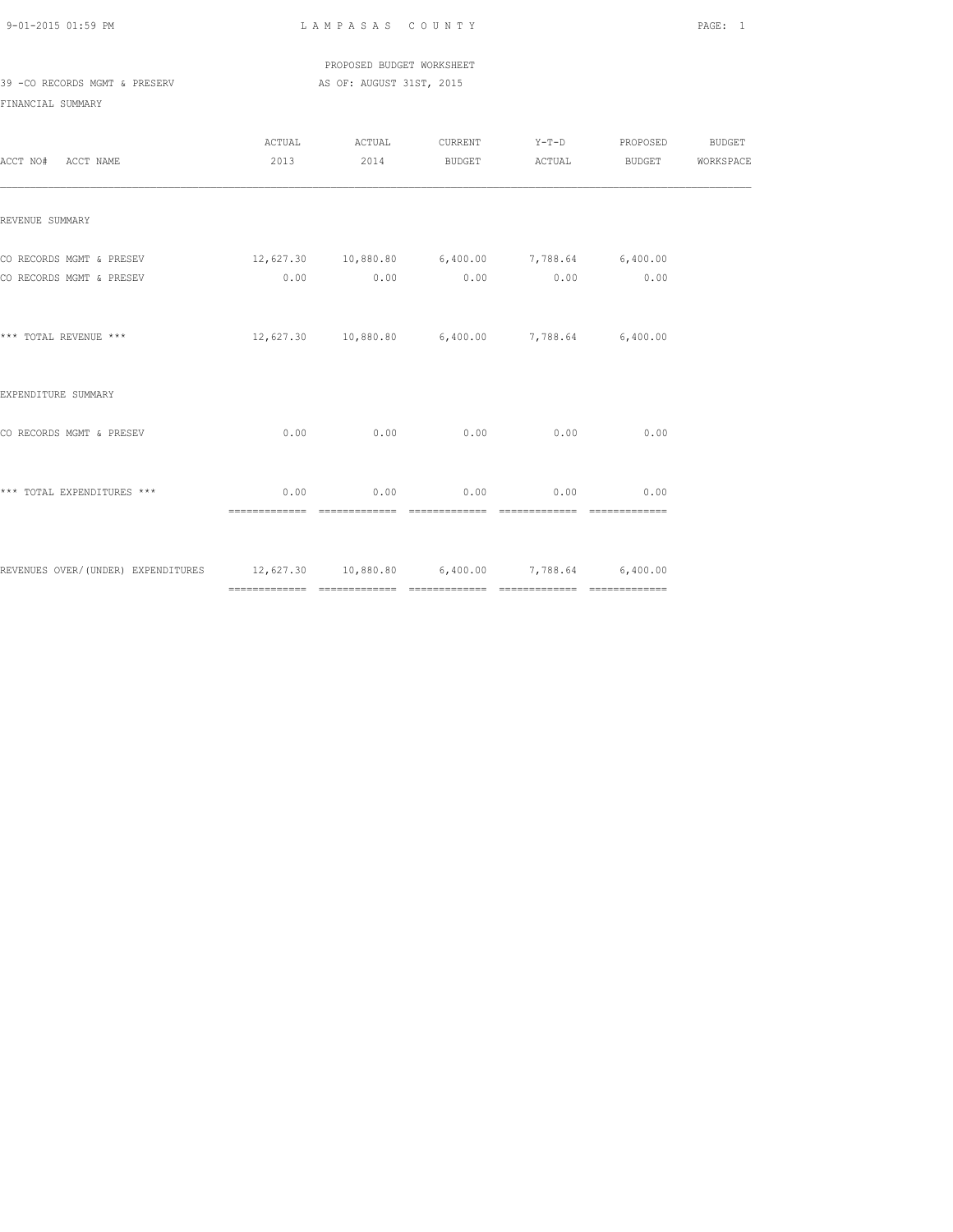## PROPOSED BUDGET WORKSHEET

### 39 -CO RECORDS MGMT & PRESERV AS OF: AUGUST 31ST, 2015

DEPARTMENT - CO RECORDS MGMT & PRESEV

|                     | DEPARIMENI - CO RECORDS MGMI & PRESEV  |           |               |                |          |               |               |
|---------------------|----------------------------------------|-----------|---------------|----------------|----------|---------------|---------------|
| DEPARTMENT REVENUES |                                        |           |               |                |          |               |               |
|                     |                                        | ACTUAL    | <b>ACTUAL</b> | <b>CURRENT</b> | $Y-T-D$  | PROPOSED      | <b>BUDGET</b> |
| ACCT NO#            | ACCT NAME                              | 2013      | 2014          | <b>BUDGET</b>  | ACTUAL   | <b>BUDGET</b> | WORKSPACE     |
|                     |                                        |           |               |                |          |               |               |
|                     |                                        |           |               |                |          |               |               |
|                     |                                        |           |               |                |          |               |               |
|                     | 100-00-001 BEGINNING FUND BALANCE      | 0.00      | 0.00          | 0.00           | 0.00     | 0.00          |               |
|                     | 100-00-033 PRESERVATION CLERK ACCOUNT  | 0.00      | 0.00          | 0.00           | 0.00     | 0.00          |               |
|                     | 100-00-094 DISTRICT CLERK              | 2,939.29  | 2,478.00      | 1,000.00       | 2,796.17 | 1,000.00      |               |
|                     | 100-00-099 INTEREST REVENUE            | 582.51    | 751.30        | 100.00         | 697.47   | 100.00        |               |
|                     | 100-00-105 DISTRICT CLK AG CHILD SUPPO | 0.00      | 0.00          | 0.00           | 0.00     | 0.00          |               |
|                     | 100-00-106 COUNTY CLERK                | 5,337.50  | 4,685.00      | 5,000.00       | 1,805.00 | 5,000.00      |               |
|                     | 100-00-107 COUNTY CLERK-PROBATION      | 1,299.50  | 1,177.00      | 300.00         | 810.00   | 300.00        |               |
|                     | 100-00-108 DISTRICK CLERK-PROBATION    | 1,087.50  | 1,254.50      | 0.00           | 1,335.00 | 0.00          |               |
|                     | 100-00-190 MISCELLANEOUS               | 1,381.00  | 535.00        | 0.00           | 345.00   | 0.00          |               |
| $* *$               | SUB-DEPARTMENT REVENUE TOTAL **        | 12,627.30 | 10,880.80     | 6,400.00       | 7,788.64 | 6,400.00      |               |
|                     |                                        |           |               |                |          |               |               |

\*\* DEPARTMENT REVENUE TOTAL \*\* 12,627.30 10,880.80 6,400.00 7,788.64 6,400.00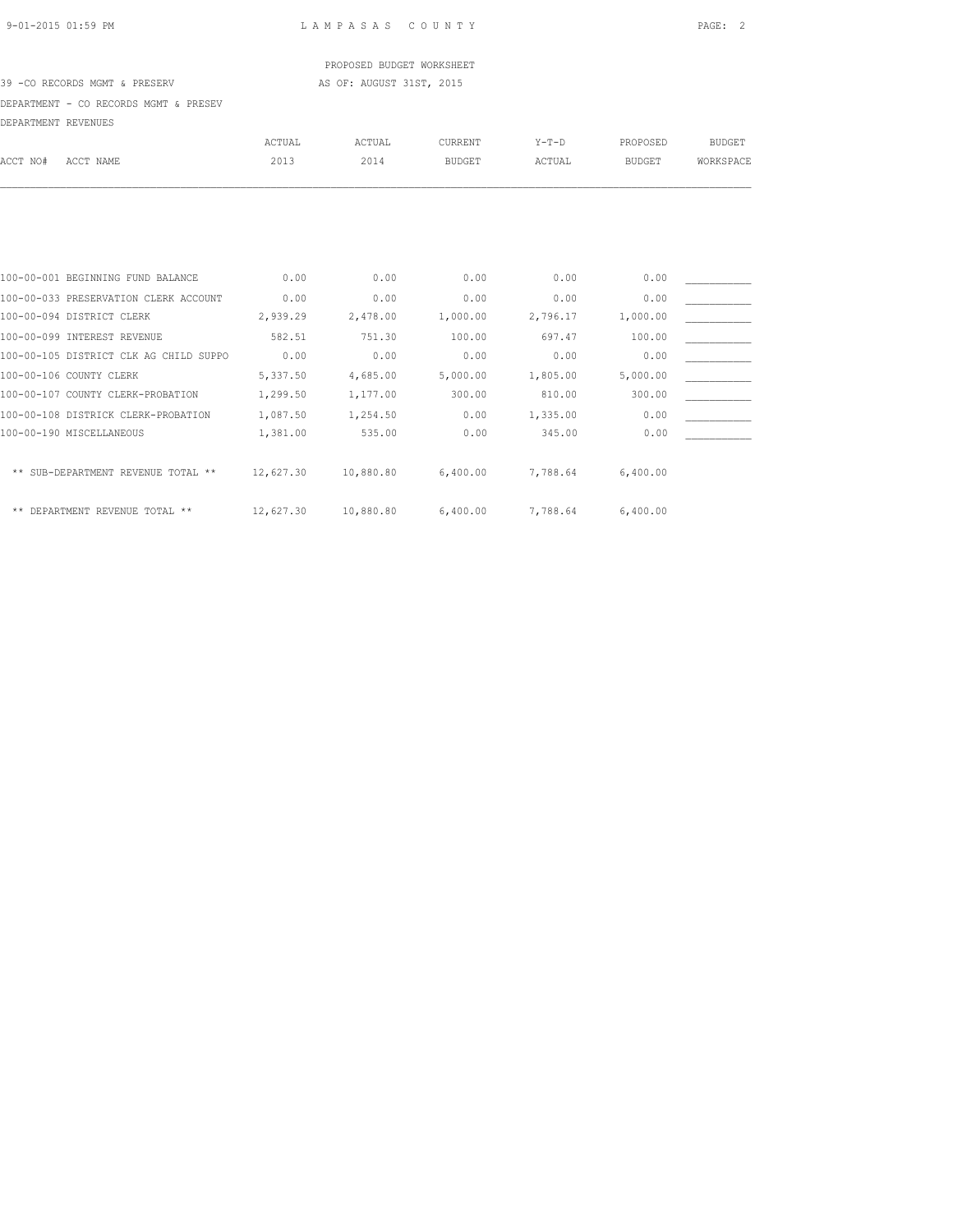| 9-01-2015 01:59 PM                    |               | LAMPASAS COUNTY           | PAGE: 3        |                                       |                |               |
|---------------------------------------|---------------|---------------------------|----------------|---------------------------------------|----------------|---------------|
|                                       |               | PROPOSED BUDGET WORKSHEET |                |                                       |                |               |
| 39 -CO RECORDS MGMT & PRESERV         |               |                           |                |                                       |                |               |
| DEPARTMENT - CO RECORDS MGMT & PRESEV |               |                           |                |                                       |                |               |
| DEPARTMENT REVENUES                   |               |                           |                |                                       |                |               |
|                                       | ACTUAL        | ACTUAL                    | CURRENT        | $Y-T-D$                               | PROPOSED       | <b>BUDGET</b> |
| ACCT NAME<br>ACCT NO#                 | 2013          | 2014                      | BUDGET         | ACTUAL                                | BUDGET         | WORKSPACE     |
|                                       |               |                           |                |                                       |                |               |
| 101-00-080 COUNTY CLERK TECHNOLOGY    | 0.00          | 0.00                      | 0.00           | 0.00                                  | 0.00           |               |
| 101-00-106 COUNTY CLERK-CIVIL FEE     | 0.00          | 0.00                      | 0.00           | 0.00                                  | 0.00           |               |
| ** SUB-DEPARTMENT REVENUE TOTAL **    | 0.00          | 0.00                      | 0.00           | 0.00                                  | 0.00           |               |
| ** DEPARTMENT REVENUE TOTAL **        | 0.00          | 0.00                      | 0.00           | 0.00                                  | 0.00           |               |
| *** FUND TOTAL REVENUES ***           |               |                           |                | 12,627.30 10,880.80 6,400.00 7,788.64 | 6,400.00       |               |
|                                       | ============= | ==============            | ============== | ==============                        | ============== |               |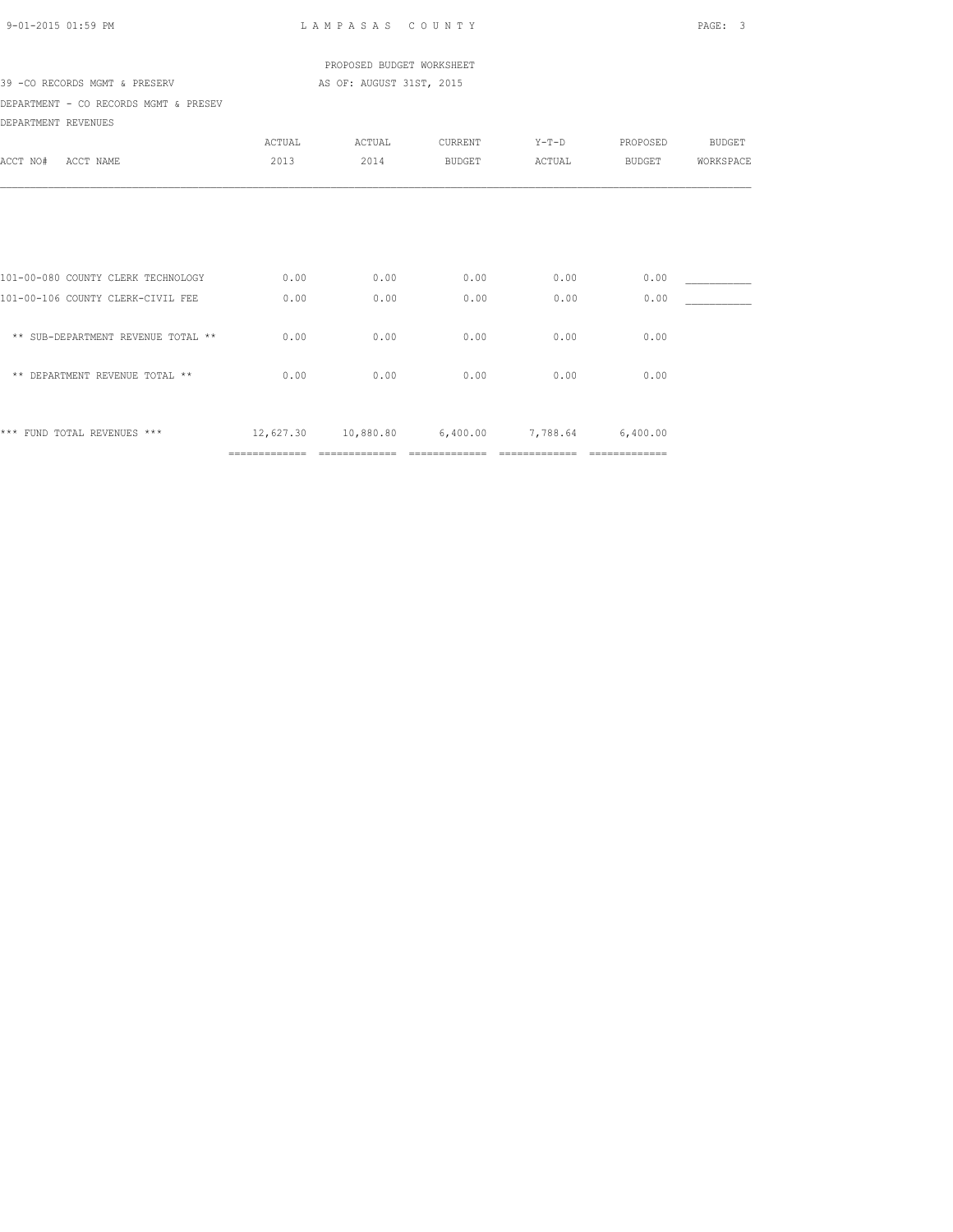| 9-01-2015 01:59 PM                               |        | LAMPASAS COUNTY           |               |         |          |                  |  |  |
|--------------------------------------------------|--------|---------------------------|---------------|---------|----------|------------------|--|--|
|                                                  |        | PROPOSED BUDGET WORKSHEET |               |         |          |                  |  |  |
| 39 - CO RECORDS MGMT & PRESERV                   |        | AS OF: AUGUST 31ST, 2015  |               |         |          |                  |  |  |
| DEPARTMENT - CO RECORDS MGMT & PRESEV            |        |                           |               |         |          |                  |  |  |
| DEPARTMENT EXPENDITURES                          |        |                           |               |         |          |                  |  |  |
|                                                  | ACTUAL | ACTUAL                    | CURRENT       | $Y-T-D$ | PROPOSED | <b>BUDGET</b>    |  |  |
| ACCT NO# ACCT NAME                               | 2013   | 2014                      | <b>BUDGET</b> | ACTUAL  |          | BUDGET WORKSPACE |  |  |
|                                                  |        |                           |               |         |          |                  |  |  |
| GENERAL EXPENSES<br>----------                   |        |                           |               |         |          |                  |  |  |
| 401-00-353 CHILD SUPPORT EXPENSE                 | 0.00   | 0.00                      | 0.00          | 0.00    | 0.00     |                  |  |  |
| ** CATEGORY TOTAL **                             | 0.00   | 0.00                      | 0.00          | 0.00    | 0.00     |                  |  |  |
|                                                  |        |                           |               |         |          |                  |  |  |
| 401-00-500 OPERATING TRANSFER-OUT                | 0.00   | 0.00                      | 0.00          | 0.00    | 0.00     |                  |  |  |
| ** CATEGORY TOTAL **                             | 0.00   | 0.00                      | 0.00          | 0.00    | 0.00     |                  |  |  |
| ** SUB-DEPARTMENT TOTAL **                       | 0.00   | 0.00                      | 0.00          | 0.00    | 0.00     |                  |  |  |
| *** DEPARTMENT TOTAL ***                         | 0.00   | 0.00                      | 0.00          | 0.00    | 0.00     |                  |  |  |
|                                                  |        |                           |               |         |          |                  |  |  |
| *** FUND TOTAL EXPENDITURES *** $0.00$ 0.00 0.00 |        |                           | 0.00          | 0.00    | 0.00     |                  |  |  |
|                                                  |        |                           |               |         |          |                  |  |  |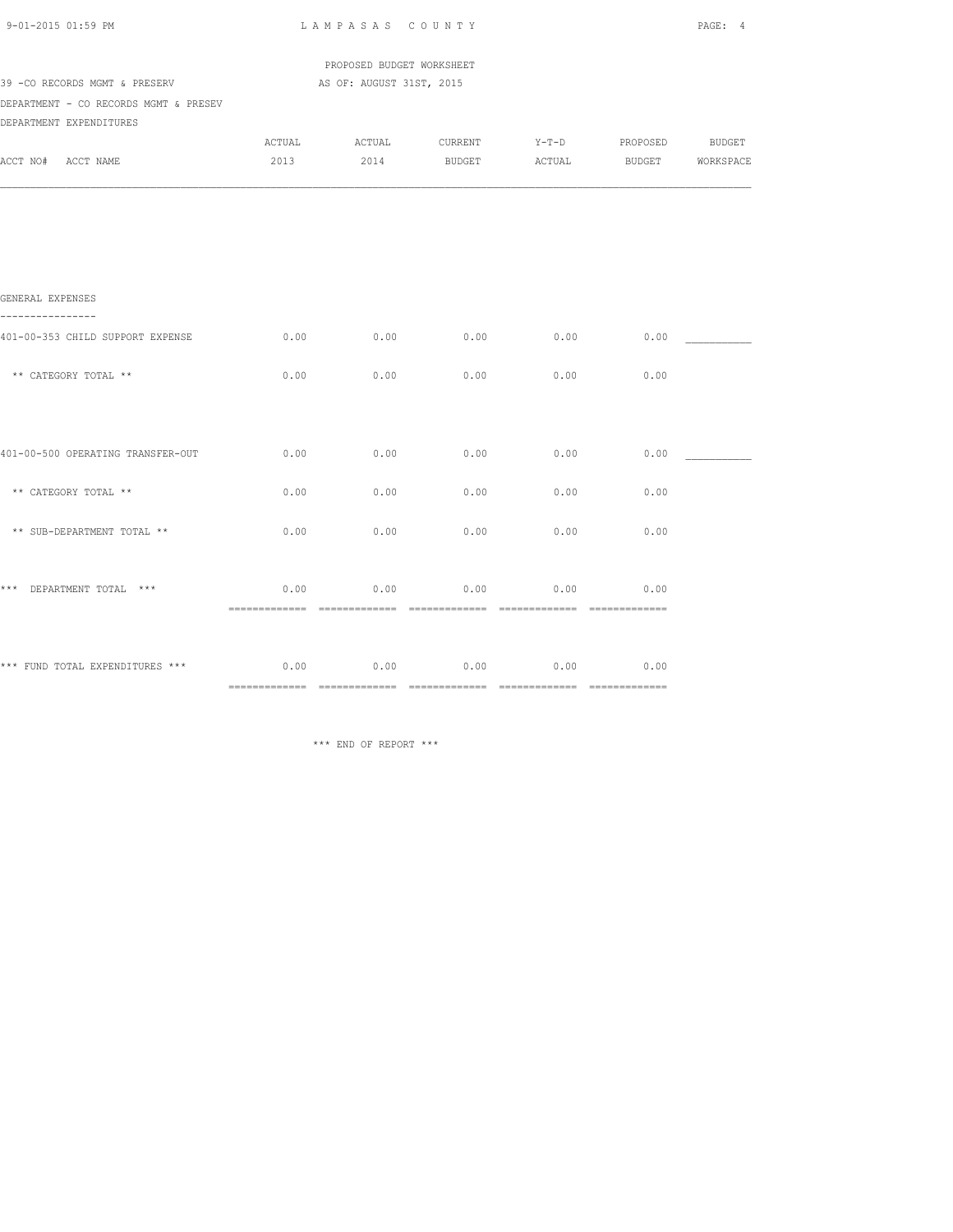### PROPOSED BUDGET WORKSHEET 47 -COUNTY HEALTH CARE HRA AS OF: AUGUST 31ST, 2015

| ACCT NO# ACCT NAME                                      |                           |               | ${\tt ACTUAL} \hspace{2.3cm} {\tt ACTUAL} \hspace{2.3cm} {\tt V-T-D} \hspace{2.3cm} {\tt PROPOSED} \hspace{2.3cm} {\tt BUDGET}$<br>2013 2014 BUDGET ACTUAL BUDGET WORKSPACE |                               |               |  |
|---------------------------------------------------------|---------------------------|---------------|-----------------------------------------------------------------------------------------------------------------------------------------------------------------------------|-------------------------------|---------------|--|
| REVENUE SUMMARY                                         |                           |               |                                                                                                                                                                             |                               |               |  |
| 47 COUNTY HEALTH CARE                                   | $3,001.15$ 0.00 0.00 0.00 |               |                                                                                                                                                                             |                               | 0.00          |  |
| *** TOTAL REVENUE ***                                   |                           | 3,001.15 0.00 | 0.00                                                                                                                                                                        | 0.00                          | 0.00          |  |
| EXPENDITURE SUMMARY                                     |                           |               |                                                                                                                                                                             |                               |               |  |
| 47 COUNTY HEALTH CARE                                   | 5,293.74 0.00             |               | 0.00                                                                                                                                                                        | 0.00                          | 0.00          |  |
| *** TOTAL EXPENDITURES *** $5,293.74$ 0.00 0.00         |                           |               |                                                                                                                                                                             | $0.00$ 0.00<br>============== | ============= |  |
| REVENUES OVER/(UNDER) EXPENDITURES (2,292.59) 0.00 0.00 |                           |               |                                                                                                                                                                             | 0.00                          | 0.00          |  |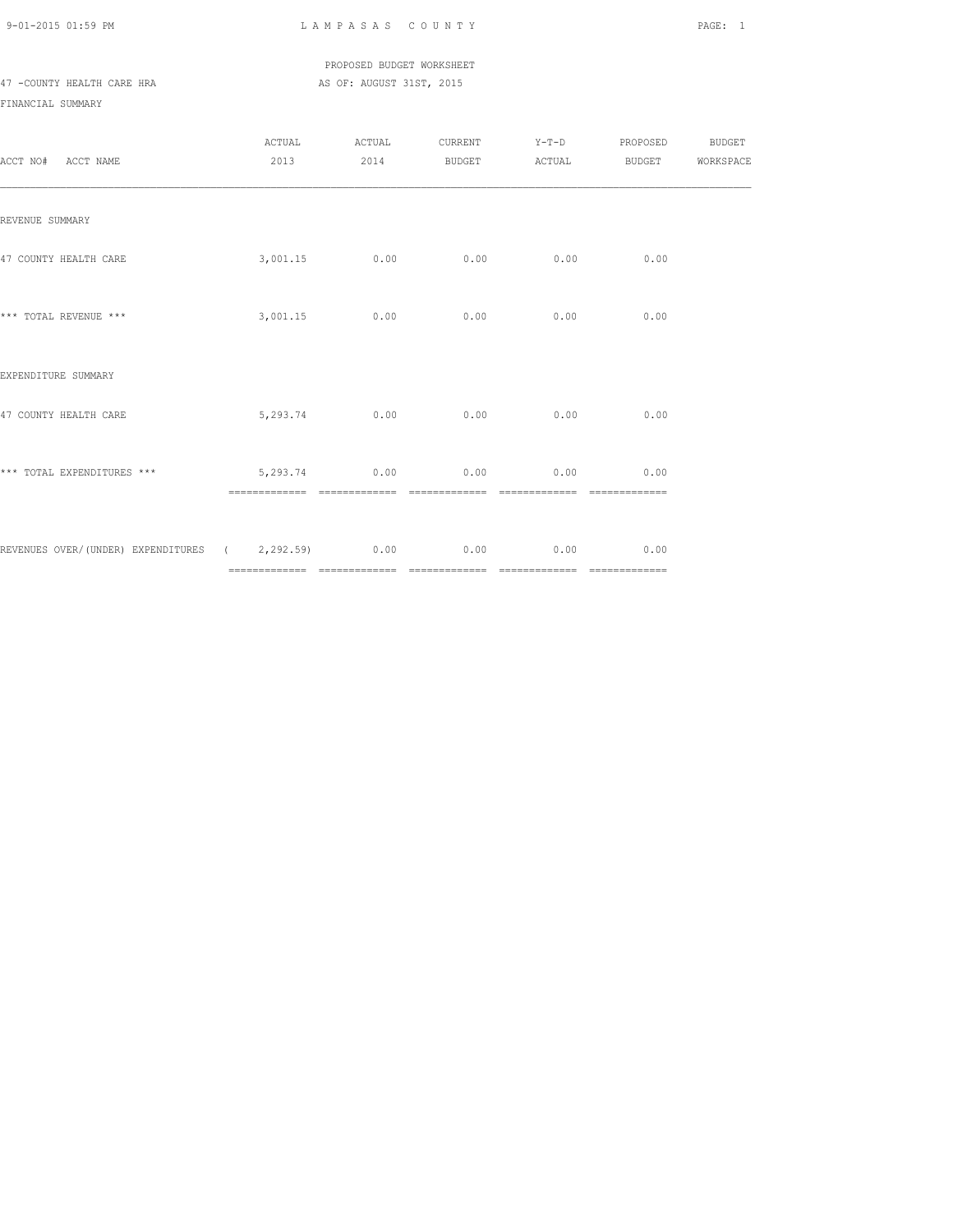| 9-01-2015 01:59 PM |  |
|--------------------|--|

L A M P A S A S C O U N T Y PAGE: 2

 PROPOSED BUDGET WORKSHEET 47 -COUNTY HEALTH CARE HRA AS OF: AUGUST 31ST, 2015

DEPARTMENT - 47 COUNTY HEALTH CARE

| ACCT NAME<br>ACCT NO#                                                  | <b>ACTUAL</b><br>2013 | ACTUAL<br>2014 | CURRENT<br><b>BUDGET</b> | $Y-T-D$<br>ACTUAL | PROPOSED<br><b>BUDGET</b> | <b>BUDGET</b><br>WORKSPACE |
|------------------------------------------------------------------------|-----------------------|----------------|--------------------------|-------------------|---------------------------|----------------------------|
|                                                                        |                       |                |                          |                   |                           |                            |
| 101-00-099 INTEREST REVENUE                                            | 1.15                  | 0.00           | 0.00                     | 0.00              | 0.00                      |                            |
| 101-00-190 MISCELLANEOUS RECEIPTS<br>201-00-010 OPERATING TRANSFERS-IN | 0.00<br>3,000.00      | 0.00<br>0.00   | 0.00<br>0.00             | 0.00<br>0.00      | 0.00<br>0.00              |                            |
| ** SUB-DEPARTMENT REVENUE TOTAL **                                     | 3,001.15              | 0.00           | 0.00                     | 0.00              | 0.00                      |                            |
| ** DEPARTMENT REVENUE TOTAL **                                         | 3,001.15              | 0.00           | 0.00                     | 0.00              | 0.00                      |                            |
| *** FUND TOTAL REVENUES ***                                            | 3,001.15              | 0.00           | 0.00                     | 0.00              | 0.00                      |                            |
|                                                                        | =============         |                |                          |                   | =============             |                            |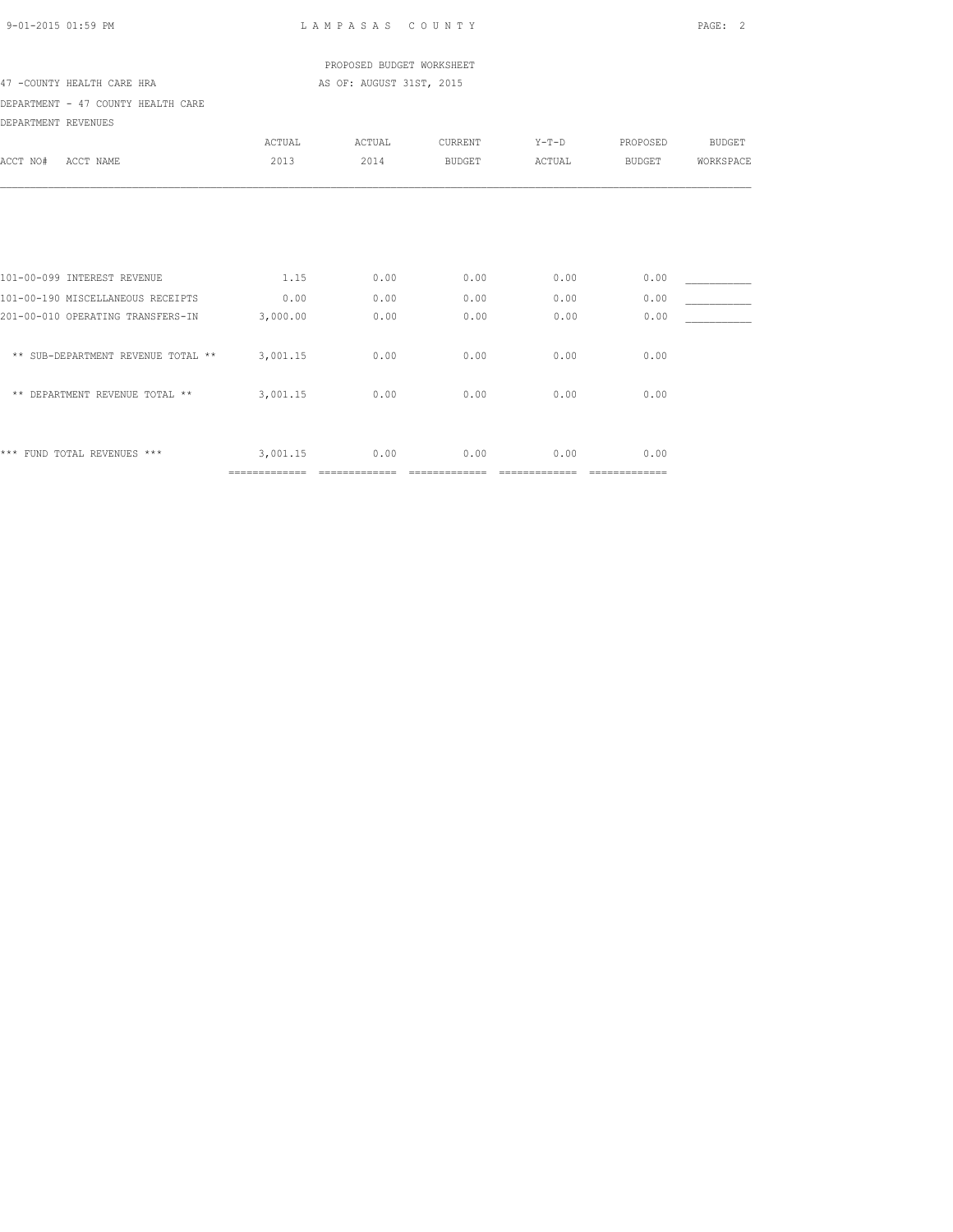| 9-01-2015 01:59 PM                                                  |               | LAMPASAS COUNTY           |         |         |               | PAGE: 3       |
|---------------------------------------------------------------------|---------------|---------------------------|---------|---------|---------------|---------------|
|                                                                     |               | PROPOSED BUDGET WORKSHEET |         |         |               |               |
| 47 -COUNTY HEALTH CARE HRA                                          |               | AS OF: AUGUST 31ST, 2015  |         |         |               |               |
| DEPARTMENT - 47 COUNTY HEALTH CARE                                  |               |                           |         |         |               |               |
| DEPARTMENT EXPENDITURES                                             |               |                           |         |         |               |               |
|                                                                     | ACTUAL        | ACTUAL                    | CURRENT | $Y-T-D$ | PROPOSED      | <b>BUDGET</b> |
| ACCT NO# ACCT NAME                                                  | 2013          | 2014 BUDGET               |         | ACTUAL  | <b>BUDGET</b> | WORKSPACE     |
|                                                                     |               |                           |         |         |               |               |
| GENERAL EXPENSES<br>----------------                                |               |                           |         |         |               |               |
| 401-00-333 CONTRACTED SERVICES                                      | 945.00        | 0.00                      | 0.00    | 0.00    | 0.00          |               |
| 401-00-356 ADMINISTRATIVE COST                                      | 0.00          | 0.00                      | 0.00    | 0.00    | 0.00          |               |
| 401-00-375 BANK CHARGES                                             | 10.00         | 0.00                      | 0.00    | 0.00    | 0.00          |               |
| 401-00-389 MISCELLANEOUS EXPENSE                                    | 4,338.74      | 0.00                      | 0.00    | 0.00    | 0.00          |               |
| ** CATEGORY TOTAL **                                                | 5,293.74      | 0.00                      | 0.00    | 0.00    | 0.00          |               |
| ** SUB-DEPARTMENT TOTAL **                                          | 5,293.74      | 0.00                      | 0.00    | 0.00    | 0.00          |               |
| *** DEPARTMENT TOTAL ***                                            | 5,293.74 0.00 |                           | 0.00    | 0.00    | 0.00          |               |
| *** FUND TOTAL EXPENDITURES *** $5,293.74$ 0.00 0.00 0.00 0.00 0.00 |               |                           |         |         |               |               |

============= ============= ============= ============= =============

\*\*\* END OF REPORT \*\*\*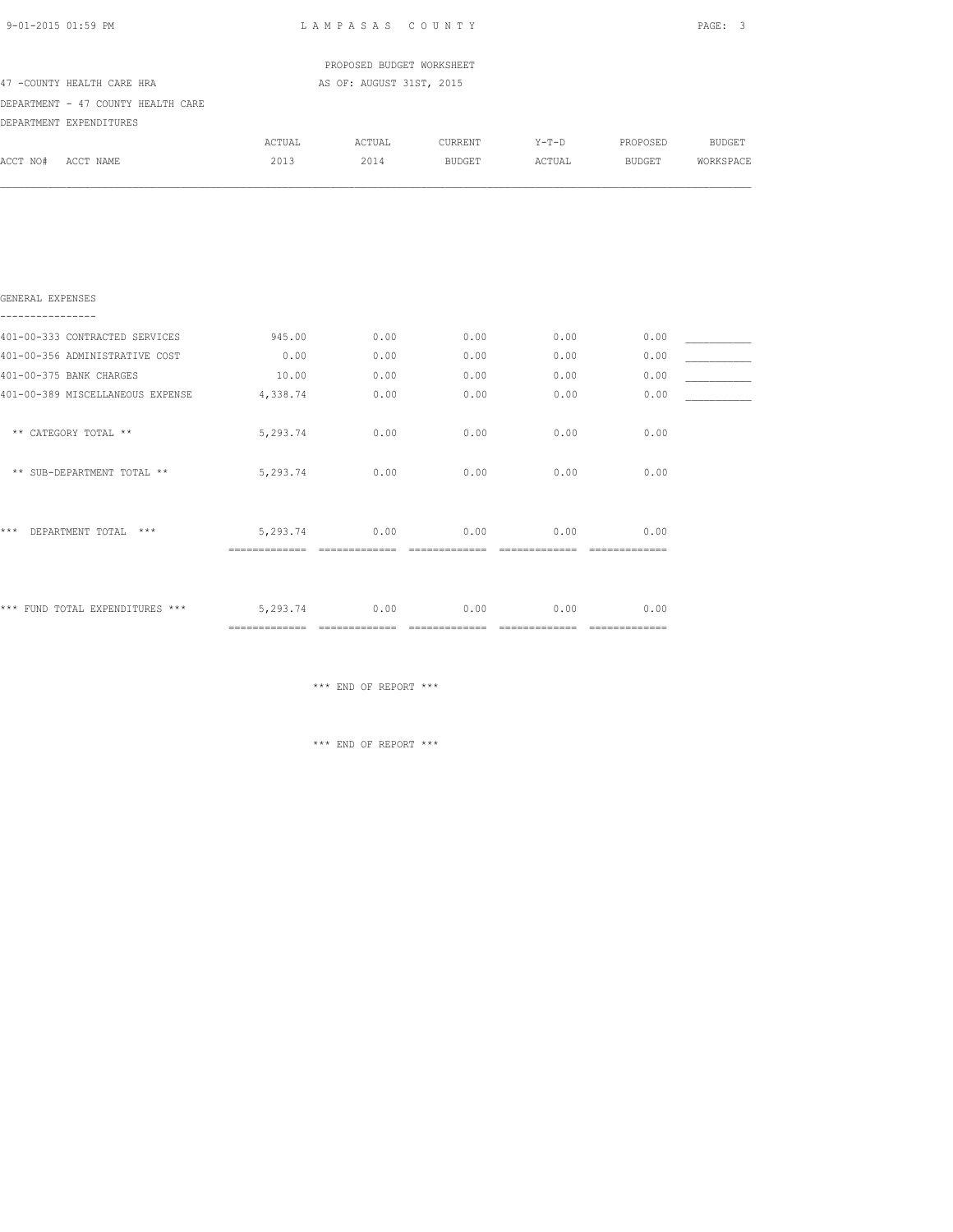| 9-01-2015 01:59 PM |  |
|--------------------|--|

LAMPASAS COUNTY PAGE: 1

 PROPOSED BUDGET WORKSHEET 55 -INTEREST & SINKING FUND AS OF: AUGUST 31ST, 2015

| ACCT NO# ACCT NAME                                                                              |  | ACTUAL ACTUAL CURRENT Y-T-D PROPOSED BUDGET<br>2013 2014 BUDGET ACTUAL | BUDGET | WORKSPACE |
|-------------------------------------------------------------------------------------------------|--|------------------------------------------------------------------------|--------|-----------|
| REVENUE SUMMARY                                                                                 |  |                                                                        |        |           |
| 00-I&S REVENUE                                                                                  |  | 793,781.85 821,984.98 835,044.00 781,550.51 835,929.00                 |        |           |
| *** TOTAL REVENUE ***                                                                           |  | 793,781.85 821,984.98 835,044.00 781,550.51 835,929.00                 |        |           |
| EXPENDITURE SUMMARY                                                                             |  |                                                                        |        |           |
| 01-I&S EXPENDITURES                                                                             |  | 768,664.50 833,235.50 835,044.00 835,044.25 835,929.00                 |        |           |
| *** TOTAL EXPENDITURES ***<br>768,664.50    83,235.50    835,044.00    835,044.25    835,929.00 |  |                                                                        |        |           |
| REVENUES OVER/(UNDER) EXPENDITURES 25,117.35 ( 11,250.52) 0.00 ( 53,493.74) 0.00                |  |                                                                        |        |           |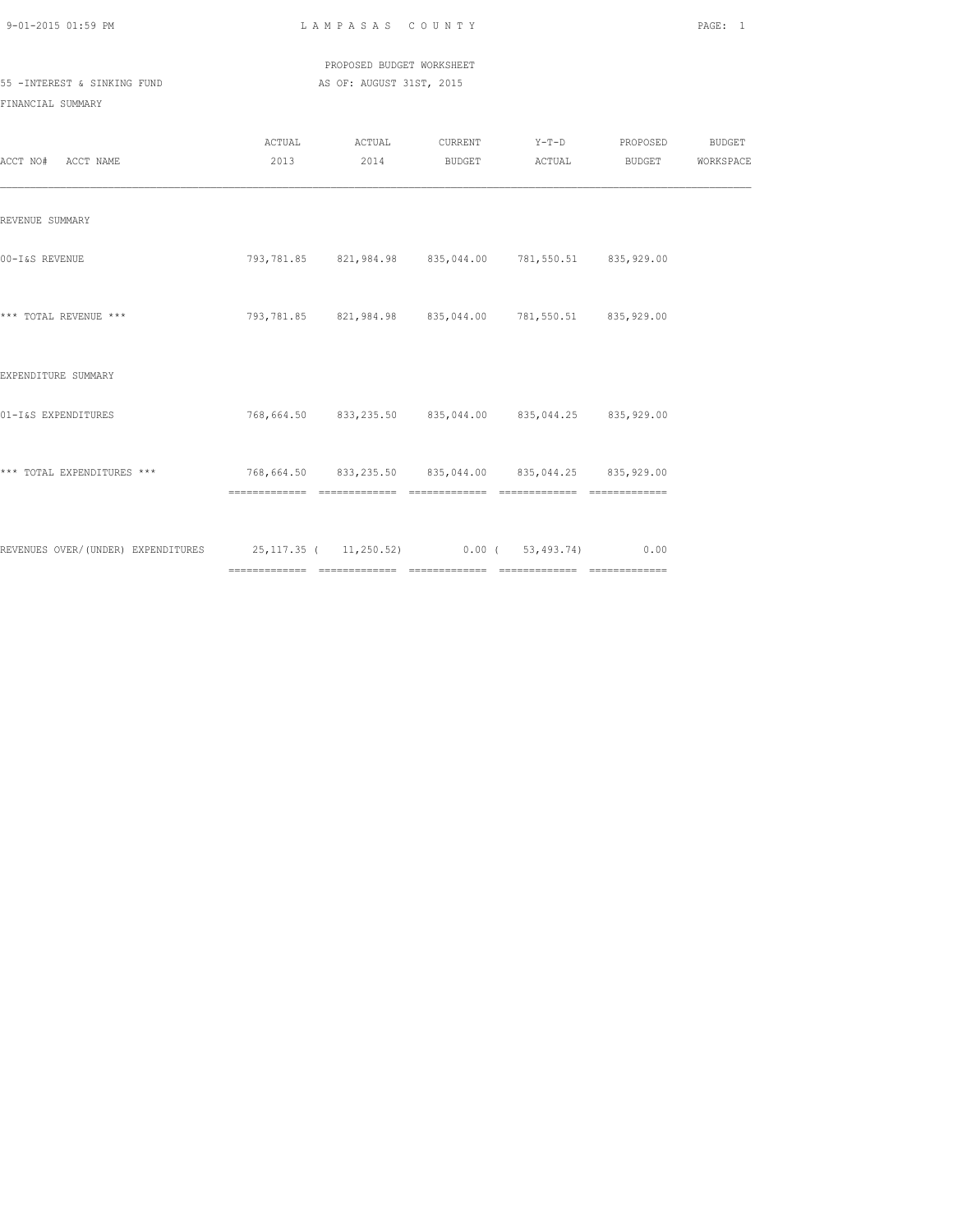PROPOSED BUDGET WORKSHEET 55 -INTEREST & SINKING FUND **AS OF: AUGUST 31ST, 2015** 

DEPARTMENT - 00-I&S REVENUE

| DEPARTMENT REVENUES |                                   |                |                |                          |                   |                    |                            |
|---------------------|-----------------------------------|----------------|----------------|--------------------------|-------------------|--------------------|----------------------------|
| ACCT NO#            | ACCT NAME                         | ACTUAL<br>2013 | ACTUAL<br>2014 | CURRENT<br><b>BUDGET</b> | $Y-T-D$<br>ACTUAL | PROPOSED<br>BUDGET | <b>BUDGET</b><br>WORKSPACE |
|                     |                                   |                |                |                          |                   |                    |                            |
|                     |                                   |                |                |                          |                   |                    |                            |
|                     | 100-00-001 BEGINNING FUND BALANCE | 0.00           | 0.00           | 47,785.00                | 0.00              | 13,000.00          |                            |

| 100-00-010 CURRENT AD VALOREM TAXES         | 786,879.36 | 807,057.90   | 711,659.00 | 700,297.46 | 807,329.00   |  |
|---------------------------------------------|------------|--------------|------------|------------|--------------|--|
| 100-00-020 DELIQUENT AD VALOREM TAXES       | 6,120.37   | 13,745.41    | 11,200.00  | 20,297.56  | 11,200.00    |  |
| 100-00-030 PENALTIES & INT. AD VALOREM      | 0.00       | 0.00         | 4,000.00   | 0.00       | 4,000.00     |  |
| 100-00-035 LCAD REFUND                      | 0.00       | 0.00         | 0.00       | 0.00       | 0.00         |  |
| 100-00-099 INTEREST REVENUE                 | 782.12     | 863.80       | 400.00     | 955.49     | 400.00       |  |
| 100-00-101 INC/DEC IN INVEST MARKET         | 0.00       | 0.00         | 0.00       | 0.00       | 0.00         |  |
| 100-00-125 CERT OF OBLIGATION SERIES 2      | 0.00       | 0.00         | 0.00       | 0.00       | 0.00         |  |
| 100-00-190 MISCELLANEOUS RECEIPTS           | 0.00       | 317.87       | 0.00       | 0.00       | 0.00         |  |
| 200-00-010 OPERATING TRANSFERS-IN           | 0.00       | 0.00         | 60,000.00  | 60,000.00  | 0.00         |  |
| ** SUB-DEPARTMENT REVENUE TOTAL **          | 793,781.85 | 821,984.98   | 835,044.00 | 781,550.51 | 835,929.00   |  |
| DEPARTMENT REVENUE TOTAL **<br>$\star\star$ | 793,781.85 | 821,984.98   | 835,044.00 | 781,550.51 | 835, 929, 00 |  |
| *** FUND TOTAL REVENUES ***                 | 793,781.85 | 821, 984, 98 | 835,044.00 | 781,550.51 | 835, 929, 00 |  |
|                                             |            |              |            |            |              |  |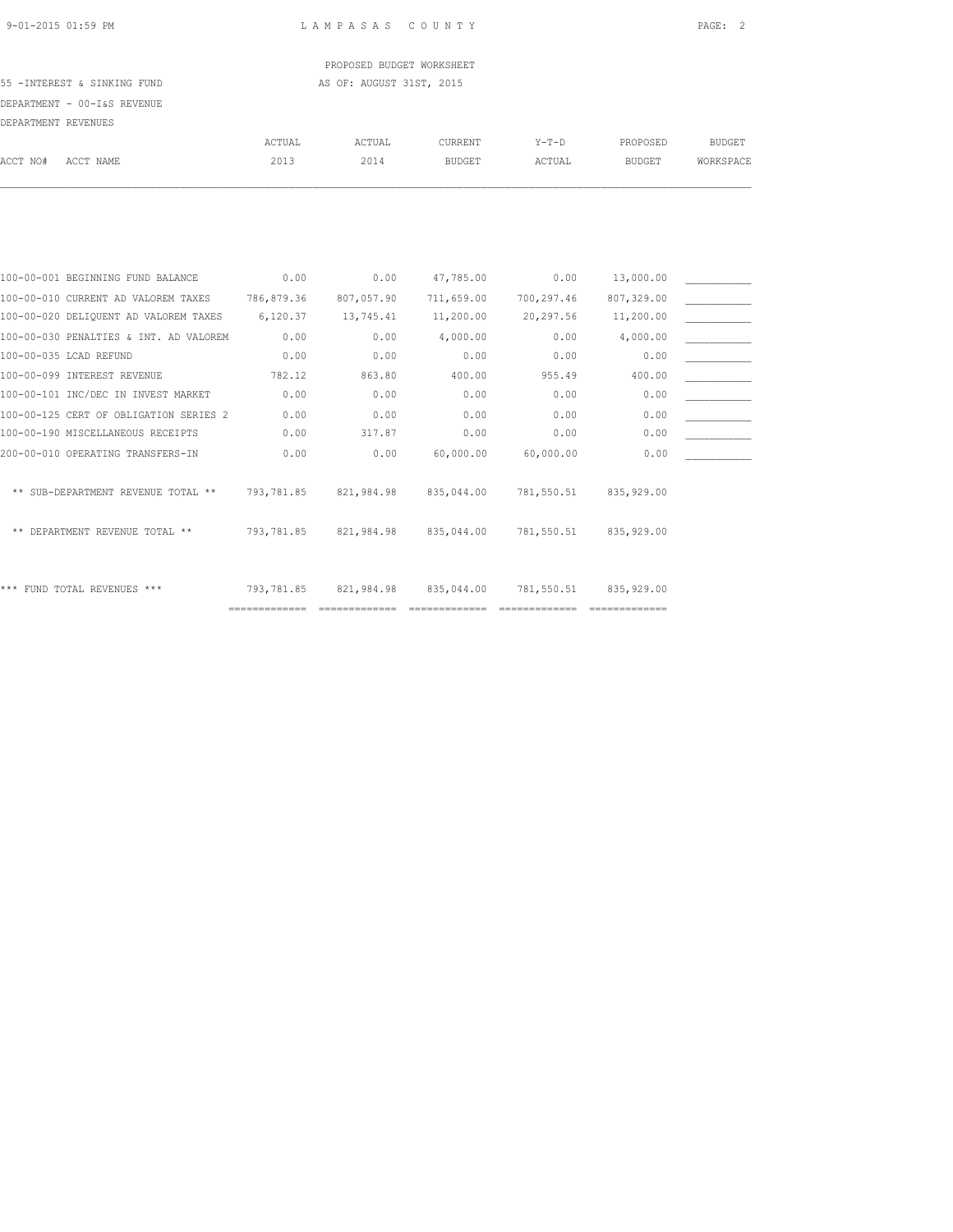| 9-01-2015 01:59 PM                                                                  | LAMPASAS COUNTY |                                                            |                   |                   |                           |                     |
|-------------------------------------------------------------------------------------|-----------------|------------------------------------------------------------|-------------------|-------------------|---------------------------|---------------------|
|                                                                                     |                 | PROPOSED BUDGET WORKSHEET                                  |                   |                   |                           |                     |
| 55 -INTEREST & SINKING FUND<br>DEPARTMENT - 01-I&S EXPENDITURES                     |                 | AS OF: AUGUST 31ST, 2015                                   |                   |                   |                           |                     |
| DEPARTMENT EXPENDITURES                                                             |                 |                                                            |                   |                   |                           |                     |
| ACCT NO# ACCT NAME                                                                  | ACTUAL<br>2013  | ACTUAL<br>2014                                             | CURRENT<br>BUDGET | $Y-T-D$<br>ACTUAL | PROPOSED<br><b>BUDGET</b> | BUDGET<br>WORKSPACE |
|                                                                                     |                 |                                                            |                   |                   |                           |                     |
| GENERAL EXPENSES<br>----------------                                                |                 |                                                            |                   |                   |                           |                     |
| 401-00-306 OTHER SOURCES C/O                                                        | 0.00            | 0.00                                                       | 0.00              | 0.00              | 0.00                      |                     |
| 401-00-318 LEGAL FEES-C/O ISSUANCE                                                  | 0.00            | 0.00                                                       | 0.00              | 0.00              | 0.00                      |                     |
| 401-00-331 PAYING AGENT FEES                                                        | 950.00          | 950.00                                                     | 950.00            | 950.00            | 950.00                    |                     |
| 401-00-338 INTEREST PAYMENT                                                         |                 | 203,481.50 182,285.50 159,094.00 159,094.25 134,979.00     |                   |                   |                           |                     |
| 401-00-375 BANK CHARGES                                                             | 4.00            | 0.00                                                       | 0.00              | 0.00              | 0.00                      |                     |
|                                                                                     |                 |                                                            |                   |                   |                           |                     |
| ** CATEGORY TOTAL **                                                                |                 | 204,435.50 183,235.50 160,044.00 160,044.25 135,929.00     |                   |                   |                           |                     |
| 401-00-500 OPERATING TRANSFERS OUT 14,229.00                                        |                 | 0.00                                                       | 0.00              | 0.00              | 0.00                      |                     |
| ** CATEGORY TOTAL **                                                                | 14,229.00       | 0.00                                                       | 0.00              | 0.00              | 0.00                      |                     |
| NOT USED 8<br>----------                                                            |                 |                                                            |                   |                   |                           |                     |
| 401-00-800 PMT REFUNDING ESCROW AGENT 0.00                                          |                 | 0.00                                                       | 0.00              | 0.00              | 0.00                      |                     |
| ** CATEGORY TOTAL **                                                                | 0.00            | 0.00                                                       | 0.00              | 0.00              | 0.00                      |                     |
| CAPITAL LEASE<br>-------------                                                      |                 |                                                            |                   |                   |                           |                     |
| 401-00-900 PRINCIPAL PAYMENT 550,000.00 650,000.00 675,000.00 675,000.00 700,000.00 |                 |                                                            |                   |                   |                           |                     |
| 401-00-901 SHERIFFS VEHICLES                                                        | 0.00            |                                                            | $0.00$ 0.00       | 0.00              | 0.00                      |                     |
| 401-00-902 CAPITAL PURCHASES                                                        | 0.00            | 0.00                                                       | 0.00              | 0.00              | 0.00                      |                     |
| 401-00-903 CAPITAL PURCHASES - PRIN                                                 | 0.00            | 0.00                                                       | 0.00              | 0.00              | 0.00                      |                     |
| 401-00-904 CAPITAL PURCHASES - INT                                                  | 0.00            | 0.00                                                       | 0.00              | 0.00              | 0.00                      |                     |
| ** CATEGORY TOTAL **                                                                |                 | 550,000.00 650,000.00 675,000.00 675,000.00 700,000.00     |                   |                   |                           |                     |
| ** SUB-DEPARTMENT TOTAL **                                                          |                 | 768,664.50 833,235.50 835,044.00 835,044.25 835,929.00     |                   |                   |                           |                     |
| *** DEPARTMENT TOTAL ***                                                            |                 | 768,664.50  833,235.50  835,044.00  835,044.25  835,929.00 |                   |                   |                           |                     |
|                                                                                     |                 |                                                            |                   |                   |                           |                     |
| *** FUND TOTAL EXPENDITURES ***                                                     |                 | 768,664.50  833,235.50  835,044.00  835,044.25  835,929.00 |                   |                   |                           |                     |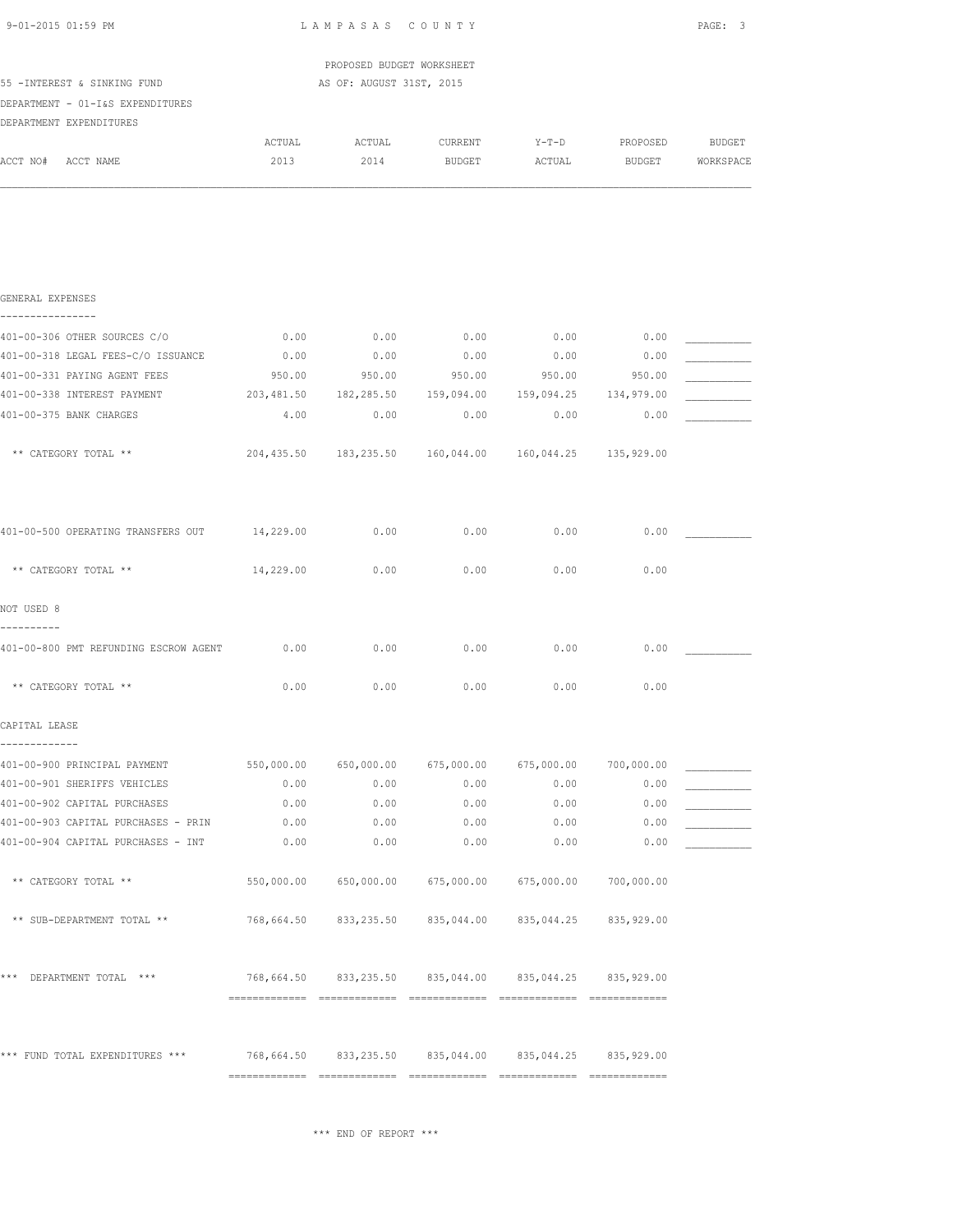| 9-01-2015 01:59 PM |  |
|--------------------|--|

LAMPASAS COUNTY PAGE: 1

 PROPOSED BUDGET WORKSHEET 60 -FIXED ASSETS \$5000/ABOVE AS OF: AUGUST 31ST, 2015

FINANCIAL SUMMARY

|          |           | ACTUAL | ACTUAL | CURRENT       | Y-T-D  | PROPOSED      | <b>BUDGET</b> |
|----------|-----------|--------|--------|---------------|--------|---------------|---------------|
| ACCT NO# | ACCT NAME | 2013   | 2014   | <b>BUDGET</b> | ACTUAL | <b>BUDGET</b> | WORKSPACE     |

| EXPENDITURE SUMMARY                |                        |      |             |      |      |
|------------------------------------|------------------------|------|-------------|------|------|
| *** TOTAL EXPENDITURES ***         | 0.00                   | 0.00 | $0.00$ 0.00 |      | 0.00 |
| REVENUES OVER/(UNDER) EXPENDITURES | 0.00<br>-------------- | 0.00 | $0.00$ 0.00 |      | 0.00 |
| *** FUND TOTAL EXPENDITURES ***    | 0.00                   | 0.00 | 0.00        | 0.00 | 0.00 |

\*\*\* END OF REPORT \*\*\*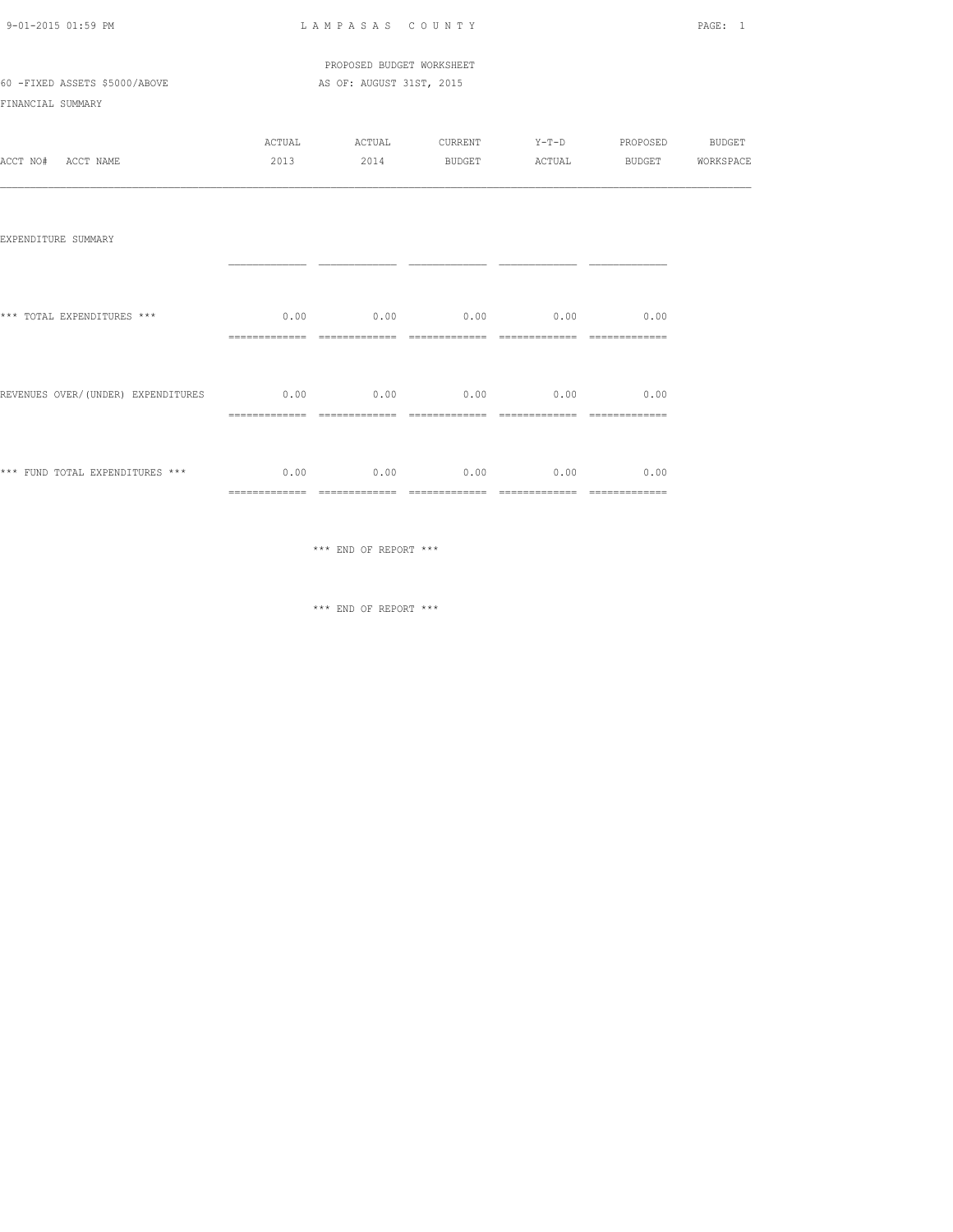PROPOSED BUDGET WORKSHEET 88 -LAMP CO STATE COURT COST AS OF: AUGUST 31ST, 2015

| ACCT NO# ACCT NAME                                           |      | ACTUAL ACTUAL CURRENT Y-T-D PROPOSED BUDGET<br>2013 2014 BUDGET ACTUAL BUDGET WORKSPACE |                  |      |  |
|--------------------------------------------------------------|------|-----------------------------------------------------------------------------------------|------------------|------|--|
| REVENUE SUMMARY                                              |      |                                                                                         |                  |      |  |
| 00-DEPT REVENUE<br>01-DEPT EXPENDITURES                      |      | 433.21 372.55 0.00 261.79 0.00<br>$0.00$ $0.00$ $0.00$ $0.00$ $0.00$                    |                  | 0.00 |  |
| *** TOTAL REVENUE ***                                        |      | 433.21 372.55 0.00 261.79 0.00                                                          |                  |      |  |
| EXPENDITURE SUMMARY                                          |      |                                                                                         |                  |      |  |
| 01-DEPT EXPENDITURES                                         | 0.00 |                                                                                         | $0.00$ 0.00 0.00 | 0.00 |  |
| *** TOTAL EXPENDITURES ***                                   |      | $0.00$ $0.00$ $0.00$ $0.00$ $0.00$                                                      |                  | 0.00 |  |
| REVENUES OVER/(UNDER) EXPENDITURES 433.21 372.55 0.00 261.79 |      |                                                                                         |                  | 0.00 |  |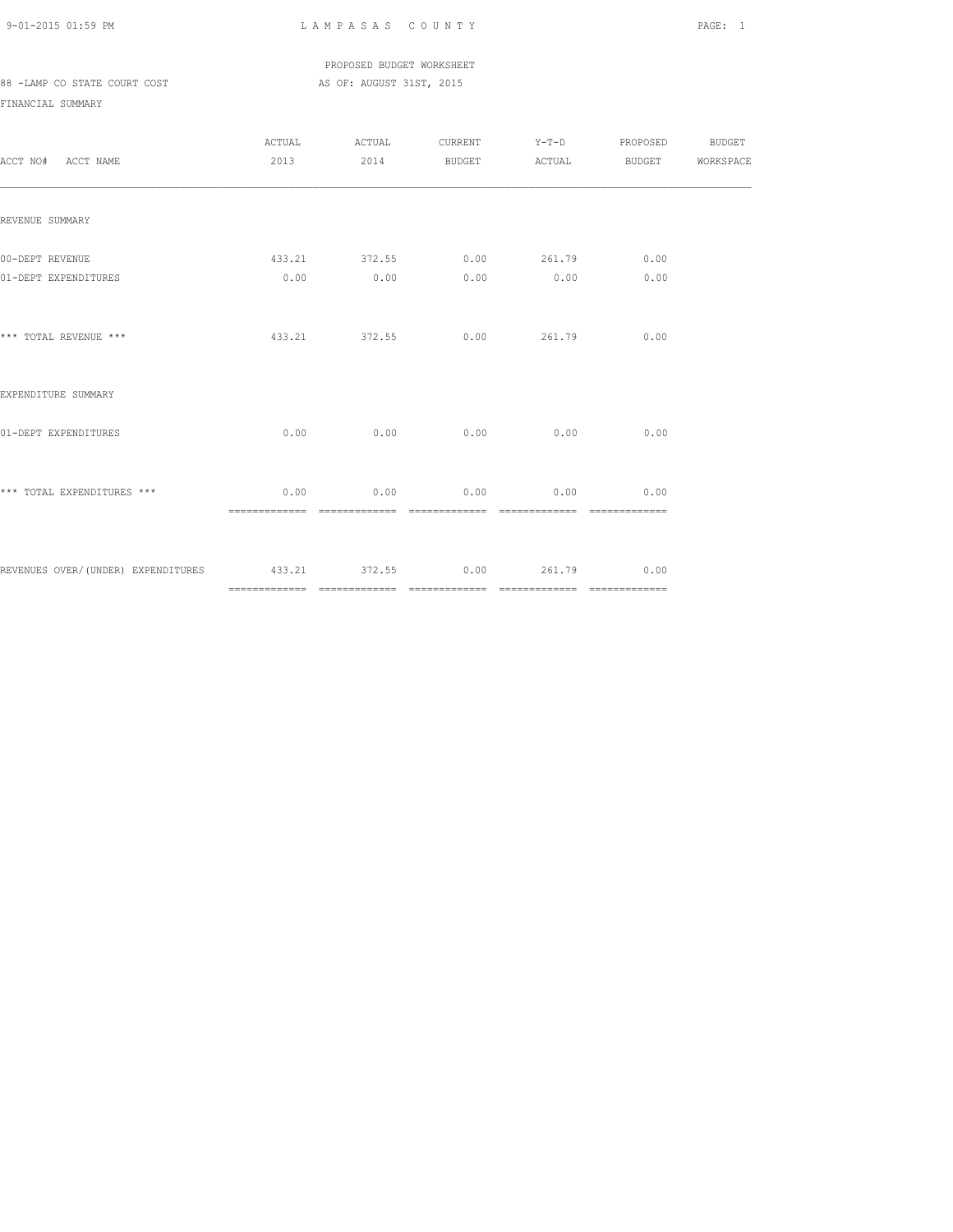| 9-01-2015 01:59 PM                 |                          | LAMPASAS COUNTY           |         |         |          | PAGE: 2       |  |  |
|------------------------------------|--------------------------|---------------------------|---------|---------|----------|---------------|--|--|
|                                    |                          | PROPOSED BUDGET WORKSHEET |         |         |          |               |  |  |
| 88 -LAMP CO STATE COURT COST       | AS OF: AUGUST 31ST, 2015 |                           |         |         |          |               |  |  |
| DEPARTMENT - 00-DEPT REVENUE       |                          |                           |         |         |          |               |  |  |
| DEPARTMENT REVENUES                |                          |                           |         |         |          |               |  |  |
|                                    | ACTUAL                   | ACTUAL                    | CURRENT | $Y-T-D$ | PROPOSED | <b>BUDGET</b> |  |  |
| ACCT NO#<br>ACCT NAME              | 2013                     | 2014                      | BUDGET  | ACTUAL  | BUDGET   | WORKSPACE     |  |  |
|                                    |                          |                           |         |         |          |               |  |  |
|                                    |                          |                           |         |         |          |               |  |  |
| 100-00-099 INTEREST REVENUE        | 433.21                   | 372.55                    | 0.00    | 261.79  | 0.00     |               |  |  |
| ** SUB-DEPARTMENT REVENUE TOTAL ** | 433.21                   | 372.55                    | 0.00    | 261.79  | 0.00     |               |  |  |
| ** DEPARTMENT REVENUE TOTAL **     | 433.21                   | 372.55                    | 0.00    | 261.79  | 0.00     |               |  |  |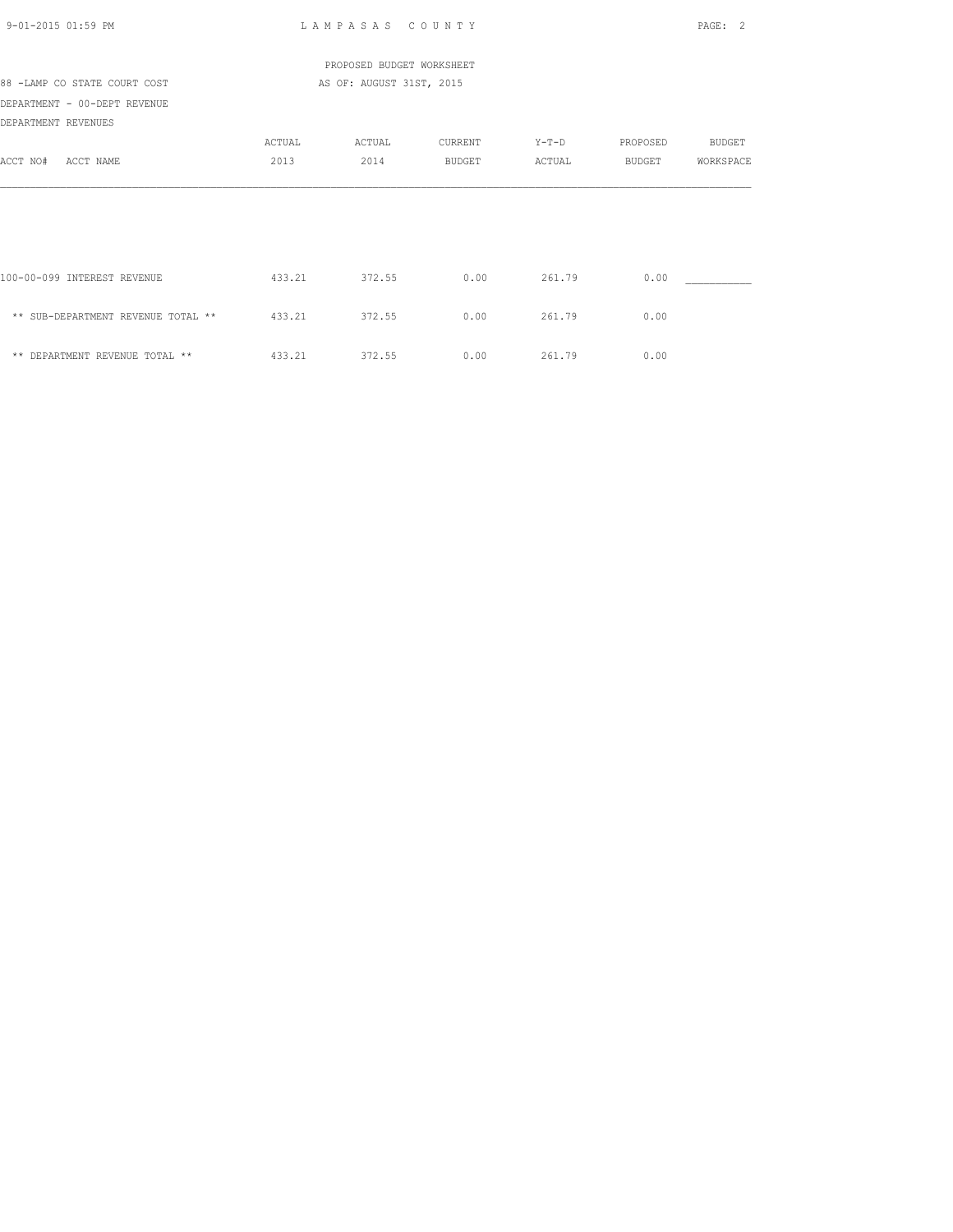| 9-01-2015 01:59 PM                 |               | LAMPASAS COUNTY           |               |               |                | PAGE: 3       |
|------------------------------------|---------------|---------------------------|---------------|---------------|----------------|---------------|
|                                    |               | PROPOSED BUDGET WORKSHEET |               |               |                |               |
| 88 -LAMP CO STATE COURT COST       |               | AS OF: AUGUST 31ST, 2015  |               |               |                |               |
| DEPARTMENT - 01-DEPT EXPENDITURES  |               |                           |               |               |                |               |
| DEPARTMENT REVENUES                |               |                           |               |               |                |               |
|                                    | ACTUAL        | ACTUAL                    | CURRENT       | $Y-T-D$       | PROPOSED       | <b>BUDGET</b> |
| ACCT NO# ACCT NAME                 | 2013          | 2014                      | BUDGET        | ACTUAL        | BUDGET         | WORKSPACE     |
|                                    |               |                           |               |               |                |               |
|                                    |               |                           |               |               |                |               |
|                                    |               |                           |               |               |                |               |
|                                    |               |                           |               |               |                |               |
| 201-00-010 OPERATING TRANSFERS IN  | 0.00          | 0.00                      | 0.00          | 0.00          | 0.00           |               |
|                                    |               |                           |               |               |                |               |
| ** SUB-DEPARTMENT REVENUE TOTAL ** | 0.00          | 0.00                      | 0.00          | 0.00          | 0.00           |               |
|                                    |               |                           |               |               |                |               |
| ** DEPARTMENT REVENUE TOTAL **     | 0.00          | 0.00                      | 0.00          | 0.00          | 0.00           |               |
|                                    |               |                           |               |               |                |               |
| *** FUND TOTAL REVENUES ***        | 433.21        | 372.55                    | 0.00          | 261.79        | 0.00           |               |
|                                    | ============= | =============             | ============= | ============= | -------------- |               |
|                                    |               |                           |               |               |                |               |